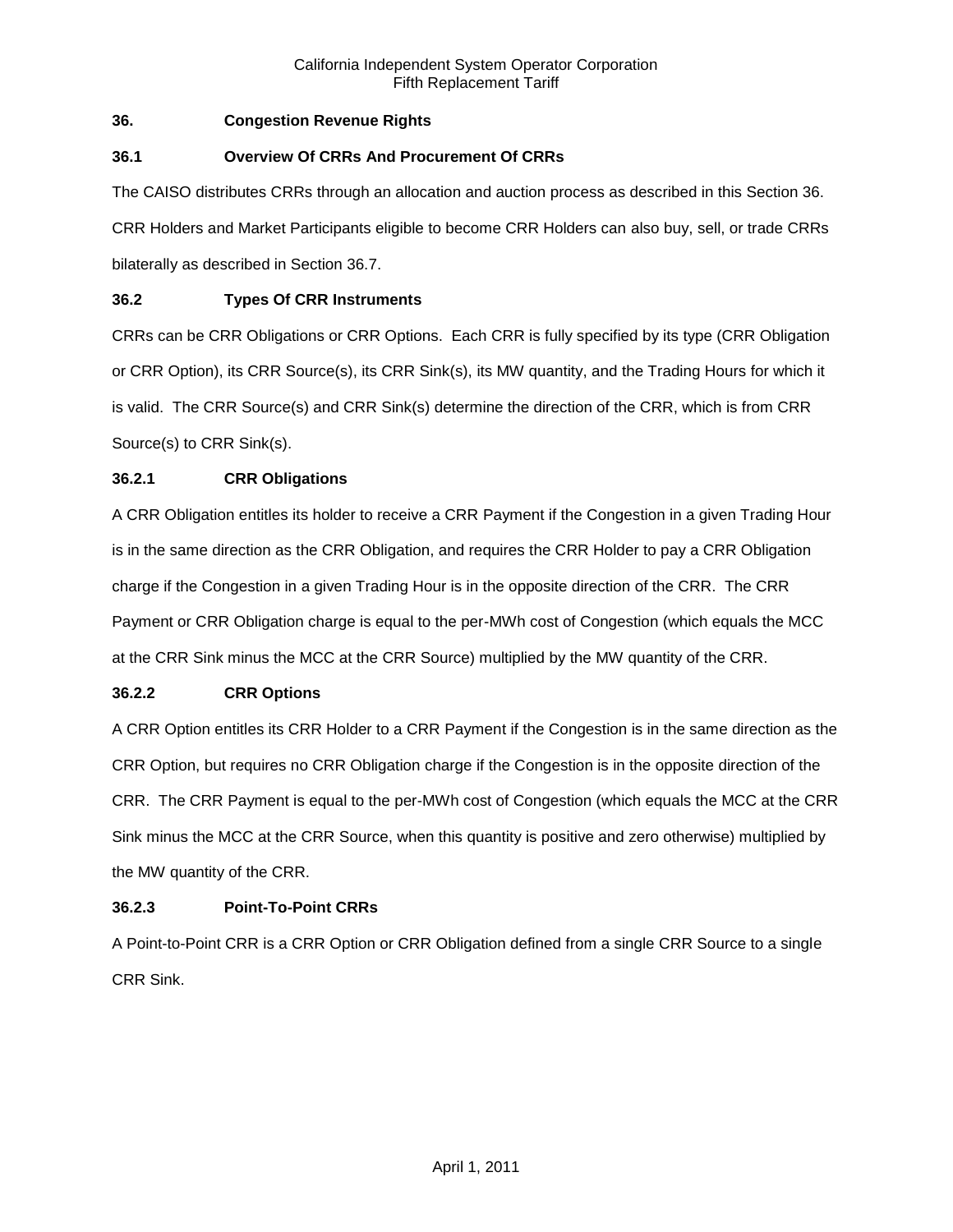# **36.2.4 [NOT USED]**

# **36.2.5 Monthly CRRs**

Monthly CRRs have a term of one month, are differentiated by time of use periods (on-peak and offpeak), and are available through the monthly CRR Allocation and CRR Auction processes in advance of each month.

# **36.2.6 Seasonal CRRs**

Seasonal CRRs have a term of three months, and are differentiated by the different time of use periods (on-peak and off-peak) for each day within a season. Seasonal CRRs are made available through the annual CRR Allocation and CRR Auction processes conducted each year prior to the year in which the Seasonal CRR applies.

# **36.2.7 Long Term CRRs**

Long Term CRRs have a term of ten years. Long Term CRRs are seasonal and are differentiated by the different time of use periods (on-peak and off-peak) for each day within a season. When Long Term CRRs are nominated and allocated they apply to the same season and time of use period for each year of the ten-year term and represent binding ten-year commitments by the CRR Holders that hold Long Term CRRs. Long Term CRRs are nominated and allocated to LSEs in Tier LT that is one tier in the sequence of tiers in the annual CRR Allocation process. Long Term CRRs are not available through the CRR Auction.

## **36.2.8 Full Funding Of CRRs**

All CRRs will be fully funded; provided however, that full funding of CRRs will be suspended if a System Emergency as described in Section 7.7.4, an Uncontrollable Force as described in Section 14, or a Participating TO's withdrawal of facilities or Entitlements from the CAISO Controlled Grid as described in Section 36.8.7 leaves the CAISO with inadequate revenues.

## **36.3 CRR Specifications**

# **36.3.1 Quantity**

CRRs are distributed and settled in no less than one-thousandth of a MW denomination.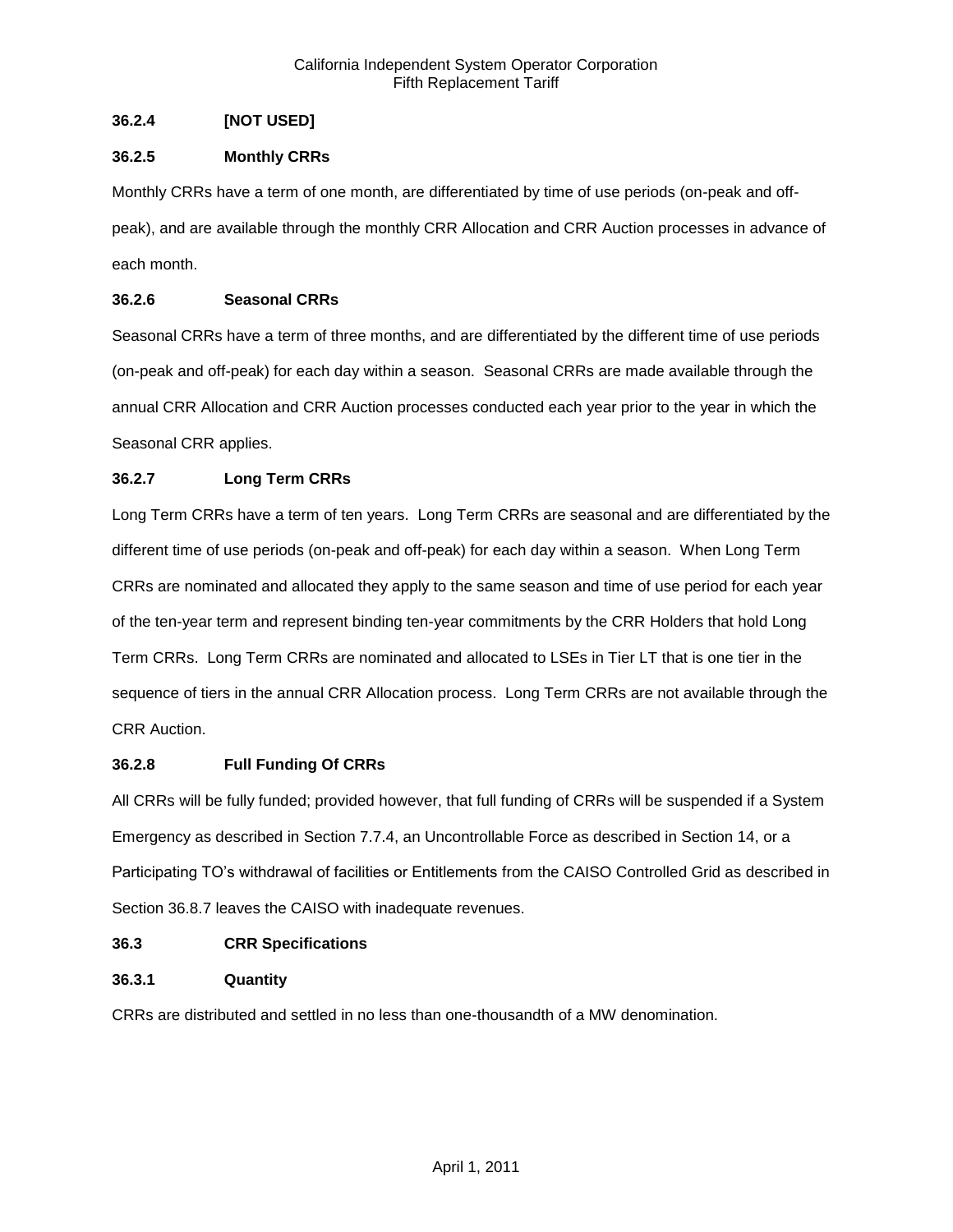# **36.3.2 Term**

CRRs are Monthly CRRs, Seasonal CRRs, Long Term CRRs or Merchant Transmission CRRs. For CRR purposes, the applicable seasons are conventional calendar quarters as defined in the Business Practice Manual.

## **36.3.3 On-Peak And Off-Peak Specifications**

CRRs are defined either for on-peak or off-peak hours as specified by the CAISO in the applicable Business Practice Manuals consistent with the WECC standards at the time of the relevant CRR Allocation or CRR Auction.

# **36.4 FNM For CRR Allocation And CRR Auction**

When the CAISO conducts its CRR Allocation and CRR Auction, the CAISO shall use the most up-to-date DC FNM which is based on the AC FNM used in the Day-Ahead Market. The Seasonal Available CRR Capacity shall be based on the DC FNM, taking into consideration the following, all of which are discussed in the applicable Business Practice Manual: (i) any long-term scheduled transmission Outages, (ii) OTC adjusted for any long-term scheduled derates, and (iii) a downward adjustment due to TOR or ETC as determined by the CAISO. The Monthly Available CRR Capacity shall be based on the DC FNM, taking into consideration: (i) any scheduled transmission Outages known at least thirty (30) days in advance of the start of that month as submitted for approval consistent with the criteria specified in Section 36.4.3, (ii) adjustments to compensate for the expected impact of Outages that are not required to be scheduled thirty (30) days in advance, including unplanned transmission Outages, (iii) adjustments to restore Outages or derates that were applied for use in calculating Seasonal Available CRR Capacity but are not applicable for the current month, (iv) any new transmission facilities added to the CAISO Controlled Grid that were not part of the DC FNM used to determine the prior Seasonal Available CRR Capacity and that have already been placed in-service and energized at the time the CAISO starts the applicable monthly process, (v) OTC adjusted for any scheduled derates or Outages for that month, and (vi) a downward adjustment due to TOR or ETC as determined by the CAISO. For the first monthly CRR Allocation and CRR Auction for CRR Year One, to account for any planned or unplanned Outages that may occur for the first month of CRR Year One, the CAISO will derate all flow limits, including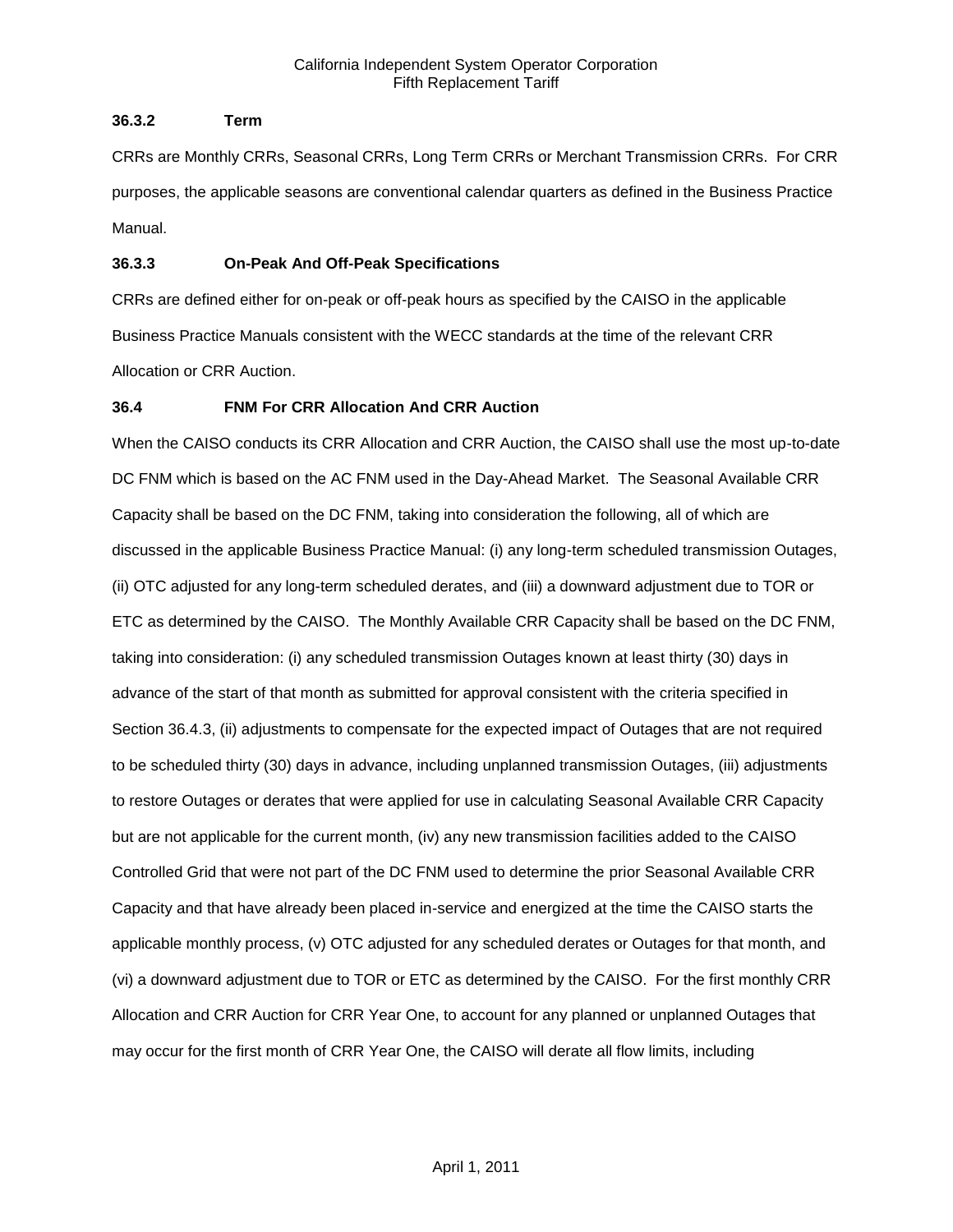Transmission Interface limits and normal thermal limits, based on statistical factors determined as provided in the Business Practice Manuals.

## **36.4.1 Transmission Capacity For CRR Allocation And CRR Auction**

With the exception of the Tier LT, the CAISO makes available seventy-five percent (75%) of Seasonal Available CRR Capacity for the annual CRR Allocation and CRR Auction processes, and one hundred percent (100%) of Monthly Available CRR Capacity for the monthly CRR Allocation and CRR Auction processes. The CAISO makes available sixty percent (60%) of Seasonal Available CRR Capacity in the Tier LT. Available capacity at Scheduling Points shall be determined in accordance with Section 36.8.4.2 for the purposes of CRR Allocation and CRR Auction of CRRs that have a CRR Source identified at a Scheduling Point. Before commencing with the annual or monthly CRR Allocation and CRR Auction processes, the CAISO may distribute Merchant Transmission CRRs and will model those as fixed injections and withdrawals on the DC FNM to be used in the allocation and auction. These fixed injections and withdrawals are not modified by the Simultaneous Feasibility Test. Similarly, before commencing the annual or monthly CRR Allocation and CRR Auction processes, the CAISO will model any previously allocated Long Term CRRs as fixed injections and withdrawals on the DC FNM to be used in the CRR Allocation and CRR Auction. These fixed injections and withdrawals are not modified by the Simultaneous Feasibility Test, which will ensure no degradation of previously allocated and outstanding Long Term CRRs due to the CRR Allocation and CRR Auction processes. Maintaining the feasibility of allocated Long Term CRRs over the length of their terms also is accomplished through the transmission planning process in Section 24.1.3.

## **36.4.2 Simultaneous Feasibility**

The annual and monthly CRR Allocation processes release CRRs to fulfill CRR nominations as fully as possible subject to a Simultaneous Feasibility Test. To the extent that nominations are not simultaneously feasible, the nominations are reduced in accordance with the CRR Allocation optimization formulation until simultaneous feasibility is achieved. The CRR Allocation optimization formulation, detailed in the Business Practice Manuals, utilizes a weighted least squares objective function that applies pro-rated reductions in flows on a binding constraint based on squares of the Power Transfer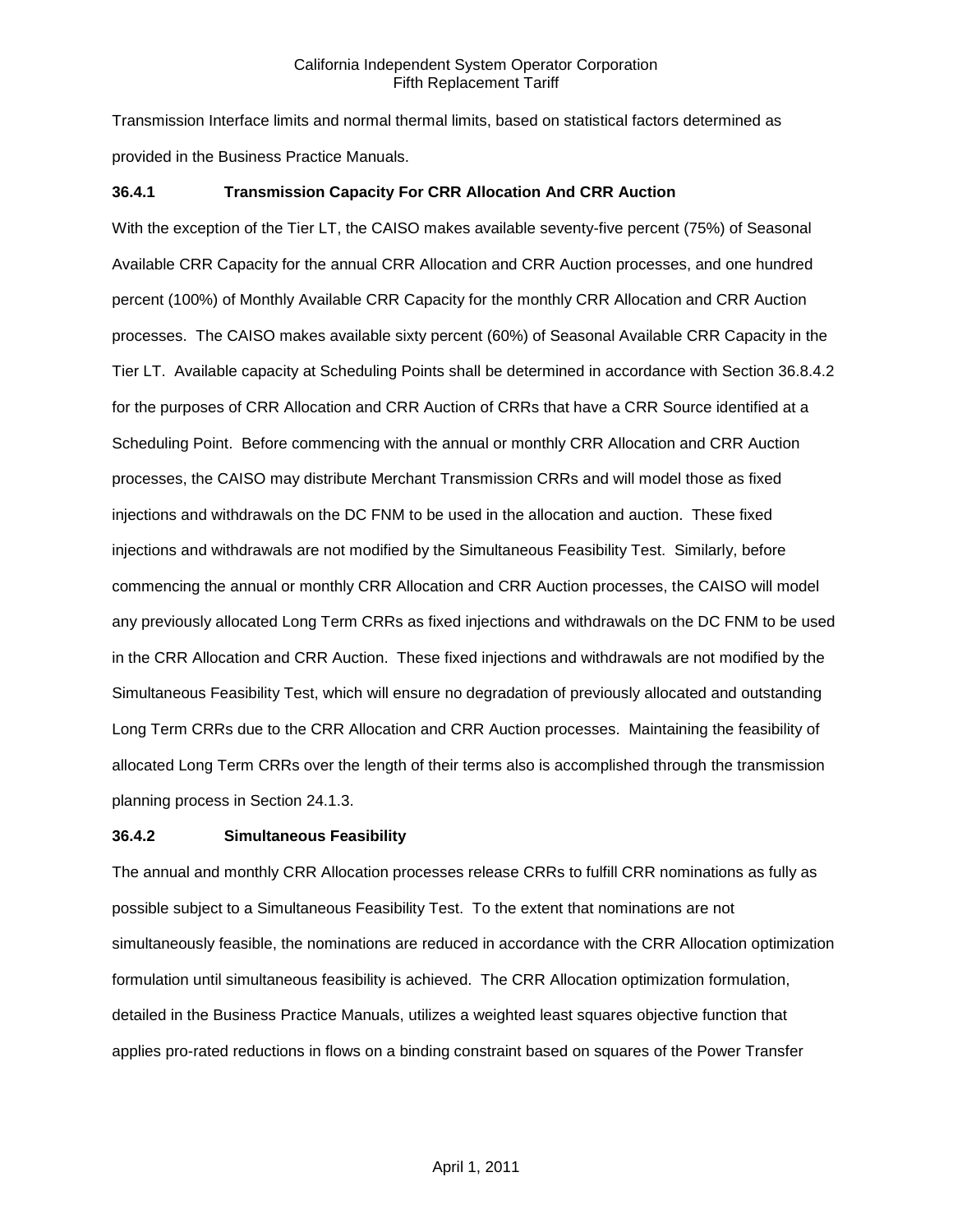Distribution Factor of each CRR nomination for the binding constraint. In addition to the adjustments in Section 36.4.1, the Simultaneous Feasibility Test for each CRR Allocation considers:

- (a) CRRs representing ETCs, Converted Rights and any TOR capacity that was not captured in the adjustments described in Section 36.4, which the CAISO deems necessary to prevent the Congestion Settlement of ETCs, Converted Rights, and TORs from causing revenue inadequacy of allocated and auctioned CRRs;
- (b) In the case of the monthly CRR Allocation, the CRRs already released for that month in the annual CRR Allocation and Auction; and,
- (c) The CRRs allocated in previous CRR Allocation tiers as described in Sections 36.8.3.1 through 36.8.3.6.

The CAISO will be responsible for submitting CRR nominations associated with ETC and Converted Rights Self-Schedules. These nominations will be Point-to-Point CRR nominations. The priority weights for these Point-to-Point CRR nominations will be given a higher value than the proxy bids associated with the nominations submitted by the CRR Allocation participants, if they are included in the same market run.

In the event that transmission Outages and derates modeled for the monthly CRR Allocation and CRR Auction render previously issued Seasonal CRRs infeasible, the CAISO will increase the transfer capacity on the overloaded facilities just enough to render all Seasonal CRRs issued for the month feasible without creating any additional capacity beyond what is needed for the feasibility of the Seasonal CRRs. The CAISO will announce these adjustments to the market prior to conducting the monthly CRR Allocation and CRR Auction so that Candidate CRR Holders can take these facts into consideration in preparing their nominations and bids.

# **36.4.3 Outages That May Affect CRR Revenue; Scheduling Requirements**

As provided in Section 9.3.6.3.2, Outages that may have a significant effect upon CRR revenue adequacy must be submitted for approval no less than thirty (30) days in advance of the first day of the month in which the Outage is proposed to begin. Outages that may have a significant effect upon CRR revenue adequacy are defined in terms of the type of facility and the planned duration of the Outage. Outages of the types of transmission facilities described below that extend beyond a twenty-four (24) hour period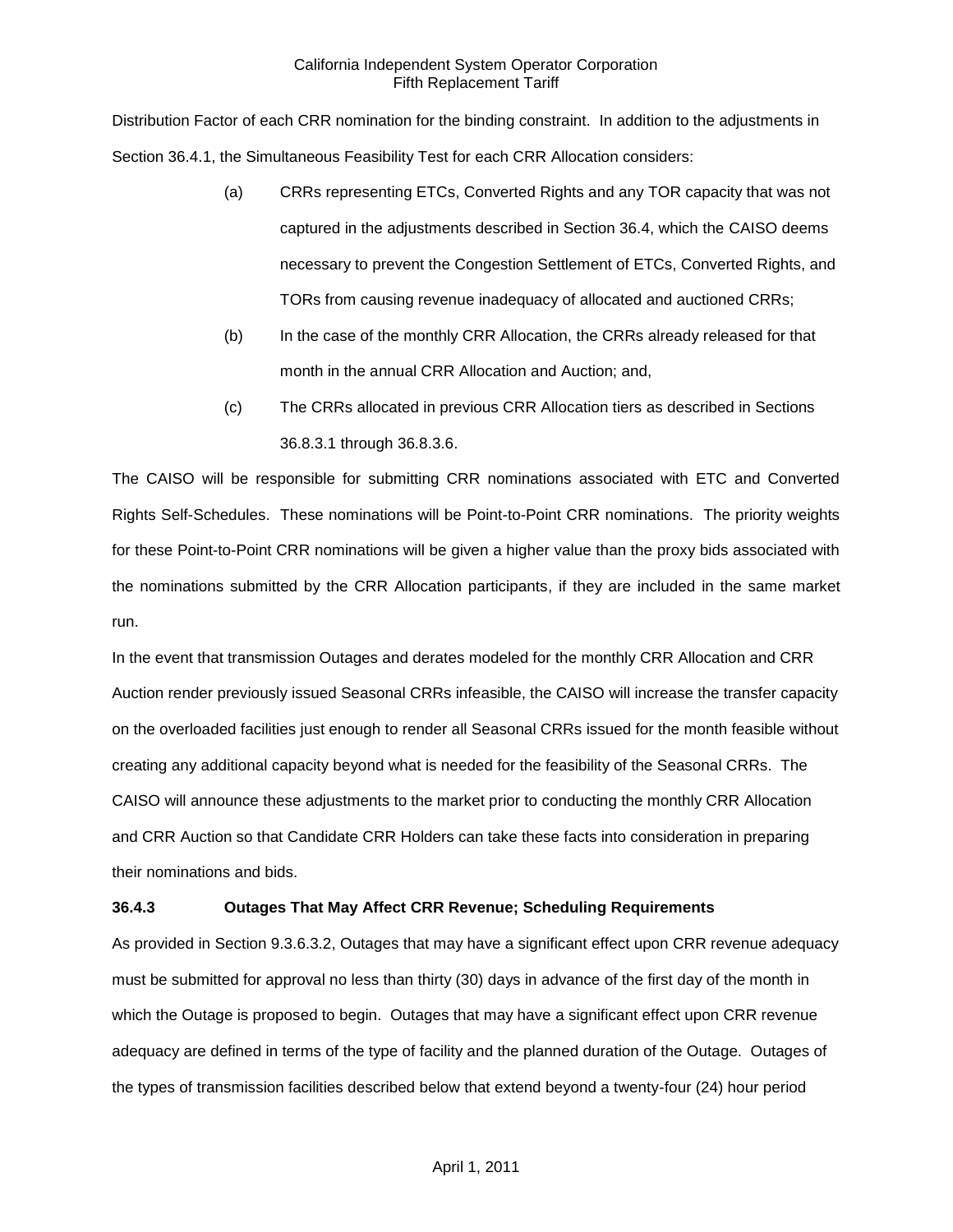must be submitted for CAISO approval consistent with this 30-day advance submittal requirement. The types of transmission facilities on the CAISO Controlled Grid to which this 30-day advance submittal and approval requirement applies consist of transmission facilities that:

- (a) are rated above 200 kV; or
- (b) are part of any defined flow limit as described in a CAISO Operating Procedure; or
- (c) were out of service in the last three (3) years and for which the CAISO determined a special flow limit was needed for real-time operation.

A list of the transmission facilities that satisfy criteria (b) and (c) above is provided in the Operating Procedures. The list will be initially created in collaboration with the respective Participating TOs and will be reviewed by the CAISO in collaboration with the Participating TOs on an annual basis and revised as appropriate; provided, however, that the CAISO will ultimately determine the lines that are included in the list. The list will be reviewed by the CAISO on an annual basis and revised as appropriate. The following types of Outages need not be submitted for approval within this thirty-day time frame and will not be designated as Forced Outages if they otherwise comply with the requirements in Section 9.3.6: (1) Outages previously approved by CAISO that are moved within the same calendar month either by the CAISO or by request of the Participating TO; and (2) Outages associated with CAISO-approved allowable transmission maintenance activities during restricted maintenance operations as covered in CAISO Operating Procedures.

# **36.5 Candidate CRR Holder And CRR Holder Requirements**

Any entity that holds or intends to hold CRRs must register and qualify with the CAISO and comply with the other terms of this Section, regardless of whether they acquire CRRs by CRR Allocation, CRR Auction, the Secondary Registration System, or are assigned CRRs for Load Migration.

# **36.5.1 Creditworthiness Requirements**

All CRR Holders and Candidate CRR Holders must comply fully with all creditworthiness requirements as provided in Section 12 and Section 12.6 and as further developed in the applicable Business Practice Manuals. The amount of available credit for participating in a CRR Auction cannot exceed the entity's Aggregate Credit Limit as provided in Section 12.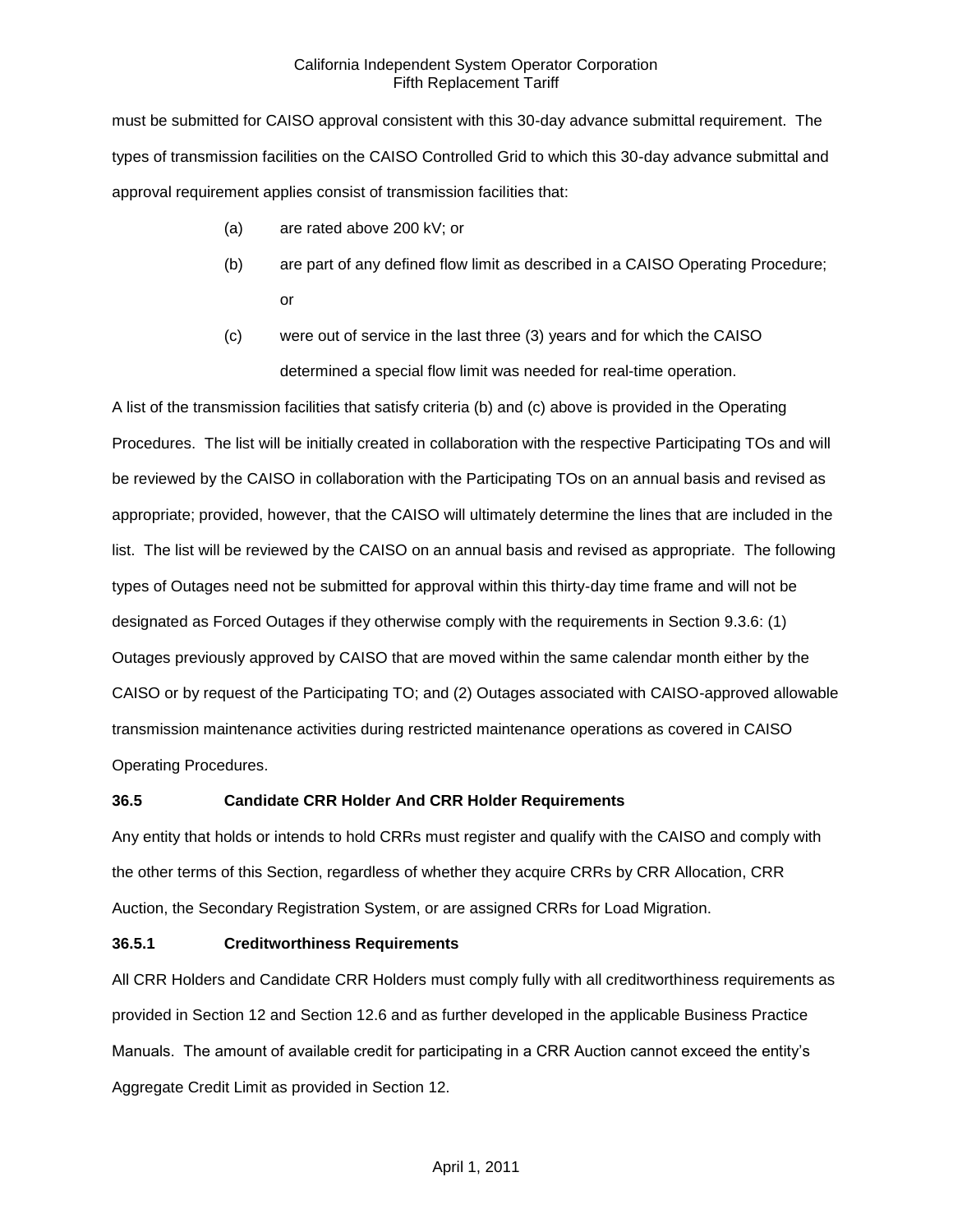## **36.5.2 Required Training**

CRR Holders and Candidate CRR Holders must attend a training class at least once prior to participating in the CRR Allocations or CRR Auctions. The CAISO may update training requirements annually or on an as-needed basis. Unless granted a waiver by the CAISO, Candidate CRR Holders and CRR Holders shall at all times have in their employment a person, or have obtained the services of a third party or consultant, that has attended the CAISO's CRR training class and shall notify the CAISO as soon as practicable of a change in such status.

**36.6 [NOT USED**

- **36.7 Bilateral CRR Transactions**
- **36.7.1 Transfer Of CRRs**

## **36.7.1.1 General Provisions of CRR Transfers**

A CRR Holder may sell or otherwise transfer CRRs in increments of at least one-thousandth of a MW. Sales or other such transfers must be for at least a full day term consistent with the on-peak or off-peak specification of the CRR. The transferee may be any entity that is a Candidate CRR Holder or a CRR Holder consistent with the CAISO Tariff and the applicable Business Practice Manuals. All CRRs that are so sold or otherwise transferred by the CRR Holder continue to be subject to the relevant terms and conditions set forth in the CAISO Tariff and the applicable Business Practice Manuals.

## **36.7.1.2 Specific Provisions for Transfer of Long Term CRRs**

A CRR Holder that holds Long Term CRRs may sell or transfer through the Secondary Registration System MW portions and temporal segments of a Long Term CRR corresponding to the current calendar year as well as the calendar year covered by the most recently completed annual CRR Allocation. For such sales or transfers the Long Term CRR will be subject to the same limits on granularity that apply to Seasonal CRRs and Monthly CRRs, as specified in Section 36.7.1. A CRR Holder that holds Long Term CRRs may not transfer or sell through the Secondary Registration System any temporal segment of a Long Term CRR beyond the calendar year covered by the most recently completed annual CRR Allocation. For temporal segments beyond the year covered by the most recently completed annual CRR Allocation, the CRR Holder to whom a Long Term CRR was originally allocated remains the holder of record of the entire Long Term CRR for CAISO Settlement purposes. Allocated Long Term CRRs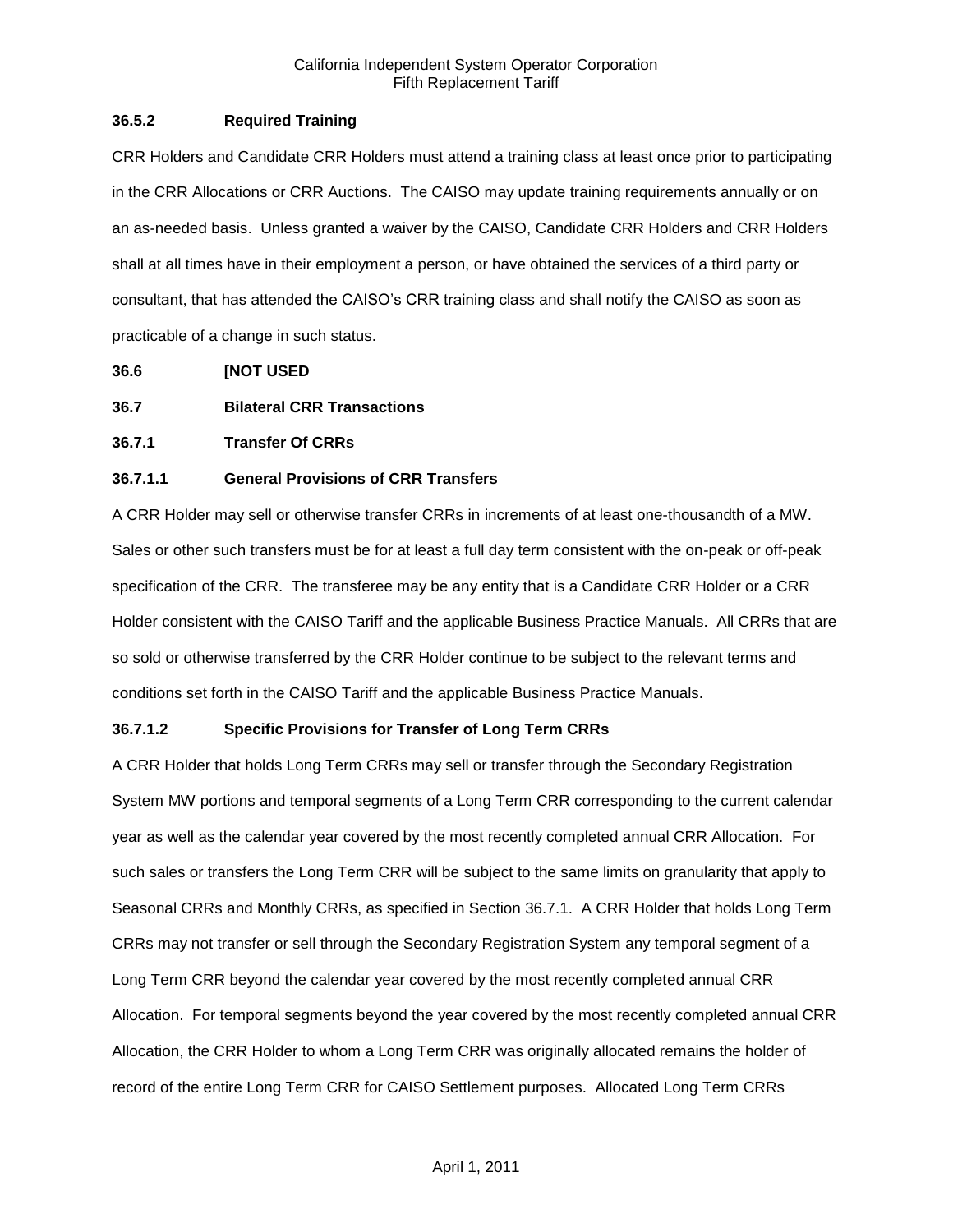represent binding ten-year commitments by a CRR Holder that holds Long Term CRRs and may not be terminated or otherwise modified by the CRR Holder prior to the end of the Long Term CRR's ten-year term.

# **36.7.2 Responsibility Of The CAISO**

The CAISO provides Market Participants a Secondary Registration System to facilitate and track CRR bilateral transactions. The bulletin board of the Secondary Registration System enables any entity that wishes to purchase or sell CRRs to post that information.

## **36.7.3 CRR Holder Reporting Requirement**

CRR Holders must report to the CAISO by way of the Secondary Registration System all bilateral CRR transactions consistent with the terms of this CAISO Tariff and the Business Practice Manuals. Both the transferor and the transferee of the CRRs must register the transfer of the CRR with the CAISO using the Secondary Registration System at least five (5) Business Days prior to the effective date of transfer of revenues associated with a CRR. The CAISO shall not transfer any Settlement related to any CRR until such time that the CRR transfer has been successfully recorded through the SRS and the transferee has met all the creditworthiness requirements as specified in Section 12 and Section 12.6. Both the transferor and transferee shall submit the following information to the Secondary Registration System: (i) the effective start and end dates of the transfer of the CRR; (ii) the identity of the transferor; (iii) the identity of the transferee; (iv) the quantity of CRRs being transferred; (v) the CRR Sources and CRR Sinks of the CRRs being transferred; and (vi) time of use period of the CRR. The transferee must meet all requirements of CRR Holders, including disclosure to the CAISO of all entities with which the transferee is affiliated that are CRR Holders or Market Participants as defined in Section 36.5.

## **36.8 CRR Allocation**

The CAISO allocates CRRs to Load Serving Entities serving Load internal to CAISO Balancing Authority Area, including MSS Operators as described in Section 36.10, as well as Qualified OBAALSEs. All CRRs allocated under the terms of this Section 36.8 will be CRR Obligations.

# **36.8.1 Structure Of The CRR Allocation Process**

The CAISO conducts an annual CRR Allocation: (i) once a year for the entire year for Seasonal CRRs; and (ii) once a year for the ten-year term of Long Term CRRs. The annual CRR Allocation releases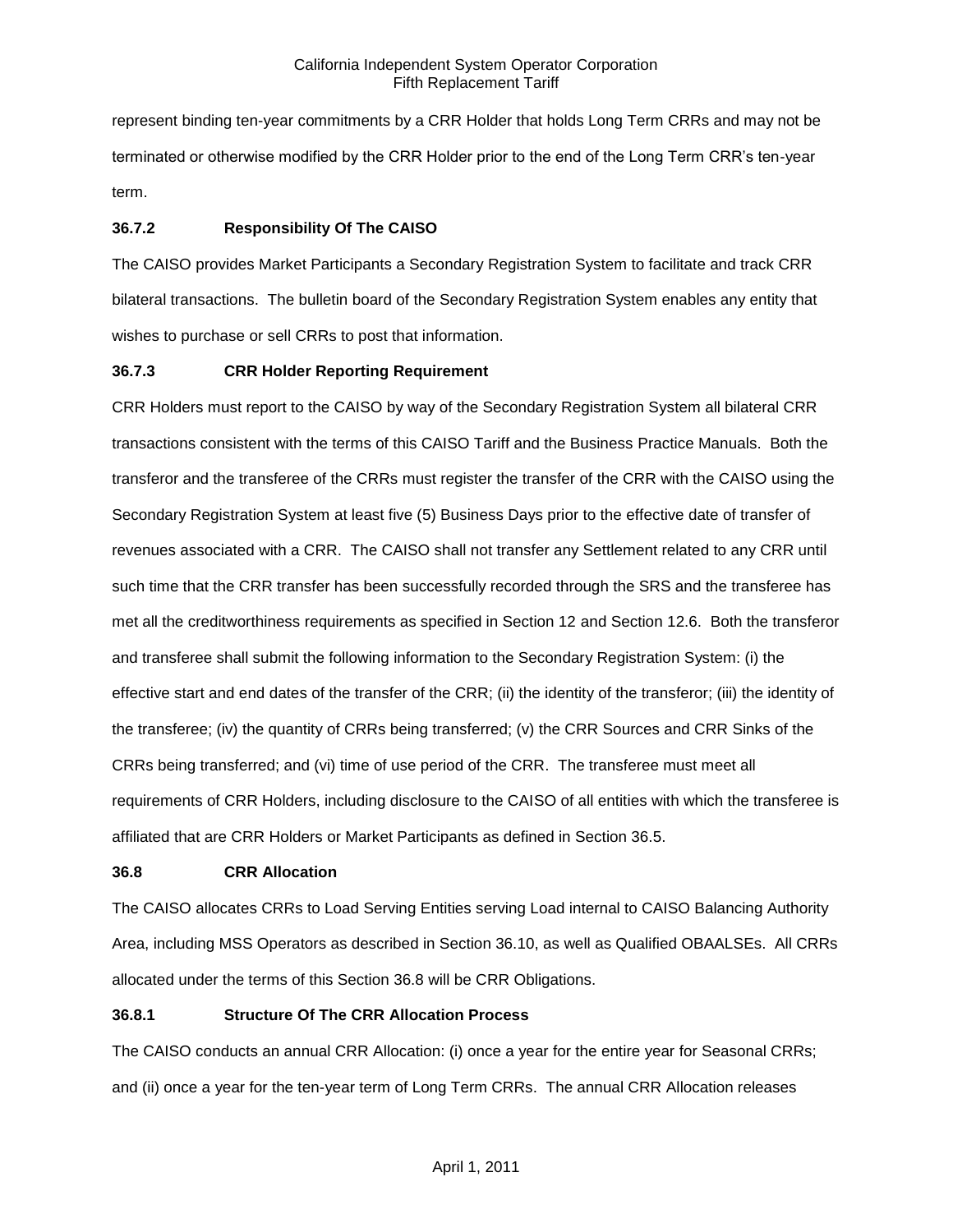Seasonal CRRs and Long Term CRRs for four seasonal periods. The CAISO also conducts monthly CRR Allocations twelve times a year in advance of each month. Within each annual and monthly CRR Allocation process the CAISO performs distinct allocation processes for each on-peak and off-peak time of use specification. The CRR Allocation process for CRR Year One is a distinct process that differs from subsequent CRR Allocations as described in Sections 36.8.3.1 and 36.8.3.2. Each CRR Allocation procedure is based on nominations to the CAISO by LSEs or Qualified OBAALSEs eligible to receive CRRs. The CAISO performs adjustments to the Seasonal CRRs and Long Term CRRs allocated to LSEs as necessary to reflect Load Migration between LSEs, as described in Section 36.8.5. A timeline of the CRR Allocation and CRR Auction processes is contained in the BPMs.

#### **36.8.2 Load Eligible For CRRs And Eligible CRR Sinks**

Any entity that wishes to participate in the CRR Allocation process must provide information that demonstrates that it has an obligation to serve load. An LSE's eligibility for allocation of CRRs is measured by the quantity of Load that it serves that is exposed to Congestion Charges for the use of the CAISO Controlled Grid as determined in Sections 36.8.2.1 and 36.8.2.2. An OBAALSE's eligibility for allocation of CRRs is also measured by the quantity of load that it serves that is exposed to Congestion Charges for the use of the CAISO Controlled Grid as determined in Section 36.9.3. For LSEs, the information necessary may include, but is not limited to, Settlement Quality Meter Data or relevant documents filed with the California Energy Commission. For OBAALSEs, the necessary information may include, but is not limited to, historical tagged Real-Time Interchange Export Schedules and historical load data reflecting the load they serve that is exposed to Congestion Charges for the use of the CAISO Controlled Grid. In addition, each such OBAALSE shall support its data submission with a written sworn affidavit by an executive authorized to represent the OBAALSE attesting to the accuracy of the data, and the CAISO will have the right to audit the raw data and calculations used to develop the submitted data set. An LSE serving internal Load is eligible for CRRs up to its Seasonal CRR Eligible Quantity or Monthly CRR Eligible Quantity, which is derived from its Seasonal CRR Load Metric or Monthly CRR Load Metric as described in Sections 36.8.2.1 and 36.8.2.2, respectively. Seasonal CRR Eligible Quantities and Monthly CRR Eligible Quantities for Qualified OBAALSEs are determined as provided in Section 36.9.3. These quantities are calculated for each LSE or Qualified OBAALSE separately for each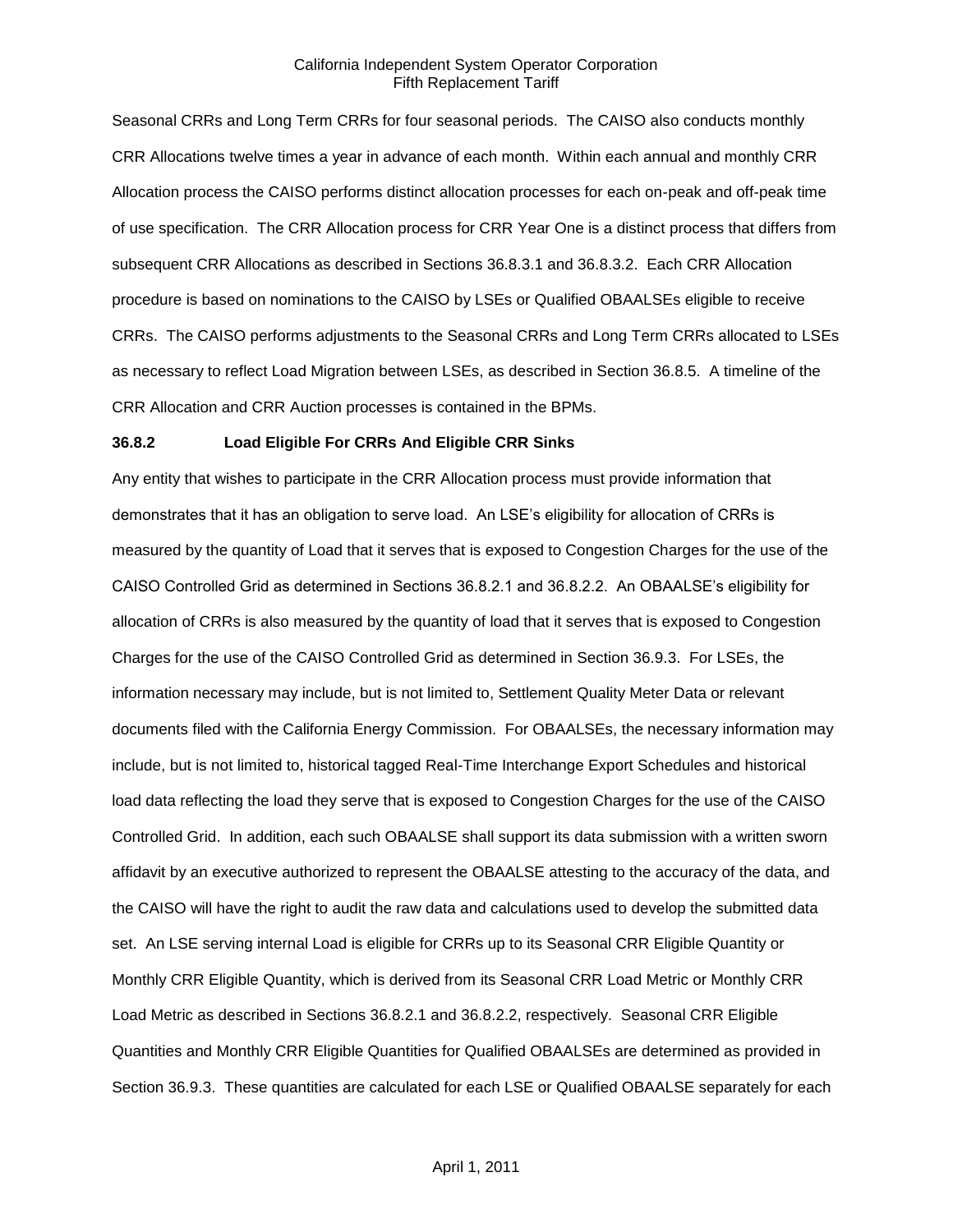combination of season and time of use period for the annual CRR Allocation process, and for each time of use period for each monthly CRR Allocation process, and for each CRR Sink at which the eligible LSE serves Load or the Qualified OBAALSE exports Energy from the CAISO Balancing Authority Area. MSS eligibility for CRRs will account for net or gross MSS Settlement in accordance with Section 4.9.13.1. If the MSS Operator elects net Settlement, LSEs for such MSS Load shall submit CRR Sink nominations at the MSS LAP. If the MSS elects for gross Settlement, LSEs for such MSS Load shall submit CRRs Sink nominations at the applicable Default LAP. Load that is Pumped-Storage Hydro Units but is not Participating Load may be scheduled and settled at a PNode or Custom Load Aggregation Point and therefore LSEs for such Load shall submit CRR Sink nominations at the applicable PNode or Custom Load Aggregation Point. Load that is a Participating Load that is also aggregated is scheduled and settled at a Custom Load Aggregation Point that is customized specifically for such Load and, therefore, LSEs for such Participating Load shall submit CRR Sink nominations at the Custom Load Aggregation Point. Load that is Participating Load is scheduled and settled at an individual PNode, and therefore LSEs for such Load shall submit CRR Sink nominations at the applicable PNode. Load that is non-Participating Load, is not Pumped-Storage Hydro Units, and is not Load associated with ETCs, TORs, or MSS Operators that elects net Settlement, is scheduled and settled at the Default LAP. Therefore, LSEs for such Load shall submit CRR Sink nominations at their assigned Default LAP or Default LAPs if the Load they serve is located in more than one Default LAP. In tier 2 and tier 3 of the annual process and tier 1 and tier 2 of the monthly process, such LSEs may also submit CRR Sink nominations at a Sub-LAP of their assigned Default LAP. The CAISO will make available, prior to the beginning of the CRR Allocation process but no later than thirty (30) days before the date on which the Candidate CRR Holders or CRR Holders will be required to submit their nominations for the CRR Allocation, a list of allowable CRR Sinks to be used in the allocation. The allowable CRR Sinks will be consistent with the applicable CRR FNM. In the event that unforeseen changes to network conditions arise after the thirty-day release of the list of allowable CRR Sinks and warrant revisions to that list, the CAISO will provide updates to the list prior to the closing of nominations for the CRR Allocation.

#### **36.8.2.1 Seasonal CRR Eligible Quantity**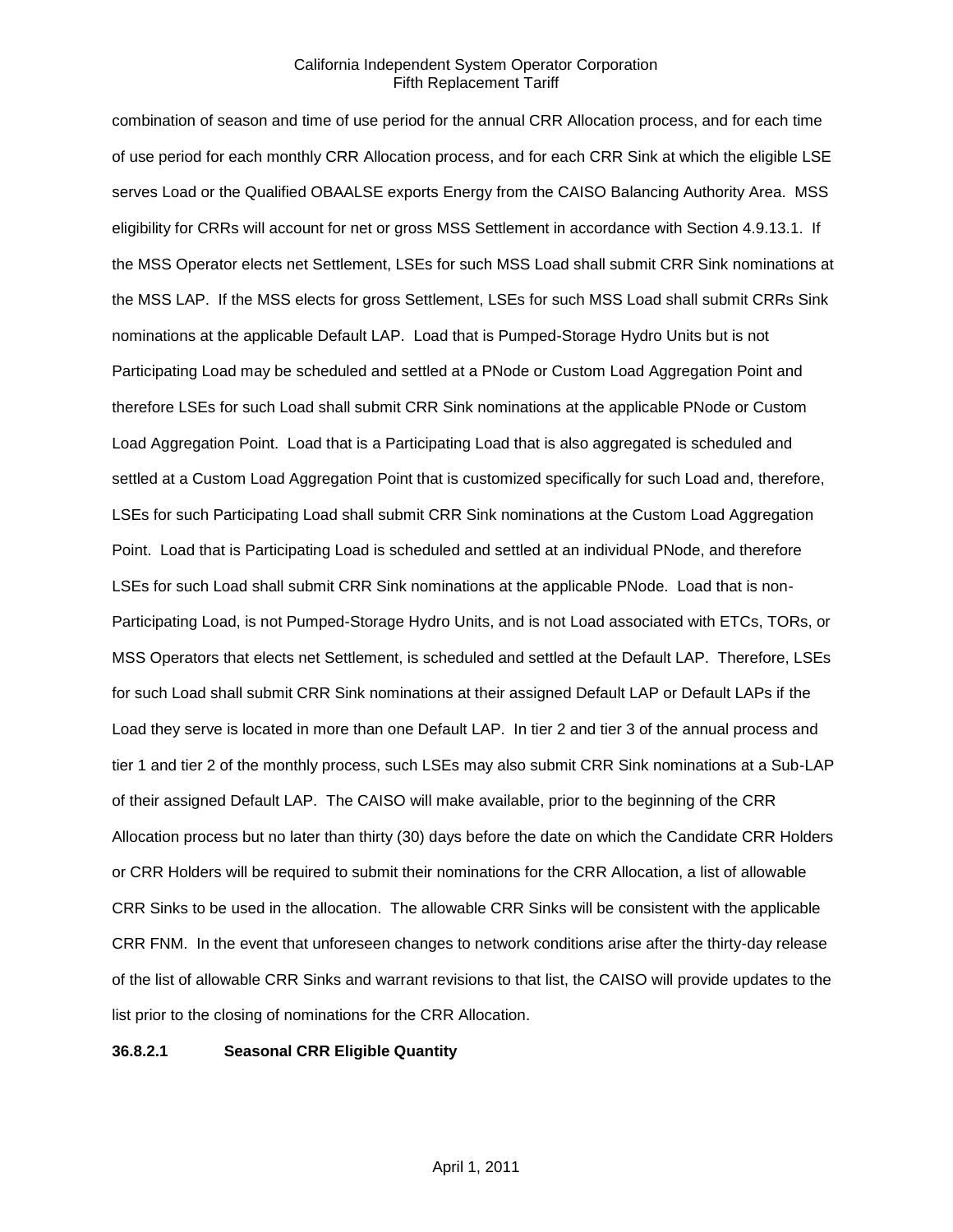The CAISO constructs Load duration curves by season and time of use periods for the annual CRR Allocation process for each LSE based on the LSE's submission to the CAISO of its historical hourly Load data for the prior year, for each LAP within which the LSE serves Load. For load that is subject to variable and difficult-to-predict hydrological conditions, the LSE has the option to submit the load's five-year rolling average historical hourly load data and the CAISO will use the submitted five-year average data for constructing the load duration curves. Once the LSE has exercised this option, the LSE must continue to submit five-year rolling average historical hourly load data for the annual CRR Allocation process in subsequent years. An LSE's Seasonal CRR Load Metric for each season and time of use period is the MW level of Load that is exceeded only in 0.5% of the hours based on the LSE's historical Load data. In the event that the LSE has lost or gained net Load through Load Migration during the course of the prior year, the historical Load data will be adjusted to reflect the loss or gain in accordance with the applicable BPM. The CAISO calculates an LSE's Seasonal CRR Eligible Quantity by first subtracting from that LSE's Seasonal CRR Load Metric the quantity of Load served by its TORs, ETCs, and Converted Rights to form the LSE's Adjusted Load Metric, and then multiplying the result by 0.75.

## **36.8.2.2 Monthly CRR Eligible Quantity**

#### **36.8.2.2.1 Based on Load Forecast**

Each month, LSEs whose Load forecasts are verifiable in accordance with Section 36.8.6 will submit hourly Load forecast data for the relevant month. Each month the CAISO will use the LSE's submitted hourly Load forecast data for the relevant month to calculate two Load duration curves (one on-peak and one off-peak Load duration curve for the applicable month) to form the basis for monthly allocations for each CRR Sink in which the LSE serves Load. Each LSE's submitted hourly forecast data should reflect any Load growth that is not due to Load Migration as well as the effect of net Load Migration for that LSE. The Monthly CRR Load Metric for such Load is the MW level of Load that is exceeded only in 0.5% of the hours based on the LSE's submitted Load forecast. The CAISO will calculate an LSE's Monthly CRR Eligible Quantity by subtracting from that LSE's Monthly CRR Load Metric the quantity of Load served by its TORs, ETCs, and Converted Rights. In addition the CAISO will adjust the LSE's Monthly CRR Eligible Quantity, if such an adjustment is determined to be necessary pursuant to Section 36.8.6.

## **36.8.2.2.2 Based on Historical Load Data**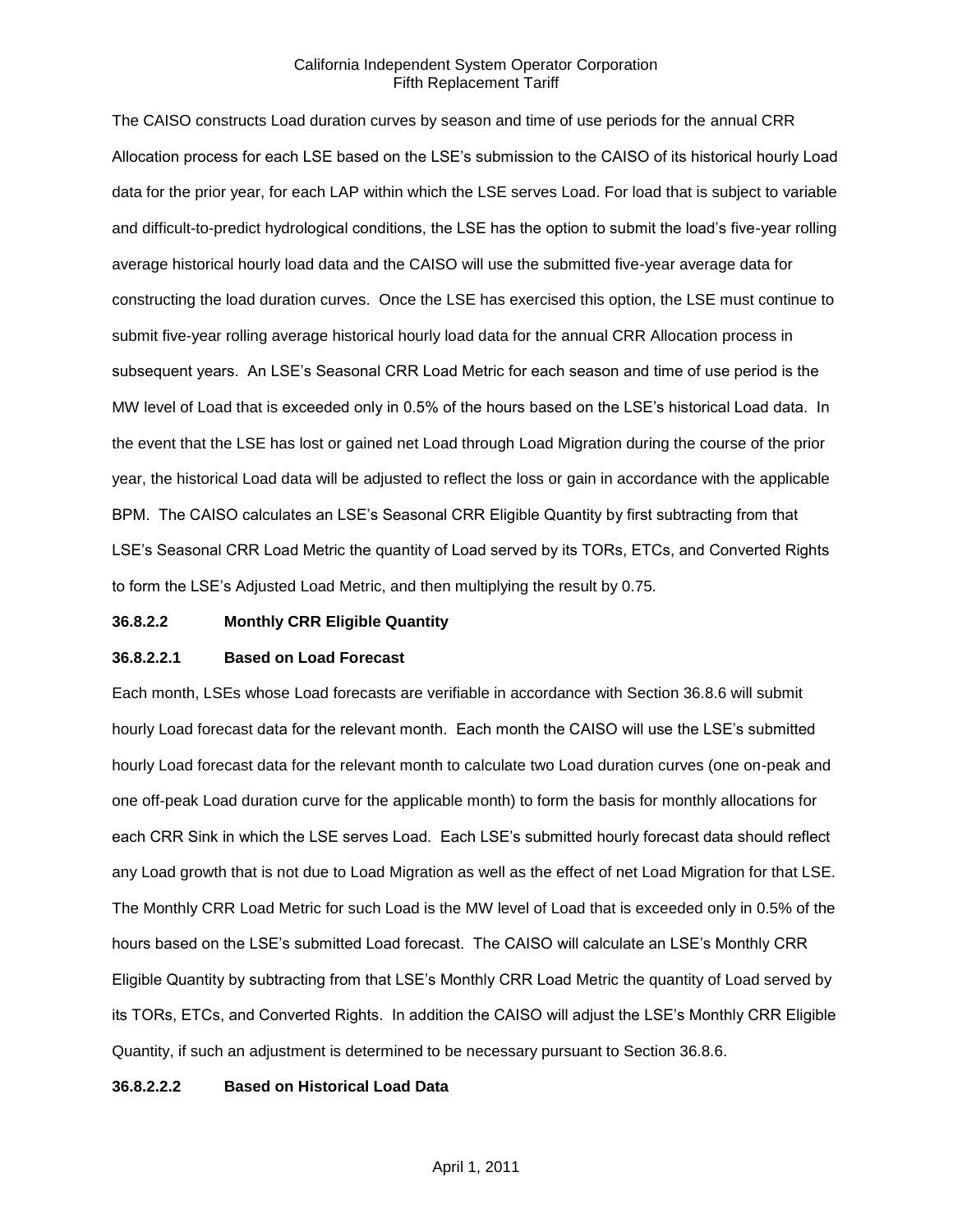An LSE that serves Load that is eligible for CRRs but for which its Load forecast is not verifiable in accordance with Section 36.8.6 shall, each month, submit to the CAISO five (5) years of prior hourly historical Load data for that Load for the same applicable month. Such LSE may submit fewer years of historical data for that Load if granted a waiver by the CAISO because five (5) years of such Load data does not exist. Each month the CAISO will use the LSE's submitted hourly historical Load data for the relevant month to calculate two (2) Load duration curves for each year of historical Load data (one onpeak and one off-peak Load duration curve for the applicable month) for each CRR Sink in which such Load is located. For each Load duration curve, the CAISO will calculate the MW level of Load that is exceeded only in 0.5% of the hours. The CAISO will calculate an LSE's Monthly CRR Eligible Quantity for each on-peak and off-peak period for such Load by averaging the 0.5% exceeded values for all years of submitted historical data, and then subtracting the quantity of Load served by its TORs, ETCs, and Converted Rights.

#### **36.8.3 CRR Allocation Process**

#### **36.8.3.1 Annual CRR Allocation for CRR Year One**

The annual CRR Allocation process for CRR Year One consists of a sequence of four (4) tiers for each season and time of use period (on-peak and off-peak). Each tier will feature a SFT applied to the CRR nominations submitted by eligible LSEs or Qualified OBAALSEs, the results of which are provided by the CAISO to the respective LSEs or Qualified OBAALSEs prior to the LSEs or Qualified OBAALSEs submitting their nominations to the next tier. Allocations of CRRs in each tier are considered final once they are provided by the CAISO to the respective LSEs or Qualified OBAALSEs. After each tier, LSEs or Qualified OBAALSEs will have an amount of time as specified in the Business Practice Manual after their receipt of the results of each tier to submit their nominations for the next tier, if there is one. The annual CRR Allocation allows LSEs or Qualifed OBAALSEs to submit nominations for Seasonal CRRs up to their Seasonal CRR Eligible Quantities for each season of the relevant year, each time of use CRR Sink as provided in Sections 36.8.3.1.1, 36.8.3.1.2 and 36.8.3.1.4. The annual CRR Allocation also allows LSEs to submit nominations for Long Term CRRs up to twenty percent (20%) of their Adjusted Load Metric for each season, time of use period and each LAP; except that an LSE that demonstrates that more than twenty percent (20%) of its Adjusted Load Metric is covered by a combination of long-term procurement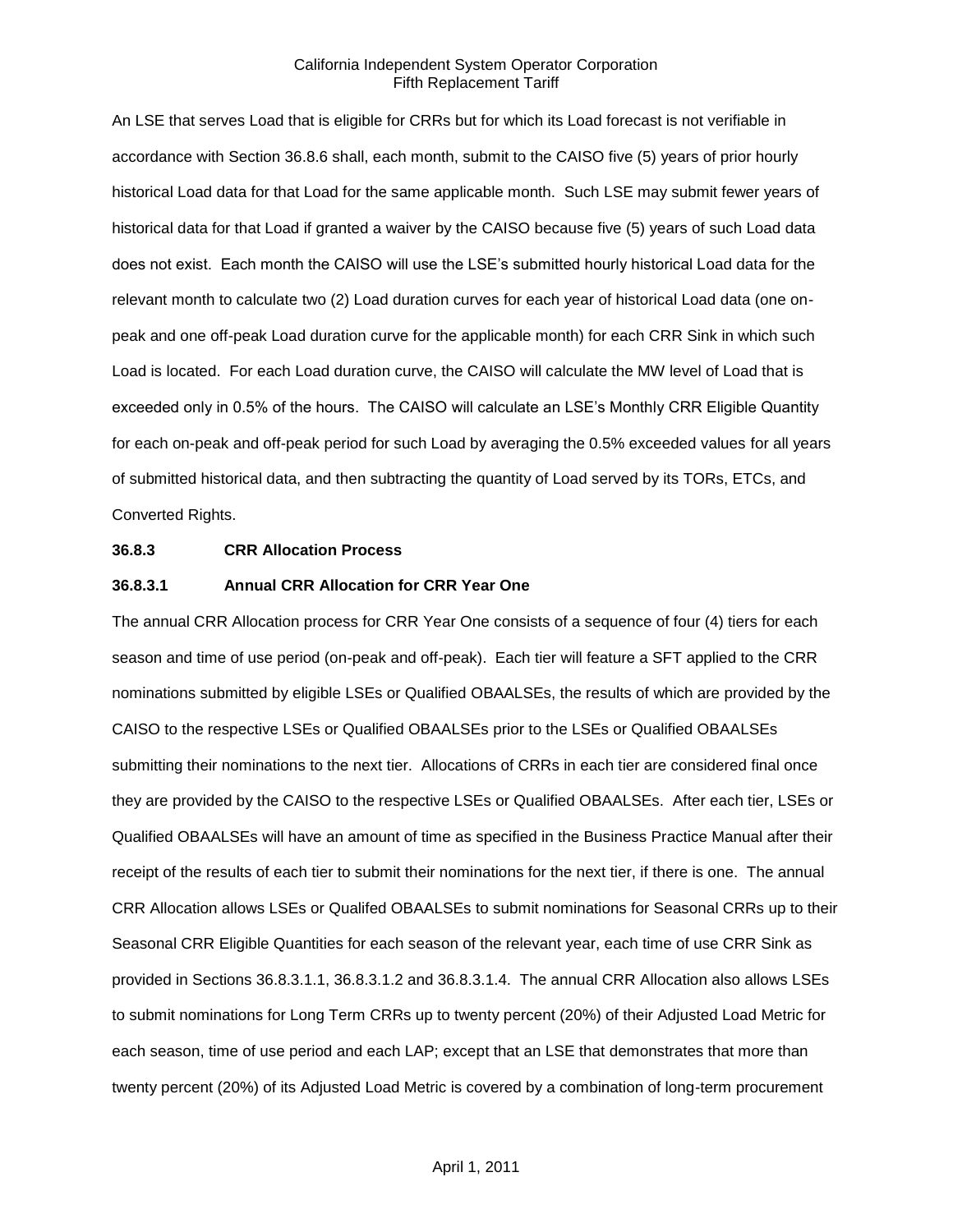arrangements of ten (10) years or greater and ownership of Generation resources is able to submit nominations for a greater amount as specified in Section 36.8.3.1.3. As provided in Section 36.8.3.1.3.2, the annual CRR Allocation allows a Qualified OBAALSE to submit nominations for Long Term CRRs up to fifty percent (50%) of its Adjusted Load Metric for each season, time of use period and Scheduling Point provided that the Qualified OBAALSE demonstrates that all of its nominated Long Term CRR Sources are covered by a combination of long-term procurement arrangements of ten (10) years or greater and ownership of generation resources. The annual CRR Allocation for CRR Year One will be conducted in the following sequence of tiers:

**36.8.3.1.1** Tier 1. In tier 1, an LSE or a Qualified OBAALSE may nominate and the CAISO will allocate to the LSE or a Qualified OBAALSE Seasonal CRRs up to fifty percent (50%) of its Seasonal CRR Eligible Quantity for each season, time of use period and CRR Sink. An LSE or a Qualified OBAALSE can nominate Seasonal CRRs sourced at Trading Hubs in accordance with the LSE's or Qualified OBAALSE's verified CRR Sources. In running the SFT the CAISO shall disaggregate the Seasonal CRR nominations sourced at Trading Hubs as described in Section 36.8.4.1. All allocated CRRs that result from such disaggregation will be Point-to-Point CRRs each of whose CRR Source is a Generating Unit PNode that is an element of the Trading Hub.

**36.8.3.1.2** Tier 2. In tier 2, an LSE or a Qualified OBAALSE may nominate and the CAISO will allocate to the LSE or Qualified OBAALSE Seasonal CRRs up to seventy-five percent (75%) of its Seasonal CRR Eligible Quantity for each season, time of use period and CRR Sink, minus the quantity of CRRs allocated to that LSE or Qualified OBAALSE in tier 1. An LSE or a Qualified OBAALSE can nominate Seasonal CRRs sourced at Trading Hubs in accordance with the LSE's or Qualified OBAALSE's verified CRR Sources. In tier 2 an LSE or a Qualified OBAALSE with a verified Trading Hub CRR Source may nominate up to seventy-five (75%) of the Adjusted Verified CRR Source Quantity for that Trading Hub, minus the total MW quantity of Point-to-Point CRRs the LSE or Qualified OBAALSE was allocated in tier 1 as a result of its tier 1 nomination of CRRs sourced at that Trading Hub. In running the SFT the CAISO shall disaggregate the Seasonal CRR nominations sourced at Trading Hubs as described in Section 36.8.4.1. All allocated CRRs that result from such disaggregation will be Point-to-Point CRRs each of whose CRR Source is a Generating Unit PNode that is an element of the Trading Hub.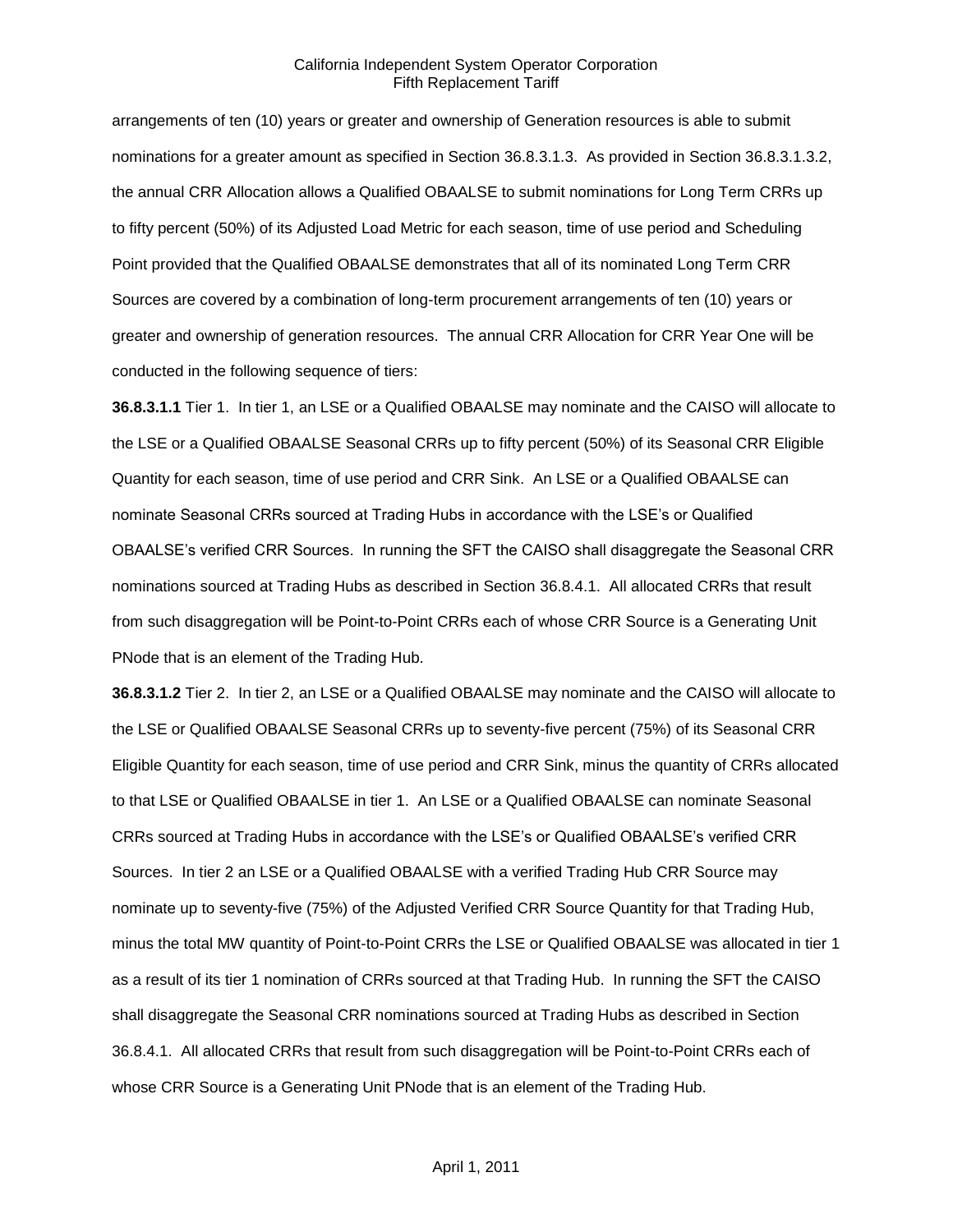**36.8.3.1.3** Tier LT. Tier LT will follow tier 2 for CRR Year One. In Tier LT, an LSE or a Qualified OBAALSE may nominate Long Term CRRs from the Seasonal CRRs allocated in tiers 1 and 2 as provided in this Section 36.8.3.1. The cleared Point-to-Point CRRs awarded in tier 1 and tier 2 that resulted from disaggregated CRR nominations sourced at a Trading Hub may not be nominated in Tier LT in CRR Year One. Any Point-to-Point CRRs awarded as a result of disaggregated CRR nominations sourced at a Trading Hub, as described in Section 36.8.4.1, must be nominated as Trading Hub CRRs as described in this Section 36.8.3.1.3. In running the SFT the CAISO shall disaggregate the Seasonal CRR nominations sourced at Trading Hubs as described in Section 36.8.4.1. All allocated Long Term CRRs that result from such disaggregation will be Point-to-Point CRRs each of whose CRR Source is a Generating Unit PNode that is an element of the Trading Hub.

### **36.8.3.1.3.1 Tier LT for LSEs**

The quantity of Seasonal CRRs that an LSE can nominate as Long Term CRRs is limited to twenty percent (20%) of the LSE's Adjusted Load Metric, except that an LSE that can demonstrate that more than twenty percent (20%) of its Adjusted Load Metric is covered by a combination of long-term procurement arrangements of ten (10) years or greater and ownership of Generation resources is able to submit nominations for a greater amount as provided in this section. Such demonstrations shall be provided by the requesting LSE to the CAISO through the submission of a written sworn declaration by an executive employee authorized to represent the LSE and attest to the accuracy of the data demonstration. As necessary, the CAISO may request, and such LSE must produce in a timely manner, documents in support of such declaration. If the LSE has demonstrated that more than twenty percent (20%) of its Adjusted Load Metric is covered by a combination of long-term procurement arrangements of ten (10) years or greater and ownership of Generation resources, the amount of Long Term CRRs that it may nominate is equal to the minimum of: (i) the sum of the owned resources and long-term procurement arrangements of ten (10) years or more and (ii) fifty percent (50%) of the LSE's Adjusted Load Metric. If an LSE's combination of long-term procurement arrangements of ten (10) years or greater and ownership of generation resources is greater than twenty percent (20%) of its Adjusted Load Metric and the LSE nominates more than twenty percent (20%) of its Adjusted Load Metric as Long Term CRRs, then the CRR Sources for all of the LSE's Long Term CRR nominations must be sources associated with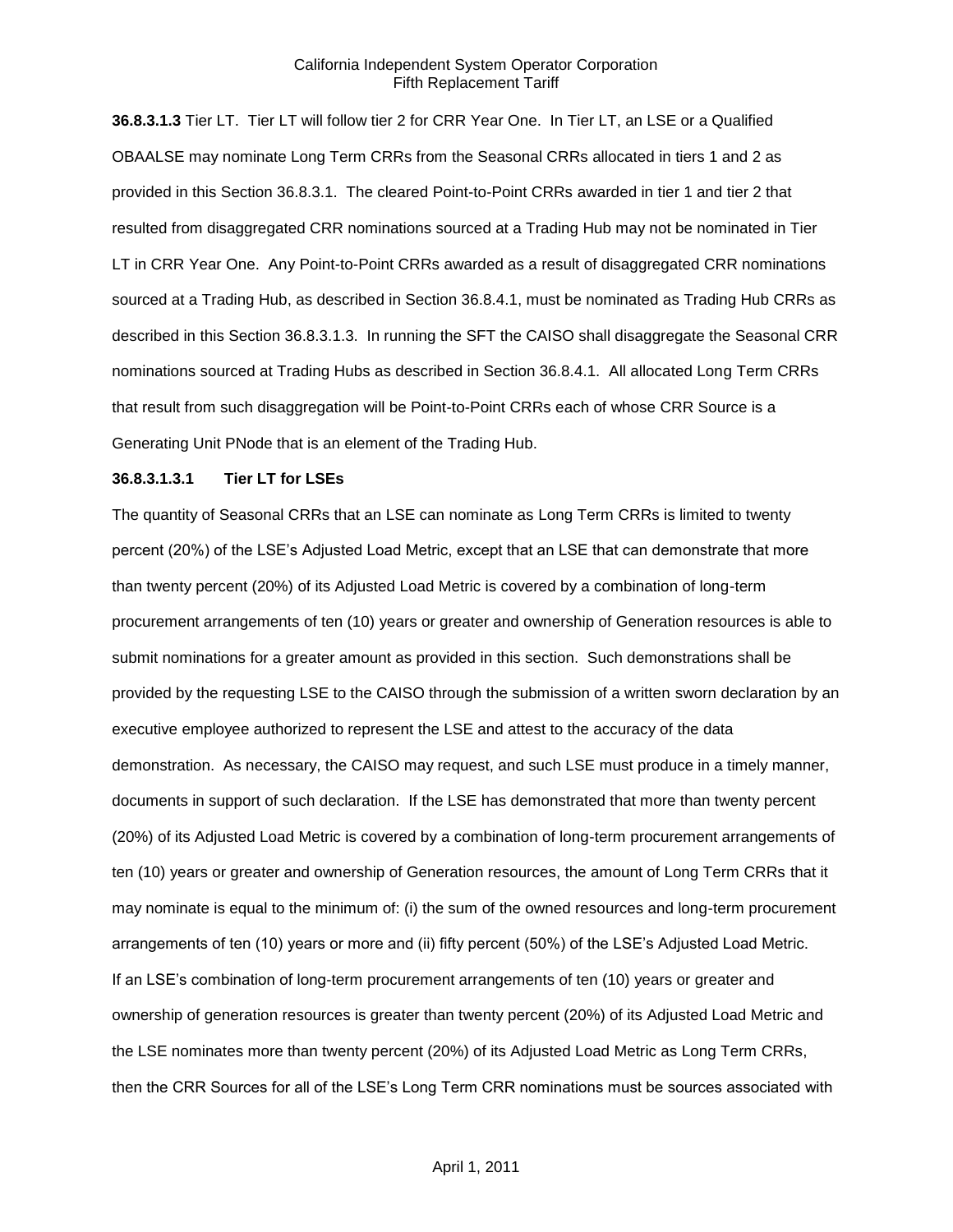its demonstrated long-term procurement arrangements of ten (10) years or greater or its owned generation resources. Subject to the maximum quantities described above in this Section 36.8.3.1.3.1, an LSE can nominate CRRs sourced at a Trading Hub in Tier LT up to the total MW amount of the Pointto-Point CRRs the LSE was allocated in tiers 1 and 2 as a result of its disaggregated tier 1 and 2 nominations of CRRs sourced at that Trading Hub. Subject to the maximum quantities described above in this Section 36.8.3.1.3.1, an LSE can nominate CRRs sourced at a Trading Hub in Tier LT up to the total MW amount of the Point-to-Point CRRs the LSE was allocated in tiers 1 and 2 as a result of its disaggregated tier 1 and 2 nominations of CRRs sourced at that Trading Hub.

#### **36.8.3.1.3.2 Tier LT for Qualified OBAALSEs**

A Qualified OBAALSE may submit nominations for Long Term CRRs up to fifty percent (50%) of its Adjusted Load Metric for each season, time of use period and Scheduling Point. The Qualified OBAALSE must demonstrate that all of its nominated Long Term CRRs are supported by a combination of long-term procurement arrangements of ten (10) years or greater and ownership of generation resources. Such demonstrations shall be provided by the requesting Qualified OBAALSE to the CAISO through the submission of a written sworn declaration by an executive employee authorized to represent the Qualified OBAALSE attesting to the accuracy of the data demonstration. As necessary, the CAISO may request, and such Qualified OBAALSE must produce in a timely manner, documents in support of such declaration.

#### **36.8.3.1.3.3 Tier LT SFT**

After receiving nominations for Long Term CRRs from LSEs and Qualified OBAALSEs, the CAISO will run SFTs to ensure the feasibility of the nominated Long Term CRRs for the remaining nine years of the ten-year term of the Long Term CRR. The SFT runs in Tier LT will test the feasibility of only the Long Term CRR nominations and will not include in the analysis those Seasonal CRRs allocated in tiers 1 and 2 that are not nominated as Long Term CRRs. The quantity of Long Term CRRs that can be allocated for any season and time of use period must be feasible for the entire ten-year term of the Long Term CRR. As a result of the Tier LT SFT runs, Long Term CRR nominations may not be fully allocated; however, such a result will not affect the CRR Year One validity of the Seasonal CRR allocated in tiers 1 and 2.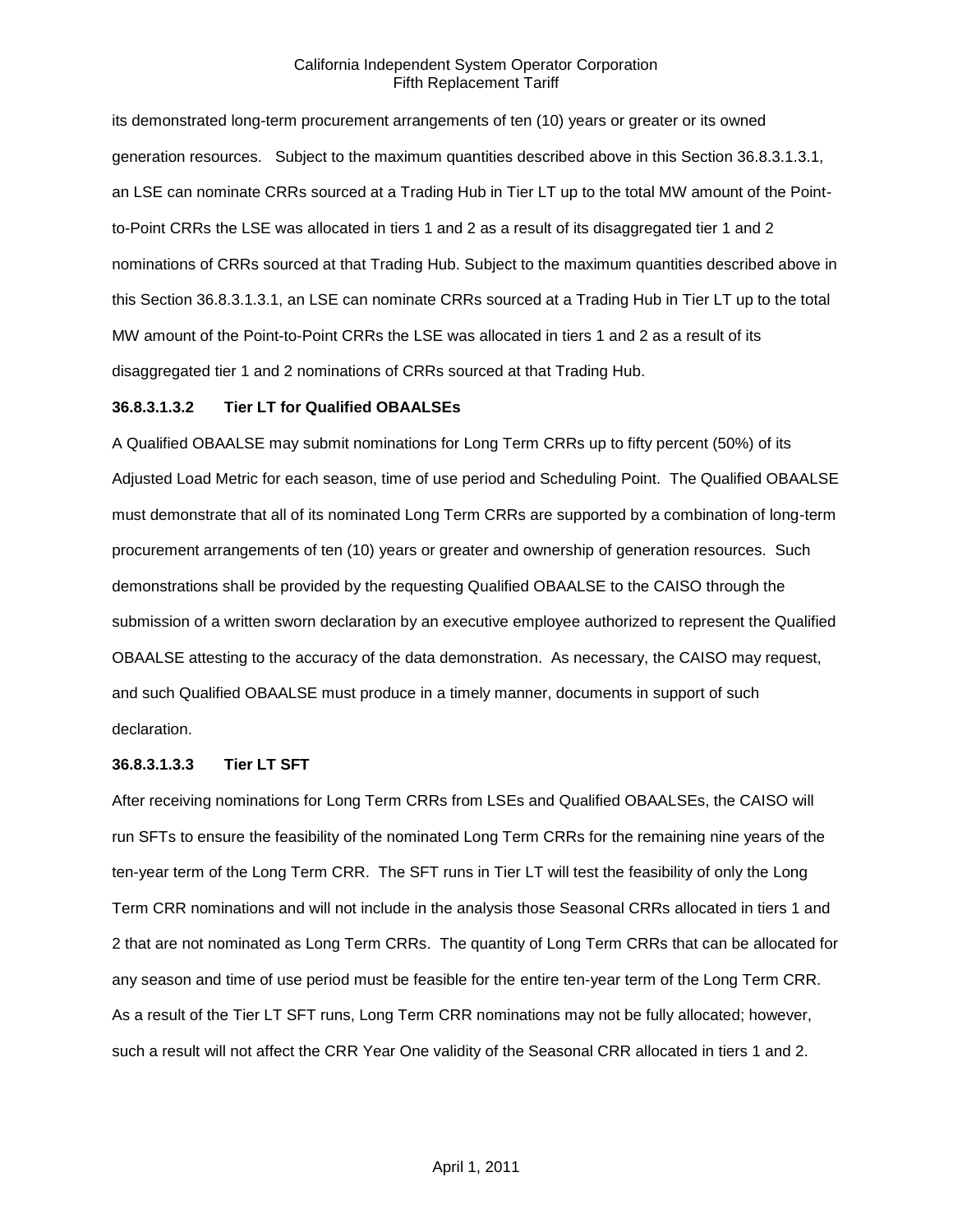The CAISO will inform the nominating entity of the results of the Tier LT SFTs before the deadline for submission of the tier 3 nominations.

**36.8.3.1.4** Tier 3. In tier 3, an LSE or a Qualified OBAALSE may nominate and the CAISO will allocate to the LSE or Qualified OBAALSE Seasonal CRRs up to one hundred percent (100%) of its Seasonal CRR Eligible Quantity for each season, minus the quantity of CRRs allocated to that LSE or Qualified OBAALSE in tiers 1 and 2. In tier 3, Sub-LAPs will be eligible CRR Sinks provided that the Sub-LAP is within the nominating LSE's Default LAP. An LSE or a Qualified OBAALSE can nominate Seasonal CRRs sourced at Trading Hubs. In running the SFT the CAISO shall disaggregate the Seasonal CRR nominations sourced at Trading Hubs as described in Section 36.8.4.1. All allocated CRRs that result from such disaggregation will be Point-to-Point CRRs each of whose CRR Source is a Generating Unit PNode that is an element of the Trading Hub. A Qualified OBAALSE can only nominate CRRs from its verified CRR Sources as provided in Section 36.8.3.4.

#### **36.8.3.2 Monthly CRR Allocation for CRR Year One**

The monthly CRR Allocation in CRR Year One shall consist of a sequence of two (2) tiers for each time of use period (on-peak and off-peak). The monthly CRR Allocation will distribute Monthly CRRs to each LSE or Qualified OBAALSE up to one hundred percent (100%) of its Monthly CRR Eligible Quantity, minus CRRs allocated to that LSE or Qualified OBAALSE in the annual CRR Allocation for the relevant month and time of use period. The monthly CRR Allocation for CRR Year One will be conducted as follows:

**36.8.3.2.1** Tier 1. In tier 1 of the monthly CRR Allocations, an LSE or a Qualified OBAALSE may nominate and the CAISO will allocate to the LSE or Qualified OBAALSE Monthly CRRs up to fifty percent (50%) of the difference between its Monthly CRR Eligible Quantity and the quantity of Seasonal CRRs and previously allocated Long Term CRRs that apply to that month and time of use period. An LSE or a Qualified OBAALSE can nominate Monthly CRRs sourced at Trading Hubs in accordance with the LSE's or Qualified OBAALSE's verified CRR Sources. In running the SFT the CAISO shall disaggregate the Monthly CRR nominations sourced at Trading Hubs as described in Section 36.8.4.1. All allocated CRRs that result from such disaggregation will be Point-to-Point CRRs each of whose CRR Source is a Generating Unit PNode that is an element of the Trading Hub.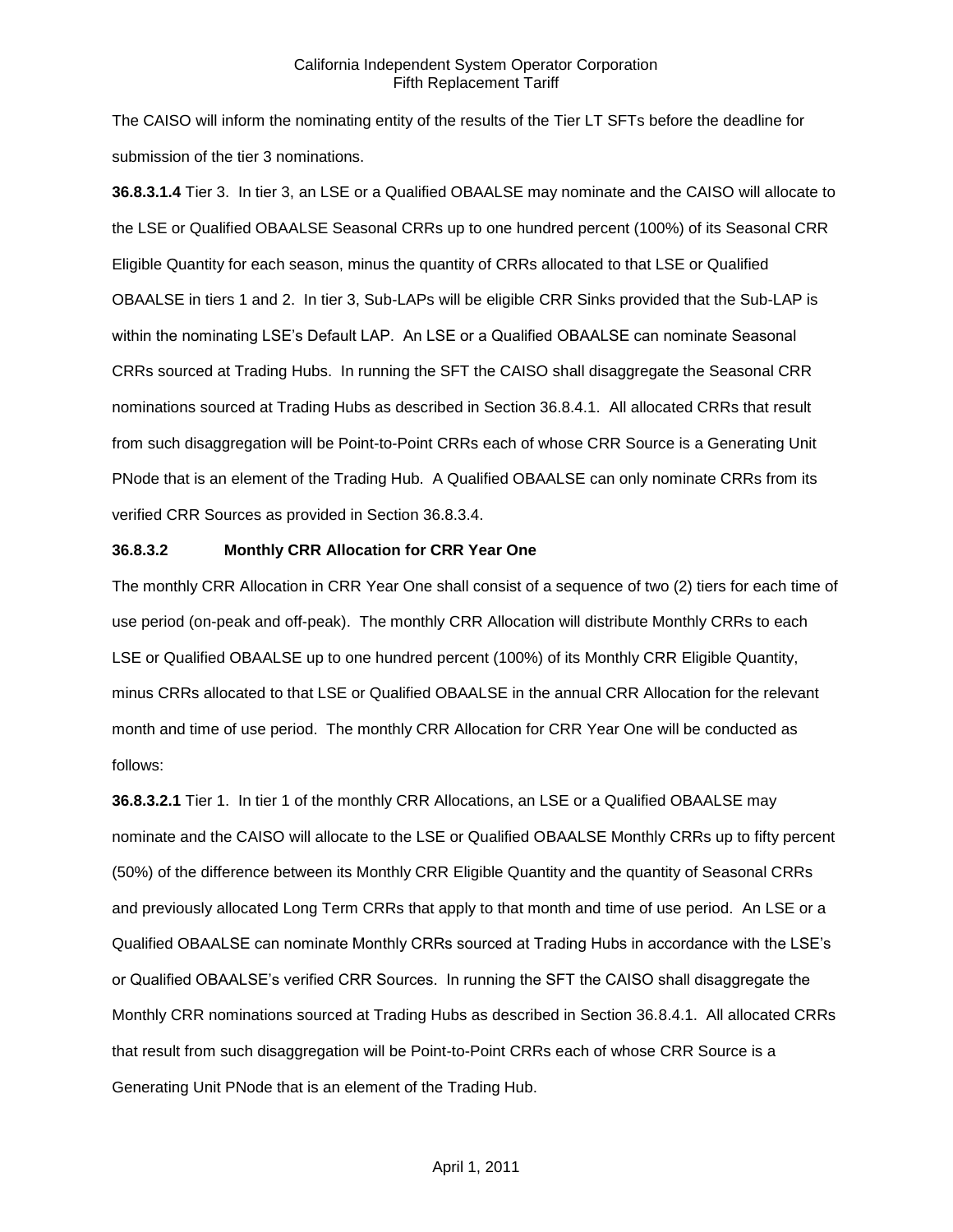**36.8.3.2.2** Tier 2. In tier 2 of the monthly CRR Allocations, an LSE or a Qualified OBAALSE may nominate and the CAISO will allocate to the LSE or Qualified OBAALSE Monthly CRRs up to one hundred percent (100%) of the difference between its CRR Eligible Quantity and the quantity of Seasonal CRRs and previously allocated Long Term CRRs that apply to that month and time of use period, minus the quantity of CRRs the entity was allocated in tier 1 of the CRR Year One monthly CRR Allocation. An LSE or a Qualified OBAALSE can nominate Monthly CRRs sourced at Trading Hubs. In running the SFT the CAISO shall disaggregate the Monthly CRR nominations sourced at Trading Hubs as described in Section 36.8.4.1. In tier 2 of the monthly CRR Allocation, Sub-LAPs will be eligible CRR Sinks provided that the Sub-LAP is within the nominating LSE's Default LAP. A Qualfied OBAALSE can only nominate CRRs from its verified CRR Sources as provided in Section 36.8.3.4.2.

### **36.8.3.3 [NOT USED]**

#### **36.8.3.4 Source Verification**

Source verification is required for LSE CRR nominations in tiers 1 and 2 of the CRR Year One annual allocation process and in tier 1 of each CRR Year One monthly allocation process. Source verification is required for all Qualified OBAALSE CRR nominations in all tiers of all CRR Allocation processes.

#### **36.8.3.4.1 CRR Year One Source Verification for LSEs**

In CRR Year One, nominations for tier 1 and tier 2 of the annual CRR Allocation and tier 1 of the monthly CRR Allocations must be source verified for all LSEs. Prior to the beginning of the CRR Allocation process but no later than thirty (30) days before the date on which the Candidate CRR Holders or CRR Holders will be required to submit their nominations for the CRR Allocation, the CAISO will make available a list of allowable CRR Sources to be used in the CRR Allocation. The allowable CRR Sources will be consistent with the applicable CRR FNM. In the event that unforeseen changes to network conditions arise after the thirty-day release of the list of allowable CRR Sources and warrant revisions to that list, the CAISO will provide updates to the list prior to the closing of nominations for the CRR Allocation. An LSE must demonstrate that it could actually submit Bids, including Self-Schedules and Inter-SC Trades, for Energy from the locations to be nominated as CRR Sources to serve its Load either through ownership of, or contractual rights to receive Energy from, the relevant Generating Units, or a contract to take ownership of power at the relevant source, such as a Trading Hub or a Scheduling Point. For the second,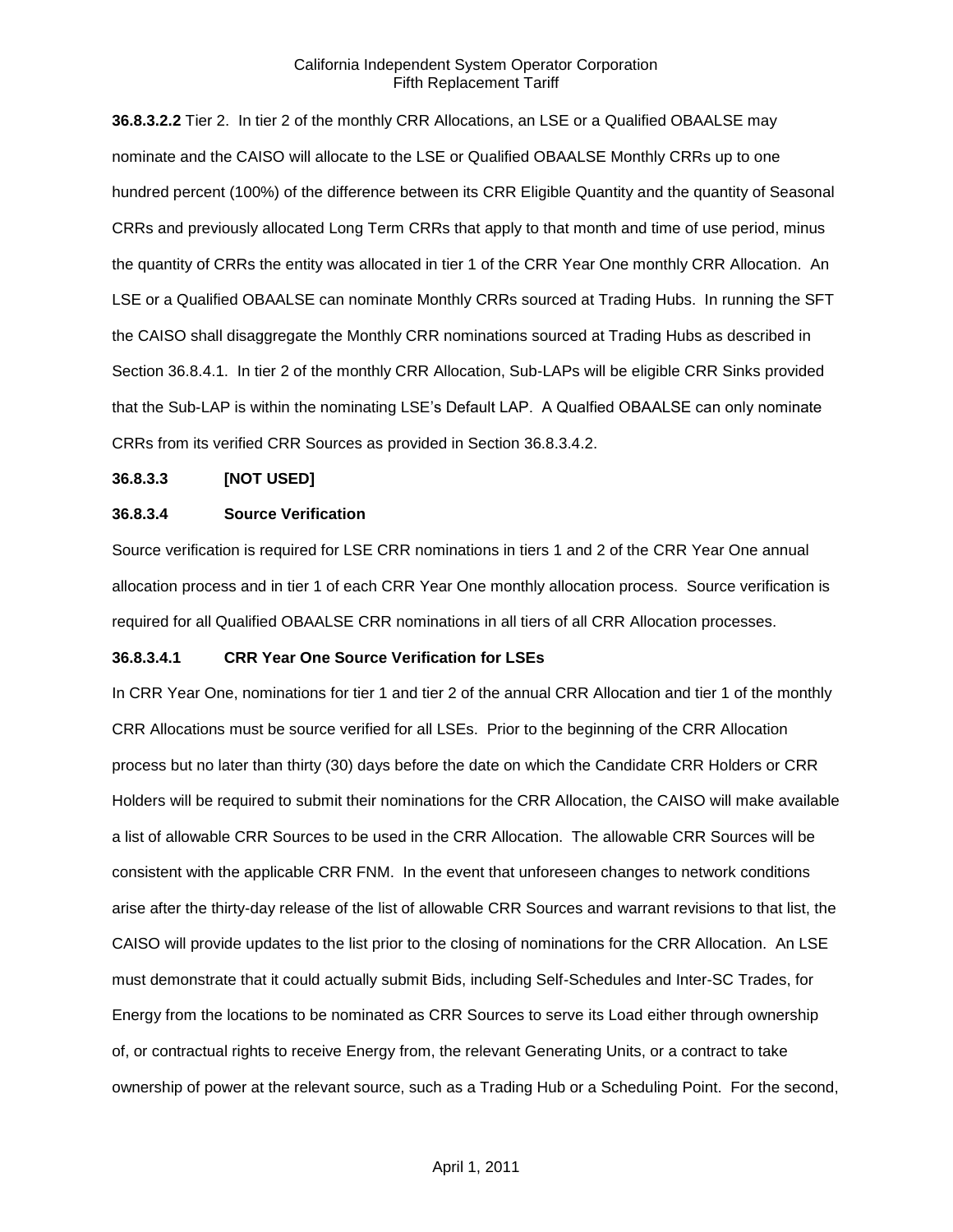third and fourth quarters of calendar year 2008 for CRR Year One, in conducting its source verification the CAISO will use data for the period beginning April 1, 2006 and ending December 31, 2006. For the first quarter of calendar year 2009 for CRR Year One, the CAISO will use data for the period beginning January 1, 2007 and ending March 31, 2007 as the basis for verification. Such demonstrations shall be provided by the requesting LSE to the CAISO through the submission of a written sworn declaration by an executive employee authorized to represent the LSE and attest to the accuracy of the data demonstration. As necessary, the CAISO may request, and such LSE must produce in a timely manner, documents in support of such declaration.

## **36.8.3.4.2 Source Verification for Qualified OBAALSEs**

All CRR nominations by Qualified OBAALSEs must be source verified. A Qualified OBAALSE's source verification will be based on its legitimate need showing as specified in Section 36.9.1.

# **36.8.3.4.3 Calculation of Verified CRR Source Quantity**

The Verified CRR Source Quantity associated with each verified CRR Source for a particular LSE or Qualified OBAALSE will be: (i) for an owned generation resource the PMax of the unit multiplied by the LSE's or Qualified OBAALSE's ownership share; (ii) for a contract with a generation resource, the hourly MWh of Energy specified in the contract averaged over all hours of the relevant time of use period, but no greater than the PMax of the unit; or (iii) for a contract that delivers Energy to a Trading Hub or Scheduling Point, the hourly MWh of energy specified in the contract for delivery from the supplier to the LSE or Qualified OBAALSE at the Trading Hub or Scheduling Point, averaged over all hours of the relevant time of use period. Energy contracts submitted by an LSE to demonstrate that the LSE can submit Bids, including Self-Schedules and Inter-SC Trades, for Energy from the nominated CRR Sources to serve its Load must be at least one month in duration. Energy contracts submitted by a Qualified OBAALSE to demonstrate that the Qualified OBAALSE can submit Bids, including Self-Schedules and Inter-SC Trades, for Energy from the nominated CRR Sources to serve its Load must be at least one month in duration to support nominations of Monthly and Seasonal CRRs, and at least ten (10) years in duration to support nominations of Long Tem CRRs. Nominations of CRRs for which the CRR Source is a Scheduling Point must be source verified in accordance with Section 36.8.4.2.

## **36.8.3.4.4 Calculation of Adjusted Verified CRR Source Quantity**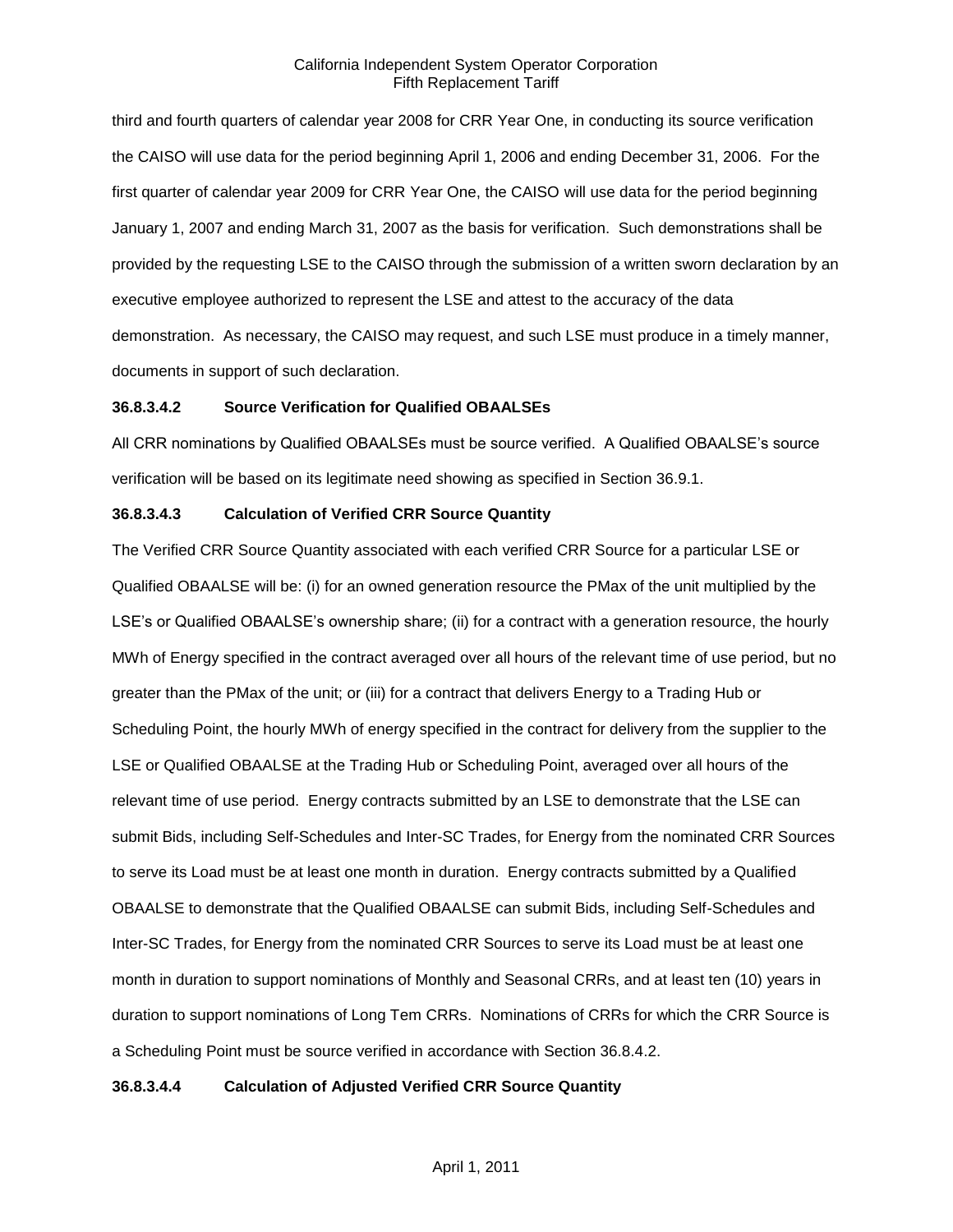For nominations by an LSE and a Qualified OBAALSE, except for a Qualified OBAALSE's nomination of Long Term CRRs, the CAISO will consider a contract that covers a portion of a season (but not less than one month) to be acceptable verification, with the adjustment described below, for the entire season for which a CRR is nominated. The CAISO will also consider a contract not less than one month in duration that covers portions of two consecutive months to be acceptable verification, with the adjustment described below, for both of the months that are partially covered. In such cases, for a contract that covers only a portion of the season or month for which the LSE or Qualified OBAALSE wishes to nominate source-verified CRRs, the CAISO will calculate an Adjusted Verified CRR Source Quantity, which equals the Verified CRR Source Quantity times the ratio of the number of days covered by the contract for a particular month or season to the total number of days in that month or season, consistent with the time of use period of the CRRs being nominated. Contracts submitted by a Qualified OBAALSE to support nomination of Long Term CRRs must be at least ten (10) years in duration and cover the entire season of the Long Term CRR being nominated, and therefore the Adjusted Verified CRR Source Quantity calculation does not apply to such nominations.

### **36.8.3.5 Annual CRR Allocation Beyond CRR Year One**

The annual CRR Allocation for years beyond CRR Year One consists of a sequence of four (4) tiers for each season and time of use period (on-peak and off-peak). Allocations of CRRs in each tier are considered final once they are provided by the CAISO to the respective LSEs or Qualified OBAALSEs. After each tier, LSEs or Qualified OBAALSEs will have an amount of time as specified in the Business Practice Manual after their receipt of the results of each tier to submit their nominations for the next tier, if there is one. The annual CRR Allocation will allow LSEs or Qualified OBAALSEs to submit nominations up to their Seasonal CRR Eligible Quantities minus the quantity of previously allocated Long Term CRRs for each season of the relevant year, each time of use period and each CRR Sink at which they serve Load. Annual CRR Allocations for years beyond CRR Year One will be conducted in the following sequence of tiers:

## **36.8.3.5.1 Tier 1 – Priority Nomination Process**

Tier 1 of the annual CRR Allocation in years beyond CRR Year One will be a Priority Nomination Process through which CRR Holders may nominate some of the same CRRs that they were allocated in the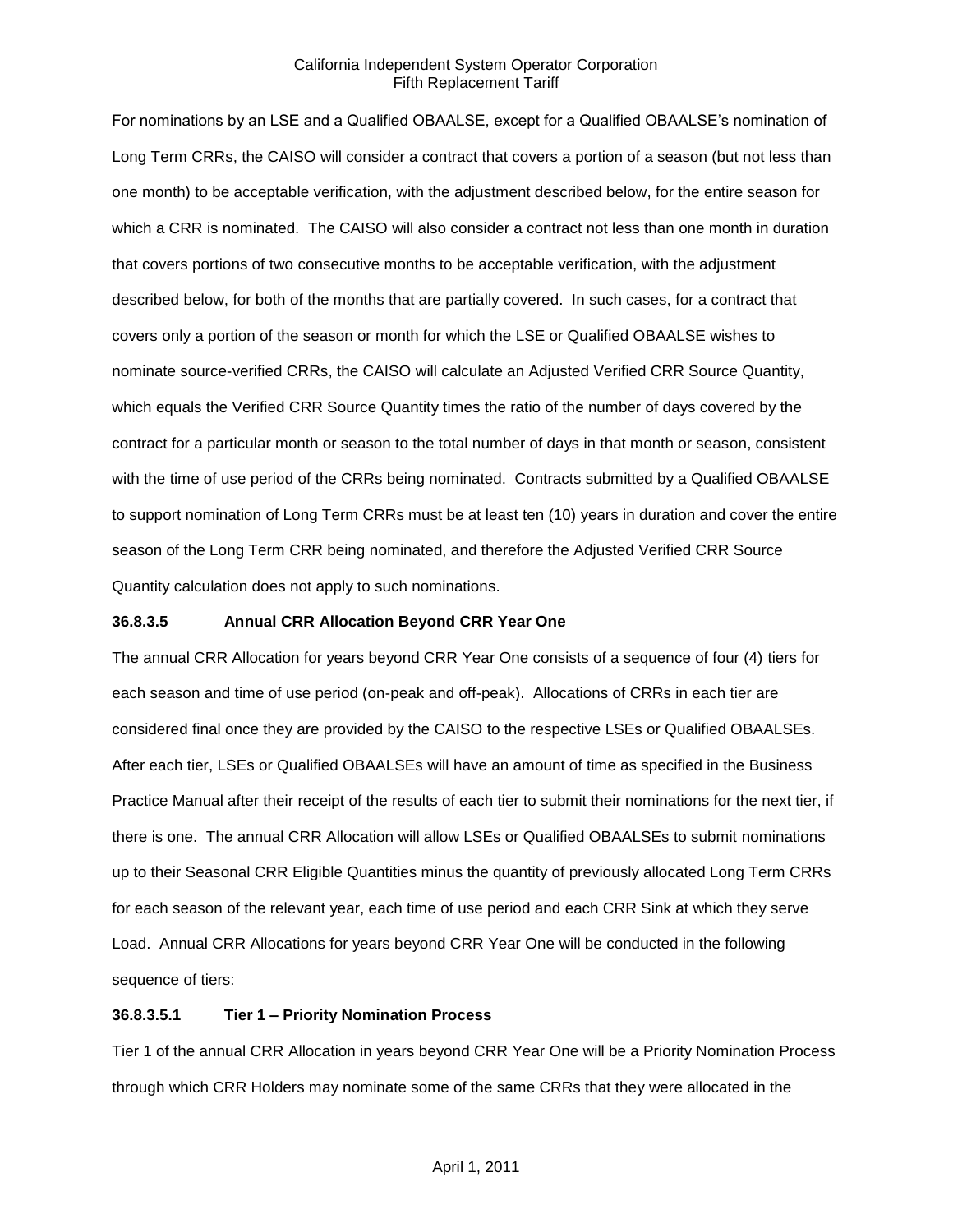immediately previous annual CRR Allocation process. As provided in Section 36.8.3.4.2, nominations by a Qualified OBAALSE in the PNP are subject to source verification. In all annual CRR Allocations after CRR Year One, an LSE or a Qualified OBAALSE may make PNP nominations up to the lesser of: (1) twothirds of its Seasonal CRR Eligible Quantity, minus the quantity of previously allocated Long Term CRRs for each season, time of use period and CRR Sink for that year; or, (2) the total quantity of Seasonal CRRs allocated to that LSE in the previous annual CRR Allocation, minus the quantity of previously allocated Long Term CRRs for each season, time of use period and CRR Sink, and minus any reduction for net loss of Load or plus any increase for net gain of Load through retail Load Migration as described in Section 36.8.5.1. In addition, an LSE's or Qualified OBAALSE's nomination of any particular CRR Source-CRR Sink combination in the PNP may not exceed the MW quantity of CRRs having that CRR Source and CRR Sink that the LSE or Qualified OBAALSE was allocated in the previous annual CRR Allocation, reduced by the MW quantity of those Long-Term CRRs with the same CRR Source and CRR Sink that were awarded in the prior year's Long-Term CRR allocation, for the same season and time of use period, and in the case of an LSE, adjusted for net Load loss or gain resulting from Load Migration as described in Section 36.8.5.2.2. An LSE or a Qualified OBAALSE may nominate CRRs awarded with a CRR Source at the Trading Hubs in the PNP. CRRs whose CRR Sink is a Sub-LAP are not eligible for nomination in the PNP. A CRR whose CRR Sink is a Custom LAP or PNode is eligible for nomination in the PNP. PNP Eligible Quantities are not affected by secondary transfers of CRRs, except as performed by the CAISO to reflect Load Migration as described in Section 36.8.5. That is, with the exception of transfers to reflect Load Migration: (i) an LSE or a Qualified OBAALSE may nominate in the PNP a CRR it was allocated in the prior annual CRR Allocation even though it transferred that CRR to another party during the year, and (ii) an LSE or a Qualified OBAALSE may not nominate in the PNP a CRR that it received through a secondary transfer from another party. CRRs received through a CRR Auction are not eligible for nomination in the PNP. CRRs received as Offsetting CRRs to reflect Load Migration are not eligible for nomination in the PNP. The maximum quantity of CRRs that an LSE or a Qualified OBAALSE may nominate in the PNP is fifty percent (50%) of its Adjusted Load Metric, minus any previously allocated Long Term CRRs that are valid for the term of the CRRs being nominated. The CAISO does not guarantee that all CRR nominations in the PNP will be allocated. The CAISO will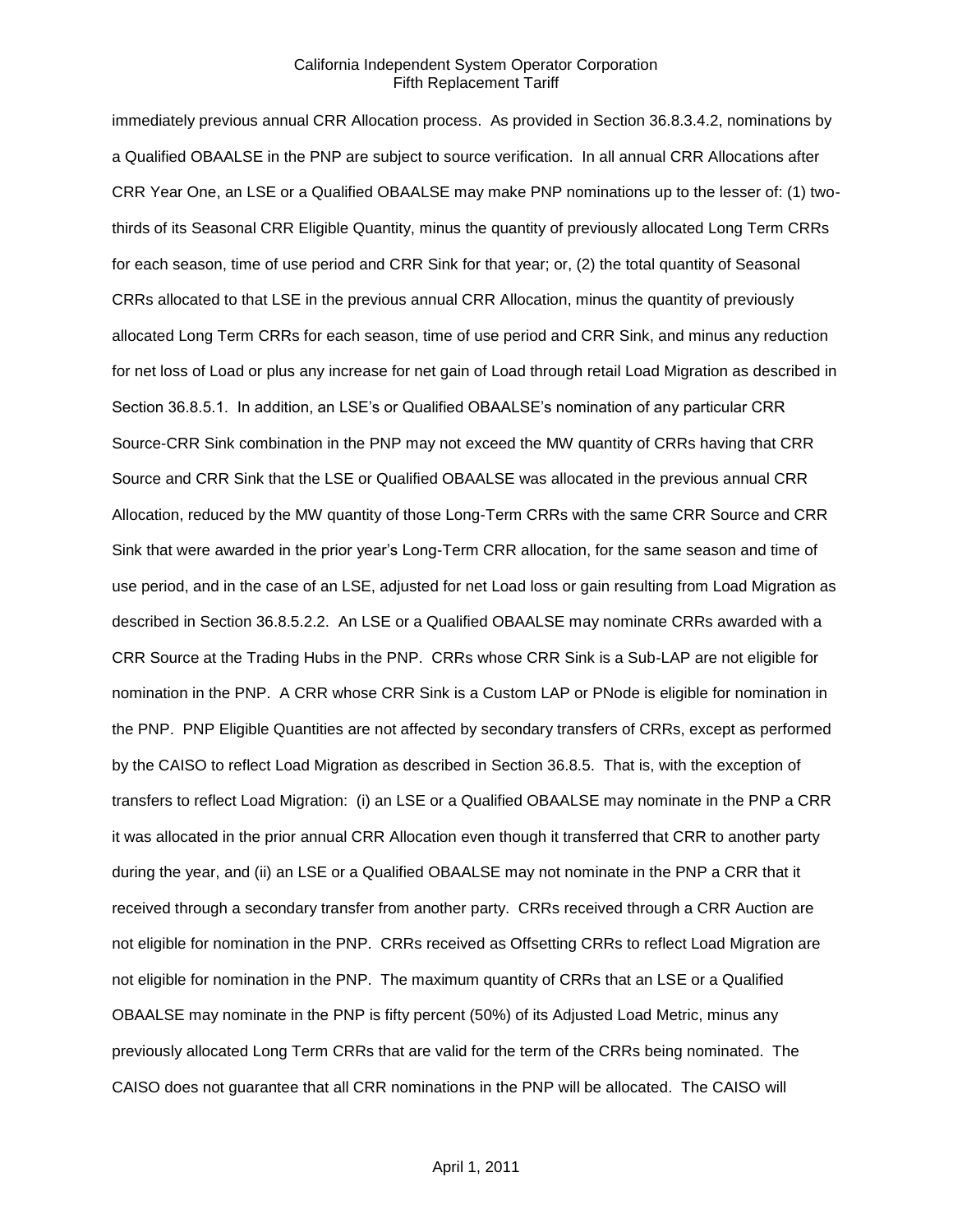conduct an SFT to determine whether all CRR nominations in the PNP are simultaneously feasible. If the SFT determines that all priority nominations are not simultaneously feasible, the CAISO will reduce the allocated CRRs until simultaneous feasibility is achieved.

#### **36.8.3.5.2 Tier LT**

In years subsequent to CRR Year One, Long Term CRRs will be allocated as provided in this section.

#### **36.8.3.5.2.1 Tier LT for LSEs**

In Tier LT of CRR Year Two, an LSE may nominate Long Term CRRs from any of the Seasonal CRRs it was allocated in the PNP up to a maximum of thirty percent (30%) of the its Adjusted Load Metric, minus the quantity of previously allocated Long Term CRRs that are valid for that year; except that the LSE may nominate Long Term CRRs in amounts greater than thirty percent (30%) but no more than fifty percent (50%) of its Adjusted Load Metric if the LSE demonstrates that more than thirty percent (30%) of its Adjusted Load Metric is covered by a combination of long-term procurement arrangements of ten (10) years or greater and ownership of Generation resources. Such demonstrations shall be provided by the requesting LSE to the CAISO through the submission of a written sworn declaration by an executive employee authorized to represent the LSE and attest to the accuracy of the data demonstration. As necessary, the CAISO may request, and such LSE must produce in a timely manner, documents in support of such declaration. If the LSE has demonstrated that more than thirty percent (30%) of its Adjusted Load Metric is covered by a combination of long-term procurement arrangements of ten (10) years or greater and ownership of Generation resources, the amount of Long Term CRRs that it may nominate is equal to the minimum of: (i) the sum of the owned resources and long-term procurement arrangements of ten (10) years or more, minus the quantity of previously allocated Long Term CRRs that are valid for that CRR year, and (ii) fifty percent (50%) of the LSE's Adjusted Load Metric, minus the quantity of previously allocated Long Term CRRs that are valid for that CRR year. In CRR Year Three, the limit on Long Term CRR nominations will increase by ten percent (10%) to forty percent (40%) of the eligible entity's Adjusted Load Metric but shall not exceed fifty percent (50%) of the Adjusted Load Metric. In CRR Year Three, an LSE may exceed the forty percent (40%) limit on Long Term CRR nominations if it demonstrates that its Adjusted Load Metric is covered by a combination of long-term procurement arrangements of ten (10) years or greater and ownership of Generation resources. The amount of Long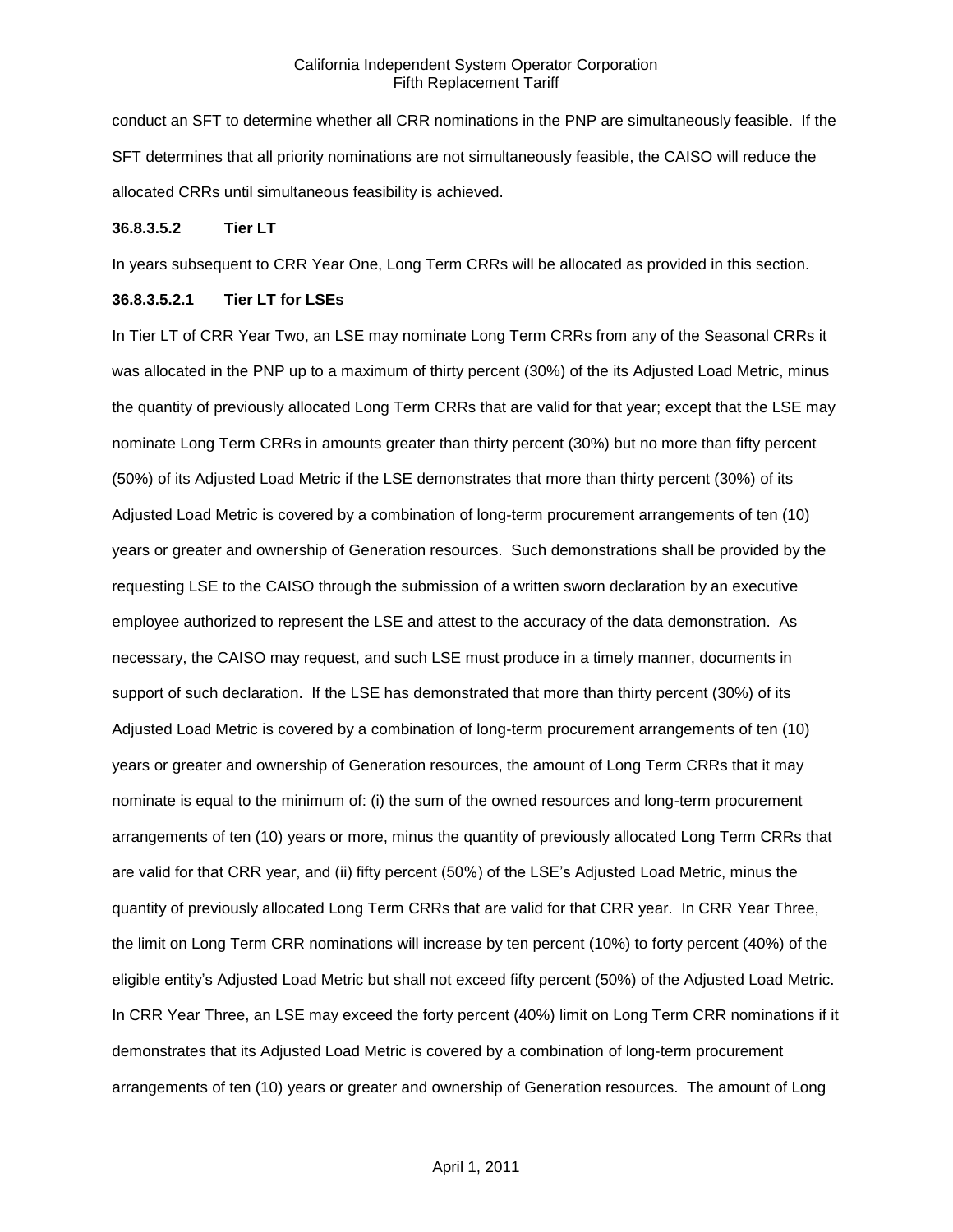Term CRRs that it may nominate is equal to the minimum of: (i) the sum of the owned resources and long-term procurement arrangements of ten (10) years or more, minus the quantity of previously allocated Long Term CRRs that are valid for that CRR year, and (ii) fifty percent (50%) of the LSE's Adjusted Load Metric, minus the quantity of previously allocated Long Term CRRs that are valid for that CRR year. In CRR Year Four and all subsequent years, an LSE may nominate Long Term CRRs from any of the Seasonal CRRs allocated in the PNP up to the maximum of fifty percent (50%) of its Adjusted Load Metric, minus the quantity of previously allocated Long Term CRRs that are valid for that year.

### **36.8.3.5.2.2 Tier LT for Qualified OBAALSEs**

A Qualified OBAALSE may submit nominations for Long Term CRRs up to the portion of its Adjusted Load Metric for which it has demonstrated coverage by a combination of long-term procurement arrangements of ten (10) years or greater and ownership of generation resources, up to a maximum of fifty percent (50%) of its Adjusted Load Metric for each season, time of use period and Scheduling Point, minus the quantity of previously allocated Long Term CRRs that are valid for that CRR year. Such demonstrations shall be provided by the requesting Qualified OBAALSE to the CAISO through the submission of a written sworn declaration by an executive employee authorized to represent the Qualified OBAALSE and attest to the accuracy of the data demonstration. As necessary, the CAISO may request, and such Qualified OBAALSE must produce in a timely manner, documents in support of such declaration. Contracts submitted in support of OBAALSE nominations of Long Term CRRs must cover the entire season of the Long Term CRR being nominated.

#### **36.8.3.5.2.3 Tier LT SFT**

After receiving nominations for Long Term CRRs, the CAISO will run SFTs to ensure the feasibility of the nominated Long Term CRRs for the remaining nine years of the ten (10) year term of the Long Term CRR. The SFT run in Tier LT will test the feasibility of only the Long Term CRR nominations and will not include in the analysis those Seasonal CRRs allocated in the PNP that were not nominated as Long Term CRRs. The quantity of Long Term CRRs that can be allocated for any season and time of use period must be feasible for the entire ten (10) year term of the Long Term CRR. As a result of the Tier LT SFT runs, Long Term CRR nominations may not be fully allocated; however, such a result will not affect the validity of: (i) the Long Term CRRs allocated in previous years, or (ii) the Seasonal CRRs allocated in the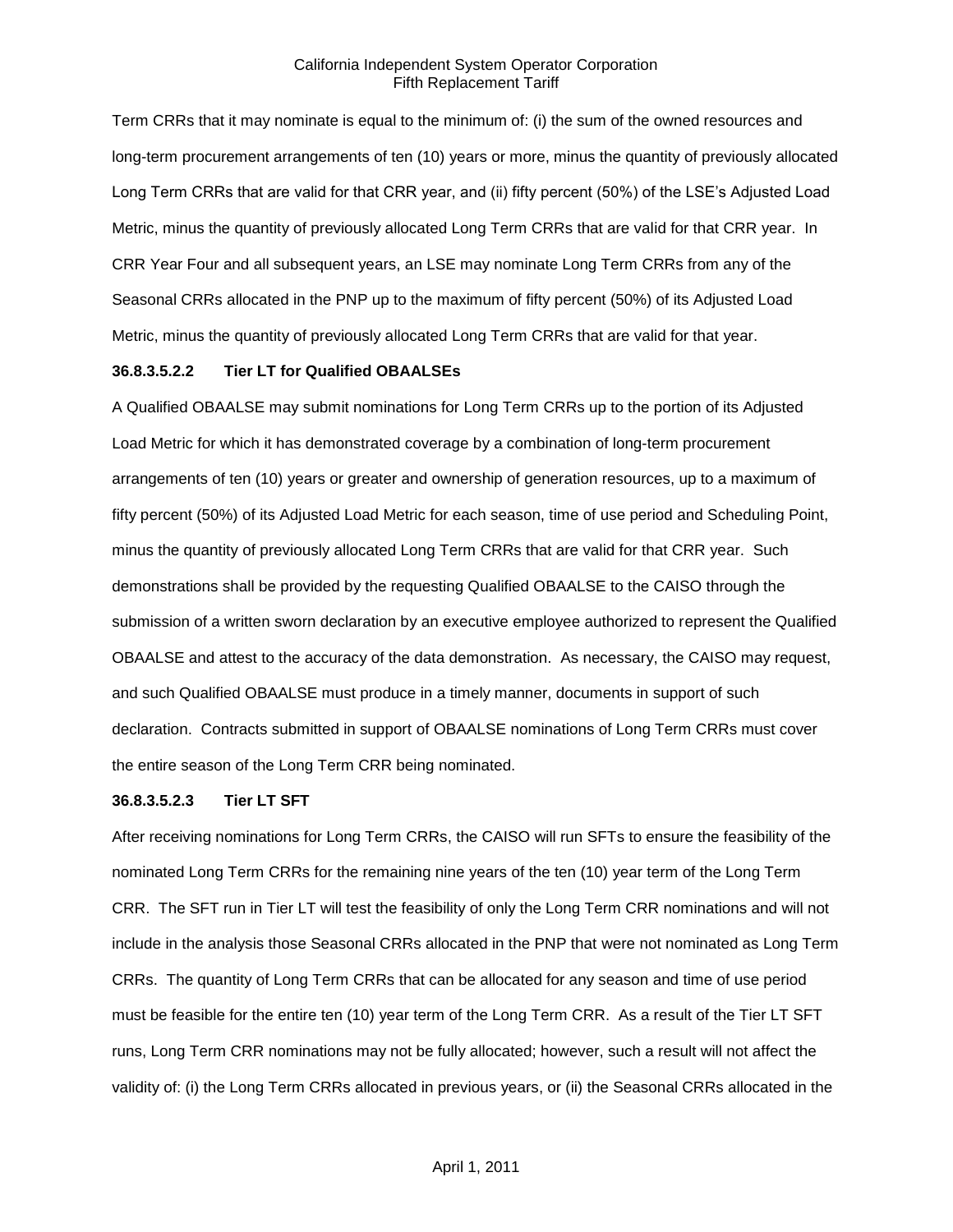PNP. The CAISO will inform nominating eligible entities of the results of the Tier LT SFTs before the deadline for submission of the tier 2 nominations.

**36.8.3.5.3 Tier 2** In tier 2 of the annual CRR Allocation, the CAISO will allocate Seasonal CRRs to each LSE and Qualfied OBAALSE up to two-thirds of its Seasonal CRR Eligible Quantity for each season, time of use period and CRR Sink, minus the quantity of: (i) CRRs allocated to that LSE or Qualified OBAALSE in tier 1, and (ii) Long Term CRRs previously allocated to it that are valid for the CRR term currently being allocated. In tier 2 of the annual CRR Allocation, Sub-LAPs will be eligible CRR Sinks provided that the Sub-LAP is within the nominating LSE's Default LAP. An LSE or a Qualified OBAALSE can nominate Seasonal CRRs sourced at Trading Hubs. In running the SFT the CAISO shall disaggregate the Seasonal CRR nominations sourced at Trading Hubs as described in Section 36.8.4.1.

**36.8.3.5.4 Tier 3.** In tier 3 of the annual CRR Allocation, the CAISO will allocate Seasonal CRRs to each LSE or Qualified OBAALSE up to one hundred percent (100%) of its Seasonal CRR Eligible Quantity for each season, time of use period and CRR Sink, minus the quantity of: (i) CRRs allocated to that LSE or Qualified OBAALSE in tiers 1 and 2, and (ii) Long Term CRRs previously allocated to that eligible entity that are valid for the CRR term currently being allocated. In tier 3 of the annual CRR Allocation, Sub-LAPs will be eligible CRR Sinks provided that the Sub-LAP is within the nominating LSE's Default LAP. An LSE or a Qualified OBAALSE can nominate Seasonal CRRs where the CRR Source is a Trading Hub. In running the SFT the CAISO shall disaggregate the Seasonal CRR nominations sourced at Trading Hubs as described in Section 36.8.4.1.

# **36.8.3.5.5 Alternatives for Renewal of Long Term CRRs and for the Transition of Expiring ETCs and Converted Rights to Long Term CRRs**

Eligible entities may, in the final year of a Long Term CRR, nominate the identical CRR Source, CRR Sink, and MW terms of the expiring Long Term CRR in the PNP conducted that year, subject to any applicable quantity limitations specified in this Section 36. An eligible entity with an Existing Transmission Contract or Converted Rights that expire by the start of the year for which the CRR Allocation process is conducted may participate in the PNP as if its Existing Transmission Contract or Converted Rights sources and sinks were previously allocated Seasonal CRRs, subject to any applicable quantity limitations specified in this Section 36. In either case, if Seasonal CRRs are awarded to an LSE or a Qualified OBAALSE in the PNP based on its nomination of its expiring rights, such entity may then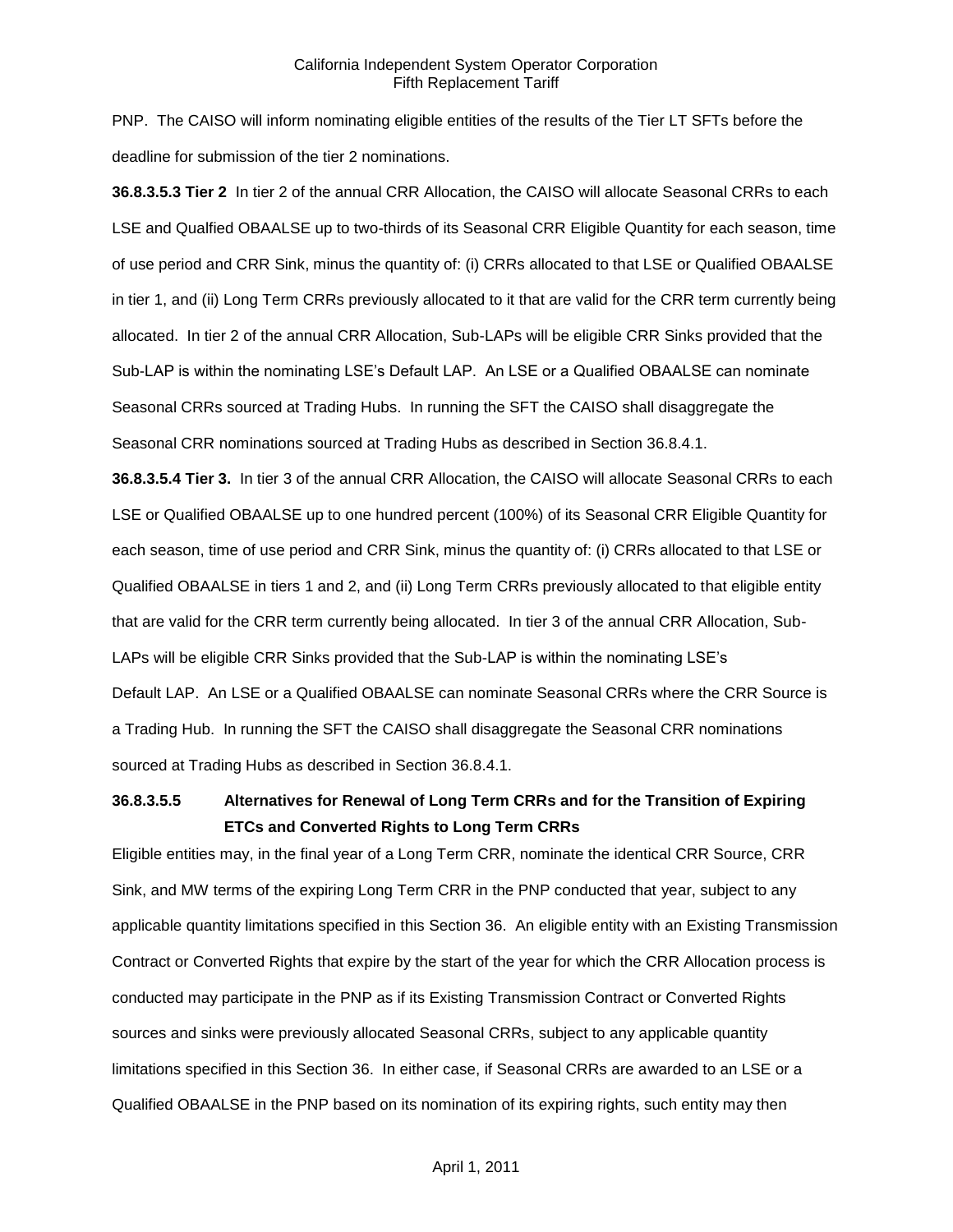nominate those Seasonal CRRs in Tier LT of the same year's annual CRR Allocation process, subject to any applicable quantity limitations specified in this Section 36. Alternatively, CRR Holders of expiring LT CRRs, expiring Existing Transmission Contracts or expiring Converted Rights may bypass the tier 1 Priority Nomination Process and nominate their expiring rights as Long Term CRRs in Tier LT one year prior to the year of expiration, subject to any applicable quantity limitations specified in this Section 36. This alternative allows the holder of the expiring rights to nominate Long Term CRRs in the first Tier LT SFT in which the capacity corresponding to the expiring rights becomes available for the full nine (9) year period of the Tier LT SFT. For any entity who elects this alternative and obtains an allocated Long Term CRR, the length of the renewed Long Term CRR (or initial Long Term CRR in the case of expiring Existing Transmission Contracts or expiring Converted Rights) will be nine (9) years, corresponding to the years included in the Tier LT SFT.

### **36.8.3.6 Monthly CRR Allocation Beyond CRR Year One**

The monthly CRR Allocation shall consist of a sequence of two (2) tiers of allocations for each time of use period (on-peak and off-peak). The monthly CRR Allocation will distribute Monthly CRRs and will allow an LSE and a Qualified OBAALSE to nominate CRRs up to one hundred percent (100%) of its Monthly CRR Eligible Quantity, minus the total of any Seasonal CRRs allocated in the annual CRR Allocation, and minus any holdings of Long Term CRRs that are valid for the month and time of use of the CRRs being nominated. All CRR nominations by Qualified OBAALSEs must be source verified. **36.8.3.6.1** Tier 1 In tier 1 of the monthly CRR Allocations, each LSE or Qualified OBAALSE may nominate Monthly CRRs up to one-hundred percent (100) of the difference between its Monthly CRR Eligible Quantity and the total of any Seasonal CRRs allocated in the annual CRR Allocation and any holdings of Long Term CRRs that are valid for the month and time of use of the CRRs being nominated. An LSE or a Qualified OBAALSE can nominate Monthly CRRs where the CRR Source is a Trading Hub. In tier 1 of the monthly CRR Allocation, Sub-LAPs will be eligible CRR Sinks, provided that the Sub-LAP is within the nominating LSE's Default LAP. In running the SFT the CAISO shall disaggregate the Monthly CRR nominations sourced at Trading Hubs as described in Section 36.8.4.1. **36.8.3.6.2** Tier 2. In tier 2 of the monthly CRR Allocations, each LSE or Qualified OBAALSE may nominate Monthly CRRs up to one hundred percent (100%) of the difference between its Monthly CRR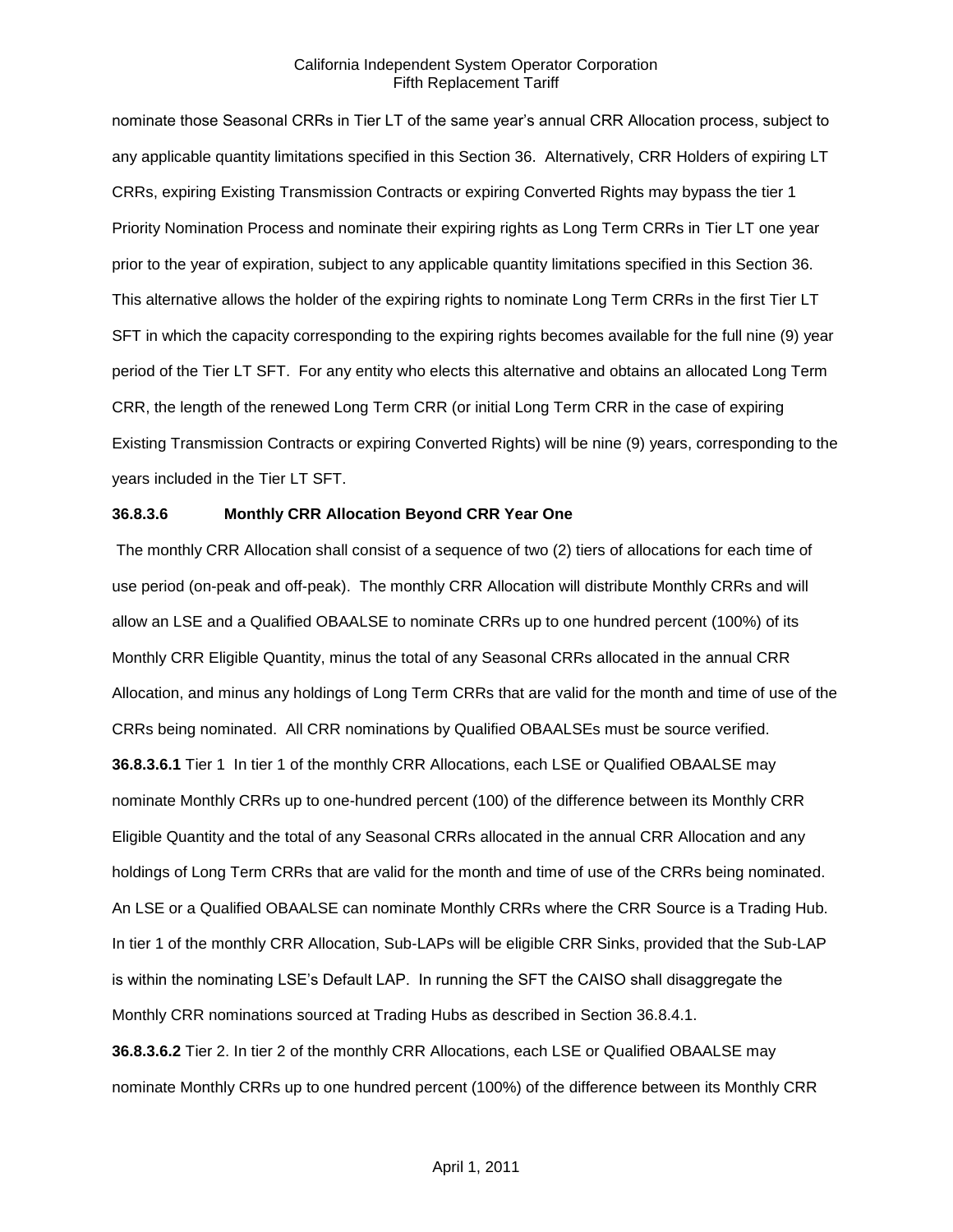Eligible Quantity and the total of any Seasonal CRRs allocated in the annual CRR Allocation and any holdings of Long Term CRRs that are valid for the month and time of use of the CRRs being nominated, minus the quantity of CRRs allocated to that LSE or Qualified OBAALSE in tier 1 of the current monthly CRR Allocation. In tier 2 of the monthly CRR Allocation, Sub-LAPs will be eligible CRR Sinks, provided that the Sub-LAP is within the nominating LSE's Default LAP. An LSE or a Qualified OBAALSE can nominate Monthly CRRs sourced at Trading Hubs. In running the SFT the CAISO shall disaggregate the Monthly CRR nominations sourced at Trading Hubs as described in Section 36.8.4.1.

#### **36.8.4 Eligible Sources For CRR Allocation**

In the CRR Allocation processes for Seasonal CRRs, Monthly CRRs, and Long Term CRRs, nominated CRR Sources can be either PNodes (including Scheduling Points) or Trading Hubs, except that a Proxy Demand Resource cannot be a nominated CRR Source in a CRR Allocation process. An LSE or a Qualified OBAALSE may nominate up to one hundred percent (100%) of its Adjusted Verified CRR Source Quantities for Seasonal or Monthly CRRs in the combined tiers of the annual and monthly CRR Allocation processes as provided in this Section. For tiers 1 and 2 of the annual CRR Allocation in CRR Year One, an LSE may nominate CRRs from each of its verified CRR Sources in a quantity no greater than seventy-five percent (75%) of the Adjusted Verified CRR Source Quantity corresponding to each verified CRR Source. The LSE may then use tier 1 of the monthly CRR Allocations in CRR Year One to nominate up to the full one hundred percent (100%) of the Adjusted Verified CRR Source Quantity corresponding to each verified CRR Source. In tiers 1, 2 and 3 of the annual CRR Allocation in each year in which it participates, a Qualified OBAALSE may nominate CRRs from each of its verified CRR Sources in a quantity no greater than seventy-five percent (75%) of the Adjusted Verified CRR Source Quantity corresponding to each CRR Source. The Qualified OBAALSE may then use tiers 1 and 2 of the monthly CRR Allocations in the same year to nominate up to the full one hundred percent (100%) of the Adjusted Verified CRR Source Quantity corresponding to each verified CRR Source.

## **36.8.4.1 CRRs with Trading Hub Sources**

For purposes of the CRR Allocation processes the CAISO shall disaggregate CRR nominations with Trading Hub CRR Sources into Point-to-Point CRR nominations each of whose CRR Source is a Generating Unit PNode that is an element of the Trading Hub. In performing this disaggregation the MW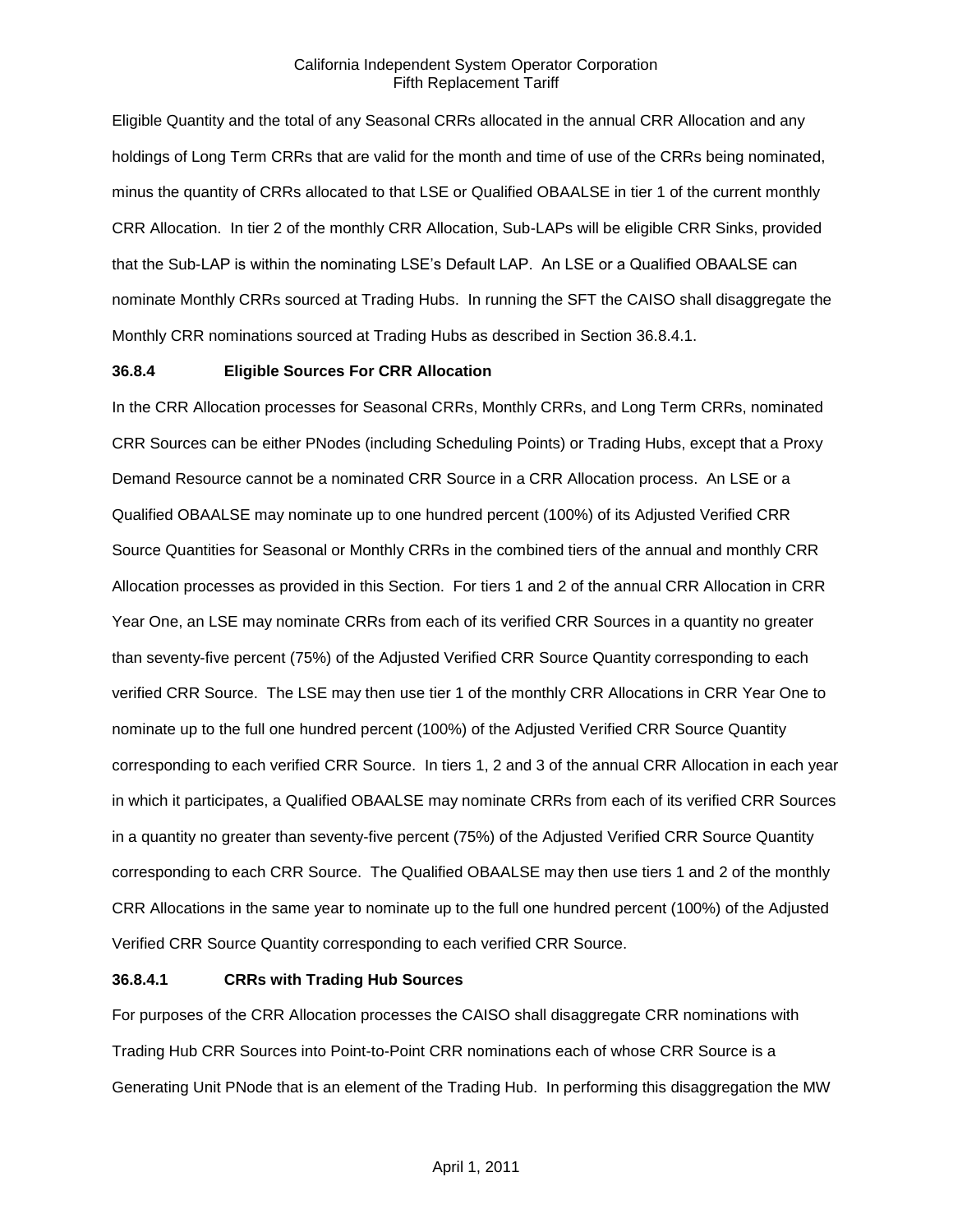quantity of each Point-to-Point CRR nomination will equal the MW quantity of the CRR nomination multiplied by the weighting factor of the corresponding Generating Unit PNode in the defined Trading Hub. The disaggregated, individual Point-to-Point CRRs will be used by the CAISO in conducting the SFTs for the nominated CRRs. In CRR years other than CRR Year One, an LSE may nominate in the PNP any Point-to-Point CRRs it was allocated the previous year as a result of Seasonal CRR nominations with Trading Hubs as CRR Sources, and may then nominate those Seasonal CRRs awarded in the PNP as Long Term CRRs in Tier LT. In CRR Year One, an LSE that was allocated individual Pointto-Point CRRs in tiers 1 and 2 as a result of nominating CRRs sourced at a Trading Hub must nominate CRRs sourced at Trading Hubs in Tier LT in accordance with Section 36.8.3.1.3.1. For Qualified OBAALSEs, all nominated CRR Sources must be source verified as specified in Section 36.9.1. Any Long Term CRRs allocated by the CAISO as a result of nominations of CRRs sourced at Trading Hubs will be Point-to-Point CRRs each of whose CRR Sources is a Generating Unit PNode that is an element of the Trading Hub. After Trading Hub CRRs are allocated in each annual and monthly CRR Allocation process, the CAISO shall combine the allocated CRRs into a Trading Hub CRR and issue counterflow CRRs to the holders of Trading Hub CRRs as necessary to maintain simultaneous feasibility. CRR Holders of such combined Trading Hub CRRs will be eligible to renew these Trading Hub CRRs in the Priority Nomination Process of the subsequent seasonal CRR Allocation process as described in this Section 36.8.4.1 and Section 36.8.3.5.1.

#### **36.8.4.2 Import CRRs**

An LSE or a Qualified OBAALSE may nominate Seasonal, Monthly or Long Term CRRs whose CRR Source is a Scheduling Point in the annual and monthly CRR Allocation in accordance with this Section.

## **36.8.4.2.1 Scheduling Points as CRR Sources for LSEs in CRR Year One**

In CRR Year One, in tiers 1 and 2 of the annual CRR Allocation process an LSE may nominate Seasonal CRRs whose CRR Source is a Scheduling Point to the extent that it can demonstrate to the CAISO that, for the verification period stated in Section 36.8.3.4, it owned or was a party to a contract with a System Resource, and that it or the counter-party to the contract had procured appropriate transmission from the applicable transmission provider outside the CAISO to the Scheduling Point. In addition, also in tiers 1 and 2 of the annual CRR Allocation in CRR Year One, all LSEs eligible to nominate CRRs under this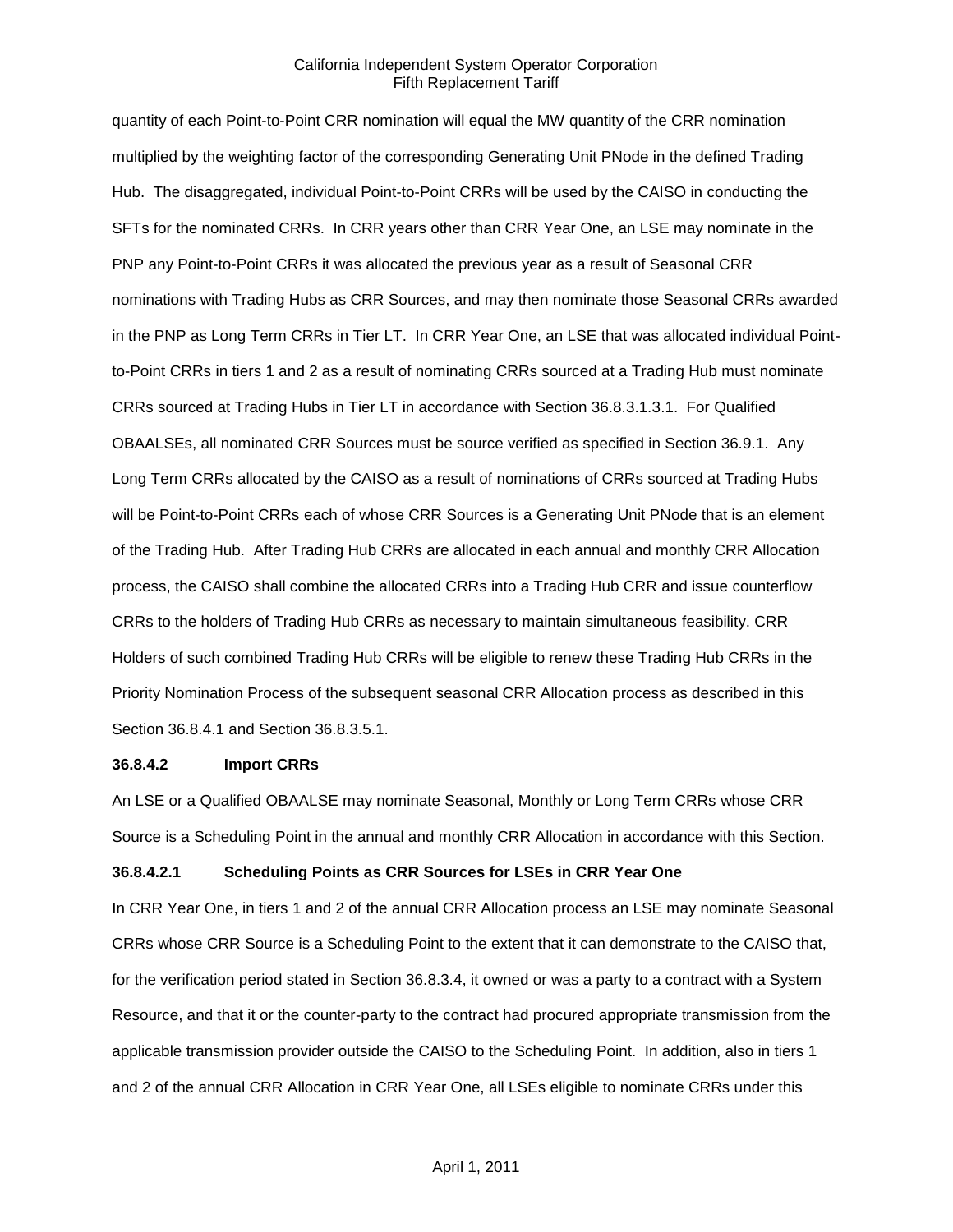Section 36.8 may nominate as CRR Sources, without any verification, shares of the residual import CRR capacity at each Scheduling Point that remains after the completion of the CRR Source verification process. Each LSE's share of the residual import CRR capacity will be calculated as follows. Starting with the total capacity at each Scheduling Point that is available in the DC FNM for the annual CRR Allocation and CRR Auction processes, the CAISO will calculate the residual amount of capacity that remains at each Scheduling Point after subtracting the capacity accounted for by those Scheduling Point CRR Sources submitted by LSEs for verification that have been verified. The CAISO will then set aside fifty percent (50%) of this residual amount at each Scheduling Point for the annual CRR Auction, and will allow LSEs to nominate pro rata shares of the other fifty percent (50%) in proportion to their Seasonal CRR Eligible Quantities. In each monthly CRR Allocation during CRR Year One, CRR Source verification will be required in tier 1 as in the annual CRR Allocation process. Following the verification process, the CAISO will calculate and set aside for the monthly CRR Auction fifty percent (50%) of the import capacity that remains at each Scheduling Point after accounting for the verified Scheduling Point CRR Source submissions to the monthly process and the annual CRR Allocation and CRR Auction results for that month, and will allow LSEs to nominate in tier 1 Monthly CRRs with CRR Sources at each Scheduling Point in quantities up to their pro rata shares of the other fifty percent (50%) in proportion to their Monthly CRR Eligible Quantities.

### **36.8.4.2.2 Scheduling Points as CRR Sources for LSEs Beyond CRR Year One**

In the annual CRR Allocation processes subsequent to CRR Year One, there will be no special provisions regarding CRR Sources at Scheduling Points in tiers 1 and 2 for LSEs. For tier 3 the CAISO will calculate and set aside for the annual CRR Auction fifty percent (50%) of the import capacity at each Scheduling Point that remains after the tier 1 and tier 2 CRR Allocations and after considering any previously allocated Long Term CRRs that are valid for that month as described in Section 36.4.1. In the monthly CRR Allocation processes subsequent to CRR Year One there will be no special provisions regarding CRR Sources at Scheduling Points in tier 1 for LSEs. For tier 2 the CAISO will calculate and set aside for the monthly CRR Auction fifty percent (50%) of the import capacity that remains at each Scheduling Point after accounting for the annual CRR Allocation and CRR Auction results for that month, any previously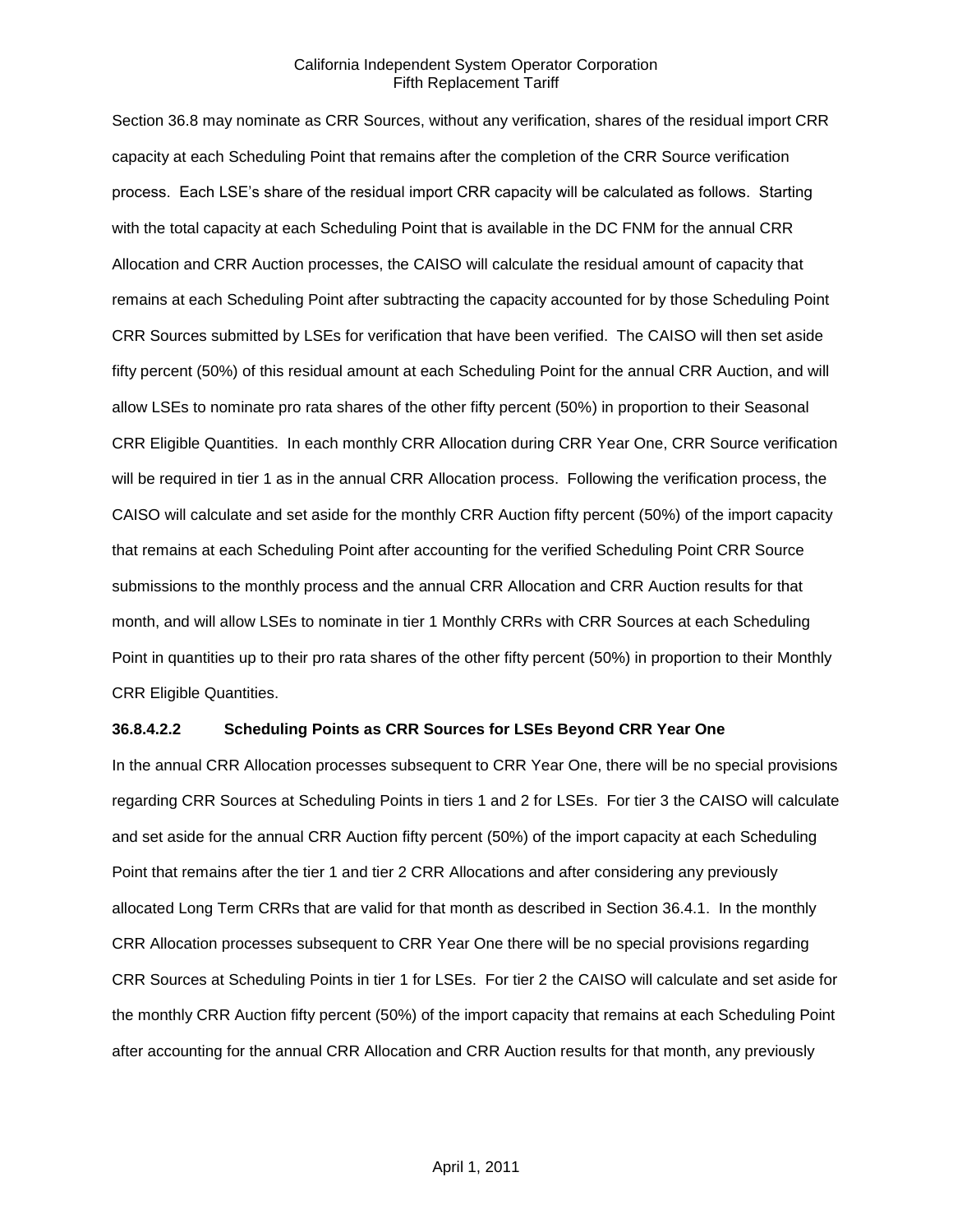allocated Long Term CRRs that are valid for that month, and the results of tier 1 of the monthly CRR Allocation.

## **36.8.4.2.3 Scheduling Points as CRR Sources for Qualified OBAALSEs**

In the annual CRR Allocation process a Qualified OBAALSE may nominate CRRs whose CRR Source is a Scheduling Point to the extent it meets the requirements of Section 36.9.1.

# **36.8.5 Load Migration Between LSEs**

The CAISO shall track Load Migration between LSEs through Load Migration data provided to the CAISO by each UDC, MSS Operator or other entity that provides distribution serve to customers. Load Migration will be reflected in the hourly Load data and Load forecasts used by the CAISO to calculate the CRR Load Metrics and Seasonal CRR Eligible Quantities and Monthly CRR Eligible Quantities for each LSE, in accordance with procedures set forth in the applicable Business Practice Manual. Load Migration will be reflected in appropriate adjustments to each affected LSE's Seasonal CRR Eligible Quantities and Monthly CRR Eligible Quantities in subsequent annual and monthly CRR Allocations, as well as its PNP Eligible Quantities in the next annual CRR Allocation. LSEs that hold Seasonal CRRs or Long Term CRRs and that lose or gain Load through Load Migration must comply with Section 36.8.5.3 regarding the transfers of current CRR holdings to reflect Load Migration.

## **36.8.5.1 Tracking of Load Migration by CAISO**

The CAISO will implement all appropriate adjustments due to Load Migration on a monthly basis. In order to enable the CAISO to track Load Migration and determine the appropriate adjustments, each UDC, MSS Operator, and other entity that provides distribution service to customers will provide to the CAISO the number of end-use customers that migrated in each of the customer classes in their service area. The end-use customer information provided to the CAISO by such parties shall be calculated based on the following details on each customer that migrates between LSEs: (i) customer identification information, (ii) information to establish the customer's retail customer class, (iii) the original and new LSEs serving the customer, (iv) the effective date of the Load Migration, and (v) the most recent twelve (12) months of billing data for the customer. Each UDC, MSS Operator and other entity that provides distribution service to customers will retain the details of the underlying calculations unless as requested by the CAISO pursuant to the dispute resolution process discussed in Section 36.8.5.7. The migration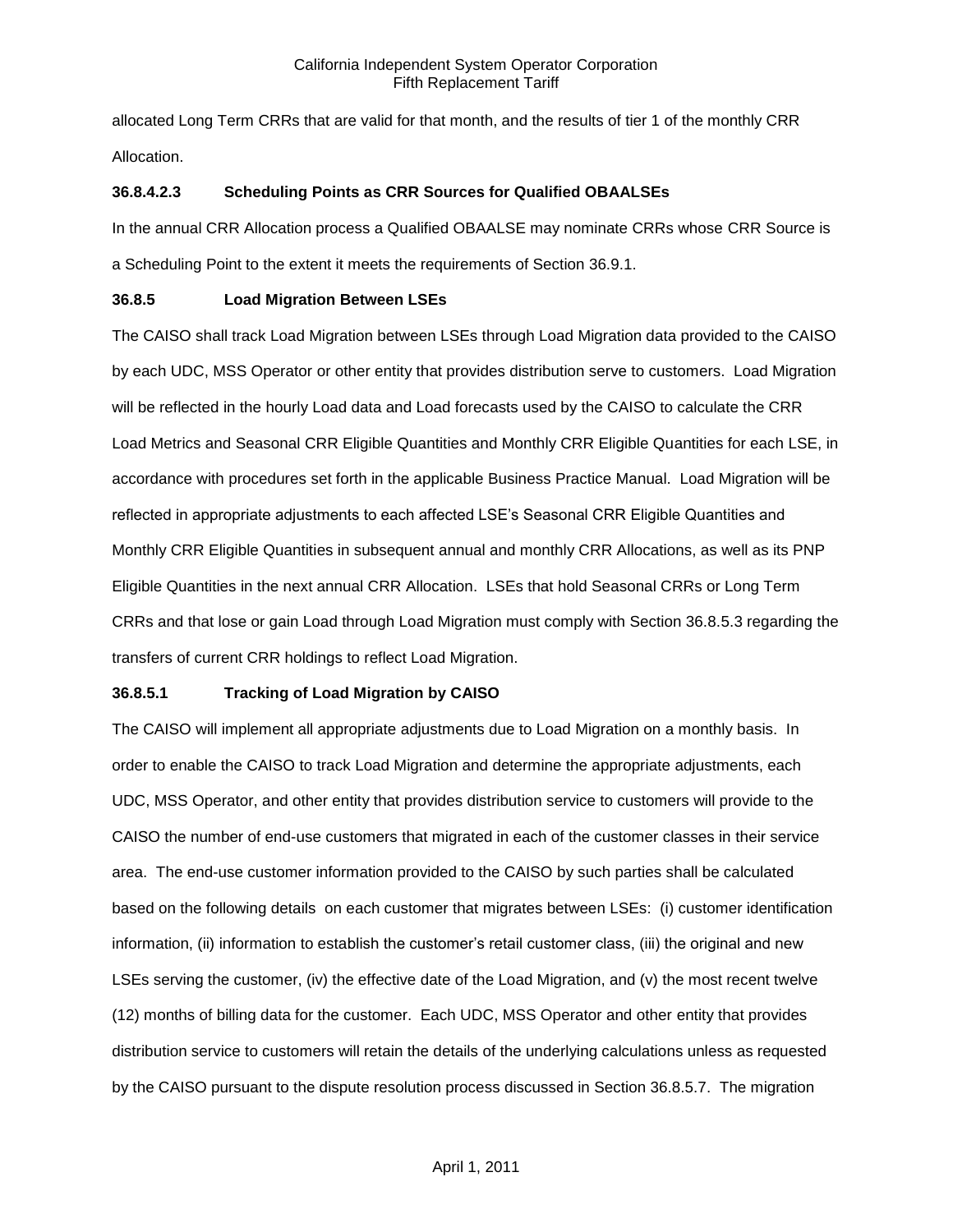information provided to the CAISO by the parties shall consist of the number of customers served by each LSE in each retail customer class as of the start of each month, multiplied by the average consumption by customers in each retail customer class. Further details regarding the methodology used by the UDCs, MSSs, and other entities that provide distribution service to customers, to calculate this migration information to be supplied to the CAISO is set forth in the applicable Business Practice Manual. The CAISO will receive information from each UDC, MSS Operator, and other entity providing distribution service on an ongoing daily basis, and will perform the calculations for any appropriate adjustments due to Load Migration on a monthly basis. New CRRs allocated due to Load Migration in accordance with Section 36.8.5.3 will be made effective on the first day of the first month, following the CAISO's performance of the calculations, in which the Load Migration is effective by the first of the month.

## **36.8.5.2 Adjustments to CRR Eligible Quantities to Reflect Load Migration**

An LSE who loses or gains net Load through Load Migration in a given year will have its Seasonal CRR Eligible Quantities in the next annual CRR Allocation reduced or increased, respectively, in proportion to the net Load lost or gained through Load Migration. In addition, an LSE that loses Load through Load Migration in a given year will have its PNP Eligible Quantities reduced in proportion to the gross amount of Load lost through Load Migration. An LSE that gains Load through Load Migration in a given year will have its PNP Eligible Quantities increased in proportion to the amount of Load gained through Load Migration.

### **36.8.5.3 Adjustments to Current CRR Holdings to Reflect Load Migration**

Because in between CRR Allocations each LSE can both lose Load and gain Load between itself and multiple other LSEs, the CAISO will calculate and perform appropriate adjustments to current CRR holdings for each pair of LSEs affected by Load Migration to reflect the net amount of Load that migrated between those two LSEs during each Load Migration tracking period and for each LAP in which the LSEs serve Load. The CAISO will perform such calculations in accordance with the appropriate Business Practice Manual, and will perform the adjustments by creating and allocating equal and opposite sets of new CRRs for each pair of LSEs affected by Load Migration. The net Load gaining LSE of the pair will receive a set of new CRRs that match the CRR Sources and CRR Sinks of all the Seasonal CRRs and Long Term CRRs previously allocated to the net Load losing LSE of the pair, in MW quantities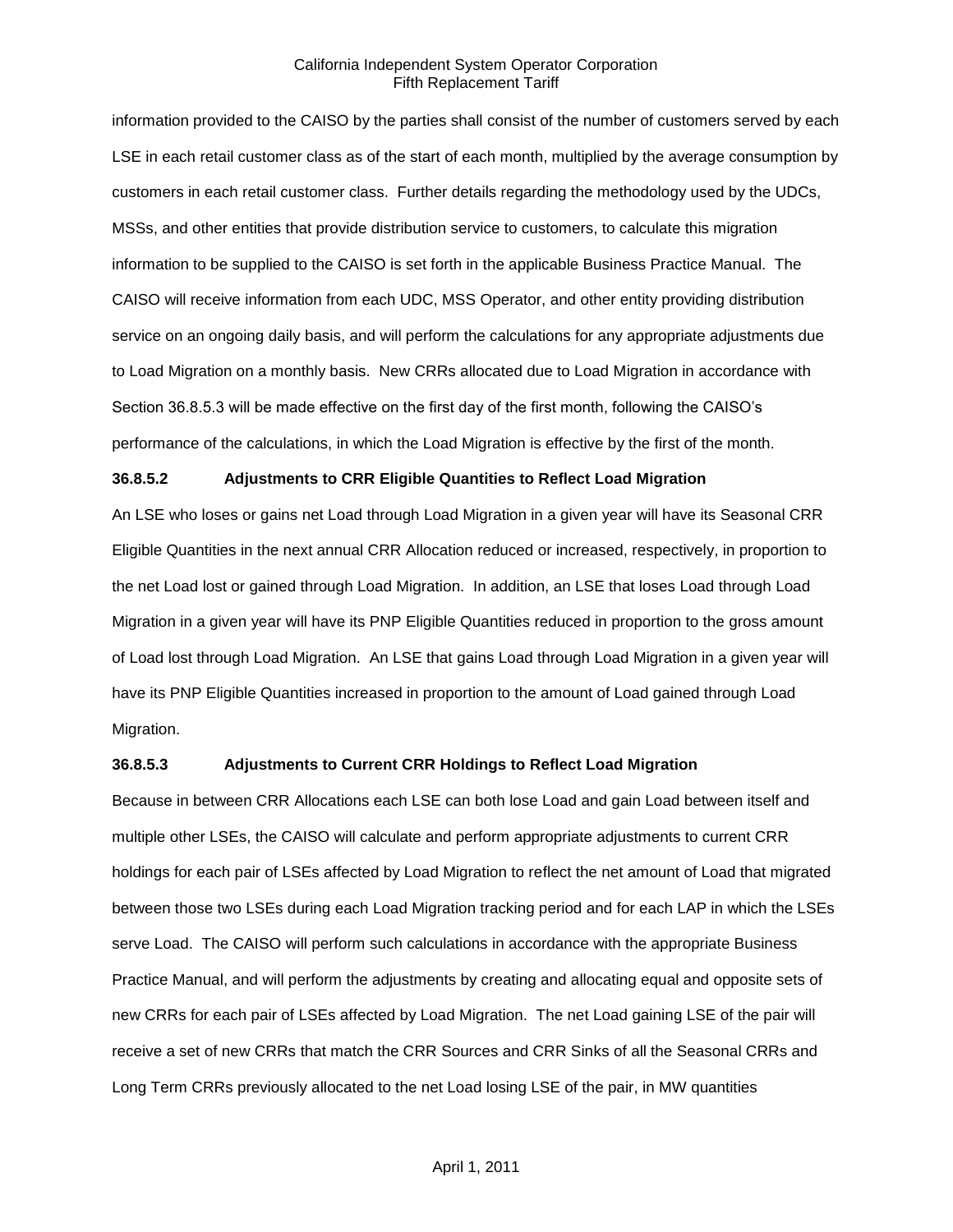proportional to the net amount of the net Load losing LSE's Load that migrated to the net Load gaining LSE of the pair within each LAP in which the LSEs serve Load. The net Load losing LSE of the pair will receive a set of new Offsetting CRRs. After the assignment of Offsetting CRRs, the net Load losing LSE will still hold the CRRs it held before it was assigned the Offsetting CRRs. The Load gaining LSE may nominate its new Seasonal CRRs in the Priority Nomination Process of the next annual CRR Allocation process. The net Load losing LSE may not nominate in the Priority Nomination Process either: (i) the Seasonal CRRs corresponding to the new CRRs allocated to the Load gaining LSE, or (ii) the Offsetting CRRs allocated due to Load Migration. An LSE to which the CAISO allocates new CRRs to reflect Load Migration must be either a Candidate CRR Holder or a CRR Holder and meet all requirements applicable to such entities.

## **36.8.5.4 Load Migration and Compliance with CAISO Credit Requirements**

To the extent that the credit requirements of an LSE as specified in Section 12 are updated by the allocation of new CRRs to reflect Load Migration, the CAISO will do the following. For new CRRs that result in net charges to the affected LSE over a Settlement period these charges will appear on the LSE's Settlement Statement irrespective whether the LSE has met the updated credit requirement. For new CRRs that result in net payments to the affected LSE over a Settlement period and that LSE has not met the updated credit requirements affected by the allocation of new CRRs to reflect Load Migration, the CAISO shall withhold payment until those updated credit requirements are met. At the end of each Settlement period, if the LSE has not met the updated credit requirements resulting from Load Migration CRR transfers, the CAISO will add any net payments that accrued to the transferred CRRs to the CRR Balancing Account to be included in the daily clearing of the CRR Balancing Account, and those net payments will no longer be recoverable by the LSE. The CAISO may place new allocated CRRs into CRR Auctions if the non-compliance with credit or applicable Financial Security requirements is persistent.

## **36.8.5.5 Load Migration Adjustment for CRR Year One**

For the CRR Year One CRR Allocation process, the CAISO will account for the cumulative Load Migration that takes place between the beginning of the CRR Year One CRR Allocation process and the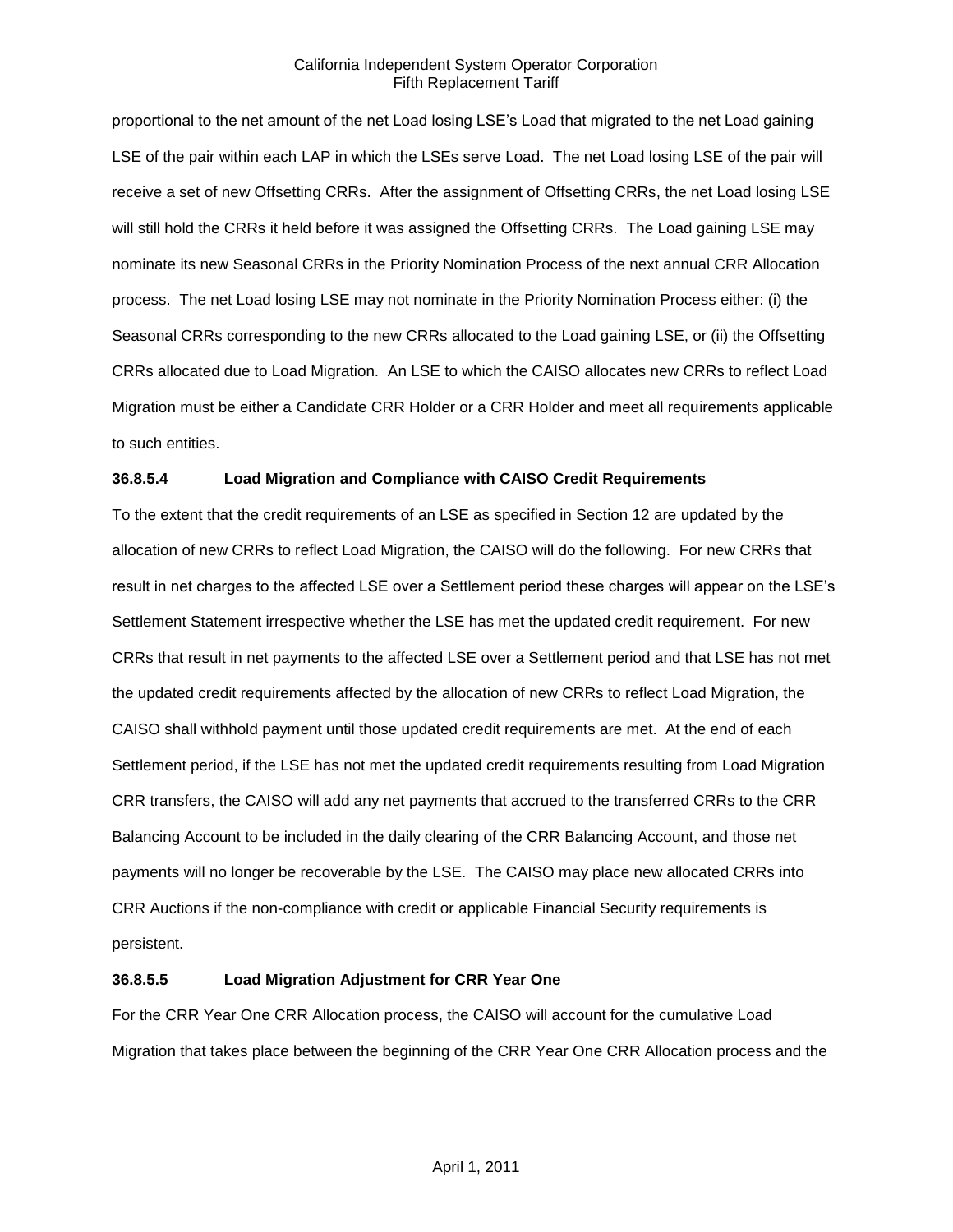first date that the Day-Ahead Market is operational as a single adjustment as described in the Business Practice Manuals.

### **36.8.5.6 Load Migration Reflected in the Monthly CRR Allocation Process**

An LSE who loses or gains net Load through Load Migration must reflect that loss or gain in the monthly Load forecasts it submits to the CAISO for determining its monthly CRR Eligible Quantities for future monthly CRR Allocations.

## **36.8.5.7 Dispute Resolution Mechanism Regarding Load Migration Data Transfers**

The CAISO shall provide the Load migration information referred to in Section 36.8.5.1 to the affected load-gaining or load-losing LSE. The data received by each affected LSE will be limited to the count of customers for which it is the load-gaining LSE, and the count of customers for which it is the load-losing LSE. The affected LSEs shall contact the CAISO and the UDC, MSS or other entities that provide distribution service to customers that calculate this migration information, of any dispute regarding the load migration data provided to the CAISO no later than four calendar days after the affected LSE has received the load migration data. In the event that the affected LSE and UDC, MSS or other entity that provide distribution service to customers, are unable to resolve the LSE's disagreement, the LSE and UDC, MSS, or other entity that provides distribution service to customers, will submit the dispute to the CAISO. During the consultations with the CAISO concerning the dispute, the CAISO may request the data specified in Section 36.8.5.1, on which the load migration data is based and may request explanations of the disputed data from the disputing parties. In the event that the CAISO needs to receive and review the relevant data, the CAISO will purge the data after the resolution of the dispute. In the event that the affected parties cannot agree to a resolution of the dispute prior to the expiration of the fourth calendar day after the data was provided to the load-gaining or load-losing LSE by the CAISO, the CAISO will decide either to: (1) recalculate, to the extent feasible, the aggregated count of transferring customers and proceed with the subsequent steps based on that calculated amount; or (2) proceed with the amounts provided by the UDC, MSS or other entity that provides distribution service to customers. Nothing in this section should be construed to restrict the affected parties from seeking the dispute resolution mechanism available under Section 13; provided however, that in the interim the CAISO may proceed with the CRR processes defined in the CAISO Tariff based on the load migration amounts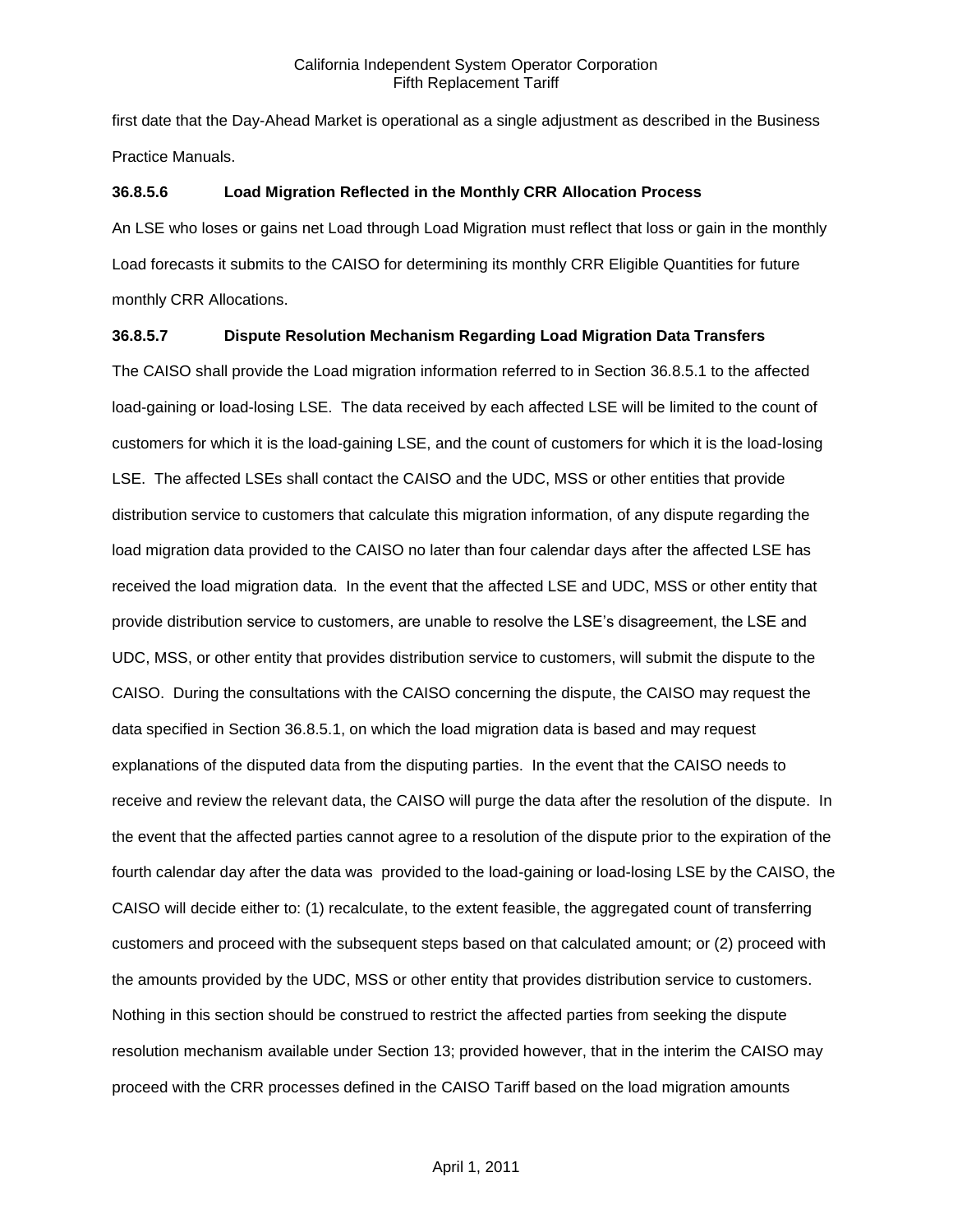provided by the UDC, MSS or other entity that provides distribution service to customers. If the CAISO later determines that the resolution of the dispute requires a modification of the load-gaining or loadlosing LSE's rights, the CAISO will make the appropriate adjustments in any of the upcoming CRR Allocations, but will not make any retroactive adjustments to the load-gaining or load-losing LSE's rights.

## **36.8.6 Load Forecasts Used To Calculate CRR MW Eligibility**

The CAISO will work closely with appropriate state and Local Regulatory Authorities and agencies to ensure that historical Load data and Load forecasts used to establish Seasonal CRR Eligible Quantities and Monthly CRR Eligible Quantities as provided in Section 36.8.2 are consistent with the Load data and Load forecasts used to establish resource adequacy requirements. For the purpose of this consistency assessment, the CAISO will consider the most current available Load data and Load forecasts submitted by the LSE to the applicable state, Local Regulatory Authorities and agencies, subject to the CAISO's ability to perform the consistency assessment and any necessary adjustments pursuant to Sections 36.8.2.1 and 36.8.2.2 within the CRR production time line as specified in the applicable Business Practice Manual.

## **36.8.7 Long Term CRRs And PTO Withdrawal From CAISO Controlled Grid**

In the event a Participating TO gives the required notice and withdraws facilities or Entitlements from the CAISO Controlled Grid, the CAISO will reconfigure Long Term CRRs as necessary to reflect the CAISO Controlled Grid after the withdrawal. After reconfiguration, the CAISO will run SFTs on the reconfigured Long Term CRRs and, if necessary, reduce some of the reconfigured Long Term CRRs to ensure their feasibility. If the CRR Source and CRR Sink for an allocated Long Term CRR both are located within a departing Participating TO Service Territory, the Long Term CRR would expire on the effective date of the Participating TO's withdrawal.

#### **36.9 CRR Allocation To OBAALSEs**

OBAALSEs who wish to nominate and be allocated CRR Obligations in the same annual and monthly CRR Allocation processes described in Section 36.8 may do so subject to the provisions of this Section 36.9 and if such OBAALSEs are qualified and registered as Candidate CRR Holders or CRR Holders. An OBAALSE may participate in the CRR Allocation processes and be allocated CRRs to the extent that: (1) such OBAALSE makes a showing of legitimate need for the CRRs nominated as provided by Section 36.9.1; (2)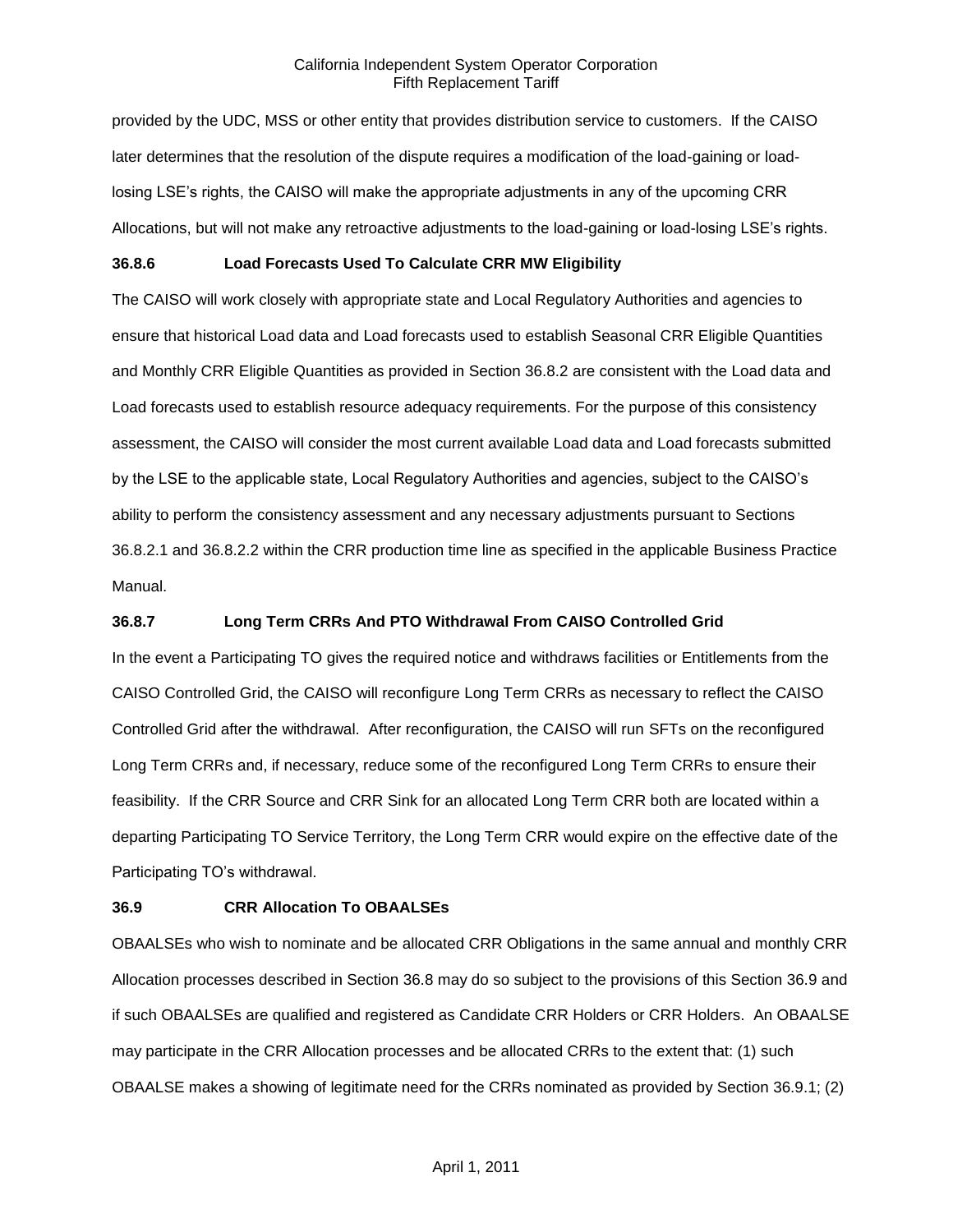such OBAALSE pre-pays or commits to pay the appropriate Wheeling Access Charge in the amount of MWs of CRRs nominated as provided in Section 36.9.2; (3) the external load for which CRRs are nominated will be exposed to CAISO Congestion charges because it is not served by Supply resources other than exports from the CAISO Balancing Authority Area; (4) the external load for which CRRs are nominated is not served through an ETC, TOR or Converted Rights by which it has been designated as eligible to receive the reversal of Congestion charges; (5) such OBAALSE complies with the verification requirements in Section 36.9.4; and (6) the nominated CRRs clear the relevant SFTs. An OBAALSE that participates in the CRR Allocation processes will be subject to the applicable rules governing the tiered structure of these processes. All CRRs allocated under the terms of this Section 36.9 will be CRR Obligations.

## **36.9.1 Showing Of Legitimate Need**

An OBAALSE must make a showing to the CAISO of legitimate need to enable the CAISO to verify the CRR Sources it wants to nominate. All CRR nominations by OBAALSEs in all CRR years must be source verified based on the showing of legitimate need. The CAISO's verification of legitimate need will be based on demonstration by the OBAALSE of an executed Energy contract from a Generating Unit or System Resource that covers the time period of the CRRs nominated, or ownership of such Generating Unit or System Resource. For such CRR Sources the showing of legitimate need must be made for each CRR term for which the OBAALSE wants to nominate CRRs in a timely manner prior to the start of the relevant annual or monthly CRR Allocation process. For CRR Sources that will be verified based on generating resources located outside the CAISO Balancing Authority Area, a Scheduling Point must be nominated as the corresponding CRR Source. Generating resources located outside of the CAISO Balancing Authority Area to be used by the OBAALSE to verify a Scheduling Point as a CRR Source must not be located within the OBAALSE's own Balancing Authority Area. The Verified CRR Source Quantity and Adjusted Verified CRR Source Quantity corresponding to any CRR Source nominated by an OBAALSE will be calculated in accordance with Section 36.8.3.4, with the modification that for an OBAALSE these quantities will be calculated for each CRR Allocation process in which the Qualified OBAALSE wants to participate, consistent with the requirement for ongoing source verification based on a forward showing in conjunction with the OBAALSE's annual showing of legitimate need. For a CRR Source that is a Scheduling Point,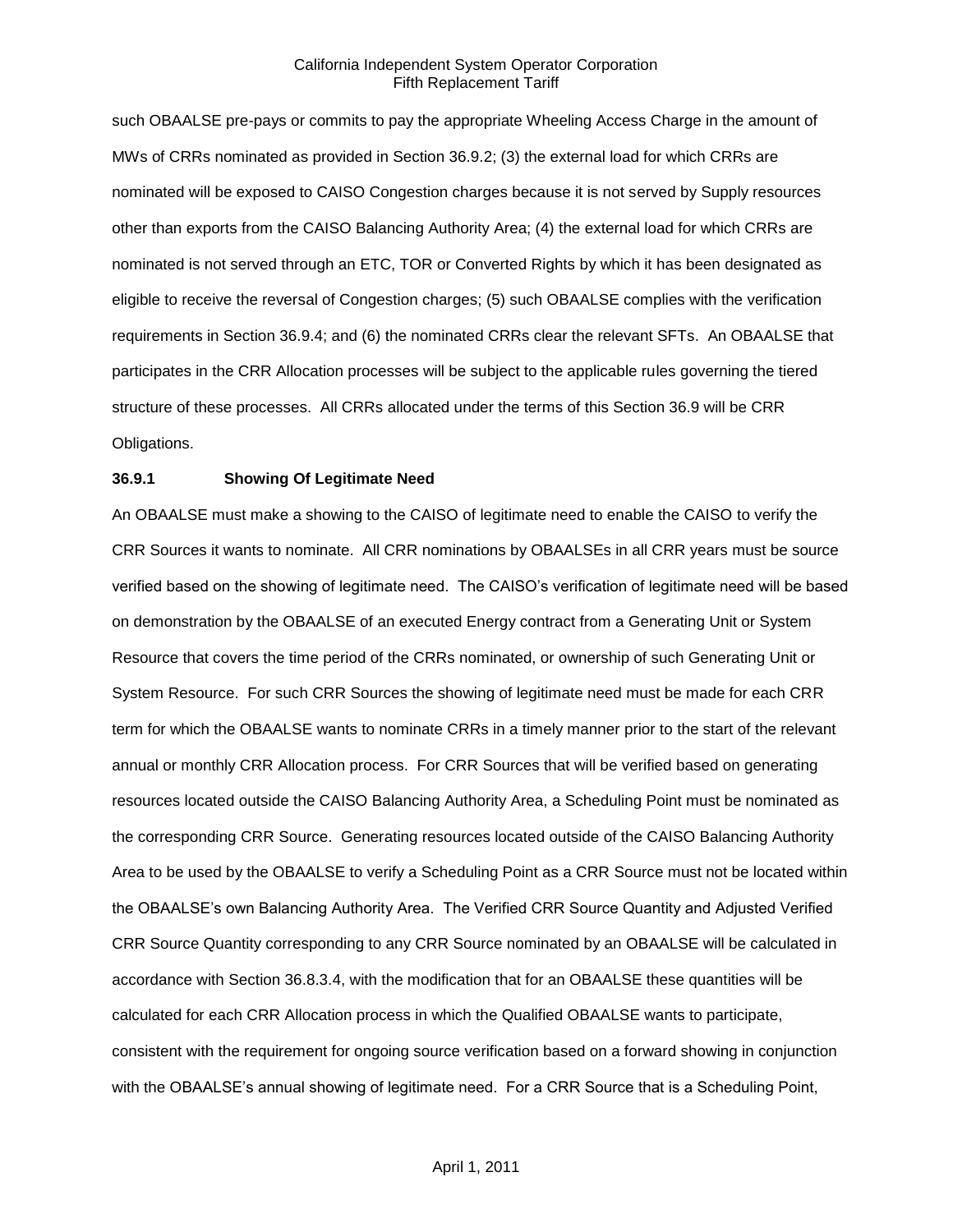pursuant to the legitimate need showing requirement, an OBAALSE must demonstrate that it has procured the appropriate transmission service from the transmission provider outside the CAISO Balancing Authority Area to the Scheduling Point that the OBAALSE intends to nominate as a CRR Source for the term of the CRR being nominated. Such demonstrations shall be provided by the OBAALSE to the CAISO through the submission of a written sworn declaration by an executive employee authorized to represent the OBAALSE and attest to the accuracy of the data demonstration. As necessary, the CAISO may request, and such OBAALSE must produce in a timely manner, documents in support of such declaration.

### **36.9.2 Prepayment Of Wheeling Access Charges**

#### **36.9.2.1 Prepayment of Wheeling Access Charges for Allocated CRRs**

An OBAALSE will be required to prepay relevant Wheeling Access Charges, to be calculated as described in this section and further specified in the Business Practice Manual, for the full term of the Monthly CRRs, Seasonal CRRs and Long Term CRRs it intends to nominate in order to participate in the CRR Allocation processes and be allocated CRRs. To be eligible for the allocation of Seasonal CRRs or Monthly CRRs the OBAALSE must submit the full required prepayment and have it accepted by the CAISO prior to the OBAALSE's submission of nominations for the relevant annual or monthly CRR Allocation, except as provided below in Section 36.9.2.2. To be eligible for nominations of Long Term CRRs, the OBAALSE must submit the full prepayment and have it accepted by the CAISO prior to the OBAALSE's submission of nominations of Long Term CRRs in Tier LT, except as provided below in Section 36.9.2.2. For each MW of Monthly CRR, Seasonal CRR or Long Term CRR to be nominated the nominating OBAALSE must prepay one MW of the relevant Wheeling Access Charge, which equals the per-MWh WAC that is associated with the Scheduling Point the OBAALSE intends to nominate as a CRR Sink and that is expected at the time the CRR Allocation process is conducted to be applicable for the period of the CRR nominated, times the number of hours comprising the period of the CRR nominated as further specified in the applicable Business Practice Manual.

### **36.9.2.2 Eligibility for Prepayment of WAC on an Annual or Monthly Basis**

An OBAALSE deemed creditworthy pursuant to the requirements of Section 12 may elect to prepay the determined WAC responsibility on a monthly basis for the Seasonal CRRs or Long Term CRRs that it seeks to be allocated, provided that such OBAALSE has demonstrated a commitment to pay the required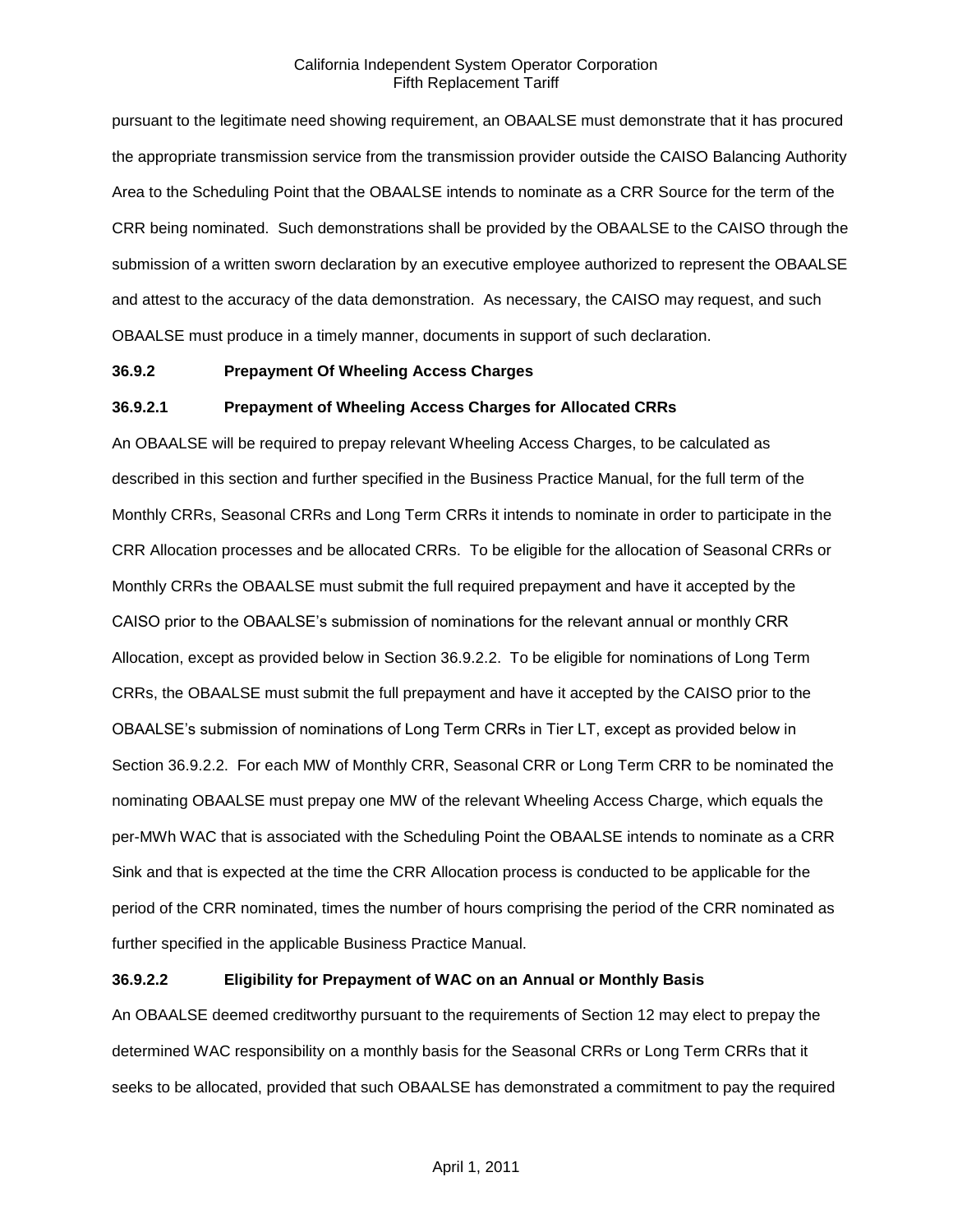WAC for the entire term of the CRRs sought by submitting to the CAISO a written sworn statement by an executive that can bind the entity. In order to be eligible for this option, the OBAALSE must submit and the CAISO must accept this sworn statement prior to the applicable CRR Allocation process in which the OBAALSE intends to nominate a CRR. An OBAALSE choosing to pay on a monthly basis shall make its monthly payments on a schedule specified in the applicable Business Practice Manual. An OBAALSE deemed creditworthy pursuant to the requirements of Section 12 may also elect to prepay its determined WAC responsibility associated with an allocated Long Term CRR on an annual basis, provided that such OBAALSE has demonstrated a commitment to pay for the entire term of the Long Term CRRs sought by submitting to the CAISO and the CAISO accepting a written sworn statement by an executive that can bind the entity. An OBAALSE choosing to pay such WAC obligation on an annual basis shall make its payment each year on a schedule specified in the applicable Business Practice Manual.

# **36.9.2.3 Refund of Prepaid WAC for Unallocated CRRs**

To the extent that an OBAALSE prepays a quantity of the WAC and is not allocated the full amount of CRRs nominated, WAC prepayment for CRRs not allocated will be refunded by the CAISO within thirty (30) days following the completion of the relevant CRR Allocation process.

## **36.9.3 CRR Eligible Quantities**

The CAISO will calculate the Seasonal CRR Eligible Quantities and Monthly CRR Eligible Quantities for OBAALSEs as described in Section 36.8.2 with the following modifications. The OBAALSE must submit two (2) sets of hourly data from which the CAISO will construct Load duration curves for determining the Seasonal CRR Eligible Quantities and Monthly CRR Eligible Quantities. One set of hourly data must reflect the OBAALSE's historical hourly exports at the Scheduling Point that is the CRR Sink of the nominated CRRs. The historical hourly exports shall be based on the tagged Real-Time Interchange Export Schedules for the OBAALSE. An OBAALSE that wishes to nominate multiple Scheduling Points as CRR Sinks in the CRR Allocation process will have distinct CRR Eligible Quantities for each nominated Scheduling Point, and prior to each annual CRR Allocation process must submit historical hourly export data at each such Scheduling Point from which the CAISO will calculate the associated CRR Eligible Quantities. The second set of hourly data must reflect the prior year's hourly metered Load for the end-use customers the OBAALSE served outside the CAISO Balancing Authority Area and that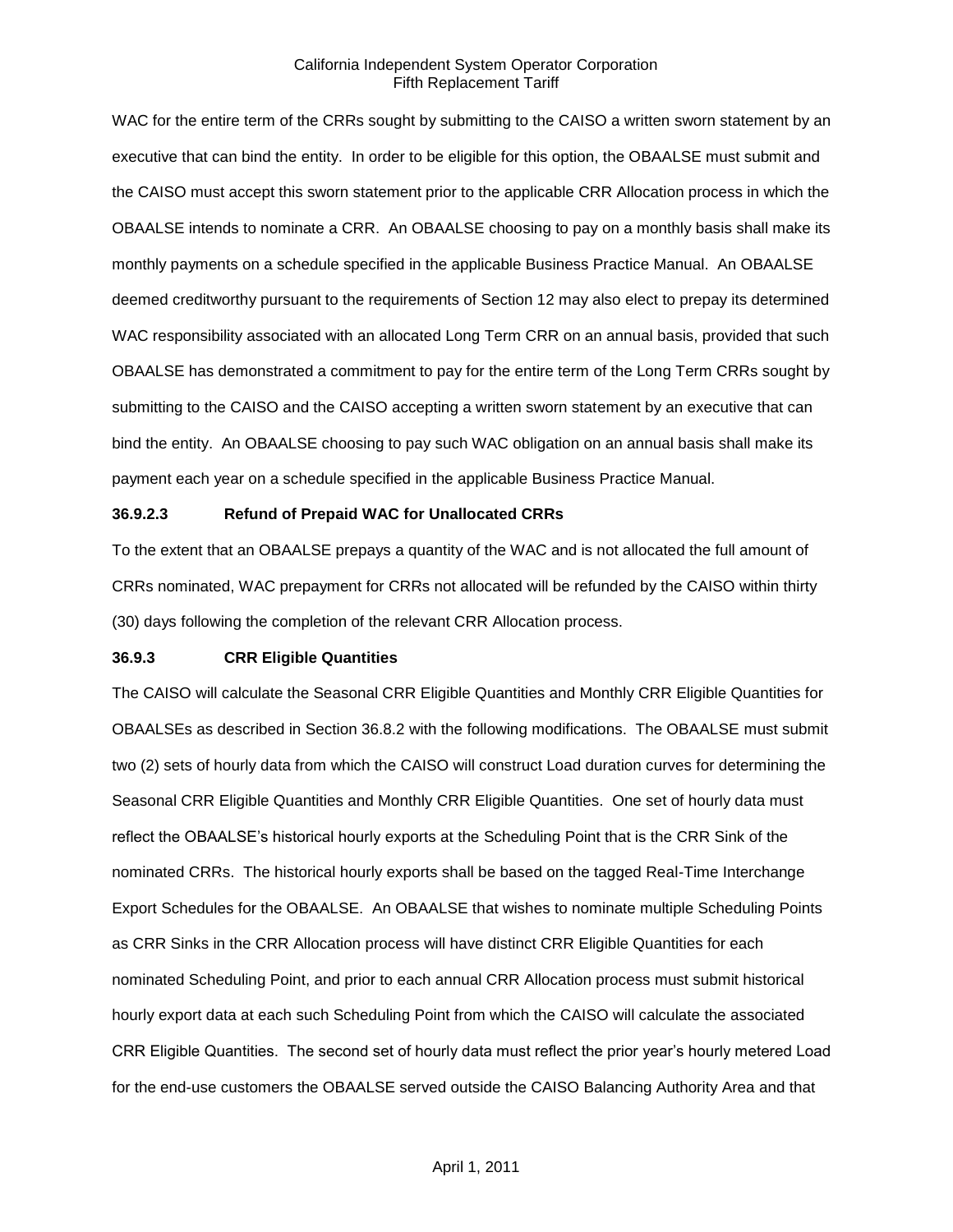were not served from sources other than exports from the CAISO Balancing Authority Area. The OBAALSE's Seasonal and Monthly CRR Eligible Quantities will be based on the lesser of (1) the total historical hourly export data for all Scheduling Points submitted as CRR Sinks, and (2) the hourly metered load for the external end-use customers served by the OBAALSE and that were not served from sources other than exports from the CAISO Balancing Authority Area. An OBAALSE also must demonstrate that it has firm transmission rights pursuant to the tariffs of intervening transmission providers from its Scheduling Point sink to the end-use customers in the OBAALSE's Balancing Authority Area. The OBAALSE shall support its data submission and the demonstration of transmission rights to its end-use customers with a sworn affidavit by an executive employee authorized to represent the OBAALSE and attest to the accuracy of the data and demonstration. As necessary, the CAISO may request, and such OBAALSE must produce in a timely manner, the raw data and calculations used to develop the submitted data set and the demonstration of transmission rights to its end-use customers.

#### **36.9.4 Eligible CRR Sources And Sinks**

Eligible CRR Sources will be the PNodes of the Generating Units or Scheduling Points for which the OBAALSE has made a legitimate need showing as described above in Section 36.9.1. Eligible CRR Sinks will be the Scheduling Points for which the CAISO has established Seasonal and Monthly CRR Eligible Quantities as described in Section 36.9.3. An OBAALSE nominating CRRs having CRR Sources internal to the CAISO Balancing Authority Area will be limited to seventy-five percent (75%) of each of its corresponding Adjusted Verified CRR Source Quantities in all tiers of the annual CRR Allocation process in CRR Year One and in subsequent years. An OBAALSE nominating CRRs having CRR Sources external to the CAISO Balancing Authority Area will be limited to seventy-five percent (75%) of each of its corresponding Adjusted Verified CRR Source Quantities in all tiers of the annual CRR Allocation process in CRR Year One. In CRR years subsequent to CRR Year One, the OBAALSE may renew previously allocated CRRs having external CRR Sources, subject to the applicable quantity limitations and other requirements specified in this Section 36.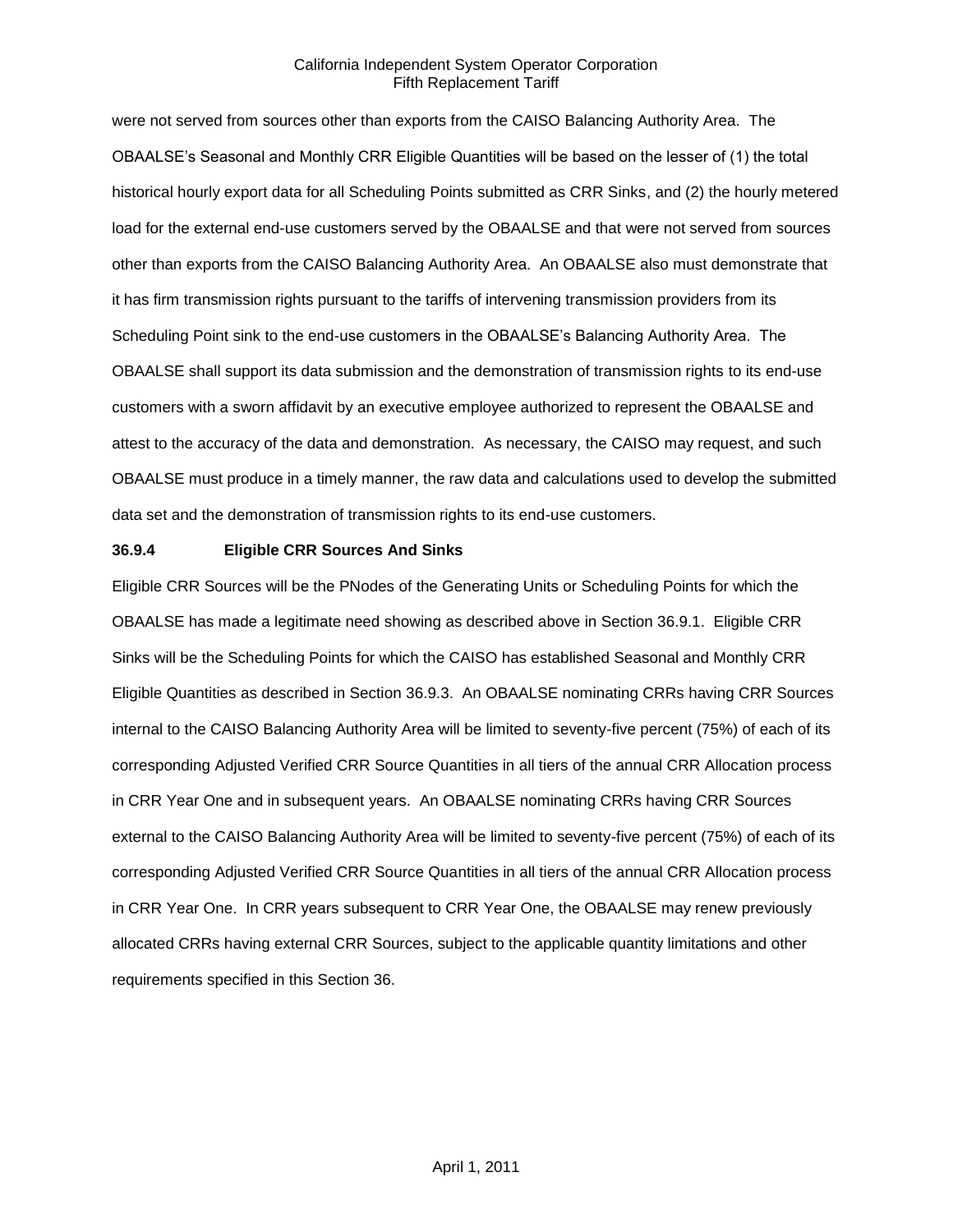## **36.9.5 Priority Nomination Process**

CRRs allocated pursuant to this Section 36.9 shall be eligible for nomination in the Priority Nomination Process to the extent that the requirements of this Section 36.9 are met at the time of the relevant CRR Allocation.

## **36.10 CRR Allocation To Metered Subsystems**

An MSS Operator that elects gross Settlement may participate in the CRR Allocation processes and be allocated CRR Obligations. An MSS Operator that elects net Settlement may participate in the CRR Allocation processes and be allocated CRRs, except that its Seasonal CRR Eligible Quantities and Monthly CRR Eligible Quantities will reflect its net Load and its allocated CRRs will use MSS-LAPs as CRR Sinks. The MSS Operator will be required to submit to the CAISO the appropriate hourly historical net Load data and net Load forecast data from which the CAISO will construct net Load duration curves to determine the Seasonal CRR Eligible Quantities and Monthly CRR Eligible Quantities.

# **36.11 CRR Allocation To Merchant Transmission Facilities**

Project Sponsors of Merchant Transmission Facilities who turn such facilities over to CAISO Operational Control and do not recover the cost of the transmission investment through the CAISO's Access Charge or WAC or other regulatory cost recovery mechanism may be allocated, at the Project Sponsor's election, either CRR Options or CRR Obligations that reflect the contribution of the facility to grid transfer capacity as determined below.

# **36.11.1 Eligibility For Merchant Transmission CRRs**

The Project Sponsor of a Merchant Transmission Facility shall be entitled to receive Merchant Transmission CRRs as determined in accordance with this Section 36.11. A Merchant Transmission CRR allocated through this process is effective for thirty (30) years or for the pre-specified intended life of the Merchant Transmission Facility, whichever is less. Merchant Transmission CRRs represent binding commitments for thirty (30) years or for the pre-specified intended life of the Merchant Transmission Facility, whichever is less. The binding commitment by a CRR Holder that holds Merchant Transmission CRRs may not be terminated or otherwise modified by the CRR Holder prior to the end of the term of the Merchant Transmission CRR.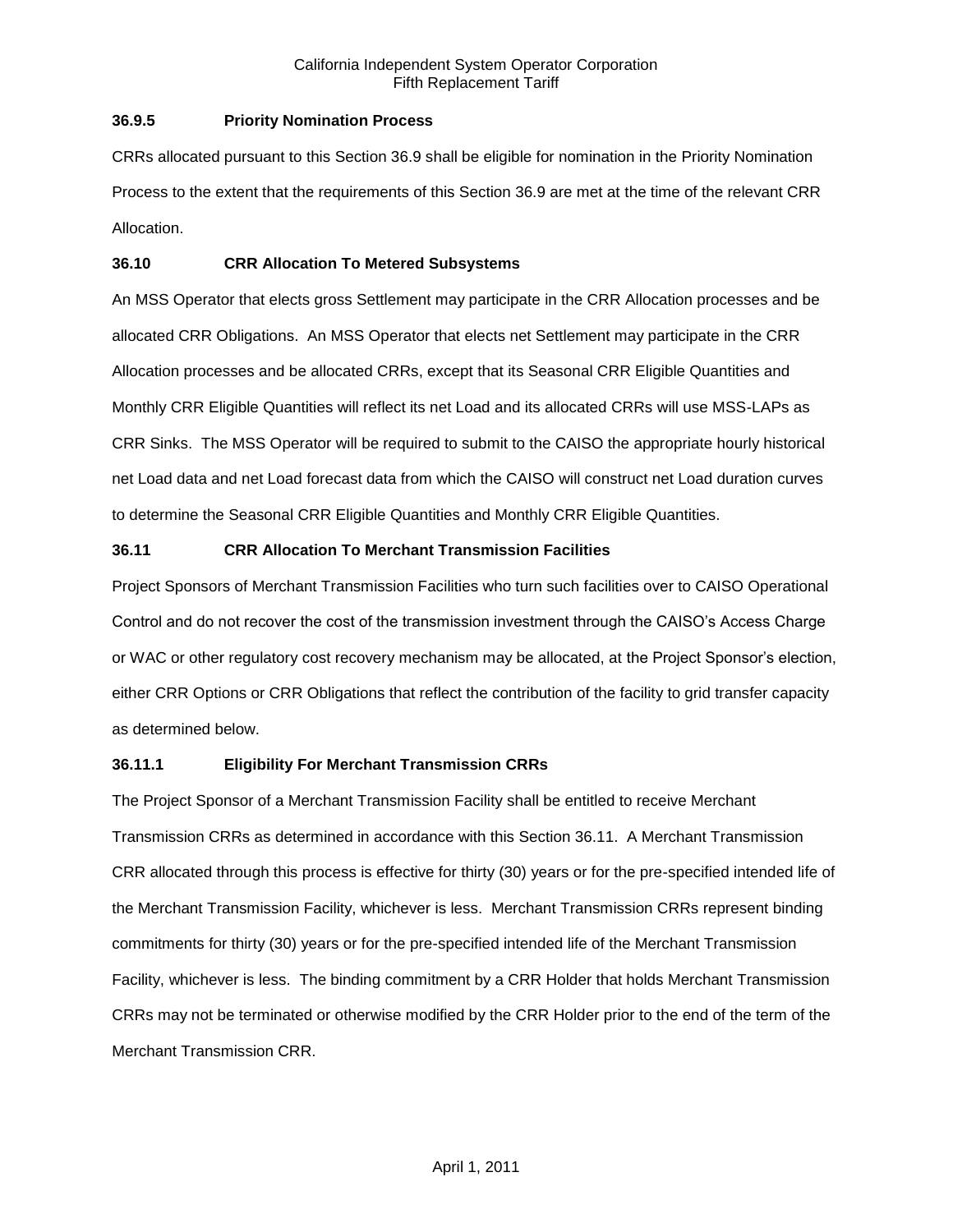## **36.11.2 Procedure For Allocating Merchant Transmission CRRs**

No less than forty-five (45) days prior to the in-service date of a Merchant Transmission Facility, the Project Sponsor of the facility will inform the CAISO of the In-Service Date of the facility and that the Project Sponsor will be requesting Merchant Transmission CRRs associated with the Merchant Transmission Facility. The CAISO will complete the Merchant CRR Allocation after the In-Service Date of the facility and will allocate Merchant Transmission CRRs whose payment stream will be retroactive back to the In-Service Date.

#### **36.11.3 CRRs Allocated To A Transmission Facility Project Sponsor**

## **36.11.3.1 Nominations of Merchant Transmission CRRs**

The Project Sponsor of a Merchant Transmission Facility must submit nominations for Merchant Transmission CRRs at least twenty-one (21) days prior to the In-Service Date of the facility. The Project Sponsor may nominate up to five (5) individual, Point-to-Point CRRs for each of the two (2) on-peak and off-peak time of use periods. Each of the individual, point-to-point nominations must specify: (i) a single CRR Source location; (ii) a single CRR Sink location, (iii) a MW quantity; (iv) a time of use period (onpeak or off-peak); and (v) a CRR type, either CRR Options or CRR Obligations.

# **36.11.3.2 Methodology to Determine Merchant Transmission CRRs**

The CAISO shall determine the incremental Merchant Transmission CRRs associated with a Merchant Transmission Facility pursuant to this Section 36.11.3.2. The determination will include an assessment of the simultaneous feasibility of the incremental Merchant Transmission CRRs and all other outstanding CRRs. The CAISO will determine the feasible incremental Merchant Transmission CRRs using a threestep process.

# **36.11.3.2.1 Step One: the Capability of the Existing Transmission System**

In step one the CAISO will determine the base CRR capability of the system using a Simultaneous Feasibility Test that incorporates as Fixed CRRs all existing Encumbrances through the end of the CRR year for which the annual CRR Allocation and CRR Auction processes have already been conducted, including Encumbrances for the month covered by the most recently conducted monthly CRR Allocation and CRR Auction processes. This analysis will determine the extent to which the nominated Merchant Transmission CRRs are feasible on the existing transmission system absent the Merchant Transmission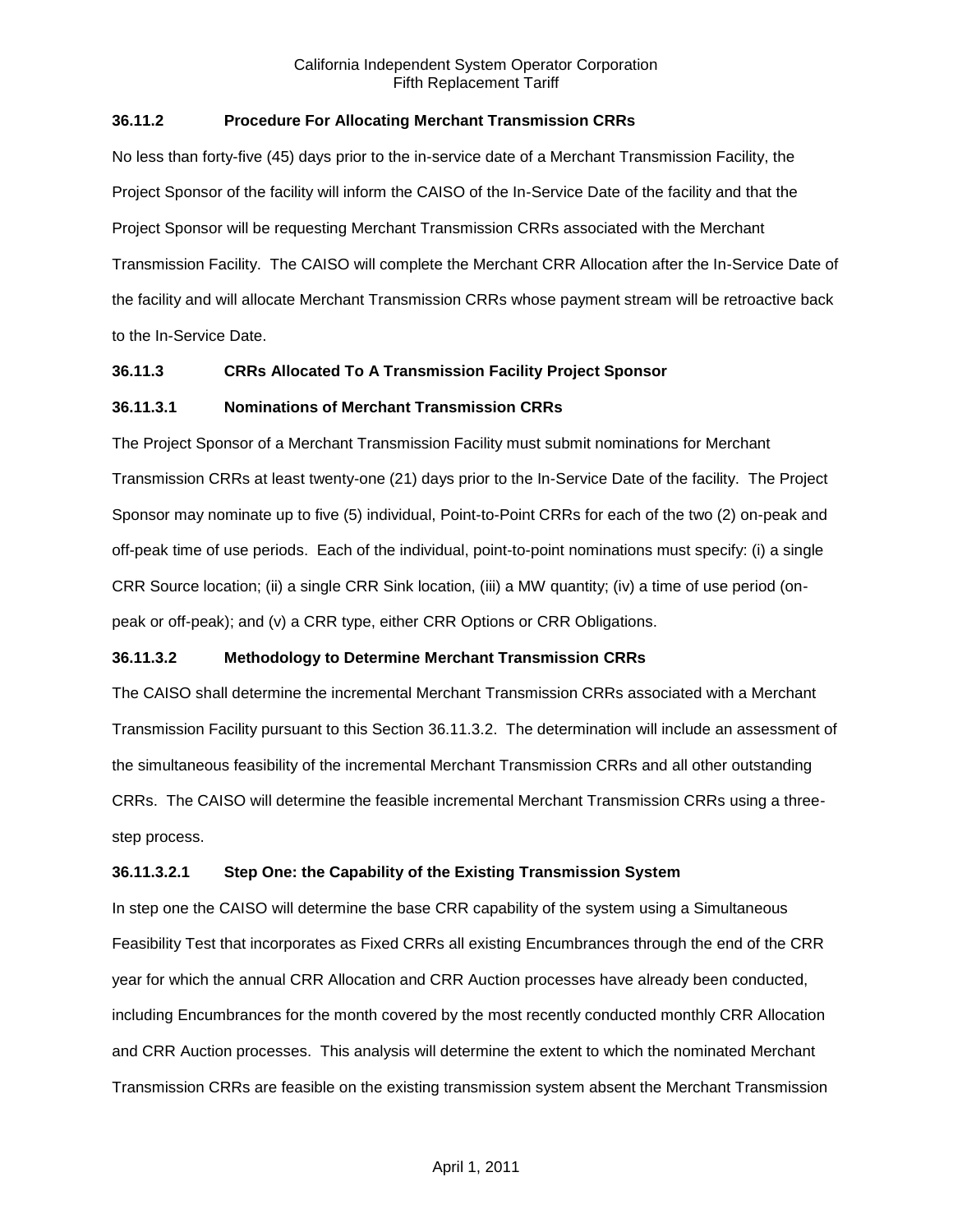Facility. As a result of this analysis, the CAISO will create temporary test CRR Options to reserve grid capacity that the Project Sponsor of the Merchant Transmission Facility is not eligible to receive. The temporary test CRR Options will have the same CRR Source and CRR Sink pairs as the Merchant Transmission CRR nominations submitted by the Project Sponsor.

#### **36.11.3.2.2 Step Two: Mitigation of Impacts on Existing Encumbrances**

In the second step, the CAISO will add the proposed Merchant Transmission Facility to the DC FNM and run a SFT using the Fixed CRRs. The second step will ensure that the addition of a Merchant Transmission Facility does not negatively impact any existing Encumbrances through the end of the CRR year for which the annual CRR Allocation and Auction process for Annual CRRs has already been conducted, including encumbrances for the month covered by the most recently conducted monthly CRR Allocation and CRR Auction processes. For any impacts identified in this step the Project Sponsor of the Merchant Transmission Facility will be required to mitigate the impacts for the same period. The mitigation can include having the Project Sponsor of the Merchant Transmission Facility hold counterflow CRRs that maintain the feasibility of the existing encumbrances over the same period.

#### **36.11.3.2.3 Step Three: the Incremental Merchant Transmission CRRs**

In the third step, the CAISO will determine the Merchant Transmission CRRs to be allocated to the Project Sponsor of the Merchant Transmission Facility. The CAISO will determine the capability of the system to award incremental Merchant Transmission CRRs using a DC FNM that incorporates the proposed Merchant Transmission Facility. The CAISO will conduct separate SFTs for each time of use period. For each time of use period, the CAISO will perform a multi-period SFT that simultaneously evaluates two sets of grid conditions. The first set of grid conditions includes all existing Encumbrances for the month covered by the most recently conducted CRR Allocation and CRR Auction processes for Monthly CRRs including any temporary test CRRs from step one and any counterflow CRRs from step two. The second set of grid conditions models only Transmission Ownership Rights. Each SFT will consider the entire set of Merchant Transmission CRR nominations for the time of use period and will solve to maximize the MWs of Merchant Transmission CRRs to be allocated to the Project Sponsor of the Merchant Transmission Facility, subject to simultaneous feasibility. The nominated Merchant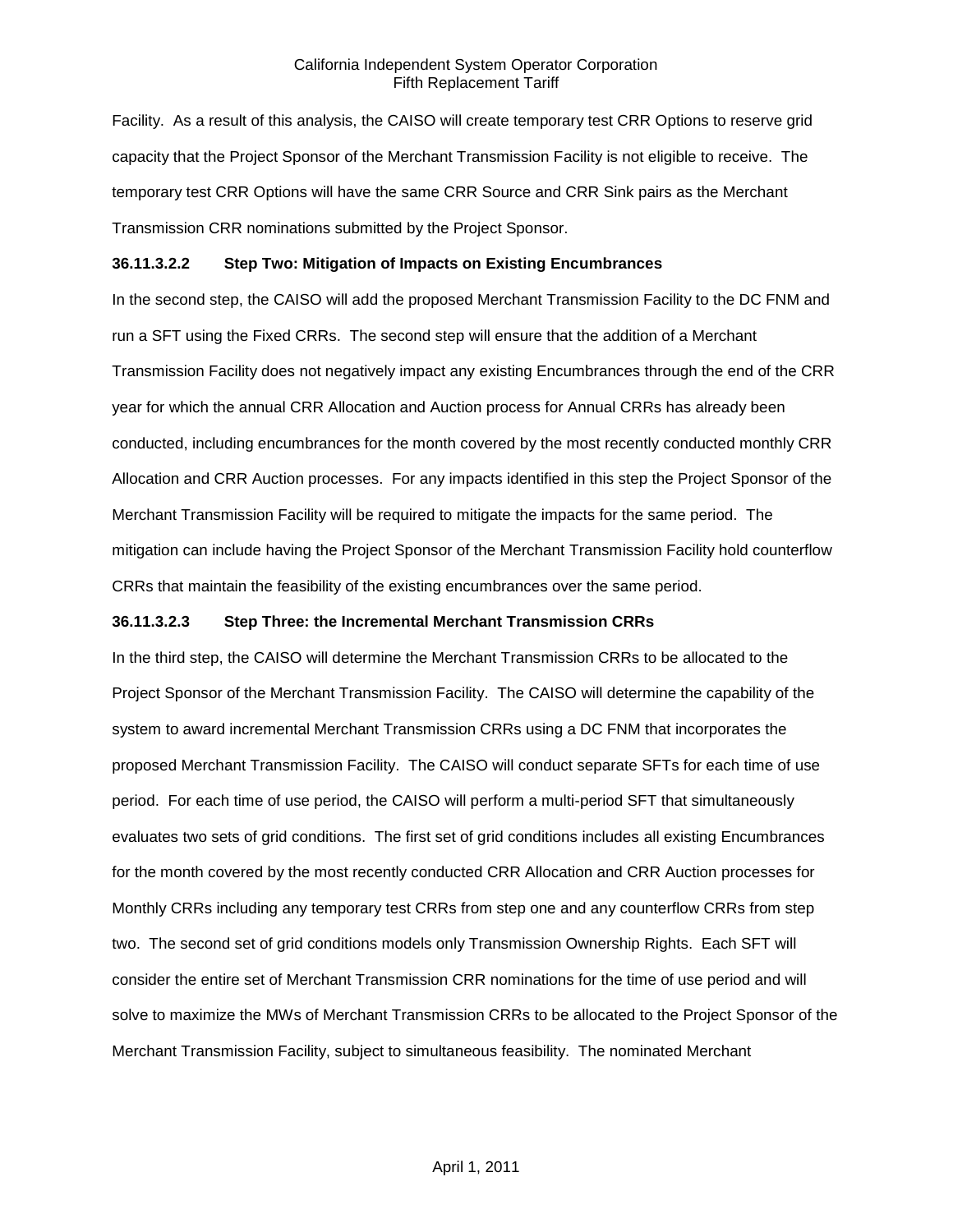Transmission CRRs that are feasible in the multi-period SFTs for each time of use period will be allocated to the Project Sponsor of the Merchant Transmission Facility.

## **36.12 [NOT USED]**

### **36.13 CRR Auction**

The CAISO shall conduct CRR Auctions on an annual and monthly basis subsequent to each annual and monthly CRR Allocation process. Candidate CRR Holders may bid to purchase and may acquire CRR Obligations through the CAISO's annual and monthly CRR Auctions in accordance with the provisions of this Section 36.13. CRR Auction results shall be settled as provided in Section 11.2.4.3.

## **36.13.1 Scope Of The CRR Auctions**

The CAISO will conduct a CRR Auction corresponding to and subsequent to the completion of each CRR Allocation process, and prior to the start of the period to which the auctioned CRRs will apply. Each CRR Auction will release CRRs having the same seasons, months and time of use specifications as the CRRs released in the corresponding CRR Allocation. Each CRR Auction will utilize the same DC FNM that was utilized in the corresponding CRR Allocation. For each CRR Auction, the CRRs allocated in the corresponding CRR Allocation will be modeled as fixed injections and withdrawals on the DC FNM and will not be adjusted by the SFT in the CRR Auction process. Thus the CRR Auction will release only those CRRs that are feasible given the results of the corresponding CRR Allocation. CRRs released in a CRR Auction will be indistinguishable from CRRs released in the corresponding CRR Allocation for purposes of settlement and secondary trading. The following additional provisions apply. First, participants in the CRR Auctions will have more choices regarding CRR Sources and CRR Sinks than are eligible for nomination in the CRR Allocations, as described in Section 36.13.5. Second, to the extent a Market Participant receives CRRs in both a CRR Allocation and the corresponding CRR Auction, the CRRs obtained in the CRR Auction will not be eligible for nomination in the PNP. Third, in CRR Year One the CRR Auction cannot be used by CRR Holders to offer for sale CRRs they acquired in a prior CRR Allocation, CRR Auction or through the Secondary Registration System. In the annual and monthly CRR Auction processes for years following CRR Year One, CRR Holders may offer for sale any CRRs held by such holders, subject to the limitations on sale and transfer of Long Term CRRs specified in Section 36.7.1.2. Merchant Transmission CRRs that are CRR Options may be offered for sale in the annual and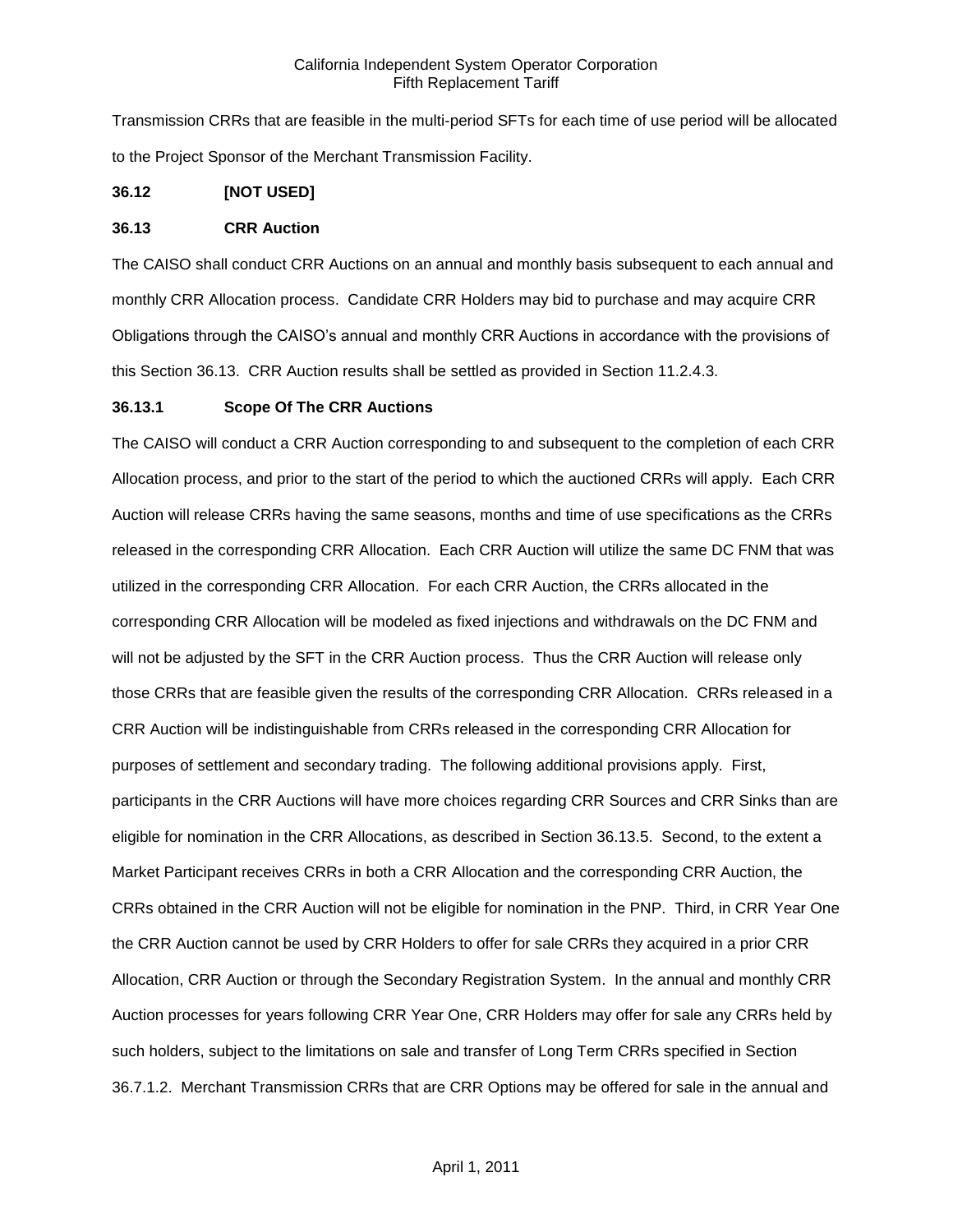monthly CRR Auctions for years following CRR Year One, subject to the same temporal limitations that apply to Long Term CRRs as specified in Section 36.7.1.2.

# **36.13.2 Responsibilities Of The CAISO Prior To Each CRR Auction**

The CAISO shall publish on the CAISO Website a notice of upcoming CRR Auctions at least seven (7) days prior to the CRR Auction. The CAISO will also provide additional information needed by CRR Auction participants in accordance with the provisions of Section 6.5.1.

# **36.13.3 CRR Holder Creditworthiness**

All Market Participants are eligible to acquire CRRs by participating in the CRR Auction, provided that the Market Participant has met all the CRR Holder requirements described in Section 36.5, the creditworthiness provisions in Section 12 and Section 12.6 and the relevant Business Practice Manual.

# **36.13.4 Bids In The CRR Auctions**

Bids to purchase CRRs shall be submitted in accordance with the requirements set out in this Section 36.13.4 and as further specified in the applicable Business Practice Manuals. Once submitted to the CAISO, CRR bids may not be cancelled or rescinded by the Market Participant after the CRR Auction is closed. Market Participants may bid for Point-to-Point CRRs. Each bid for a Point-to-Point CRR shall specify:

- (a) The associated month or season and time of use period;
- (b) The associated CRR Source and CRR Sink;
- (c) A monotonically non-increasing piecewise linear bid curve in quantities (denominated in thousandths of a MW) and prices (\$/MW).

Bid prices in all CRR bids may be negative.

# **36.13.5 Eligible Sources And Sinks For CRR Auction**

Allowable CRR Sources for CRRs acquired in the CRR Auction will be PNodes, Scheduling Points, Trading Hubs, LAPs, MSS-LAPs and Sub-LAPs. Allowable CRR Sinks for CRRs acquired in the CRR Auction will be PNodes, Scheduling Points, Trading Hubs, LAPs, MSS-LAPs and Sub-LAPs.

# **36.13.6 Clearing Of The CRR Auction**

The SFT used to clear the CRR Auction will utilize the same DC FNM and optimization algorithm as the corresponding CRR Allocation, except that nominations to the CRR Auction will have associated price-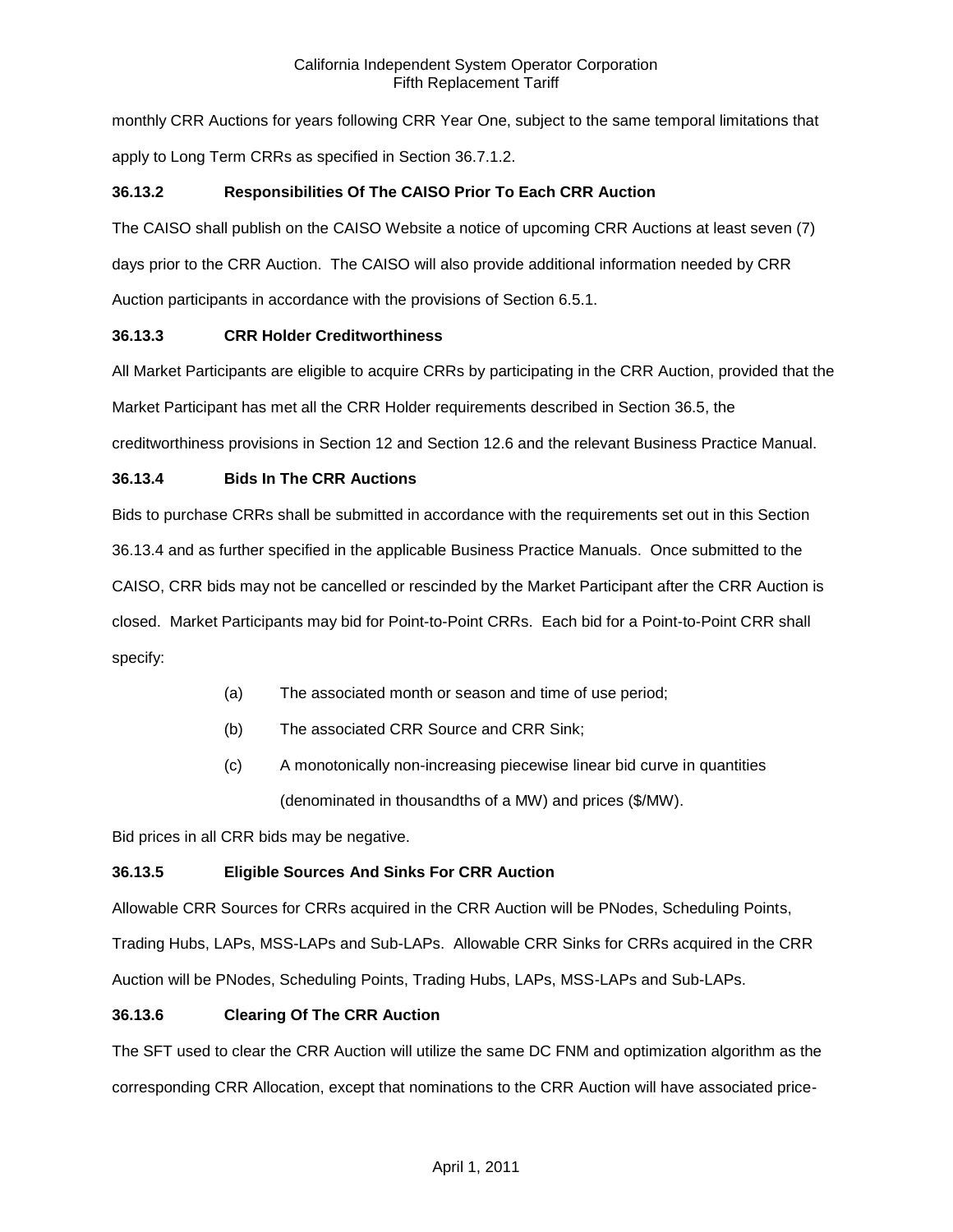quantity bid curves. The CRR Auction SFT will use the bid prices in determining which CRRs to award when not all nominations are simultaneously feasible, will select the set of simultaneously feasible CRRs with the highest total auction value as determined by the CRR bids, and will calculate nodal prices at each PNode of the DC FNM. In the event that there are two or more identical bids for a specific combination of CRR Source and CRR Sink that affect an overloaded constraint, the CRR Auction optimization cannot distinguish these bids based on either effectiveness or price and therefore the CRR Auction optimization will award each CRR bidder a pro rata share of the CRRs that can be awarded based on the bid MW amounts. Based on the nodal prices calculated by the CRR Auction SFT, the CRR Market Clearing Price per MW for a specific CRR will equal the nodal price at the CRR Source minus the nodal price at the CRR Sink.

## **36.13.7 Announcement Of CRR Auction Results**

Within five (5) Business Days after the close of a CRR Auction, the CAISO shall post the results. The results shall include but are not limited to the MW quantity, the CRR Source and CRR Sink for each CRR awarded, the nodal prices calculated by the CRR Auction SFT, and the parties to whom the CRRs were awarded. The CAISO shall not disclose prices specified in any CRR bid.

#### **36.14 CRR Implications Of New IBAAs Or Modifying Existing IBAAs**

#### **36.14.1 Coordination Of IBAA Changes With Release Of CRRs**

To the extent practicable, the CAISO will coordinate future IBAA changes, including establishment of new IBAAs and modifications to existing IBAAs, with the annual CRR Allocation and CRR Auction processes. Where feasible, the CAISO will implement the FNM containing the IBAA changes for use in the CAISO Markets beginning with the markets for a Trading Day of January 1 of a new calendar year and, consistent with Section 6.5.1, will provide Market Participants all the IBAA modeling and pricing details as part of the FNM information package that is made available for CRR purposes prior to the CAISO conducting the annual CRR Allocation and CRR Auction process for that calendar year. As a result, all CRRs released in that process will be based upon the same FNM for IBAAs that will be used in the CAISO Markets when the released CRRs and the IBAA changes become effective. In the event that there is a need to implement an IBAA change other than on January 1, the CAISO will incorporate the IBAA change into the FNM for the monthly CRR Allocation and CRR Auction process for the first month in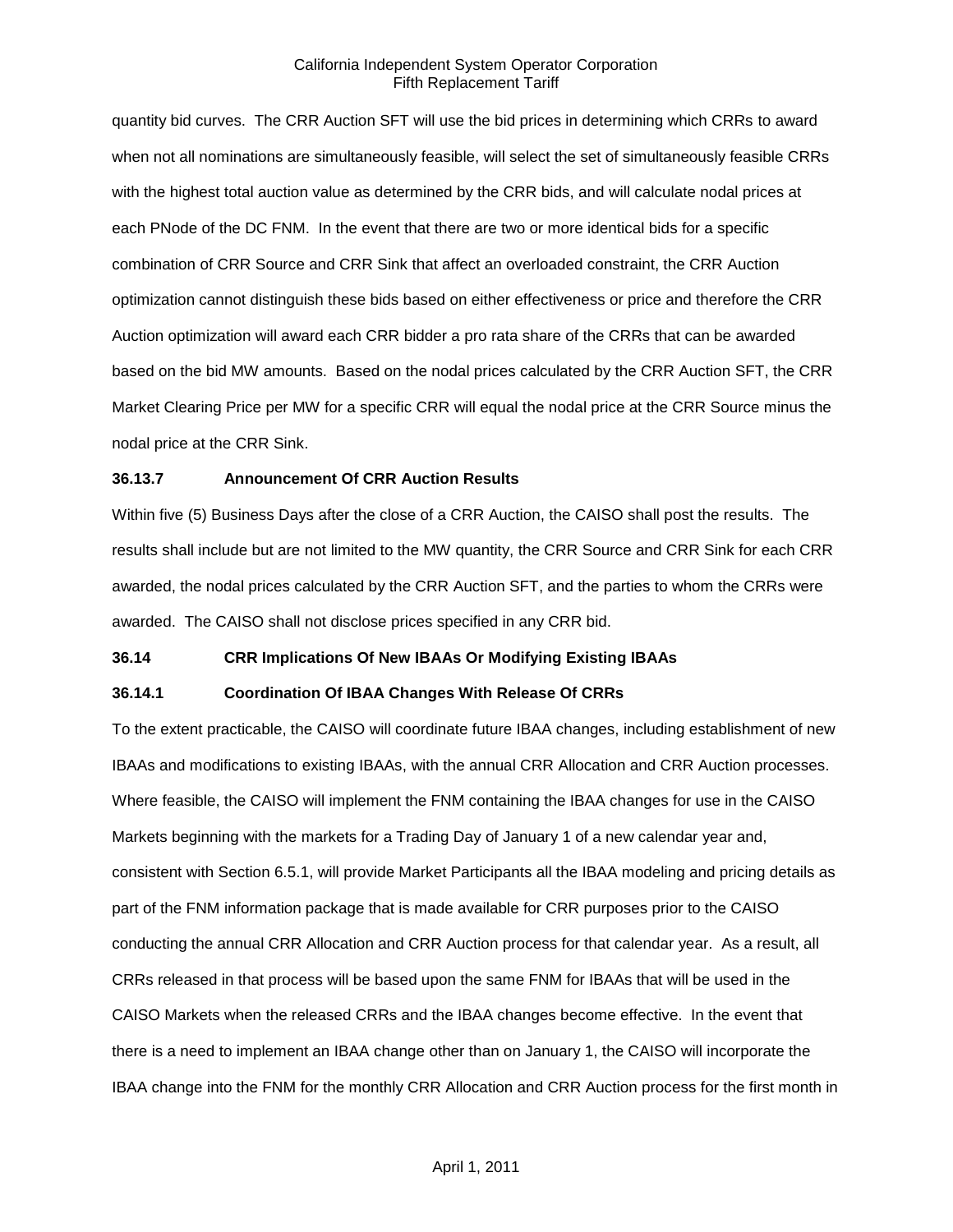which the IBAA change will take effect. In all cases the CAISO will follow the provisions of this Section 36.14 for assessing and mitigating impacts on any Previously-Released CRRs.

#### **36.14.2 Modifications To CRR Settlement To Reflect Ibaa Changes**

To the extent an IBAA change, including the establishment of a new IBAA or a change to an existing IBAA, modifies the pricing for Settlement purposes of IFM scheduled transactions between the CAISO Balancing Authority Area and the IBAA, the Settlement of certain Previously-Released CRRs may no longer be consistent with the modified IFM Settlement. A CRR Holder of a Previously-Released CRR whose CRR Source or CRR Sink is affected by an IBAA change may make a one-time election either to (a) modify the Settlement of the affected CRR Source or CRR Sink to conform to the revised IFM pricing associated with the IBAA change, or (b) retain the original CRR Source or CRR Sink specification of the Previously-Released CRR. The CRR Holder of such a CRR must make the one-time election prior to the first CRR Allocation and CRR Auction process that incorporates the IBAA change in the CRR FNM, in accordance with the process time line specified in the applicable Business Practice Manual. If the IBAA change is implemented to coincide with the beginning of a calendar year and is coordinated with the annual CRR Allocation and CRR Auction process for that year, as described in Section 36.14.1, the provisions discussed herein apply only to Previously-Released CRRs that are Long Term CRRs and Previously-Released CRRs that are Seasonal CRRs obtained through the CRR Allocation and are eligible for PNP nomination. In the event that the IBAA change is implemented in the CAISO Markets other than on January 1, then these provisions apply also to any Previously-Released CRRs that are Seasonal CRRs effective for the remainder of the year in which the IBAA change is implemented.

#### **36.14.3 IBAA Change Impact On Adequacy Of Previously-Released CRRs**

It is possible that, as a result of modifying the CRR Sources or CRR Sinks of Previously-Released CRRs as provided in Section 36.14.2, the entire set of Previously-Released CRRs may no longer be simultaneously feasible. Any such violation of simultaneous feasibility may or may not lead to a revenue shortfall, that is, a deficiency over the course of a month between the IFM Congestion Charge and the amount of funds needed to fully settle the CRRs that are in effect for that month. Consistent with Section 11.2.4.4.1, any revenue shortfall that may result from IBAA-related changes to CRR Sources and CRR Sinks would be funded through the relevant daily CRR Balancing Account.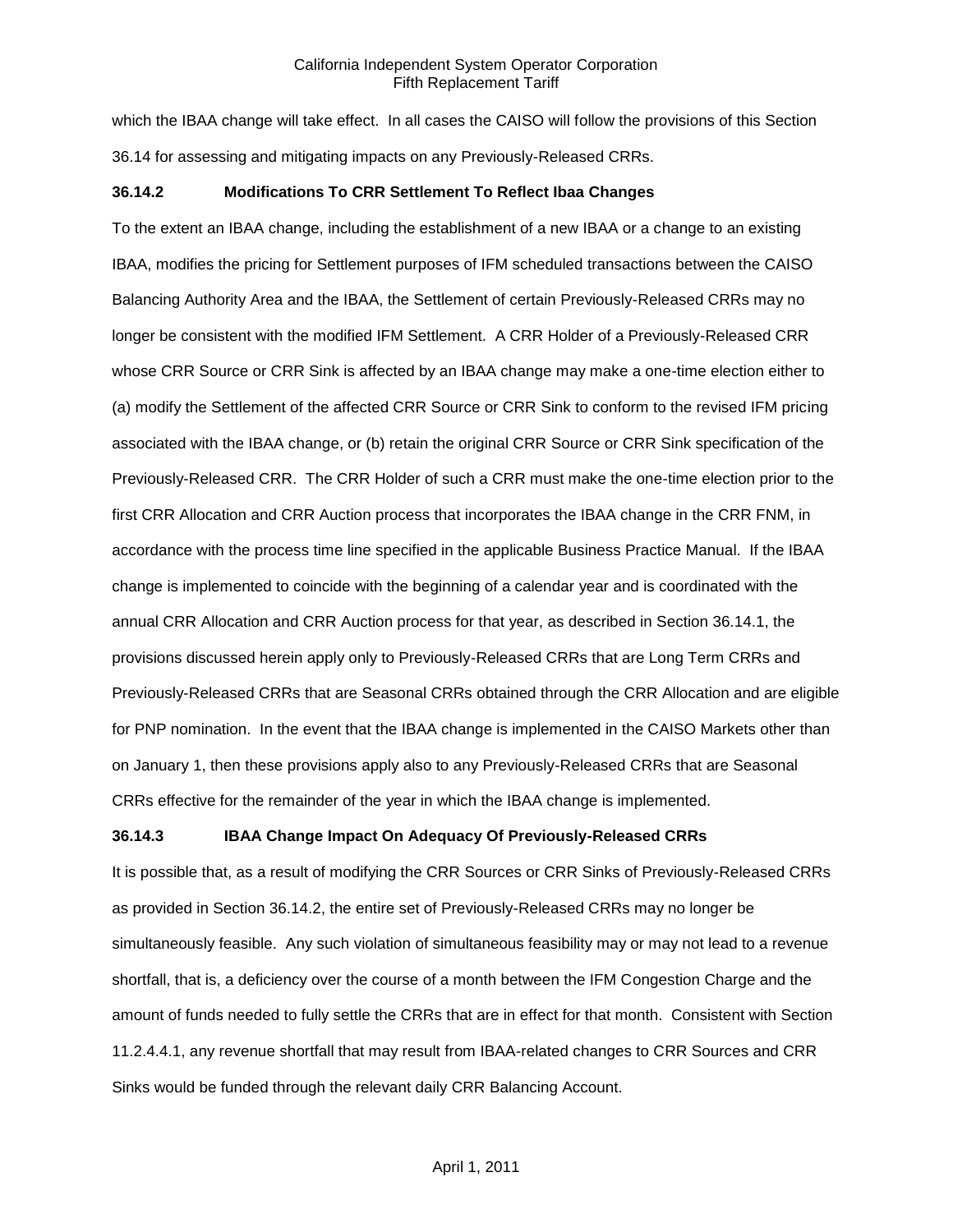# **36.15 [NOT USED]**

- **37. Rules Of Conduct**
- **37.1 Objectives, Definitions, And Scope**

## **37.1.1 Purpose**

Section 37 sets forth the guiding principles for participation in the markets administered by the CAISO. The specified Rules of Conduct are intended to provide fair notice to Market Participants of the conduct expected of them, to provide an environment in which all parties may participate on a fair and equal basis, to redress instances of gaming and other instances of anticompetitive behavior, and thereby to foster confidence of Market Participants, ratepayers and the general public in the proper functioning of the CAISO markets.

## **37.1.2 Objectives**

The objectives of this CAISO Tariff are to:

- (a) Provide clear Rules of Conduct specifying the behavior expected of Market Participants; and
- (b) For those Rules of Conduct involving objectively identifiable behavior, establish in advance the Sanctions for violation of the specified Rules of Conduct.

# **37.1.3 Application Of Other Remedies**

The activities and remedies authorized under this Section 37 are in addition to any other actions or relief that may be available to the CAISO elsewhere in the CAISO Tariff or under law, regulation or order. Nothing in this Section 37 limits or should be construed to limit the right of the CAISO to take action or seek relief otherwise available to it, and such action or relief may be pursued in lieu of or in addition to the action or relief specified in this Section 37.

#### **37.1.4 FERC Authority**

In addition to any authority afforded in this Section 37, FERC shall have the authority to assess the Sanctions, and otherwise to enforce the rules as set forth and described in this Section 37. FERC shall have authority to remedy a violation under this Section 37 from the date of the violation. Nothing in this Section 37 shall be deemed to be a limitation or condition on the authority of FERC or other entities under current law or regulation.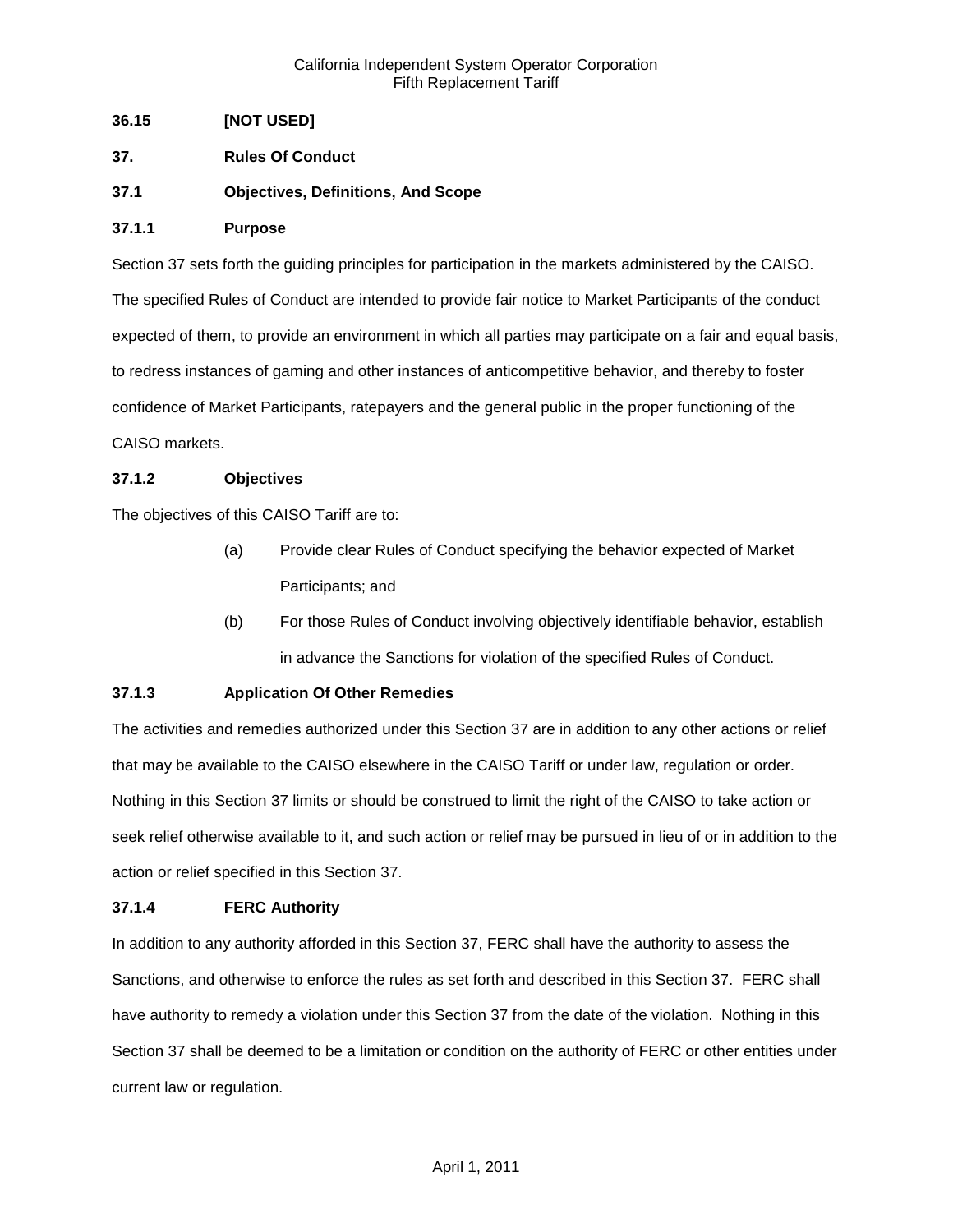# **37.1.5 Administration**

As provided in Section 37.8.2, the CAISO will administer the Rules of Conduct specified herein, except for Section 37.2.3, Section 37.5.1 and Section 37.7, which shall be administered by FERC, and except as provided in Section 37.2.5 and Section 37.4.4.

# **37.2 Comply With Operating Orders**

# **37.2.1 Compliance With Orders Generally**

# **37.2.1.1 Expected Conduct**

Market Participants must comply with operating orders issued by the CAISO as authorized under the CAISO Tariff. For purposes of enforcement under this Section 37.2, an operating order shall be an order(s) from the CAISO directing a Market Participant to undertake, a single, clearly specified action (e.g., the operation of a specific device, or change in status of a particular Generating Unit) that is feasible and intended to resolve a specific operating condition. Deviation from an ADS Dispatch Instruction shall not constitute a violation of this Section 37.2.1.1. A Market Participant's failure to obey an operating order containing multiple instructions to address a specific operating condition will result in a single violation of Section 37.2. If some limitation prevents the Market Participant from fulfilling the action requested by the CAISO or the action is otherwise infeasible, then the Market Participant must promptly and directly communicate the nature of any such limitation or infeasibility to the CAISO.

# **37.2.1.2 Sanctions**

The Sanction for a violation of this Section shall be the greater of the quantity of Energy non-performance multiplied by the applicable Dispatch Interval Locational Marginal Price or the following: for the first violation in a rolling twelve (12) month period, \$5,000; for the second and subsequent violations in a rolling twelve (12) month period, \$ 10,000. Sanctions under Section 37.2.1 will not be greater than \$10,000 per violation and will be subject to the limitation stated in Section 37.2.6. If a quantity of Energy cannot be objectively determined, then the financial Sanctions specified above will apply. A Market Participant may incur Sanctions for more than one violation per day.

# **37.2.2 Failure To Curtail Load**

# **37.2.2.1 Expected Conduct**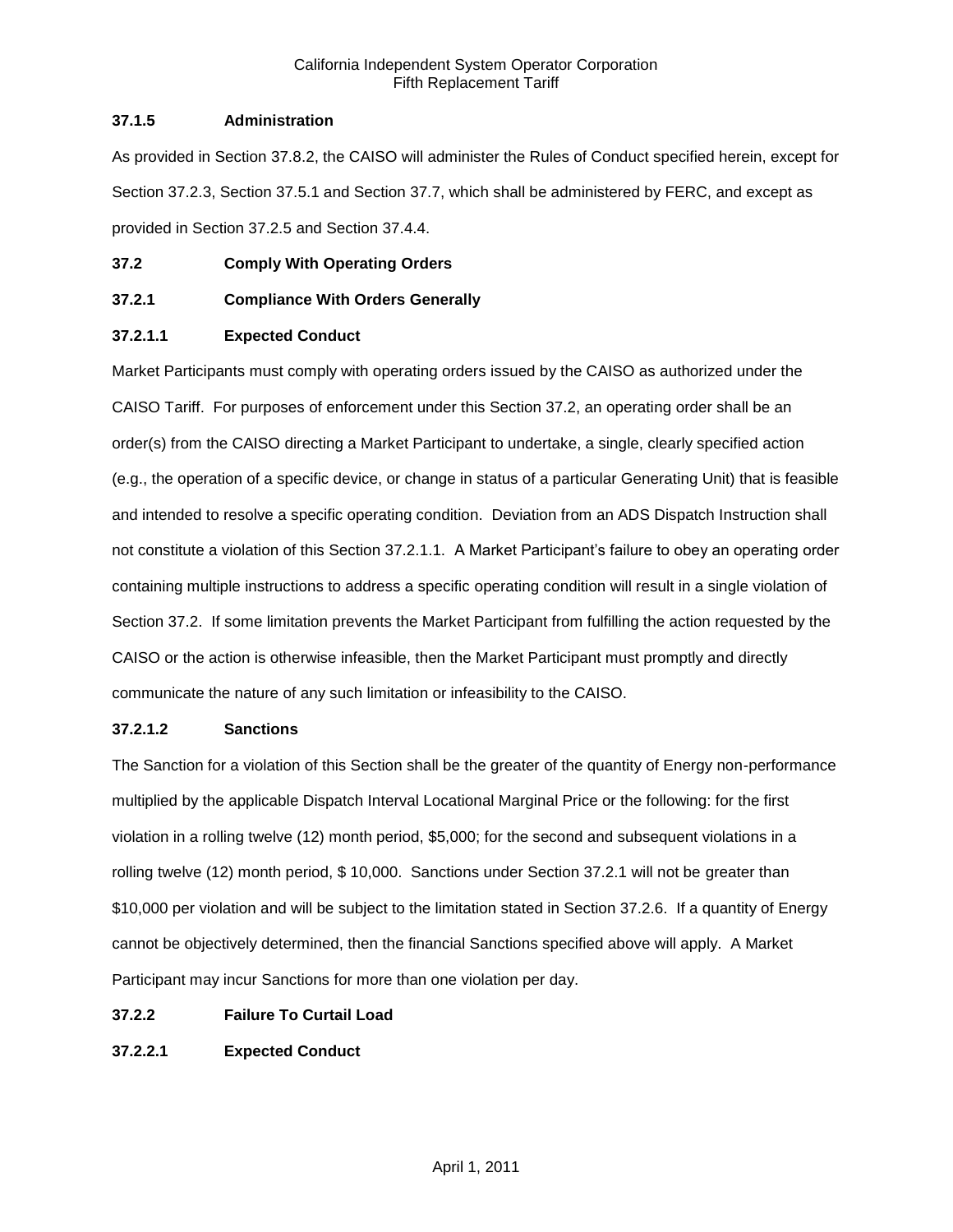A UDC or MSS Operator shall promptly comply with any CAISO operating order to curtail interruptible or

firm Load issued pursuant to the CAISO's authority under Section 7.7.11.3.

## **37.2.2.2 Sanctions**

The Sanction for non-compliance with an operating order to curtail Load will be \$10,000 for each

violation.

# **37.2.3 Operations & Maintenance Practices**

## **37.2.3.1 Expected Conduct**

Market Participants shall undertake such operating and maintenance practices as necessary to avoid contributing to a major Outage or prolonging response time as indicated by Section 7.7.13.3.

#### **37.2.3.2 Sanctions**

The Sanction for a violation of Section 37.2.3 will be \$10,000.

### **37.2.4 Resource Adequacy Availability**

## **37.2.4.1 Expected Conduct**

A Market Participant shall operate a Generating Unit listed as a Resource Adequacy Resource on-line and/or available consistent with a DAM or RUC commitment or Real-Time Dispatch Instructions, subject to Section 40, unless the CAISO releases the Generating Unit after the RUC process is completed, or a derate or Outage prevents the Generating Unit from being on-line and available. A Market Participant that fails to perform in accordance with the expected conduct described in this Section 37.2.4.1 shall be subject to Sanction.

#### **37.2.4.2 Sanctions**

The Sanctions for a violation of Section 37.2.4 shall be as follows: for the first violation in a rolling twelve (12) month period, \$5,000; for the second and all subsequent violations in a rolling twelve (12) month period, \$10,000. A Market Participant is limited to one Sanction per Generating Unit per calendar day.

#### **37.2.5 Enhancements And Exceptions**

Except as otherwise specifically provided, penalty amounts shall be tripled for any violation of Section 37.2.1, Section 37.2.2 or Section 37.2.4 if a CAISO System Emergency exists at the time an operating order becomes effective or at any time during the Market Participant's non-performance. Notwithstanding the foregoing, violations of Section 37.2.1, Section 37.2.2 and Section 37.2.4 are subject to penalty under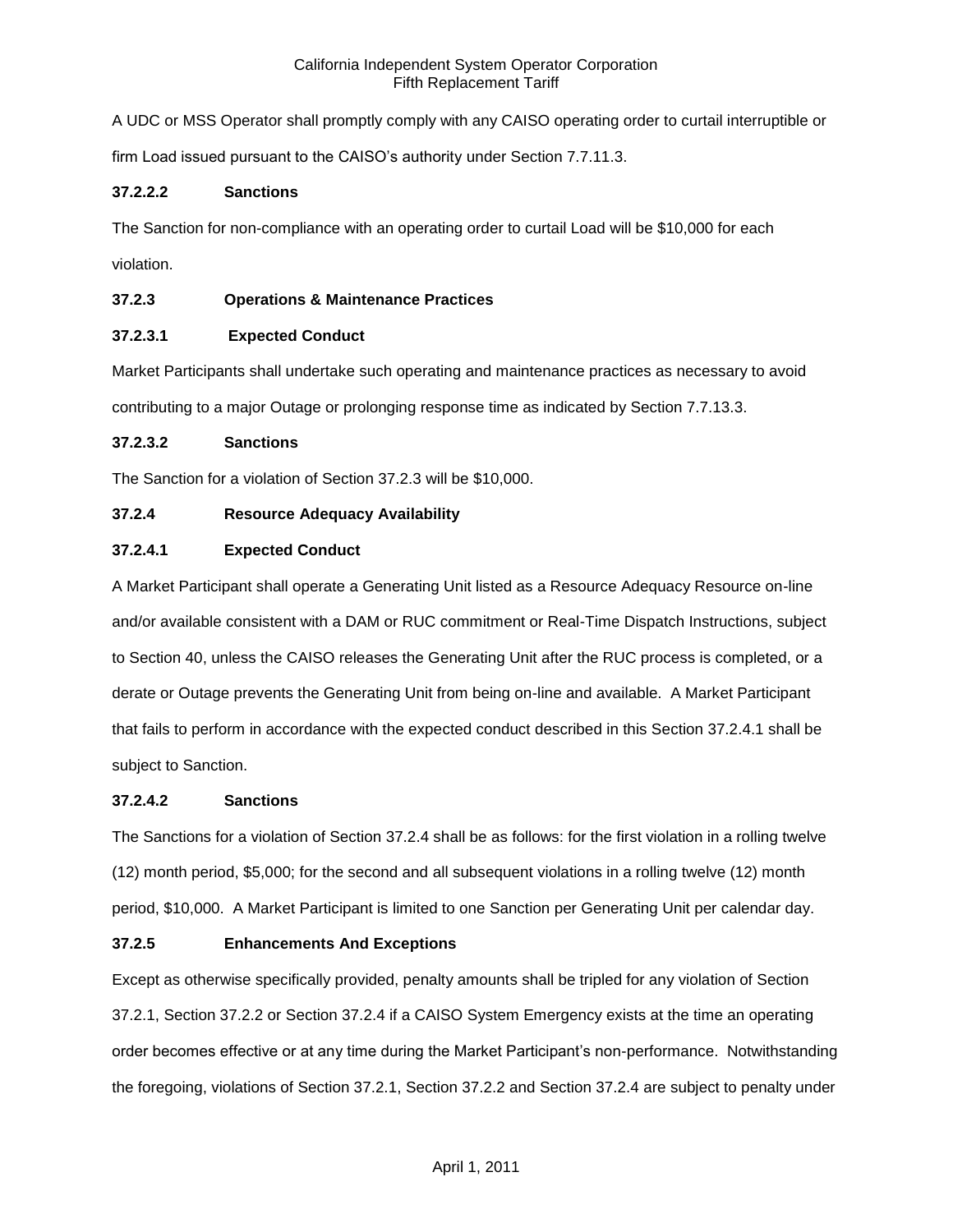this Section 37.2 only to the extent that the CAISO has issued a separate and distinct non-automated Dispatch Instruction to the Market Participant. Any penalty amount that is tripled under this provision and that would exceed the \$10,000 per day penalty limit shall not be levied against a Market Participant until the CAISO proposes and the Commission approves such an enhancement. A Market Participant that is subject to an enhanced penalty amount under this Section 37.2.5 may appeal that penalty amount to FERC if the Market Participant believes a mitigating circumstance not covered in Section 37.9.2 exists. The duty of the Market Participant to pay the enhanced penalty amount will be tolled until FERC renders its decision on the appeal.

## **37.2.6 Per Day Limitation On Amount Of Sanctions**

The amount of Sanctions that any Market Participant will incur for committing two or more violations of Section 37.2.1{, Section 37.2.2 or} Section 37.2.4 on the same day will be no greater than \$10,000 per day.

## **37.3 Submit Feasible Bids And Submissions To Self-Provide**

# **37.3.1 Bidding Generally**

### **37.3.1.1 Expected Conduct**

Market Participants must submit Bids for Energy, RUC Capacity and Ancillary Services and Submissions to Self-Provide an Ancillary Service from resources that are reasonably expected to be available and capable of performing at the levels specified in the Bid, and to remain available and capable of so performing based on all information that is known to the Market Participant or should have been known to the Market Participant at the time of submission. HASP Intertie Schedules for import or export Energy are not subject to the foregoing requirement, but failure to deliver on such HASP Intertie Schedules can violate the anti-manipulation provisions in Section 37.7 and in any regulations issued by FERC. The requirements of this Section 37.3.1.1 do not apply to the submission of Virtual Bids.

#### **37.3.1.2 Consequence for Non-Performance**

A Market Participant that fails to perform in accordance with the expected conduct described in Section 37.3.1.1 above shall be subject to having the payment rescinded for any portion of an Ancillary Service or RUC Capacity that is unavailable. If a Market Participant fails to deliver on a HASP Intertie Schedule for import or export Energy, it shall be subject to any charge that may apply in Section 11.31and to any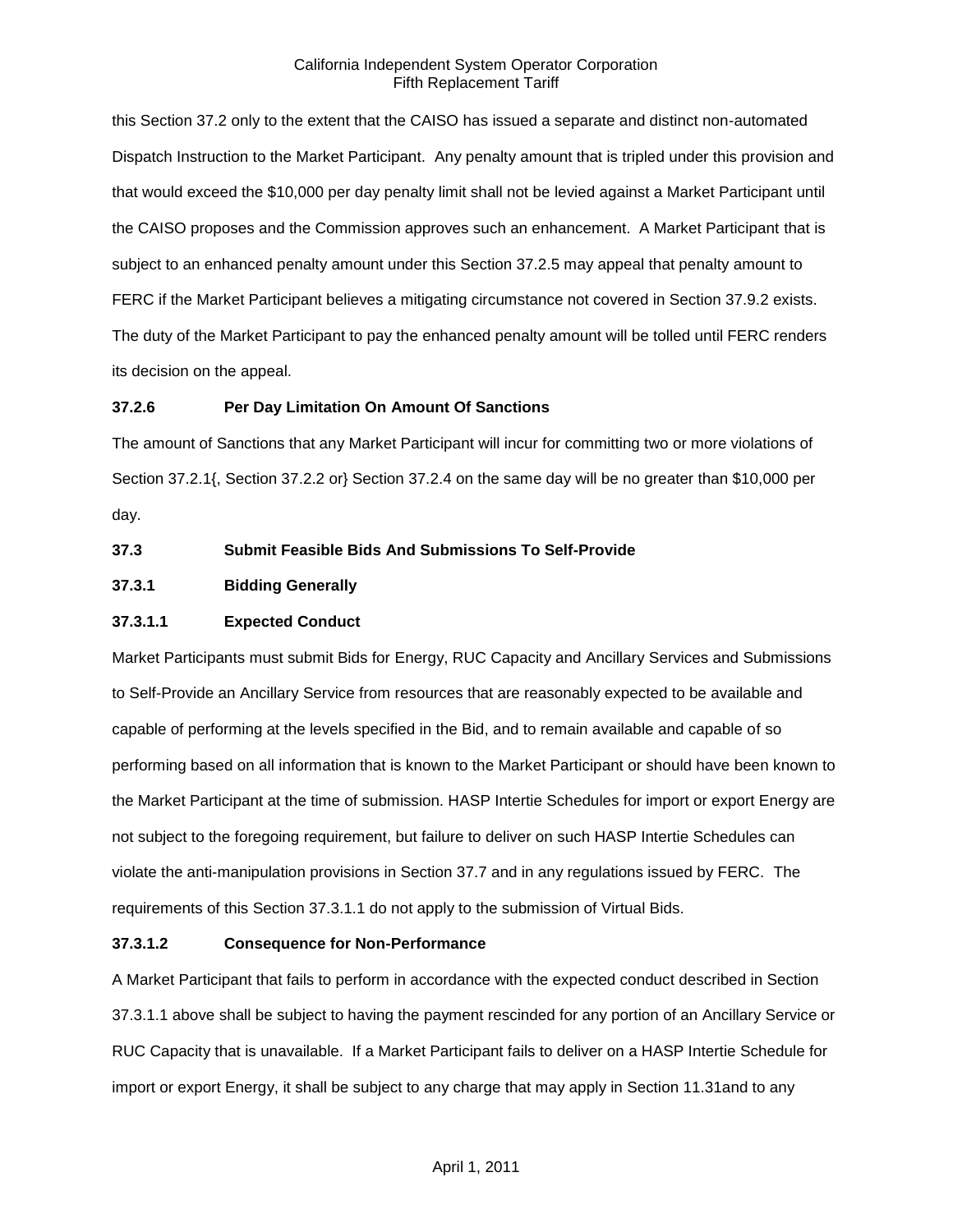penalty or sanction FERC may impose for violation of Section 37.7, but shall not be subject to Sanctions pursuant to any other provision of Section 37, including this Section 37.3.

# **37.3.2 Exceptions**

The submission of a Bid or of a Submission to Self-Provide Ancillary Services that causes, or that the CAISO expects to cause Congestion shall not, by itself, constitute a violation of Section 37.3.1 unless the Market Participant fails to comply with an obligation under the CAISO Tariff to modify Bids as determined by the CAISO to mitigate such Congestion or such Bids violate another element of this rule.

# **37.4 Comply With Availability Reporting Requirements**

# **37.4.1 Reporting Availability**

# **37.4.1.1 Expected Conduct**

A Market Participant shall notify the CAISO Control Center of any Outage reportable pursuant to Section 9.3.10.3.1 of a Generating Unit subject to Section 4.6 within sixty (60) minutes after the Outage is discovered.

# **37.4.1.2 Sanctions**

A "violation" for purposes of this Section shall mean each failure to notify the CAISO Control Center about an Outage of a Generating Unit within sixty (60) minutes after the Outage is discovered, as required by Section 37.4.1, except that (a) for each Generating Unit, the first such failure in a calendar month shall not constitute a violation, and (b) for each Generating Unit, multiple failures in the same calendar day shall constitute a single violation. The Sanctions for a violation of Section 37.4.1 shall be as follows:

- (a) for each Generating Unit that is the subject of a violation, the Sanction for the first violation in a calendar month shall be a warning letter;
- (b) for each Generating Unit that is the subject of a violation, the Sanction for the second and subsequent violations in a calendar month will be a financial penalty, as follows:
	- (i) if the Generating Unit has not been the subject of a financial penalty for a previous violation within twelve (12) months of the instant violation, the Sanction will be \$1,000;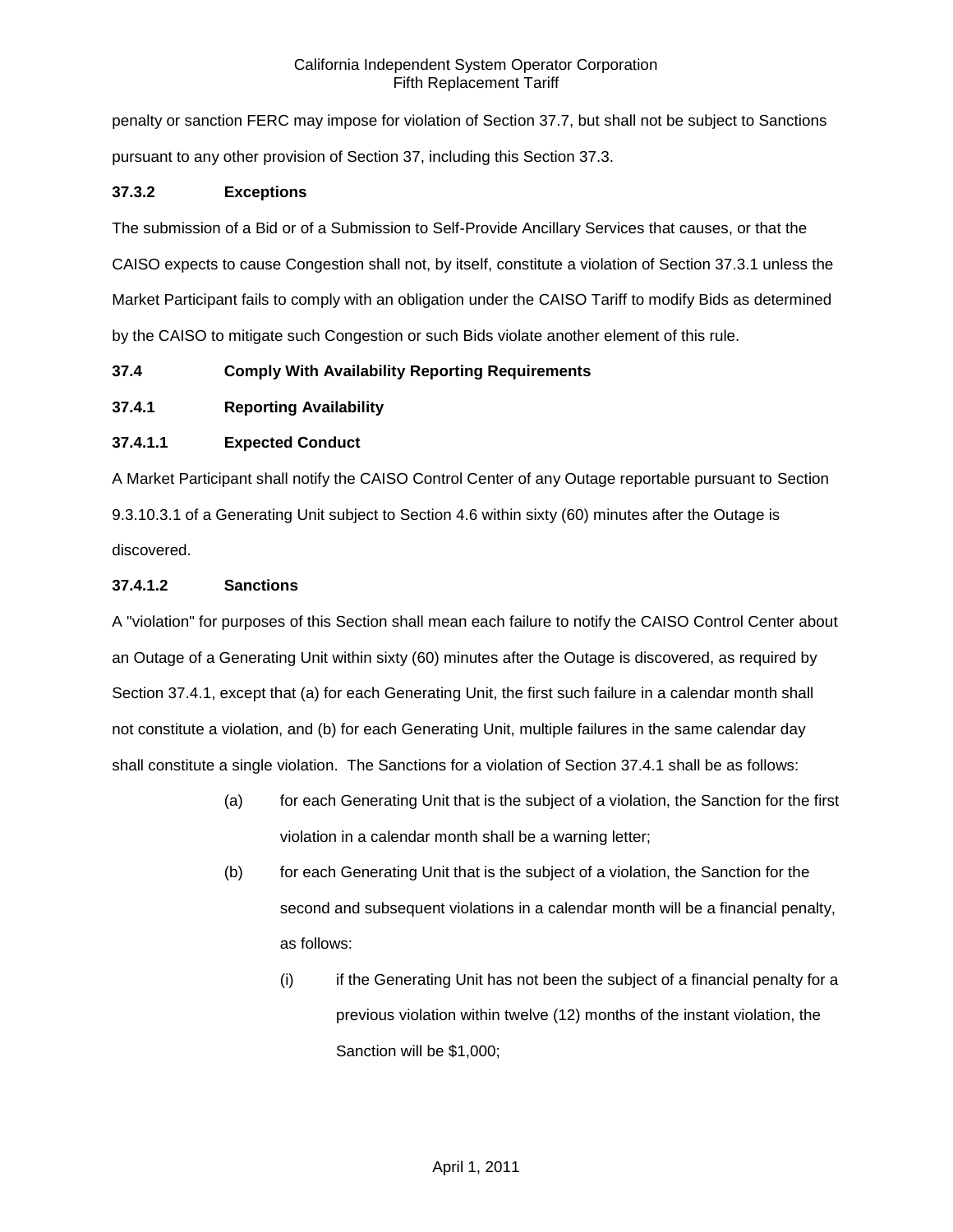- (ii) if the Generating Unit has been the subject of one financial penalty for a previous violation within twelve (12) months of the instant violation, the Sanction will be \$2,000;
- (iii) if the Generating Unit has been the subject of two or more financial penalties for previous violations within twelve (12) months of the instant violation, the Sanction will be \$5,000.

# **37.4.2 Scheduling And Final Approval Of Outages**

## **37.4.2.1 Expected Conduct**

A Market Participant shall not undertake an Outage except as approved by the CAISO Outage Coordination Office in accordance with Section 9.3.2, Section 9.3.9, and Section 9.3.6.6. A Market Participant shall not commence any Outage without obtaining final approval from the CAISO Control Center in accordance with Sections 9.3.9 and 9.3.10.

## **37.4.2.2 Sanctions**

The Sanctions for a violation of Section 37.4.2 shall be as follows: for the first violation within a rolling twelve (12) month period, \$5,000; for subsequent violations within a rolling twelve (12) month period, \$10,000. A "violation" shall mean each Outage undertaken for which all required approvals were not obtained.

# **37.4.3 Explanation Of Forced Outages**

#### **37.4.3.1 Expected Conduct**

As required by Section 9.3.10.6, a Market Participant must provide a detailed explanation of a Forced Outage within two (2) Business Days after the Operator initially notifies the CAISO pursuant to Section 9.3.10.3.1 of the change in maximum output capability. An Operator must promptly provide information requested by the CAISO to enable the CAISO to review the explanation submitted by the Operator and to prepare a report on the Forced Outage.

#### **37.4.3.2 Sanctions**

The Sanction for failing to provide a timely explanation of Forced Outage shall be \$500 per day for each day the explanation is late. The Sanction for failing to provide a timely response to information requested shall be as specified in Section 37.6.1.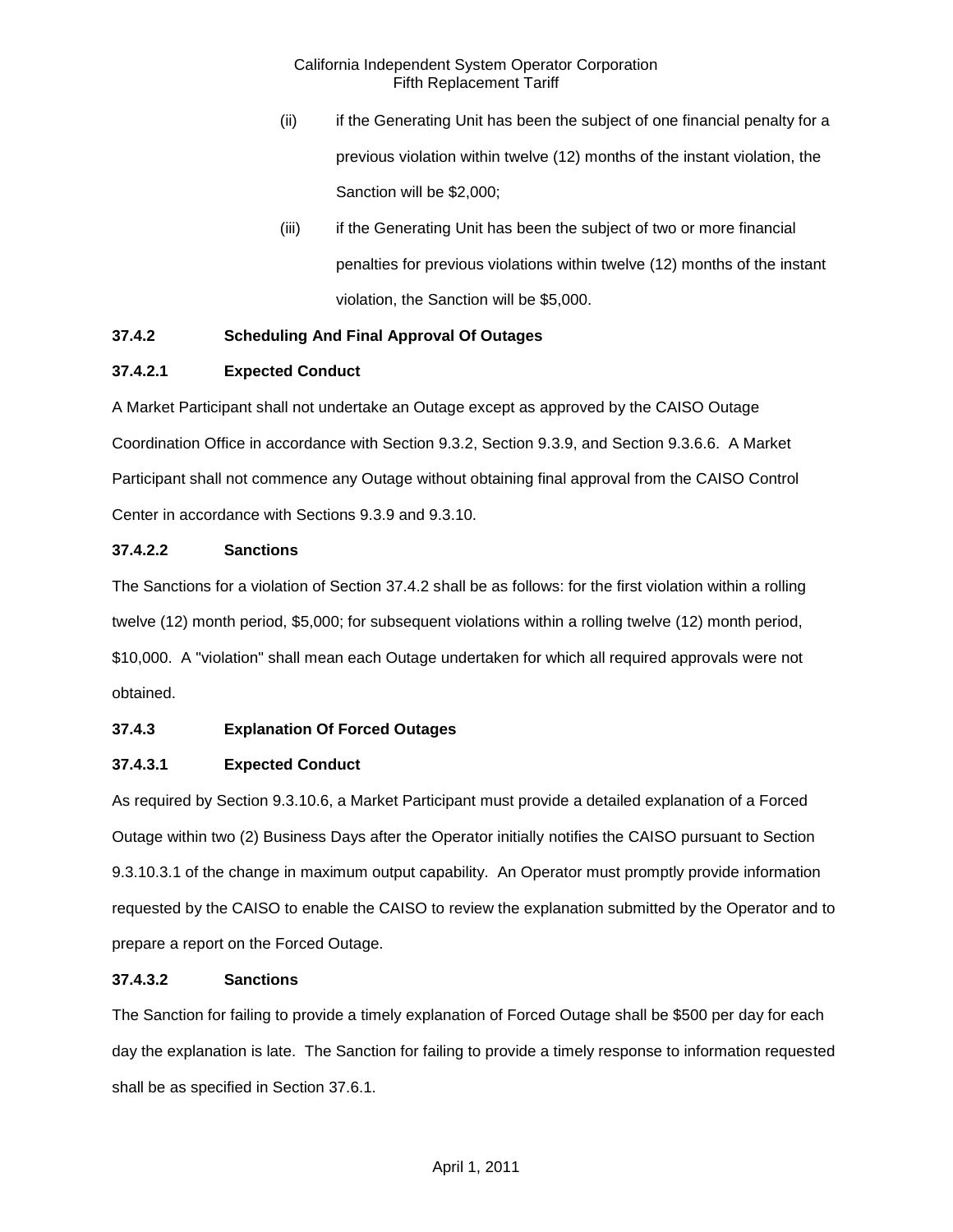### **37.4.4 Enhancements And Exceptions**

Except as otherwise specifically provided, penalty amounts shall be tripled for any violation of Section 37.4.1 through Section 37.4.3 that occurs during a CAISO System Emergency. Violations of the above rules that result in circumstances in which an Uninstructed Deviation Penalty under Section 11.23 may be assessed shall not be subject to Sanction under this Section 37.4. A Market Participant that is subject to an enhanced penalty amount under this Section 37.4.4 may appeal that penalty amount to FERC if the Market Participant believes a mitigating circumstance not covered in Section 37.9.2 exists. The duty of the Market Participant to pay the enhanced penalty amount will be tolled until FERC renders its decision on the appeal.

## **37.5 Provide Factually Accurate Information**

#### **37.5.1 Accurate Information Generally**

All applications, Bids, Submissions, reports, and other communications by a Market Participant or agent of a Market Participant to the CAISO, including maintenance and Outage data, Bid data, transaction information, and Load and resource information, must be submitted by a responsible company official who is knowledgeable of the facts submitted. The Market Participant shall provide accurate and factual information and not submit false or misleading information, or omit material information, in any communication with FERC, FERC-approved market monitors, FERC-approved regional transmission organizations, or FERC-approved independent system operators, or jurisdictional transmission providers, unless the Market Participant exercised due diligence to prevent such occurrences.

#### **37.5.1.2 Sanctions**

The Sanctions for a violation of Section 37.5.1 shall be as follows: for the first violation within a rolling twelve (12) month period, \$2,500; for the second violation within a rolling twelve (12) month period), \$5,000; subsequent violations within a rolling twelve (12) month period, \$10,000.

### **37.5.2 Inaccurate Meter Data**

# **37.5.2.1 Expected Conduct**

Market Participants shall provide complete and accurate Settlement Quality Meter Data for each Trading Hour and shall correct any errors in such data no later than forty-three (43) calendar days after the Trading Day (T+43C). The failure to provide complete and accurate Settlement Quality Meter Data, as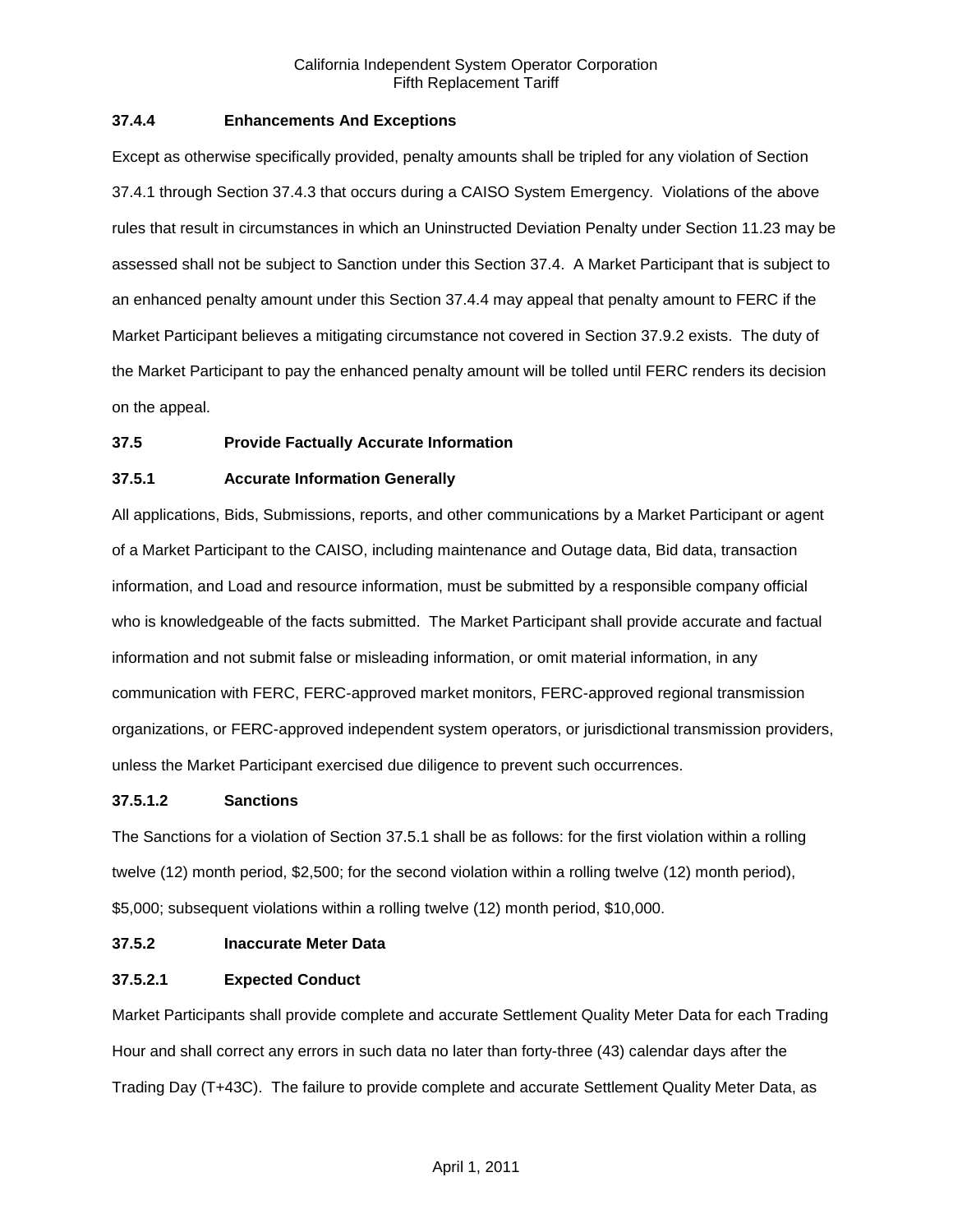required by Section 10 that causes an error to exist in such Settlement Quality Meter Data after fortythree (43) calendar days after the Trading Day (T+43C) shall be a violation of this rule. Scheduling Coordinators that fail to submit Scheduling Coordinator Estimated Settlement Quality Meter Data that is complete and based on a good faith estimate that reasonably represents Demand and/or Generation quantities for each Settlement Period as required by Section 10 and that results in an error that is discovered after forty three (43) calendar days after the Trading Day (T+43C) shall be a violation of this rule.

# **37.5.2.2 Sanctions**

Violations under this Section 37.5.2 shall be subject to Sanction described in Section 37.11.

# **37.5.2.3 Disposition of Sanction Proceeds**

For purposes of redistributing collected market adjustments, any amounts collected under this provision shall be applied first to those parties affected by the conduct. Any excess amounts shall be disposed of as set forth in Section 37.9.4.

# **37.6 Provide Information Required By CAISO Tariff**

# **37.6.1 Required Information Generally**

# **37.6.1.1 Expected Conduct**

Except as provided below in Section 37.6.4 (Review by FERC), all information that is required to be submitted to the CAISO under the CAISO Tariff, CAISO Business Practice Manuals, or jurisdictional contracts must be submitted in a complete and timely manner. Market Participants must comply with requests for information or data by the CAISO authorized under the CAISO Tariff, including timelines specified for submitting Bids and other information.

#### **37.6.1.2 Sanctions**

Except as otherwise provided below, in Section 37.6.2 and Section 37.6.3, a violation of this rule is subject to a penalty of \$500 for each day that the required information is late.

### **37.6.2 Investigation Information**

**37.6.2.1 Expected Conduct**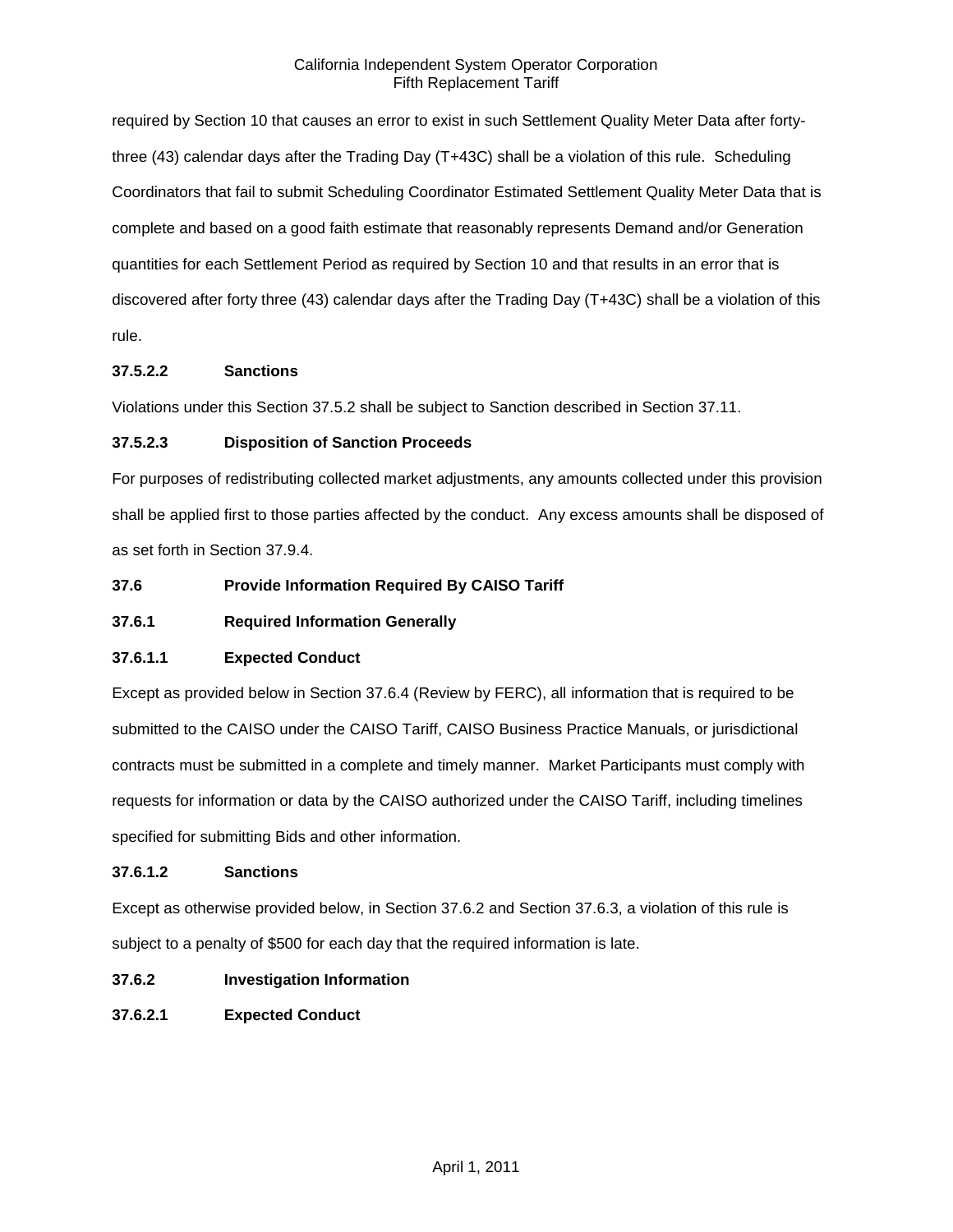Except as provided below in Section 37.6.4 (Review by FERC), Market Participants must submit timely information in response to a written request by the CAISO for information reasonably necessary to conduct an investigation authorized by the CAISO Tariff.

## **37.6.2.2 Sanctions**

The Sanction for a violation of Section 37.6.2 shall be as follows: for the first violation in a rolling twelve (12) month period, \$1000/day; for the second violation in a rolling twelve (12) month period, \$2000/day; for the third and subsequent violations in a rolling twelve (12) month period, \$5000/day. For purposes of this subsection, a violation shall be each failure to provide a full response to a written request and the Sanction shall be determined from the date that the response was due until a full response to the request is received.

# **37.6.3 Audit Materials**

## **37.6.3.1 Expected Conduct**

Except as provided below in Section 37.6.4 (Review by FERC), Market Participants shall comply with the CAISO's audit and/or test procedures, and further shall perform and timely submit an annual self-audit as required under the CAISO Tariff.

#### **37.6.3.2 Sanctions**

For failure to submit an annual Scheduling Coordinator Self Audit report, the Sanction shall be \$1000/day until such report is received by the CAISO. For all other violations of this rule the Sanctions shall be as follows: for the first violation in a rolling twelve (12) month period, \$1000/day; for the second violation in a rolling twelve (12) month period, \$2000/day; for the third and subsequent violations in a rolling twelve (12) month period, \$5000/day. For purposes of this subsection, a "violation" shall be each failure to provide all information required under the audit or test, from the date that the information was due until all required information is received by the CAISO.

#### **37.6.4 Review By FERC**

A Market Participant who objects to an information, audit or test obligation that is enforceable under Section 37.6.1, Section 37.6.2 or Section 37.6.3 above shall have the right immediately (and in all events, no later than the due date for the information) to seek review of the obligation with FERC. In the event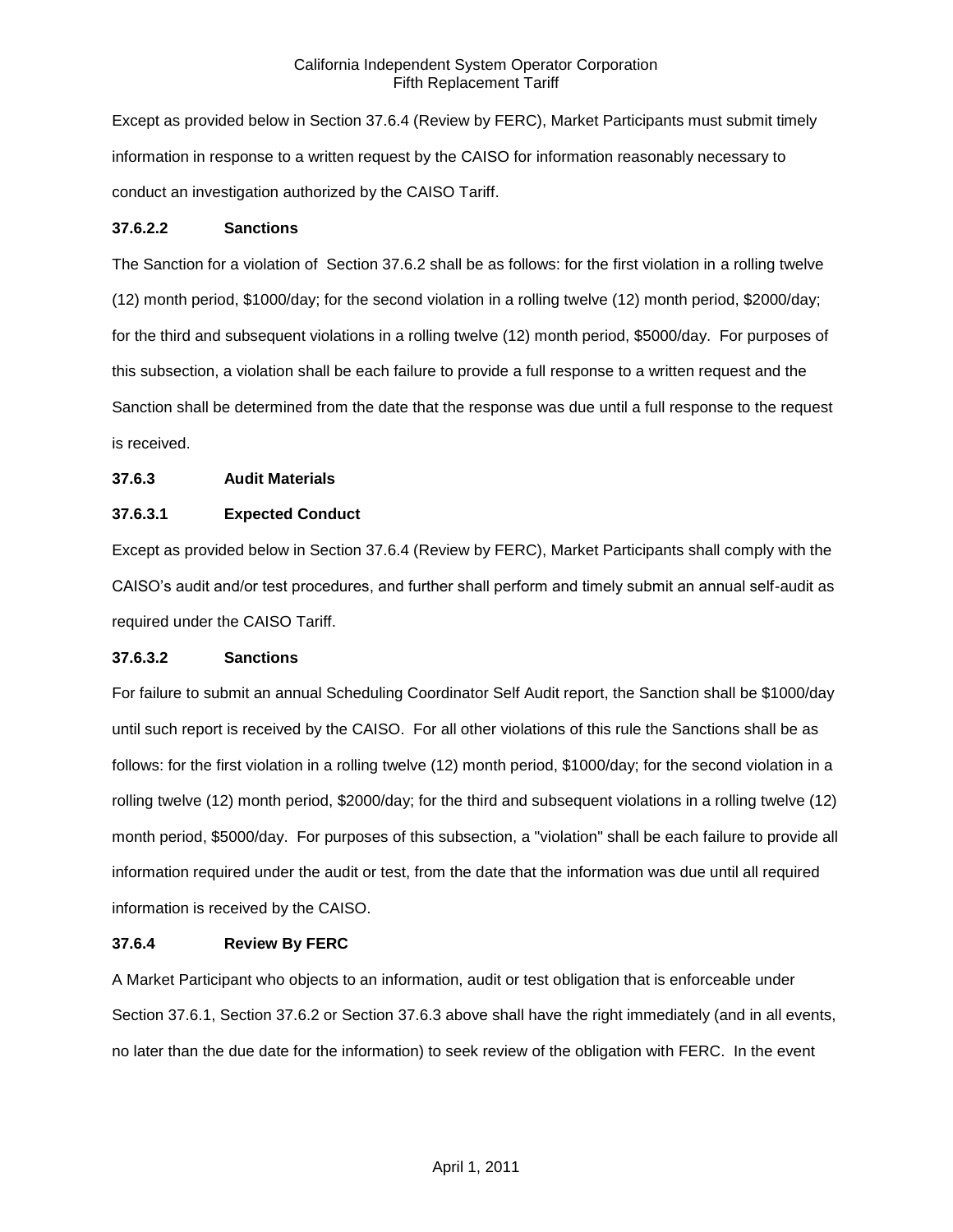that such review is sought, the time for submitting the response or other information to the CAISO shall be tolled until FERC resolves the issue.

# **37.7 Prohibition Of Electric Energy Market Manipulation**

It shall be a violation of this CAISO Tariff for an entity, directly or indirectly, in connection with the purchase or sale of electric energy or the purchase or sale of transmission services subject to the jurisdiction of the FERC, (i) to use or employ any device, scheme, or artifice to defraud, (ii) to make any untrue statement of a material fact or to omit to state a material fact necessary in order to make the statements made, in light of the circumstances under which they were made, not misleading, or (iii) to engage in any act, practice, or course of business that operates or would operate as a fraud or deceit upon any entity. Violations or potential violations of this rule shall be referred to FERC for appropriate sanction.

Actions or transactions by a Market Participant that are explicitly contemplated in the CAISO Tariff or are undertaken at the direction of the CAISO are not in violation of this Rule of Conduct.

#### **37.8 Process For Investigation And Enforcement**

### **37.8.1 Purpose; Scope**

The provisions of this Section 37.8 set forth the procedures by which the CAISO will independently investigate potential violations of the Rules of Conduct and administer enforcement activities. Except as hereinafter provided, and except as provided in Section 37.2.5 and Section 37.4.4, the provisions of this section apply to the Rules of Conduct set forth in Sections 37.2 through 37.7.

#### **37.8.2 Referrals To FERC**

Section 37.2.3, Section 37.5.1, and Section 37.7 shall be enforced by FERC, in accordance with FERC's rules and procedures. Pursuant to Section 11 of Appendix P, DMM shall refer suspected violations of Section 37.2.3, Section 37.5.1, and Section 37.7 to FERC. Although Sections 37.2 through 37.6, with the exceptions of Section 37.2.3, Section 37.2.4, and Section 37.5.1, will generally be enforced by the CAISO, the CAISO shall refer to FERC any Sanction that it believes would be modified in accordance with Sections 37.2.5, 37.4.4, or 37.9.1 or excused pursuant to Section 37.9.2. The CAISO shall refer to FERC any matter for which the particular circumstances preclude the objective determination that a Rules of Conduct violation did or did not occur. The time limitation contained in Section 37.10.1 to assess a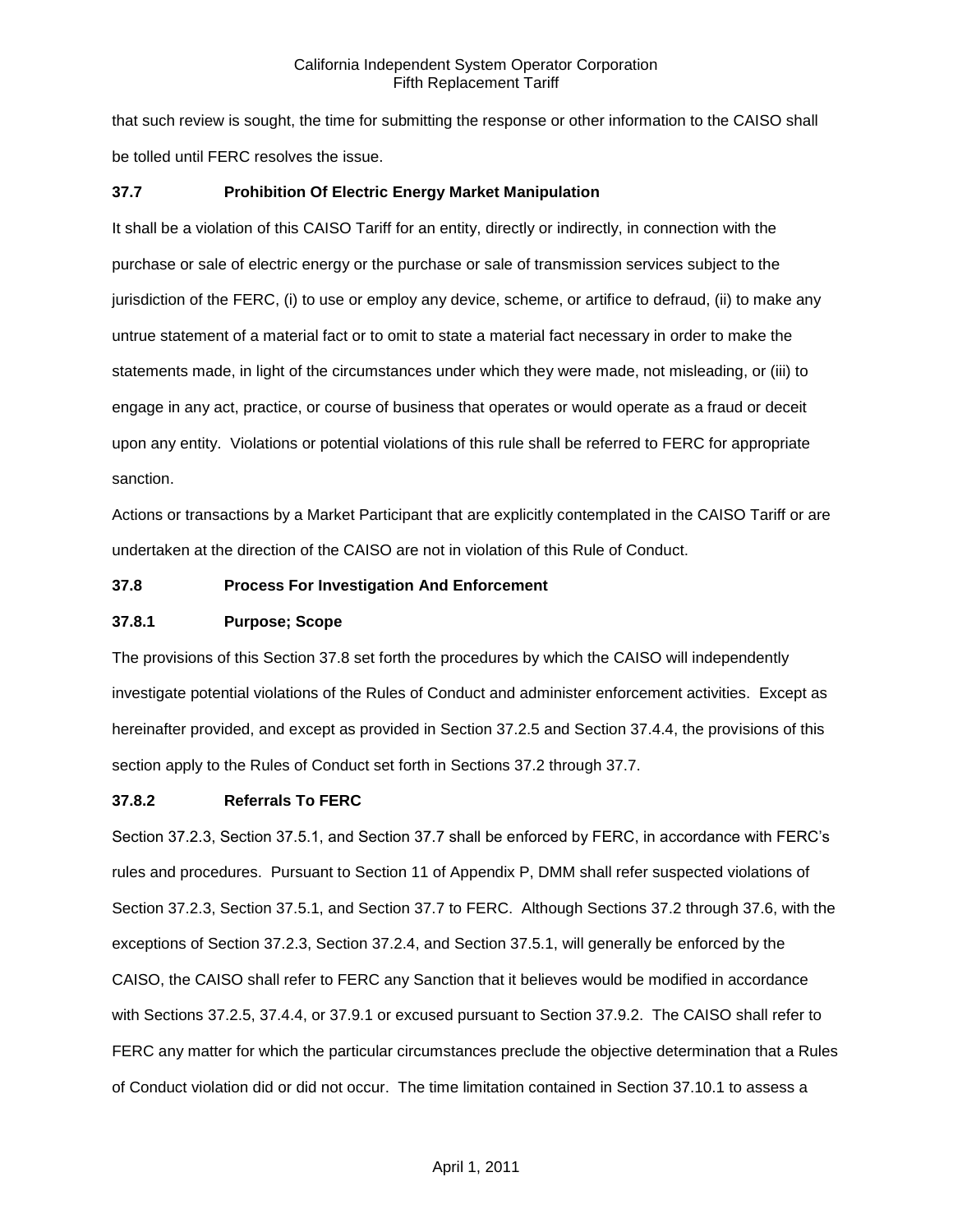Sanction under this Section 37 shall be determined as of the date that a Sanction is initially assessed by the CAISO, excluding the time required for FERC to investigate a potential Rules of Conduct violation and/or determine a Sanction in accordance with this section, Sections 37.2.5, 37.4.4, 37.9.1, or 37.9.2.

### **37.8.3 Investigation**

The CAISO shall conduct a reasonable investigation seeking available facts, data, and other information relevant to the potential Rules of Conduct violation.

## **37.8.4 Notice**

The CAISO shall provide notice of the investigation in sufficient detail to allow for a meaningful response to the Scheduling Coordinator and, as limited below, to all Market Participants the Scheduling Coordinator represents that are the subject(s) of the investigation. The CAISO shall contact the Market Participant(s) that may be involved, so long as the CAISO has sufficient objective information to identify and verify the role of the Market Participant(s) in the potential Rules of Conduct violation. Such Market Participant(s) will likely have an existing contractual relationship with the CAISO (e.g., UDC, MSS, CAISO Metered Entity, Participating Transmission Owner, Participating Generator, Participating Load, or Demand Response Provider).

# **37.8.5 Opportunity To Present Evidence**

The CAISO shall provide an opportunity to the Market Participant(s) that are the subject(s) of the investigation to present any issues of fact or other information relevant to the potential Rules of Conduct violation being investigated. The CAISO shall consider all such information or data presented.

# **37.8.6 Results Of Investigation**

The CAISO shall notify the Market Participant(s) that are the subject(s) of the investigation of the results of the investigation. The Market Participant(s) shall have thirty (30) days to respond to the findings of the CAISO before the CAISO makes a determination of whether a Sanction is required by this CAISO Tariff.

# **37.8.7 Statement Of Findings And Conclusions**

Where the investigation results in a Sanction, the CAISO shall state its findings and conclusions in writing, and will make such writing available to the Scheduling Coordinator and, as provided in Section 37.8.4, to the Market Participant(s) that are the subject(s) of the investigation. The CAISO also shall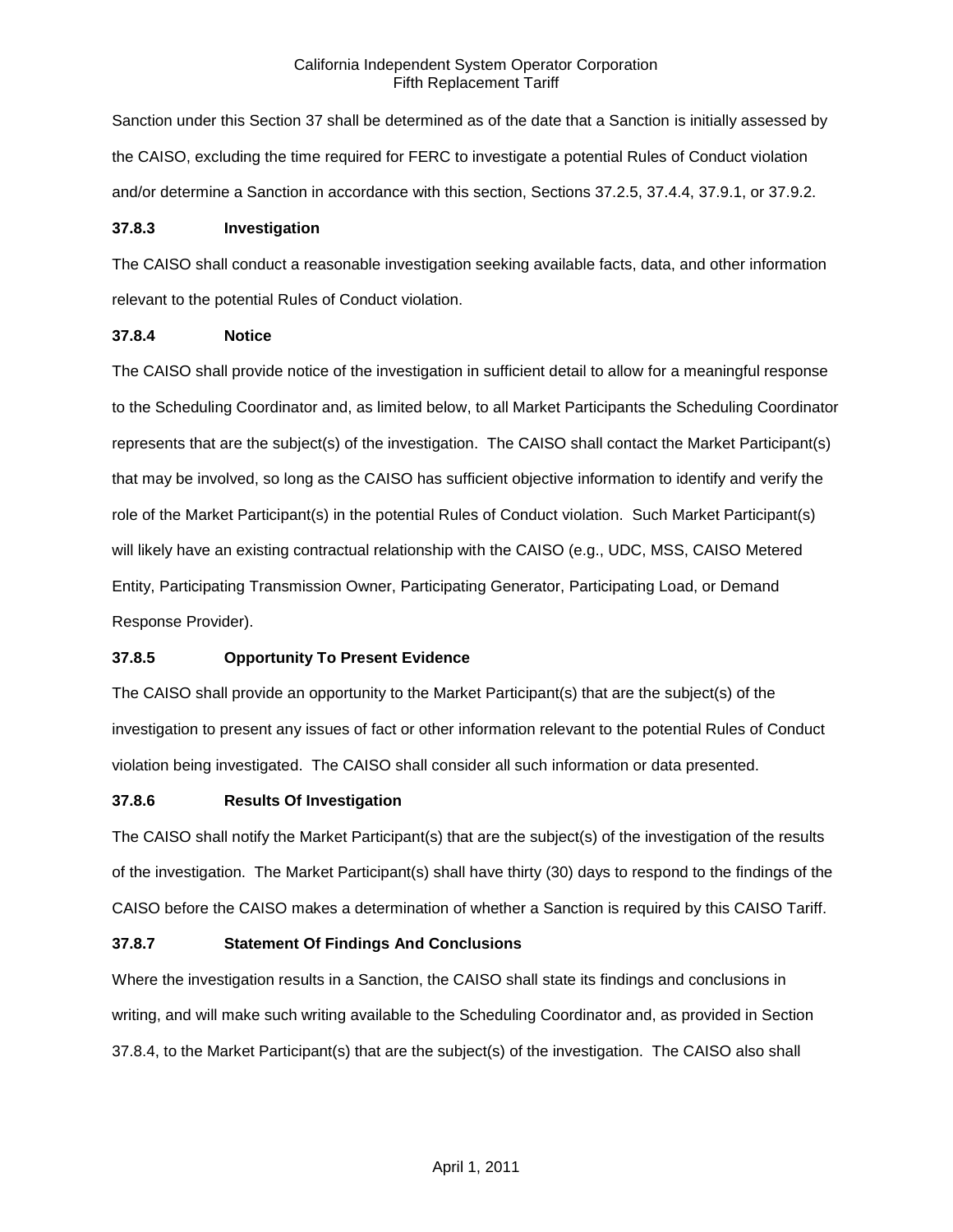specify whether it has recommended or intends to recommend to FERC that a Sanction for violation of this Section 37 be modified pursuant to Section 37.9.1 or excused pursuant to Section 37.9.2.

### **37.8.8 Officer Representative**

Where an investigation results in a Sanction by the CAISO, the CAISO shall direct its notice of such result to a responsible representative of the Scheduling Coordinator and, as provided in Section 37.8.4, to the Market Participant(s) that are the subject(s) of the investigation at the officer level.

## **37.8.9 Record Of Investigation**

Where an investigation results in a Sanction, the CAISO will maintain a record of the investigation until its decision has been finally reviewed, if review is sought, or until the period for seeking review has expired.

## **37.8.10 Review Of Determination**

A Market Participant that receives a Sanction may obtain immediate review of the CAISO's determination by directly appealing to FERC, in accordance with FERC's rules and procedures. In such case, the applicable Scheduling Coordinator shall also dispute the Initial Settlement Statement T+7B containing the financial penalty, in accordance with Section 11. The Initial Settlement Statement T+7B dispute and appeal to FERC must be made in accordance with the timeline for raising disputes specified in Section 11.29.8. The penalty will be tolled until FERC renders its decision on the appeal. The disposition by FERC of such appeal shall be final, and no separate dispute of such Sanction may be initiated under Section 13, except as provided in Section 37.9.3.4. For the purpose of applying the time limitations set forth in Section 37.10.1, a Sanction will be considered assessed when it is included on an Initial Settlement Statement T+7B, whether or not the CAISO accepts a Scheduling Coordinator's dispute of such Initial Settlement Statement T+7B pending resolution of an appeal to FERC in accordance with this section or Section 37.9.3.3.

#### **37.9 Administration Of Sanctions**

# **37.9.1 Assessment; Waivers And Adjustments**

Penalty amounts for violation of these Rules of Conduct shall be calculated as specified in Section 37.2 through Section 37.7. A Sanction specified in this Section 37 may be modified by FERC when it determines that such adjustment is just and reasonable. The CAISO may make a recommendation to FERC to modify a Sanction. An adjustment generally shall be deemed appropriate if the prescribed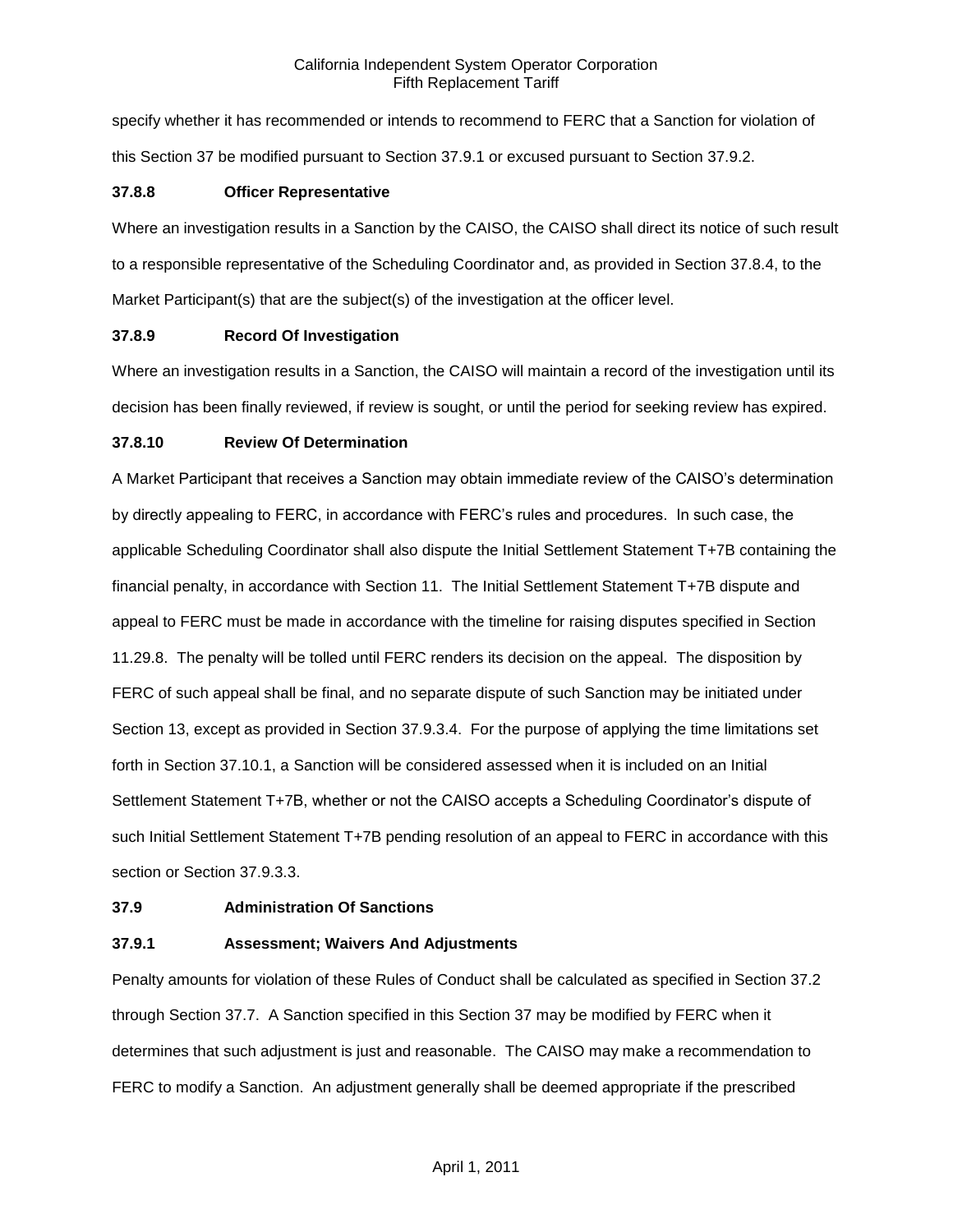Sanction appears to be insufficient to deter the prohibited behavior, or if the circumstances suggest that the violation was inadvertent, unintentional, or some other mitigating circumstances exist.

## **37.9.2 Excuse**

A violation of a Rule of Conduct under the terms of this CAISO Tariff shall be excused if FERC determines that any of the circumstances described in Sections 37.9.2.1, 37.9.2.2, 37.9.2.3, 37.9.2.4, or 37.9.2.5 apply.

# **37.9.2.1 Uncontrollable Force**

No failure by a Market Participant to satisfy the Rules of Conduct shall be subject to penalty to the extent and for the period that the Market Participant's inability to satisfy the Rules of Conduct is caused by an event or condition of Uncontrollable Force affecting the Market Participant; provided that the Market Participant gives notice to the CAISO of the event or condition of Uncontrollable Force as promptly as possible after it knows of the event or condition and makes all reasonable efforts to cure, mitigate, or remedy the effects of the event or condition.

## **37.9.2.2 Safety, Licensing, or Other Requirements**

Failure by a Market Participant to perform its obligations shall not be subject to penalty if the Market Participant is able to demonstrate that it was acting in accordance with Section 4.2.1.

# **37.9.2.3 Emergencies**

Failure by a Market Participant to perform its obligations may not be subject to penalty if the Market Participant is able to demonstrate that it was acting in good faith and consistent with Good Utility Practice to preserve System Reliability in a System Emergency, unless contrary to a CAISO operating order.

# **37.9.2.4 Conflicting Directives**

To the extent that any action or omission by a Market Participant is specifically required by a FERC order or CAISO operating order, the Market Participant may not be subject to penalty for that act or omission.

# **37.9.2.5 Good Faith Effort to Comply with Operating Orders**

For violations of Section 37.2.1.1 of this CAISO Tariff, a Market Participant's good faith effort to achieve full performance of an operating order as soon as is reasonably practicable in accordance with Good Utility Practice shall excuse a violation.

# **37.9.2.6 Procedures for Application**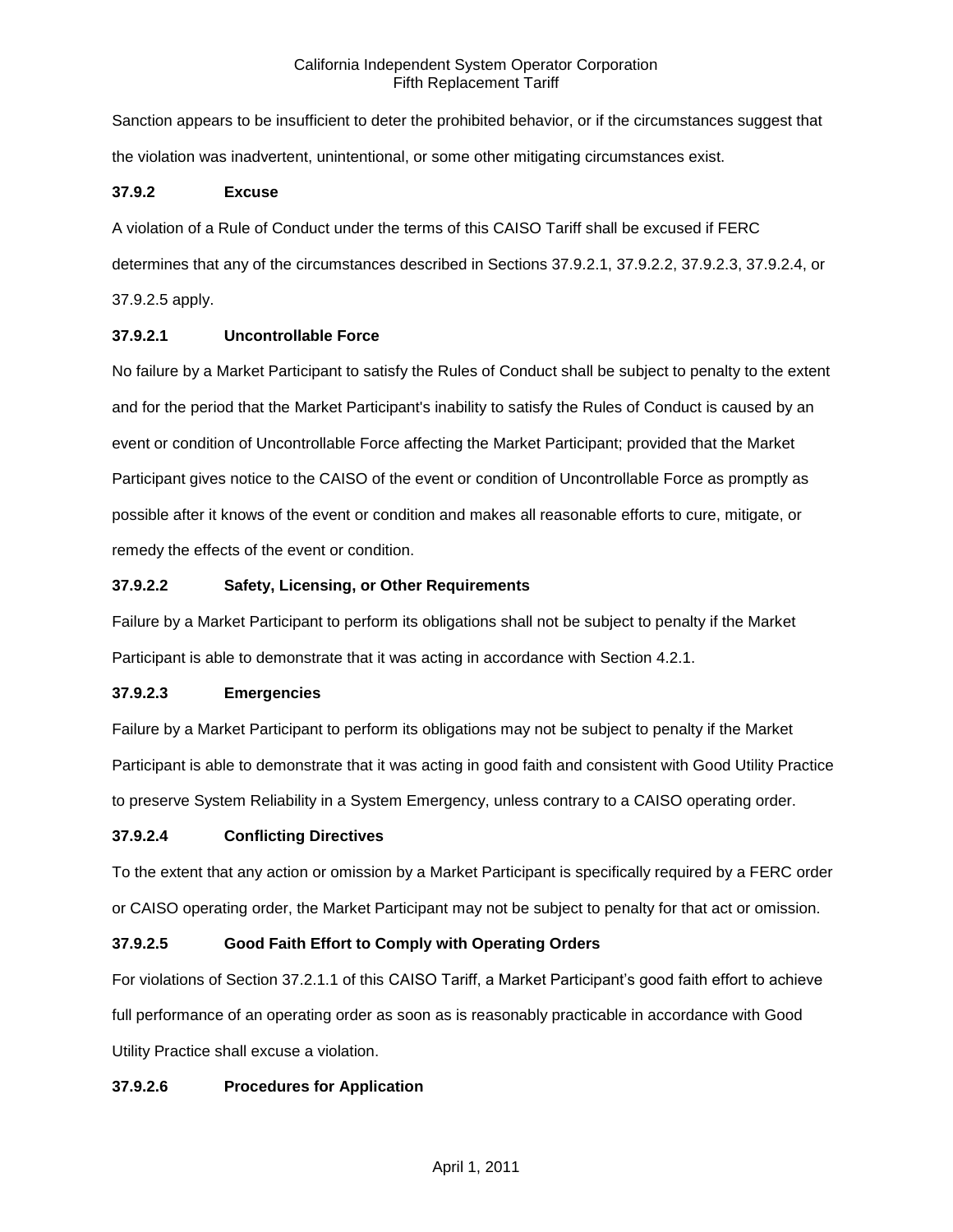Where the CAISO believes that an excuse existed under this Section 37.9.2, it may recommend to FERC that a violation be excused. Unless otherwise specified in this Section 37, if a Market Participant believes that an excuse existed under this Section 37.9.2, it may petition FERC for review pursuant to Section 37.8.10.

#### **37.9.3 Settlement**

### **37.9.3.1 Settlement Statements**

The CAISO will administer any penalties issued under this Section 37 through Initial Settlement Statements T+7B or Recalculation Settlement Statements, as relevant, issued to the responsible Scheduling Coordinator by the CAISO. Before invoicing a financial penalty through the Settlement process, the CAISO will provide a description of the penalty to the responsible Scheduling Coordinator and all Market Participants the Scheduling Coordinator represents that are liable for the penalty, when the CAISO has sufficient objective information to identify and verify responsibility of such Market Participants. The CAISO shall specify whether such penalty is modified pursuant to Section 37.2.5 or Section 37.4.4. The description shall include the identity of the Market Participant that committed the violation and the amount of the penalty. Where FERC has determined the Sanction, the CAISO will provide such of the above information as is provided to it by FERC. The CAISO also may publish this information under the CAISO Website after Recalculation Settlement Statements are issued.

# **37.9.3.2 Payment**

Except as provided in Section 37.2.5, Section 37.4.4, Section 37.8.10 or Section 37.9.3.3 below, the Scheduling Coordinator shall be obligated to pay all penalty amounts reflected on Settlement Statements to the CAISO pursuant to the CAISO's Settlement process, as set forth in Section 11.

#### **37.9.3.3 Other Responsible Party**

Where a party or parties other than the Scheduling Coordinator is responsible for the conduct giving rise to a penalty reflected on a Settlement Statement, and where the Scheduling Coordinator bears no responsibility for the conduct, such other party or parties ultimately shall be liable for the penalty. Under such circumstances, the Scheduling Coordinator shall use reasonable efforts to obtain payment of the penalty from the responsible party(ies) and to remit such payment to the CAISO in the ordinary course of the Settlement process. In the event that the responsible party(ies) wish to dispute the penalty, or the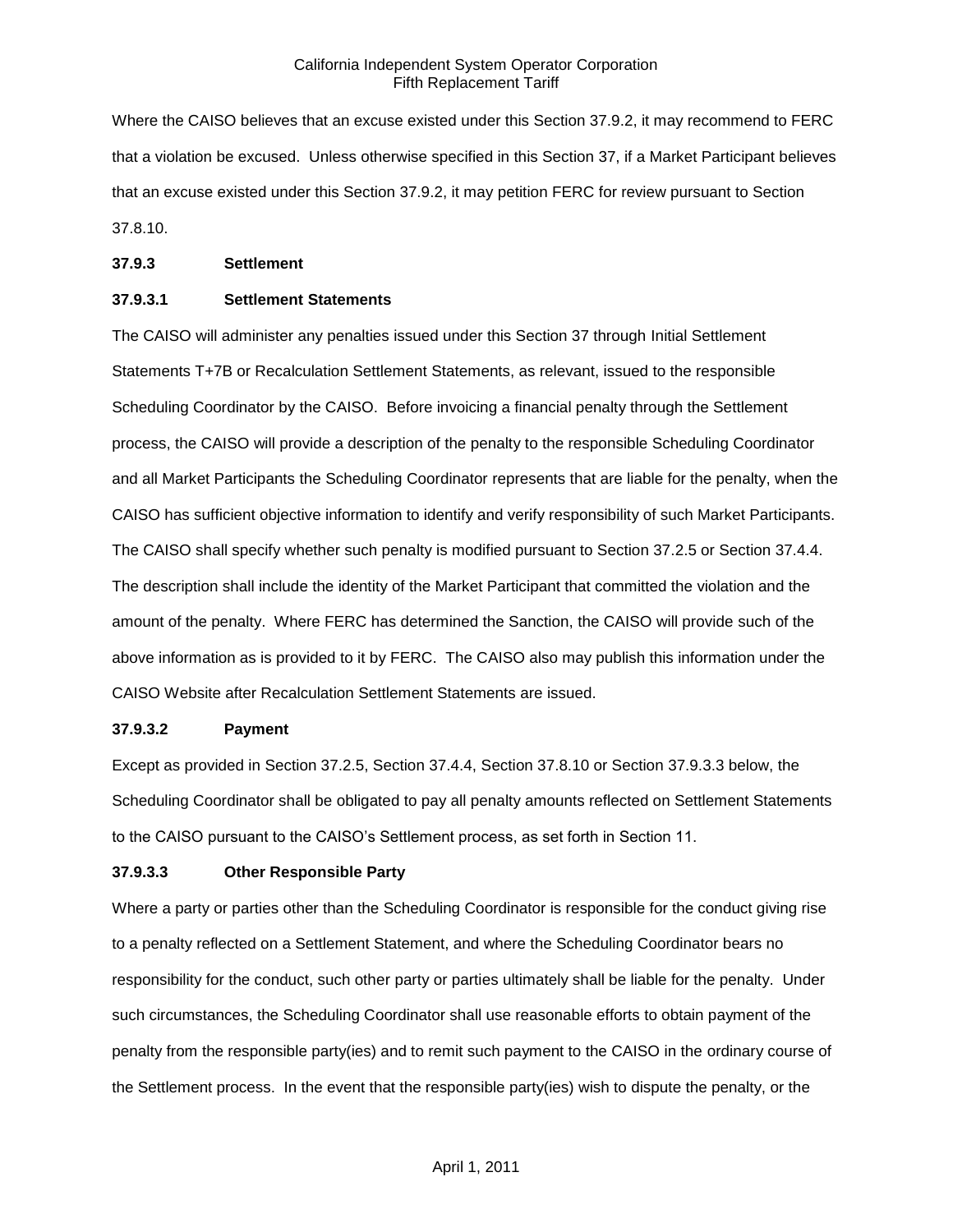Scheduling Coordinator otherwise is unable to obtain payment from the responsible parties, the Scheduling Coordinator shall notify the CAISO and dispute the Settlement Statement. The CAISO promptly shall notify FERC. If the CAISO finds that a Market Participant separate from the Scheduling Coordinator that is unable to obtain payment from the responsible party(ies) is solely responsible for a violation, the Scheduling Coordinator that is unable to obtain payment may net its payment of its Invoice amount by the amount of the penalty in question. The CAISO may refuse to offer further service to any responsible party that fails to pay a penalty, unless excused under the terms of the CAISO Tariff, by providing notice of such refusal to the Scheduling Coordinator. Following such notice, the Scheduling Coordinator shall be liable for any subsequent penalties assessed on account of such responsible party.

#### **37.9.3.4 Dispute of FERC Sanctions**

The right that a Market Participant may otherwise have under the CAISO Tariff to dispute a penalty that has been determined by FERC shall be limited to a claim that the CAISO failed properly to implement the penalty or other Sanction ordered by FERC, except as provided by Section 37.2.5 and Section 37.4.4.

#### **37.9.4 Disposition Of Proceeds**

The CAISO shall collect penalties assessed pursuant to this Section 37.9 and deposit such amounts in an interest bearing trust account. After the end of each calendar year, the CAISO shall distribute the penalty amounts together with interest earned through payments to Scheduling Coordinators as provided herein. For the purpose of this Section 37.9.4, "eligible Market Participants" shall be those Market Participants that were not assessed a financial penalty pursuant to this Section 37 during the calendar year. Each Scheduling Coordinator that paid GMC during the calendar year will identify, in a manner to be specified by the CAISO, the amount of GMC paid by each Market Participant for whom that Scheduling Coordinator provided service during that calendar year. The total amount assigned to all Market Participants served by that Scheduling Coordinator in such calendar year (including the Scheduling Coordinator itself for services provided on its own behalf), shall equal the total GMC paid by that Scheduling Coordinator.

The CAISO will calculate the payment due each Scheduling Coordinator based on the lesser of the GMC actually paid by all eligible Market Participants represented by that Scheduling Coordinator, or the product of a) the amount in the trust account, including interest, and b) the ratio of the GMC paid by each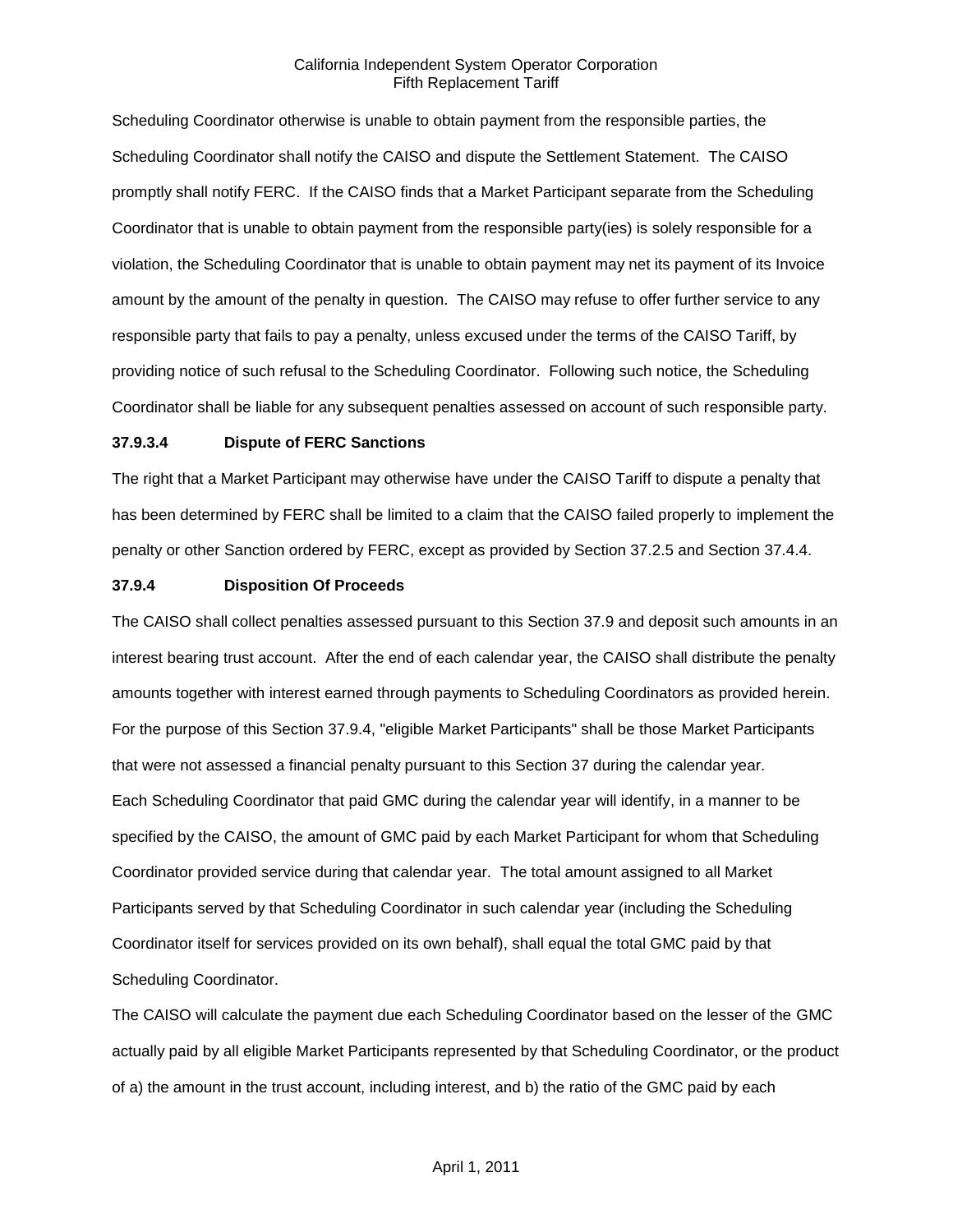Scheduling Coordinator for eligible Market Participants, to the total of such amounts paid by all Scheduling Coordinators. Each Scheduling Coordinator is responsible for distributing payments to the eligible Market Participants it represented in proportion to GMC collected from each eligible Market Participant.

Prior to allocating the penalty proceeds, the CAISO will obtain FERC's approval of its determination of eligible Market Participants and their respective shares of the trust account proceeds. If the total amount in the trust account to be so allocated exceeds the total GMC obligation of all eligible Market Participants, then such excess shall be treated in accordance with Section 11.8.5.3(b).

#### **37.10 Miscellaneous**

## **37.10.1 Time Limitation**

An investigation of events potentially subject to Sanction under this Section 37 must be commenced within ninety (90) days of discovery of the events. Sanctions may be assessed under this Section 37 up to one year after discovery of the events constituting the violation, but no later than three years after the date of the violation. Nothing in this section shall limit the rights or liabilities of any party under any other provision of applicable laws, regulations or tariff provisions.

#### **37.10.2 No Limitation On Other Rights**

Nothing contained in this Section 37 shall limit the ability of the CAISO to collect information from Market Participants or to establish new provisions pursuant to Section 15.

#### **37.11 Method For Calculating Penalties**

# **37.11.1 Method For Calculating Inaccurate Meter Data Penalty**

There is no Sanction for the submission of inaccurate Meter Data used for an Initial Settlement Statement T+ 7B. However, an error in submitted Meter Data that exists after forty three (43) calendar days after the Trading Day (T+43C) constitutes a Rule of Conduct violation. The level of the Sanction depends on whether the Scheduling Coordinator or the CAISO discovered the error. An increased penalty will apply for errors that are discovered by the CAISO.

Table A1 below shows how the level of the Sanction depends on the following factors: whether or not the Scheduling Coordinator finds the error; whether or not the Scheduling Coordinator owes the market, and whether or not the CAISO performs a re-run of the market or produces a Recalculation Settlement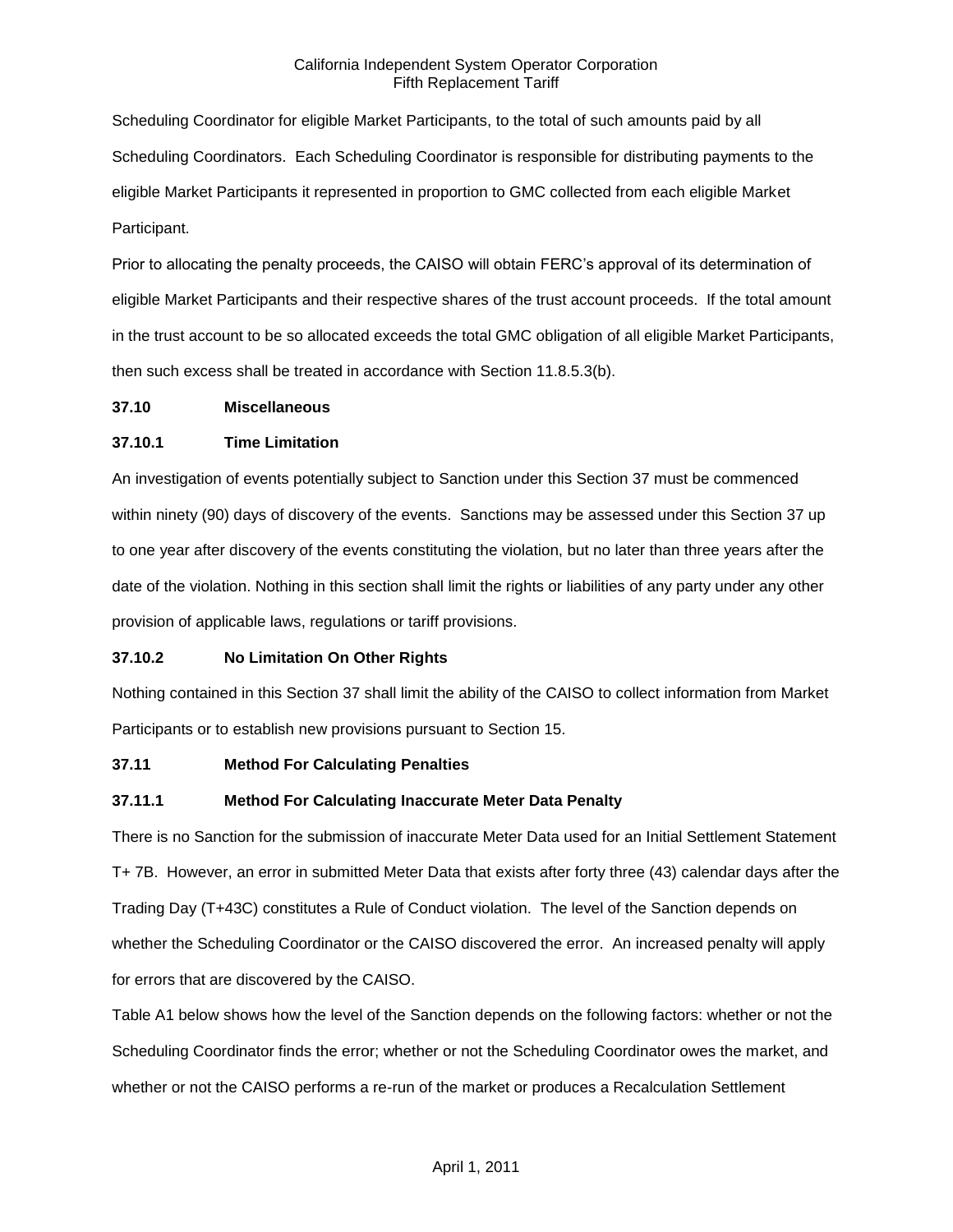Statement. If the CAISO issues a Recalculation Settlement Statement or performs a re-run, then Settlement to all Scheduling Coordinators is recalculated, and the impact of such re-runs on charges assessed will be considered. A penalty charge equal to thirty (30) percent of the estimated value of the Energy error will apply if the Scheduling Coordinator discovers the error or seventy-five (75) percent of the estimated value of the Energy error if the CAISO discovers the error. Penalty assessment and disposition of penalty proceeds will be administered as described in Section 37.9.1 and Section 37.9.4 respectively. A Sanction will not be imposed unless such Sanction is more than \$1,000 for at least one Trading Day during the period for which there was incomplete or inaccurate Meter Data.

| Table A1-                    |             |                                                  |
|------------------------------|-------------|--------------------------------------------------|
| Calculation of               |             |                                                  |
| Inaccurate Meter Data        |             |                                                  |
| Penalty When There           | Does SC Owe |                                                  |
| <b>Is A Recalculation</b>    | Market?     |                                                  |
| <b>Settlement Statement</b>  |             |                                                  |
| or re-run                    |             |                                                  |
| Case                         |             |                                                  |
| Case 1: SC Identifies        | Yes         | Penalty = (MWh x applicable price) $\times$ 0.30 |
| <b>Inaccurate Meter Data</b> |             |                                                  |
| Case 1: SC Identifies        | <b>No</b>   | Penalty = (MWh x applicable price) $x$ 0.30      |
| Inaccurate Meter Data        |             |                                                  |
| Case 2: CAISO                |             |                                                  |
| Identifies Inaccurate        | Yes         | Penalty = (MWh x applicable price) $x$ 0.75      |
| Meter Data                   |             |                                                  |
| Case 2: CAISO                |             |                                                  |
| Identifies Inaccurate        | <b>No</b>   | Penalty = (MWh x applicable price) $\times$ 0.75 |
| Meter Data                   |             |                                                  |
|                              |             |                                                  |

Note to Table A1: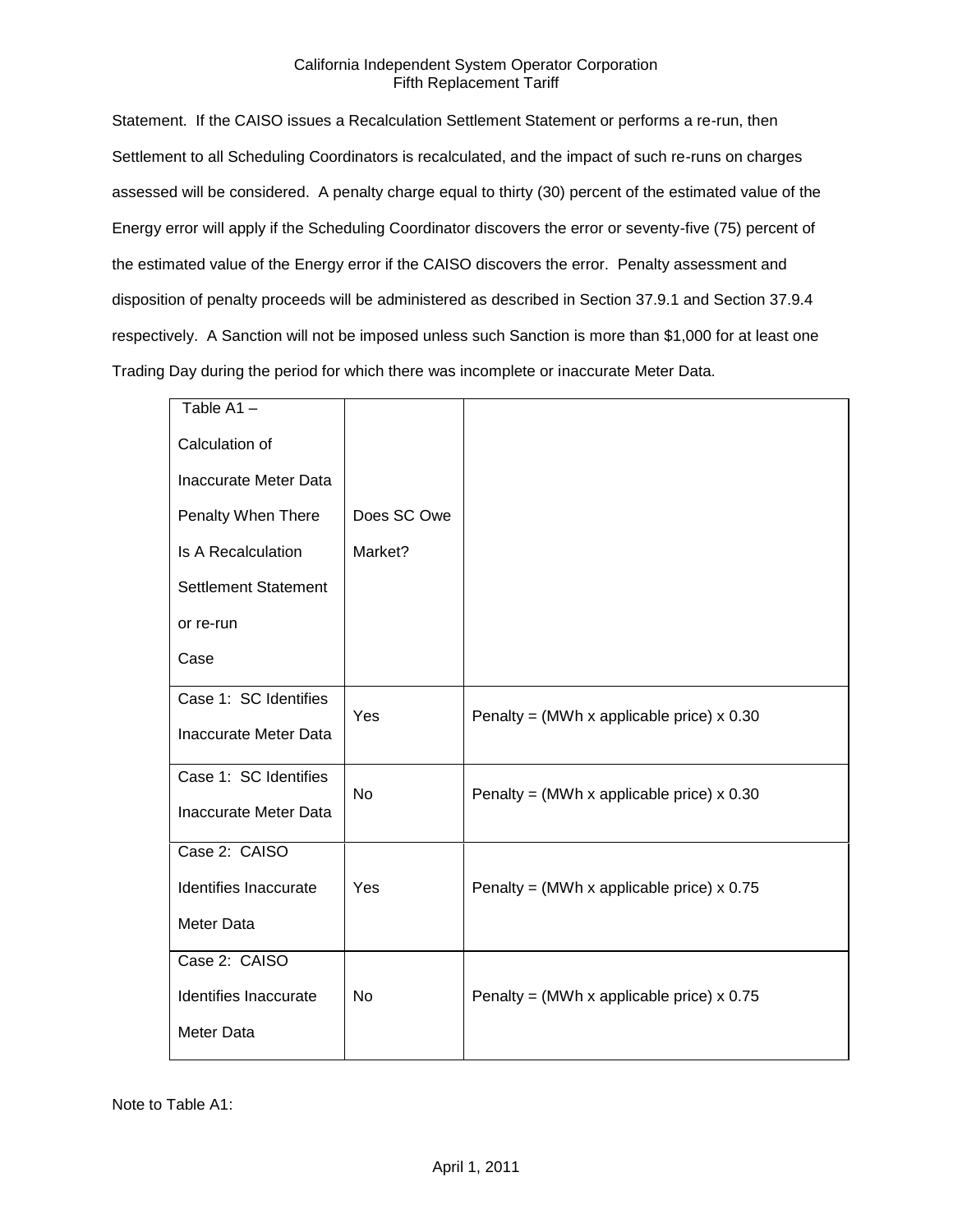The applicable price will be the greater of: (1) the simple average of the relevant twelve (12) five-minute LMPs for each hour in which inaccurate Meter Data occurred; or (2) \$10/MWh. The LMP used will be the values posted on OASIS for each Trading Hour of the applicable Trading Day period.

2. Method for Calculating Inaccurate Meter Data Penalty When there is not a Recalculation Settlement Statement or re-run.

If the CAISO does not perform a Recalculation Settlement Statement or re-run, for cases of inaccurate Meter Data, Table A2 will be used to determine and allocate penalty and any market adjustment amount. The market adjustment approximates the financial impact on the market; however, it does not completely reflect all the Settlement consequences of inaccurately submitted Meter Data. The approximated value of the inaccurate Meter Data in question will be calculated and returned to the market based on the average of the pro rata share of Unaccounted for Energy (UFE) charged in the utility Service Area during the period of the inaccurate Meter Data event. The thirty (30) percent or seventy-five (75) percent penalty will be distributed as discussed in Section 37.9.4. For cases where the CAISO does not perform a Recalculation Settlement Statement or re-run and the Scheduling Coordinator does not owe the market, then no market adjustment will be performed and no penalty will be assessed.

| TABLE A2-<br><b>Calculation Of</b><br>Inaccurate Meter Data<br>Penalty When There<br>Is Not a Recalculation<br>Settlement Statement<br>or re-run<br>Case | <b>Does</b><br>SC Owe<br>Market? | CAISO does not perform a Recalculation Settlement<br>Statement or re-run                                  |
|----------------------------------------------------------------------------------------------------------------------------------------------------------|----------------------------------|-----------------------------------------------------------------------------------------------------------|
| Case 1: SC Identifies<br>Inaccurate Meter Data                                                                                                           | Yes                              | Market Adjustment = $(MWh \times applicable\ price)$<br>Penalty = (MWh x applicable price)) $\times$ 0.30 |
| Case 1: SC Identifies<br>Inaccurate Meter Data                                                                                                           | No                               | No market adjustment will be made                                                                         |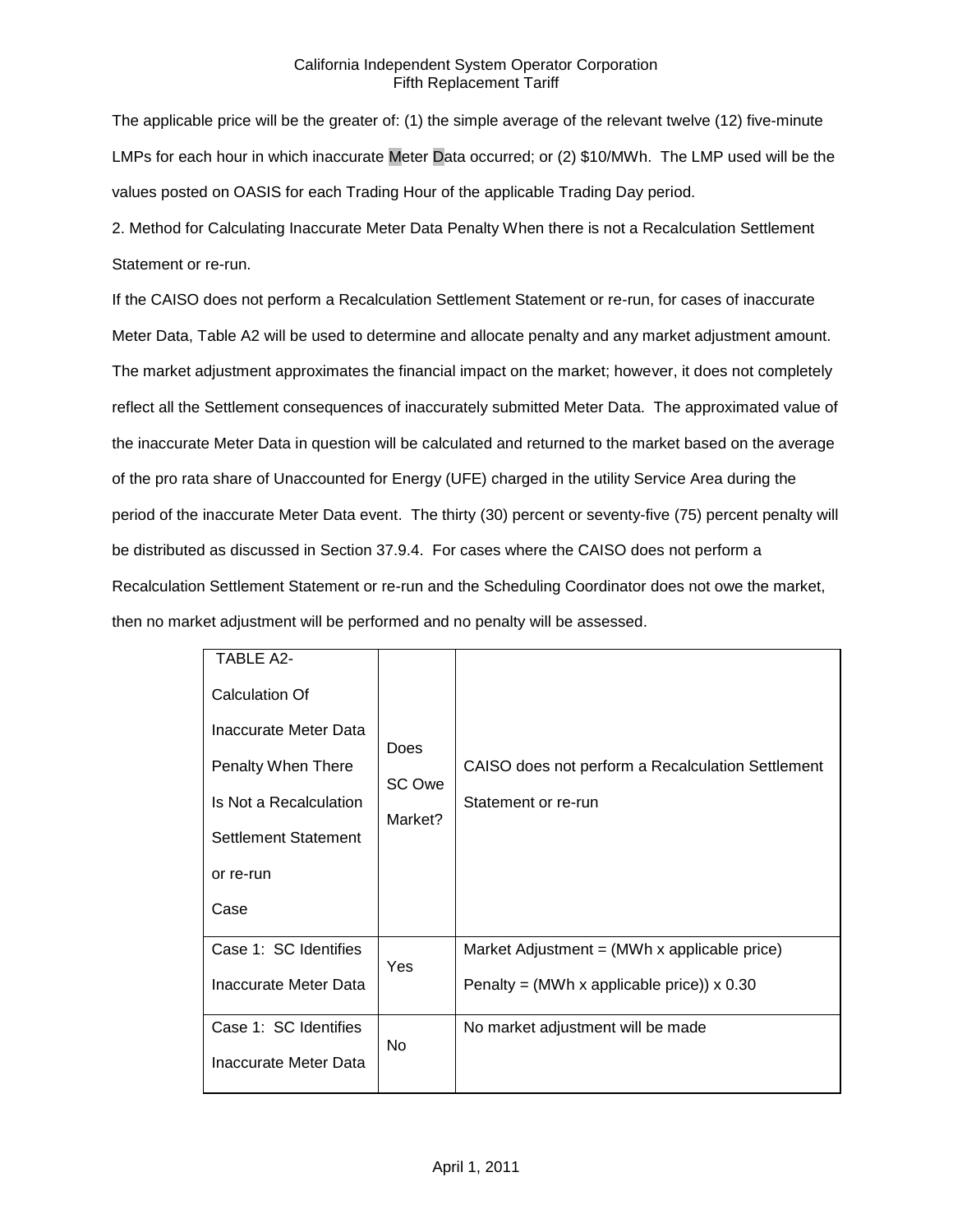| Case 2: CAISO<br>Identifies Inaccurate<br>Meter Data | Yes            | Market Adjustment = $(MWh \times \text{applicable price})$<br>Penalty = (MWh x applicable price) $x$ 0.75 |
|------------------------------------------------------|----------------|-----------------------------------------------------------------------------------------------------------|
| Case 2: CAISO<br>Identifies Inaccurate               | N <sub>o</sub> | No market adjustment will be made                                                                         |
| Meter Data                                           |                |                                                                                                           |

Notes to Table A2:

The applicable price will be the greater of: (1) the simple average of the relevant twelve (12) five-minute LMPs for each hour in which inaccurate Meter Data occurred; or (2) \$10/MWh. The LMP used will be the value posted on OASIS for each Trading Hour of the applicable Trading Day.

A Sanction will be imposed only if the Sanction is more than \$1,000 for at least one Trading Day during the period for which there was incomplete or inaccurate Meter Data.

If the error is to the detriment of the responsible Scheduling Coordinator (e.g., under-reported Generation or over-reported Demand), and the CAISO does not produce a Recalculation Settlement Statement or perform a re-run, then no market adjustment will be made and no penalty will be assessed. If the CAISO produces a Recalculation Settlement Statement or performs a re-run after the error is corrected, then the Scheduling Coordinator will be given credit for the additional Energy through the normal Settlement process. If the Scheduling Coordinator is paid for an error due to a Recalculation Settlement Statement or re-run, then a Sanction will be assessed to assure that Recalculation Settlement Statements or re-runs do not diminish the incentive to correct such errors. This Sanction would be thirty (30) percent of the Energy value of the error if the Scheduling Coordinator discovers the error or seventy-five (75) percent estimated value of the error if the CAISO discovers the error.

If the error is to the detriment of the market, then a charge equal to thirty (30) percent or seventy-five (75) percent of the estimated value of the error, as appropriate, will be added to the charge for the Energy. If there is no Recalculation Settlement Statement or re-run, then the cost of Energy supplied by the CAISO (and inappropriately charged to the market as Unaccounted for Energy) must be recovered as well, and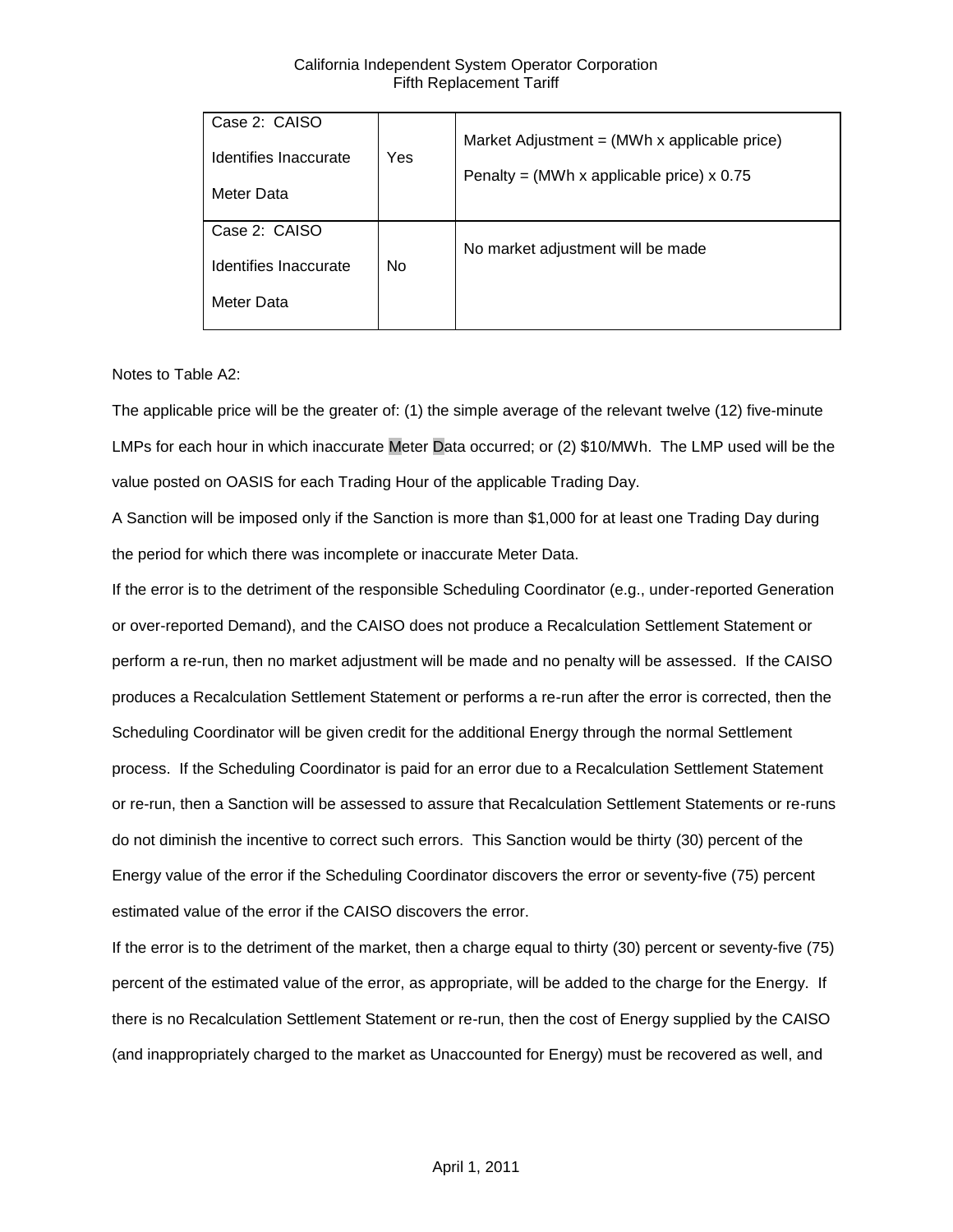the charge will be equal to one hundred thirty (130) percent or one hundred seventy-five (175) percent of the estimated value of the error, as appropriate.

## **38. Market Monitoring**

To comply with Commission Order No. 719, P 392, Section 38 has been consolidated with, and moved to, Appendix O (for the MSC) and Appendix P (for DMM). Where a provision in Appendix O or Appendix P is cross-referenced in another section or appendix of this Tariff, the language in Appendix O or Appendix P shall govern in the event of any conflict.

## **39. Market Power Mitigation Procedures**

## **39.1 Intent Of CAISO Mitigation Measures; Additional FERC Filings**

These CAISO market power mitigation measures ("Mitigation Measures") are intended to provide the means for the CAISO to mitigate the market effects of any conduct that would substantially distort competitive outcomes in the CAISO Markets while avoiding unnecessary interference with competitive price signals. These Mitigation Measures are intended to minimize interference with an open and competitive market, and thus to permit, to the maximum extent practicable, price levels to be determined by competitive forces under the prevailing market conditions. To that end, the Mitigation Measures authorize the mitigation only of specific conduct identified through explicit procedures specified below. In addition, the CAISO shall monitor the markets it administers for conduct that it determines constitutes an abuse of market power but is not addressed by the market power mitigation procedures specified below. If the CAISO identifies any such conduct, it shall make a filing under Section 205 of the Federal Power Act, 16 U.S.C. § 824d, with FERC requesting authorization to apply appropriate mitigation measures. Any such filing shall identify the particular conduct the CAISO believes warrants mitigation, shall propose a specific mitigation measure for the conduct, and shall set forth the CAISO's justification for imposing that mitigation measure.

#### **39.2 Conditions For The Imposition Of Mitigation Measures**

# **39.2.1 Conduct Inconsistent With Competitive Conduct**

In general, the CAISO shall consider a Market Participant's conduct to be inconsistent with competitive conduct if the conduct would not be in the economic interest of the Market Participant in the absence of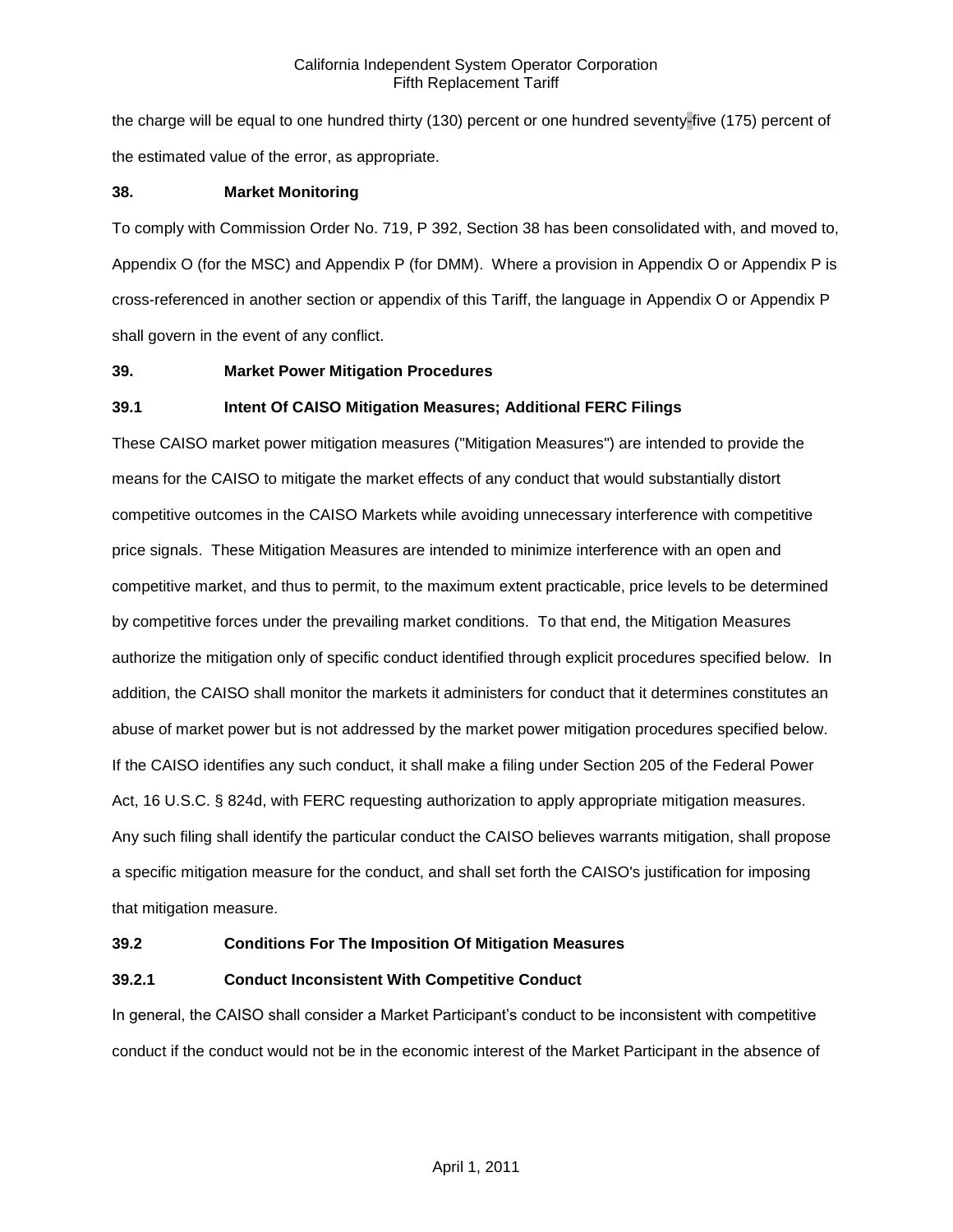market power. The categories of conduct that are inconsistent with competitive conduct include, but may not be limited to, the four categories of conduct specified in Section 39.3 below.

### **39.3 Categories Of Conduct That May Warrant Mitigation**

## **39.3.1 Conduct Regarding Bidding, Scheduling Or Facility Operation**

Mitigation Measures may be applied to bidding, scheduling or operation of an Electric Facility or as specified in Section 39.3.1. The following categories of conduct, whether by a single firm or by multiple firms acting in concert, may cause a material effect on prices or generally the outcome of the CAISO Markets if exercised from a position of market power. Accordingly, the CAISO shall monitor the CAISO Markets for the following categories of conduct, and shall impose appropriate Mitigation Measures if such conduct is detected and the other applicable conditions for the imposition of Mitigation Measures are met:

- (1) Physical withholding of an Electric Facility, in whole or in part, that is, not offering to sell or schedule the output of or services provided by an Electric Facility capable of serving a CAISO Market. Such withholding may include, but not be limited to: (i) falsely declaring that an Electric Facility has been forced out of service or otherwise become totally or partially unavailable, (ii) refusing to offer Bids for an Electric Facility when it would be in the economic interest, absent market power, of the withholding entity to do so, (iii) declining Bids called upon by the CAISO (unless the CAISO is informed in accordance with established procedures that the relevant resource for which the Bid is submitted has undergone a forced outage or derate), or (iv) operating a Generating Unit in Real-Time to produce an output level that is less than the Dispatch Instruction.
- (2) Economic withholding of an Electric Facility, that is, submitting Bids for an Electric Facility that are unjustifiably high (relative to known operational characteristics and/or the known operating cost of the resource) so that: (i) the Electric Facility is not or will not be dispatched or scheduled, or (ii) the Bids will set LMPs.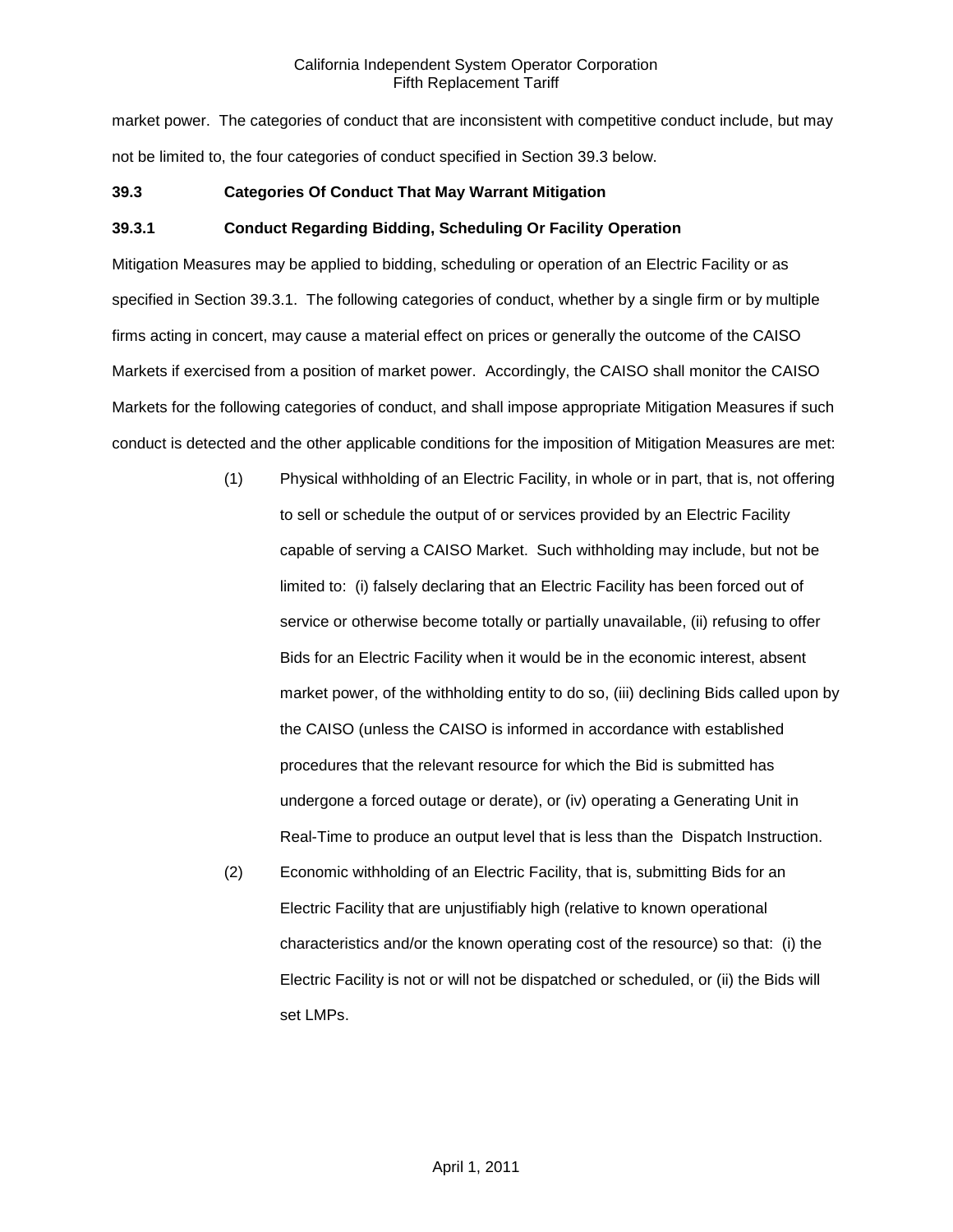- (3) Uneconomic production from an Electric Facility, that is, increasing the output of an Electric Facility to levels that would otherwise be uneconomic in order to cause, and obtain benefits from, a Transmission Constraint.
- (4) Bidding practices that distort prices or uplift charges away from those expected in a competitive market, such as registering Start-Up Cost and Minimum Load Cost data or submitting Bid Costs on behalf of an Electric Facility that are unjustifiably high (relative to known operational characteristics and/or the known operating cost of the resource) or misrepresenting the physical operating capabilities of an Electric Facility resulting in uplift payments or prices significantly in excess of actual costs.

# **39.3.2 Market Effects Of Rules, Standards, Procedures, Other Items**

Mitigation Measures may also be imposed to mitigate the market effects of a rule, standard, procedure, design feature, or known software imperfection of a CAISO Market that allows a Market Participant to manipulate market prices or otherwise impair the efficient operation of that market, pending the revision of such rule, standard, procedure design feature, or software defect to preclude such manipulation of prices or impairment of efficiency.

# **39.3.3 Using Different Prices In Other Markets Not Uncompetitive**

Taking advantage of opportunities to sell at a higher price or buy at a lower price in a market other than a CAISO Market shall not be deemed a form of withholding or otherwise inconsistent with competitive conduct.

# **39.3.4 Foregoing Category List Subject To Amendment As Appropriate**

The CAISO shall monitor CAISO Markets for other categories of conduct, whether by a single firm or by multiple firms acting in concert, that have material effects on prices in a CAISO Market or other payments. The CAISO shall seek to amend the foregoing list as may be appropriate to include any such conduct that would substantially distort or impair the competitiveness of any of the CAISO Markets.

#### **39.4 Sanctions For Physical Withholding**

The CAISO may report a Market Participant the CAISO determines to have engaged in physical withholding, including providing the CAISO false information regarding derating or outage of an Electric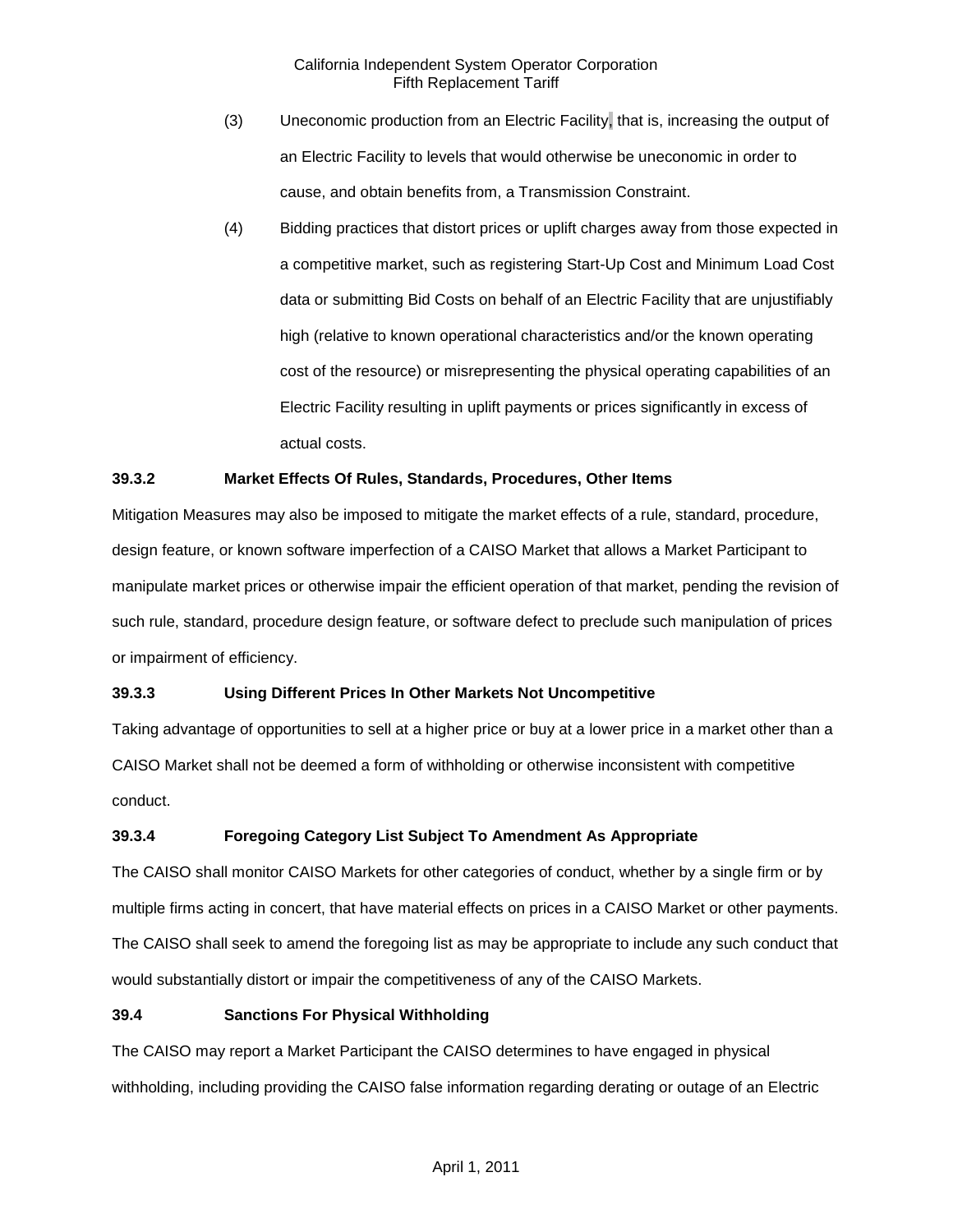Facility, to the Federal Energy Regulatory Commission in accordance with Section 9.3.10.5. In addition, a Market Participant that fails to operate a Generating Unit in conformance with CAISO Dispatch Instructions shall be subject to the penalties set forth in Section 11.23.

# **39.5 FERC-Ordered Measures**

In addition to any mitigation measures specified above, the CAISO shall administer, and apply when appropriate in accordance with their terms, such other mitigation measures as it may be directed to implement by order of the FERC.

# **39.6 Rules Limiting Certain Energy, AS, And RUC Bids**

# **39.6.1 Maximum Bid Prices**

Notwithstanding any other provision of this CAISO Tariff, maximum Bid price provisions of Section 39 shall apply to limit, Energy Bids, RUC Availability Bids, and Ancillary Service Bids as specified below.

## **39.6.1.1 Maximum Price for Energy Bids**

For the twelve (12) months following the effective date of this Section, the maximum Energy Bid prices shall be \$500/MWh. After the twelfth month following the effective date of this Section, the maximum Energy Bid price shall be \$750/MWh. After the twenty-fourth month following the effective date of this Section, the maximum Energy Bid price shall be \$1,000/MWh.

# **39.6.1.2 Maximum RUC Availability Bid Prices**

The maximum RUC Availability Bid price shall be \$250/MW/h.

# **39.6.1.3 Maximum Ancillary Services Bid Prices**

The maximum level for Ancillary Services Bid prices shall be \$250/MWh.

#### **39.6.1.4 Minimum Bid Price for Energy Bids**

Energy Bids into the CAISO Markets less than -\$30/MWh are not eligible to set any LMP. If the CAISO dispatches a resource with an Energy Bid less than -\$30/MWh, the Scheduling Coordinator on behalf of the resource will be eligible to be paid the Bid price upon the submission of detailed information justifying the cost components of the Bid to the CAISO and FERC no later than seven (7) days after the end of the month in which the Bid was submitted. The CAISO will treat such information as confidential and will apply the procedure in Section 20.4 with regard to requests for disclosure of such information. The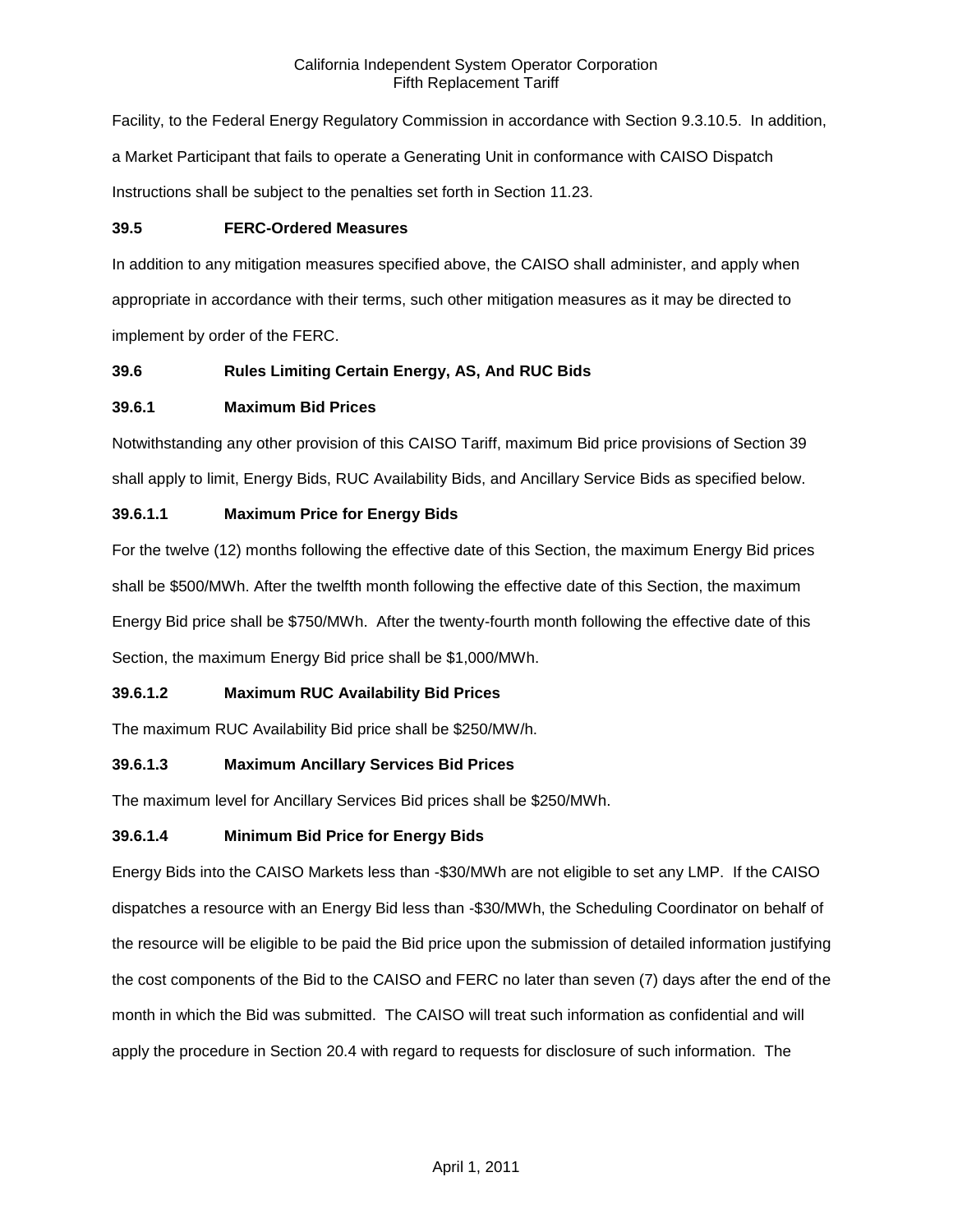CAISO shall pay Scheduling Coordinators for amounts in excess of -\$30/MWh minimum Bid price upon FERC acceptance of the information justifying the cost components. Virtual Bids may not be less than -\$30/MWh.

# **39.6.1.5 Minimum Bid Price for Ancillary and RUC Bids**

Ancillary Service Bids and RUC Availability Bids submitted into CAISO markets must have Bid prices not less than \$0/MW/h.

# **39.6.1.6 Maximum Start-Up Cost and Minimum Load Cost Registered Cost Values**

The maximum Start-Up Cost and Minimum Load Cost values registered in the Master File by Scheduling Coordinators for resources that elect the Registered Cost option in accordance with Section 30.4 will be limited to 200% of the Projected Proxy Cost.

# **39.6.1.6.1 Gas Price Component of Projected Proxy Cost**

For natural gas fired resources, the CAISO will calculate a gas price to be used in establishing maximum Start-Up Costs and Minimum Load Costs after the twenty-first day of each month and post it on the CAISO Website by the end of each calendar month. The price will be applicable for Scheduling Coordinators electing the Registered Cost option until a new gas price is calculated and posted on the CAISO Website. The gas price will be calculated as follows:

- (1) Daily closing prices for monthly natural gas futures contracts at Henry Hub for the next calendar month are averaged over the first twenty-one (21) days of the month, resulting in a single average for the next calendar month.
- (2) Daily prices for futures contracts for basis swaps at identified California delivery points, are averaged over the first twenty-one (21) days of the month for the identified California delivery points as set forth in the Business Practice Manual.
- (3) For each of the California delivery point, the average Henry Hub and basis swap prices are combined and will be used as the baseline gas price applicable for calculating the caps for Start-Up and Minimum Load costs for resources electing the Registered Cost option. The most geographically appropriate will apply to a particular resource.
- (4) The applicable intra-state gas transportation charge as set forth in the Business Practice Manual will be added to the baseline gas price for each resource that elects the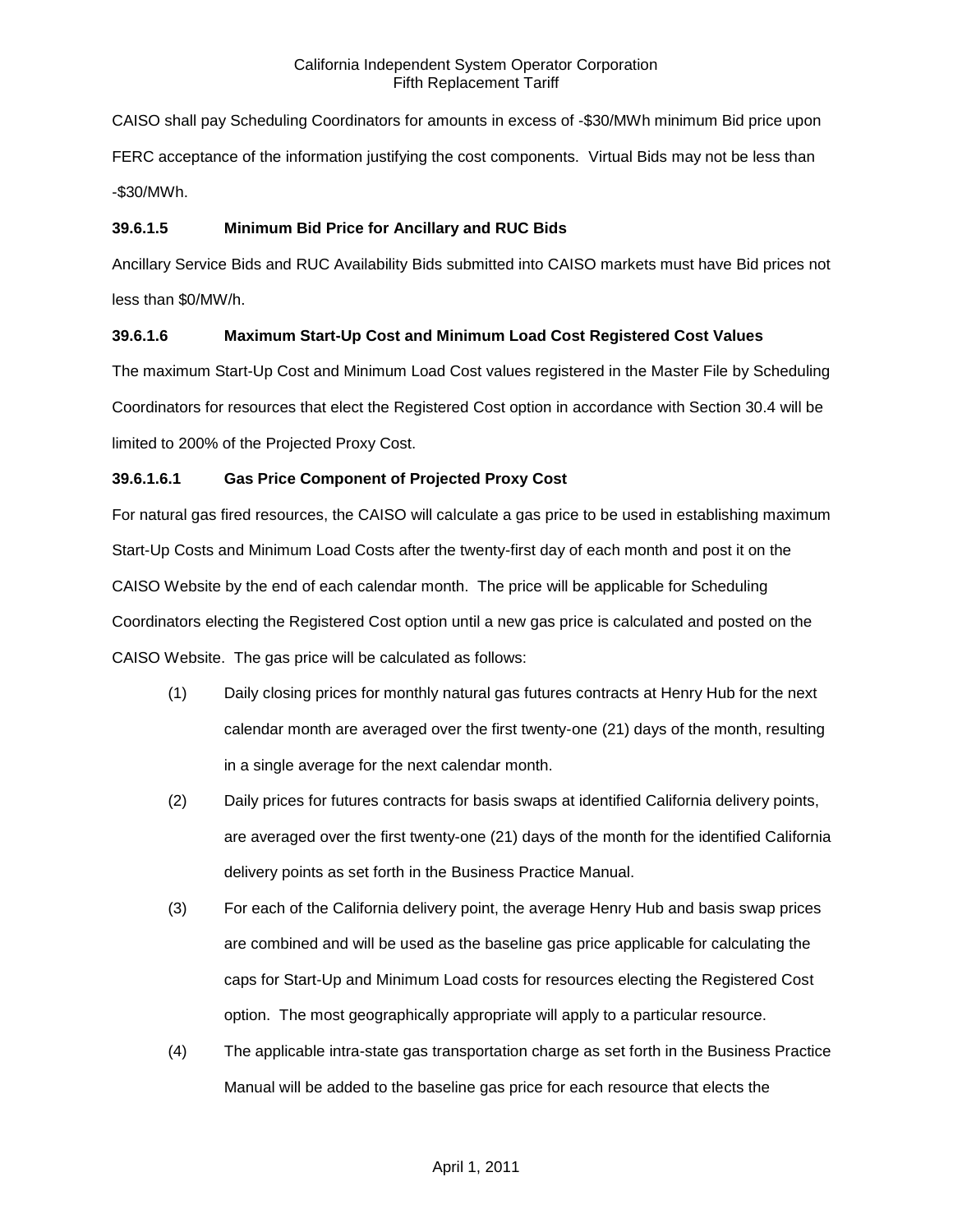Registered Cost option to create a final gas price for calculating the caps for Start-Up and Minimum Load Costs for each such resource.

For non-gas fired resources, the Projected Proxy Costs for Start-Up Costs and Minimum Load Costs will be calculated using the information contained in the Master File used for calculating the Proxy Cost, as set forth in the Business Practice Manual.

# **39.7 Local Market Power Mitigation For Energy Bids**

Local Market Power Mitigation is based on a periodic assessment and designation of Transmission Constraints as competitive or non-competitive. Such periodic assessment will be performed at a minimum on an annual basis and potentially more frequently if needed due to changes in system conditions, network topology, or market performance. Any changes in Transmission Constraints designations will be publicly noticed prior to making the change. Upon determination that an ad hoc assessment is warranted, the CAISO will notice Market Participants that such an assessment will be performed. The determination whether a unit is being dispatched to relieve Congestion on a competitive or non-competitive Transmission Constraint is based on two preliminary market runs that are performed prior to the actual pricing run of the market and are described in Sections 31 and 33 for the DAM and RTM, respectively.

#### **39.7.1 Calculation Of Default Energy Bids**

Default Energy Bids shall be calculated by the CAISO, for the on-peak hours and off-peak hours for both the DAM and RTMs, pursuant to one of the methodologies described in this Section. The Scheduling Coordinator for each Generating Unit owner or Participating Load must rank order the following options of calculating the Default Energy Bid starting with its preferred method. The Scheduling Coordinator must provide the data necessary for determining the Variable Costs unless the Negotiated Rate Option precedes the Variable Cost Option in the rank order, in which case the Scheduling Coordinator must have a negotiated rate established with the Independent Entity charged with calculating the Default Energy Bid. If no rank order is specified for a Generating Unit or Participating Load, then the default rank order of (1) Variable Cost Option, (2) Negotiated Rate Option, (3) LMP Option will be applied. For the first ninety (90) days after changes to resource status and MSG Configurations as specified in Section 27.8.3, including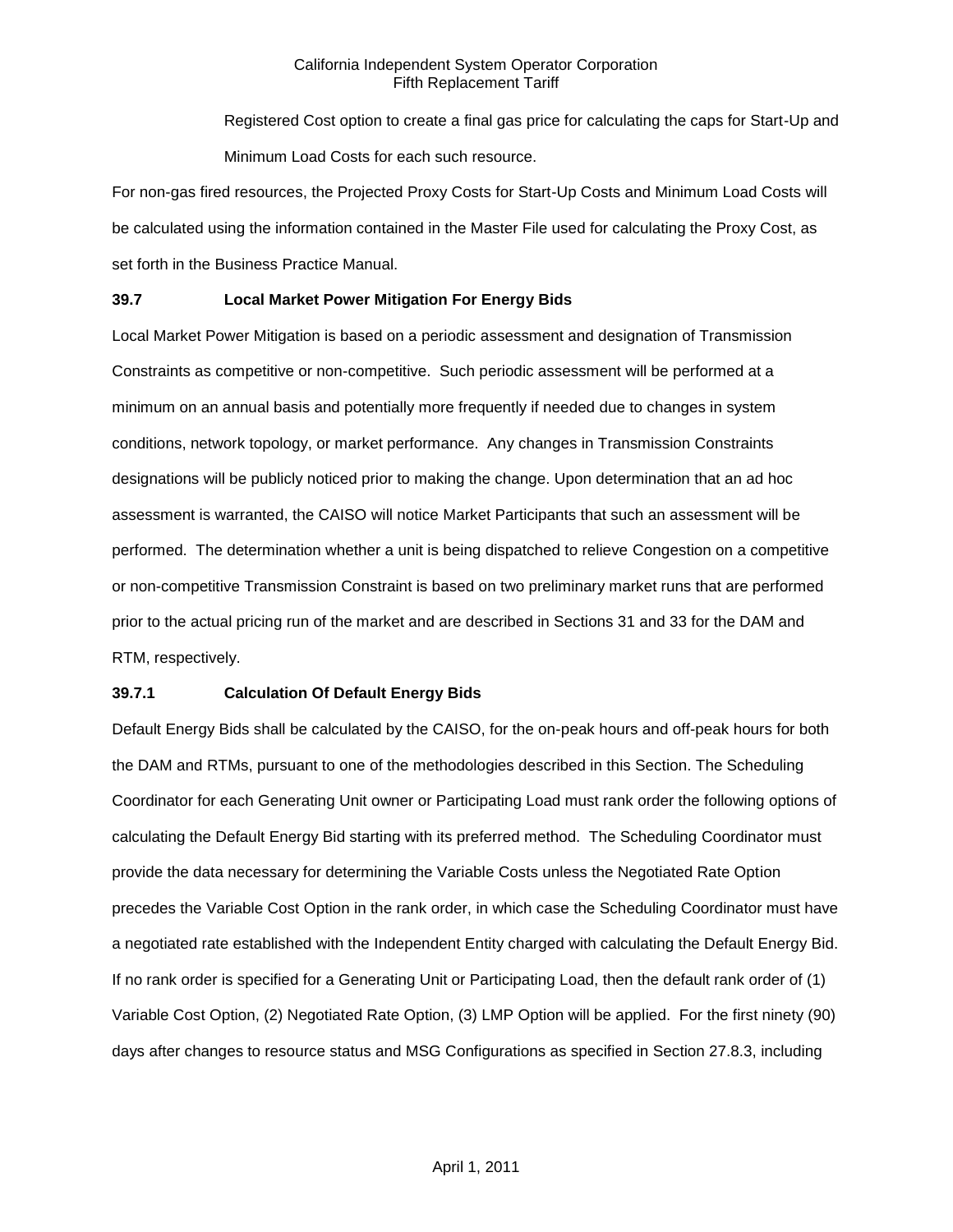the first ninety (90) days after the effective date of Section 27.8.3, the Default Energy Bid option for the resource is limited to the Negotiated Rate Option or the Variable Cost Option.

# **39.7.1.1 Variable Cost Option**

For natural gas-fueled units, the Variable Cost Option will calculate the Default Energy Bid by adding incremental fuel cost with variable operation and maintenance cost, adding ten percent (10%) to the sum, and adding a Bid Adder if applicable. For non-natural gas-fueled units, the Variable Cost Option will calculate the Default Energy Bid by summing incremental fuel cost plus ten percent (10%) of fuel cost plus a Bid Adder if applicable.

## **39.7.1.1.1 Incremental Fuel Cost Calculation Under the Variable Cost Option**

For natural gas-fueled units, incremental fuel cost is calculated based on an incremental heat rate curve multiplied by the natural gas price calculated as described below.

Resource owners shall submit to the CAISO average heat rates (Btu/kWh) measured for at least two (2) and up to eleven (11) generating operating points (MW), where the first and last operating points refer to the minimum and maximum operating levels (i.e., PMin and PMax), respectively. The average heat rate curve formed by the (Btu/kWh, MW) pairs is a piece-wise linear curve between operating points, and two (2) average heat rate pairs yield one (1) incremental heat rate segment that spans two (2) consecutive operating points. The incremental heat rates (Btu/kWh) in the incremental heat rate curve are calculated by converting the average heat rates submitted by resource owners to the CAISO to requirements of heat input (Btu/h) for each of the operating points and dividing the changes in requirements of heat input from one (1) operating point to the next by the changes in MW between two (2) consecutive operating points as specified in the Business Practice Manual. For each segment representing operating levels below eighty (80) percent of the unit's PMax, the incremental heat rate is limited to the maximum of the average heat rates for the two (2) operating points used to calculate the incremental heat rate segment.

The unit's final incremental fuel cost curve is calculated by multiplying this incremental heat rate curve by the applicable natural gas price, and then, if necessary, applying a left-to-right adjustment to ensure that the final incremental cost curve is monotonically non-decreasing.

For non-natural gas-fueled units, incremental fuel cost is calculated based on an average cost curve as described below.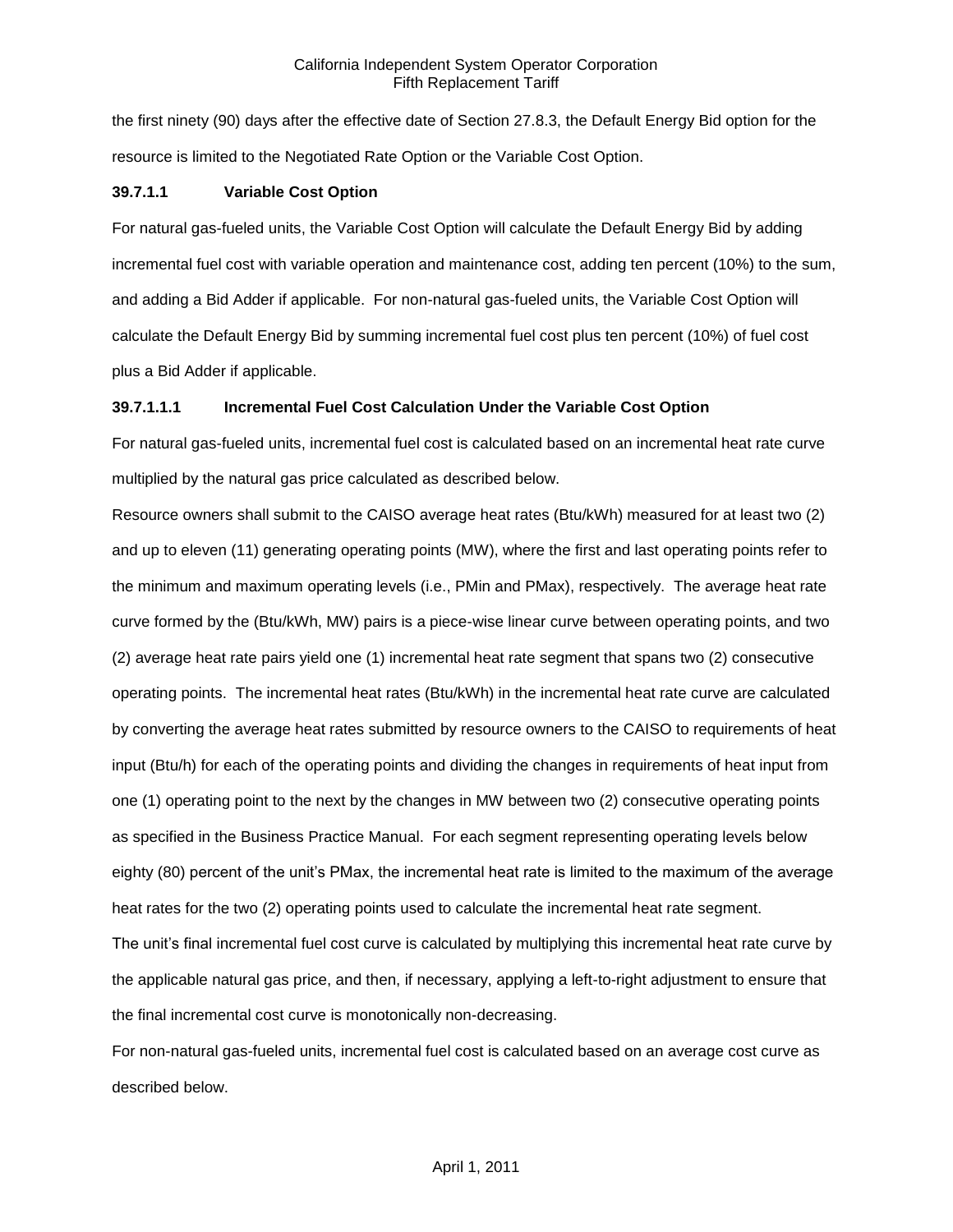Resource owners for non-natural gas-fueled units shall submit to the CAISO average fuel costs (\$/MW) measured for at least two (2) and up to eleven (11) generating operating points (MW), where the first and last operating points refer to the minimum and maximum operating levels (i.e., PMin and PMax), respectively. The average cost curve formed by the (\$/MWh, MW) pairs is a piece-wise linear curve between operating points, and two (2) average cost pairs yield one (1) incremental cost segment that spans two (2) consecutive operating points. For each segment representing operating levels below eighty (80) percent of the unit's PMax, the incremental cost rate is limited to the maximum of the average cost rates for the two (2) operating points used to calculate the incremental cost segment. The unit's final incremental fuel cost curve is then adjusted, if necessary, applying a left-to-right adjustment to ensure that the final incremental cost curve is monotonically non-decreasing.

Heat rate curves and average cost curves shall be stored, updated, and validated in the Master File. To calculate the natural gas price, the CAISO will use different gas price indices for the Day-Ahead Market and the Real-Time Market and each gas price index will be calculated using at least two prices from two or more of the following publications: Natural Gas Intelligence, SNL Energy/BTU's Daily Gas Wire, Platt's Gas Daily and the Intercontinental Exchange. If a gas price index is unavailable for any reason, the CAISO will use the most recent available gas price index. For the Day-Ahead Market, the CAISO will update the gas price index between 19:00 and 22:00 Pacific Time using natural gas prices published on two (2) days prior to the applicable Trading Day, unless gas prices are not published on that day, in which case the CAISO will use the most recently published prices that are available. For the Real-Time Market, the CAISO will update gas price indices between the hours of 19:00 and 22:00 Pacific Time using natural gas prices published one (1) day prior to the applicable Trading Day, unless gas prices are not published on that day, in which case the CAISO will use the most recently published prices that are available.

#### **39.7.1.1.2 Variable Operation and Maintenance Cost Under the Variable Cost Option**

The default value for the variable operation and maintenance cost portion will be \$2/MWh. Generating Units that are of the combustion turbine or reciprocating engine technology will be eligible for a default variable operation and maintenance cost of \$4/MWh. Resource specific values may be negotiated with the Independent Entity charged with calculating the Default Energy Bid.

#### **39.7.1.2 LMP Option**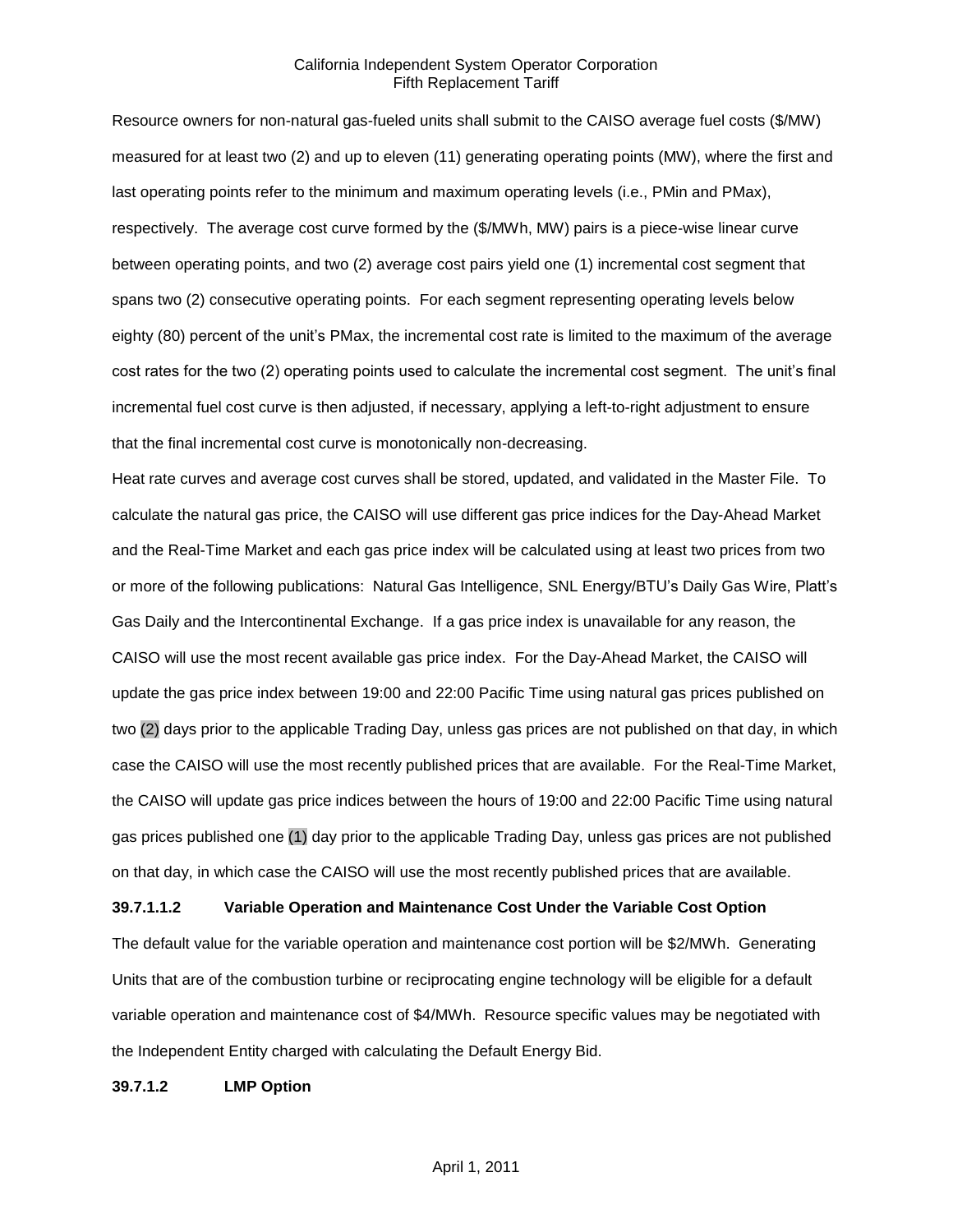The CAISO will calculate the LMP Option for the Default Energy Bid as a weighted average of the lowest quartile of LMPs at the Generating Unit PNode in periods when the unit was Dispatched during the preceding ninety (90) day period for which LMPs that have passed the price validation and correction process set forth in Section 35 are available. The weighted average will be calculated based on the quantities Dispatched within each segment of the Default Energy Bid curve. Each Bid segment created under the LMP Option for Default Energy Bids will be subject to a feasibility test, as set forth in a Business Practice Manual, to determine whether there are a sufficient number of data points to allow for the calculation of an LMP based Default Energy Bid. The feasibility test is designed to avoid excessive volatility of the Default Energy Bid under the LMP Option that could result when calculated based on a relatively small number of prices.

#### **39.7.1.3 Negotiated Rate Option**

#### **39.7.1.3.1 Submission Process**

Scheduling Coordinators that elect the Negotiated Rate Option for the Default Energy Bid shall submit a proposed Default Energy Bid along with supporting information and documentation as described in a BPM. Within ten (10) Business Days of receipt, the CAISO or an Independent Entity selected by the CAISO will provide a written response. If the CAISO or Independent Entity accepts the proposed Default Energy Bid, it will become effective within three (3) Business Days from the date of acceptance by the CAISO and remain in effect until: (1) the Default Energy Bid is modified by FERC; (2) the Default Energy Bid is modified by mutual agreement of the CAISO and the Scheduling Coordinator; or (3) the Default Energy Bid expires, is terminated or is modified pursuant to any agreed upon term or condition or pertinent FERC order.

If the CAISO or Independent Entity selected by the CAISO does not accept the proposed Default Energy Bid, the CAISO or Independent Entity selected by the CAISO and the Scheduling Coordinator shall enter a period of good faith negotiations that terminates sixty (60) days following the date of submission of a proposed Default Energy Bid by a Scheduling Coordinator. If at any time during this period, the CAISO or Independent Entity selected by the CAISO and the Scheduling Coordinator agree upon the Default Energy Bid, it will be become effective within three (3) Business Days of the date of agreement and remain in effect until: (1) the Default Energy Bid is modified by FERC; (2) the Default Energy Bid is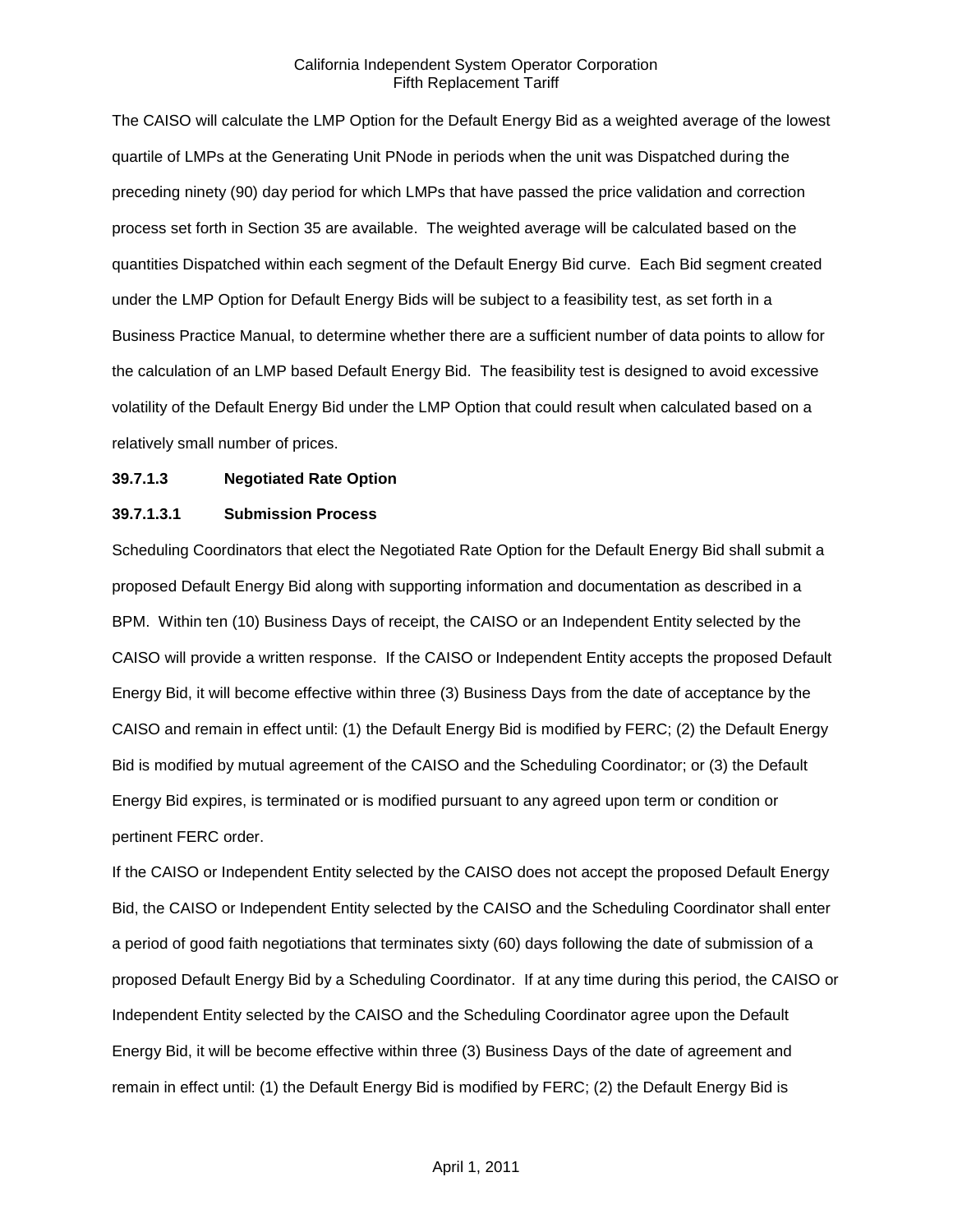modified by mutual agreement of the CAISO and the Scheduling Coordinator; or (3) the Default Energy Bid expires, is terminated or is modified pursuant to any agreed upon term or condition or pertinent FERC order.

If by the end of the sixty (60)-day period the CAISO or Independent Entity selected by the CAISO and the Scheduling Coordinator fail to agree on the Default Energy Bid to be used under the Negotiated Rate Option, the Scheduling Coordinator has the right to file a proposed Default Energy Bid with FERC pursuant to Section 205 of the Federal Power Act.

During the sixty (60)-day period following the submission of a proposed negotiated Default Energy Bid by a Scheduling Coordinator, and pending FERC's acceptance in cases where the CAISO or Independent Entity selected by the CAISO fail to agree on the Default Energy Bid for use under the Negotiated Rate Option and the Scheduling Coordinator filed a proposed Default Energy Bid with FERC pursuant to Section 205 of the Federal Power Act, the Scheduling Coordinator has the option of electing to use any of the other options available pursuant to Section 39.7. If the Scheduling Coordinator does not elect to use any of the other options available pursuant to Section 39.7, or if sufficient data do not exist to calculate a Default Energy Bid using any of these options, the CAISO may establish a temporary Default Energy Bid as specified in Section 39.7.1.5.

# **39.7.1.3.2 Informational Filings With FERC**

The CAISO shall make an informational filing with FERC of any Default Energy Bids negotiated pursuant to this section, or any temporary Default Energy Bids established pursuant to Section 39.7.1.5, no later than seven (7) days after the end of the month in which the Default Energy Bids were established.

#### **39.7.1.4 Frequently Mitigated Unit Option**

A Frequently Mitigated Unit that is eligible for a Bid Adder may select a fourth Default Energy Bid option, which is equal to the Variable Cost Option plus the Bid Adder as described in Section 39.7.

#### **39.7.1.5 Temporary Default Energy Bid**

If the Scheduling Coordinator does not elect to use any of the other options available pursuant to Section 39.7.1, or if sufficient data do not exist to calculate a Default Energy Bid using any of the available options, the CAISO will first seek to obtain from the Scheduling Coordinator any additional data required for calculating the Default Energy Bid options available pursuant to 39.7.1. If the provision of additional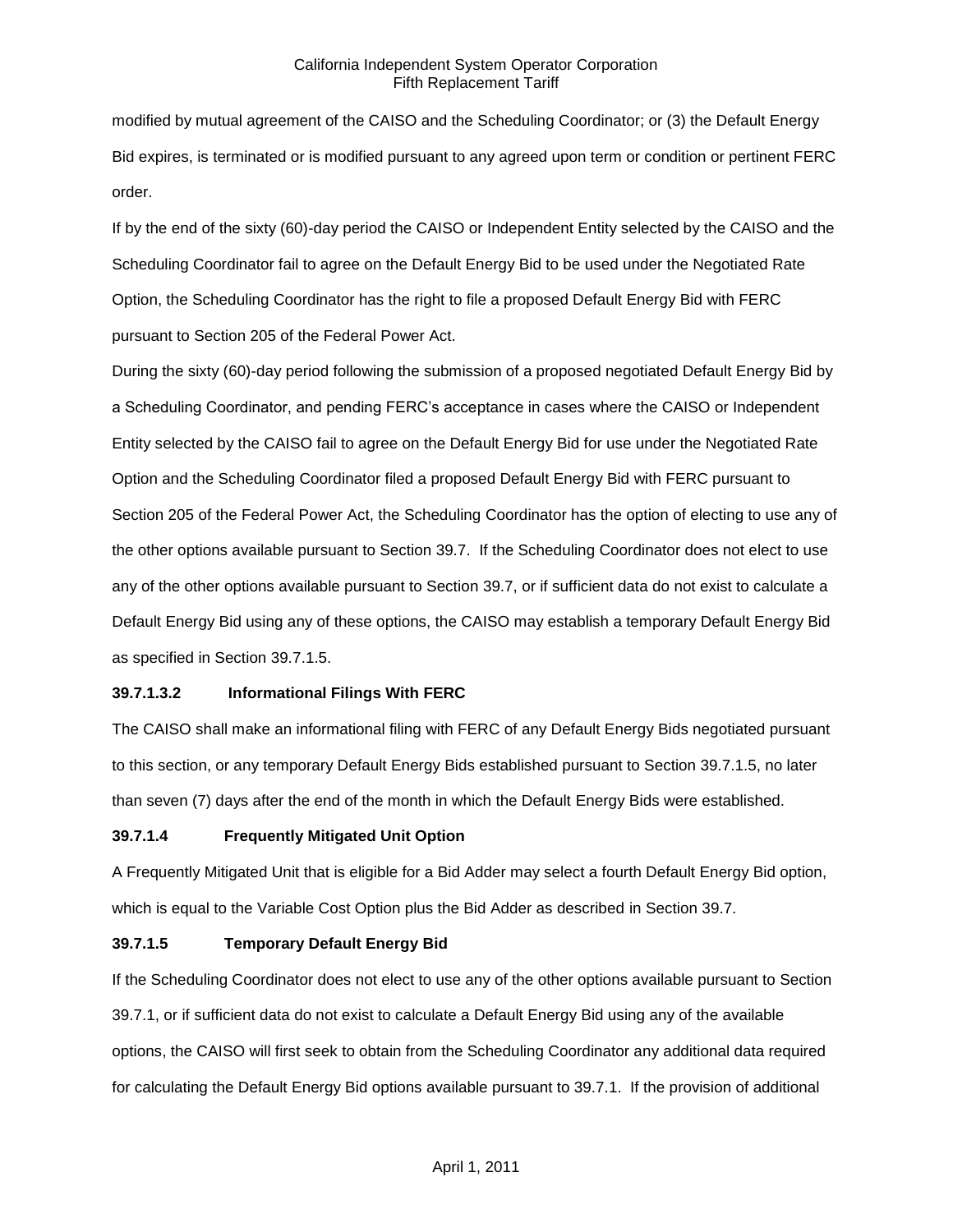data by a Scheduling Coordinator results in additional or modified Default Energy Bid options pursuant to 39.7.1, the Scheduling Coordinator will have another opportunity to elect one of these options as its temporary Default Energy Bid. If the Scheduling Coordinator does not elect to use any of the options available pursuant to Section 39.7.1, or if sufficient data still do not exist to calculate a Default Energy Bid using any of the available options, the CAISO may establish a temporary Default Energy Bid based on one or more of the following: (1) operating cost data, opportunity cost, and other appropriate input from the Market Participant; (2) the CAISO's estimated operating costs of the Electric Facility, taking the best information available to the CAISO; (3) an appropriate average of competitive Bids of one or more similar Electric Facilities; or (4) any of the other options for determining a Default Energy Bid for which data are available.

### **39.7.1.6 Default Energy Bids for RMR Units**

The available capacity in excess of the Maximum Net Dependable Capacity (MNDC) specified in the RMR Contract up to the maximum generation capacity (PMax) is subject to Local Market Power Mitigation. The Scheduling Coordinator for the RMR Unit must rank order its preferences between the Variable Cost Option, the LMP Option, and the Negotiated Rate Option, which shall be the default rank order if no rank order is specified by the Scheduling Coordinator. These preferences will be used to determine the Default Energy Bids for the capacity between the MNDC and PMax. RMR Proxy Bids for RMR Units based on contractually specified costs are used in lieu of Default Energy Bids for the contractual RMR Unit capacity between the minimum generating capacity (PMin) and the MNDC. The CAISO or Independent Entity will concatenate these two calculation methodologies (for calculating RMR Proxy Bids and Default Energy Bids for RMR Units) and will adjust them for monotonicity without lowering any price on either curve to create a single Energy Bid Curve to be used in the MPM-RRD processes as described in Sections 31 and 33 for the DAM and RTM, respectively. RMR Units are not eligible to receive a Bid Adder pursuant to Section 39.8 for contractual RMR Unit capacity between PMin and MNDC.

#### **39.7.2 Competitive Path Designation**

### **39.7.2.1 Timing of Assessments**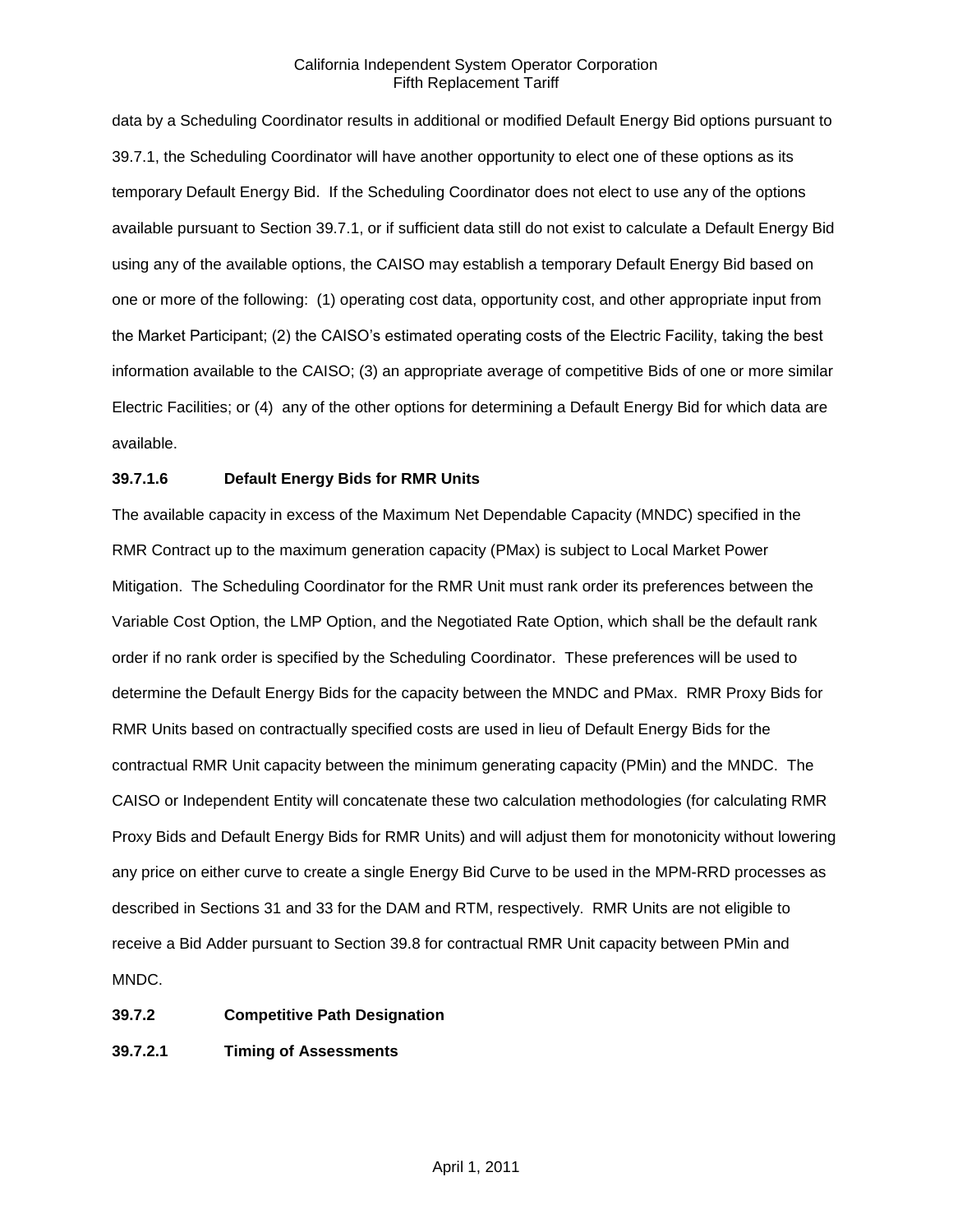The CAISO will complete the first assessment of competitiveness of Transmission Constraints prior to the effective date of this provision. Constraint designations resulting from the first assessment will be applied in the MPM-RRD mechanism on the day this CAISO Tariff becomes effective and will not be changed until a subsequent assessment has been performed. The CAISO may perform additional competitive constraint assessments during the year if changes in transmission infrastructure, generation resources, or Load, in the CAISO Balancing Authority Area and adjacent Balancing Authority Areas suggest material changes in market conditions or if market outcomes are observed that are inconsistent with competitive market outcomes. The CAISO will calculate and post path designations not less than once prior to the effective date of this tariff provision and not less than four (4) times each year thereafter to provide timely seasonal path designations.

#### **39.7.2.2 Criteria**

A Transmission Constraint will be deemed competitive if no three unaffiliated suppliers are jointly pivotal in relieving congestion on that constraint. The determination of whether or not the pivotal supplier criteria for an individual constraint are violated will be assessed using the Feasibility Index described in Section 39.7.2.4. Assessment of competitiveness will be performed assuming various system conditions potentially including but not limited to season, load, planned transmission and resource outages. If an individual constraint fails the pivotal supplier criteria under any of these system conditions, the constraint will be deemed uncompetitive for the entire year under all system conditions until a subsequent assessment deems the constraint competitive. In general, a constraint may be an individual transmission line or a collection of lines that create a distinct Transmission Constraint. For purposes of the competitive assessment, the set of constraints that will be included in the network model are those modeled along with transmission limits expected to be enforced in clearing the CAISO Markets.

#### **39.7.2.3 Candidate Path Identification**

The first assessment of competitive constraints will be determined prior to the effective date of this provision and will consider all interfaces to neighboring Balancing Authority Areas and all inter-zonal interfaces for zones that existed prior to the effective date of this provision to be competitive. The set of candidate constraints that will be evaluated for competitiveness in the initial assessment will be limited to intra-zonal constraints for zones that existed prior to the effective date of this provision, that were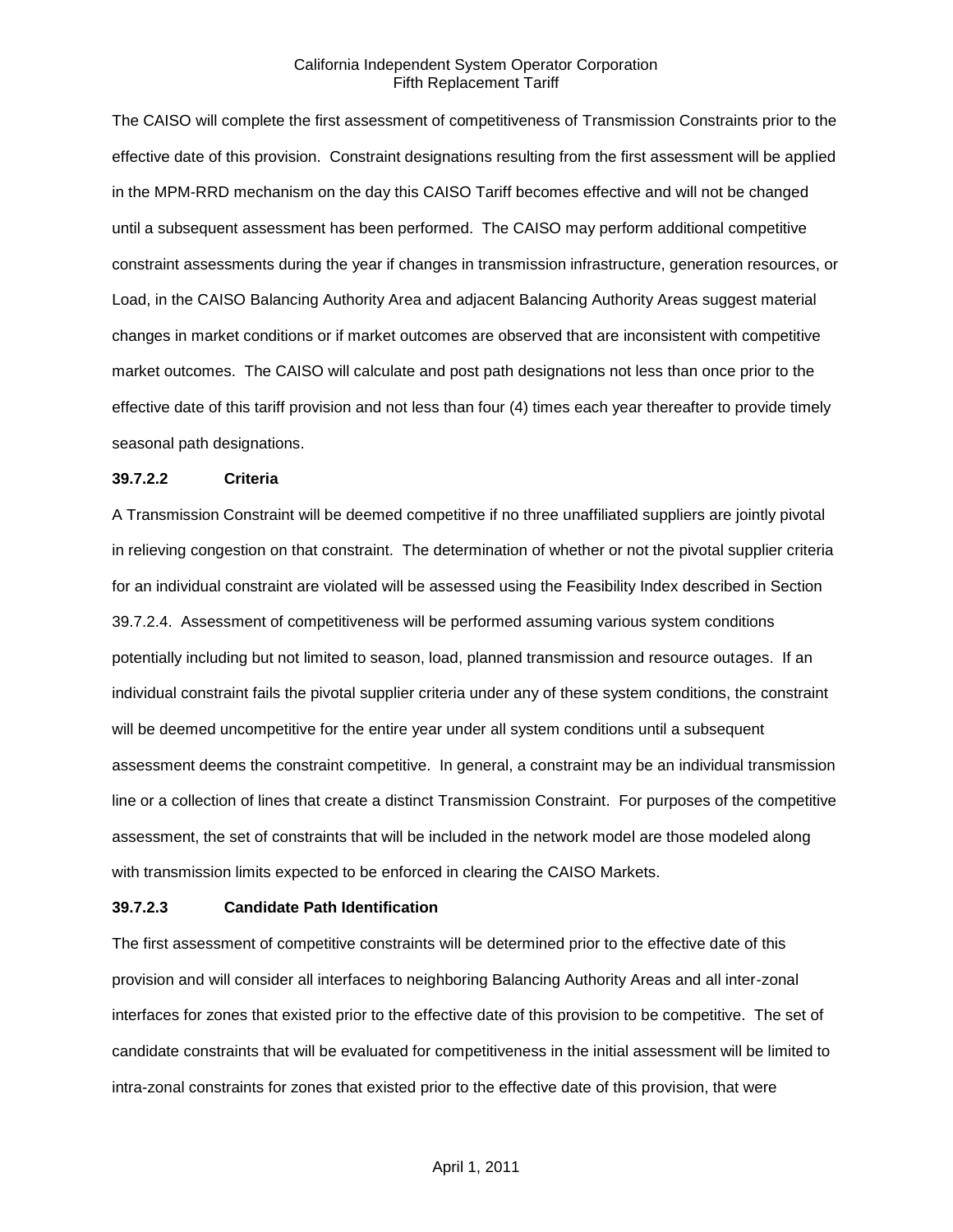managed for Congestion in Real-Time in greater than five hundred (500) hours in the most recent twelve (12)-month period. The Congestion frequency threshold of five-hundred (500) hours for designation of competitive constraint candidates will be based on the combination of real-time intra-zonal congestion hours that pre-dated the effective date of this provision, and congestion in IFM and Real-Time markets after the effective date of this provision for the twelve (12) months of historical data. Subsequent assessments will again consider all pre-existing interfaces to neighboring Balancing Authority Areas and all inter-zonal interfaces to be competitive and will not be included in the set of candidate constraints for assessment. The set of candidate constraints will be further reduced to those remaining constraints that were congested or managed for congestion in greater than five hundred (500) hours in the prior twelve (12) months.

#### **39.7.2.4 Feasibility Index**

The CAISO will perform a pivotal supplier test on all suppliers in the CAISO Balancing Authority Area for each path to be assessed using the Feasibility Index (FI). Suppliers will be considered in two groups: those suppliers with the largest portfolios will be considered in the preliminary simulations, and any additional suppliers who are likely to be pivotal given the competitive designations from the preliminary simulations. The FI requires solving the network model having removed all internal resources of a supplier and modifying the candidate constraints of the network model such that the flow limits of the set of candidate constraints can be exceeded with a penalty imposed for excess flow. The resulting solution to the network model produces constraint flows that can be used to calculate the FI. The FI is calculated for each constraint as the proportion of the constraint limit that is exceeded to solve the FNM without the specified supplier's supply. FI values less than zero indicate the supplier is pivotal in relieving Congestion on the specified constraint. The process is repeated by removing the supply portfolio of two and three suppliers for paths with non-negative FI. If any three suppliers are jointly pivotal in relieving congestion on a candidate path, as indicated by an FI value less than zero, the candidate path will be deemed uncompetitive. Otherwise, the candidate path will be deemed competitive. The portfolio of each supplier will be based on ownership information available to the CAISO, taking into account any material transfer of sufficient length that the transfer of control could have persistent impact on the relative shares of supply within the CAISO Balancing Authority Area. These transfers of control will be utilized in the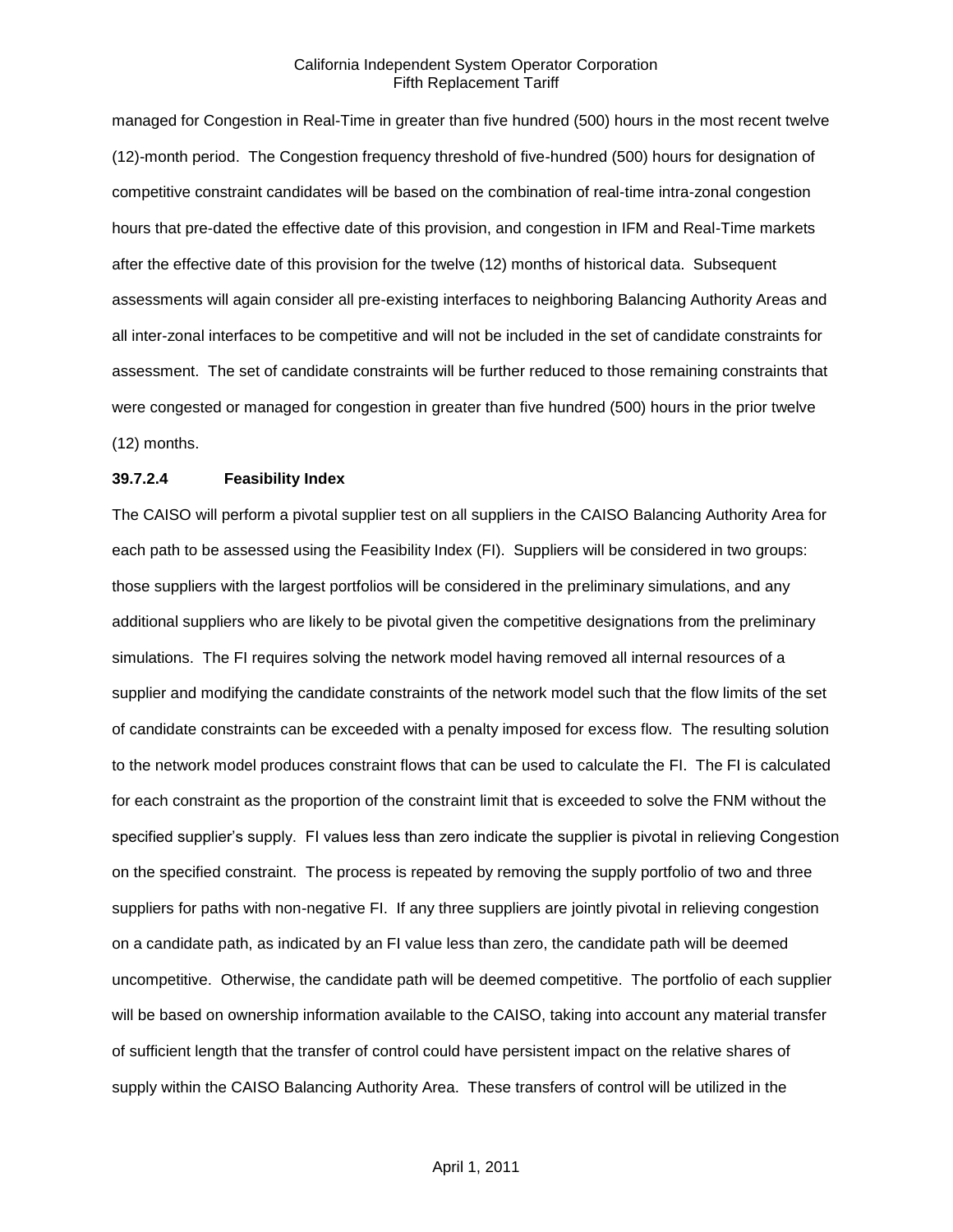assessment as provided to the CAISO by the supplier reflecting its triennial filing with FERC for marketbased rate authority.

### **39.8 Eligibility For Bid Adder**

A Scheduling Coordinator submitting Bids for Generating Units is eligible to have a Bid Adder applied to a Generating Unit for the next operating month if the criteria in Section 39.8.1 are met as determined on a monthly basis in the preceding month.

## **39.8.1 Bid Adder Eligibility Criteria**

To receive a Bid Adder, a Generating Unit must: (i) have a Mitigation Frequency that is greater than eighty percent (80%) in the previous twelve (12) months; and (ii) must not have a contract to be a Resource Adequacy Resource for its entire Net Qualifying Capacity, or be designated under the CPM for its entire Eligible Capacity, or be subject to an obligation to make capacity available under this CAISO Tariff. If a Generating Unit is designated under the CPM for a portion of its Eligible Capacity, the provisions of this section apply only to the portion of the capacity not designated. Scheduling Coordinators for Generating Units seeking to receive Bid Adders must further agree to be subject to the Frequently Mitigated Unit option for a Default Energy Bid. Run hours are those hours during which a Generating Unit has positive metered output. During the first twelve (12) months after the effective date of this Section, the Mitigation Frequency will be based on a rolling twelve (12)-month combination of RMR Dispatches and incremental Bids dispatched out of economic merit order to manage local Congestion from the period prior to the effective date of this Section, which will serve as a proxy for being subject to Local Market Power Mitigation, and a Generating Unit's Local Market Power Mitigation frequency after the effective date of this Section. Generating Units that received RMR Dispatches and/or incremental Bids dispatched out of economic merit order to manage local Congestion in an hour prior to the effective date of this Section will have that hour counted as a mitigated hour in their Mitigation Frequency. After the first twelve (12) months from the effective date of this Section, the Mitigation Frequency will be based entirely on a Generating Unit being mitigated under the MPM-RRD procedures in Sections 31 and 33.

### **39.8.2 New Generating Units**

For new Generating Units, with less than twelve (12) months of operation, determination of eligibility for the Bid Adder will be based on data beginning with the first date the Generating Unit participated in the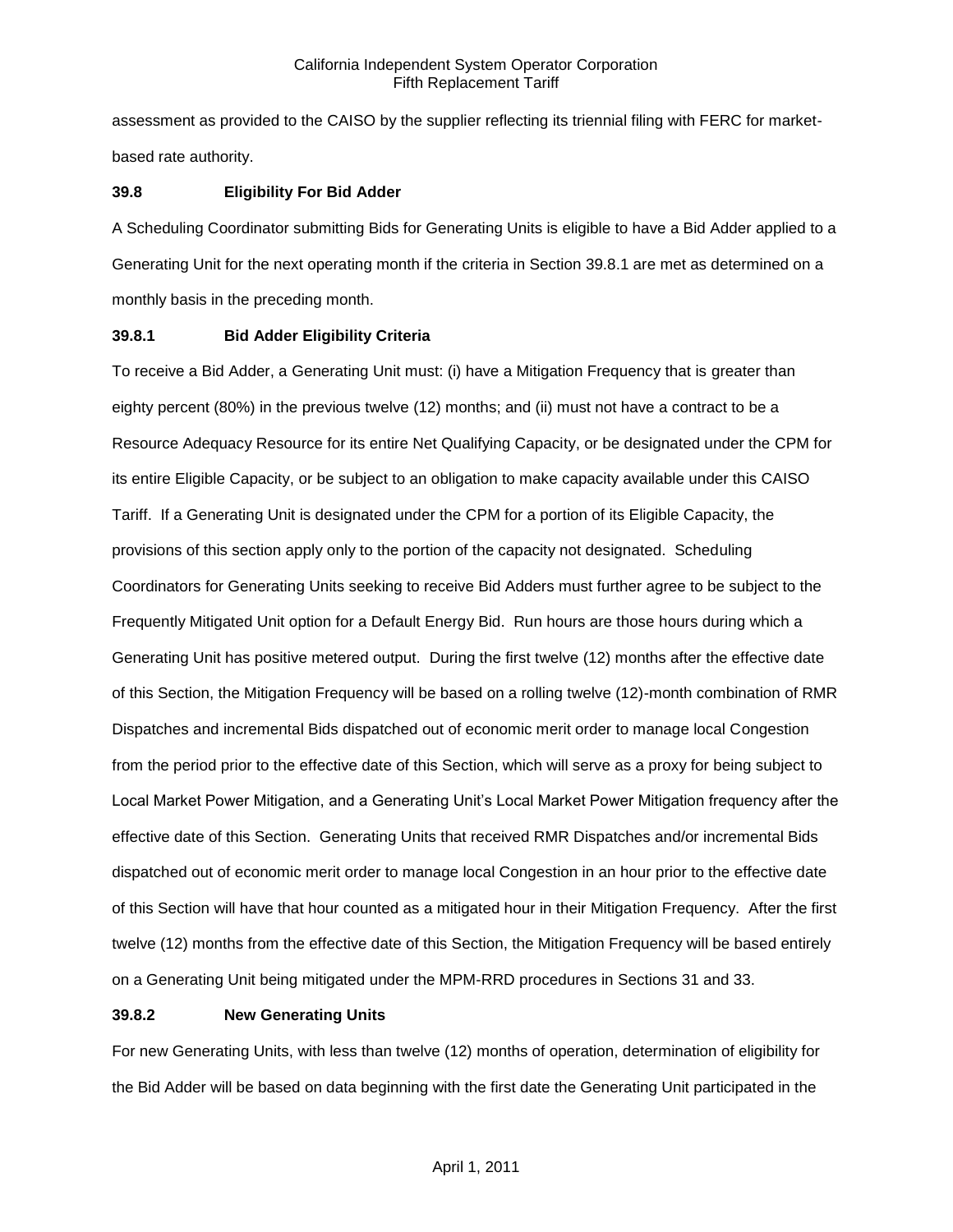CAISO Markets through the end date of the period for which the Mitigation Frequency is being calculated. The 200 run hour criteria will be pro-rated for the proportion of a twelve (12)-month period that the new Generating Unit submitted effective Bids in the CAISO markets.

## **39.8.3 Bid Adder Values**

The value of the Bid Adder will be either: (i) a unit-specific value determined in consultation with the CAISO or an independent entity selected by the CAISO, or (ii) a default Bid Adder of \$24/MWh. For Generating Units with a portion of their capacity identified as meeting an LSE's Resource Adequacy Requirements, that Generating Unit's Bid Adder value will be reduced by the percent of the Generating Unit's capacity that is identified as meeting an LSE's Resource Adequacy Requirements. The reduced Bid Adder will be applied to that Generating Unit's entire Default Energy Bid Curve.

## **39.9 CRR Monitoring And Affiliate Disclosure Requirements**

The CAISO will monitor the CRR holdings and CAISO Markets activity for anomalous market behavior, gaming, or exercise of market power resulting from CRR ownership concentrations that are not aligned with actual transmission usage as a result of secondary market auction outcomes. If the CAISO identifies such behavior it may seek FERC approval to impose position limits on the total number or MW quantity of CRRs that may be held by any single entity and its Affiliates. Each CRR Holder or Candidate CRR Holder must notify the CAISO of any Affiliate that is a CRR Holder, Candidate CRR Holder, or Market Participant, any Affiliate that participates in an organized electricity market in North America, and any guarantor of any such Affiliate.

## **39.10 Mitigation Of Exceptional Dispatches Of Resources**

The CAISO shall apply Mitigation Measures to Exceptional Dispatches of resources when such resources are committed or dispatched under Exceptional Dispatch for purposes of: (1) addressing reliability requirements related to non-competitive Transmission Constraints; and (2) addressing unit-specific environmental constraints not incorporated into the Full Network Model or the CAISO's market software that affect the dispatch of Generating Units in the Sacramento Delta and are commonly known as "Delta Dispatch".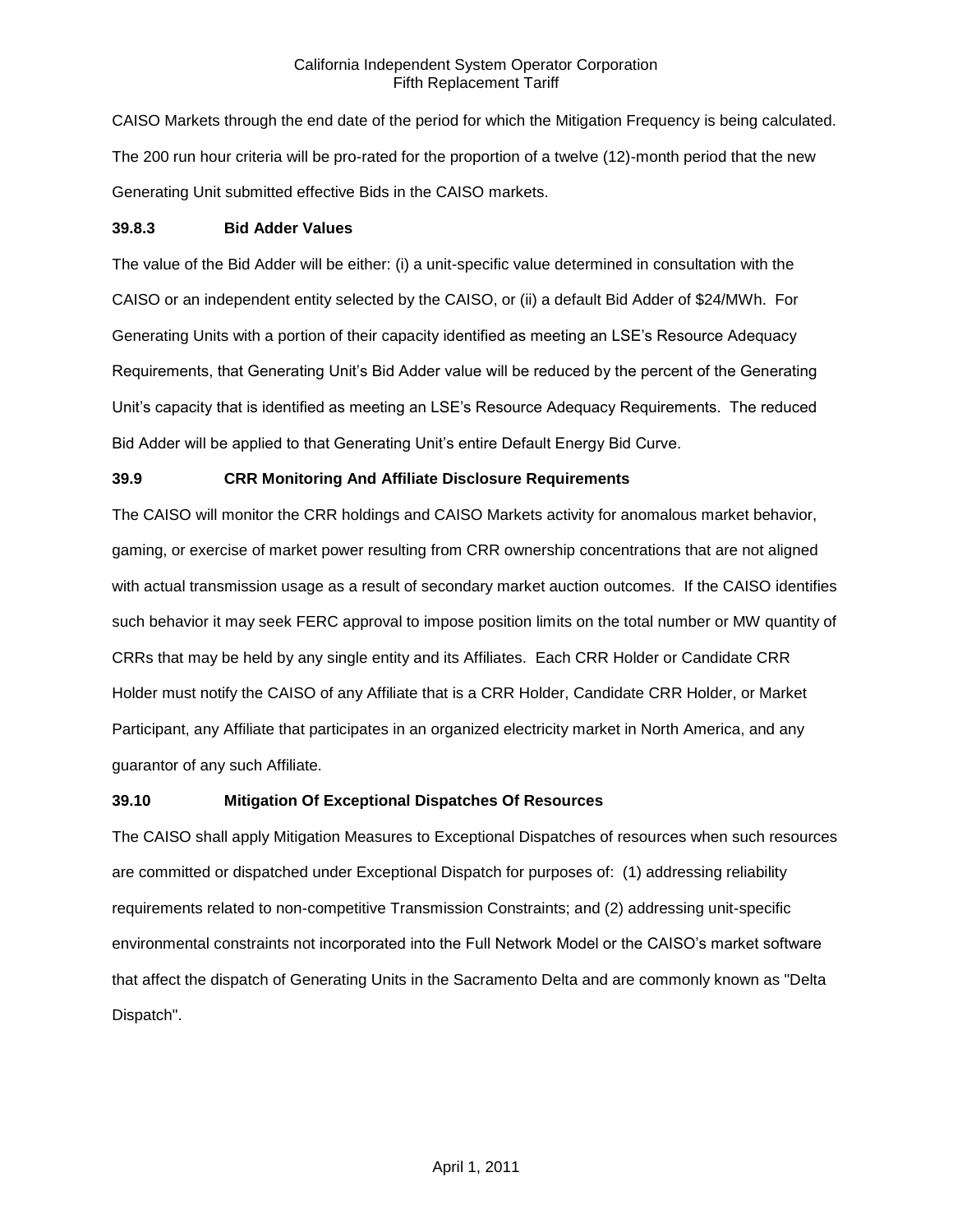## **39.10.1 Measures For Resources Eligible For Supplemental Revenues**

In all cases where a resource is subject to Mitigation Measures under Section 39.10, and the resource is eligible for supplemental revenues pursuant to Section 39.10.3, Exceptional Dispatch Energy delivered by the resource shall be settled as set forth in either Section 11.5.6.7.1 or Section 11.5.6.7.3, whichever is applicable.

## **39.10.2 Resources Not Eligible For Supplemental Revenues**

In all cases where a resource is subject to Mitigation Measures under Section 39.10, and the resource is not eligible for supplemental revenues pursuant to Section 39.10.3, Exceptional Dispatch Energy delivered by the resource shall be settled as set forth in either Section 11.5.6.7.2 or Section 11.5.6.7.3, whichever is applicable.

# **39.10.3 Eligibility For Supplemental Revenues**

Except as provided in Section 39.10.4, a resource that is committed or dispatched under Exceptional Dispatch shall be eligible for supplemental revenues only during such times that the resource meets all of the following criteria:

- (i) the resource has notified the CAISO, at least seven days prior to the calendar month in which the Exceptional Dispatch occurs, that the resource has chosen to receive supplemental revenues in lieu of an Exceptional Dispatch CPM designation under Section 43.1.5;
- (ii) the resource has been mitigated under Section 39.10;
- (iii) the resource is not under an RMR Contract, is not designated as CPM Capacity, and is not a Resource Adequacy Resource, unless the resource is a Partial Resource Adequacy Resource or a partial CPM resource, and the Exceptional Dispatch requires non-RA Capacity or non-CPM Capacity, in which case only the capacity not committed as Resource Adequacy Capacity or CPM Capacity is eligible for supplemental revenues; and
- (iv) the resource has a Bid in the IFM, HASP, and RTM for the applicable Operating Day or Operating Hour in which the resource is committed or dispatched under Exceptional Dispatch.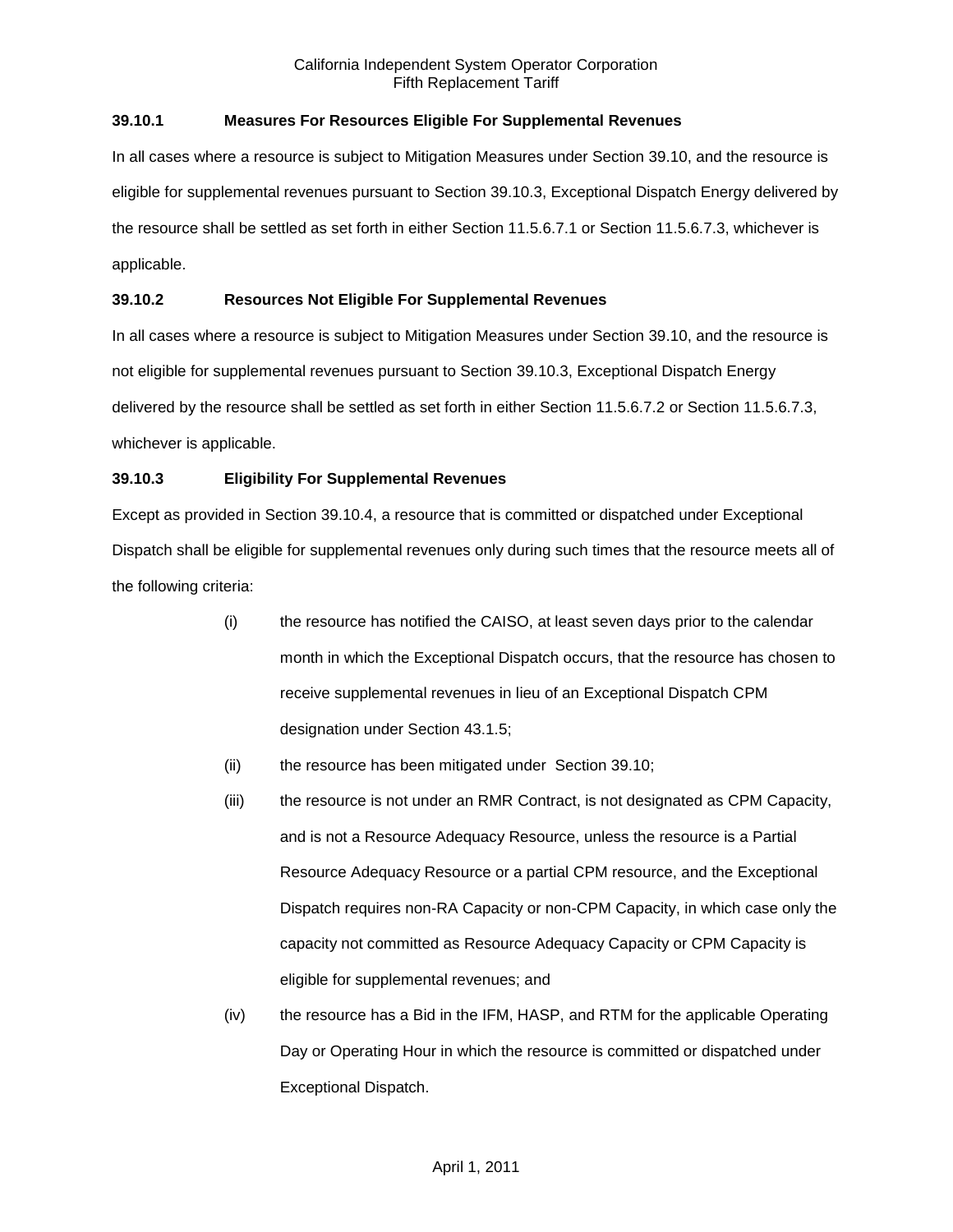## **39.10.4 Limitation On Supplemental Revenues**

Supplemental revenues authorized under this Section 39.10 shall not exceed within a 30-day period (this 30-day period begins on the day of the first Exceptional Dispatch of the resource and re-starts on the day of the first Exceptional Dispatch of the resource following the end of any prior 30-day period) the difference between any monthly CPM Capacity Payments due the resource for the 30-day period (calculated according to the ratio of the actual number of days that the resource had capacity designated as CPM Capacity during the 30-day period to the total number of days in the month) and the monthly CPM Capacity Payment, without any CPM Availability Factor adjustment, for which the resource would be eligible pursuant to Section 43.6 had its entire capacity less any Resource Adequacy Capacity been designated as an CPM resource.

## **39.10.5 Calculation Of Exceptional Dispatch Supplemental Revenues**

The amount of Exceptional Dispatch supplemental revenues accrued by a resource within any 30-day period as defined in Section 39.10.4 shall be a running total of the sum of supplemental revenues received during that 30-day period. The calculation of supplemental revenues accrued by a resource within a 30-day period is based on the higher of (a) the Energy Bid price for the resource minus the Default Energy Bid price for the resource or (b) the Resource-Specific Settlement Interval LMP minus the Default Energy Bid price for the resource. The greater of (a) or (b) is multiplied by the amount of Energy provided by the resource under Exceptional Dispatch, and the results of that multiplication are summed across the successive hours of the 30-day period. Once the resource has reached the limit on supplemental revenues described in Section 39.10.4 based on the calculation above, then the Settlement for the resource will be as provided in Section 11.5.6.7.2 and the resource will not be eligible for additional supplemental revenues for the rest of the 30-day period.

### **39.11 Market Power Mitigation Applicable to Virtual Bidding**

### **39.11.1 Affiliate Disclosure Requirements**

Each Convergence Bidding Entity must satisfy the Affiliate disclosure requirements set forth in Section 4.14.2.1.

## **39.11.2 Monitoring of Virtual Bidding Activity**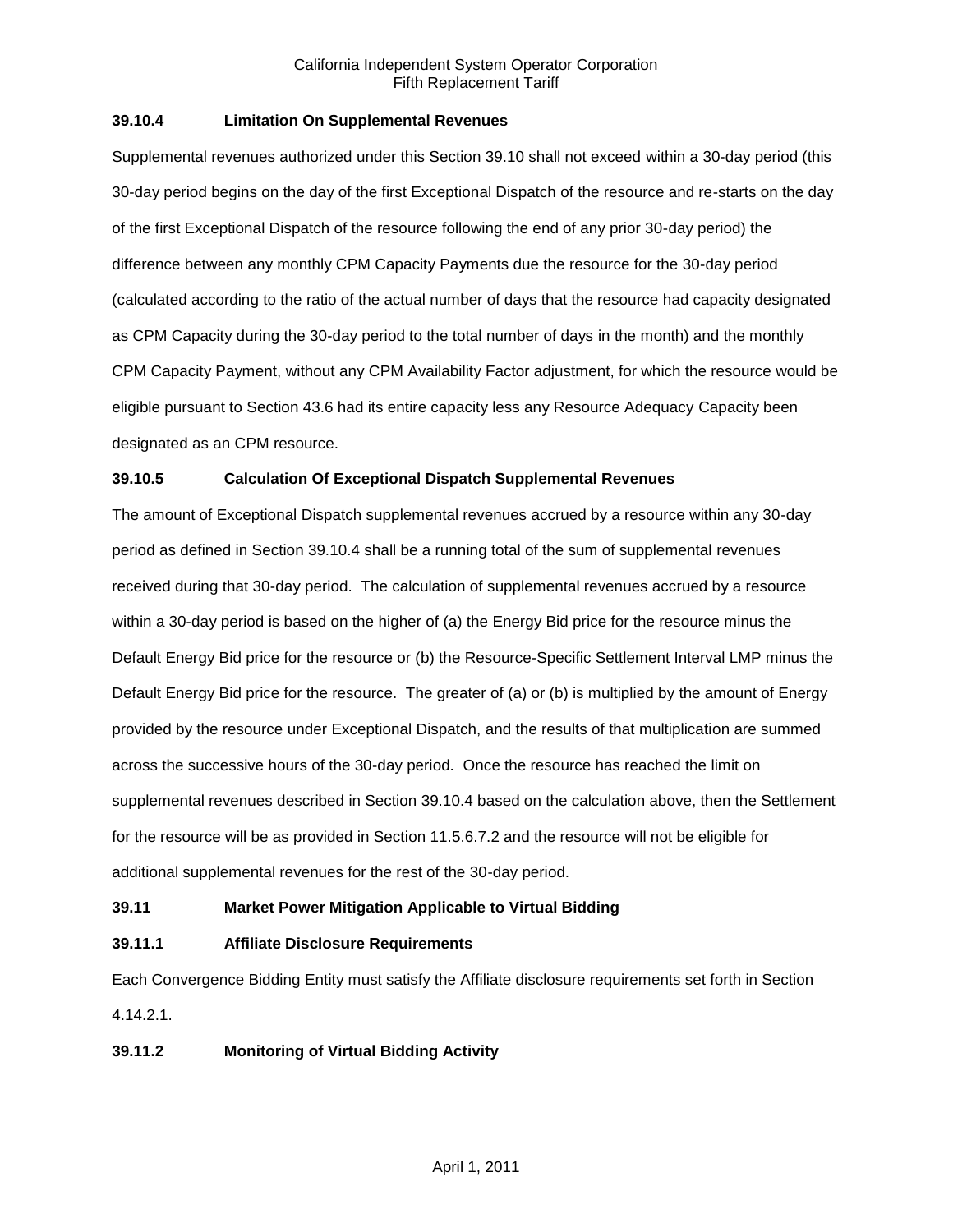The CAISO and DMM will monitor virtual bidding activity for anomalous market behavior, gaming, or the exercise of market power.

## **40. Resource Adequacy Demonstration For All SCs In The CAISO BAA**

### **40.1 Applicability**

A Load Serving Entity, and its Scheduling Coordinator, shall be exempt from this Section 40 during the next Resource Adequacy Compliance Year, if the metered peak Demand of the Load Serving Entity did not exceed one (1) MW during the twelve months preceding the last date on which the Load Serving Entity can make the election in Section 40.1.1 for the next Resource Adequacy Compliance Year. This Section 40 shall apply to all other Load Serving Entities and their respective Scheduling Coordinators. For purposes of Section 40, a Load Serving Entity shall not include any entity satisfying the terms of California Public Utilities Code Section 380(j)(3).

## **40.1.1 Election Of Load Serving Entity Status**

On an annual basis, in the manner and schedule set forth in the Business Practice Manual, the Scheduling Coordinator for a Load Serving Entity, not exempt under Section 40.1, shall inform the CAISO whether each such LSE elects to be either: (i) a Reserve Sharing LSE or (ii) a Modified Reserve Sharing LSE. A Scheduling Coordinator for a Load following MSS is not required to make an election under this Section. Scheduling Coordinators for Load following MSSs are subject solely to Sections 40.2.4, 40.3, and with respect to their Local Capacity Area Resources identified in accordance with Section 40.2.4, Section 40.9.

The CAISO may confirm with the CPUC, Local Regulatory Authority, or federal agency, as applicable, the accuracy of the election by the Scheduling Coordinator for any LSE under its respective jurisdiction, or, in the absence of any election by the Scheduling Coordinator, the desired election for any LSE under its jurisdiction. The determination of the CPUC, Local Regulatory Authority, or federal agency will be deemed binding by the CAISO on the Scheduling Coordinator and the LSE. If the Scheduling Coordinator and CPUC, Local Regulatory Authority, or federal agency, as appropriate, fail to make the election on behalf of an LSE in accordance with the Business Practice Manual, the LSE shall be deemed a Reserve Sharing LSE.

## **40.2 Information Requirements For Resource Adequacy Programs**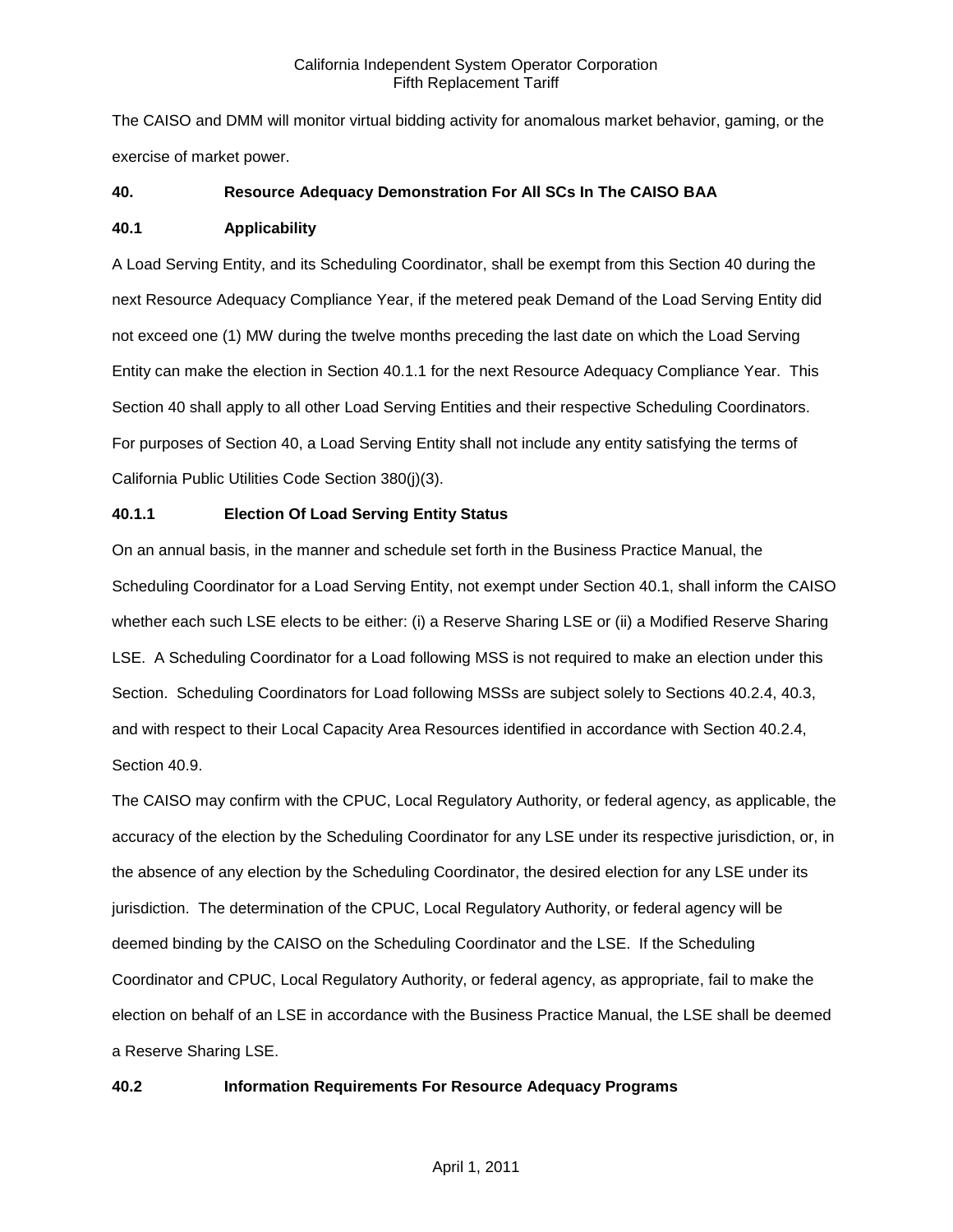## **40.2.1 Reserve Sharing LSEs**

# **40.2.1.1 Requirements for CPUC Load Serving Entities Electing Reserve Sharing LSE Status**

- (a) The Scheduling Coordinator for a CPUC Load Serving Entity electing Reserve Sharing LSE status must provide the CAISO with all information or data to be provided to the CAISO as required by the CPUC and pursuant to the schedule adopted by the CPUC.
- (b) Where the information or data provided to the CAISO under Section 40.2.1.1(a) does not include Reserve Margin(s), then the provisions of Section 40.2.2.1(b) shall apply.
- (c) Where the information or data provided to the CAISO under Section 40.2.1.1(a) does not include criteria for determining qualifying resource types and their Qualifying Capacity, then the provisions of Section 40.8 shall apply.
- (d) Where the information or data provided to the CAISO under Section 40.2.1.1(a) does not include annual and monthly Demand Forecast requirements, then the provisions of Section 40.2.2.3 shall apply.
- (e) Where the information or data provided to the CAISO under Section 40.2.1.1(a) does not include annual and monthly Resource Adequacy Plan requirements, then Section 40.2.2.4 shall apply.

## **40.2.2 Non-CPUC LSEs Electing Reserve Sharing LSE Status**

### **40.2.2.1 Reserve Margin**

- (a) The Scheduling Coordinator for a Non-CPUC Load Serving Entity electing Reserve Sharing LSE status must provide the CAISO with the Reserve Margin(s) adopted by the appropriate Local Regulatory Authority or federal agency for use in the annual Resource Adequacy Plan and monthly Resource Adequacy Plans listed as a percentage of the Demand Forecasts developed in accordance with Section 40.2.2.3.
- (b) For the Scheduling Coordinator for a Non-CPUC Load Serving Entity for which the appropriate Local Regulatory Authority or federal agency has not established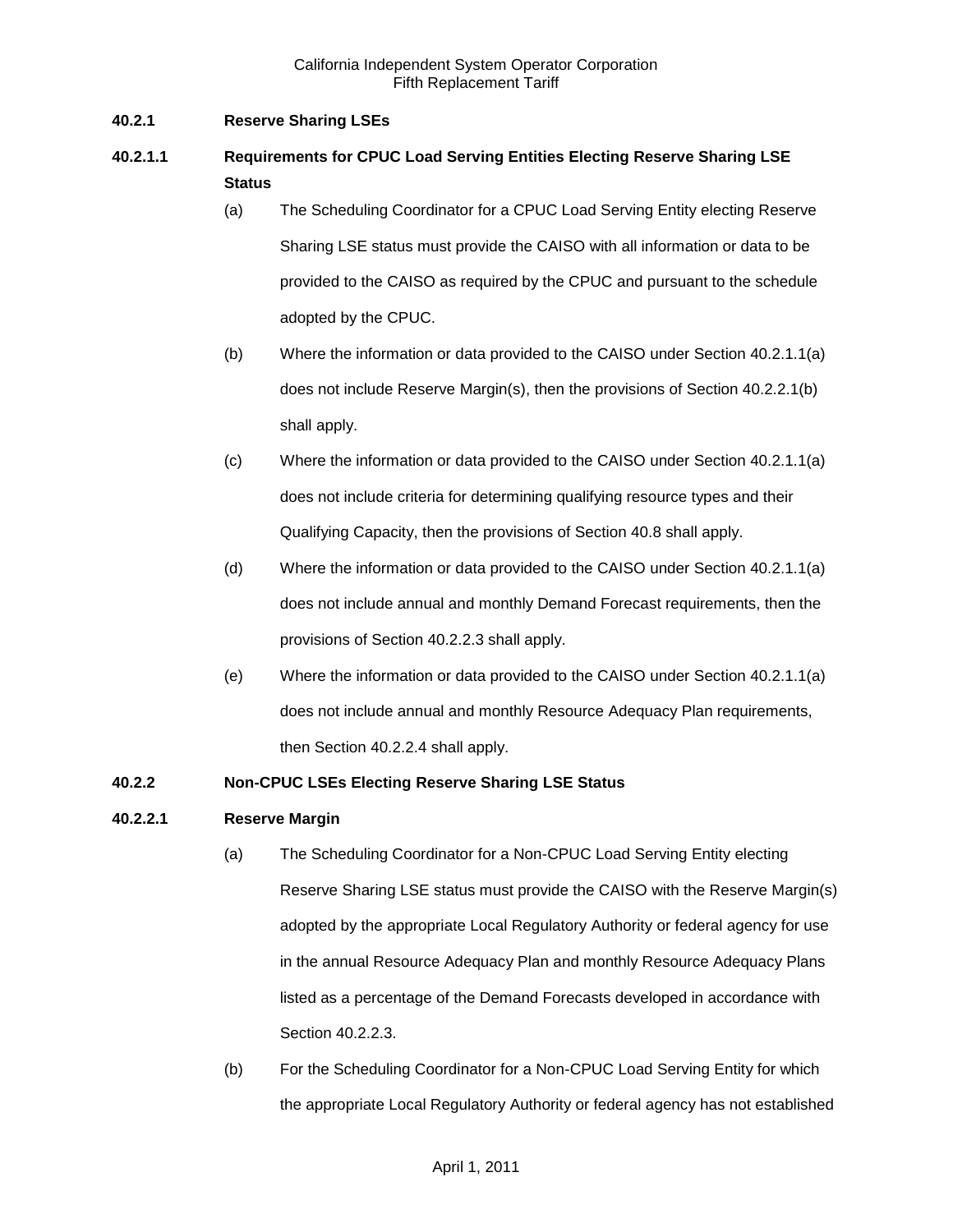a Reserve Margin(s) or a CPUC Load Serving Entity subject to Section 40.2.1.1(b) that has elected Reserve Sharing LSE status, the Reserve Margin for each month shall be no less than fifteen percent (15%) of the LSE's peak hourly Demand for the applicable month, as determined by the Demand Forecasts developed in accordance with Section 40.2.2.3.

## **40.2.2.2 Qualifying Capacity Criteria**

The Scheduling Coordinator for a Non-CPUC Load Serving Entity electing Reserve Sharing LSE status must provide the CAISO with a description of the criteria adopted by the Local Regulatory Authority or federal agency for determining qualifying resource types and the Qualifying Capacity from such resources and any modifications thereto as they are implemented from time to time. The Reserve Sharing LSE may elect to utilize the criteria set forth in Section 40.8.

### **40.2.2.3 Demand Forecasts**

The Scheduling Coordinator for a Non-CPUC Load Serving Entity or CPUC Load Serving Entity subject to Section 40.2.1.1(b) electing Reserve Sharing LSE status must provide annual and monthly Demand Forecasts on the schedule and in the reporting format(s) set forth in the Business Practice Manual. The annual and monthly Demand Forecasts shall utilize the annual and monthly coincident peak Demand determinations provided by the California Energy Commission for such Load Serving Entity, which will be calculated from the Demand Forecast information submitted to the California Energy Commission by each Reserve Sharing LSE; or (ii) if the California Energy Commission does not produce coincident peak Demand Forecasts for the Load Serving Entity, the annual and monthly coincident peak Demand Forecasts produced by the CAISO for such Load Serving Entity in accordance with its Business Practice Manual. Scheduling Coordinators must provide data and information, as may be requested by the CAISO, necessary to develop or support the Demand Forecasts required by this Section.

### **40.2.2.4 Annual and Monthly Resource Adequacy Plans**

The Scheduling Coordinator for a Non-CPUC Load Serving Entity or a CPUC Load Serving Entity subject to Section 40.2.1.1(b) electing Reserve Sharing LSE status must provide annual and monthly Resource Adequacy Plans for such Load Serving Entity, on a schedule and in the reporting format(s) set forth in the Business Practice Manual. The annual Resource Adequacy Plan must, at a minimum, set forth the Local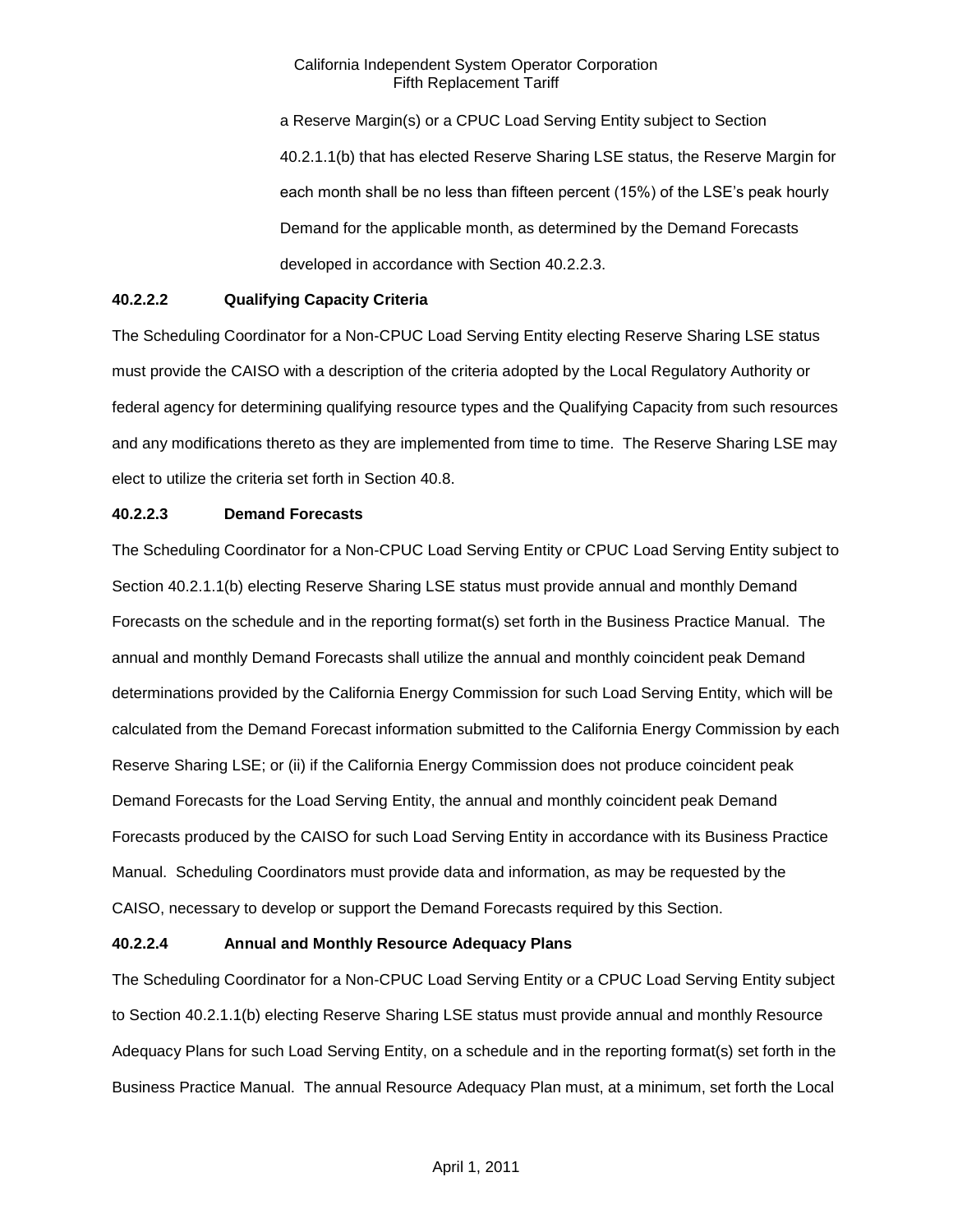Capacity Area Resources, if any, procured by the Load Serving Entity as described in Section 40.3. The monthly Resource Adequacy Plan should identify all resources, including Local Capacity Area Resources, the Load Serving Entity will rely upon to satisfy the applicable month's peak hour Demand of the Load Serving Entity as determined by the Demand Forecasts developed in accordance with Section 40.2.2.3 and applicable Reserve Margin. Resource Adequacy Plans must utilize the Net Qualifying Capacity requirements of Section 40.4.

## **40.2.3 Modified Reserve Sharing LSEs**

### **40.2.3.1 Reserve Margin**

- (a) The Scheduling Coordinator for a Load Serving Entity electing Modified Reserve Sharing LSE status must provide the CAISO with the Reserve Margin(s) adopted by the CPUC, Local Regulatory Authority, or federal agency, as appropriate, for use in the annual Resource Adequacy Plan and monthly Resource Adequacy Plans listed as a percentage of the Demand Forecasts developed in accordance with Section 40.2.3.3.
- (b) For the Scheduling Coordinator for a Load Serving Entity electing Modified Reserve Sharing LSE status for which the CPUC, Local Regulatory Authority, or federal agency, as appropriate, has not established a Reserve Margin, the Reserve Margin shall be no less than fifteen percent (15%) of the applicable month's peak hour Demand of the Load Serving Entity, as determined by the Demand Forecasts developed in accordance with Section 40.2.3.3.

### **40.2.3.2 Qualifying Capacity**

The Scheduling Coordinator for a Load Serving Entity electing Modified Reserve Sharing LSE status must provide the CAISO with a description of the criteria for determining qualifying resource types and the Qualifying Capacity from such resources and any modifications thereto as they are implemented from time to time. The Modified Reserve Sharing LSE may elect to utilize the criteria set forth in Section 40.8.

### **40.2.3.3 Demand Forecasts**

(a) The Scheduling Coordinator for a Load Serving Entity electing Modified Reserve Sharing LSE status must provide annual and monthly Demand Forecasts on the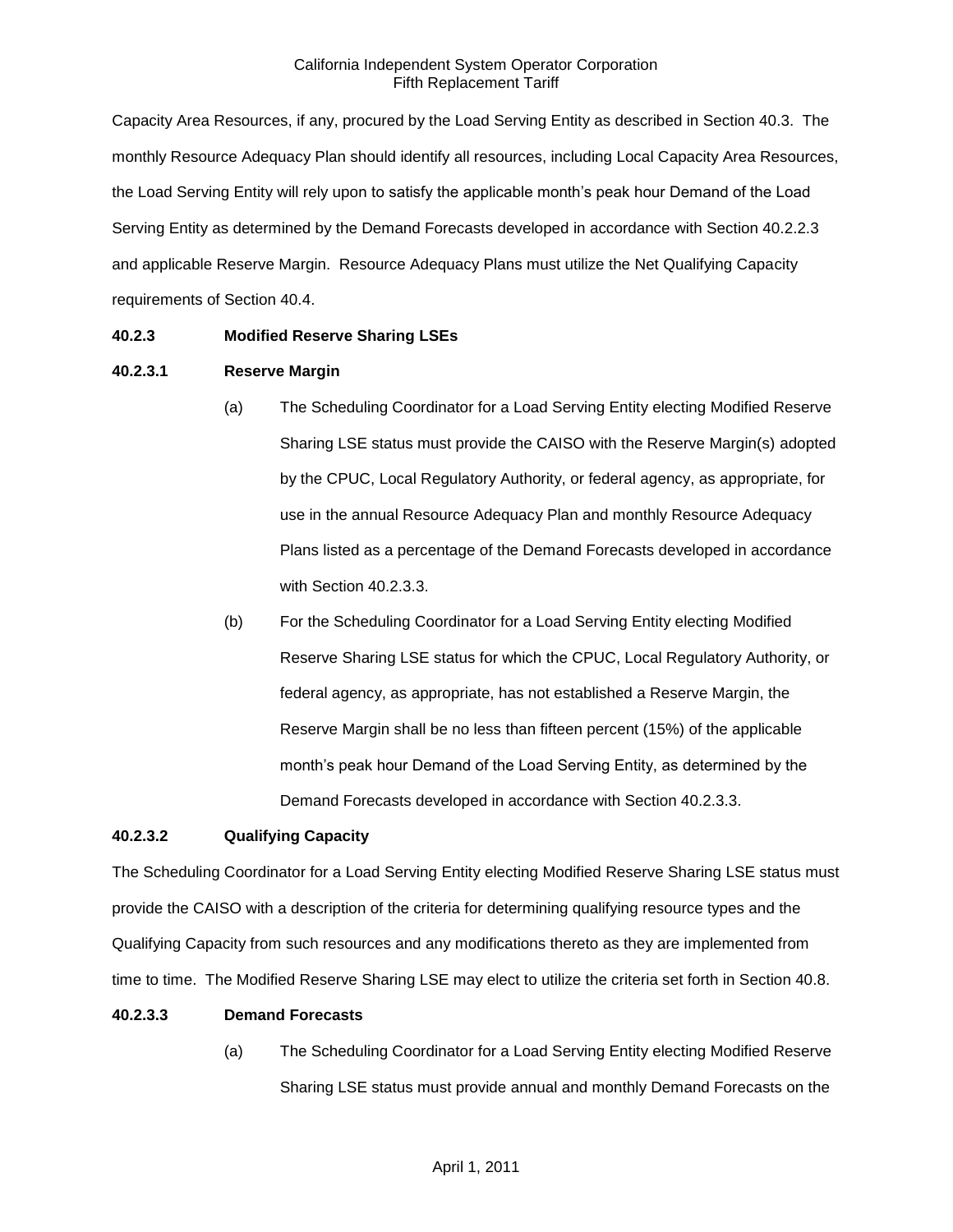schedule and in the reporting format(s) set forth in the Business Practice Manual. The annual and monthly Demand Forecasts shall utilize the annual and monthly coincident peak Demand determinations provided by the California Energy Commission for such Load Serving Entity, which will be calculated from Demand Forecast data submitted to the California Energy Commission by each Modified Reserve Sharing LSE; or (ii) if the California Energy Commission does not produce coincident peak Demand Forecasts for the Load Serving Entity, the annual and monthly coincident peak Demand Forecasts produced by the CAISO for such Load Serving Entity in accordance with its Business Practice Manual. Scheduling Coordinators must provide data and information, as may be requested by the CAISO, to develop or support the Demand Forecast required by this Section 40.2.3.3(b).

(b) The Scheduling Coordinator for a Load Serving Entity electing Modified Reserve Sharing LSE status must submit, on the schedule and in the reporting format set forth in the Business Practice Manual, hourly Demand Forecasts for each Trading Hour of the next Trading Day for each Modified Reserve Sharing LSE represented. The Scheduling Coordinator for a Load Serving Entity electing Modified Reserve Sharing LSE status must provide data or supporting information, as requested by the CAISO, for the Demand Forecasts required by this Section 40.2.3.3(b) for each Modified Reserve Sharing LSE served by the Scheduling Coordinator and a description of the criteria upon which the Demand Forecast was developed, and any modifications thereto as they are implemented from time to time.

#### **40.2.3.4 Annual and Monthly Resource Adequacy Plans**

The Scheduling Coordinator for a Load Serving Entity electing Modified Reserve Sharing LSE status must provide annual and monthly Resource Adequacy Plans, on a schedule and in the reporting format(s) set forth in the Business Practice Manual, for each Modified Reserve Sharing LSE served by the Scheduling Coordinator. The annual Resource Adequacy Plan must, at a minimum, set forth the Local Capacity Area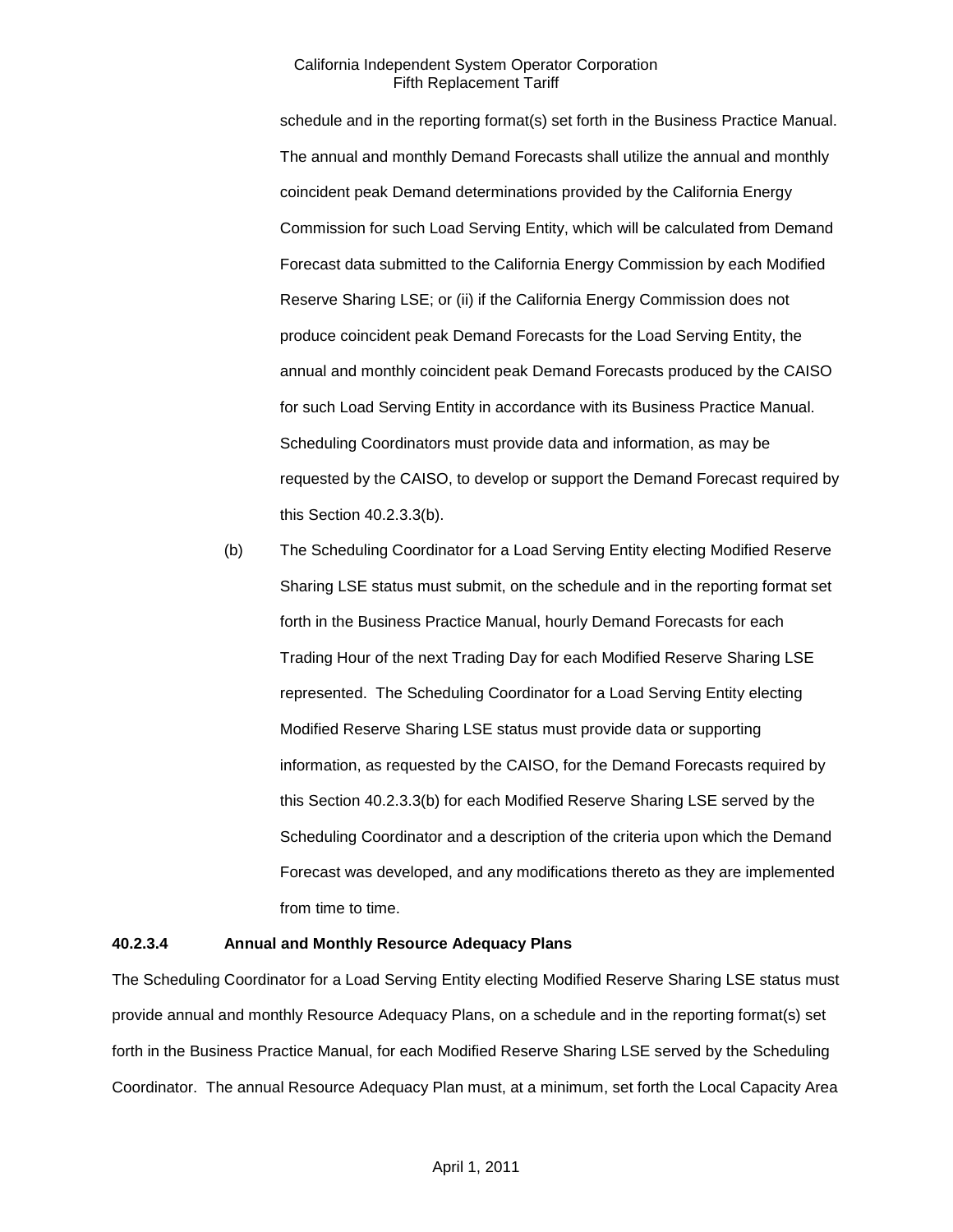Resources, if any, procured by the Modified Reserve Sharing LSE as described in Section 40.3. The monthly Resource Adequacy Plan must identify the resources the Modified Reserve Sharing LSE will rely upon to satisfy its forecasted monthly Demand and Reserve Margin as set forth in Section 40.2.3.1, for the relevant reporting period and must utilize the Net Qualifying Capacity requirements of Section 40.4.

#### **40.2.4 Load Following MSS**

A Scheduling Coordinator for a Load following MSS must provide an annual Resource Adequacy Plan that sets forth, at a minimum, the Local Capacity Area Resources, if any, procured by the Load following MSS as described in Section 40.3. The annual Resource Adequacy Plan shall utilize the annual coincident peak Demand determination provided by the California Energy Commission for such Load following MSS using Demand Forecast data submitted to the California Energy Commission by the Load following MSS, or, if the California Energy Commission does not produce coincident peak Demand Forecasts for the Load following MSS, the annual coincident peak Demand Forecast produced by the CAISO for such Load following MSS in accordance with its Business Practice Manual using Demand Forecast data submitted to the CAISO by the Load following MSS. The Local Capacity Area Resources identified by the annual Resource Adequacy Plan submitted by the Load following MSS shall be subject to the Availability Standards, Non-Availability Charge, and Availability Incentive Payment specified in Section 40.9.

### **40.3 Local Capacity Area Resource Requirements For SCs For LSEs**

### **40.3.1 Local Capacity Technical Study**

On an annual basis, pursuant to the schedule set forth in the Business Practice Manual, the CAISO will, perform, and publish on the CAISO Website the Local Capacity Technical Study. The Local Capacity Technical Study shall identify Local Capacity Areas, determine the minimum amount of Local Capacity Area Resources in MW that must be available to the CAISO within each identified Local Capacity Area, and identify the Generating Units within each identified Local Capacity Area. The CAISO shall collaborate with the CPUC, Local Regulatory Authorities within the CAISO Balancing Authority Area, federal agencies, and Market Participants to ensure that the Local Capacity Technical Study is performed in accordance with this Section 40.3 and to establish for inclusion in the Business Practice Manual other parameters and assumptions applicable to the Local Capacity Technical Study and a schedule that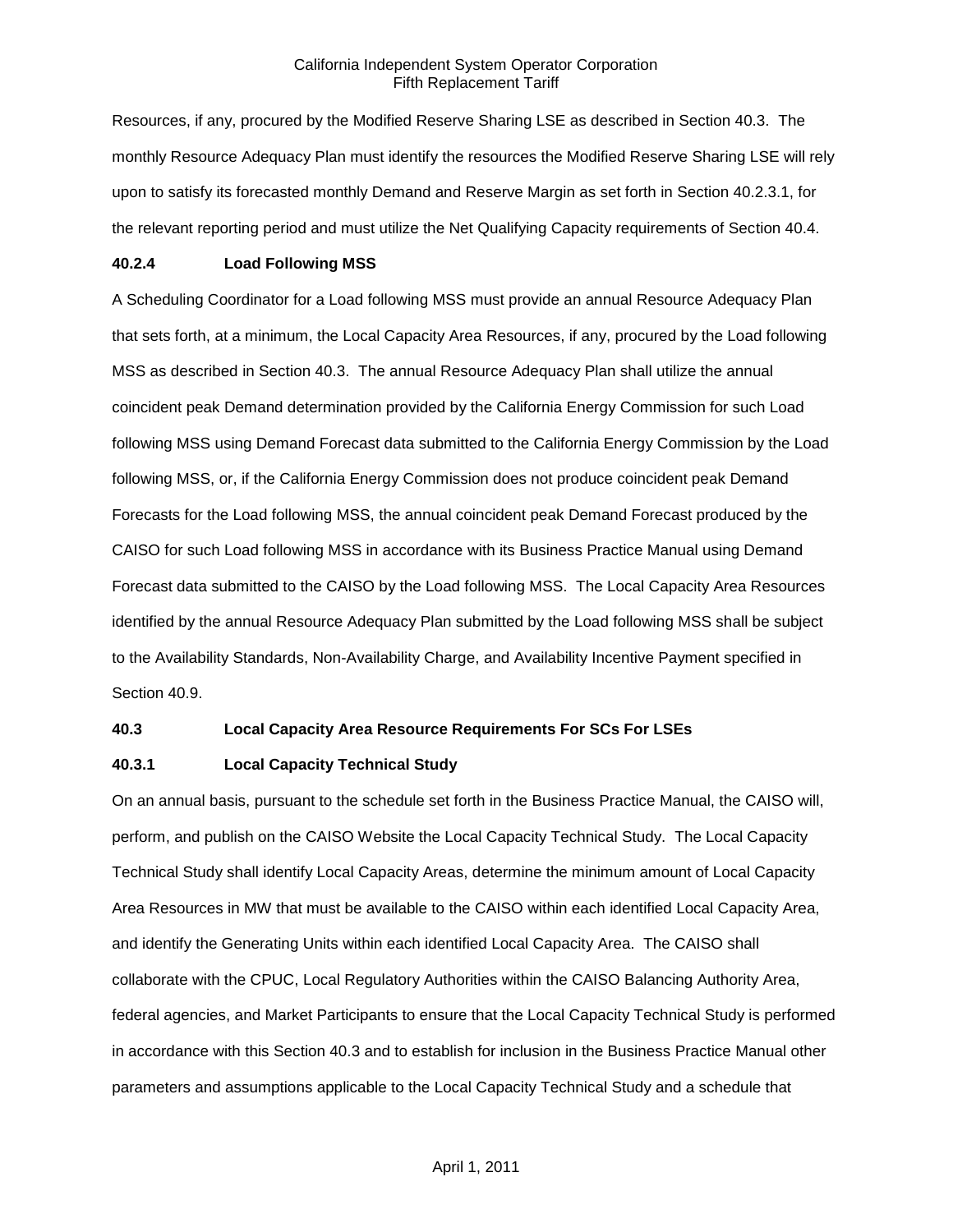provides for: (i) reasonable time for review of a draft Local Capacity Technical Study, (ii) reasonable time for Participating TOs to propose operating solutions, and (iii) release of the final Local Capacity Technical Study no later than 120 days prior to the date annual Resource Adequacy Plans must be submitted under this Section 40.

## **40.3.1.1 Local Capacity Technical Study Criteria**

The Local Capacity Technical Study will determine the minimum amount of Local Capacity Area Resources needed to address the Contingencies identified in Section 40.3.1.2. In performing the Local Capacity Technical Study, the CAISO will apply those methods for resolving Contingencies considered appropriate for the performance level that corresponds to a particular studied Contingency, as provided in NERC Reliability Standards TPL-001-0, TPL-002-0, TPL-003-0, and TPL-004-0, as augmented by CAISO Reliability Criteria in accordance with the Transmission Control Agreement and Section 24.2.1. The CAISO Reliability Criteria shall include:

- (1) Time Allowed for Manual Readjustment: This is the amount of time required for the Operator to take all actions necessary to prepare the system for the next Contingency. This time should not be less than thirty (30) minutes.
- (2) No voltage collapse or dynamic instability shall be allowed for a Contingency in Category D – extreme event (any B1-4 system readjusted (Common Mode) L-2), as listed in Section 40.3.1.2.

# **40.3.1.2 Local Capacity Technical Study Contingencies.**

The Local Capacity Technical Study shall assess the following Contingencies: **Contingency Component(s) NERC/WECC Performance Level A – No Contingencies NERC/WECC Performance Level B – Loss of a single element** 1. Generator (G-1) 2. Transmission Circuit (L-1) 3. Transformer (T-1) 4. Single Pole (dc) Line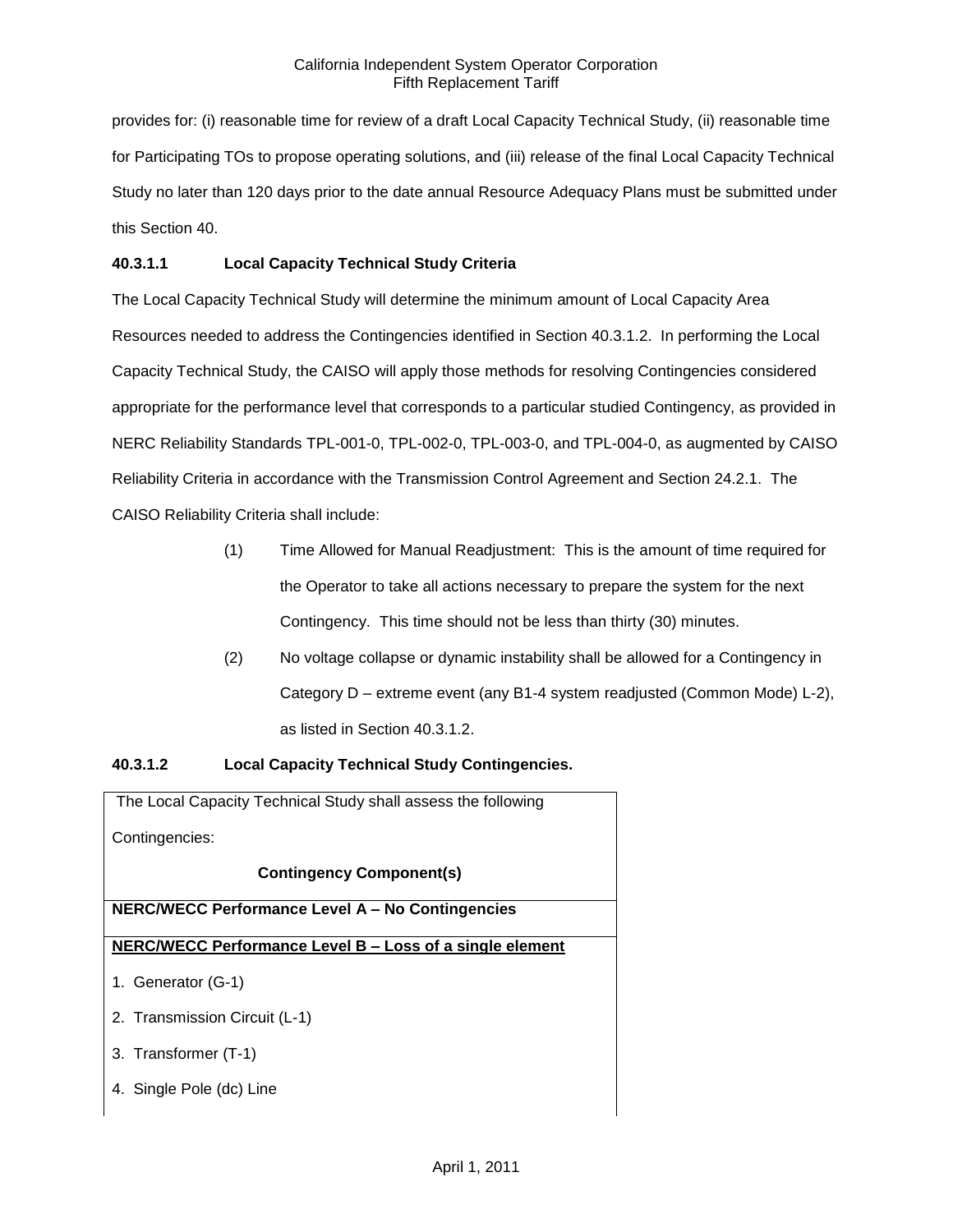| 5. G-1 system readjusted L-1                                        |
|---------------------------------------------------------------------|
| <b>NERC/WECC Performance Level C - Loss of two or more elements</b> |
| 3. L-1 system readjusted G-1                                        |
| 3. G-1 system readjusted T-1 or T-1 system readjusted G-1           |
| 3. L-1 system readjusted T-1 or T-1 system readjusted L-1           |
| 3. G-1 system readjusted G-1                                        |
| 3. L-1 system readjusted L-1                                        |
| 4. Bipolar (dc) Line                                                |
| 5. Two circuits (Common Mode) L-2                                   |
| WECC-S3. Two generators (Common Mode) G-2                           |
| D – Extreme event – loss of two or more elements                    |
| Any B1-4 system readjusted (Common Mode) L-2                        |
|                                                                     |

# **40.3.2 Allocation Of Local Capacity Area Resource Obligations**

The CAISO will allocate responsibility for Local Capacity Area Resources to Scheduling Coordinators for Load Serving Entities in the following sequential manner:

> (a) The responsibility for the aggregate Local Capacity Area Resources required for all Local Capacity Areas within each TAC Area as determined by the Local Capacity Technical Study will be allocated to all Scheduling Coordinators for Load Serving Entities that serve Load in the TAC Area in accordance with the Load Serving Entity's proportionate share of the LSE's TAC Area Load at the time of the CAISO's annual coincident peak Demand set forth in the annual peak Demand Forecast for the next Resource Adequacy Compliance Year as determined by the California Energy Commission. Expressed as a formula, the allocation of Local Area Capacity Resource obligations will be as follows: (∑ Local Capacity Area MW in TAC Area from the Local Capacity Technical Study) \* (LSE Demand in TAC Area at CAISO annual coincident peak Demand)/(Total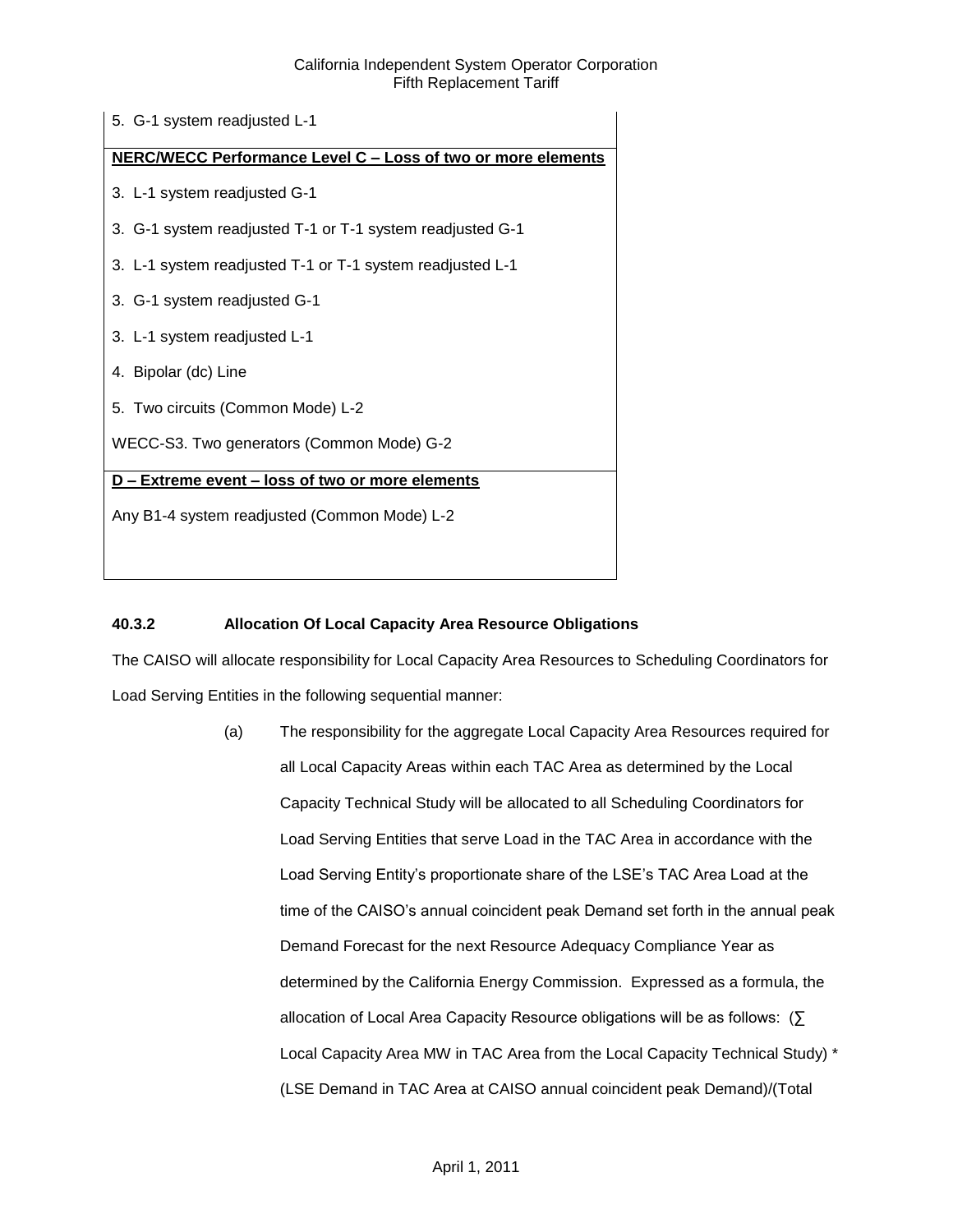TAC Area Demand at the time of CAISO annual coincident peak Demand). This will result in a MW responsibility for each Load Serving Entity for each TAC Area in which the LSE serves Load. The LSE may meet its MW responsibility, as assigned under this Section, for each TAC Area in which the LSE serves Load by procurement of that MW quantity in any Local Capacity Area in the TAC Area.

- (b) For Scheduling Coordinators for Non-CPUC Load Serving Entities, the Local Capacity Area Resource obligation will be allocated based on Section 40.3.2(a) above.
- (c) For Scheduling Coordinators for CPUC Load Serving Entities, the CAISO will allocate the Local Capacity Area Resource obligation based on an allocation methodology, if any, adopted by the CPUC. However, if the allocation methodology adopted by the CPUC does not fully allocate the total sum of each CPUC Load Serving Entity's proportionate share calculated under Section 40.3.2(a), the CAISO will allocate the difference to all Scheduling Coordinators for CPUC Load Serving Entities in accordance with their proportionate share calculated under 40.3.2(a). If the CPUC does not adopt an allocation methodology, the CAISO will allocate Local Capacity Area Resources to Scheduling Coordinators for CPUC Load Serving Entities based on Section 40.3.2(a).

Once the CAISO has allocated the total responsibility for Local Capacity Area Resources, the CAISO will inform the Scheduling Coordinator for each LSE of the LSE's specific allocated responsibility for Local Capacity Area Resources in each TAC Area in which the LSE serves Load.

### **40.3.3 Procurement Of Local Capacity Area Resources By LSEs**

Nothing in this Section 40 obligates any Scheduling Coordinator to demonstrate on behalf of a Load Serving Entity that the Load Serving Entity has procured Local Capacity Area Resources to satisfy capacity requirements for each Local Capacity Area identified in the technical study. Scheduling Coordinators for Load Serving Entities may aggregate responsibilities for procurement of Local Capacity Area Resources. If a Load Serving Entity has procured Local Capacity Area Resources that satisfy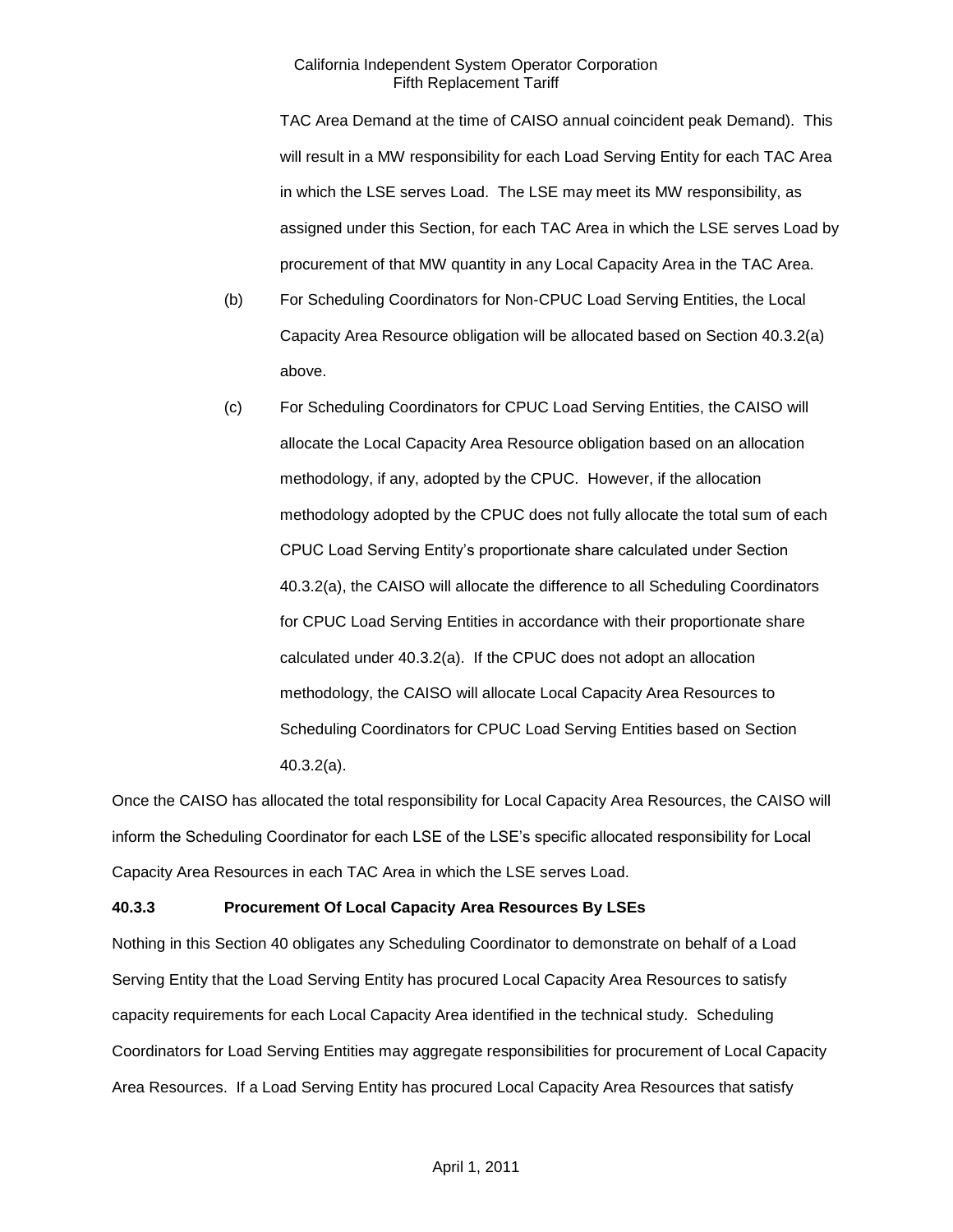generation capacity requirements for Local Capacity Areas, the Scheduling Coordinator for such Load Serving Entity shall include this information in its annual and monthly Resource Adequacy Plan(s).

## **40.3.4 [NOT USED]**

## **40.4 General Requirements On Resource Adequacy Resources**

## **40.4.1 Eligible Resources And Determination Of Qualifying Capacity**

The CAISO shall use the criteria provided by the CPUC or Local Regulatory Authority to determine and verify, if necessary, the Qualifying Capacity of all Resource Adequacy Resources; however, to the extent a resource is listed by one or more Scheduling Coordinators in their Resource Adequacy Plans, which apply the criteria of more than one Local Regulatory Authority that leads to conflicting Qualifying Capacity values for that resource, the CAISO will accept the methodology that results in the highest Qualifying Capacity value. Only if the CPUC, Local Regulatory Authority, or federal agency has not established any Qualifying Capacity criteria, or chooses to rely on the criteria in this CAISO Tariff, will the provisions of Section 40.8 apply.

## **40.4.2 Net Qualifying Capacity Report**

The CAISO shall produce an annual report posted to the CAISO Website on the schedule set forth in the Business Practice Manual that sets forth the Net Qualifying Capacity of all Participating Generators. All other Resource Adequacy Resources may be included in the annual report under Section 40.4.2 upon their request. The Net Qualifying Capacity of any resource included in the annual report, once posted to the CAISO Website, shall not be reduced by the CAISO for the next Resource Adequacy Compliance Year. Any change proposed to be made to a Net Qualifying Capacity value for a resource included in a prior annual report shall be explained, and any test results or analyses underlying the change provided, to the Scheduling Coordinator within ten (10) days of the CAISO's determination that a change to the resource's Net Qualifying Capacity is appropriate, which also must be at least fifteen (15) days prior to the posting on the CAISO Website of the annual report. Any disputes as to the CAISO's determination regarding Net Qualifying Capacity shall be subject to the CAISO ADR Procedures.

## **40.4.3 General Qualifications For Supplying Net Qualifying Capacity**

Resource Adequacy Resources included in a Resource Adequacy Plan submitted by a Scheduling Coordinator on behalf of a Load Serving Entity serving Load in the CAISO Balancing Authority Area must: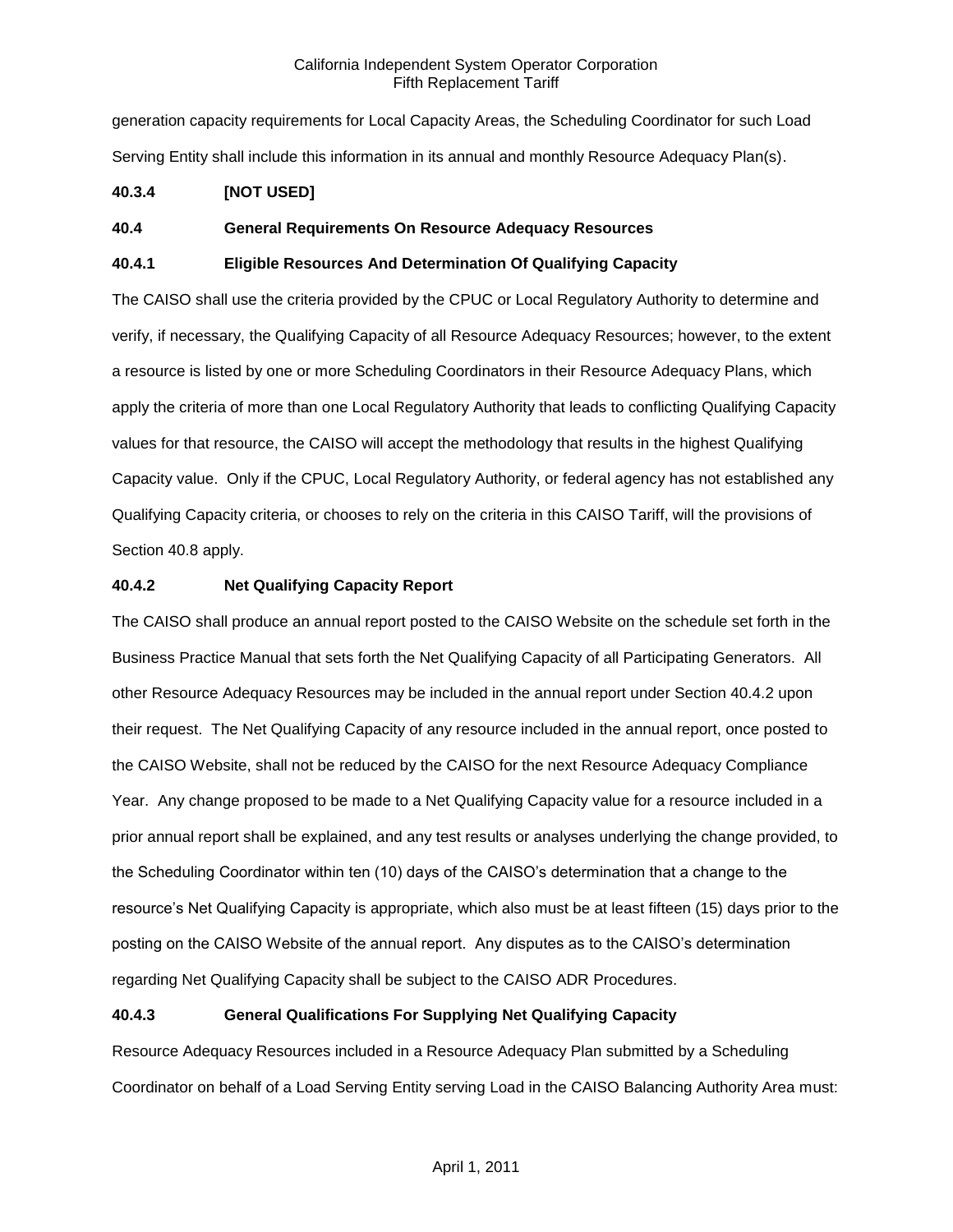- (1) Be available for testing by the CAISO to validate Qualifying Capacity, which can be no less than a resource's PMin even if the resource's contractual Resource Adequacy Capacity is less than its PMin, and determine Net Qualifying Capacity for the next Resource Adequacy Compliance Year;
- (2) Provide any information requested by the CAISO to apply the performance criteria to be adopted by the CAISO pursuant to Section 40.4.5;
- (3) Submit Bids into the CAISO Markets as required by this CAISO Tariff;
- (4) Be in compliance, as of the date that the CAISO performs any testing or otherwise determines Net Qualifying Capacity for the next Resource Adequacy Compliance Year, with the criteria for Qualifying Capacity established by the CPUC, relevant Local Regulatory Authority, or federal agency and provided to the CAISO; and
- (5) Be subject to Sanctions for non-performance as specified in the CAISO Tariff; and
- (6) For a resource with contractual Resource Adequacy Capacity less than PMin, make the PMin available to the CAISO for commitment or dispatch at PMin, subject to Section 11.8 provisions for Bid Cost Recovery, so that the resource's Resource Adequacy Capacity can be utilized as required by this CAISO Tariff.

### **40.4.4 Reductions For Testing**

In accordance with the procedures specified in the Business Practice Manual, the Generating Unit of a Participating Generator or other Generating Units, System Units or Loads of Participating Loads or Proxy Demand Resources included in a Resource Adequacy Plan submitted by a Scheduling Coordinator on behalf of a Load Serving Entity can have its Qualifying Capacity reduced, for purposes of the Net Qualifying Capacity annual report under Section 40.4.2 for the next Resource Adequacy Compliance Year, if a CAISO testing program determines that it is not capable of supplying the full Qualifying Capacity amount.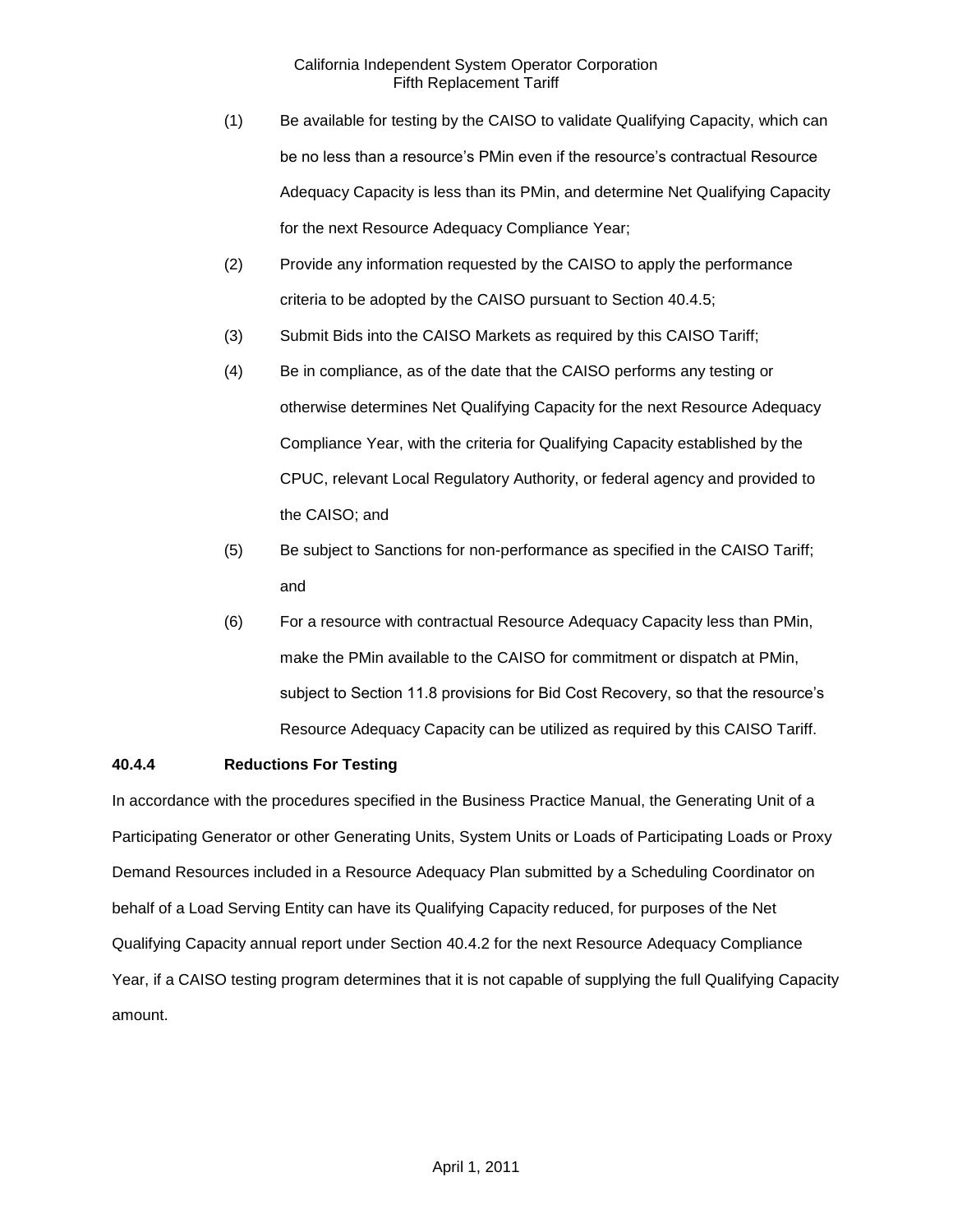### **40.4.5 Reductions For Performance Criteria**

No later than 12 months after the effective date of this Section 40, the CAISO will issue a report outlining a proposal with respect to performance criteria for Resource Adequacy Resources. The CAISO will collaborate with the CPUC and other Local Regulatory Authorities to develop the performance criteria to be submitted to FERC. The Scheduling Coordinator for a Resource Adequacy Resource shall provide or make available to the CAISO, subject to the confidentiality provisions of this CAISO Tariff, all documentation requested by the CAISO to determine, develop or implement the performance criteria, including, but not limited to, NERC Generating Availability Data System data.

#### **40.4.6 Reductions For Deliverability**

#### **40.4.6.1 Deliverability Within the CAISO Balancing Authority Area**

In order to determine Net Qualifying Capacity from Resource Adequacy Resources subject to this Section 40.4, the CAISO will determine that a Resource Adequacy Resource is available to serve the aggregate of Load by means of a deliverability study. Documentation explaining the CAISO's deliverability analysis will be posted on the CAISO Website. The deliverability study will be performed annually and shall focus on peak Demand conditions. The results of the deliverability study shall be incorporated into the Net Qualifying Capacity annual report under Section 40.4.2 and will be effective for the next Resource Adequacy Compliance Year. To the extent the deliverability study shows that the Qualifying Capacity is not deliverable to the aggregate of Demand under the conditions studied, the Qualifying Capacity of the Resource Adequacy Resource will be reduced on a MW basis for the capacity that is undeliverable. Resources will be electrically grouped in a manner consistent with the CAISO Deliverability Assessment methodology posted on the CAISO Website. For Resource Adequacy Resources in the same electrical group which have identified deliverability constraints, the Qualifying Capacity of the Resource Adequacy Resources that obtained Full Capacity Deliverability Status or partial deliverability through Section 8.2 of Appendix Y to this CAISO Tariff will be reduced prior to reducing the Qualifying Capacity of those resources which were originally provided Full Capacity Deliverability Status pursuant to inclusion in an Interconnection Study Cycle under Appendix Y to this CAISO Tariff.

### **40.4.6.2 Deliverability of Imports**

**40.4.6.2.1 Available Import Capability Assignment Process**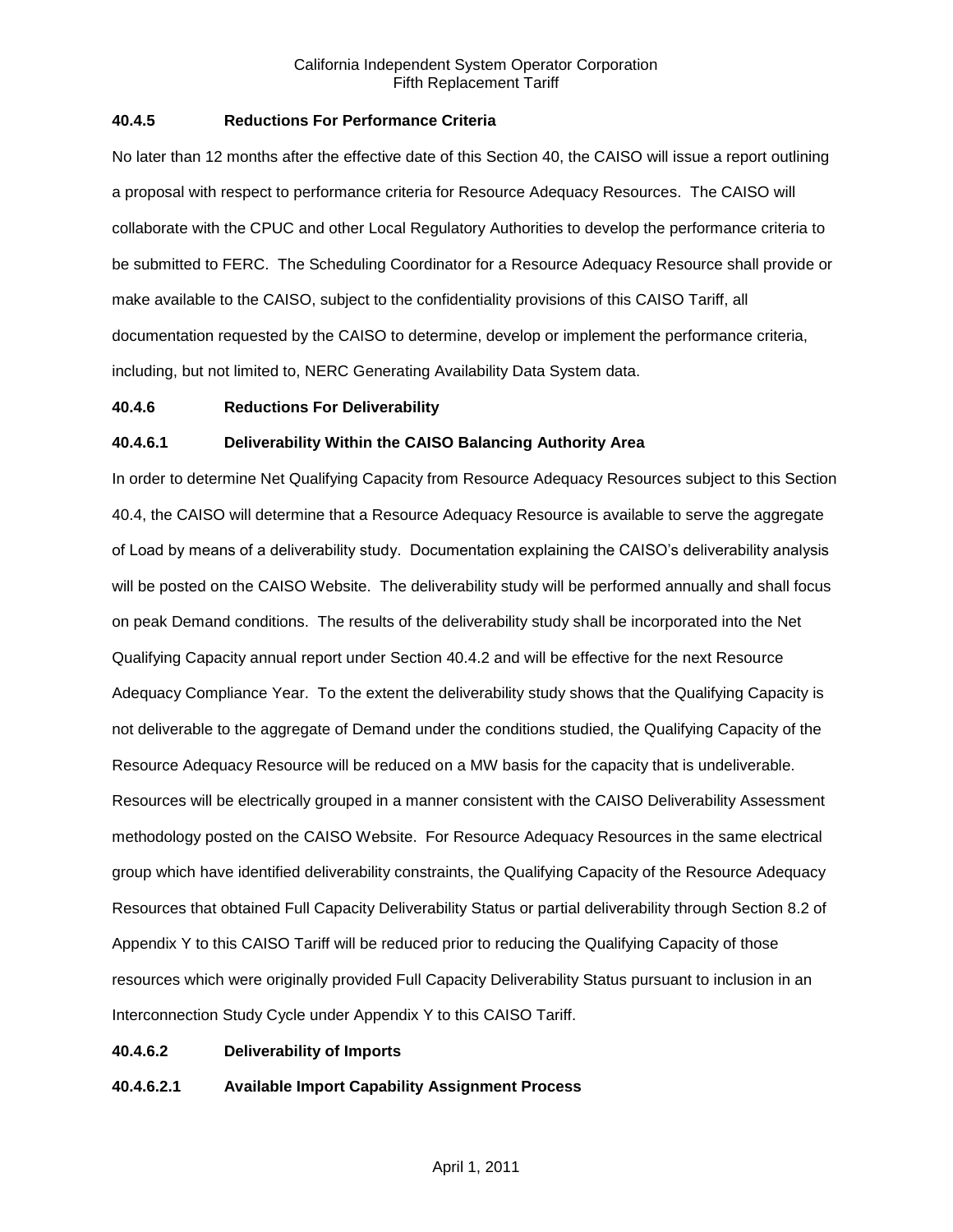For Resource Adequacy Plans covering any period after December 31, 2007, total Available Import Capability will be assigned on an annual basis for a one-year term to Load Serving Entities serving Load in the CAISO Balancing Authority Area and other Market Participants through their respective Scheduling Coordinators, as described by the following sequence of steps. However, should the CPUC modify by decision its compliance period from January to December of the calendar year to May through April of the calendar year, the CAISO shall extend the effectiveness of the assignment for Resource Adequacy Compliance Year 2008 through April 2009.

Step 1: Determination of Maximum Import Capability on Interties into the CAISO Balancing Authority Area: The CAISO shall establish the Maximum Import Capability for each Intertie into the CAISO Balancing Authority Area, and will post those values on the CAISO Website in accordance with the schedule and process set forth in the Business Practice Manual.

Step 2: Determination of Available Import Capability by Accounting for Existing Contracts and Transmission Ownership Rights Held by Out-of- Balancing Authority Area LSEs: For each Intertie, the Available Import Capability will be determined by subtracting from the Maximum Import Capability established in Step 1 for each Intertie the import capability on each Intertie associated with (i) Existing Contracts and (ii) Transmission Ownership Rights held by load serving entities that do not serve Load within the CAISO Balancing Authority Area. The remaining sum of all Intertie Available Import Capability is the Total Import Capability. Total Import Capability shall be used to determine the Load Share Quantity for each Load Serving Entity that serves Load within the CAISO Balancing Authority Area.

Step 3: Determination of Existing Contract Import Capability by Accounting for Existing Contracts and Transmission Ownership Rights Held by CAISO Balancing Authority Area LSEs: From the Available Import Capability remaining on each Intertie after Step 2 above, Existing Contracts and Transmission Ownership Rights held by Load Serving Entities that serve Load within the CAISO Balancing Authority Area shall be reserved for the holders of such commitments and will not be subject to reduction under any subsequent steps in this Section. The import capability reserved pursuant to this Step 3 is the Existing Contract Import Capability.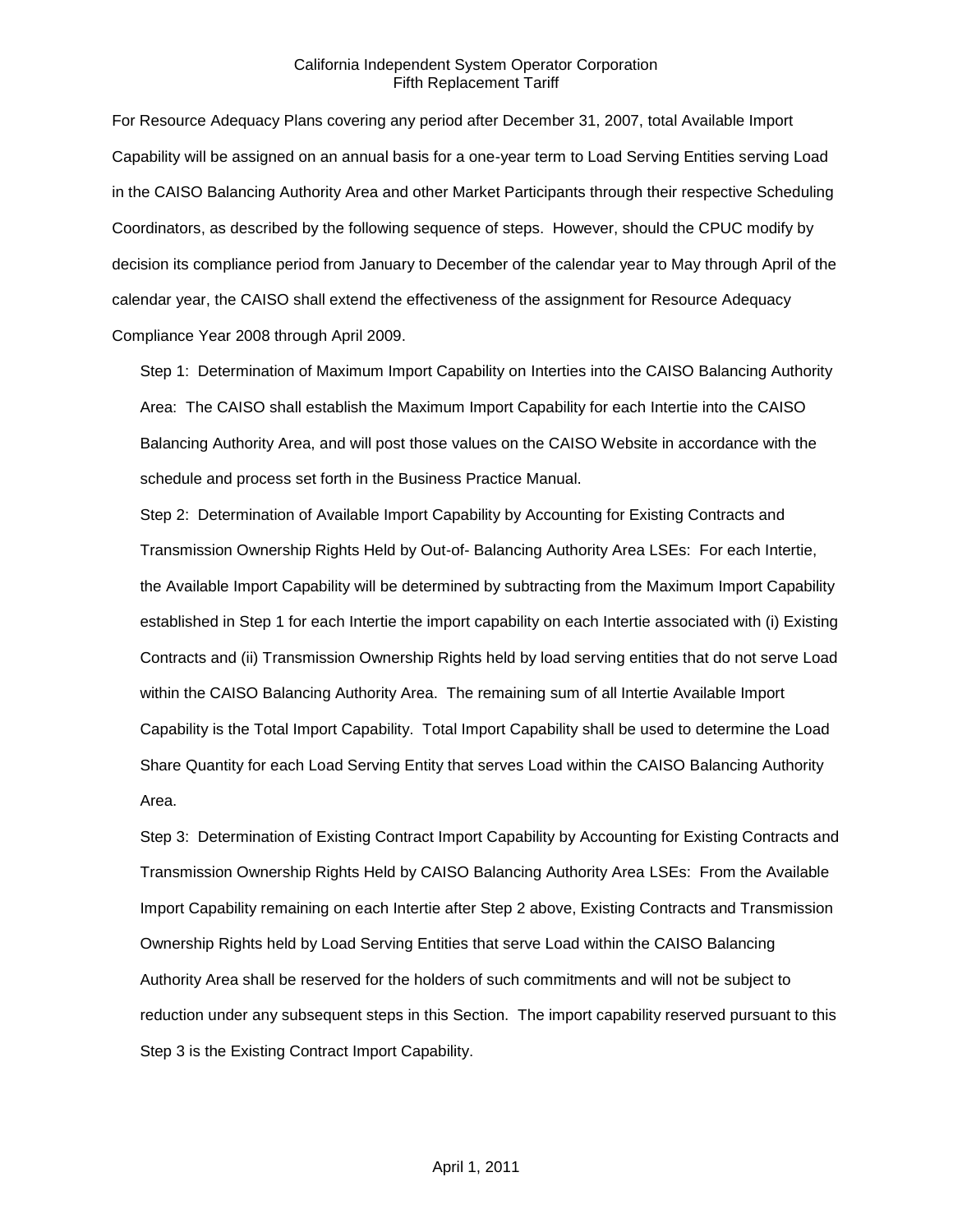Step 4: Assignment of Pre-RA Import Commitments: From the Available Import Capability remaining on each Intertie after reserving Existing Contract Import Capability under Step 3 above, the CAISO will assign to Load Serving Entities serving Load within the CAISO Balancing Authority Area Pre-RA Import Commitment Capability on a particular Intertie based on Pre-RA Import Commitments in effect (where a supplier has an obligation to deliver the Energy or make the capacity available) at any time during the Resource Adequacy Compliance Year for which the Available Import Capability assignment is being performed. The Pre-RA Import Commitment will be assigned to the Intertie selected by the Load Serving Entity during the Resource Adequacy Compliance Year 2007 import capability assignment process, which was required to be based on the Intertie upon which the Energy or capacity from the Pre-RA Import Commitment had been primarily scheduled or, for a Pre-RA Import Commitment without a scheduling history at the time of the Resource Adequacy Compliance Year 2007 import capability assignment process, the primary Intertie upon which the Energy or capacity was anticipated to be scheduled. To the extent a Pre-RA Import Commitment was not presented during the Resource Adequacy Compliance Year 2007 import capability assignment process, the Load Serving Entity shall select the Intertie upon which the Pre-RA Import Commitment is primarily anticipated to be scheduled during the term of the Pre-RA Import Commitment and that selection shall be utilized in future annual Available Import Capability assignment processes. If a Pre-RA Import Commitment submitted on behalf of a LSE with Existing Contract Import Capability is assigned under this Section to the same Intertie on which the LSE holds Existing Contract Import Capability, the Pre-RA Import Commitment will be assumed to deliver over the Existing Contract Import Capability until exhausted, unless the LSE can demonstrate otherwise.

To the extent a particular Intertie becomes over requested with Pre-RA Import Commitments due to either Pre-RA Import Commitments not included in the Resource Adequacy Compliance Year 2007 import capability assignment process or changes in system conditions that decrease the Maximum Import Capability of the Intertie, such that the MW represented in all Pre-RA Import Commitments utilizing the Intertie exceed the Intertie's Available Import Capability in excess of that reserved for Existing Contracts and Transmission Ownership Rights under Steps 2 and 3, the Pre-RA Import Commitments will be assigned Pre-RA Import Commitment Capability, based on the Import Capability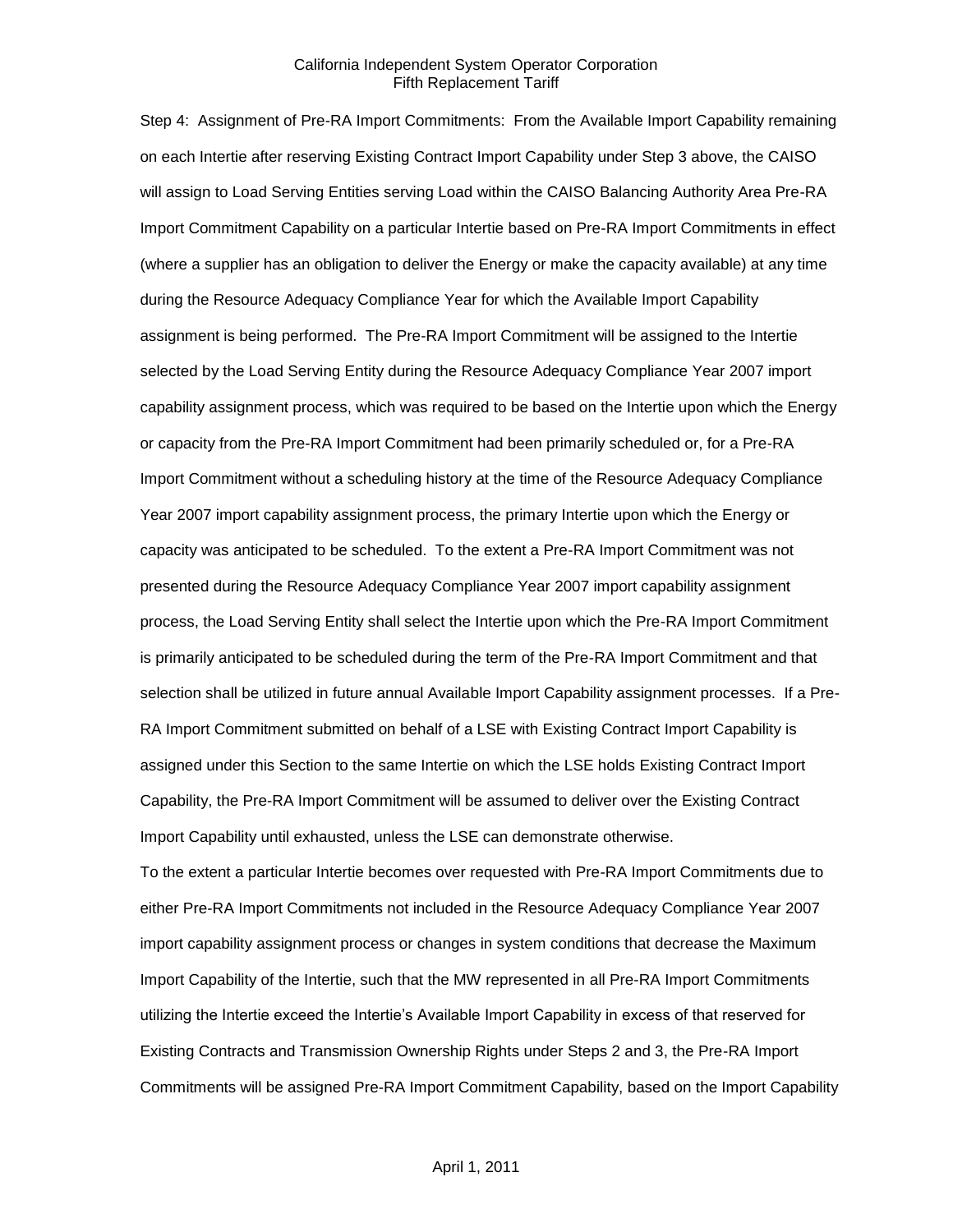Load Share Ratio of each Load Serving Entity submitting Pre-RA Import Commitments on the particular Intertie. To the extent this initial assignment of Pre-RA Import Commitment Capability has not fully assigned the Available Import Capability of the particular over requested Intertie, the remaining Available Import Capability on the over requested Intertie will be assigned until fully exhausted based on the Import Capability Load Share Ratio of each Load Serving Entity whose submitted Pre-RA Import Commitment has not been fully satisfied by the previous Import Capability Load Share Ratio assignment iteration. The Available Import Capability assigned pursuant to this Step 4 is the Pre-RA Import Commitment Capability.

Step 5: Assignment of Remaining Import Capability Limited by Load Share Quantity: The Total Import Capability remaining after Step 4 will be assigned only to Load Serving Entities serving Load within the CAISO Balancing Authority Area that have not received Existing Contract Import Capability and Pre-RA Import Commitment Capability under Steps 3 and 4, that exceed the Load Serving Entity's Load Share Quantity. Only the MW quantity of any Pre-RA Import Commitment Capability assigned to Existing Contract Import Capability under Step 4 that exceeds the Existing Contract Import Capability on the particular Intertie will be counted for purposes of this Step 5. This Total Import Capability will be assigned until fully exhausted to those Load Serving Entities eligible to receive an assignment under this Step based on each Load Serving Entity's Import Capability Load Share Ratio up to, but not in excess of, its Load Share Quantity. The quantity of Total Import Capability assigned to the Load Serving Entity under this Step is the Load Serving Entity's Remaining Import Capability. This Step 5 does not assign Remaining Import Capability on a specific Intertie. Step 6: CAISO Posting of Assigned and Unassigned Capability: Following the completion of Step 5, the CAISO will post to the CAISO Website, in accordance with the schedule set forth in the Business Practice Manual the following information:

- (a) The Total Import Capability;
- (b) The quantity in MW of Existing Contracts and Transmission Ownership Rights assigned to each Intertie, distinguishing between Existing Contracts and Transmission Ownership Rights held by Load Serving Entities within the CAISO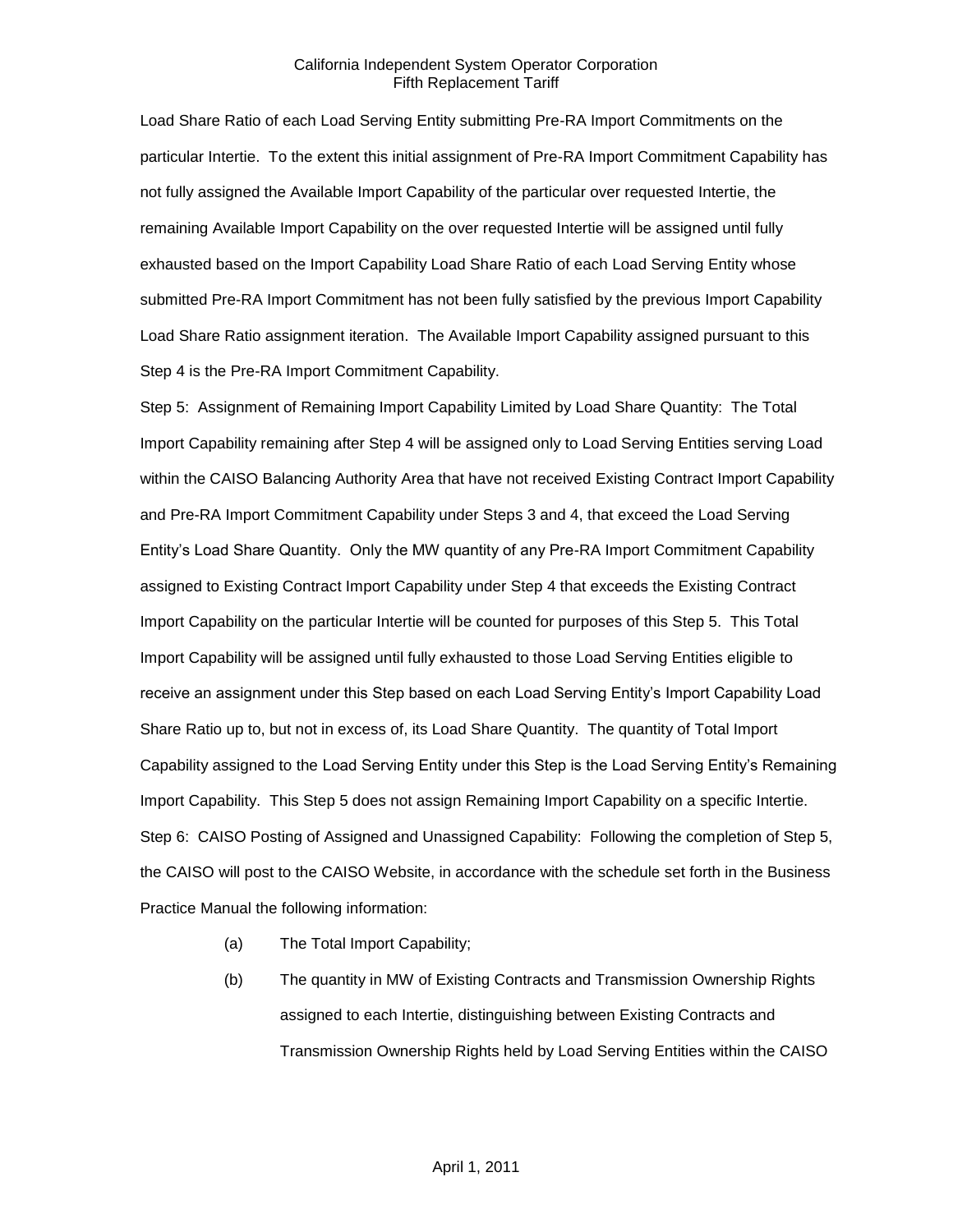Balancing Authority Area and those held by load serving entities outside the CAISO Balancing Authority Area;

- (c) The aggregate quantity in MW, and identity of the holders, of Pre-RA Import Commitments assigned to each Intertie; and
- (d) The aggregate quantity in MW of Available Import Capability after Step 4, the identity of the Interties with Available Import Capability, and the MW quantity of Available Import Capability on each such Intertie.

Step 7: CAISO Notification of LSE Assignment Information: Following the completion of Step 5, in accordance with the schedule set forth in the Business Practice Manual, the CAISO will notify the Scheduling Coordinator for each Load Serving Entity of:

- (a) The Load Serving Entity's Import Capability Load Share;
- (b) The Load Serving Entity's Load Share Quantity; and
- (c) The amount of, and Intertie on which, the Load Serving Entity's Existing Contract Import Capability and Pre-RA Import Commitment Capability, as applicable, has been assigned; and
- (d) The Load Serving Entity's Remaining Import Capability.

Step 8: Transfer of Import Capability: In accordance with the schedule set forth in the Business Practice Manual, a Load Serving Entity shall be allowed to transfer some or all of its Remaining Import Capability to any other Load Serving Entity or Market Participant. The CAISO will accept transfers among LSEs and Market Participants only to the extent such transfers are reported to the CAISO, in accordance with the schedule set forth in the Business Practice Manual and through the CAISO's Import Capability Transfer Registration Process, by the entity receiving the Remaining Import Capability who must set forth (1) the name of the counter-parties, (2) the MW quantity, (3) term of transfer, and (4) price on a per MW basis. The CAISO will post to the CAISO Website by August 8, 2007 for Resource Adequacy Compliance Year 2008 and for subsequent Resource Adequacy Compliance Years in accordance with the schedule set forth in the Business Practice Manual the information on transfers of Remaining Import Capability received under this Step 8.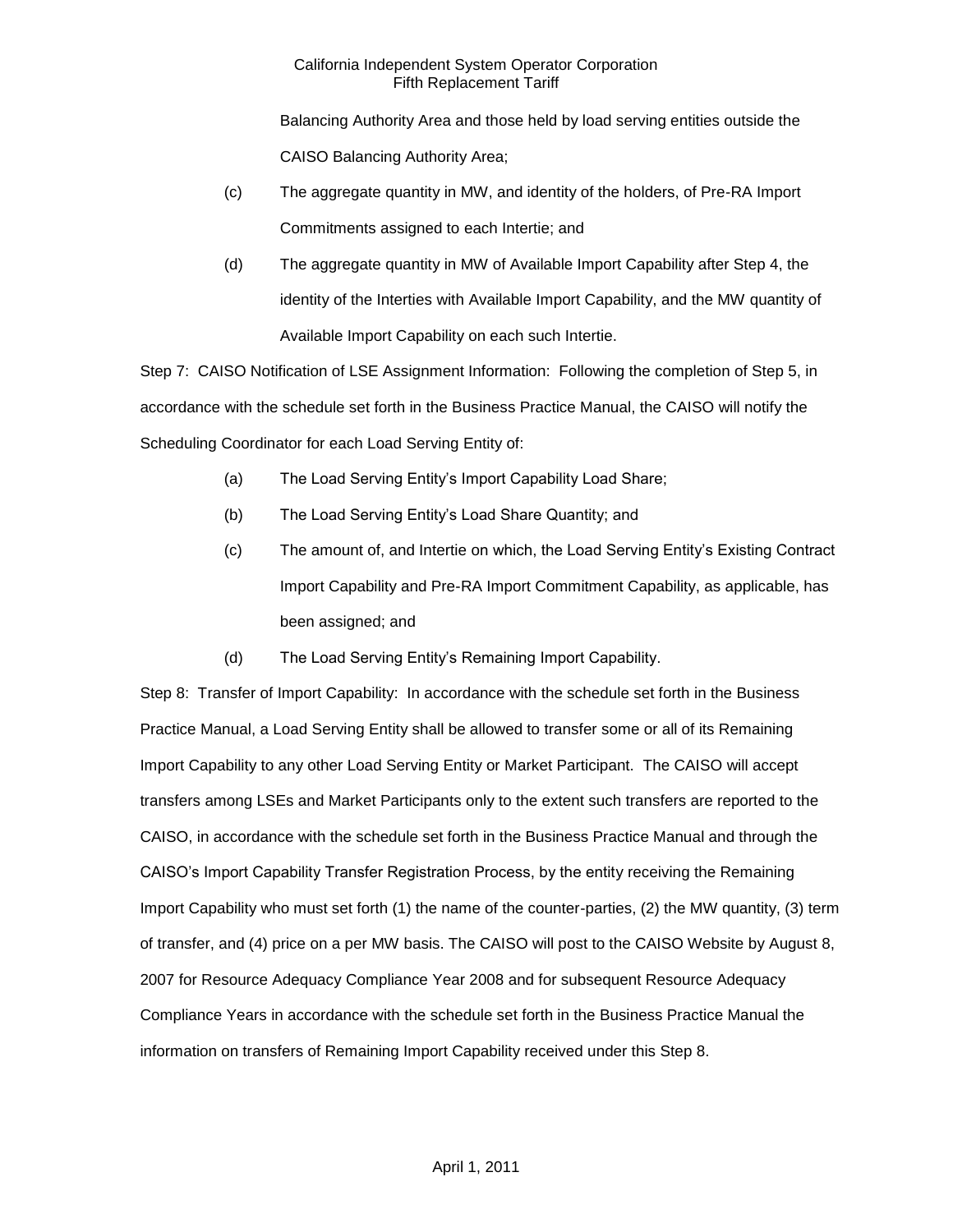Step 9: Initial Scheduling Coordinator Request to Assign Remaining Import Capability by Intertie: In accordance with the schedule set forth in the Business Practice Manual, the Scheduling Coordinator for each Load Serving Entity or Market Participant shall notify the CAISO of its request to assign its post-trading Remaining Import Capability on a MW basis per available Intertie. Total requests for assignment of Remaining Import Capability by a Scheduling Coordinator cannot exceed the sum of the post-traded Remaining Import Capability of its Load Serving Entities. The CAISO will honor the requests to the extent an Intertie has not been over requested. If an Intertie is over requested, the requests for Remaining Import Capability on that Intertie will be assigned based on each Load Serving Entity's Import Capability Load Share Ratio in the same manner as set forth in Step 4. A Market Participant without an Import Capability Load Share will be assigned the Import Capability Load Share equal to the average Import Capability Load Share of those Load Serving Entities from which it received transfers of Remaining Import Capability.

Step 10: CAISO Notification of Initial Remaining Import Capability Assignments and Unassigned Capability: In accordance with the schedule set forth in the Business Practice Manual, the CAISO will:

- (a) Notify the Scheduling Coordinator for each Load Serving Entity or Market Participant of the Load Serving Entity or Market Participant's accepted request(s) for assigning Remaining Import Capability under Step 9; and
- (b) Publish on the CAISO Website aggregate unassigned Available Import Capability, if any, the identity of the Interties with unassigned Available Import Capability, and the MW quantity of Available Import Capability, on each such Intertie.

Step 11: Secondary Scheduling Coordinator Request to Assign Remaining Import Capability by Intertie: To the extent Remaining Import Capability remains unassigned as disclosed by Step 10, in accordance with the schedule set forth in the Business Practice Manual, Scheduling Coordinators for Load Serving Entities or Market Participants shall notify the CAISO of their requests to assign any remaining Remaining Import Capability on a MW per available Intertie basis. The CAISO will honor the requests to the extent an Intertie has not been over requested. If an Intertie is over requested,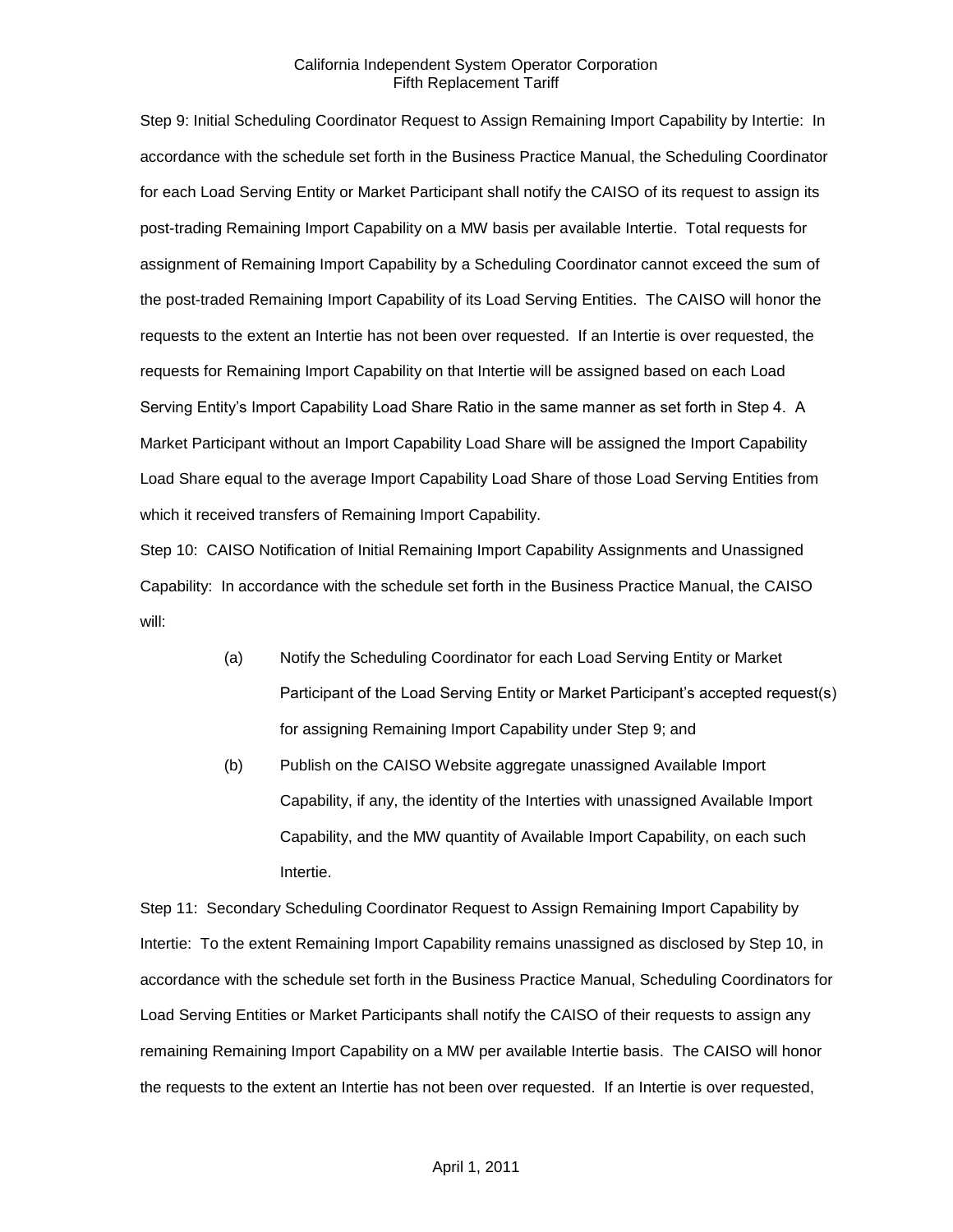the requests on that Intertie will be assigned based on each Load Serving Entity or Market Participant's Import Capability Load Share Ratio, as used in Steps 4 and 9. Step 12: Notification of Secondary Remaining Import Capability Assignments and Unassigned Capability: In accordance with the schedule set forth in the Business Practice Manual, the CAISO will:

- (a) Notify the Scheduling Coordinator for each Load Serving Entity or Market Participant of the Load Serving Entity or Market Participant's accepted request(s) for assigning Remaining Import Capability under Step 11; and
- (b) Publish on the CAISO Website unassigned aggregate Available Import Capability, if any, the identity of the Interties with Available Remaining Import Capability, and the MW quantity of Availability Import Capability on each such Intertie.

Step 13: Requests for Balance of Year Unassigned Available Import Capability: To the extent total Available Import Capability remains unassigned as disclosed by Step 12, Scheduling Coordinators for Load Serving Entities or Market Participants may notify the CAISO at any time, except as limited herein, of a request for unassigned Available Import Capability on a specific Intertie on a per MW basis. Each request must include the identity of Load Serving Entity or Market Participant on whose behalf the request is made. The CAISO will accept only two (2) requests per calendar week from any Scheduling Coordinator on behalf of a single Load Serving Entity or other Market Participant. The CAISO will honor requests in priority of the time requests from Scheduling Coordinators were received until the Intertie is fully assigned and without regard to any Load Serving Entity's Load Share Quantity. Any honored request shall be for the remainder of the Resource Adequacy Compliance Year; however, any notification by the CAISO of acceptance of the request in accordance with this Section after the 20th calendar day of any month shall not be permitted to be included in the Load Serving Entity's Resource Adequacy Plan submitted in the same month as the acceptance. The CAISO shall provide an electronic means, either through the Import Capability Transfer Registration Process or otherwise, of notifying the Scheduling Coordinator of the time the request was deemed received by the CAISO and, within seven (7) days of receipt of the request, whether the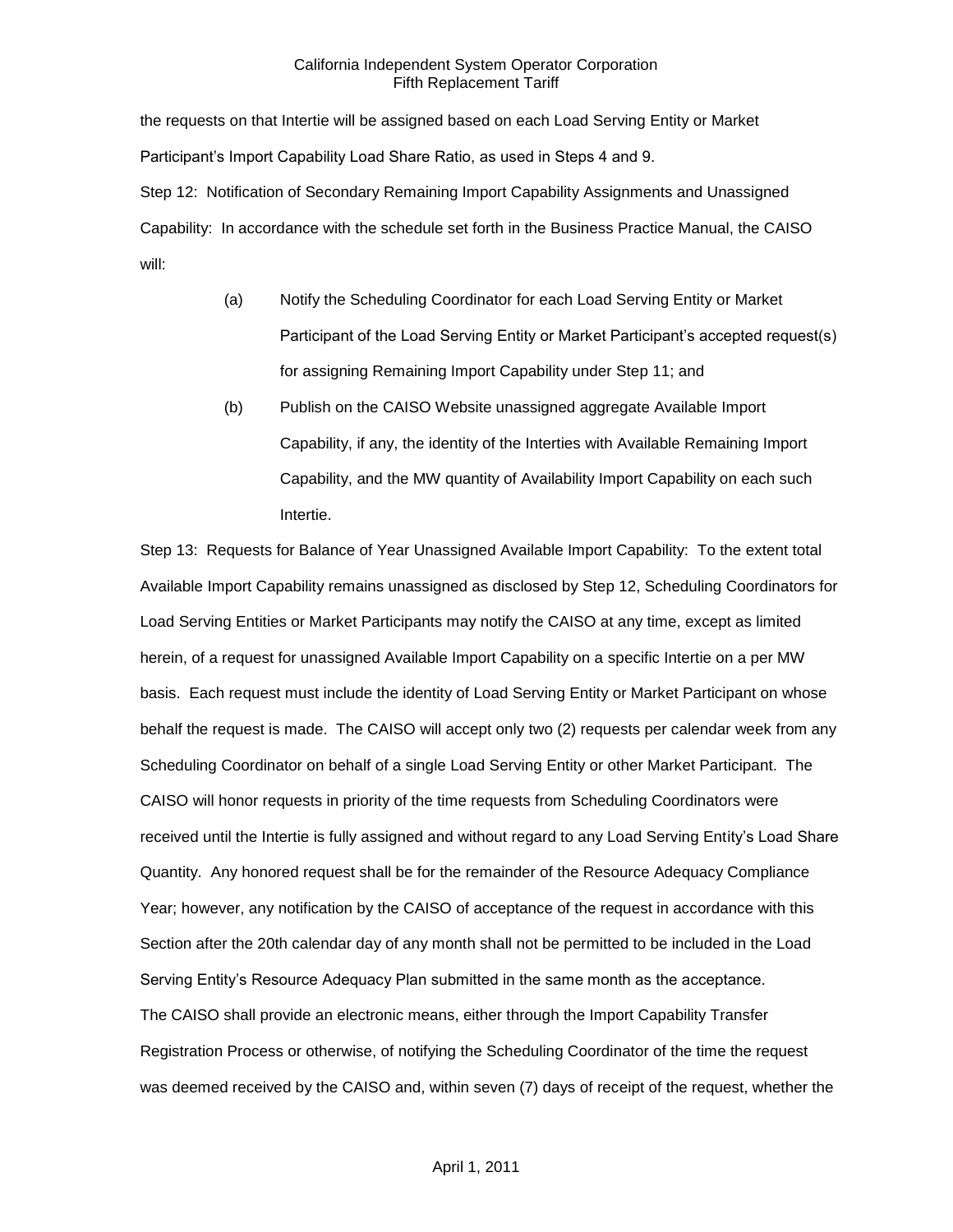request was honored. If honored, it shall be the responsibility of the Scheduling Coordinator and its Load Serving Entity to notify the CPUC or applicable Local Regulatory Authority of the acceptance of the request for unassigned Available Import Capability. If the request is not honored because the Intertie requested was fully assigned, the request will be deemed rejected and the Scheduling Coordinator, if it still seeks to obtain unassigned Available Import Capability, will be required to submit a new request for unassigned Available Import Capability on a different Intertie. The CAISO will update on its website the list of unassigned Available Import Capability by Intertie in accordance with the schedule set forth in the Business Practice Manual.

This multi-step process for assignment of Total Import Capability does not guarantee or result in any actual transmission service being assigned and is only used for determining the import capability that can be credited towards satisfying the Reserve Margin of a Load Serving Entity under this Section 40. Upon the request of the CAISO, Scheduling Coordinators must provide the CAISO with information on Pre-RA Import Commitments and any transfers or sales of assigned Total Import Capability.

### **40.4.6.2.2 Bilateral Import Capability Transfers and Registration Process**

#### **40.4.6.2.2.1 Eligibility Registration for Bilaterial Import Capability Transfers**

To be eligible to engage in any bilateral assignment, sale, or other transfer of Remaining Import Capability under Step 8 of Section 40.4.6.2.1 or Section 40.4.6.2.2.2 or Existing Contract Import Capability, and Pre-RA Import Commitment Capability under Section 40.6.2.2.2, a Load Serving Entity or other Market Participant must provide the CAISO through the Import Capability Transfer Registration Process the following information:

- (a) Name of the Load Serving Entity or Market Participant
- (b) E-mail contact information

The CAISO will post to the CAISO Website the information received under this Section on a monthly basis in accordance with the schedule set forth in the Business Practice Manual. Any assignment, sale, or other transfer of Existing Contract Import Capability, Pre-RA Import Commitment Capability, or Remaining Import Capability may only be made by or to a Load Serving Entity or Market Participant whose information received under this Section has been posted to the CAISO Website prior to the date of the assignment, sale, or other transfer of the Existing Contract Import Capability, Pre-RA Import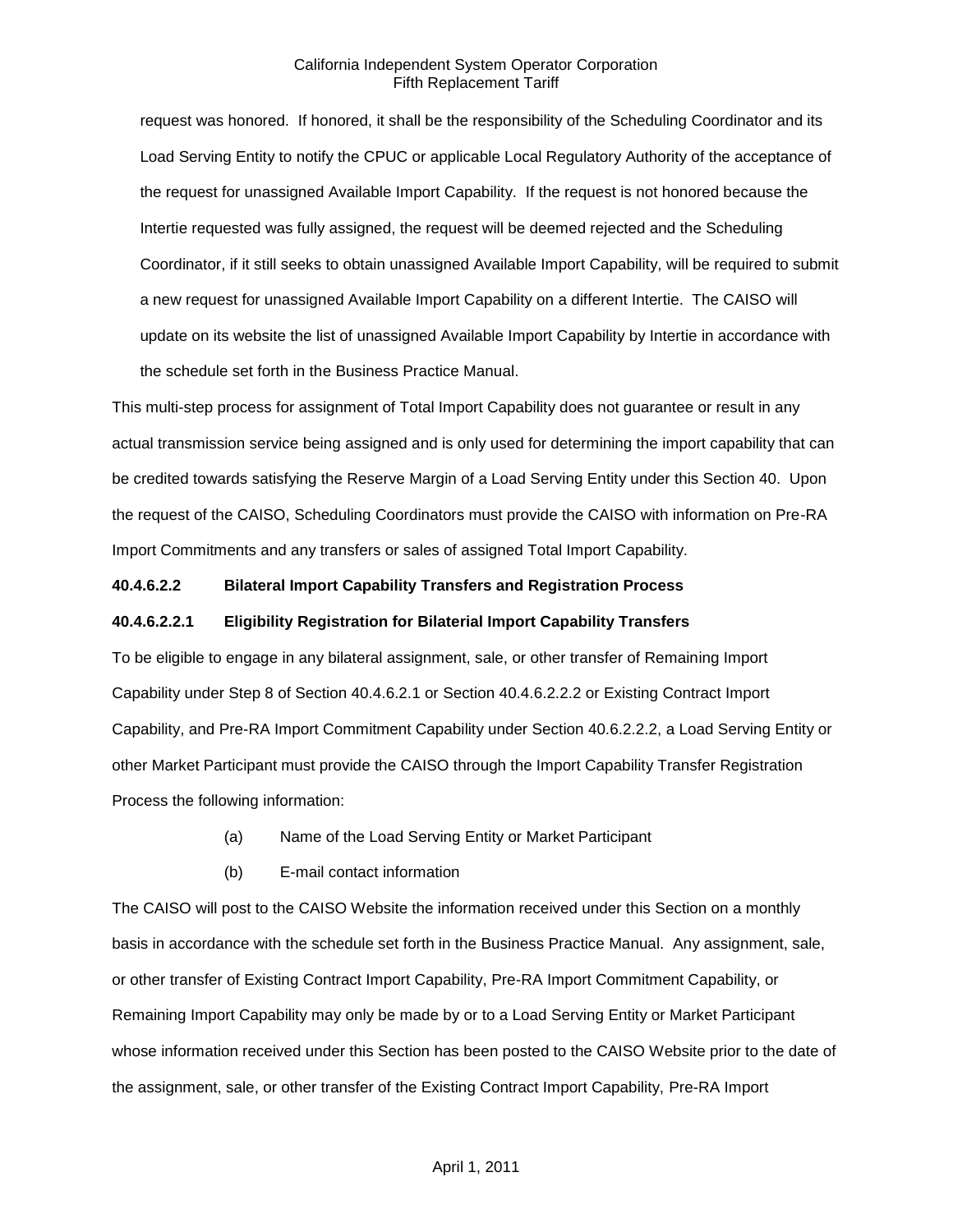Commitment Capability, or Remaining Import Capability. It shall be the exclusive responsibility of the Scheduling Coordinator for the Load Serving Entity or Market Participant to ensure that the information posted to the CAISO Website under this Section is accurate and up to date.

## **40.4.6.2.2.2 Reporting Process for Bilateral Import Capability Transfers**

This Section shall apply to all transfers of Existing Contract Import Capability, Pre-RA Import Commitment Capability, or Remaining Import Capability other than that provided for in Step 8 of Section 40.4.6.2.1. Any Load Serving Entity or other Market Participant that has obtained Existing Contract Import Capability, Pre-RA Import Commitment Capability, or Remaining Import Capability may assign, sell, or otherwise transfer such Existing Contract Import Capability, Pre-RA Import Commitment Capability, or Remaining Import Capability in MW increments. The import capability subject to each transfer shall remain on the Intertie assigned pursuant to Section 40.4.6.2.1.

The Scheduling Coordinator for the Load Serving Entity or Market Participant receiving the transferred Existing Contract Import Capability, Pre-RA Import Commitment Capability, or Remaining Import Capability must report the transfer to the CAISO through the CAISO's Import Capability Transfer Registration Process by providing the following information:

- (a) Identity of the counter-party(ies);
- (b) The MW quantity;
- (c) The Intertie on which the Existing Contract Import Capability, Pre-RA Import Commitment Capability, or Remaining Import Capability was assigned;
- (d) Term of the transfer;
- (e) Price on a per MW basis; and
- (f) Whether the import capability assignment being transferred is Existing Contract Import Capability, Pre-RA Import Commitment Capability, or Remaining Import Capability.

The CAISO will promptly post to the CAISO Website the information on transfers received under this Section except for the information received pursuant to subpart (f) of this Section. On a quarterly basis, the CAISO shall also report to FERC the transfer information received under this Section and Step 8 of Section 40.4.6.2.1. Transfer information received in accordance with this Section after the 20th calendar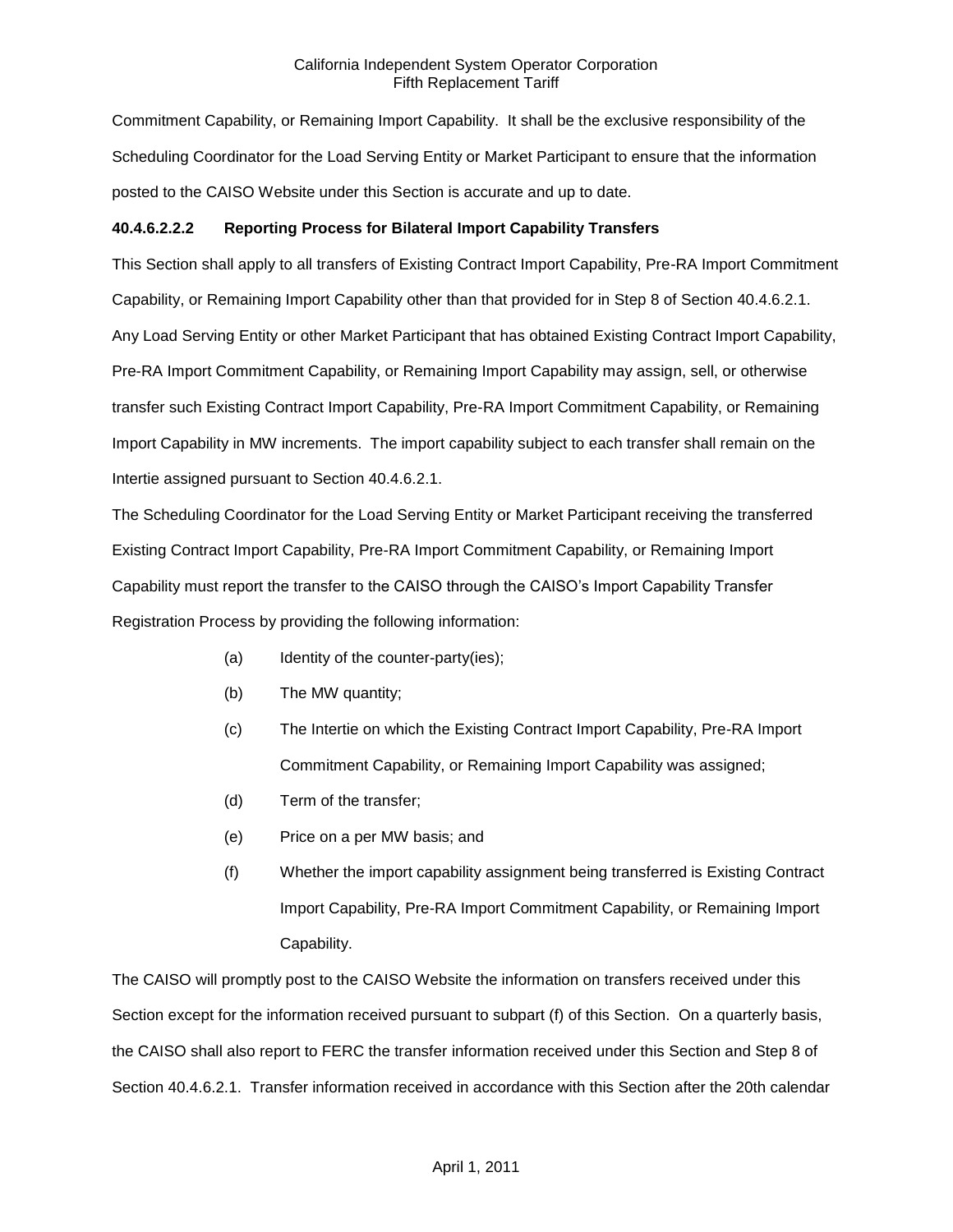day of any month shall not be permitted to be included in the Load Serving Entity's Resource Adequacy Plan submitted in the same month as the transfer submission.

## **40.4.6.2.2.3 Other Import Capability Information Postings**

The CAISO will post to the CAISO Website on a monthly basis in accordance with the schedule set forth in the Business Practice Manual, for each Intertie, the holder and that holder's quantity in MW of import capability assigned on the particular Intertie as of the reporting date.

The CAISO will also post to the CAISO Website following submission of the annual Resource Adequacy Plans under Sections 40.2.1.1, 40.2.2.4, 40.2.3.4, and 40.2.4, for each Intertie, by a "yes" or "no" designation, whether each holder of import capability assigned on the particular Intertie has fully included the assigned import capability in the holder's annual Resource Adequacy Plans.

# **40.4.7 Submission Of Supply Plans**

# **40.4.7.1 Schedule for Submission of Supply Plans**

Scheduling Coordinators representing Resource Adequacy Resources supplying Resource Adequacy Capacity shall provide the CAISO with annual and monthly Supply Plans, on the schedule set forth in the Business Practice Manual verifying their agreement to provide Resource Adequacy Capacity during the next Resource Adequacy Compliance Year or relevant month, as applicable.

# **40.4.7.2 Form of Supply Plans**

The Supply Plan must be in the form of the template provided on the CAISO Website, which shall include an affirmative representation by the Scheduling Coordinator submitting the Supply Plan that the CAISO is entitled to rely on the accuracy of the information provided in the Supply Plan to perform those functions set forth in this Section 40.

## **40.4.7.3 Validation of Supply Plans**

The CAISO shall be entitled to take reasonable measures to validate the accuracy of the information submitted in Supply Plans under this Section. Supply Plan validation measures may include the following:

> (a) The CAISO may compare a Resource Adequacy Resource's Resource Adequacy Capacity against the Resource Adequacy Resource's Net Qualifying Capacity, if applicable. To the extent the Resource Adequacy Capacity of a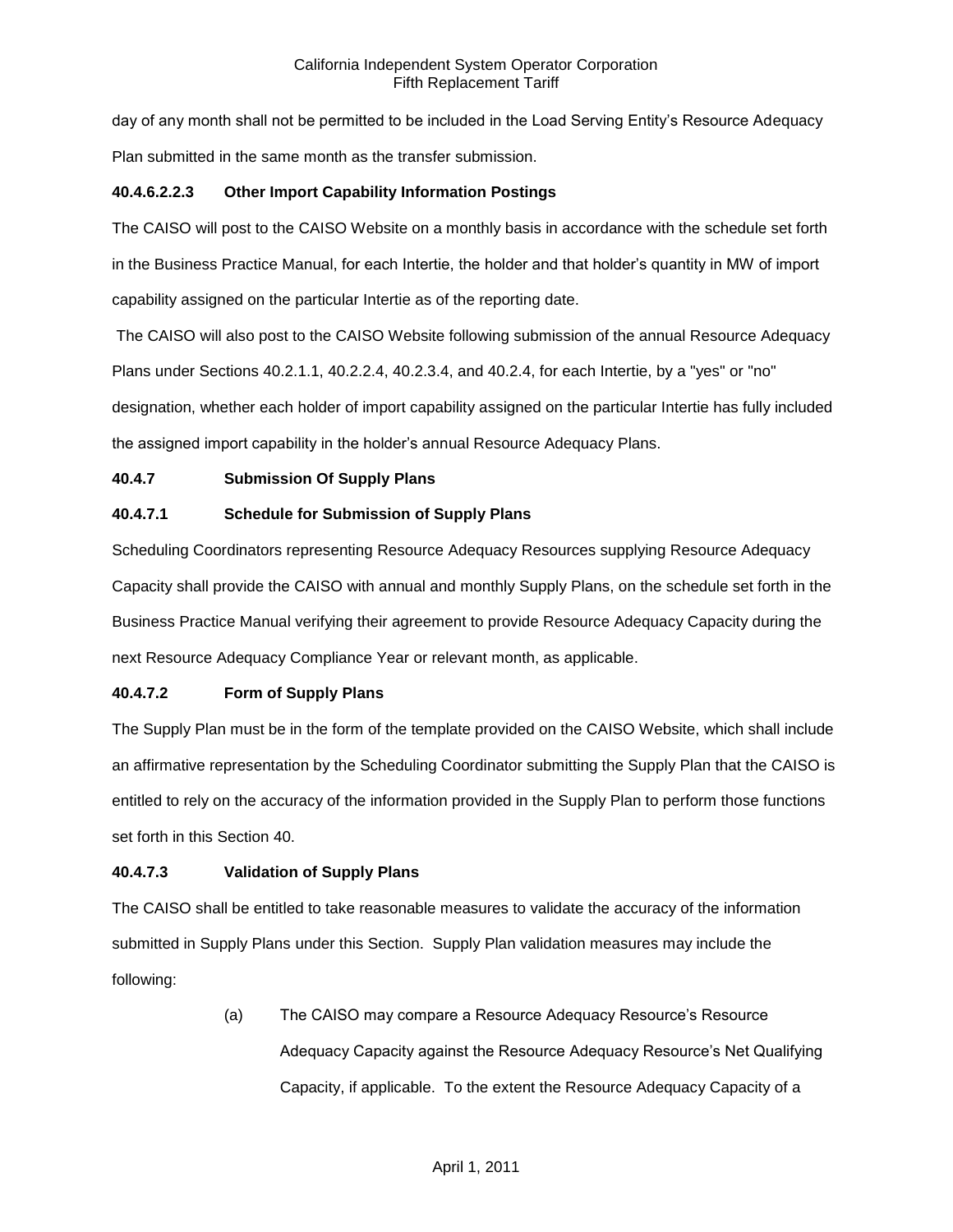Resource Adequacy Resource included in a Supply Plan is greater than the Resource Adequacy Resource's Net Qualifying Capacity, the CAISO will notify the respective Scheduling Coordinators for the Resource Adequacy Resource and each Load Serving Entity that has included the Resource Adequacy Resource in its Resource Adequacy Plan that the Resource Adequacy Capacity from the Resource Adequacy Resource shall be reduced to the Resource Adequacy Resource's Net Qualifying Capacity and that it will be considered a mismatch under Section 40.7. If the CAISO is not advised as to how the reduction in Resource Adequacy Capacity to conform with the Resource Adequacy Resource's Net Qualifying Capacity shall be allocated among each Load Serving Entity that included the Resource Adequacy Resource on its Resource Adequacy Plan, the CAISO will apply a pro rata reduction based on the Supply Plan.

(b) Other errors or inaccuracies identified by the CAISO in a Supply Plan shall be treated as a mismatch under Section 40.7.

Disputes regarding the CAISO's determination of Net Qualifying Capacity shall be subject to Section 40.5.2. The provisions of this Section shall not affect a Resource Adequacy Resource's Net Qualifying Capacity posted by the CAISO under Section 40.5.2.

### **40.5 Requirements Applying To Modified Reserve Sharing LSEs Only**

**40.5.1 Day Ahead Scheduling And Bidding Requirements**

(1) Scheduling Coordinators on behalf of Modified Reserve Sharing LSEs serving Load within the CAISO Balancing Authority Area for whom they submit Demand Bids shall submit into the IFM Bids or Self-Schedules for Demand equal to one hundred (100) percent and for Supply equal to one hundred and fifteen (115) percent of the hourly Demand Forecasts for each Modified Reserve Sharing LSE it represents for each Trading Hour for the next Trading Day. Subject to Section 40.5.5, the resources included in a Self-Schedule or a Bid in each Trading Hour to satisfy one hundred and fifteen percent (115%) of the Modified Reserve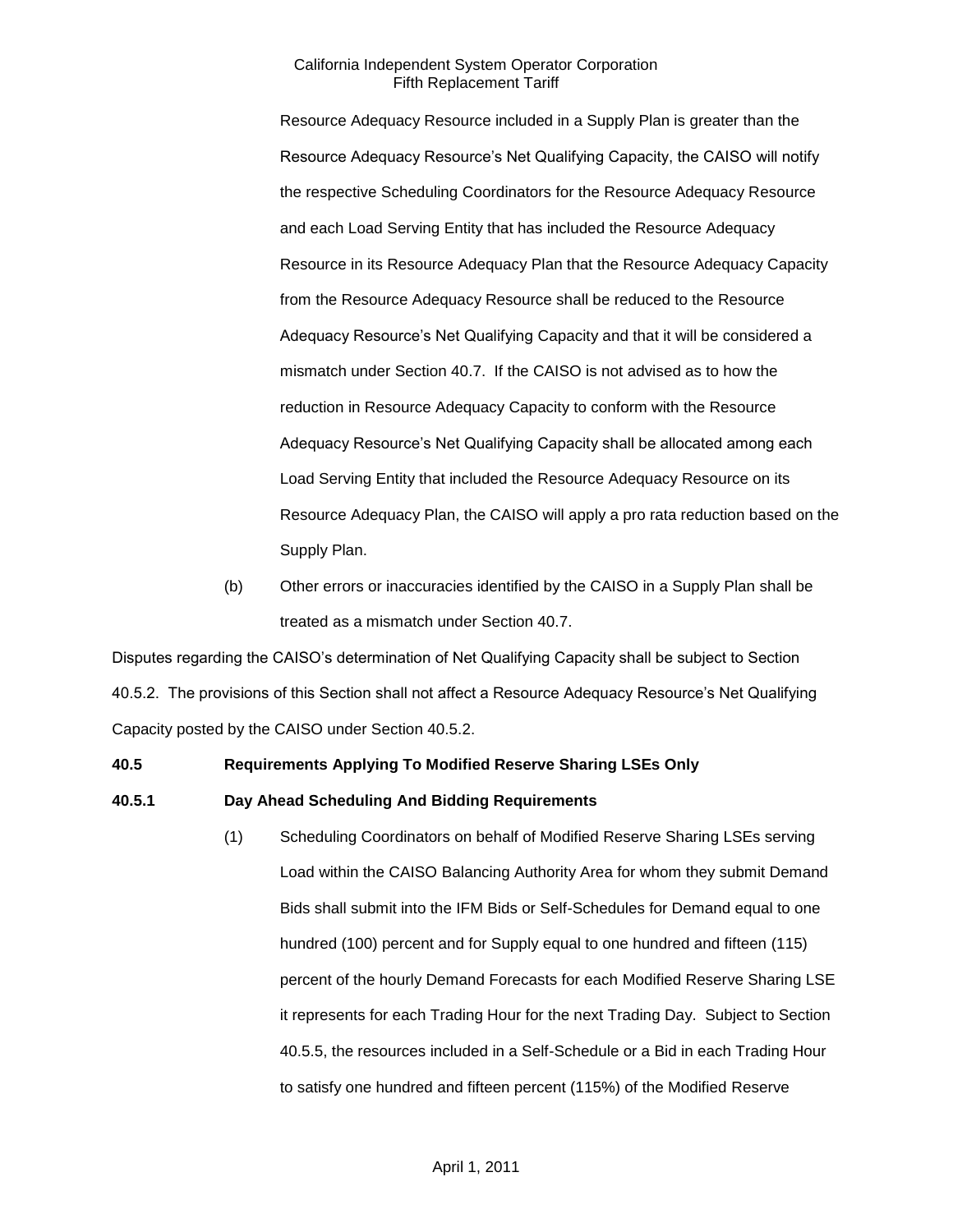Sharing LSE's hourly Demand Forecasts will be deemed Resource Adequacy Resources and (a) shall be comprised of those resources listed in the Modified Reserve Sharing LSE's monthly Resource Adequacy Plan and (b) shall include all Local Capacity Area Resources listed in the Modified Reserve Sharing LSE's annual Resource Adequacy Plan, if any, except to the extent the Local Capacity Area Resources, if any, are unavailable due to any Outages or reductions in capacity reported to the CAISO in accordance with this CAISO Tariff.

(i) Local Capacity Area Resources physically capable of operating must submit: (a) Economic Bids for Energy and/or Self-Schedules for all their Resource Adequacy Capacity and (b) Economic Bids for Ancillary Services and/or a Submission to Self-Provide Ancillary Services for all of their Resource Adequacy Capacity that is certified to provide Ancillary Services. For Local Resource Adequacy Capacity that is certified to provide Ancillary Services and is not covered by a Submission to Self-Provide Ancillary Services, the resource must submit Economic Bids for each Ancillary Service for which the resource is certified. For Resource Adequacy Capacity subject to this requirement for which no Economic Energy Bid or Self-Schedule has been submitted, the CAISO shall insert a Generated Bid in accordance with Section 40.6.8. For Resource Adequacy Capacity subject to this requirement for which no Economic Bids for Ancillary Services or Submissions to Self-Provide Ancillary Services have been submitted, the CAISO shall insert a Generated Bid in accordance with Section 40.6.8 for each Ancillary Service the resource is certified to provide. However, to the extent the Generating Unit providing Local Capacity Area Resource capacity constitutes a Use-Limited Resource under Section 40.6.4, the provisions of Section 40.6.4 will apply.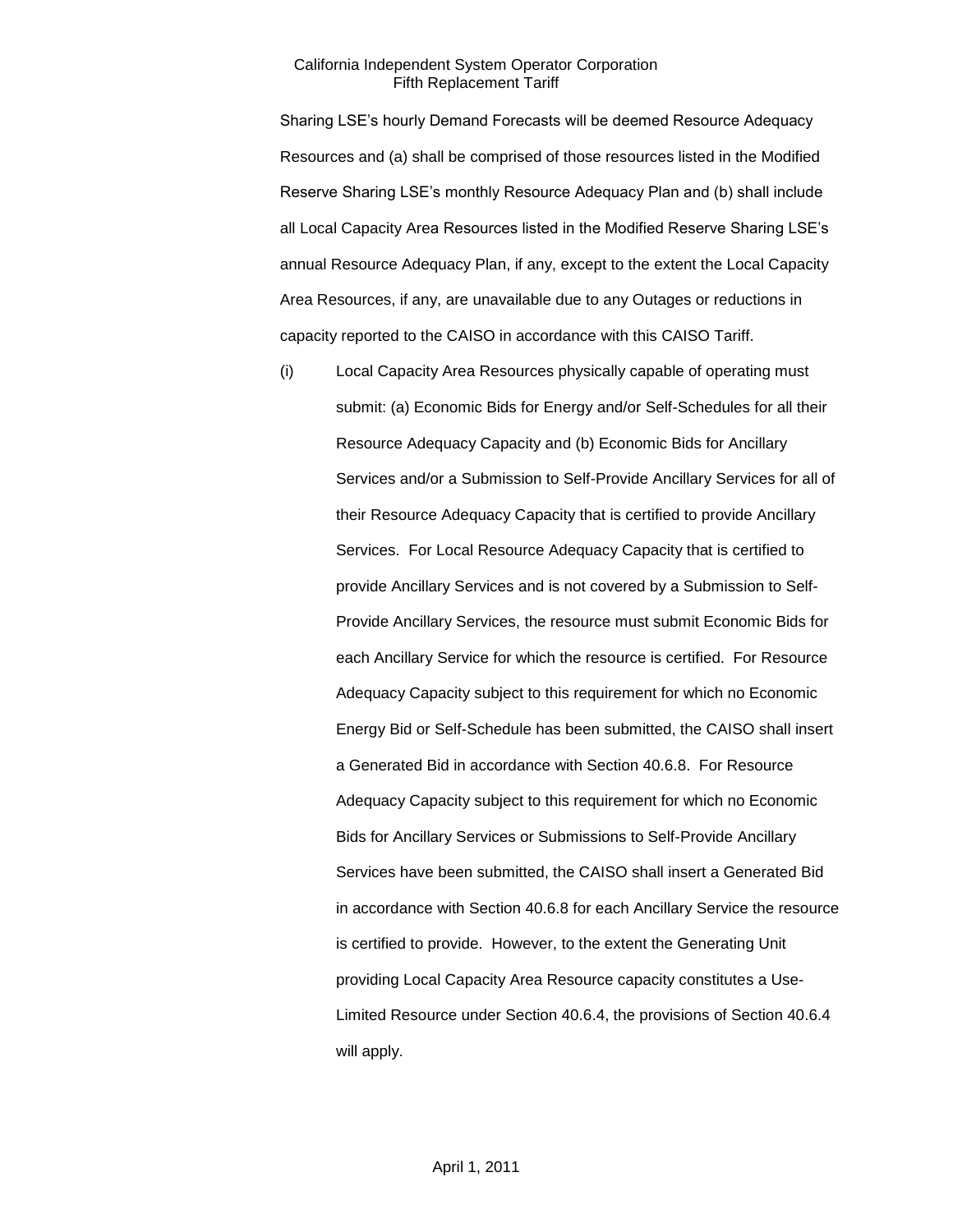- (ii) Resource Adequacy Resource must participate in the RUC to the extent that the resource has available Resource Adequacy Capacity that was offered into the IFM and is not reflected in an IFM Schedule. Resource Adequacy Capacity participating in RUC will be optimized using zero dollar (\$0/MW-hour) RUC Availability Bid.
- (iii) Capacity from Resource Adequacy Resources selected in RUC will not be eligible to receive a RUC Availability Payment.
- (iv) Through the IFM co-optimization process, the CAISO will utilize available Local Capacity Area Resource Adequacy Capacity to provide Energy or Ancillary Services in the most efficient manner to clear the Energy market, manage congestion and procure required Ancillary Services. In so doing the IFM will honor submitted Energy Self-Schedules of the Local Capacity Area Resource Adequacy Capacity of the Modified Reserve Sharing LSE unless the CAISO is unable to satisfy one hundred (100) percent of the Ancillary Services requirements. In such cases the CAISO may curtail all or a portion of a submitted Energy Self-Schedule to allow Ancillary Service-certified Local Capacity Area Resource Adequacy Capacity to be used to meet the Ancillary Service requirements. The CAISO will not curtail for the purpose of meeting Ancillary Service requirements a Self-Schedule of a resource internal to a Metered Subsystem that was submitted by the Scheduling Coordinator for that Metered Subsystem. If the IFM reduces the Energy Self-Schedule of Resource Adequacy Capacity to provide an Ancillary Service, the Ancillary Service Marginal Price for that Ancillary Service will be calculated in accordance with Section 27.1.2 using the Ancillary Service Bids submitted by the Scheduling Coordinator for the Resource Adequacy Resource or inserted by the CAISO pursuant to this Section 40.5.1, and using the resource's Generated Energy Bid to determine the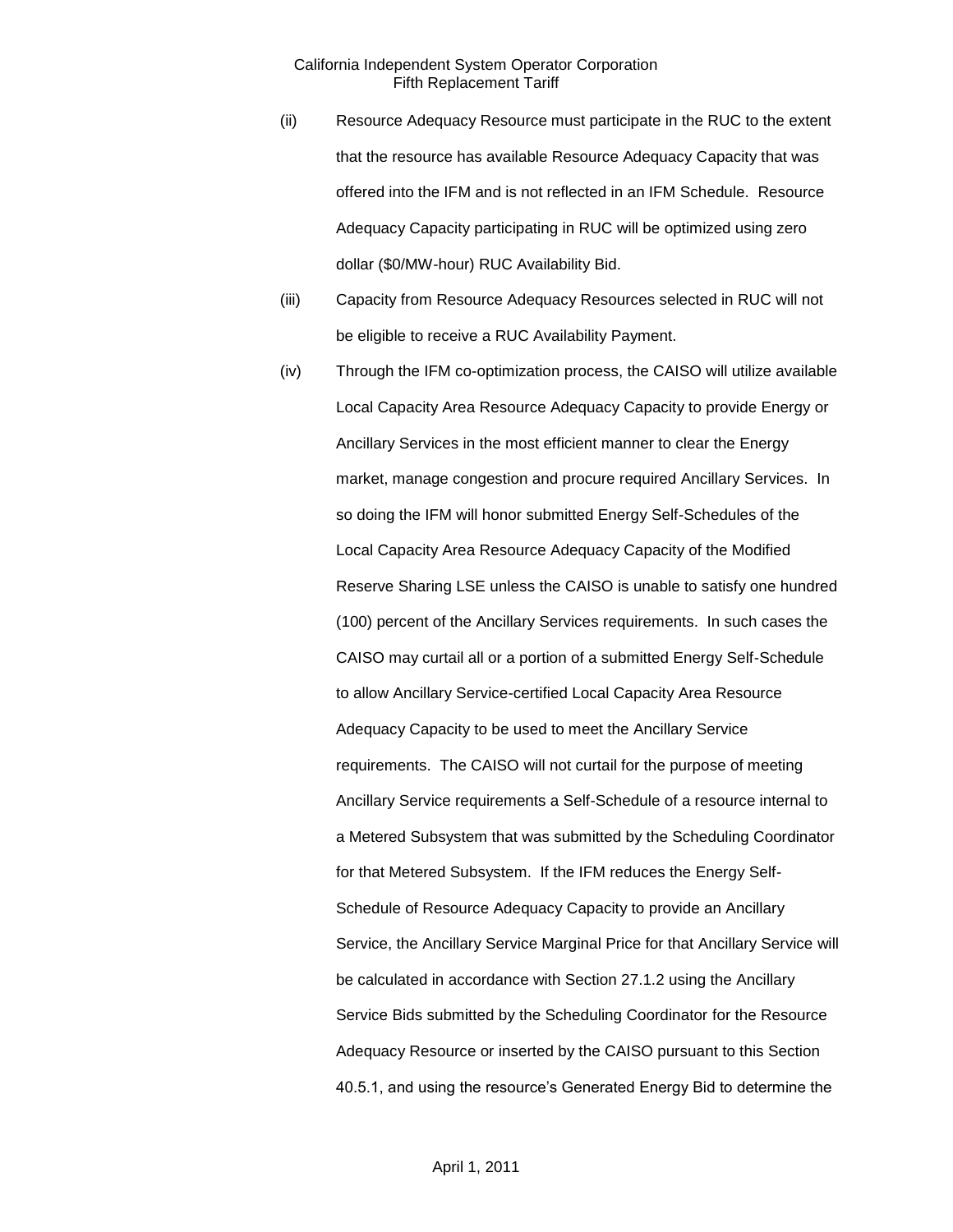Resource Adequacy Resource's opportunity cost of Energy. If the Scheduling Coordinator for the Modified Reserve Sharing LSE's Resource Adequacy Resource believes that the opportunity cost of Energy based on the Resource Adequacy Resource's Generated Energy Bid is insufficient to compensate for the resource's actual opportunity cost, the Scheduling Coordinator may submit evidence justifying the increased amount to the CAISO and to the FERC no later than seven (7) days after the end of the month in which the submitted Energy Self-Schedule was reduced by the CAISO to provide an Ancillary Service. The CAISO will treat such information as confidential and will apply the procedures in Section 20.4 of this CAISO Tariff with regard to requests for disclosure of such information. The CAISO shall pay the higher opportunity costs after those amounts have been approved by FERC.

- (2) Resource Adequacy Resources of Modified Reserve Sharing LSEs that do not clear in the IFM or are not committed in RUC shall have no further offer requirements in HASP or Real-Time, except under System Emergencies as provided in this CAISO Tariff.
- (3) Resource Adequacy Resources committed by the CAISO must maintain that commitment through Real-Time. In the event of a Forced Outage on a Resource Adequacy Resource committed in the Day-Ahead Market to provide Energy, the Scheduling Coordinator for the Modified Reserve Sharing LSE will have up to the next HASP bidding opportunity, plus one hour, to replace the lesser of: (i) the committed resource suffering the Forced Outage, (ii) the quantity of Energy committed in the Day-Ahead Market, or (iii) one hundred and seven (107) percent of the hourly forecast Demand.

#### **40.5.2 Demand Forecast Accuracy**

On a monthly basis, the CAISO will review Meter Data to evaluate the accuracy or quality of the hourly Day-Ahead Demand Forecasts submitted by the Scheduling Coordinator on behalf of Modified Reserve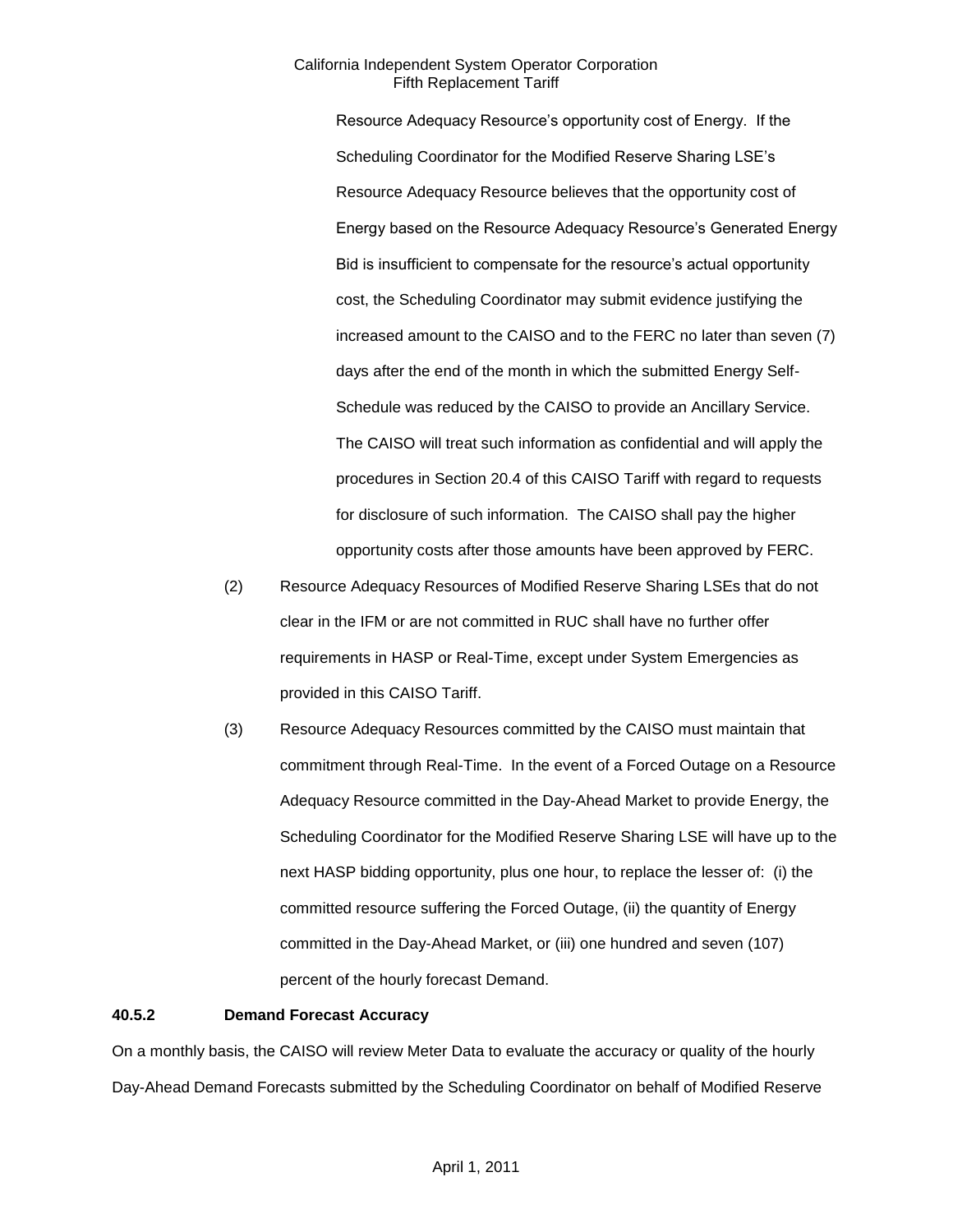Sharing LSEs. If the CAISO determines, based on its review, that one or more Demand Forecasts materially under-forecasts the Demand of the Modified Reserve Sharing LSEs for whom the Scheduling Coordinator schedules, after accounting for weather adjustments, the CAISO will notify the Scheduling Coordinator of the deficiency and will cooperate with the Scheduling Coordinator and Modified Reserve Sharing LSE(s) to revise its Demand Forecast protocols or criteria. If the material deficiency affects ten (10) hourly Demand Forecasts over a minimum of two (2) non-consecutive Business Days within a month, the CAISO may: (i) inform State of California authorities including, but not necessarily limited to, the California Legislature, and identify the Modified Reserve Sharing LSE(s) represented by the Scheduling Coordinator and (ii) assign to the Scheduling Coordinator responsibility for all tier 1 RUC charges as specified in Section 11.8.6.5 to address the uncertainty caused by the Scheduling Coordinator's deficient hourly Demand Forecasts until the deficiency is addressed.

#### **40.5.3 Requirement To Make Resources Available In System Emergency**

Scheduling Coordinators for Modified Reserve Sharing LSEs that are MSS Operators shall make resources available to the CAISO during a System Emergency in accordance with the provisions of their Metered Subsystem Agreement. Scheduling Coordinators for all other Modified Reserve Sharing LSEs shall make available to the CAISO upon a warning or emergency notice of an actual or imminent System Emergency all resources that have not submitted a Self-Schedule or Economic Bid in the IFM that were listed in the Modified Reserve Sharing LSE's monthly Resource Adequacy Plan that are physically capable of operating without violation of any applicable law.

#### **40.5.4 Consequence Of Failure To Meet Scheduling Obligation**

(1) If the Scheduling Coordinator for the Modified Reserve Sharing LSE fails to submit a Self-Schedule or submit Bids equal to 115% of its hourly Demand Forecasts for each Trading Hour for the next Trading Day in the IFM and RUC, the Scheduling Coordinator will be charged a capacity surcharge of three times the price of the relevant Day-Ahead Hourly LAP LMP in the amount of the shortfall. To the extent the Scheduling Coordinator for the Modified Reserve Sharing LSE schedules imports on one or more Scheduling Points in an aggregate megawatt amount greater than its aggregate import deliverability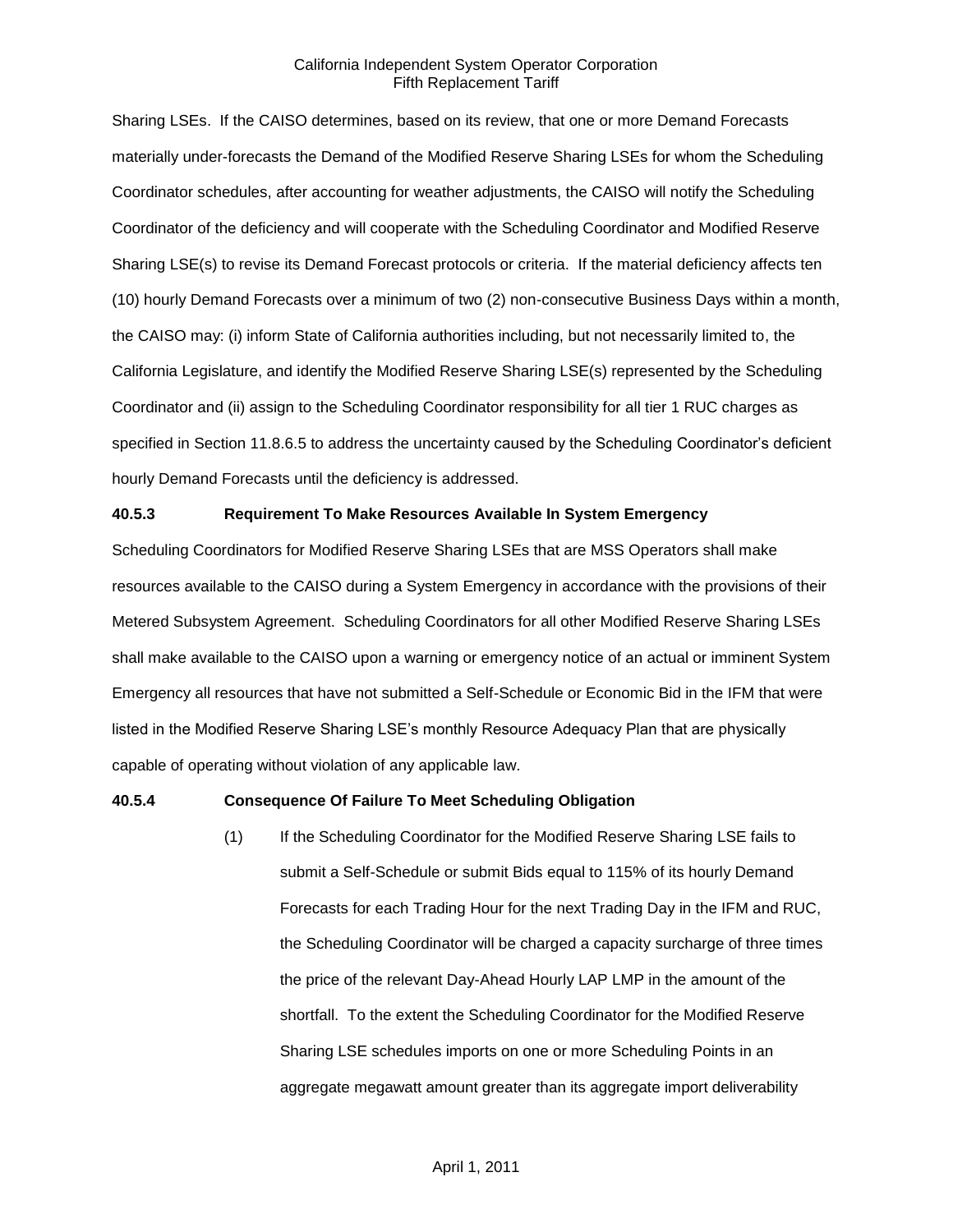allocation under Section 40.4.6.2, the quantity of megawatts in excess of its import deliverability allocation will not count toward satisfying the Modified Reserve Sharing LSE's scheduling obligation, unless it clears the Day-Ahead Market.

- (2) If the Scheduling Coordinator for the Modified Reserve Sharing LSE cannot fulfill its obligations under Section 40.5.1(3), the Scheduling Coordinator for the Modified Reserve Sharing LSE will be charged a capacity surcharge of two times the average of the six (6) Settlement Interval LAP prices for the hour in the amount of the shortfall. Energy scheduled in the HASP will not net against, or be used as a credit to correct, any failure to fulfill the Day-Ahead IFM hourly scheduling and RUC obligation in Section 40.5.1(1).
- (3) Any Energy surcharge received by the CAISO pursuant to this Section 40.5.4 shall be allocated to Scheduling Coordinators representing other Load Serving Entities in proportion to each such Scheduling Coordinator's Measured Demand during the relevant Trading Hour(s) to the aggregate CAISO Measured Demand during the relevant Trading Hour(s).

## **40.5.5 Substitution Of Resources**

Subject to the provisions of this Section 40.5, the Scheduling Coordinator for a Modified Reserve Sharing LSE may substitute for its Resource Adequacy Resources listed in its monthly Resource Adequacy Plan provided:

- (1) Substitutions must occur no later than the close of the IFM; and
- (2) Resources eligible for substitution are either imports or capacity from non-Resource Adequacy Resources or Resource Adequacy Resources with additional available capacity defined as Net Qualifying Capacity in excess of previously sold Resource Adequacy Capacity; however a Local Capacity Area Resource may be substituted only with capacity from non-Resource Adequacy Resources located in the same Local Capacity Area.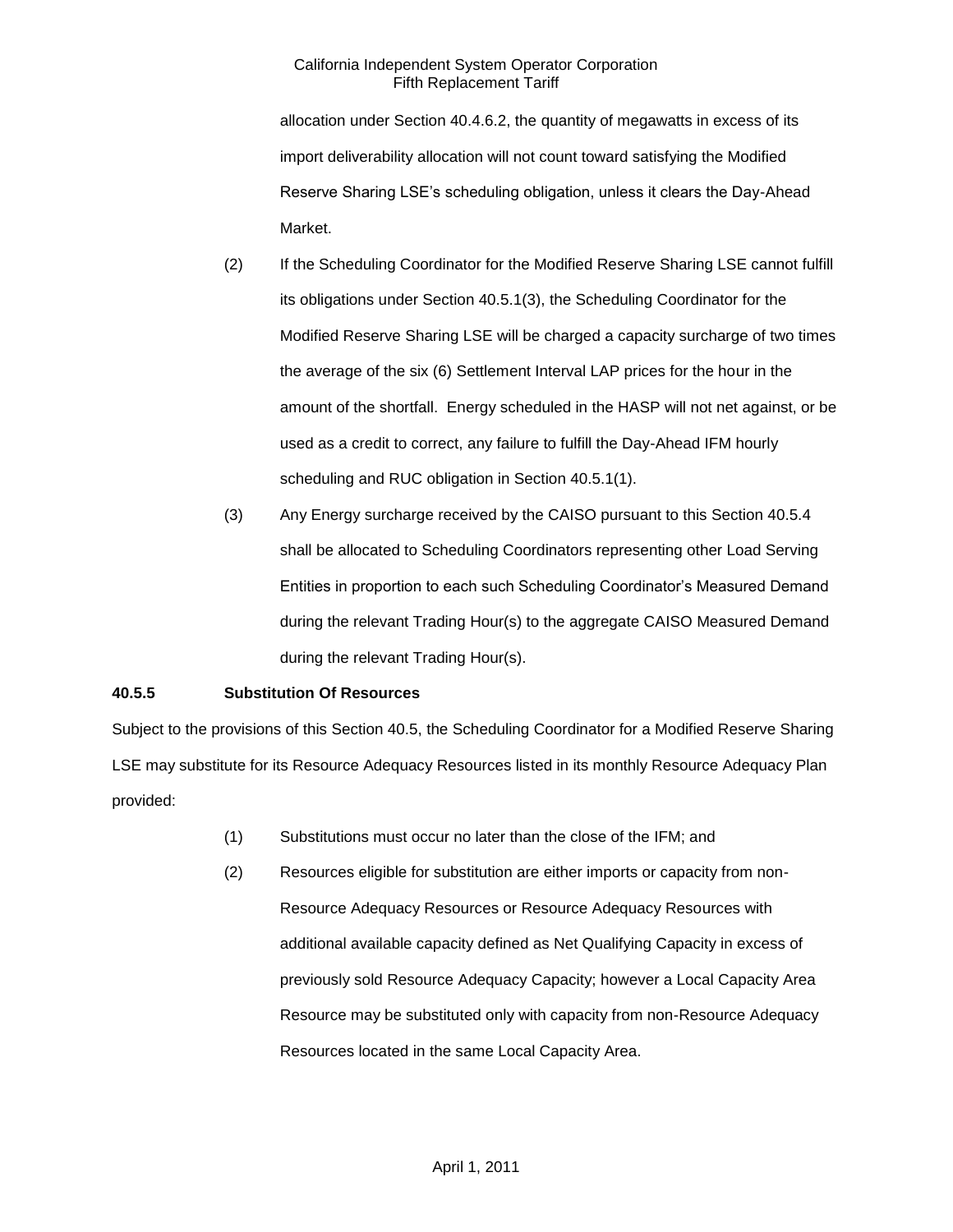## **40.6 Requirements For SCs And Resources For Reserve Sharing LSEs**

This Section 40.6 does not apply to Resource Adequacy Resources of Load following MSSs and those entities that participate in the Modified Reserve Sharing LSE program under Section 40.5. Scheduling Coordinators supplying Resource Adequacy Capacity shall make the Resource Adequacy Capacity listed in the Scheduling Coordinator's monthly Supply Plans under Section 40.4.7 available to the CAISO each hour of each day of the reporting month in accordance with this Section 40.6.

## **40.6.1 Day-Ahead Availability**

Scheduling Coordinators supplying Resource Adequacy Capacity shall make the Resource Adequacy Capacity, except for that subject to Section 40.6.4, available Day-Ahead to the CAISO as follows:

- (1) Resource Adequacy Resources physically capable of operating must submit: (a) Economic Bids for Energy and/or Self-Schedules for all their Resource Adequacy Capacity and (b) Economic Bids for Ancillary Services and/or a Submission to Self-Provide Ancillary Services in the IFM for all of their Resource Adequacy Capacity that is certified to provide Ancillary Services. For Resource Adequacy Capacity that is certified to provide Ancillary Services and is not covered by a Submission to Self-Provide Ancillary Services, the resource must submit Economic Bids for each Ancillary Service for which the resource is certified. For Resource Adequacy Capacity subject to this requirement for which no Economic Energy Bid or Self-Schedule has been submitted, the CAISO shall insert a Generated Bid in accordance with Section 40.6.8. For Resource Adequacy Capacity subject to this requirement for which no Economic Bids for Ancillary Services or Submissions to Self-Provide Ancillary Services have been submitted, the CAISO shall insert a Generated Bid in accordance with Section 40.6.8 for each Ancillary Service the resource is certified to provide.
- (2) Resource Adequacy Resources that are Extremely Long-Start Resources must make themselves available to the CAISO by complying with the Extremely Long-Start Commitment Process under Section 31.7 or otherwise committing the ELS Resource upon instruction from the CAISO, if physically capable. Once the ELS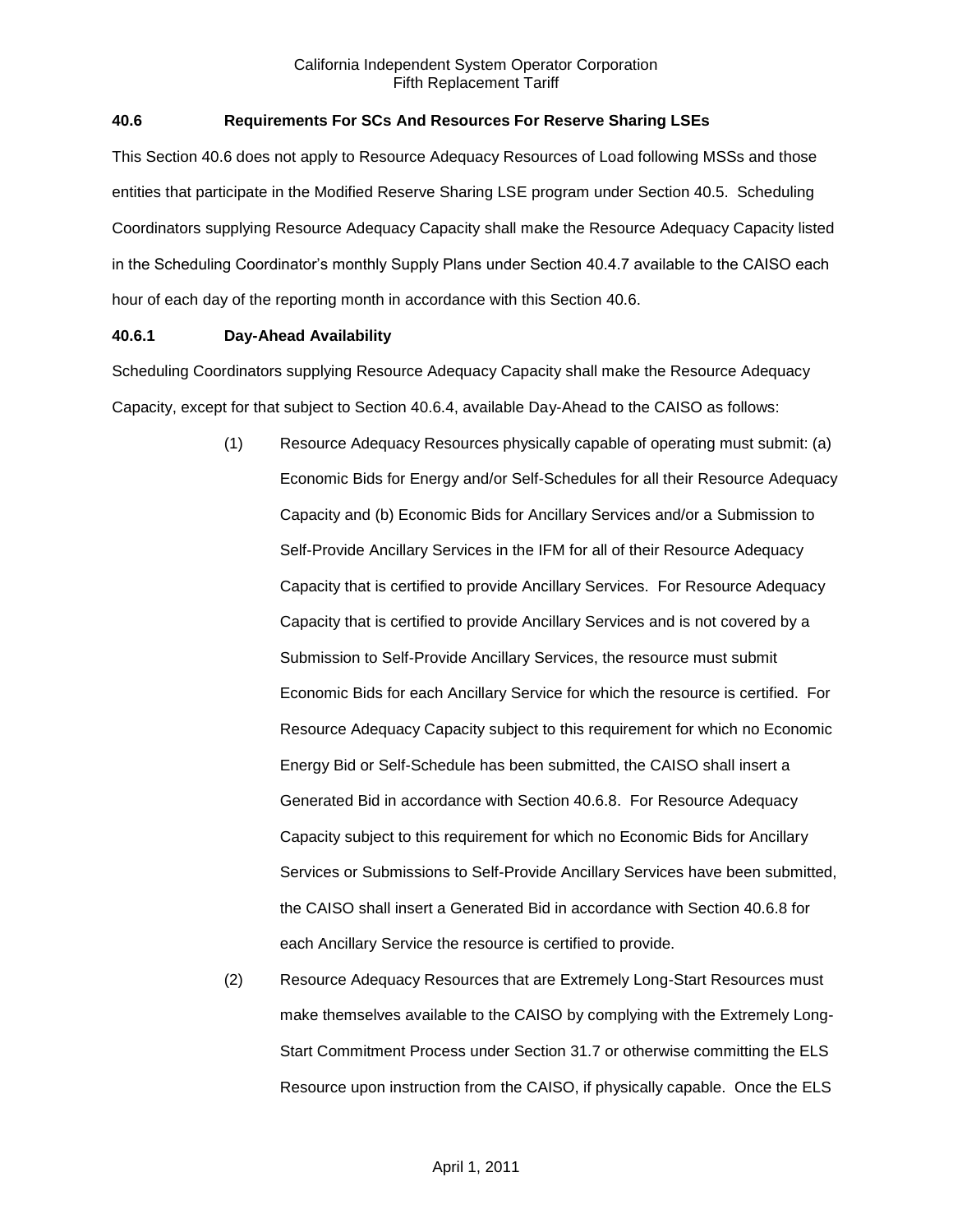Resource is committed by the CAISO, it is subject to the provisions of this Section 40.6.1 regarding Day-Ahead Availability and Section 40.6.2 regarding Real-Time Availability for the Trading Days for which it was committed.

- (3) Resource Adequacy Resources must be available except for limitations specified in the Master File, legal or regulatory prohibitions or as otherwise required by this CAISO Tariff or by Good Utility Practice.
- (4) Through the IFM co-optimization process, the CAISO will utilize available Resource Adequacy Capacity to provide Energy or Ancillary Services in the most efficient manner to clear the Energy market, manage congestion and procure required Ancillary Services. In so doing, the IFM will honor submitted Energy Self-Schedules of Resource Adequacy Capacity unless the CAISO is unable to satisfy one hundred percent (100%) of the Ancillary Services requirements. In such cases, the CAISO may curtail all or a portion of a submitted Energy Self-Schedule to allow Ancillary Service-certified Resource Adequacy Capacity to be used to meet the Ancillary Service requirements. The CAISO will not curtail for the purpose of meeting Ancillary Service requirements a Self-Schedule of a resource internal to a Metered Subsystem that was submitted by the Scheduling Coordinator for that Metered Subsystem. If the IFM reduces the Energy Self-Schedule of Resource Adequacy Capacity to provide an Ancillary Service, the Ancillary Service Marginal Price for that Ancillary Service will be calculated in accordance with Section 27.1.2 using the Ancillary Service Bids submitted by the Scheduling Coordinator for the Resource Adequacy Resource or inserted by the CAISO pursuant to this Section 40.6.1, and using the resource's Generated Energy Bid to determine the Resource Adequacy Resource's opportunity cost of Energy. If the Scheduling Coordinator for the Resource Adequacy Resource believes that the opportunity cost of Energy based on the Resource Adequacy Resource's Generated Energy Bid is insufficient to compensate for the resource's actual opportunity cost, the Scheduling Coordinator may submit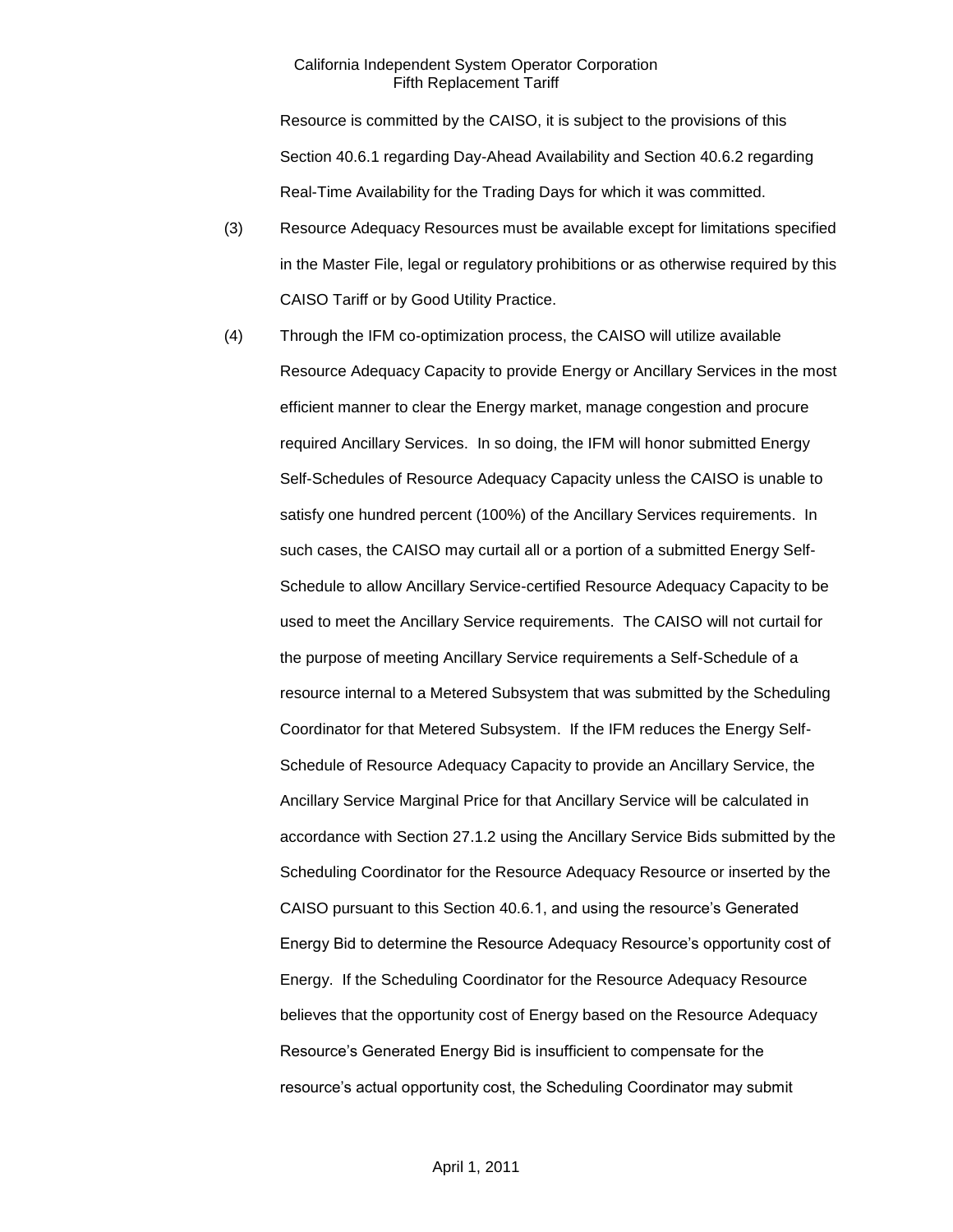evidence justifying the increased amount to the CAISO and to the FERC no later than seven (7) days after the end of the month in which the submitted Energy Self-Schedule was reduced by the CAISO to provide an Ancillary Service. The CAISO will treat such information as confidential and will apply the procedures in Section 20.4 of this CAISO Tariff with regard to requests for disclosure of such information. The CAISO shall pay any higher opportunity costs approved by FERC.

- (5) A Resource Adequacy Resources must participate in the RUC to the extent that the resource has available Resource Adequacy Capacity that is not reflected in an IFM Schedule. Resource Adequacy Capacity participating in RUC will be optimized using a zero dollar (\$0/MW-hour) RUC Availability Bid.
- (6) Capacity from Resource Adequacy Resources selected in RUC will not be eligible to receive a RUC Availability Payment.

### **40.6.2 Real-Time Availability**

Resource Adequacy Resources that have received an IFM Schedule for Energy or Ancillary Services or a RUC Schedule for all or part of their Resource Adequacy Capacity must remain available to the CAISO through Real-Time for Trading Hours for which they receive an IFM or RUC Schedule, including any Resource Adequacy Capacity of such resources that is not included in an IFM Schedule or RUC Schedule, except for Resource Adequacy Capacity that is subject to Section 40.6.4. Short Start Units or Long Start Units that are Resource Adequacy Resources that do not have an IFM Schedule or a RUC Schedule for any of their Resource Adequacy Capacity for a given Trading Hour may be required to be available to the CAISO through Real-Time as specified in Sections 40.6.3 and 40.6.7. Resource Adequacy Resources with Resource Adequacy Capacity that is required to be available to the CAISO through Real-Time and does not have an IFM Schedule or a RUC Schedule for a given Trading Hour must submit to the RTM for that Trading hour: (a) Energy Bids and Self-Schedules for the full amount of the available Resource Adequacy Capacity, including capacity for which it has submitted Ancillary Services Bids or Submissions to Self-Provide Ancillary Services; and (b) Ancillary Services Bids and Submissions to Self-Provide Ancillary Services for the full amount of the available Ancillary Service-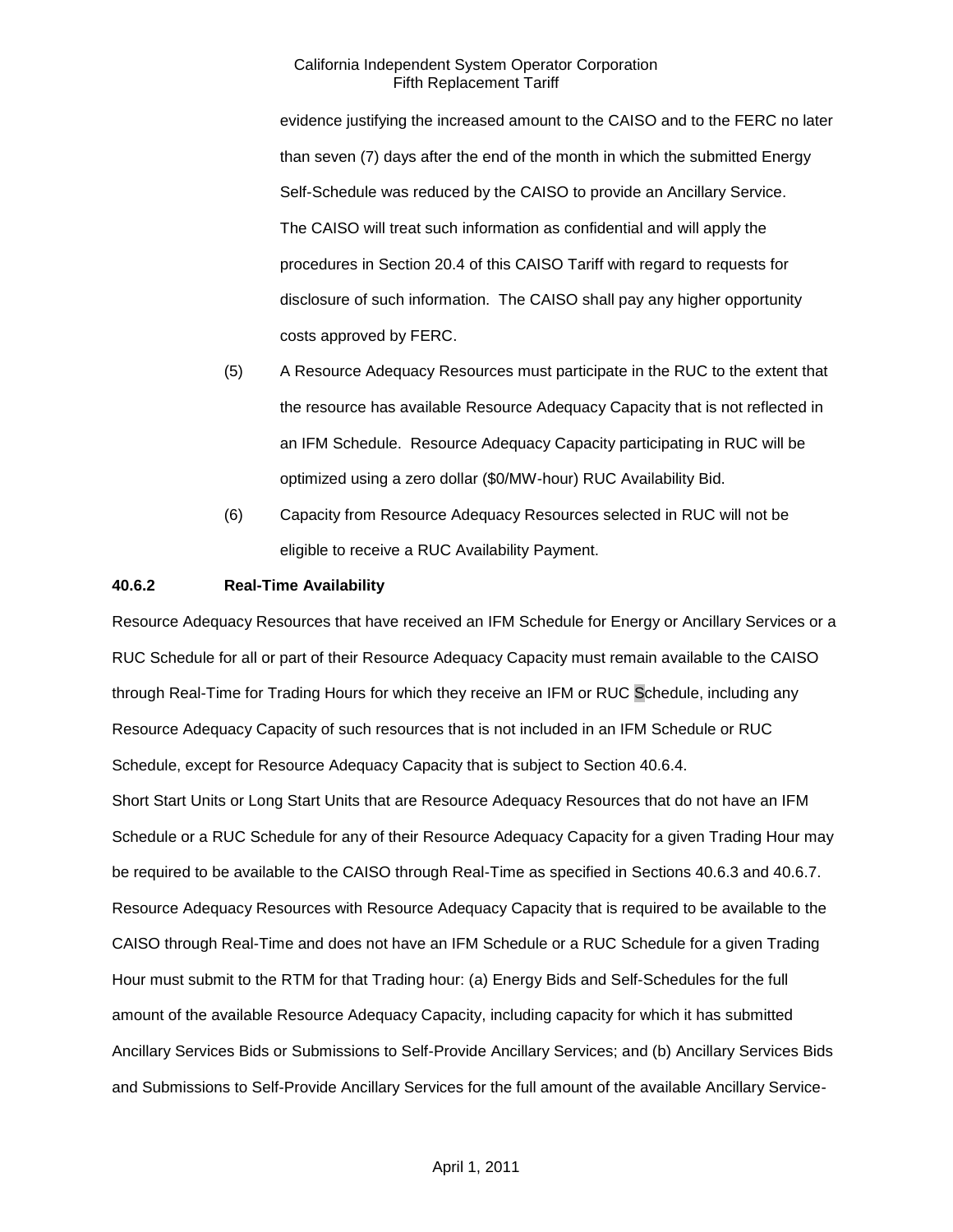certified Resource Adequacy Capacity and for each Ancillary Service for which the resource is certified, including capacity for which it has submitted Energy Bids and Self-Schedules. The CAISO will insert Generated Bids in accordance with Section 40.6.8 for any Resource Adequacy Capacity subject to the above requirements for which the resource has failed to submit the appropriate bids to the RTM. The CAISO will honor submitted Energy Self-Schedules of Resource Adequacy Capacity unless the CAISO is unable to satisfy one hundred (100) percent of its Ancillary Services requirements. In such cases, the CAISO may curtail all or a portion of a submitted Energy Self-Schedule to allow Ancillary Service-certified Resource Adequacy Capacity to be used to meet the Ancillary Service requirements, as long as such curtailment does not lead to a real-time shortfall in energy supply. If the CAISO reduces a submitted Real-Time Energy Self-Schedule for Resource Adequacy Capacity when that capacity is needed to meet an Ancillary Services requirement, the Ancillary Service Marginal Price for that capacity will be calculated in accordance with Sections 27.1.2 and 40.6.1.

#### **40.6.3 Additional Availability Requirements For Short Start Units**

A Short Start Unit that is a Resource Adequacy Resource and that does not have an IFM Schedule or a RUC Schedule for any of its capacity for a given Trading Hour is required to participate in the Real Time Market in accordance with Section 40.6.2. Such a resource that is also a Use-Limited Resource subject to Section 40.6.4 is required, consistent with their applicable use plan, to submit Economic Bids or Self Schedules for Resource Adequacy Capacity into the Real Time Market.

The CAISO may waive these availability obligations for a Short Start Unit that does not have an IFM Schedule or a RUC Schedule based on the procedure to be published on the CAISO Website.

#### **40.6.4 Use-Limited Resources Additional Availability Requirements**

#### **40.6.4.1 Registration of Use-Limited Resources**

Hydroelectric Generating Units, Proxy Demand Resources, and Participating Load, including Pumping Load, are deemed to be Use-Limited Resources for purposes of this Section 40 and are not required to submit the application described in this Section 40.6.4.1. Scheduling Coordinators for other Use-Limited Resources, must provide the CAISO an application in the form specified on the CAISO Website requesting registration of a specifically identified resource as a Use-Limited Resource. This application shall include specific operating data and supporting documentation including, but not limited to: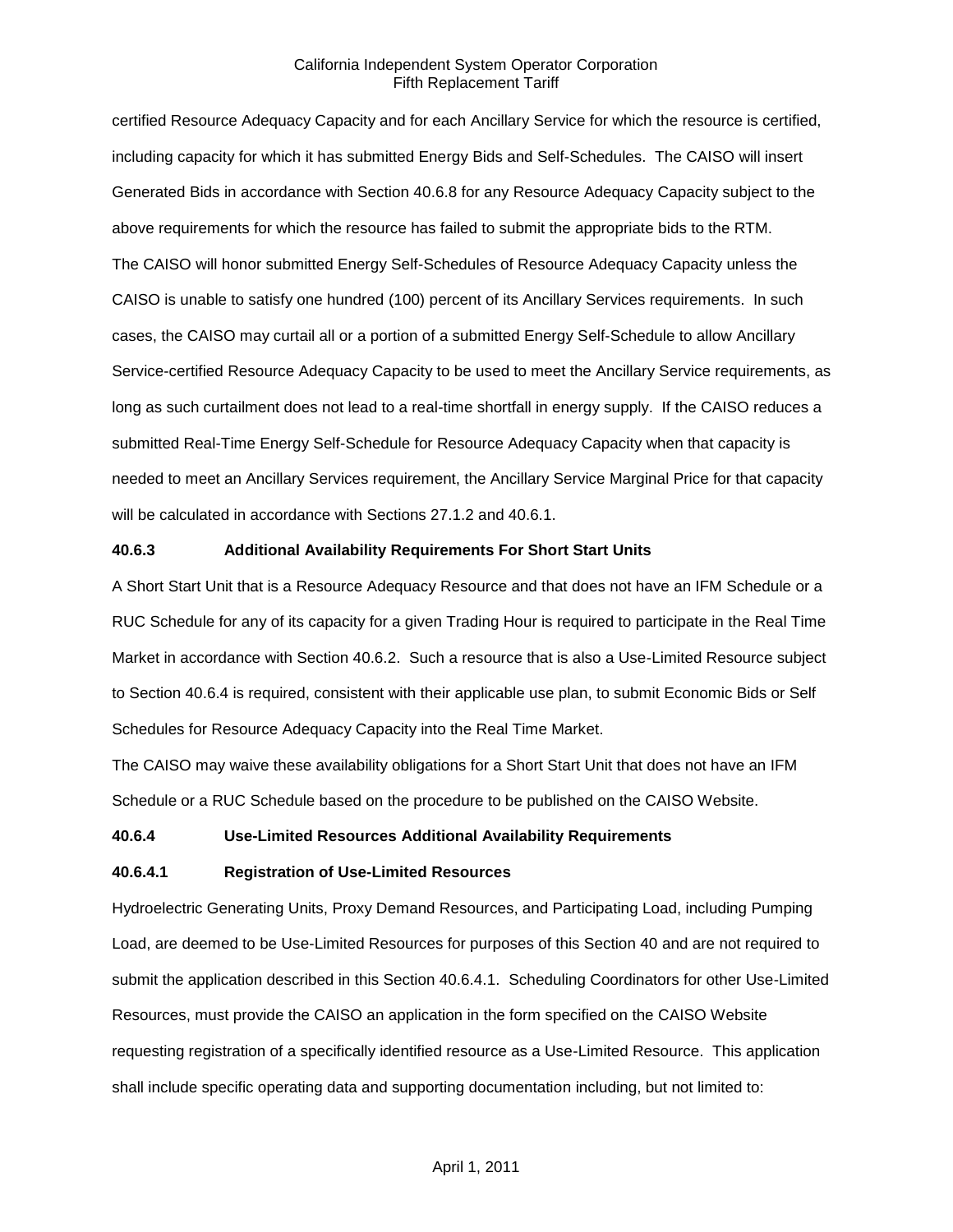- (1) a detailed explanation of why the resource is subject to operating limitations;
- (2) historical data to show attainable MWhs for each 24-hour period during the preceding year, including, as applicable, environmental restrictions for NOx, SOx, or other factors; and
- (3) further data or other information as may be requested by the CAISO to understand the operating characteristics of the unit.

Within five (5) Business Days after receipt of the application, the CAISO will respond to the Scheduling Coordinator as to whether or not the CAISO agrees that the facility is eligible to be a Use-Limited Resource. If the CAISO determines the facility is not a Use-Limited Resource, the Scheduling Coordinator may challenge that determination in accordance with the CAISO ADR Procedures.

## **40.6.4.2 Use Plan**

The Scheduling Coordinator shall provide for the following Resource Adequacy Compliance Year a proposed annual use plan for each Use-Limited Resource that is a Resource Adequacy Resource. The proposed annual use plan will delineate on a month-by-month basis the total MWhs of Generation, total run hours, expected daily supply capability (if greater than four hours) and the daily Energy limit, operating constraints, and the timeframe for each constraint. The CAISO will have an opportunity to discuss the proposed annual use plan with the Scheduling Coordinator and suggest potential revisions to meet reliability needs of the system. The Scheduling Coordinator shall then submit its final annual use plan. Scheduling Coordinators for Use-Limited Resources must submit the proposed and final annual use plans in accordance with the schedule set forth in the Business Practice Manual. The Scheduling Coordinator will be able to update the projections made in the annual use plan in the monthly Resource Adequacy Plans. Hydroelectric Generating Units and Pumping Load will be able to update use plans intra-monthly as necessary to reflect evolving hydrological and meteorological conditions. The annual use plan must reflect the potential operation of the Use-Limited Resource at a level no less than the minimum criteria set forth by the Local Regulatory Authority for qualification of the resource.

## **40.6.4.3 Bidding Requirements on Use-Limited Resources**

**40.6.4.3.1 Non-Hydro and Dispatchable Use-Limited Resources**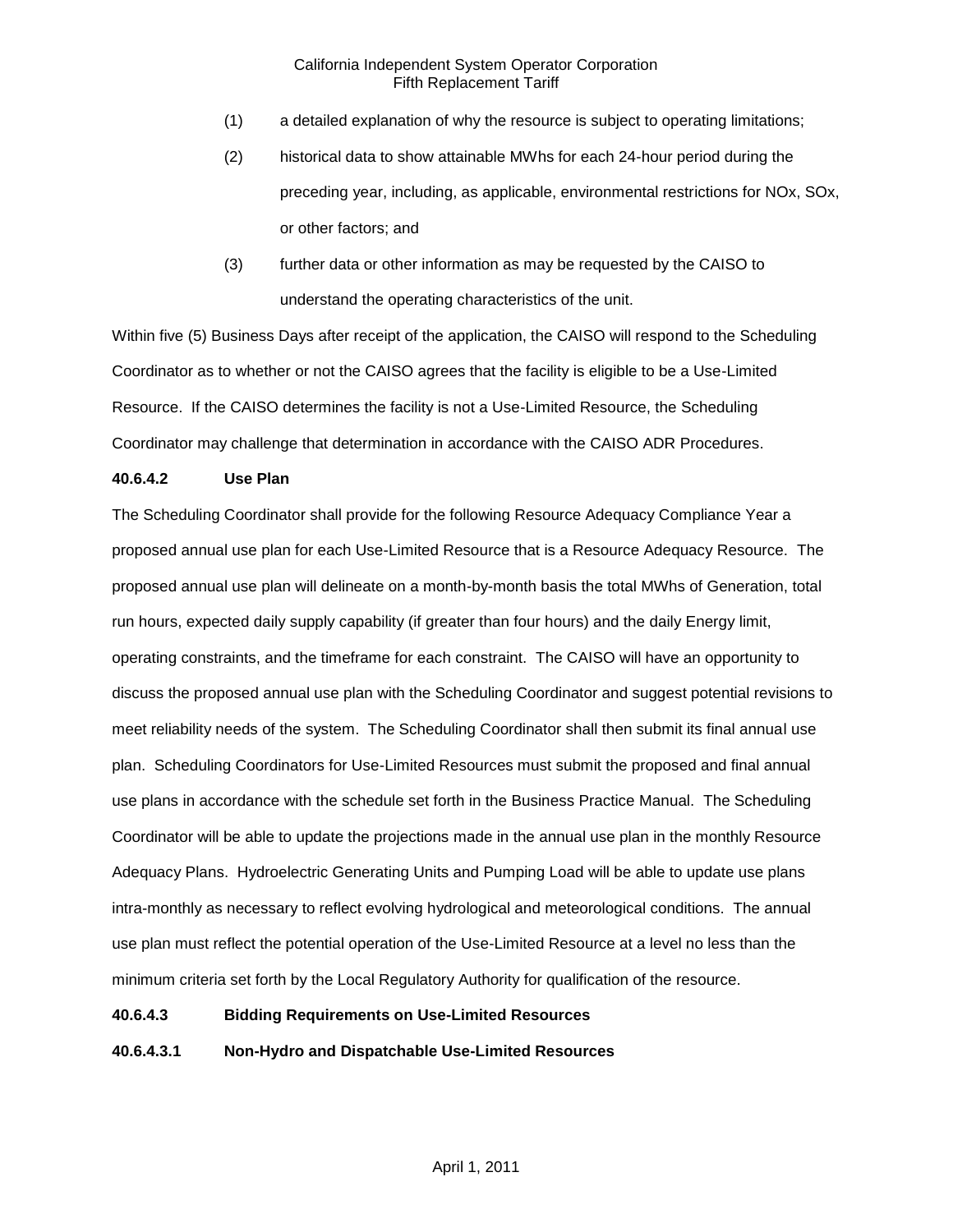Use-Limited Resources, other than those subject to the provisions of 40.6.4.3.2, must submit a Supply Bid or Self-Schedule for their Resource Adequacy Capacity in the Day-Ahead Market whenever the Use-Limited Resources are physically capable of operating in accordance with their operating criteria, including environmental or other regulatory requirements. Use-Limited Resources will also provide a daily Energy limit as part of their Day-Ahead Market offer to enable the CAISO to schedule them for the period in which they are capable of providing the Energy. To the extent that the daily Energy limit has been reached through Self-Schedules, no further action will be taken by the CAISO, unless rescheduling of the Energy is necessary for System Reliability. Use-Limited Resources will attempt to reschedule the Energy in recognition of the System Reliability concern, to the extent that the change is possible without violating a Use-Limited Resource's operating criteria.

### **40.6.4.3.2 Hydro and Non-Dispatchable Use-Limited Resources**

Hydroelectric Generating Units, Pumping Load, and Non-Dispatchable Use-Limited Resources shall submit Self-Schedules or Bids in the Day-Ahead Market for their expected available Energy or their expected as-available Energy, as applicable, in the Day-Ahead Market and HASP. Such resources shall also revise their Self-Schedules or submit additional Bids in HASP based on the most current information available regarding expected Energy deliveries. Hydroelectric Generating Units, Pumping Load, and Non-Dispatchable Use-Limited Resources will not be subject to commitment in the RUC process. The CAISO will retain discretion as to whether a particular resource should be considered a Non-Dispatchable Use-Limited Resource, and this decision will be made in accordance with the provisions of Section 40.6.4.1.

### **40.6.4.3.3 Availability of Use-Limited Resources During System Emergencies**

All Use-Limited Resources remain subject to Section 7.7.2.3 regarding System Emergencies to the extent the Use-Limited Resource is owned or controlled by a Participating Generator.

### **40.6.4.3.4 Availability of Intermittent Resources**

Any Eligible Intermittent Resource that provides Resource Adequacy Capacity may, but is not required to, submit Bids in the Day-Ahead Market.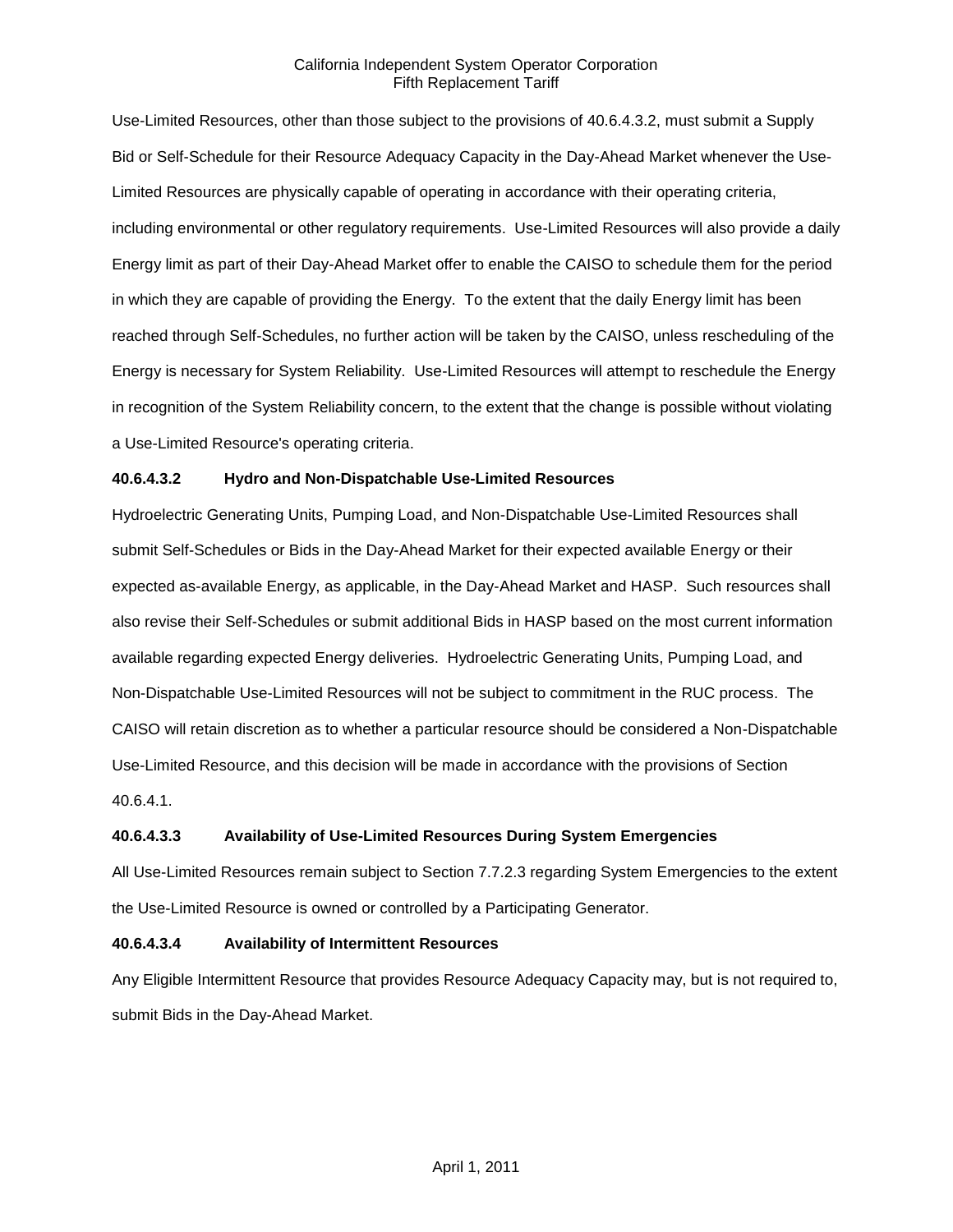### **40.6.5 Additional Availability Requirements For System Resources**

In the IFM, the multi-hour block constraints of a System Resource, other than a System Resource capable of submitting a Dynamic Schedule or a Resource-Specific System Resource, are honored in the optimization. Such a resource that is also a Resource Adequacy Resource must be capable of hourly scheduling by the CAISO in RUC if it is not fully scheduled in the IFM. If such a Resource Adequacy Resource is scheduled in the RUC, the CAISO will schedule the resource in the HASP for each hour of the resource's RUC schedule without regard to the multi-hour block constraint that was submitted to the IFM. For an existing System Resource that provides Resource Adequacy Capacity through a call-option that expires prior to the close of the IFM, such a System Resource listed on a Resource Adequacy Plan must be reported to the CAISO for consideration in the Extremely Long-Start Commitment Process.

# **40.6.5.1 Additional Availability Requirements for Dynamic and Non-Dynamic Resource-Specific System Resources**

A Dynamic or Non-Dynamic Resource-Specific System Resource that supplies Resource Adequacy Capacity, and is not otherwise a Use-Limited Resource under Section 40.6.4, will be subject to the requirements of Sections 40.6.1, 40.6.2 and either Section 40.6.3 as a Short Start Unit or Section 40.6.7 as a Long Start Unit based upon the Dynamic Resource-Specific System Resource's registered physical operating characteristics.

# **40.6.5.2 Dynamic Non-Resource-Specific System Resources**

A Dynamic non-Resource-Specific System Resource that provides Resource Adequacy Capacity will be subject to the provisions of 40.6.1 and 40.6.2.

### **40.6.6 Requirements For Partial Resource Adequacy Resources**

Only that output of a Partial Resource Adequacy Resource that is designated by a Scheduling Coordinator as Resource Adequacy Capacity in its monthly or annual Supply Plan shall have an availability obligation to the CAISO. Exports being supported by non-Resource Adequacy Capacity from a Partial Resource Adequacy Resource that becomes unavailable or unusable shall be considered as an export of non-Resource Adequacy Capacity based on the pro-rata allocation of derated capacity of the Partial Resource Adequacy Resource as follows:

> (a) Resource Adequacy Capacity – [(Resource Adequacy Capacity/PMax Capacity of Resource Adequacy Resource) x MW Derate or Outage]; or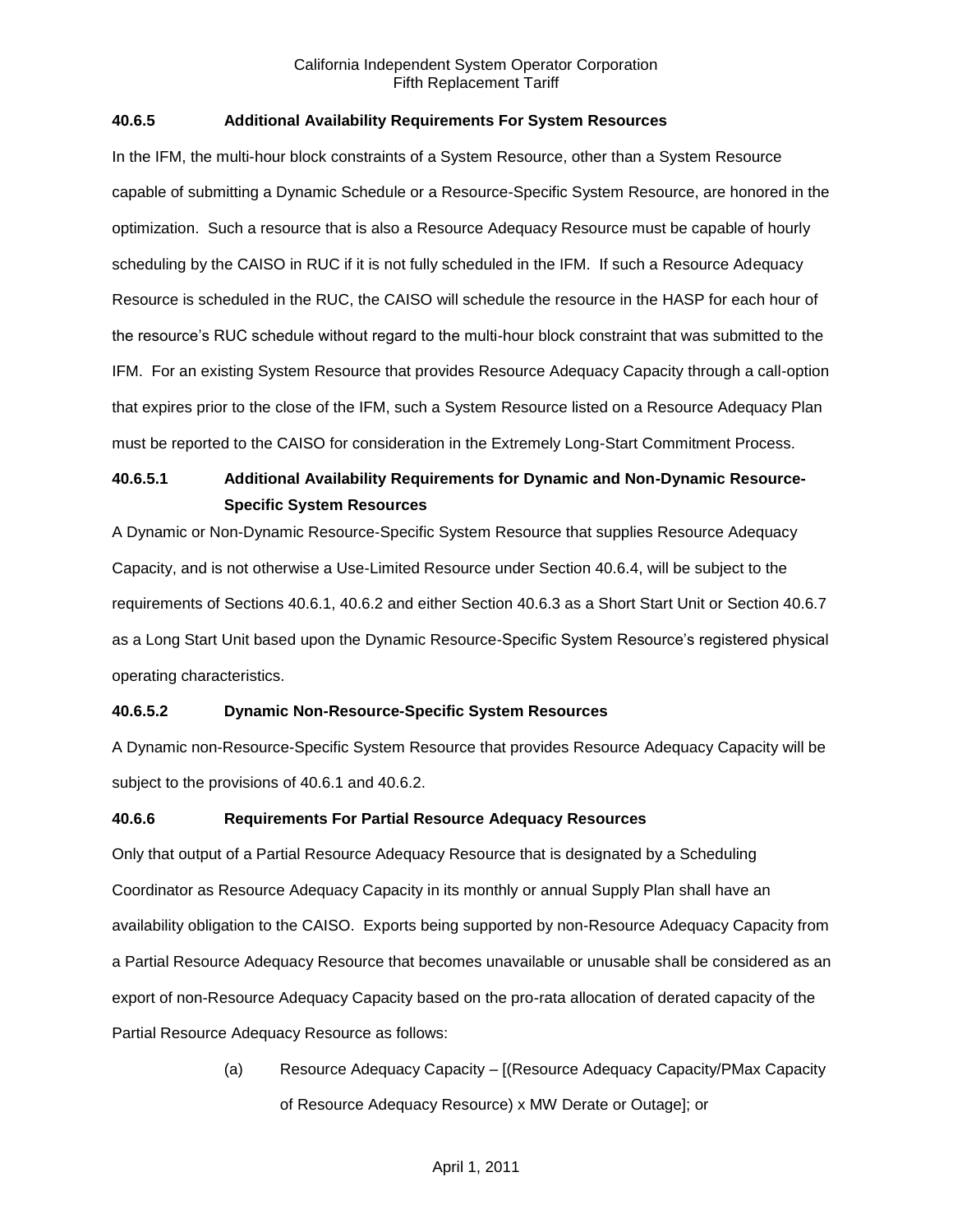(b) [1- (Resource Adequacy Capacity/PMax Capacity of Resource Adequacy Resource)] x De-rated PMax].

#### **40.6.7 Release Of Long Start Units**

Long Start Units not committed in the Day-Ahead Market will be released from any further obligation to submit Self-Schedules or Bids for the relevant Operating Day. Scheduling Coordinators for Long Start Units are not precluded from self-committing the unit after the Day-Ahead Market and submitting a Self-Schedule for Wheeling-Out in the HASP, unless precluded by terms of their contracts.

### **40.6.8 Use Of Generated Bids**

Prior to completion of the Day-Ahead Market, the CAISO will determine if Resource Adequacy Capacity subject to the requirements of Sections 40.5.1 or 40.6.1 and for which the CAISO has not received notification of an Outage has not been reflected in a Bid and will insert a Generated Bid for such capacity into the CAISO Day-Ahead Market. Prior to running the Real-Time Market, the CAISO will determine if Resource Adequacy Capacity subject to the requirements of Section 40.6.2 and for which the CAISO has not received notification of an Outage has not been reflected in a Bid and will insert a Generated Bid for such capacity into the Real-Time Market. If a Scheduling Coordinator for an RA Resource submits a partial bid for the resource's RA Capacity, the CAISO will insert a Generated Bid only for the remaining RA Capacity. In addition, the CAISO will determine if all dispatchable Resource Adequacy Capacity from Short Start Units, not otherwise selected in the IFM or RUC, is reflected in a Bid into the Real-Time Market and will insert a Generated Bid for any remaining dispatchable Resource Adequacy Capacity for which the CAISO has not received notification of an Outage. A Generated Bid for Energy will be calculated as provided in the Business Practice Manuals. A Generated Bid for Ancillary Services will equal zero dollars (\$0/MW-hour). Notwithstanding any of the provisions of Section 40.6.8 set forth above, the CAISO will not insert any Bid in the Real-Time Market required under this Section 40 for a Resource Adequacy Resource that is a Use-Limited Resource unless the resource submits an Energy Bid and fails to submit an Ancillary Service Bid.

### **40.6.9 Grandfathered Firm Liquidated Damages Contracts Requirements**

Resource Adequacy Capacity represented by a Firm Liquidated Damages Contract and relied upon by a Scheduling Coordinator in a monthly or annual Resource Adequacy Plan shall be submitted as a Self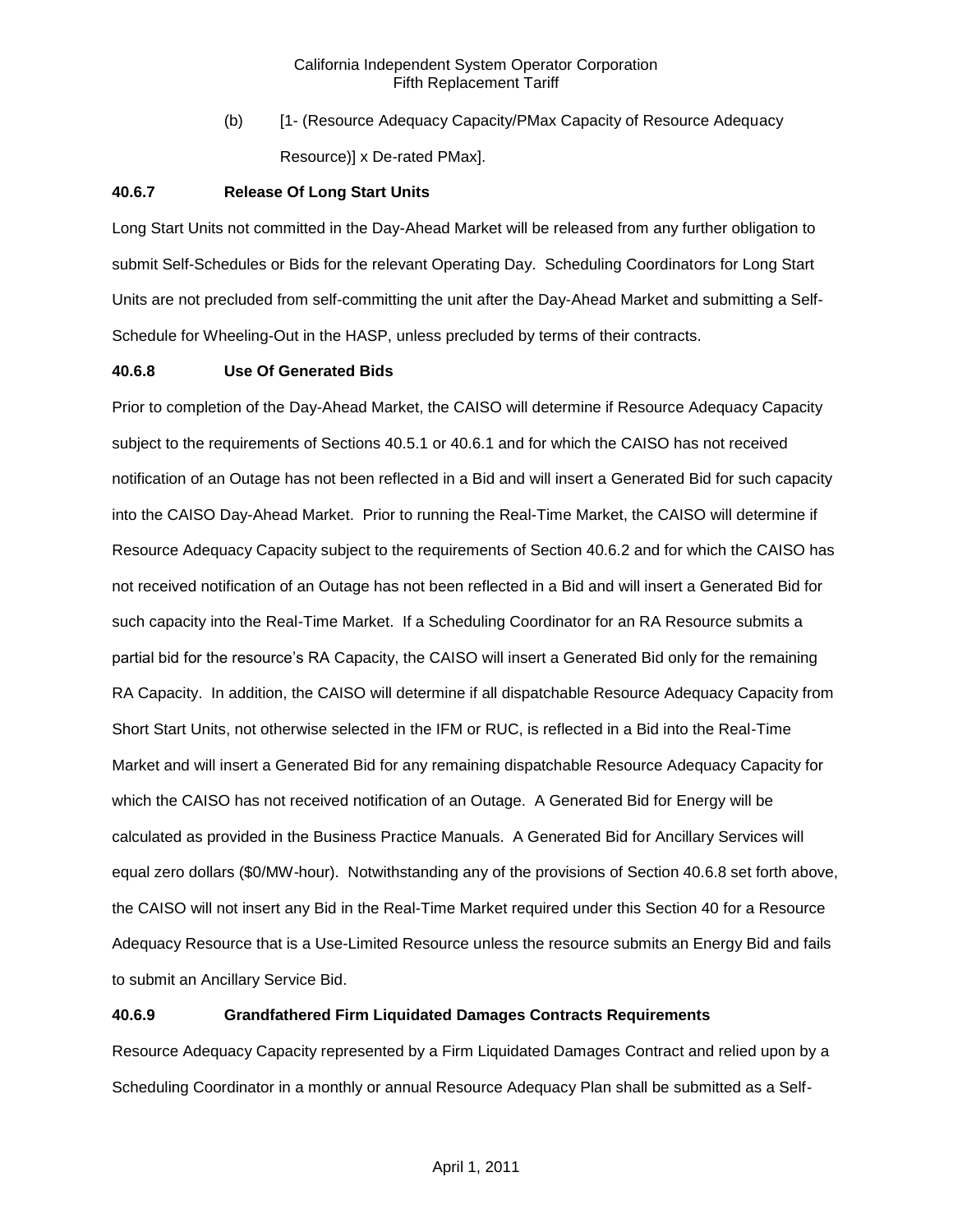Schedule or Bid in the Day-Ahead IFM to the extent such scheduling right exists under the Firm Liquidated Damages Contract.

# **40.6.10 Exports Of Energy From Resource Adequacy Capacity**

Resource Adequacy Capacity may be utilized to serve an Export Bid. An Export Bid may be submitted into the CAISO Markets and be cleared by the Energy being provided by Resource Adequacy Capacity.

# **40.6.11 Curtailment Of Exports In Emergency Situations**

At its sole discretion, the CAISO may curtail exports from Resource Adequacy Capacity to prevent or alleviate a System Emergency. An Export Bid or a Self-Schedule to provide exports included in a binding Schedule accepted in the IFM or HASP will not be distinguished from a Demand Bid or Self-Schedule to serve Load within the CAISO Balancing Authority Area included in a binding Schedule accepted in the IFM or HASP for purposes of curtailment under this Section, except as consistent with Good Utility Practice.

# **40.6.12 Participating Loads and Proxy Demand Resources**

Participating Loads or Proxy Demand Resources that are included in a Resource Adequacy Plan and Supply Plan, if the Scheduling Coordinator for the Participating Loads or Proxy Demand Resources is not the same as that for the Load Serving Entity, will be administered by the CAISO in accordance with the terms and conditions established by the CPUC or the Local Regulatory Authority.

# **40.7 Compliance**

The CAISO will evaluate whether each annual and monthly Resource Adequacy Plan submitted by a Scheduling Coordinator on behalf of a Load Serving Entity demonstrates Resource Adequacy Capacity sufficient to satisfy the Load Serving Entity's (i) allocated responsibility for Local Capacity Area Resources under Section 40.3.2 and (ii) applicable Demand and Reserve Margin requirements. If the CAISO determines that a Resource Adequacy Plan does not demonstrate Local Capacity Area Resources sufficient to meet its allocated responsibility under Section 40.3.2, compliance with applicable Demand and Reserve Margin requirements, or compliance with any other resource adequacy requirement in this Section 40 or adopted by the CPUC, Local Regulatory Authority, or federal agency, as applicable, the CAISO will notify the relevant Scheduling Coordinator, CPUC, Local Regulatory Authority, or federal agency with jurisdiction over the relevant Load Serving Entity, or in the case of a mismatch between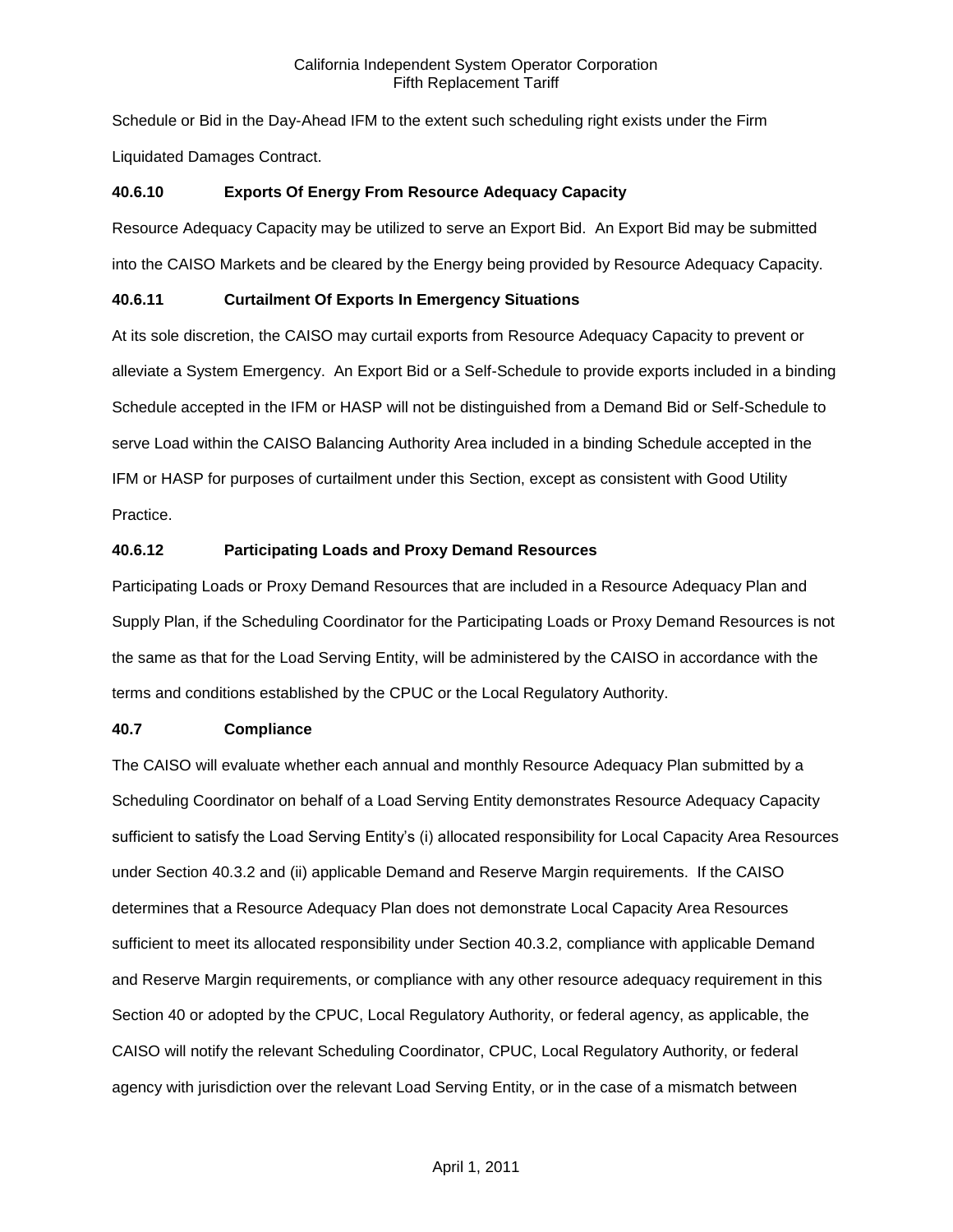Resource Adequacy Plan(s) and Supply Plan(s), the relevant Scheduling Coordinators, in an attempt to resolve any deficiency in accordance with the procedures set forth in the Business Practice Manual. The notification will include the reasons the CAISO believes a deficiency exists. If the deficiency relates to the demonstration of Local Capacity Area Resources in a Load Serving Entity's annual Resource Adequacy Plan, and the CAISO does not provide a written notice of resolution of the deficiency as set forth in the Business Practice Manual, the Scheduling Coordinator for the Load Serving Entity may demonstrate that the identified deficiency is cured by submitting a revised annual Resource Adequacy Plan within thirty (30) days of the beginning of the Resource Adequacy Compliance Year. For all other identified deficiencies, at least ten (10) days prior the effective month of the relevant Resource Adequacy Plan, the Scheduling Coordinator for the Load Serving Entity shall (i) demonstrate that the identified deficiency is cured by submitting a revised Resource Adequacy Plan or (ii) advise the CAISO that the CPUC, Local Regulatory Authority, or federal agency, as appropriate, has determined that no deficiency exists. In the case of a mismatch between Resource Adequacy Plan(s) and Supply Plan(s), if resolved, the relevant Scheduling Coordinator(s) must provide the CAISO with revised Resource Adequacy Plan(s) or Supply Plans, as applicable, at least ten (10) days prior to the effective month. If the CAISO is not advised that the deficiency or mismatch is resolved at least ten (10) days prior to the effective month, the CAISO will use the information contained in the Supply Plan to set the obligations of Resource Adequacy Resources under this Section 40 and/or to assign any costs incurred under this Section 40 and Section 43.

#### **40.7.1 Other Compliance Issues**

Scheduling Coordinators representing Generating Units, System Units or System Resources supplying Resource Adequacy Capacity that fail to provide the CAISO with an annual or monthly Supply Plan, as applicable, as set forth in Section 40.7, shall be subject to Section 37.6.1. Further, Scheduling Coordinators representing Generating Units, System Units or System Resources supplying Resource Adequacy Capacity that fail to provide the CAISO with information required for the CAISO to determine Net Qualifying Capacity shall not be eligible for inclusion in the Net Qualifying Capacity annual report under Section 40.4.2 for the next Resource Adequacy Compliance Year and may be subject to Sanctions under Section 37.6.1.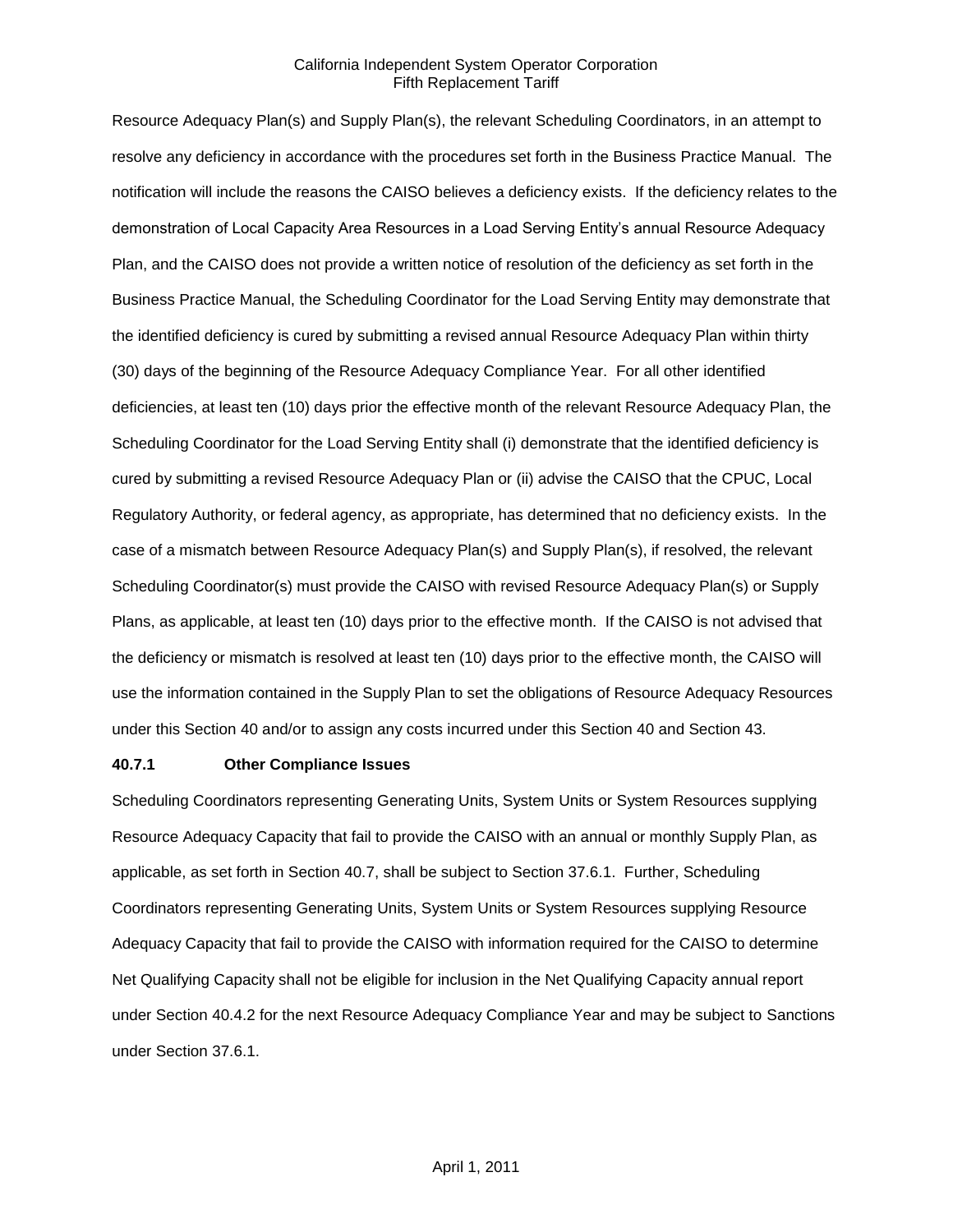## **40.7.2 Penalties For Non-Compliance**

The failure of a Resource Adequacy Resource or Resource Adequacy Capacity to be available to the CAISO in accordance with the requirements of this Section 40 and the failure to operate a Resource Adequacy Resource by placing it online or in a manner consistent with a submitted Bid or Generated Bid shall be subject to the Sanctions set forth in Section 37.2. However, any failure of the Resource Adequacy Resource to satisfy any obligations prescribed under this Section 40 during a Resource Adequacy Compliance Year for which Resource Adequacy Capacity has been committed to a Load Serving Entity shall not limit in any way, except as otherwise established under Section 40.4.5 or requirements of the CPUC, Local Regulatory Authority, or federal agency, as applicable, the ability of the Load Serving Entity to whom the Resource Adequacy Capacity has been committed to use such Resource Adequacy Capacity for purposes of satisfying the resource adequacy requirements of the CPUC, Local Regulatory Authority, or federal agency, as applicable. In addition, a Reserve Sharing LSE shall not be subject to any sanctions, penalties, or other compensatory obligations under this Section 40 on account of a Resource Adequacy Resource's satisfaction or failure to satisfy its obligations under this Section 40.

# **40.8 CAISO Default Qualifying Capacity Criteria**

### **40.8.1 Applicability**

The criteria in this Section 40.8 shall apply only: (i) where the CPUC or Local Regulatory Authority has not established and provided to the CAISO criteria to determine the types of resources that may be eligible to provide Qualifying Capacity and for calculating Qualifying Capacity for such eligible resource types and (ii) until the CAISO has been notified in writing by the CPUC of its intent to overturn, reject or fundamentally modify the capacity-based framework in CPUC Decisions 04-01-050 (Jan. 10, 2004), 04- 10-035 (Oct. 28, 2004), and 05-10-042 (Oct. 31, 2005). The types of resources specified in this Section 40.8.1 will be eligible to provide Qualifying Capacity to the extent they meet the criteria for each type of resource set forth in this Section 40.8.1.

# **40.8.1.2 Nuclear and Thermal**

Nuclear and thermal Generating Units, other than Qualifying Facilities with effective contracts under the Public Utility Regulatory Policies Act addressed in Section 40.8.1.8 below, must be a Participating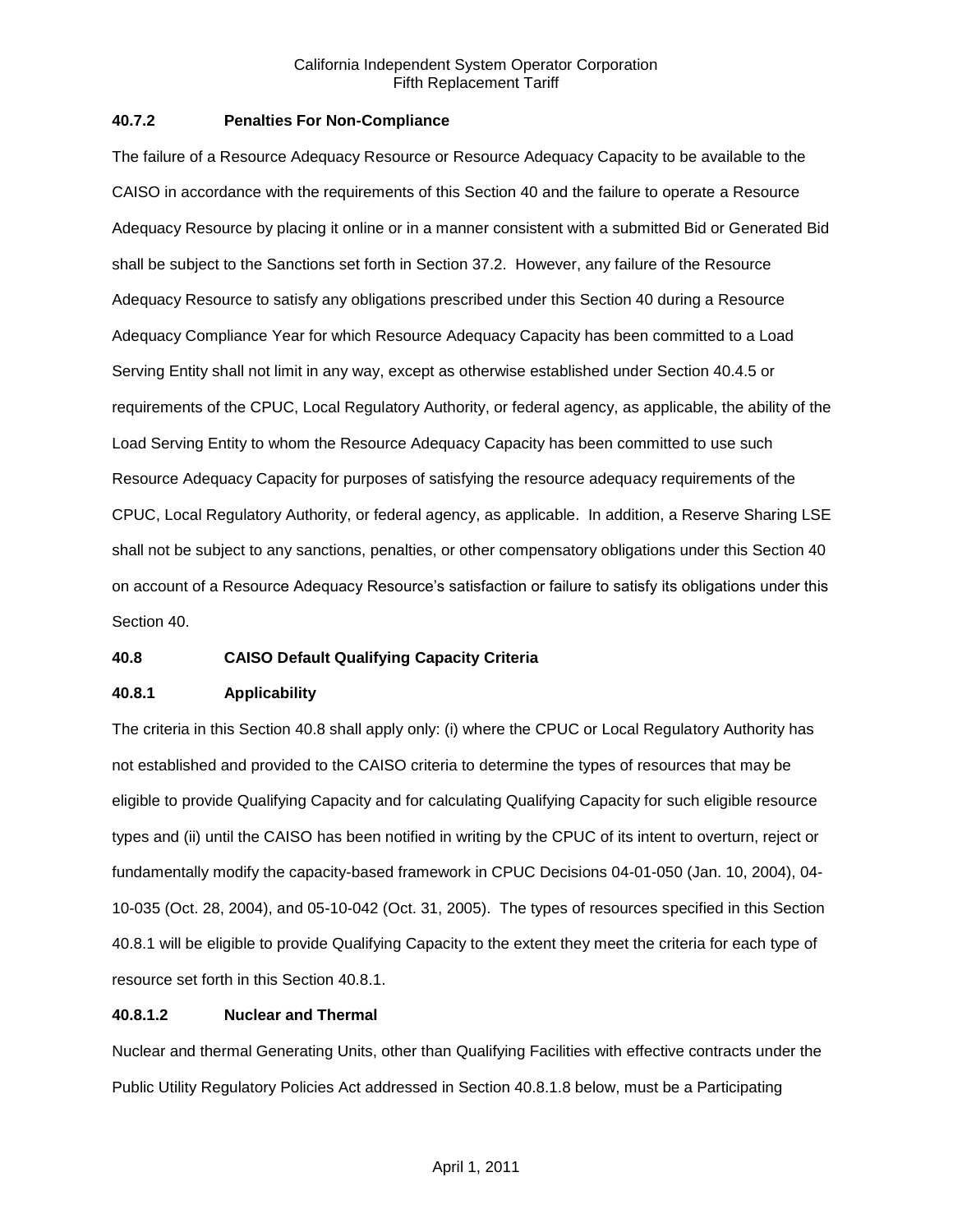Generator or a System Unit. The Qualifying Capacity of nuclear and thermal units, other than Qualifying Facilities addressed in Section 40.8.1.8, will be based on net dependable capacity defined by NERC Generating Availability Data System information.

#### **40.8.1.3 Hydro**

Hydroelectric Generating Units, other than Qualifying Facilities with contracts under the Public Utility Regulatory Policies Act, must be either Participating Generators or System Units. The Qualifying Capacity of a pond or Pumped-Storage Hydro Unit, other than a QF, will be determined based on net dependable capacity defined by NERC GADS minus variable head derate based on an average dry year reservoir level. The Qualifying Capacity of a pond or Pumped-Storage Hydro Unit that is a QF will be determined based on historic performance during the hours of noon to 6:00 p.m., using a three-year rolling average.

The Qualifying Capacity of all run-of-river hydro units, including Qualifying Facilities, will be based on net dependable capacity defined by NERC GADS minus an average dry year conveyance flow, stream flow, or canal head derate. As used in this section, average dry year reflects a one-in-five year dry hydro scenario (for example, using the 4th driest year from the last 20 years on record).

#### **40.8.1.4 Unit-Specific Contracts**

Unit-specific contracts with Participating Generators or System Units will qualify as Resource Adequacy Capacity subject to the verification that the total MW quantity of all contracts from a specific unit do not exceed the total Net Qualifying Capacity (MW) consistent with the Net Qualifying Capacity determination for that unit.

#### **40.8.1.5 Contracts with Liquidated Damage Provisions**

Firm Energy contracts with liquidated damages provisions, as generally reflected in Service Schedule C of the Western Systems Power Pool Agreement or the Firm LD product of the Edison Electric Institute pro forma agreement, or any other similar firm Energy contract that does not require the seller to source the Energy from a particular unit, and specifies a delivery point internal to the CAISO Balancing Authority Area entered into before October 27, 2005 shall be eligible to count as Qualifying Capacity until the end of 2008. A Scheduling Coordinator, however, cannot have more than twenty-five percent (25%) of its portfolio of Qualifying Capacity met by contracts with liquidated damage provisions for 2008.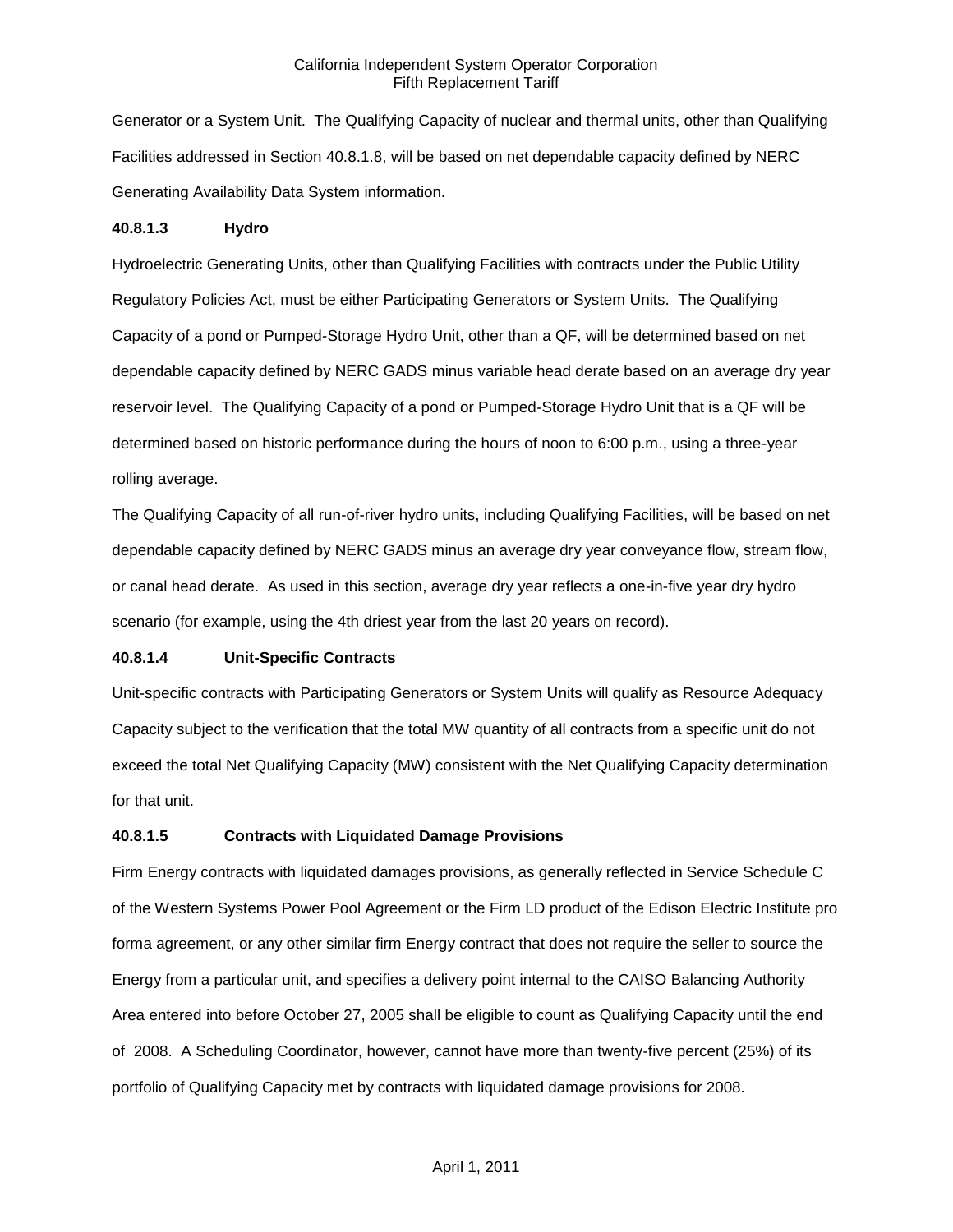## **40.8.1.6 Wind and Solar**

As used in this Section, wind units are those wind Generating Units without backup sources of Generation and solar units are those solar Generating Units without backup sources of Generation. Wind and solar units, other than Qualifying Facilities with effective contracts under the Public Utility Regulatory Policies Act, must be Participating Intermittent Resources or subject to availability provisions of Section 40.6.4.3.4.

The Qualifying Capacity of all wind or solar units, including Qualifying Facilities, for each month will be based on their monthly historic performance during that same month during the hours of noon to 6:00 p.m., using a three-year rolling average. For wind or solar units with less than three years operating history, all months for which there is no historic performance data will utilize the monthly average production factor of all units (wind or solar, as applicable) within the TAC Area in which the Generating Unit is located.

### **40.8.1.7 Geothermal**

Geothermal Generating Units, other than Qualifying Facilities addressed in Section 40.8.1.8, must be Participating Generators or System Units. The Qualifying Capacity of geothermal units, other than Qualifying Facilities addressed in Section 40.8.1.8, will be based on NERC GADS net dependable capacity minus a derate for steam field degradation.

# **40.8.1.8 Treatment of Qualifying Capacity for Qualifying Facilities**

Qualifying Facilities must be subject to an effective Participating Generator Agreement or QF Participating Generator Agreement or must be System Units, unless they have a PURPA contract. Except for hydro, wind, and solar Qualifying Facilities addressed pursuant to Sections 40.8.1.3 and 40.8.1.6, the Qualifying Capacity of Qualifying Facilities under PURPA contracts, will be based on historic monthly Generation output during the hours of noon to 6:00 p.m. (net of Self-provided Load) during a three-year rolling average.

### **40.8.1.9 Participating Loads**

The Qualifying Capacity of Participating Loads shall be the average reduction in Demand over a threeyear period on a per Dispatch basis or, if the Load does not have three years of performance history, based on comparable evaluation data using similar programs. Loads of Participating Loads must be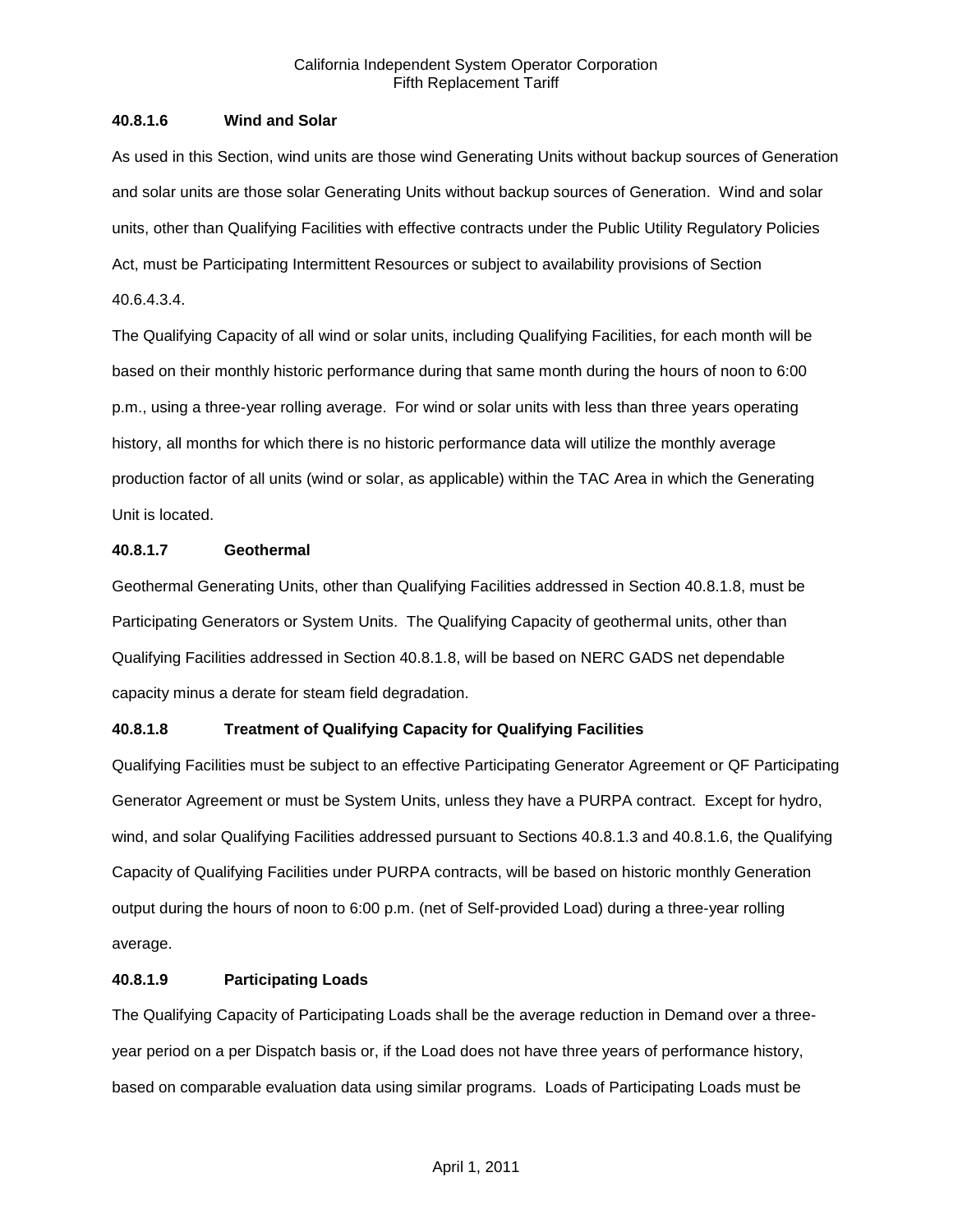available at least 48 hours, and if the Loads can only be dispatched for a maximum of two hours per event, then only 0.89 percent of a Scheduling Coordinator's portfolio may be made up of such Loads.

### **40.8.1.10 Jointly-Owned Facilities**

A jointly-owned facility must be either a Participating Generator or a System Unit. The Qualifying Capacity for the entire facility will be determined based on the type of resource as described elsewhere in this Section 40.8.1. In addition, the Scheduling Coordinator must provide the CAISO with a demonstration of its entitlement to the output of the jointly-owned facility's Qualified Capacity and an explanation of how that entitlement may change if the facility's output is restricted.

### **40.8.1.11 Facilities under Construction**

The Qualifying Capacity for facilities under construction will be determined based on the type of resource as described elsewhere in this Section 40.8. In addition, the facility must have been in commercial operation for no less than one month to be eligible to be included as a Resource Adequacy Resource in a Scheduling Coordinator's monthly Resource Adequacy Plan.

### **40.8.1.12 System Resources**

## **40.8.1.12.1 Dynamic System Resources**

Dynamic System Resources shall be treated similar to resources within the CAISO Balancing Authority Area, except with respect to the deliverability screen under Section 40.4.6.1. However, eligibility as a Resource Adequacy Resource is contingent upon a showing by the Scheduling Coordinator that the Dynamic System Resource has secured transmission through any intervening Balancing Authority Areas for the Operating Hours that cannot be curtailed for economic reasons or bumped by higher priority transmission and that the Load Serving Entity for which the Scheduling Coordinator is submitting Demand Bids has an allocation of import capacity at the import Scheduling Point under Section 40.4.6.2 that is not less than the Resource Adequacy Capacity provided by the Dynamic System Resource.

### **40.8.1.12.2 Non-Dynamic System Resources**

For Non-Dynamic System Resources, the Scheduling Coordinator must demonstrate that the Load Serving Entity for which the Scheduling Coordinator is scheduling Demand has an allocation of import capacity at the import Scheduling Point under Section 40.4.6.2 that is not less than the Resource Adequacy Capacity from the Non-Dynamic System Resource. The Scheduling Coordinator must also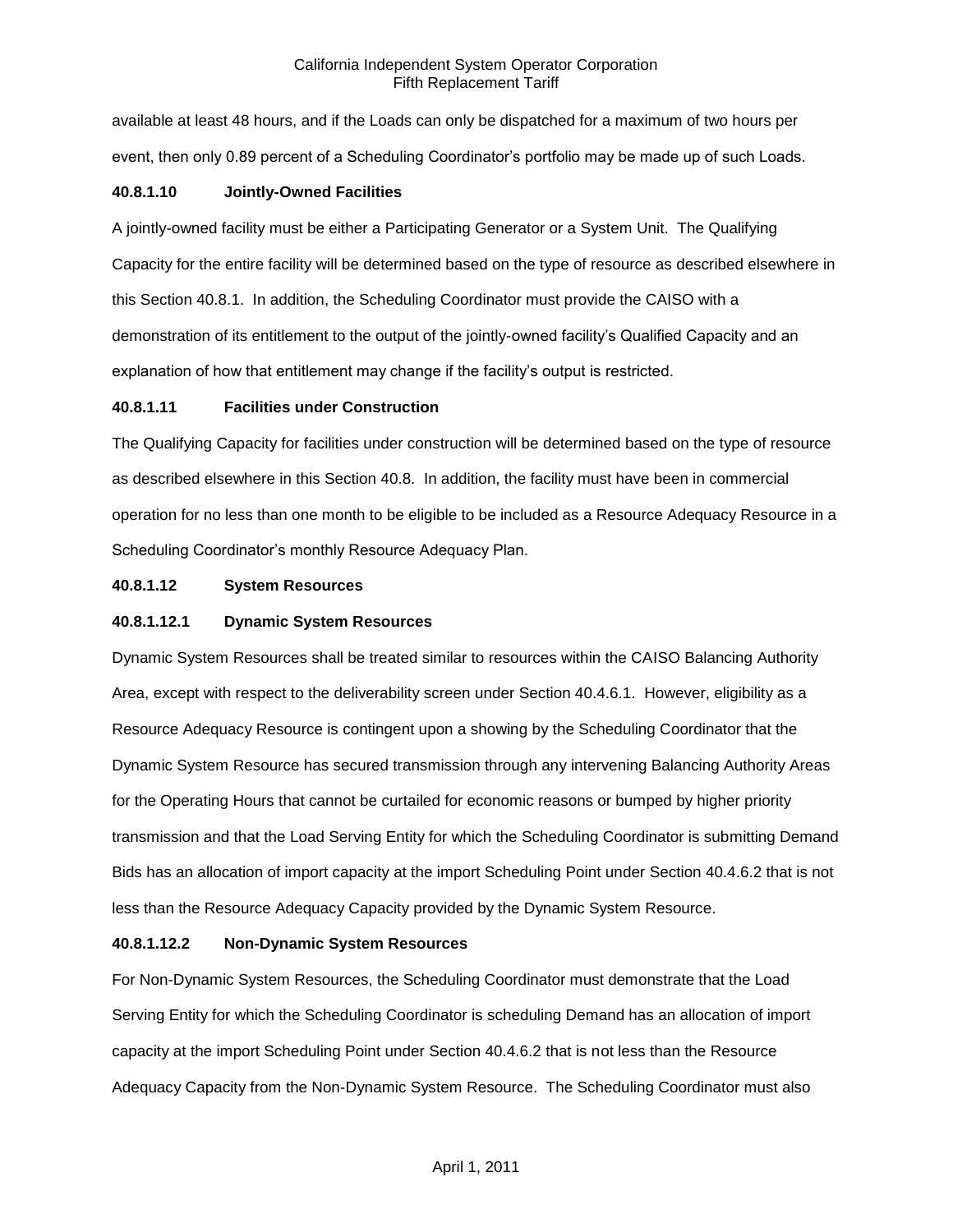demonstrate that the Non-Dynamic System Resource is covered by Operating Reserves, unless unit contingent, in the sending Balancing Authority Area. Eligibility as Resource Adequacy Capacity is contingent upon a showing by the Scheduling Coordinator of the System Resource that it has secured transmission through any intervening Balancing Authority Areas for the Operating Hours that cannot be curtailed for economic reasons or bumped by higher priority transmission. With respect to Non-Dynamic System Resources, any inter-temporal constraints, such as multi-hour run blocks, must be explicitly identified in the monthly Resource Adequacy Plan, and no constraints may be imposed beyond those explicitly stated in the plan.

#### **40.8.1.13 Proxy Demand Resources**

The Qualifying Capacity of a Proxy Demand Resource, for each month, will be based on the resource's average monthly historic demand reduction performance during that same month during the Availability Assessment Hours, as described in Section 40.9.3, using a three-year rolling average. For a Proxy Demand Resource with fewer than three years of performance history, for all months for which there is no historic data, the CAISO will utilize a monthly megawatt value as certified and reported to the CAISO by the Demand Response Provider; otherwise, where available, the CAISO will use the average of historic demand reduction performance data available, by month, for a Proxy Demand Resource. Proxy Demand Resources must be available at least four (4) hours per month in which they are eligible to provide RA Capacity and must be dispatchable for a minimum of thirty (30) minutes per event within each of those months.

#### **40.9. Availability Standards And Payment; Non-Availability Charges**

#### **40.9.1 General**

Except for the exemptions specified in Section 40.9.2, the CAISO will track the availability of Resource Adequacy Capacity during the Availability Assessment Hours of each month, as specified in Section 40.9.3, in order to determine the amount of Resource Adequacy Capacity that was available to the CAISO. Each non-exempt Resource Adequacy Resource will be subject to the Availability Standards determined in accordance with either Section 40.9.4 or 40.9.7, whichever is applicable, for each month during each Resource Adequacy Compliance Year, starting with the 2010 Resource Adequacy Compliance Year. Scheduling Coordinators for Resource Adequacy Resources will be subject to Non-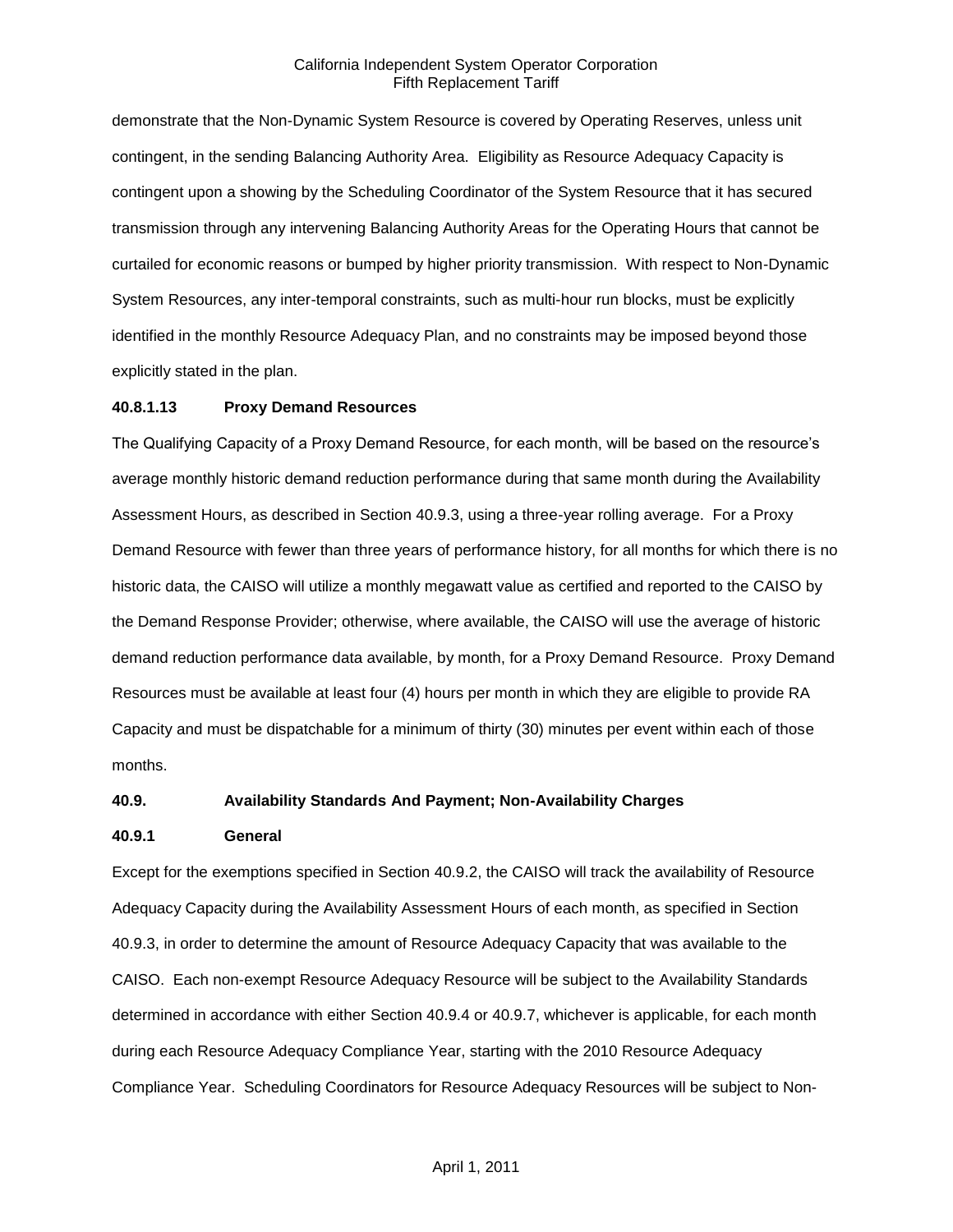Availability Charges or Availability Incentive Payments as specified in either Section 40.9.4 or Section 40.9.7, whichever is applicable. MW values or percentages used by the CAISO in this Section 40.9 will be calculated to no less than two decimal places.

### **40.9.2 Exemptions**

The following exemptions apply to the CAISO's Availability Standards program of this Section 40.9:

- (1) Resources with a Pmax less than one (1.0) MW will not be used to determine Availability Standards, will not be subject to Non-Availability Charges or Availability Incentive Payments, and will not be subject to the additional Outage reporting requirements of this Section 40.9.
- (2) Capacity under a resource specific power supply contract that existed prior to June 28, 2009 and Resource Adequacy Capacity that was procured under a contract that was either executed or submitted to the applicable Local Regulatory Authority for approval prior to June 28, 2009, and is associated with specific Generating Units or System Resources, will not be subject to Non-Availability Charges or Availability Incentive Payments. Such contracted Resource Adequacy Capacity, except for non Resource-Specific System Resources, will be included in the development of Availability Standards and will be subject to any Outage reporting requirements necessary for this purpose. The exemption will apply only for the initial term of the contract and to the MW capacity quantity and Resource Adequacy Resources specified in the contract prior to June 28, 2009. The exemption shall terminate upon the conclusion of the initial contract term. Exempt contracts may be re-assigned or undergo novation on or after June 28, 2009, but the exemption shall not apply for any extended contract term, increased capacity quantity or additional resource(s) beyond those specified in the contract prior to June 28, 2009. Scheduling Coordinators for Resource Adequacy Resources subject to these contracts will be required to certify the start date of the contract, the expiration date, the Resource ID(s), and the amount of Resource Adequacy Capacity associated with each Resource ID included in the contract. For Resource Adequacy Resources whose Qualifying Capacity value is determined by historical output, the capacity under a resource specific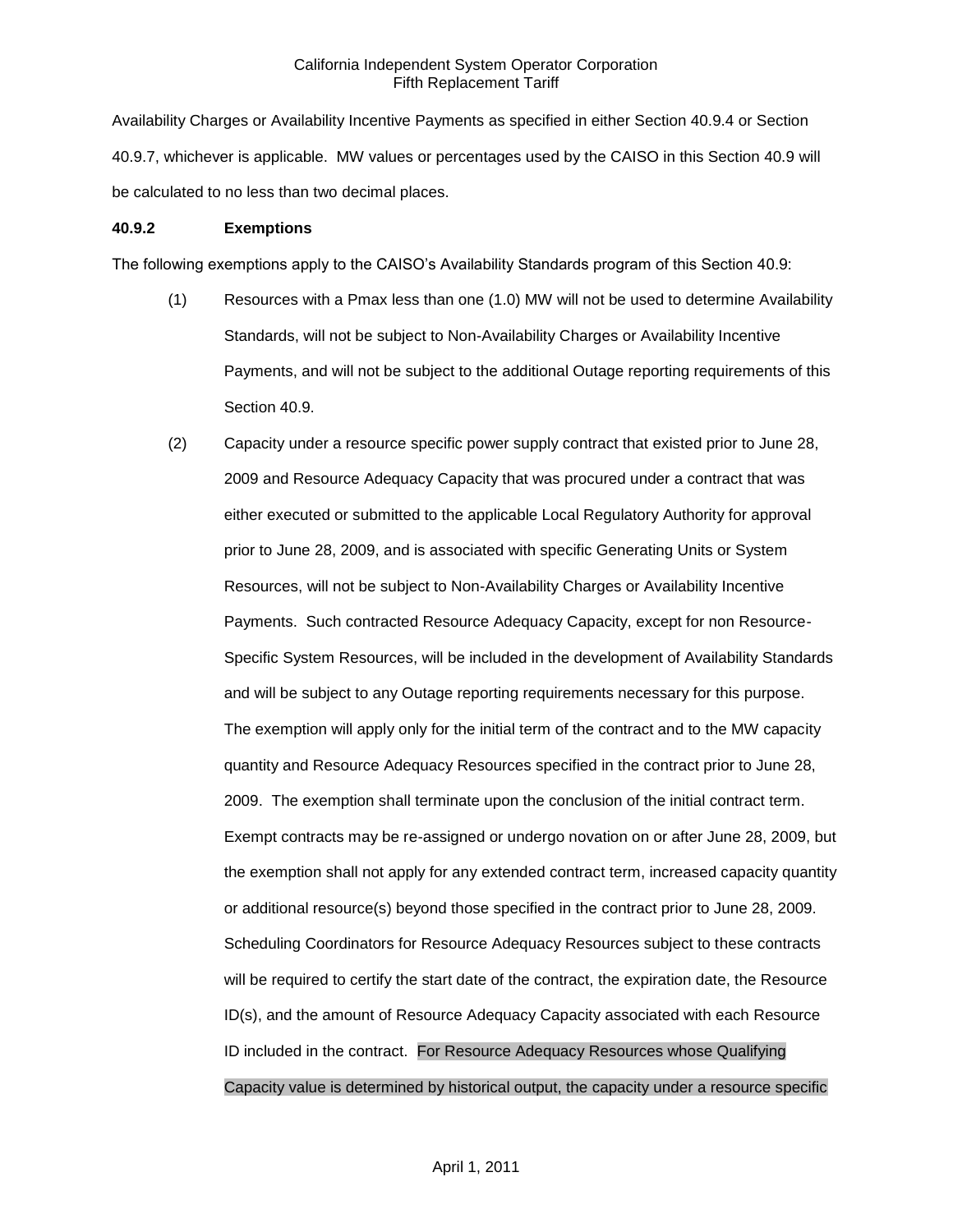power supply contract or Resource Adequacy Capacity that was procured under a contract that was either executed or submitted to the applicable Local Regulatory Authority for approval that meets the requirements in this subsection (2) will not be subject to Non-Availability Charges or Availability Incentive Payments, except that the deadline date for either type of contract shall be August 22, 2010 instead of June 28, 2009.

(3) For a contract entered into prior to June 28, 2009 that provides for the amount of Resource Adequacy Capacity to increase during the original term of the contract, based on a ratio of the Resource Adequacy Resource's output or due to an addition of capacity, the exemption provided in subsection (2) of this Section 40.9.2 will apply to the additional capacity allowed under the contract; provided that the capacity increase (i) is expressly contained in the provisions of the contract, (ii) occurs during the primary term of the contract; and (iii) does not result from contract extensions or other amendments to the original terms and conditions of the contract. Scheduling Coordinators for Resource Adequacy Resources subject to contracts that provide for such capacity increases or additions must include in their certification, in addition to the requirements of subsection (2) of this Section 40.9.2, (i) the citation to any contract provisions that might entitle them to increased exempt Resource Adequacy Capacity from the contracted resources during the primary term of the contract; (ii) the amount of additional capacity to which they might be entitled; and (iii) the actual effective date of the capacity increase. If the actual amount of capacity and/or the actual effective date of the capacity increase is not known at the time of the initial certification, the Scheduling Coordinator shall provide a supplemental certification(s) when this information becomes known. For Resource Adequacy Resources whose Qualifying Capacity value is determined by historical output the exemption provided in subsection (2) of this Section 40.9.2 will apply to an increase in the capacity under a resource specific power supply contract or Resource Adequacy Capacity that was procured under a contract that was either executed or submitted to the applicable Local Regulatory Authority for approval that meets the requirements in this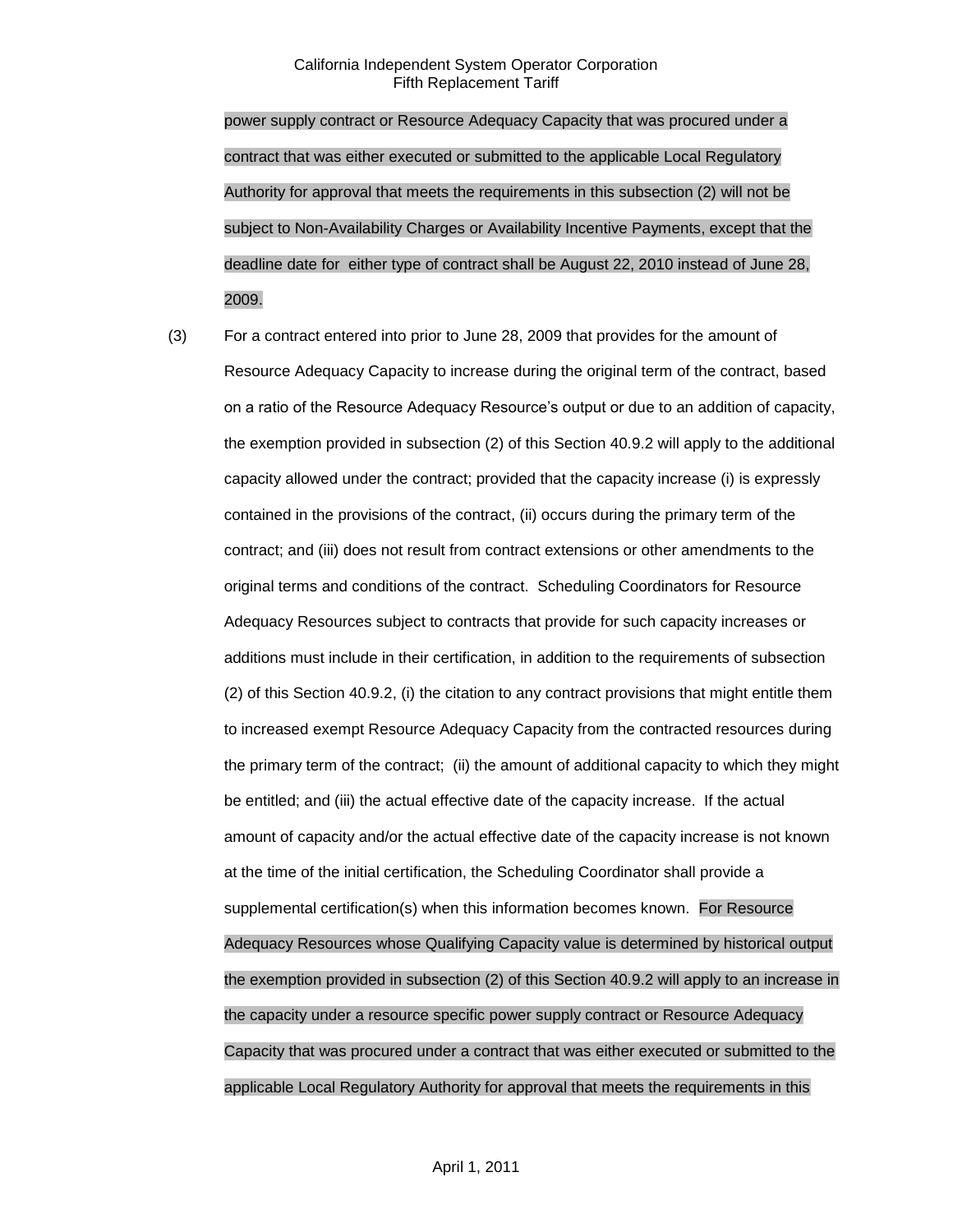subsection (3), except that the deadline date for either type of contract to be exempt shall be August 22, 2010 instead of June 28, 2009.

- (4) Demand response resources will not be used to determine Availability Standards, will not be subject to Non-Availability Charges or Availability Incentive Payments, and will not be subject to the additional Outage reporting requirements of this Section 40.9.
- (5) Resource Adequacy Capacity provided through contracts for Energy from non-specified resources delivered within the CAISO Balancing Authority Area will not be used to determine Availability Standards, will not be subject to Non-Availability Charges or Availability Incentive Payments, and will not be subject to the additional Outage reporting requirements of this Section 40.9; and
- (6) Resource Adequacy Resources of a Modified Reserve Sharing LSE or a Load following MSS will be used to determine the Availability Standards and will be subject to any Outage reporting requirements necessary for this purpose. Non-Local Capacity Area Resource Adequacy Resources of a Modified Reserve Sharing LSE or a Load following MSS will not be subject to Non-Availability Charges or Availability Incentive Payments, but those entities shall remain responsible for any other applicable deficiency payments under this CAISO Tariff or the applicable MSS Agreement.

Exclusions from the Availability Standards and Outage reporting requirements established in this Section 40.9 are for this Section 40.9 alone and do not affect any other obligation arising under the CAISO Tariff.

### **40.9.3 Availability Assessment Hours**

The CAISO shall establish Availability Assessment Hours applicable for each month of each Resource Adequacy Compliance Year, which shall be applied starting with Resource Adequacy Compliance Year 2010, in order to assess the extent to which each Resource Adequacy Resource has met the Availability Standards of this Section 40.9. The Availability Assessment Hours shall be a pre-defined set of hours in each month corresponding to the operating periods when high demand conditions typically occur and when the availability of Resource Adequacy Capacity is most critical to maintaining system reliability. The Availability Assessment Hours shall be comprised of five consecutive hours of each non-weekend, nonfederal holiday day. The five hour period will vary by season as necessary such that, based on historical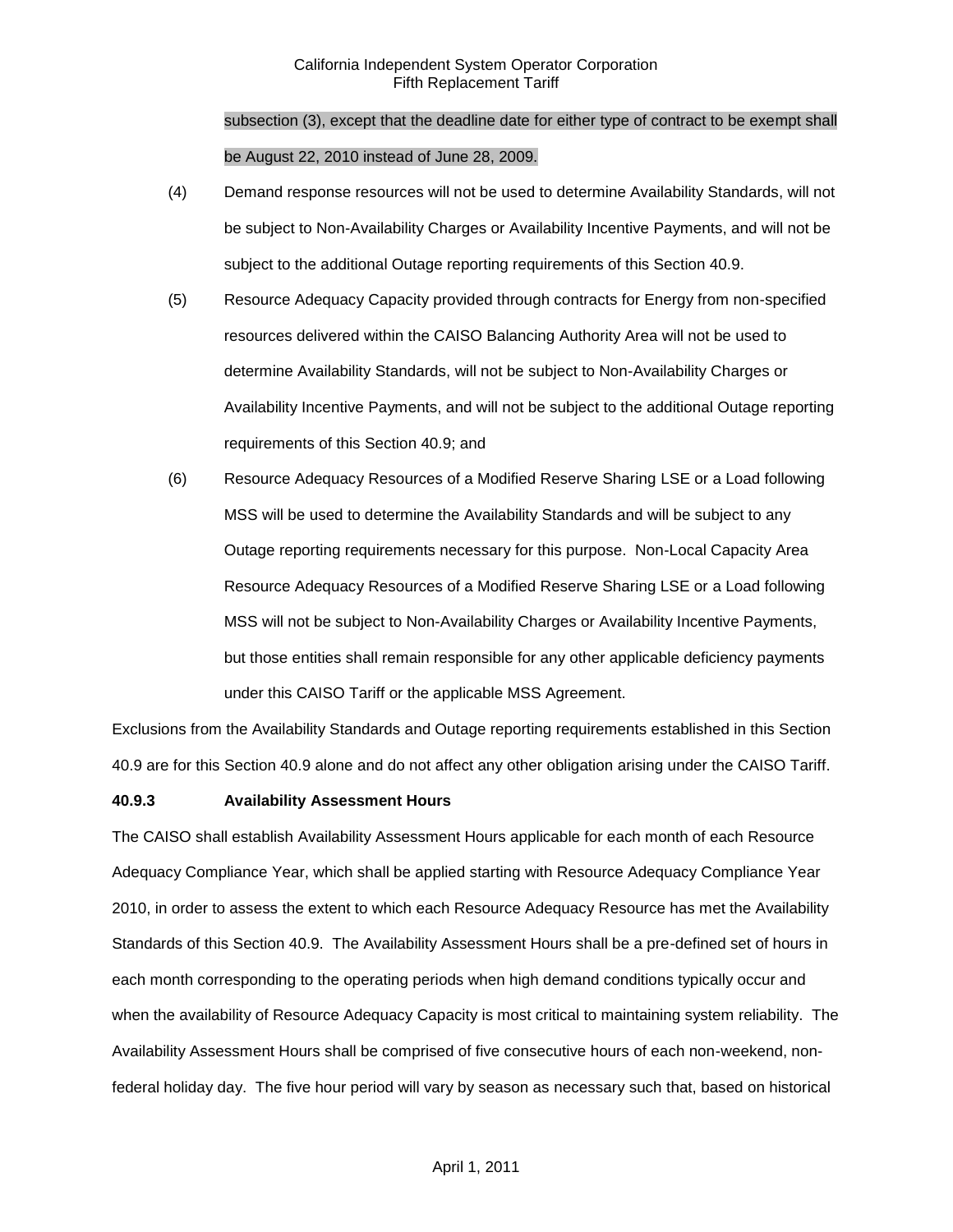actual load data, the coincident peak load hour typically falls within the five-hour range each day during the month. The CAISO shall annually determine the five hour range for the Availability Assessment Hours for each month of the next Resource Adequacy Compliance year prior to the start of each Resource Adequacy Compliance Year and shall specify them in the Business Practice Manual.

### **40.9.4 Availability Determinations**

This Section 40.9.4 addresses availability assessment for all Resource Adequacy Capacity, including the Resource Adequacy Capacity of Resource-Specific System Resources, subject to the Section 40.9 Availability Standards program; however, this Section 40.9.4 does not apply to Resource Adequacy Capacity provided by non-Resource-Specific System Resources which are addressed in Section 40.9.7.

#### **40.9.4.1 Availability Standard**

The CAISO shall calculate and publish the monthly Availability Standards for Resource Adequacy Compliance Year 2010 no later than forty five (45) days after a FERC order approving this section and by July 1 prior to each Resource Adequacy Compliance Year thereafter. For Resource Adequacy Compliance Year 2010, the monthly Availability Standards applicable to Resource Adequacy Resources subject to this Section 40.9.4 will be based on the historical availability of Resource Adequacy Resources during the Availability Assessment Hours of the corresponding months during the period from June 2006 through December 2008. For subsequent years, the monthly Availability Standards will be based on historical availability for the Availability Assessment Hours over the previous three years. Each monthly Availability Standard will be calculated as the sum of the available Resource Adequacy Capacity of the included Resource Adequacy Resources across all the Availability Assessment Hours of the month, divided by the sum of the designated Resource Adequacy Capacity for the same set of hours and resources, and multiplied by 100 to obtain a number between zero (0) and one hundred percent (100%). For the purpose of determining the available Resource Adequacy Capacity in each month, the CAISO will use the Outage information reported in SLIC and, when available, the Outage reports submitted pursuant to Section 40.9.5. To ensure consistency between the calculation of the monthly Availability Standard and the calculation of each resource's monthly availability, the data utilized for both calculations will be in accordance with the provisions of Sections 40.9.4.2. All Resource Adequacy Resources except for the following will be included in the calculation of the Availability Standards: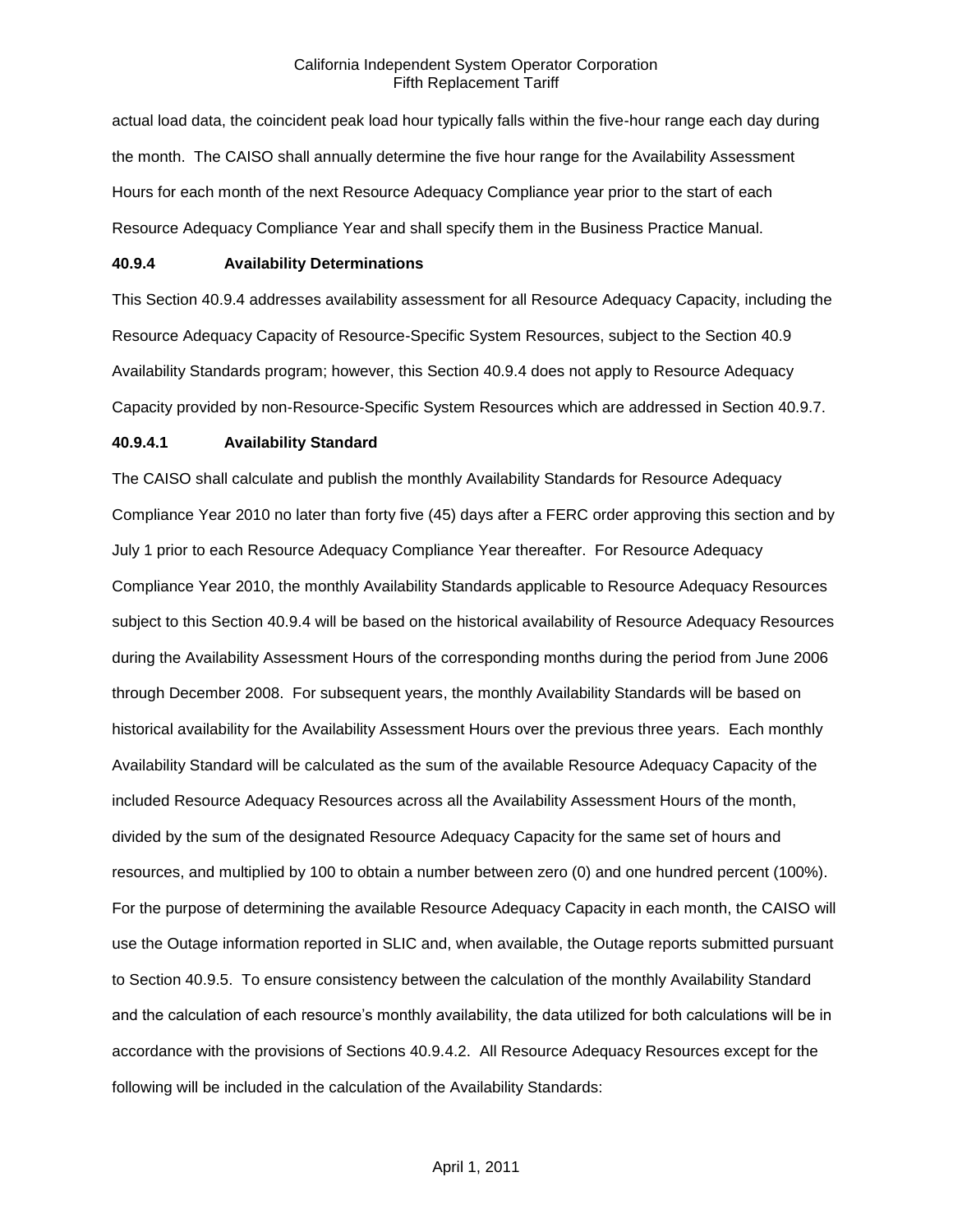- (1) Resource Adequacy Resources exempted in Section 40.9.2;
- (2) Non-Resource-Specific System Resources;
- (3) Resources between one (1) MW and ten (10) MW subject to the reporting requirements of Section 40.9.5, until such time that the CAISO has received the outage reports and can begin to utilize the data; and
- (4) Use-Limited Resources for Compliance Year 2010 and 2011.

### **40.9.4.2 Availability Calculation for a Resource Adequacy Resource**

The CAISO will calculate the monthly availability for each Resource Adequacy Resource subject to this Section 40.9.4 as follows:

The sum of the hourly available Resource Adequacy Capacity of the resource over all Availability Assessment Hours of the month, divided by the sum of the hourly Resource Adequacy Capacity of the resource as designated in the Supply Plan for the resource for those hours, and multiplied by 100 to obtain a number between zero percent (0%) and one hundred percent (100%).

- 1. A Resource Adequacy Resource will be determined to be less than one hundred percent (100%) available in a given month if it has any Forced Outages or temperature-related ambient de-rates that impact the availability of its designated Resource Adequacy Capacity during the Availability Assessment Hours of that month.
- 2. For Resource Adequacy Resources whose Qualifying Capacity value is determined by historical output, its hourly available Resource Adequacy Capacity for each Availability Assessment Hour will be determined from three components: the total actual amount of Energy the resource delivered during that hour; Resource Adequacy Capacity of the resource as designated in its Supply Plan; and the resource's Net Qualifying Capacity as reduced for that hour by the same percentage by which any Forced Outages or temperature-related ambient de-rates reduced the resource's capacity from its PMax capacity. If the total actual amount of Energy delivered by the resource in an Availability Assessment Hour is greater than or equal to the amount of Resource Adequacy Capacity designated in the Supply Plan, the hourly available Resource Adequacy Capacity for the hour will equal the resource's Resource Adequacy Capacity as designated in its Supply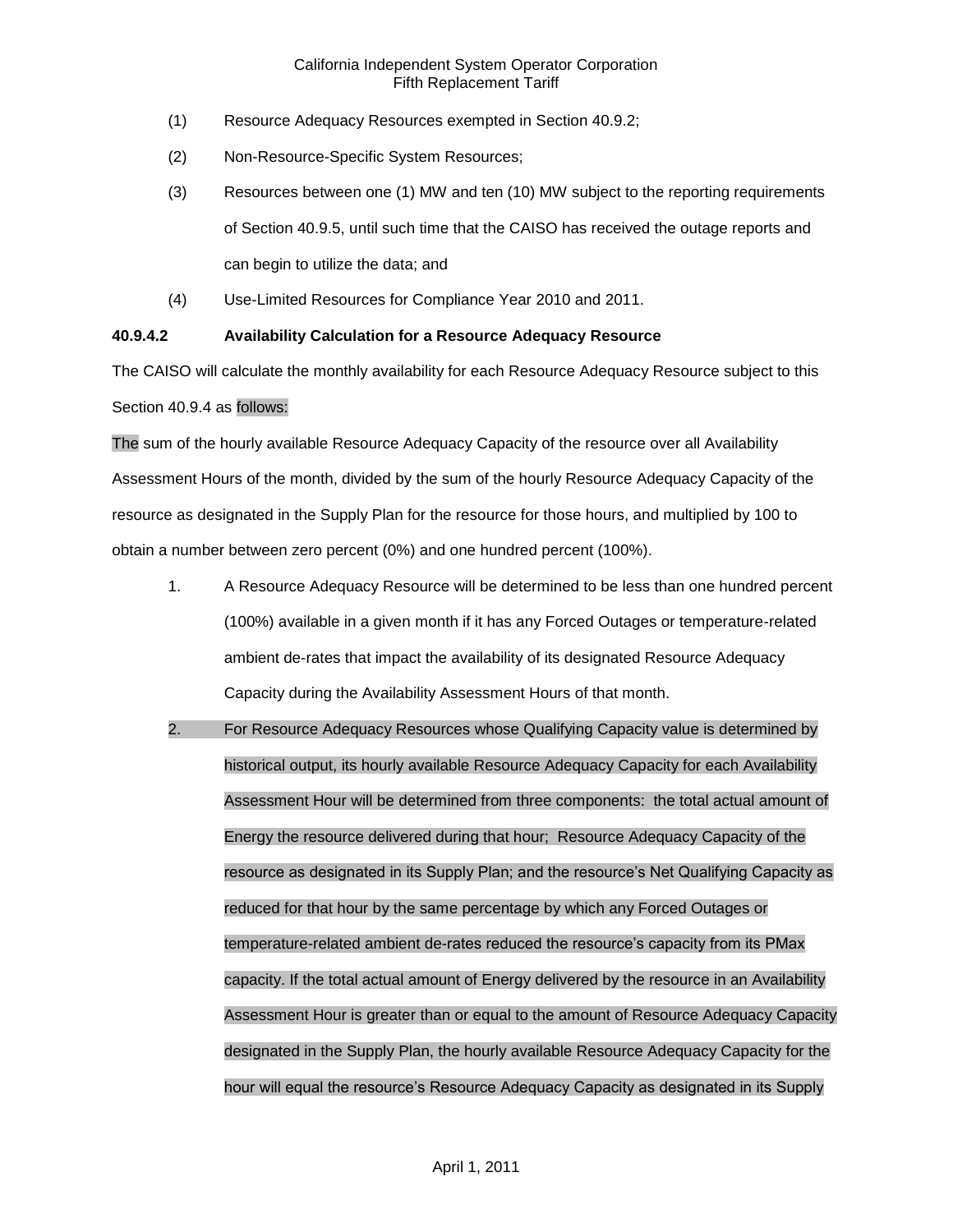Plan. If the total actual amount of Energy delivered by the resource in an Availability Assessment Hour is less than the amount of Resource Adequacy Capacity designated in the Supply Plan, the available Resource Adequacy Capacity of the resource for that hour will be the higher of the total actual Energy the resource delivered in that hour or the resource's Net Qualifying Capacity as reduced for that hour by the same percentage by which any Forced Outages or temperature-related ambient de-rates reduced the resource's capacity from its PMax capacity. The Resource Adequacy Capacity for each resource will be determined in accordance with the following formula: Hourly Available Resource Adequacy Capacity = Min (RA Capacity, Max (Actual

Energy, Proportional Derated Capacity))

Where:

RA Capacity = Resource Adequacy Capacity designated in the Supply Plan Actual Energy = Total actual Energy delivered by the resource in the Availability Assessment Hour

Proportional Derated Capacity = Resource's Net Qualifying Capacity as reduced for that hour by the same percentage by which any Forced Outages or temperature-related ambient de-rates reduced the resource's capacity from its PMax capacity

If the SC for the Resource Adequacy Resource requests to convert from a Forced Outage to a Maintenance Outage in accordance with Section 9.3.3, the SC must terminate the existing Forced Outage and submit a new request for a Maintenance Outage. In the event the CAISO rejects the request to convert from a Forced Outage to a Maintenance Outage due to reliability criteria, the Outage will not be converted and the Forced Outage will continue. Outages properly submitted for temperature-related ambient derates for a Use Limited Resource will be counted against its availability only until such time as the Use Limited Resource reaches its energy limit constraint, at which time such Outages or derates will no longer count against the availability of the Use Limited Resource for the relevant month.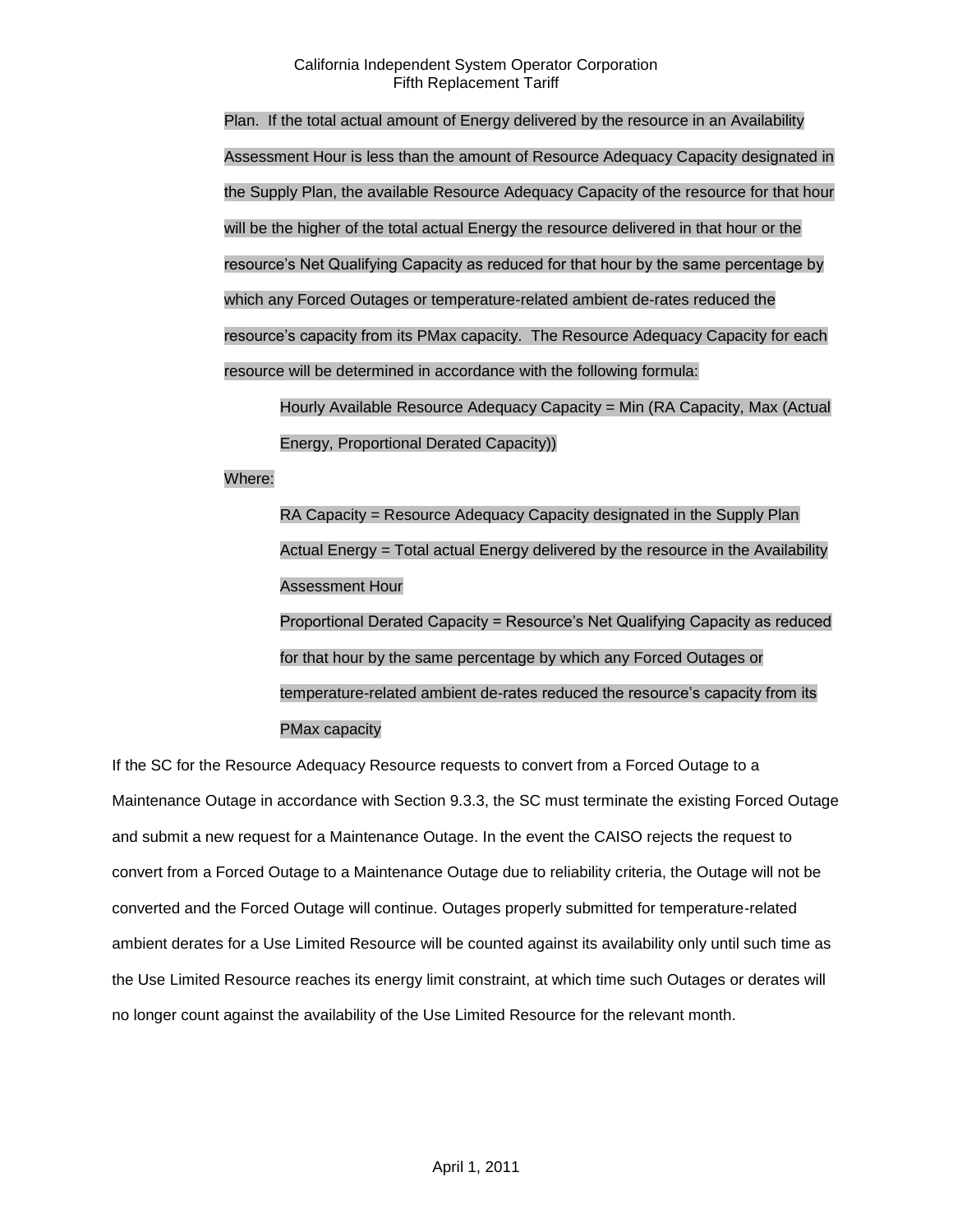The start and end times used in calculating the availability of each resource each month will be the Outage time reported in the SLIC system or through the alternative reporting process of Section 40.9.5 for resources not included in the SLIC system.

#### **40.9.4.2.1 Substitute Capacity**

A Scheduling Coordinator may substitute capacity that is not Resource Adequacy Capacity for its Resource Adequacy Capacity that is on a Forced Outage or de-rate in order to mitigate the impact of the Forced Outage or de-rate on its availability calculation. Such substitution will be accepted by the CAISO in accordance with the following procedures.

(1) For Local Capacity Area Resources. A Scheduling Coordinator providing Resource Adequacy Capacity to satisfy a Local Capacity Area requirement may pre-qualify alternate resources by providing a prequalification request in accordance with the form and schedule specified in the Business Practice Manual. If the alternate resource is located at the same bus as the Resource Adequacy Resource it would replace and has similar operational characteristics, the CAISO will approve the pre-qualification request as a substitute resource for use in the subsequent Resource Adequacy Compliance Year. Additionally, when a Local Capacity Area Resource Adequacy Resource subsequently has a Forced Outage or de-rate, the Scheduling Coordinator may, prior to the close of IFM, request to substitute a non-pre-qualified resource. The CAISO will grant the request if the alternate resource is (i) located at the same bus and meets the CAISO's operational needs, or (ii) if not located at the same bus, is located in the same Local Capacity Area, and which meets the CAISO's effectiveness and operational needs, including size of resource, as determined by the CAISO in its reasonable discretion.

(2) Non-Local Capacity Area Resources (Resource Adequacy Resources designated to meet system requirements). If a Resource Adequacy Resource that is not also a Local Capacity Area Resource has an outage that would count against its availability, the Scheduling Coordinator for that resource may, prior to the close of the IFM, request to substitute a non-Resource Adequacy Resource to be used in the place of the original resource. A Scheduling Coordinator for a non-Resource Specific System Resource that has an outage that would count against its availability may, prior to the close of the IFM, request to substitute a non-Resource Adequacy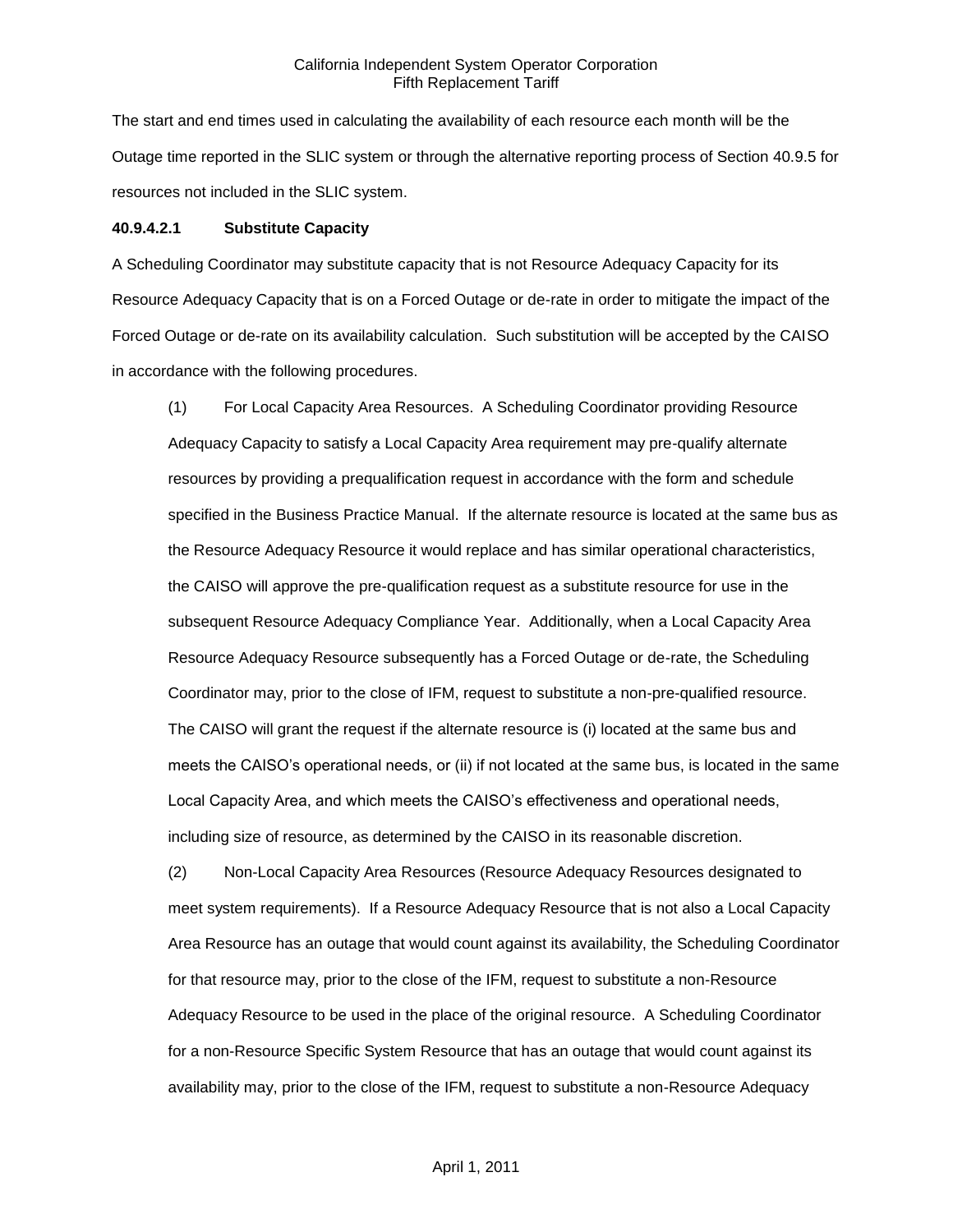Resource that is internal to the CAISO Balancing Area Authority to be used in the place of the original resource. The CAISO shall approve the request if the substitute resource provides the same MW quantity of deliverable capacity as the original Resource Adequacy Resource.

### **40.9.4.2.2 Accounting for De-Rates**

In accounting for a de-rate of a unit that has not committed one hundred percent (100%) of its Net Qualified Capacity in its Monthly Supply Plan, the CAISO will follow the following principles:

- (1) Any de-rate will be applied first to any non Resource Adequacy Capacity of the resource; and
- (2) Any de-rate to Resource Adequacy Capacity will be applied pro-rata to any contract capacity exempt under Section 40.9.2(2) and any non-exempt Resource Adequacy Capacity commitment from that resource.

# **40.9.5 Outage Reporting**

Scheduling Coordinators for Generating Units or Resource-Specific System Resources that are also Resource Adequacy Resources with a maximum output capability of one (1) MW or more, but which do not meet the requirement to provide information on Forced Outages in accordance with Section 9.3.10, shall provide equivalent availability-related information in the form and on the schedule specified in the Business Practice Manuals. This information shall identify all Forced Outages, non-ambient de-rates, and temperature-related ambient de-rates that have occurred over the previous calendar month and shall contain all relevant details needed to enable the CAISO to perform the availability calculation for the resource in accordance with Section 40.9.4, including: the start and end times of any Outages or derates, the MW availability in all Availability Assessment Hours, and the causes of any Forced Outages or de-rates. Scheduling Coordinators for Resource Adequacy Resources whose maximum output capability is ten (10) MW or more shall report Outage-related information in accordance with the reporting obligations in Section 9.3.10.

# **40.9.6 Non-Availability Charges And Availability Incentive Payments**

A Resource Adequacy Resource that is subject to the availability assessment in accordance with Section 40.9.4 and whose monthly availability calculation under Section 40.9.4.2 is more than two and a half percent (2.5%) below the monthly Availability Standard will be subject to a Non-Availability Charge for the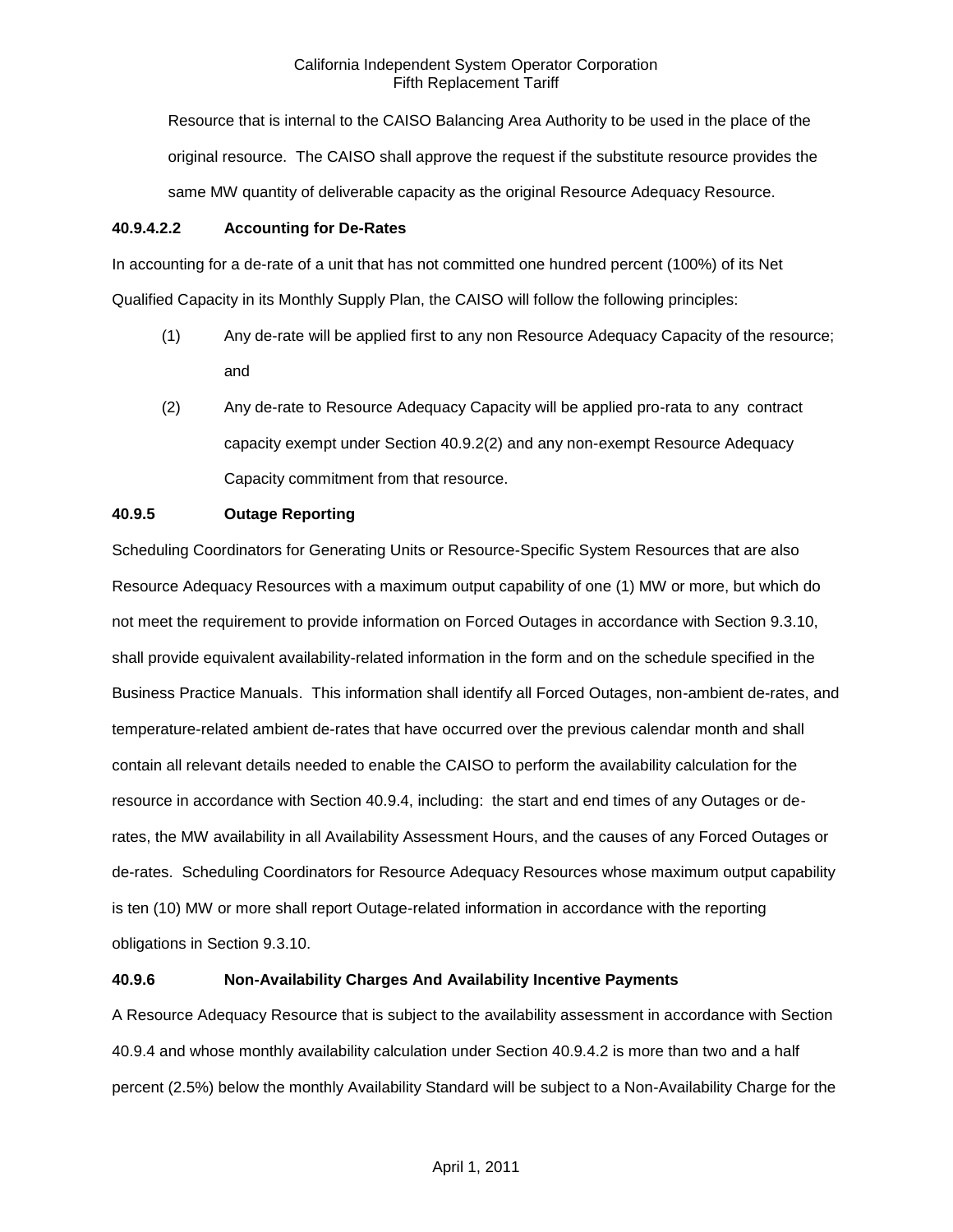month. A Resource Adequacy Resource subject to Section 40.9.4 whose availability calculation under Section 40.9.4.2 is more than two and a half percent (2.5%) above the monthly Availability Standard will be eligible for an Availability Incentive Payment for the month. For Resources whose Qualifying Capacity is determined by their historical output, the CAISO will calculate but not apply through the settlements process the Non-Availability Charges or Availability Incentive Payments to Trading Days within the three months of January, February, and March 2011.

**40.9.6.1 Determination of Resource Adequacy Capacity Subject to Non-Availability Charge** The amount of Resource Adequacy Capacity of a Resource Adequacy Resource subject to the Non-

Availability Charge will be determined as follows:

(1) A Resource Adequacy Resource with actual availability calculated in accordance with Section 40.9.4.2 that is less than the Availability Standard minus the tolerance band of two and a half percent (2.5%) for a given month will have the Non-Availability Charge assessed to that portion of its non-exempt Resource Adequacy Capacity determined in accordance with the following formula:

 $P = RA*(S - .025) - X$ 

Where:

- P = The RA Resource's RA Capacity subject to Non-Availability Charge
- $S =$  Monthly Availability Standard as a fraction, so that  $0 < S < 1.0$
- RA = The RA Resource's RA Capacity (MW) {as designated in its Supply Plan, less any exempt capacity}
- $X =$  The {mean of the} RA Resource's {hourly available RC Capacity over all Availability Assessment Hours of the month (MW).}
- (2) No Non-Availability Charge will be applied when a Resource Adequacy Resource's actual availability, calculated in accordance with Section 40.9.4.2 for a given month, is equal to or greater than the Availability Standard less two and a half percent (2.5%).
- (3) Any Forced Outage, non-ambient de-rate, or temperature-related ambient de-rates of a resource that the CAISO has accepted as a substitute for a Resource Adequacy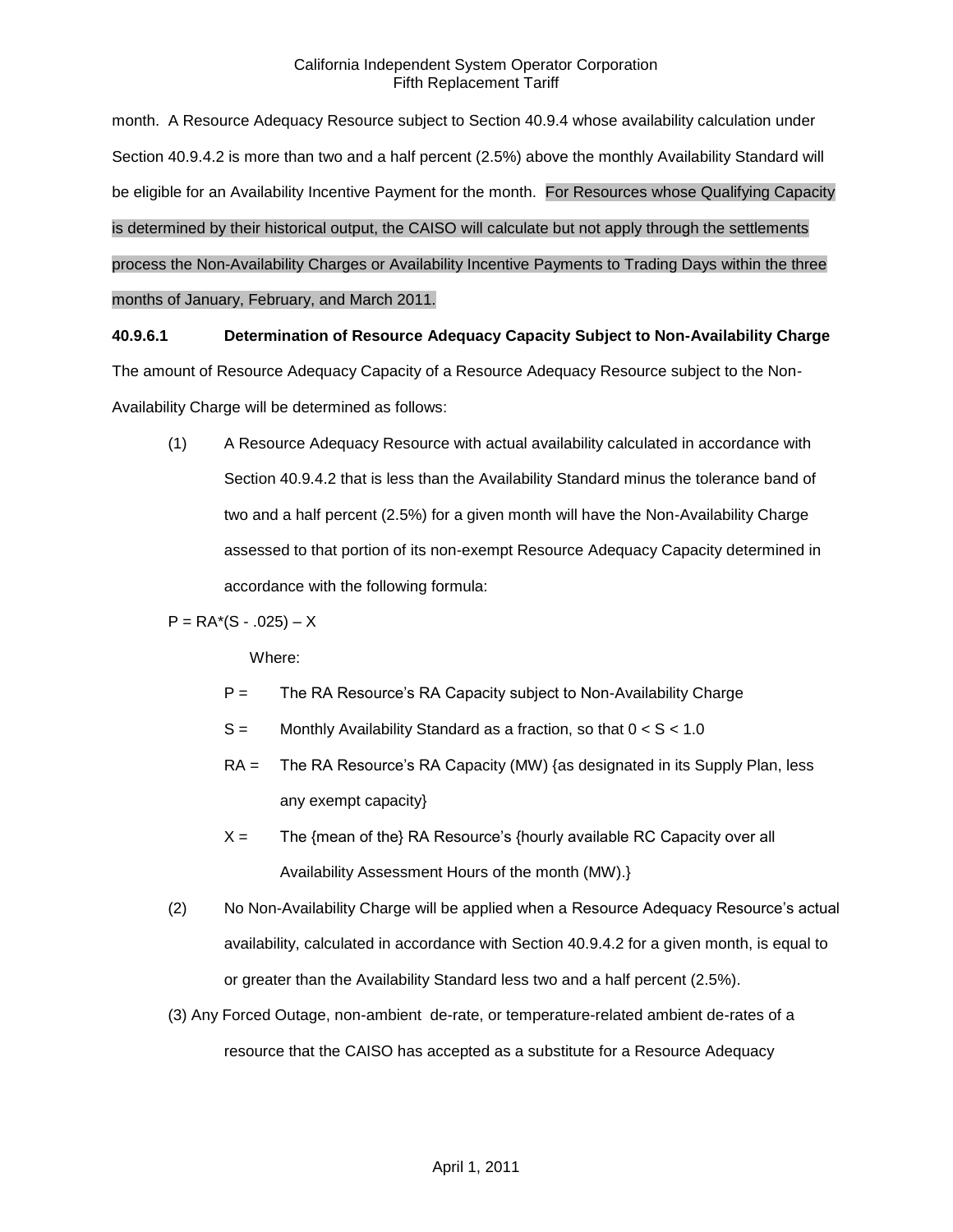Resource in accordance with Section 40.9.4.2.1 will be applied in calculating the availability of the Resource Adequacy Resource for which it is substituting.

### **40.9.6.2 Determination of the Non-Availability Charge**

The per-MW Non-Availability Charge rate will be the Monthly CPM Capacity Payment price as specified in Schedule 6 of Appendix F of this CAISO Tariff. The Non-Availability Charge for a Resource Adequacy Resource shall be determined by multiplying the resource's capacity subject to the Non-Availability Charge calculated in accordance with Section 40.9.6.1 by the Non-Availability Charge rate.

### **40.9.6.3 Availability Incentive Payment**

Scheduling Coordinators for Resource Adequacy Resources that achieve monthly availability that is more than two and a half percent (2.5%) above the monthly Availability Standard are eligible to receive the monthly Availability Incentive Payment. This payment will be funded entirely through the monthly Non-Availability Charges assessed for the same month. For each resource eligible for the Availability Incentive Payment, its eligible capacity will be that portion of its designated Resource Adequacy Capacity equal to its actual availability calculated in accordance with Section 40.9.4.2 minus the Availability Standard percent minus two and a half percent (2.5%). The monthly Availability Incentive Payment rate will equal the total Non-Availability Charges assessed for the month divided by the total Resource Adequacy Capacity eligible to receive the Availability Incentive Payment that month, provided that the Availability Incentive Payment rate shall not exceed three times the Non-Availability Charge rate. The Availability Incentive Payment the CAISO shall pay to each eligible resource will equal the product of its eligible capacity and the Availability Incentive Payment rate. Any remaining Non-Availability Charge funds that are not distributed to eligible Resource Adequacy Resources will be credited against the Real-Time neutrality charge to metered CAISO Demand for that Trade.

### **40.9.6.4 Monthly Settlement**

The CAISO shall calculate and settle Non-Availability Charges and Availability Incentive Payments on a Trade Month basis so that all Non-Availability Charges collected for a Trade Month are allocated in accordance with Section 40.9.6.3 for that same Trade Month.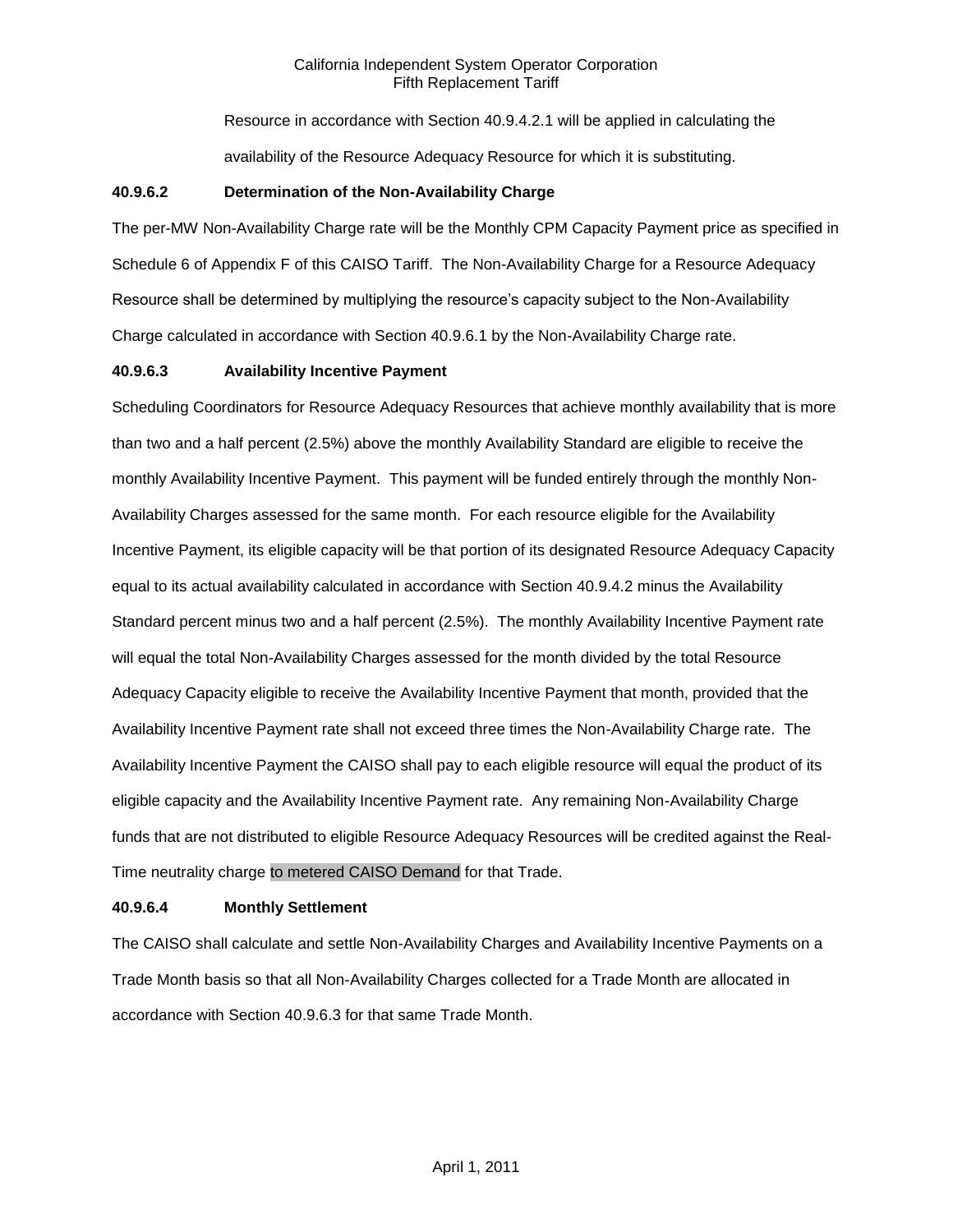### **40.9.7 Assessment For Non Resource-Specific System Resources**

Non-Resource-Specific System Resources that provide Resource Adequacy Capacity will comprise a distinct category for purposes of the CAISO's Availability Standards program. This category will utilize the same Availability Standard determined for other Resource Adequacy Resources in accordance with Section 40.9.4.1, but will have its own availability calculations, as well as a separate account for settling Non-Availability Charges and Availability Incentive Payments.

# **40.9.7.1 Availability Standard for Non-Resource-Specific System Resources Providing Resource Adequacy Capacity**

The monthly Availability Standard for a non-Resource-Specific System Resource will be the Availability Standard determined in accordance with Section 40.9.4.1 to be provided in the form of Economic Bids or Self-Schedules at the resource's designated Scheduling Point submitted to the IFM for all Availability Assessment Hours. The Availability Standard applicable to a non-Resource Specific System Resource shall not include any hours in which the resource was prohibited by Section 30.8 from bidding across an out-of-service transmission path at its designated Scheduling Point. A non-Resource Specific System Resource providing Resource Adequacy Capacity whose monthly availability calculation under Section 40.9.7.2 is more than two and a half percent (2.5%) below the monthly Availability Standard will be subject to a Non-Availability Charge for the month. A non-Resource Specific System Resource providing Resource Adequacy Capacity whose monthly availability calculation under Section 40.9.7.2 is more than two and a half percent (2.5%) above the monthly Availability Standard will be eligible for Availability Incentive Payments. Non-Resource-Specific System Resources will not be included in the calculation of the Availability Standards for other Resource Adequacy Resources as determined in Section 40.9.4.

# **40.9.7.2 Availability Calculation for Non-Resource-Specific System Resources Providing Resource Adequacy Capacity**

The availability of Resource Adequacy Capacity provided by a non-Resource-Specific System Resource will be measured by its hourly offers of Economic Bids or Self-Schedules to provide Energy or, if certified to provide Ancillary Services, Bids for or submissions to Self-Provide Ancillary Service capacity into the CAISO Day-Ahead Market in accordance with the requirements of Section 40.6, for all of the Availability Assessment Hours. Specifically, the resource's availability will be calculated as the sum of the MW-hours reflected in the resource's submitted Day-Ahead Economic Bids and Self-Schedules over all Availability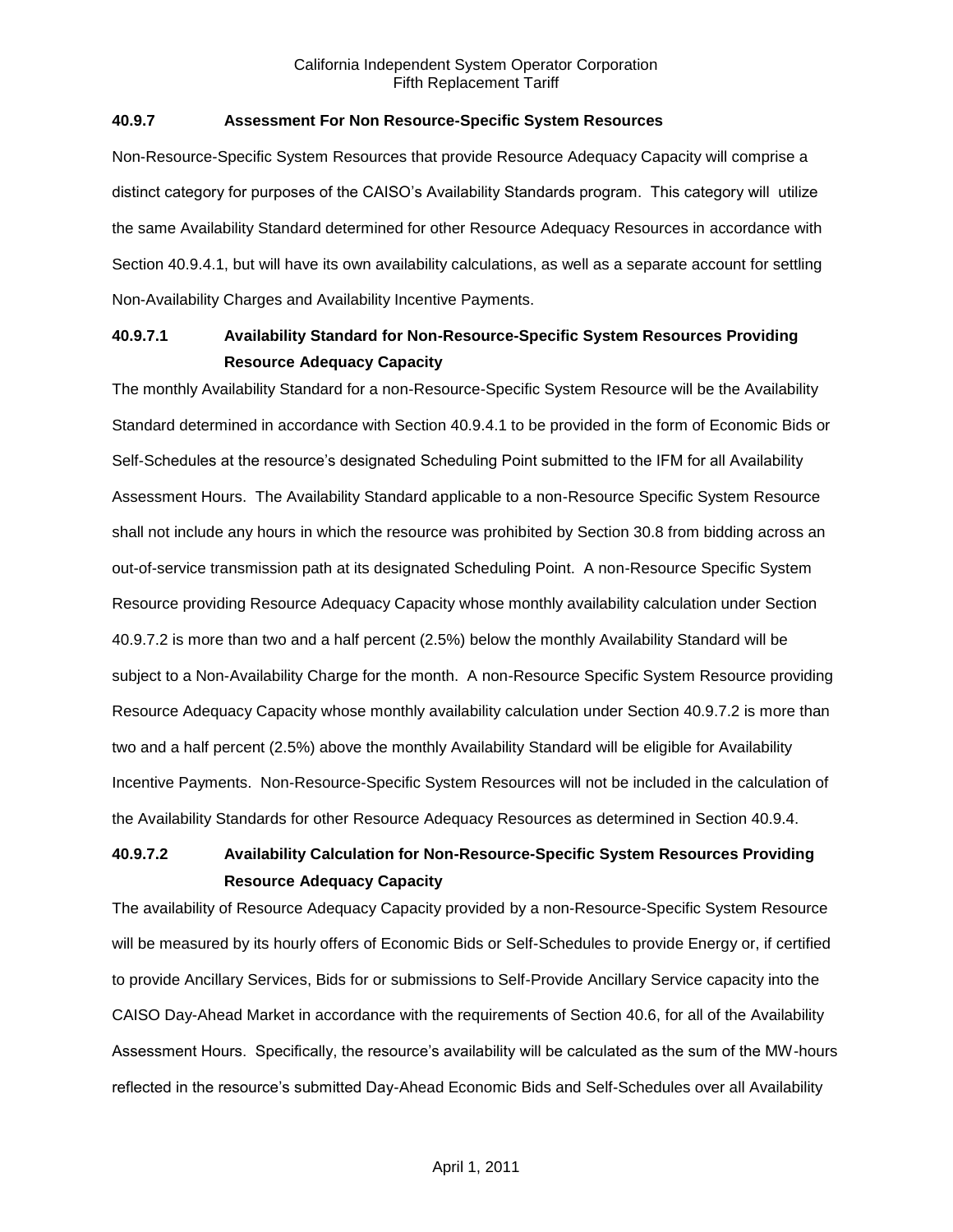Assessment Hours, divided by the sum of the resource's designated non-exempt Resource Adequacy Capacity for all Availability Assessment Hours, times one hundred (100) to obtain a number between zero (0) and one hundred percent (100%). The Scheduling Coordinator for Resource Adequacy Capacity provided by non-Resource-Specific System Resources is expected to secure sufficient transmission rights to deliver the Resource Adequacy Capacity to its designated CAISO Scheduling Point. If in any given Availability Assessment Hour, the CAISO does not fully accept the Economic Bids or Self-Schedules submitted by the Scheduling Coordinator for the Resource Adequacy Capacity provided by non-Resource-Specific System Resources, the Scheduling Coordinator for that resource shall be deemed to have met its availability obligation for that hour. In determining monthly availability of a non-Resource Specific System Resource under Section 40.9.7.2, any hours in which the resource was prohibited by Section 30.8 from bidding across an out-of-service transmission path at its designated Scheduling Point will be excluded from the calculation. Scheduling Coordinators for non-Resource Specific System Resources must submit a monthly report of such hours occurring under Section 30.8, in the format and manner described in the Business Practice Manual for Reliability Requirements.

# **40.9.7.3 Determination of Non-Availability Charges and Availability Incentive Payments for Non-Resource-Specific System Resources Providing Resource Adequacy Capacity**

A Non-Resource-Specific System Resource that provides Resource Adequacy Capacity and whose actual availability calculated in accordance with Section 40.9.7.2 is less than the Availability Standard defined in Section 40.9.7.1 minus the tolerance band of two and one-half percent (2.5%) for a given month shall be assessed a Non-Availability Charge. This charge for such a resource shall apply to that portion of the resource's designated non-exempt Resource Adequacy Capacity equal to one hundred percent (100%) minus the ratio of its actual availability calculated in accordance with Section 40.9.7.2 to the Availability Standard minus two and one-half percent (2.5%). The Non-Availability Charge will then equal the resource's applicable capacity that is subject to Non-Availability Charges multiplied by the a Non-Availability Charge rate equal to the Monthly CPM Capacity Payment price as specified in Schedule 6 of Appendix F of this CAISO Tariff.

Funds collected for Non-Availability Charges pursuant to this Section 40.9.7.3 in a Trade Month will be used to provide Availability Incentive Payments to non-Resource-Specific System Resources providing Resource Adequacy Capacity that exceed the Availability Standard established in Section 40.9.7.1 plus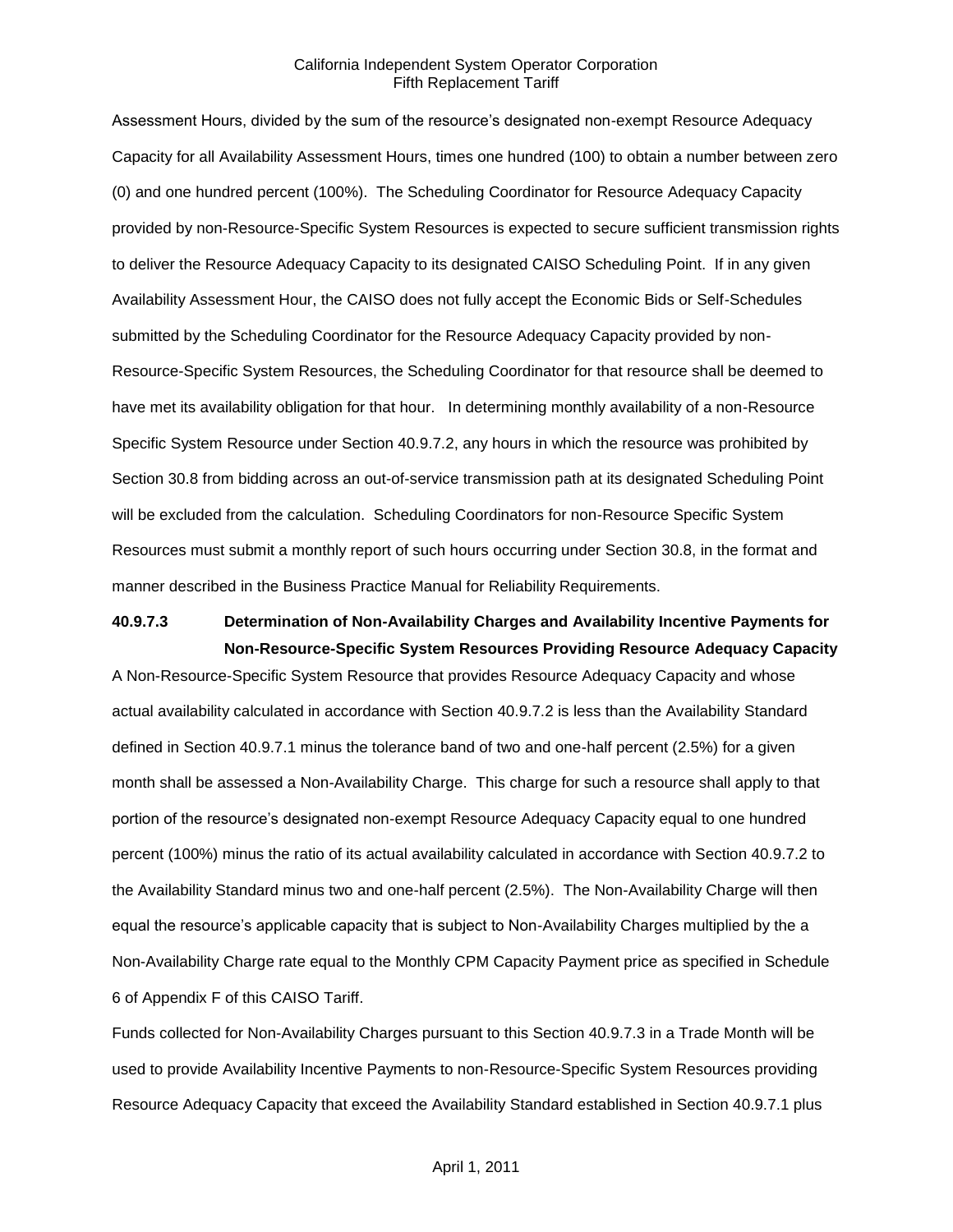the tolerance band of two and one-half percent (2.5%) for that same Trade Month. The funds will be distributed to each such resource in proportion to the resource's share of the total non-exempt Resource Adequacy Capacity provided by non-Resource-Specific System Resources that are eligible for Availability Incentive Payments or the month.

Any Availability Incentive Payment to a non-resource specific System Resource providing Resource Adequacy Capacity under this Section 40.9.7 3 will be capped at three times the Non-Availability Charge rate multiplied by the amount of the resource's non-exempt Resource Adequacy Capacity. Any remaining monthly surplus of Non-Availability Charges from non-Resource-Specific System Resources providing Resource Adequacy Capacity in a Trade Month will be credited against the Real-Time neutrality charge for that Trade Month in accordance with Section 11.5.2.3. Only revenues received from the assessment of Non-Availability Charges to non-Resource-Specific System Resources providing Resource Adequacy Capacity will be used to fund Availability Incentive Payments for non-Resource-Specific System Resources providing Resource Adequacy Capacity.

### **40.9.8 Reporting**

By July 1 of each year, the CAISO will provide an informational report that will be posted on the CAISO Website and include the following information: (1) the Availability Standard value for each month of the year and (2) information on the average actual availability each month of Resource Adequacy Resources, the total amount of Non-Availability Charges assessed and the total amount of Availability Incentive Payments made.

### **41. Procurement Of RMR Generation**

### **41.1 Procurement Of Reliability Must-Run Generation By The CAISO**

A Reliability Must-Run Contract is a contract entered into by the CAISO with a Generator which operates a Generating Unit giving the CAISO the right to call on the Generator to generate Energy and, only as provided in this Section 41.1, or as needed for Black Start or Voltage Support required to meet local reliability needs, or to procure Ancillary Services from Potrero power plant to meet operating criteria associated with the San Francisco local reliability area, to provide Ancillary Services from the Generating Units as and when this is required to ensure that the reliability of the CAISO Controlled Grid is maintained.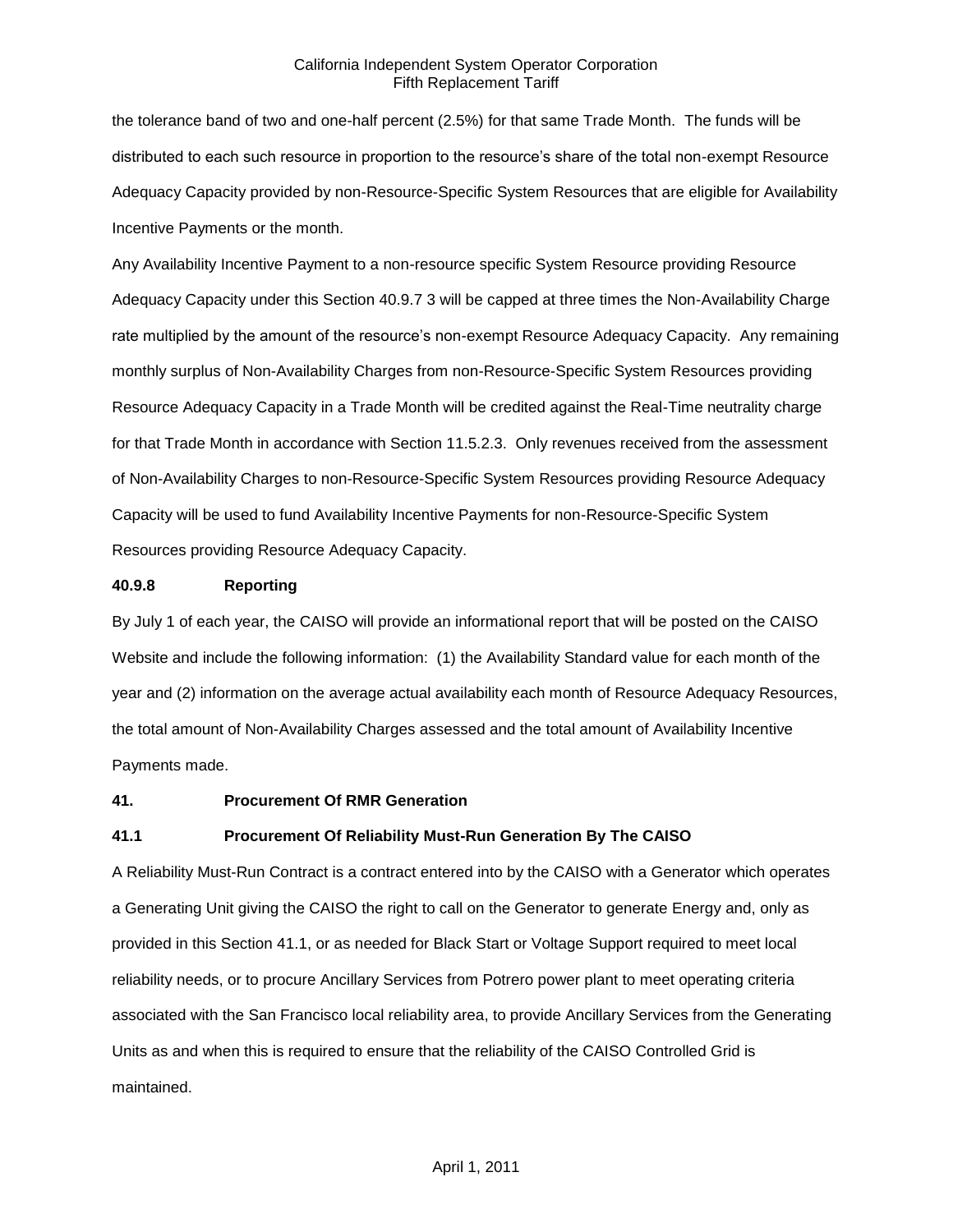## **41.2 Designation Of Generating Unit As Reliability Must-Run Unit**

The CAISO will, subject to any existing power purchase contracts of a Generating Unit, have the right at any time based upon CAISO Controlled Grid technical analyses and studies to designate a Generating Unit as a Reliability Must-Run Unit. A Generating Unit so designated shall then be obligated to provide the CAISO with its proposed rates for Reliability Must-Run Generation for negotiation with the CAISO. Such rates shall be authorized by FERC or the Local Regulatory Authority, whichever authority is applicable.

### **41.3 Reliability Studies And Determination Of RMR Unit Status**

In addition to the Local Capacity Technical Study under 40.3.1, the CAISO may perform additional technical studies, as necessary, to ensure compliance with Reliability Criteria. The CAISO will then determine which Generating Units it requires to continue to be Reliability Must-Run Units, which Generating Units it no longer requires to be Reliability Must-Run Units and which Generating Units it requires to become the subject of a Reliability Must-Run Contract which had not previously been so contracted to the CAISO. None of the Generating Units owned by Local Publicly Owned Electric Utilities are planned to be designated as Reliability Must-Run Units by the CAISO as of the CAISO Operations Date but are expected to be operated in such a way as to maintain the safe and reliable operation of the interconnected transmission system comprising the CAISO Balancing Authority Area. However, in the future, Local Publicly Owned Electric Utilities may contract with the CAISO to provide Reliability Must-Run Generation.

### **41.4 Reliability Must-Run Contracts**

A pro forma of the Reliability Must-Run Contract is attached as Appendix G. From the CAISO Operations Date all Reliability Must-Run Units will be placed under the "As Called" conditions, but the parties may, pursuant only to the terms of the Reliability Must-Run Contract, transfer any such unit to one of the alternative forms of conditions under specific circumstances. The CAISO will review the terms of the applicable forms of agreement applying to each Reliability Must-Run Unit to ensure that the CAISO will procure Reliability Must-Run Generation from the cheapest available sources and to maintain System Reliability. The CAISO shall give notice to terminate Reliability Must-Run Contracts that are no longer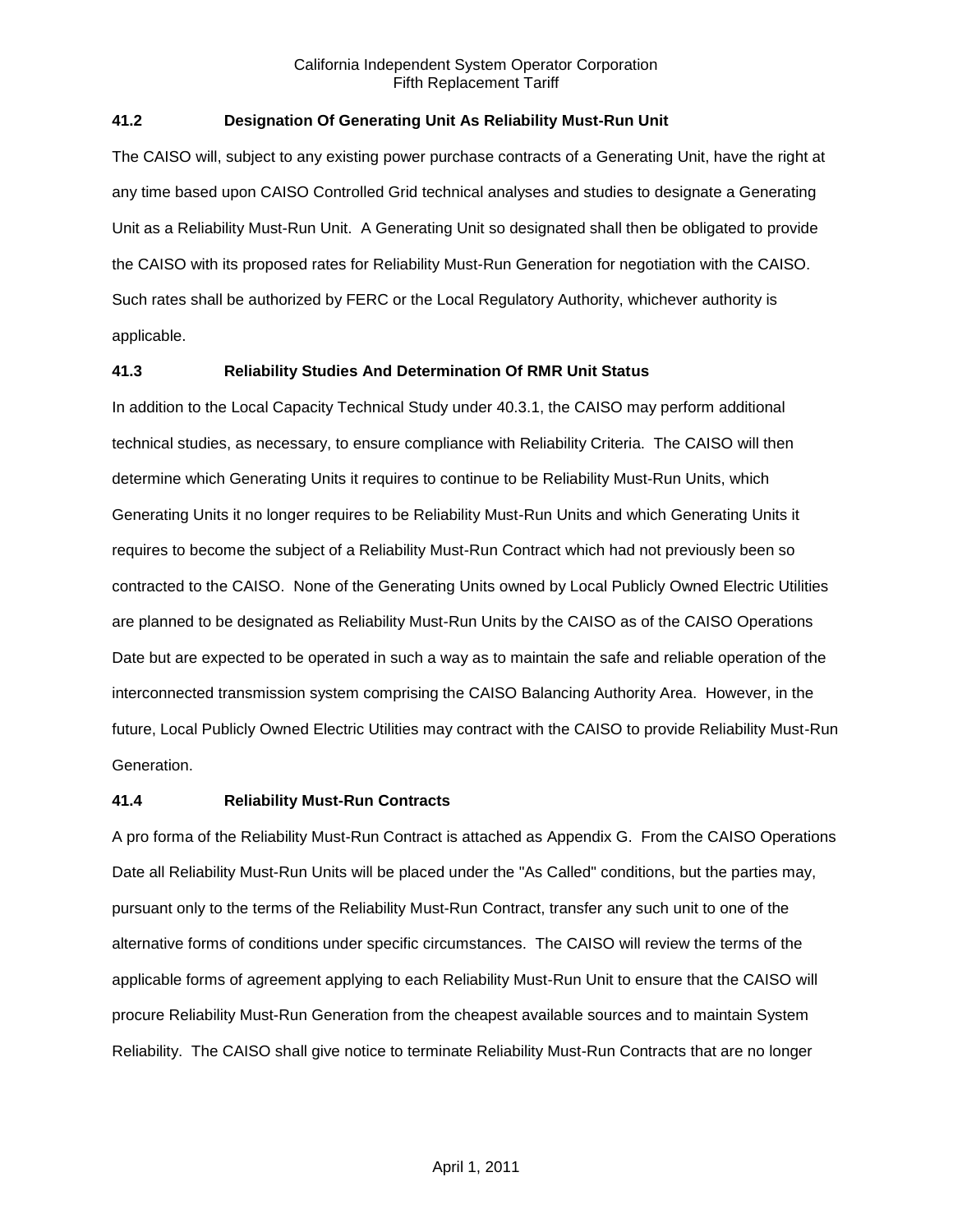necessary or can be replaced by less expensive and/or more competitive sources for maintaining the reliability of the CAISO Controlled Grid.

### **41.5 RMR Dispatch**

### **41.5.1 Day-Ahead And HASP RMR Dispatch**

RMR Dispatches will be determined in accordance with the RMR Contract, the MPM-RRD process addressed in Sections 31 and 33 and through manual RMR Dispatch Notices to meet Applicable Reliability Criteria.

The CAISO will notify Scheduling Coordinators for RMR Units of the amount and time of Energy requirements from specific RMR Units in the Trading Day prior to or at the same time as the Day-Ahead Schedules and AS and RUC Awards are published, to the extent that the CAISO is aware of such requirements, through an RMR Dispatch Notice or flagged RMR Dispatch in the IFM Day-Ahead Schedule. The CAISO may also issue RMR Dispatch Notices after Market Close of the DAM and through Dispatch Instructions flagged as RMR Dispatches in the Real-Time Market. The Energy to be delivered for each Trading Hour pursuant to the RMR Dispatch Notice an RMR Dispatch in the IFM or Real-Time shall be referred to as the RMR Energy. Scheduling Coordinators may submit Bids in the DAM or the HASP for RMR Units operating under Condition 1 of the RMR Contract in accordance with the bidding rules applicable to non-RMR Units. A Bid submitted in the DAM or the HASP for a Condition 1 RMR Unit shall be deemed to be a notice of intent to substitute a market transaction for the amount of MWh specified in each Bid for each Trading Hour pursuant to Section 5.2 of the RMR Contract. In the event the CAISO issues an RMR Dispatch Notice or an RMR Dispatch in the IFM or Real-Time Market for any Trading Hour, any MWh quantities cleared through the Competitive Constraints Run of the MPM-RRD shall be considered as a market transaction in accordance with the RMR Contract. RMR Units operating as Condition 2 RMR Units may not submit Bids until and unless the CAISO issues an RMR Dispatch Notice or issues an RMR Dispatch in the IFM, in which case a Condition 2 RMR Unit shall submit Bids in accordance with the RMR Contract in the next available market for the Trading Hours specified in the RMR Dispatch Notice or Day-Ahead Schedule.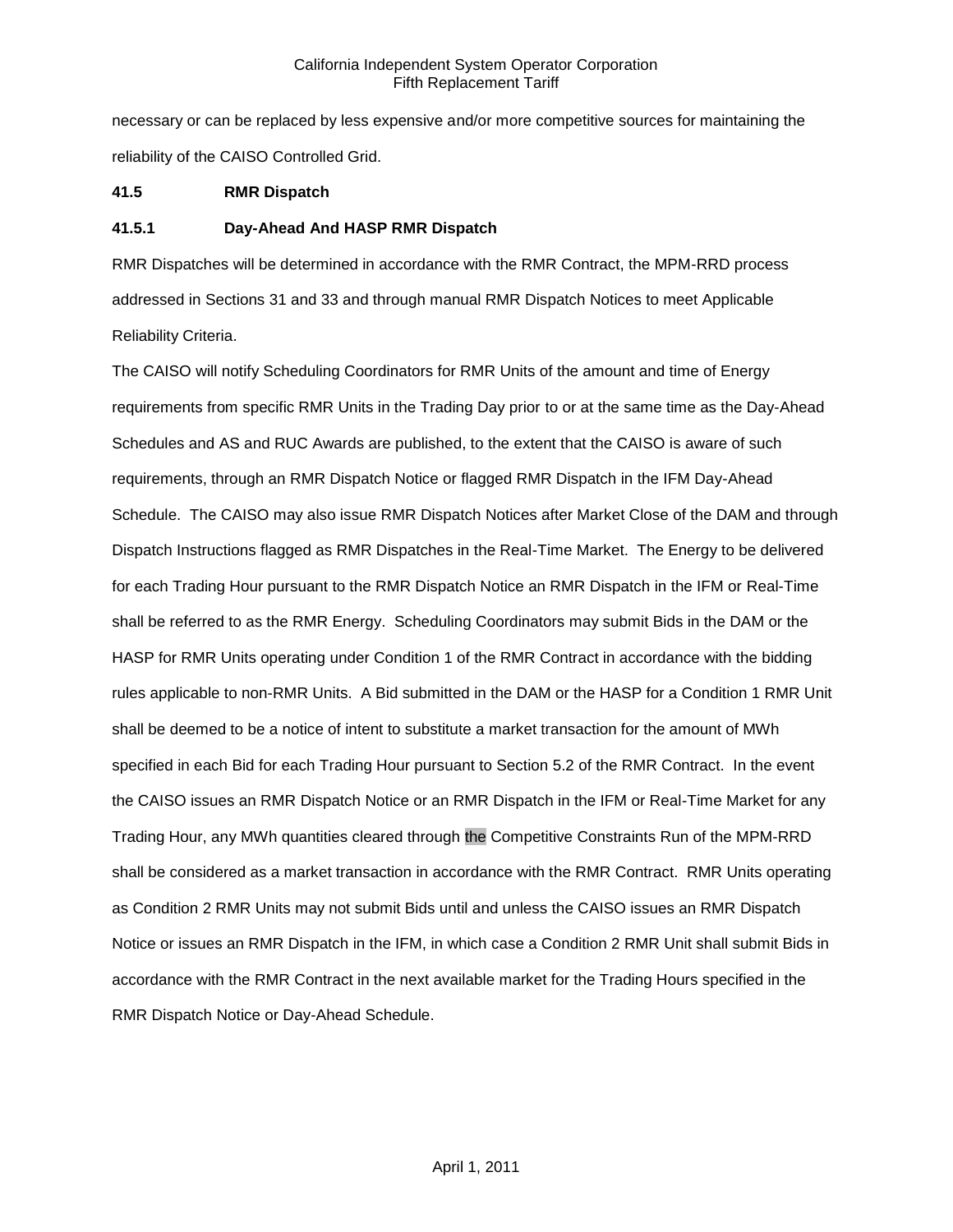### **41.5.2 RMR Payments**

RMR Units operating as Condition 1 RMR Units or Condition 2 RMR Units that receive an RMR Dispatch Notice will be paid in accordance with the RMR Contract.

## **41.5.3 RMR Units And Ancillary Services Requirements**

The CAISO may call upon RMR Units in any amounts that the CAISO has determined is necessary at any time after the issuance of Day-Ahead Schedules for the Trading Day if: (i) the CAISO determines that it requires more of an Ancillary Service than it has been able to procure, except that the CAISO shall not be required to accept Ancillary Services Bids that exceed the price caps specified in Section 39 or any other FERC-imposed price caps; and (ii) the CAISO has notified Scheduling Coordinators of the circumstances existing in this Section 41.5.3, and after such notice, the CAISO determines that a bid insufficiency condition in accordance with the RMR Contract exists in the HASP and the CAISO requires more of an Ancillary Service. The CAISO must provide the notice specified in sub paragraph (ii) of this Section 41.5.3 as soon as possible after the CAISO determines that additional Ancillary Services are needed for which Bids are not available. The CAISO may only determine that a Bid insufficiency exists after the Market Close of the HASP, unless an earlier determination is required in order to accommodate the RMR Unit's operating constraints. For the purposes of this Section 41.5.3, a Bid insufficiency exists in HASP if, and only if: (i) Bids in the HASP for the particular Ancillary Service that can be used to satisfy that particular Ancillary Services requirement that remain after first procuring the megawatts of the Ancillary Service that the CAISO had notified Scheduling Coordinators it would procure in the HASP ("remaining Ancillary Services requirement") represent, in the aggregate, less than two times such remaining Ancillary Services requirement; or (ii) there are less than two unaffiliated bidders to provide such remaining Ancillary Services requirement. If the CAISO determines that a Bid insufficiency condition exists as described in this Section 41.5.3, the CAISO may nonetheless accept available Bids if it determines in its sole discretion that the prices specified in the Bids and the Energy Bid Curves created by the Bids indicate that the Scheduling Coordinators were not attempting to exercise market power.

# **41.6 Reliability Must-Run Charge**

The CAISO shall prepare and send to each Responsible Utility in accordance with Section 11.13, a CAISO Invoice as provided in the RMR Contract in respect of those costs incurred under each Reliability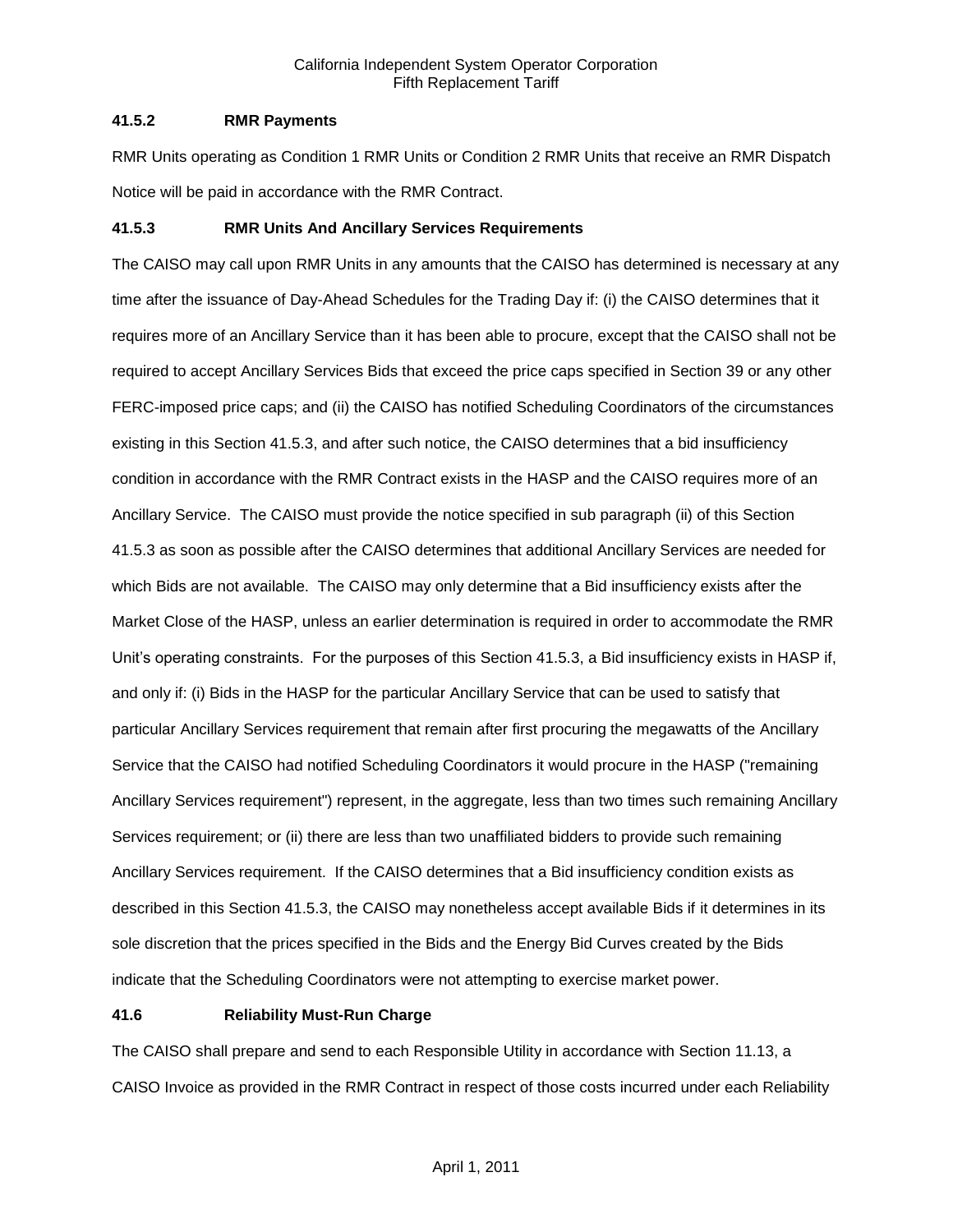Must-Run Contract that are payable to the CAISO by such Responsible Utility or payable by the CAISO to such Responsible Utility pursuant to Section 41.7. The CAISO Invoices as provided in the RMR Contract shall reflect all reductions or credits required or allowed under or arising from the Reliability Must-Run Contract or under this Section 41.6. The CAISO Invoice as provided in the RMR Contract shall separately show the amounts due for services from each RMR Owner. Each Responsible Utility shall pay the amount due under each CAISO Invoice as provided in the RMR Contract by the due date specified in the CAISO Invoice as provided in the RMR Contract, in default of which interest shall become payable at the interest rate provided in the Reliability Must-Run Contract from the due date until the date on which the amount is paid in full. For each Reliability Must-Run Contract, the CAISO shall establish two segregated commercial bank accounts under the Facility Trust Account referred to in Section 11.13.2.1 and Article 9 of the Reliability Must-Run Contract. One commercial bank account, the RMR Owner Facility Trust Account, shall be held in trust by the CAISO for the RMR Owner. The other commercial bank account, the Responsible Utility Facility Trust Account, shall be held in trust by the CAISO for the Responsible Utility. Payments received by the CAISO from the Responsible Utility in connection with the Reliability Must-Run Contract, including payments following termination of the Reliability Must-Run Contract, will be deposited into the RMR Owner Facility Trust Account and payments from the CAISO to the RMR Owner will be withdrawn from such account, in accordance with this Section 41.6, Article 9 of the Reliability Must-Run Contract and Section 11.13. Any payments received by the CAISO from the RMR Owner in connection with the Reliability Must-Run Contract will be deposited into the Responsible Utility Facility Trust Account. Any payments due to the Responsible Utility of funds received from the RMR Owner in connection with the Reliability Must-Run Contract will be withdrawn from the Responsible Utility Facility Trust Account, in accordance with this Section 41.6, Section 11.13, and Article 9 of the Reliability Must-Run Contract. Neither the RMR Owner Facility Trust Account nor the Responsible Utility Facility Trust Account shall have other funds commingled in it at any time. The CAISO shall not modify this Section or Section 11.13 as it applies to procedures for the billing, invoicing and payment of charges under Reliability Must-Run Contracts without the Responsible Utility's consent, provided, however, that no such consent shall be required with respect to any change in the method by which costs incurred by the CAISO under RMR Contracts are allocated to or among Responsible Utilities.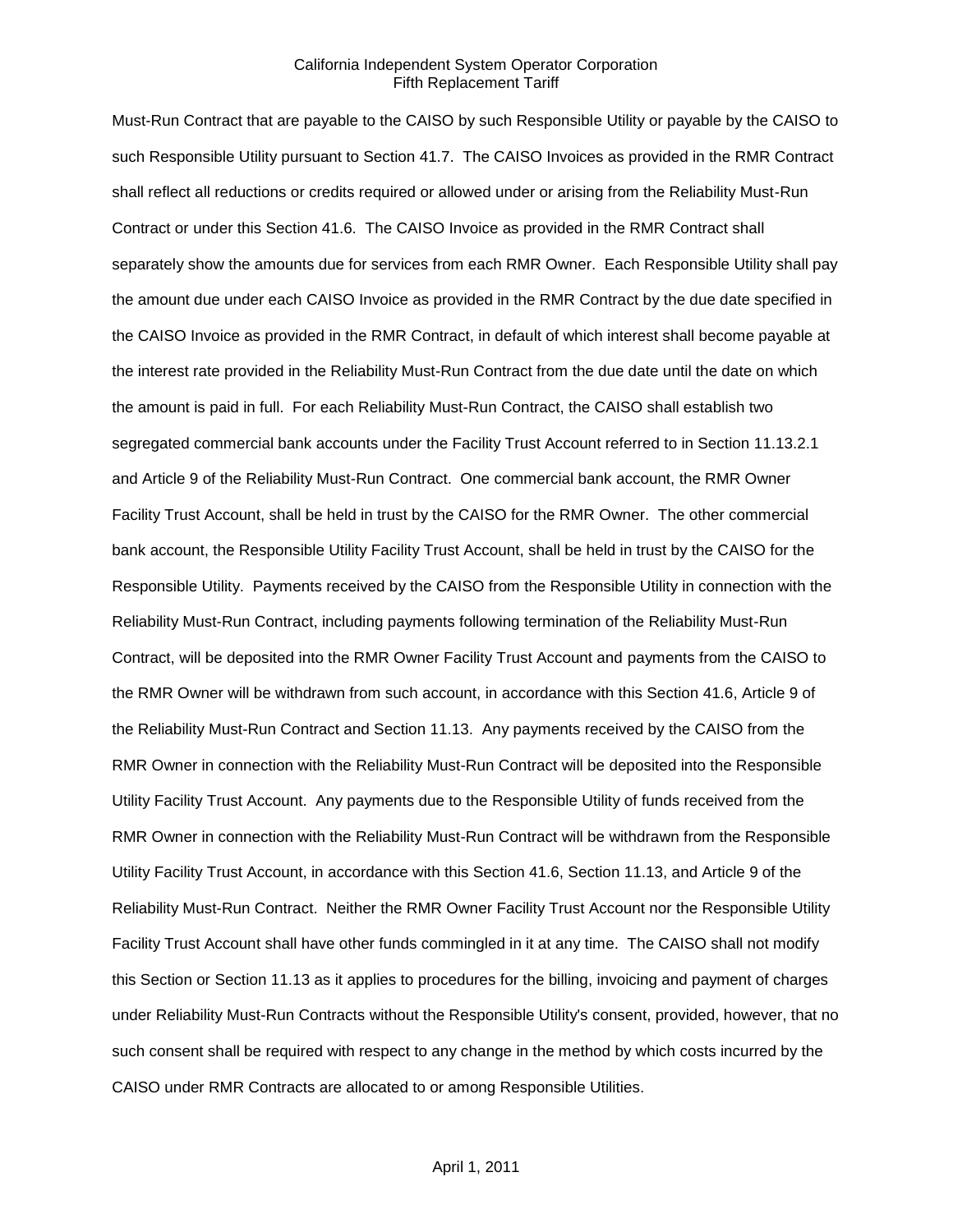### **41.6.1 No Offsets To Responsible Utility's CAISO Invoice Payments**

Except where the Responsible Utility is also the RMR Owner, the Responsible Utility's payment of the CAISO Invoice as provided in the RMR Contract shall be made without offset, recoupment or deduction of any kind whatsoever. Notwithstanding the foregoing, if the CAISO fails to deduct an amount required to be deducted under Section 41.6.2, the Responsible Utility may deduct such amount from payment otherwise due under such CAISO Invoice as provided in the RMR Contract.

#### **41.6.2 Refunds Of Disputed Amounts On RMR Invoices**

If the Responsible Utility disputes a CAISO Invoice as provided in the RMR Contract, Revised Estimated RMR Invoice, or Revised Adjusted RMR Invoice, or Final Invoice, it shall pay the CAISO Invoice as provided in the RMR Contract but may pay under protest and reserve its right to seek a refund, with interest, from the CAISO. If resolution of the dispute results in an amount paid by the Responsible Utility under protest being due from the CAISO to the Responsible Utility and from the RMR Owner to the CAISO, and such amount was paid to the RMR Owner by the CAISO, then such amount, with interest at the interest rate specified in the applicable Reliability Must-Run Contract from the date of payment until the date on which the amount is repaid in full, shall be refunded by the RMR Owner to the CAISO and from the CAISO to the Responsible Utility, pursuant to Article 9 of the Reliability Must-Run Contract and Section 11.13, by the RMR Owner's inclusion of such refund amount in the appropriate invoice. If the RMR Owner does not include such refund amount (including interest) in the appropriate invoice, then such refund amount shall be deducted by the CAISO from the next succeeding amounts otherwise due from the Responsible Utility to the CAISO and from the next succeeding amounts otherwise due from the CAISO to the RMR Owner with respect to the applicable Reliability Must-Run Contract or, if such RMR Contract has terminated, such amount shall be refunded by the CAISO to the Responsible Utility; provided, however, that if and to the extent that such resolution is based on an error or breach or default of the RMR Owner's obligations to the CAISO under the Reliability Must-Run Contract, then such refund obligation shall extend only to amounts actually collected by the CAISO from the RMR Owner as a result of such resolution. If resolution of the dispute requires the CAISO, but not the RMR Owner, to pay the Responsible Utility, then such award shall be recovered from any applicable insurance proceeds, provided that to the extent sufficient funds are not recoverable through insurance, the amount of the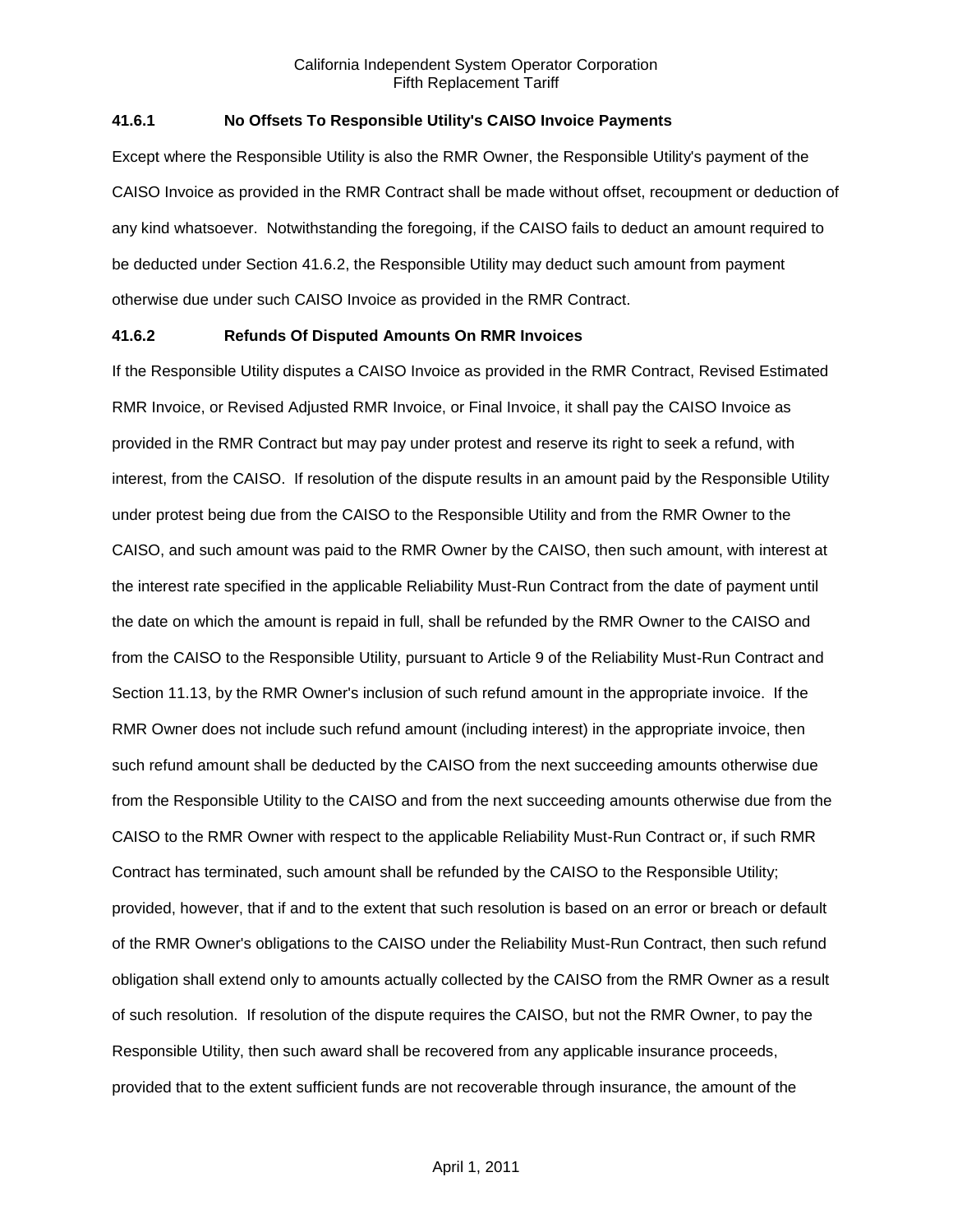award (whether determined through settlement, or the CAISO ADR Procedures or otherwise) shall be collected by the CAISO pursuant to Section 13.5, and in any event, the award shall be paid by the CAISO to the Responsible Utility pursuant to Section 13.5.

### **41.6.3 Time-Frame For Responsible Utility To Dispute RMR Invoices**

If the Responsible Utility disputes a CAISO Invoice as provided in the RMR Contract, a Revised Estimated RMR Invoice, a Revised Adjusted RMR Invoice, or a Final Invoice, or part thereof, based in whole or in part on an alleged error by the RMR Owner or breach or default of the RMR Owner's obligations to the CAISO under the Reliability Must-Run Contract, the Responsible Utility shall notify the CAISO of such dispute within twelve (12) months of its receipt of the applicable Revised Adjusted RMR Invoice or Final Invoice from the CAISO, except that the Responsible Utility may also dispute a Revised Estimated RMR Invoice, Revised Adjusted RMR Invoice, or Final Invoice for the reasons set forth above in this Section 41.6.3, within sixty (60) days from the issuance of a final report with respect to an audit of the RMR Owner's books and accounts allowed by a Reliability Must-Run Contract.

#### **41.6.4 Disputes After Operational Compliance Review**

If the Responsible Utility disputes a CAISO Invoice as provided in the RMR Contract, a Revised Estimated RMR Invoice, a Revised Adjusted RMR Invoice, or a Final Invoice, based in whole or in part on an alleged error by the CAISO or breach or default of the CAISO's obligations to the Responsible Utility, the Responsible Utility shall notify the CAISO of such dispute prior to the later to occur of: (i) the date twelve (12) months following the date on which the CAISO submitted such invoice to the Responsible Utility for payment or (ii) the date sixty (60) days following the date on which a final report is issued in connection with an operational compliance review, pursuant to Section 22.1.2.2, of the CAISO's performance of its obligations to Responsible Utilities under this Section 41.6.4 conducted by an independent third party selected by the CAISO Governing Board and covering the period to which such alleged dispute relates. The CAISO or any Responsible Utility shall have the right to request, but not to require, that the CAISO Governing Board arrange for such an operational compliance review at any time.

#### **41.6.5 Invoice Disputes Subject To RMR Contract Resolution Process**

Notwithstanding Section 13, any Responsible Utility dispute relating to a CAISO Invoice as provided in the RMR Contract, a Revised Estimated RMR Invoice, a Revised Adjusted RMR Invoice, a Final Invoice,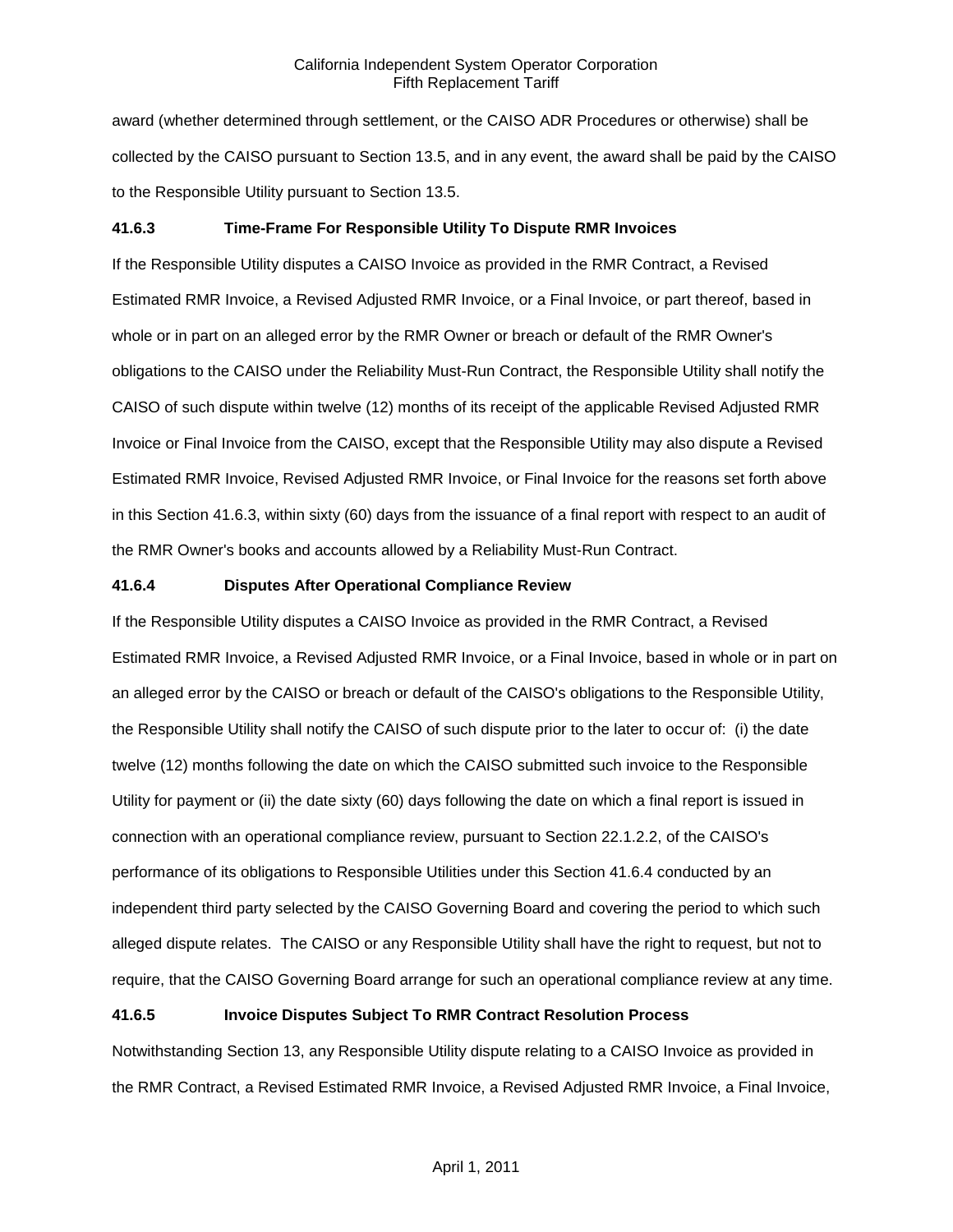or a RMR Charge, RMR Payment or RMR Refund shall be resolved through the dispute resolution process specified in the relevant RMR Contract. If the Responsible Utility fails to notify the CAISO of any dispute as provided above, it shall be deemed to have validated the invoice and waived its right to dispute such invoice.

### **41.6.6 RMR Owner's Rights As A Third Party Beneficiary**

The RMR Owner shall, to the extent set forth herein, be a third party beneficiary of, and have all rights that the CAISO has under the CAISO Tariff, at law, in equity or otherwise, to enforce the Responsible Utility's obligation to pay all sums invoiced to it in the CAISO Invoices as provided in the RMR Contract but not paid by the Responsible Utility, to the extent that, as a result of the Responsible Utility's failure to pay, the CAISO does not pay the RMR Owner on a timely basis amounts due under the Reliability Must-Run Contract. The RMR Owner's rights as a third party beneficiary shall be no greater than the CAISO's rights and shall be subject to the dispute resolution process specified in the relevant RMR Contract. Either the CAISO or the RMR Owner (but not both) will be entitled to enforce any claim arising from an unpaid CAISO Invoice as provided in the RMR Contract, and only one party will be a "disputing party" under the dispute resolution process specified in the relevant RMR Contract with respect to such claim so that the Responsible Utility will not be subject to duplicative claims or recoveries. The RMR Owner shall have the right to control the disposition of claims against the Responsible Utility for non-payments that result in payment defaults by the CAISO under a Reliability Must-Run Contract. To that end, in the event of non-payment by the Responsible Utility of amounts due under the CAISO Invoice as provided in the RMR Contract, the CAISO will not take any action to enforce its rights against the Responsible Utility unless the CAISO is requested to do so by the RMR Owner. The CAISO shall cooperate with the RMR Owner in a timely manner as necessary or appropriate to most fully effectuate the RMR Owner's rights related to such enforcement, including using its best efforts to enforce the Responsible Utility's payment obligations if, as, to the extent, and within the time frame, requested by the RMR Owner. The CAISO shall intervene and participate where procedurally necessary to the assertion of a claim by the RMR Owner.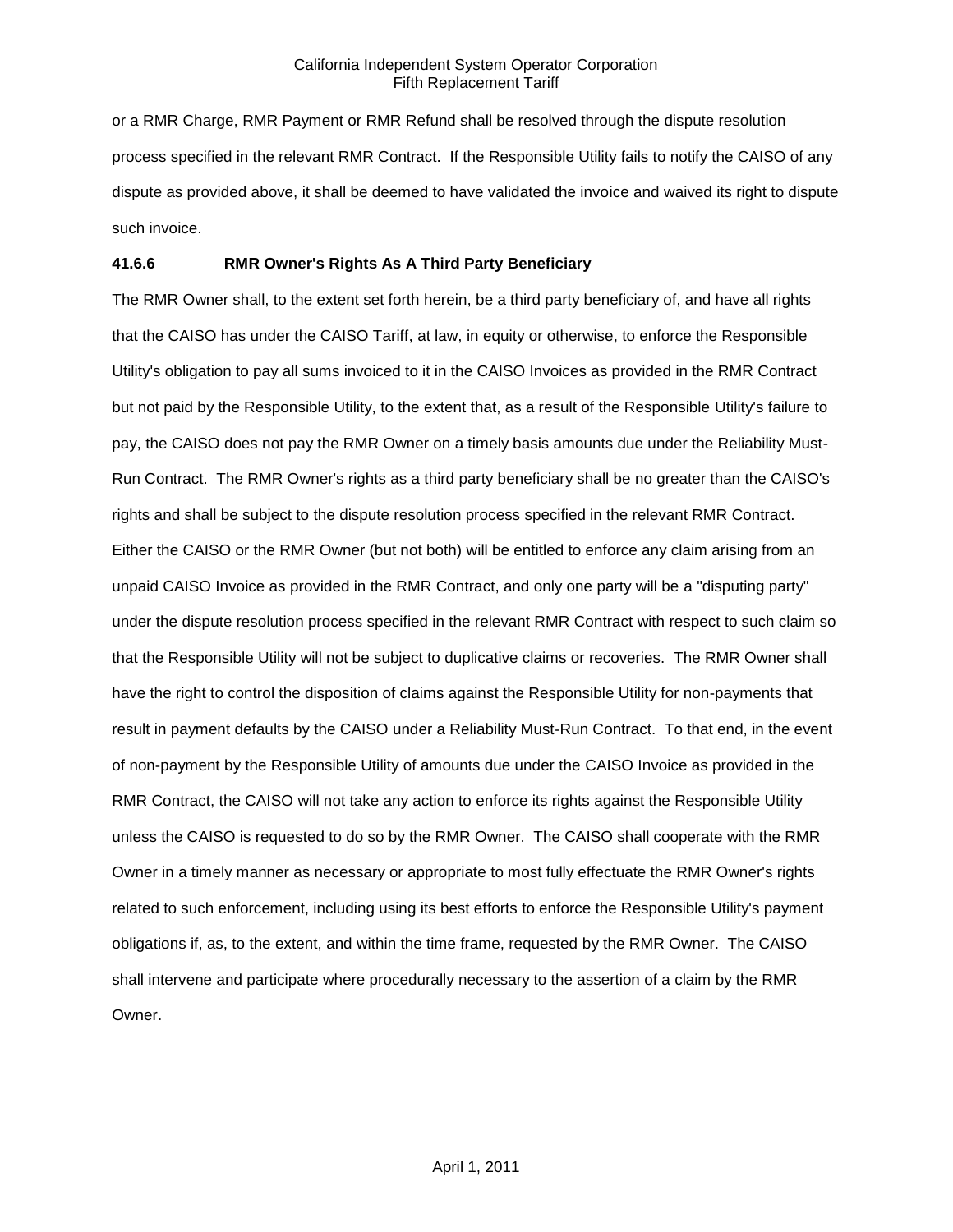## **41.7 Responsibility For Reliability Must-Run Charge**

Except as otherwise provided in Section 41.8 , the costs incurred by the CAISO under each Reliability Must-Run Contract shall be payable to the CAISO by the Responsible Utility in whose PTO Service Territory the Reliability Must-Run Units covered by such Reliability Must-Run Contract are located or, where a Reliability Must-Run Unit is located outside the PTO Service Territory of any Responsible Utility, by the Responsible Utility or Responsible Utilities whose PTO Service Territories are contiguous to the Service Area in which the Generating Unit is located, in proportion to the benefits that each such Responsible Utility receives, as determined by the CAISO. Where costs incurred by the CAISO under a Reliability Must-Run Contract are allocated among two or more Responsible Utilities pursuant to this section, the CAISO will file the allocation under Section 205 of the Federal Power Act.

### **41.8 Responsibility For RMR Charges Associated With SONGS**

If the CAISO procures Reliability Must-Run Generation from the San Onofre Nuclear Generation Station Units 2 or 3, it shall determine prior to the operation of such facilities as Reliability Must-Run Generation the appropriate allocation of associated charges, if any, among Responsible Utilities. The allocation of such charges shall be based on the reliability benefits that the CAISO reasonably identifies through studies and analysis as accruing to the respective Service Areas of the Responsible Utilities.

# **41.9 Exceptional Dispatch Of Condition 2 RMR Units**

The CAISO may Dispatch an RMR Unit that has currently selected Condition 2 of its RMR Contract to provide Energy through an Exceptional Dispatch under this CAISO Tariff for reasons other than as prescribed in the RMR Contract under the following conditions:

> (1) The CAISO projects that it will require Energy from the Condition 2 RMR Unit to (a) meet forecast Demand and operating reserve requirements or (b) manage Congestion and no other Generating Unit that is available is capable of meeting the identified requirement;

### **41.9.1 Notification Required Before Condition 2 RMR Unit Dispatch**

Before dispatching a Condition 2 RMR Unit in accordance with this Section, the CAISO must notify Market Participants of (a) the situation for which the CAISO is contemplating dispatching a Condition 2 RMR Unit in accordance with this Section, and (b) the date and time the CAISO requires the Condition 2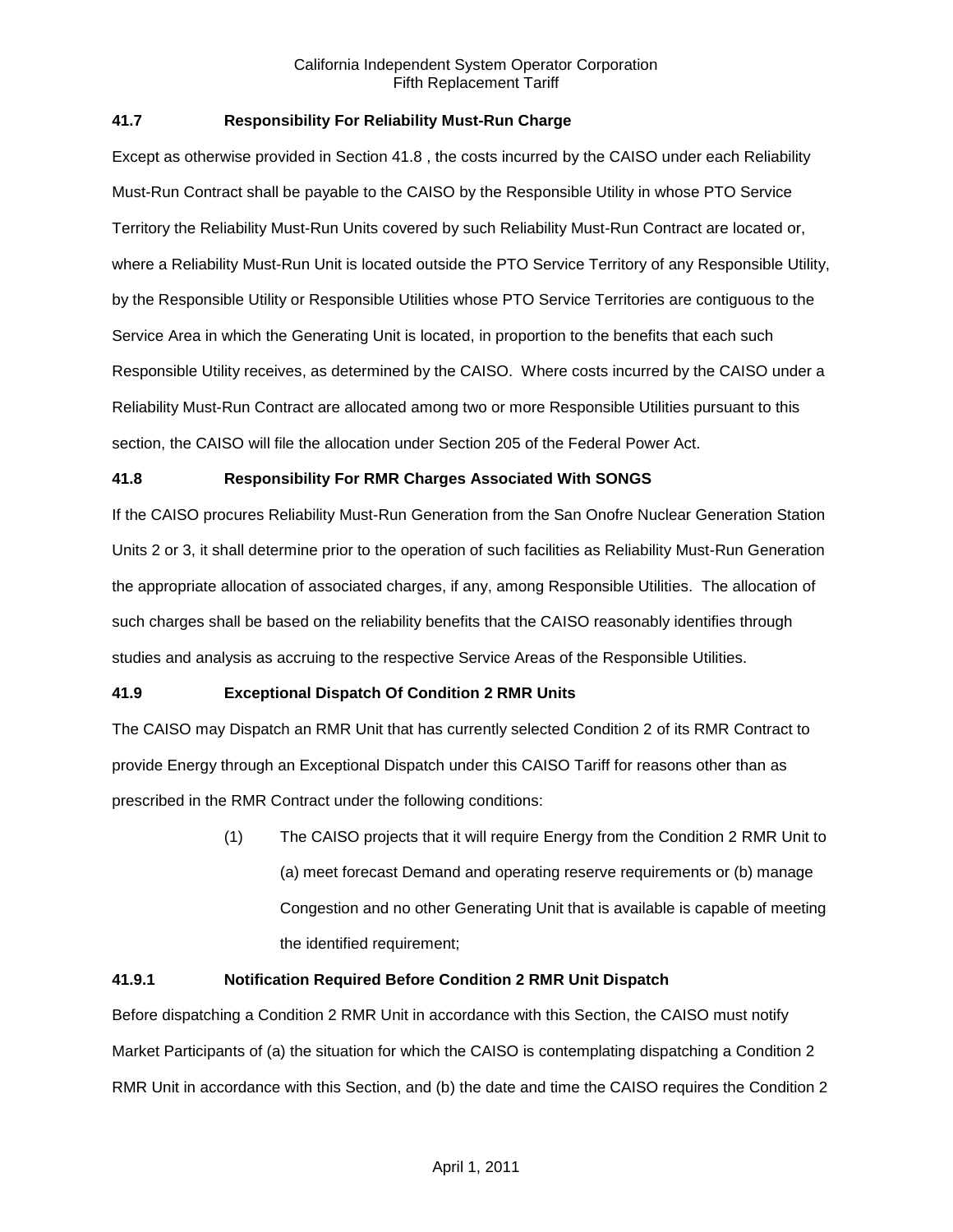RMR Unit so dispatched to be operating. The CAISO shall provide such notice as far in advance as practical and prior to directing the Condition 2 RMR Unit to Start-Up Notwithstanding anything to the contrary in the applicable RMR Contract, all MWh, Start-Ups and service hours provided by a Generating Unit that has currently selected Condition 2 of its RMR Contract pursuant to this Section 41.9.1 through an Exceptional Dispatch outside of the RMR Contract shall not be used to determine future "Annual Service Limits" as defined in the RMR Contract. Payment for Dispatches pursuant to this Section 41.9.1 is governed by Section 11.

### **42. Adequacy Of Facilities To Meet Operating & Planning Reserve**

### **42.1 Generation Planning Reserve Criteria**

Generation planning reserve criteria shall be met as follows:

**42.1.1.** On an annual basis, the CAISO shall prepare a forecast of weekly Generation capacity and weekly peak Demand on the CAISO Controlled Grid. This forecast shall cover a period of twelve months and be posted on the CAISO Website and the CAISO may make the forecast available in other forms at the CAISO's option.

### **42.1.2 Applicable Reliability Criteria Met In Peak Demand**

If the forecast shows that the Applicable Reliability Criteria can be met during peak Demand periods, then the CAISO shall take no further action

# **42.1.3 Applicable Reliability Criteria Not Met In Peak Demand**

If the forecast shows that the Applicable Reliability Criteria cannot be met during peak Demand periods, then the CAISO shall facilitate the development of market mechanisms to bring the CAISO Controlled Grid during peak periods into compliance with the Applicable Reliability Criteria (or such more stringent criteria as the CAISO may impose). The CAISO shall solicit Bids in the form of Ancillary Services, shortterm Generation supply contracts of up to one (1) year with Generators, and Load curtailment contracts giving the CAISO the right to reduce the Demands of those parties that win the contracts when there is insufficient Generation capacity to satisfy those Demands in addition to all other Demands. The Load curtailment contracts shall provide that the CAISO's curtailment rights can only be exercised after all available Generation capacity has been fully utilized unless the exercise of such rights would allow the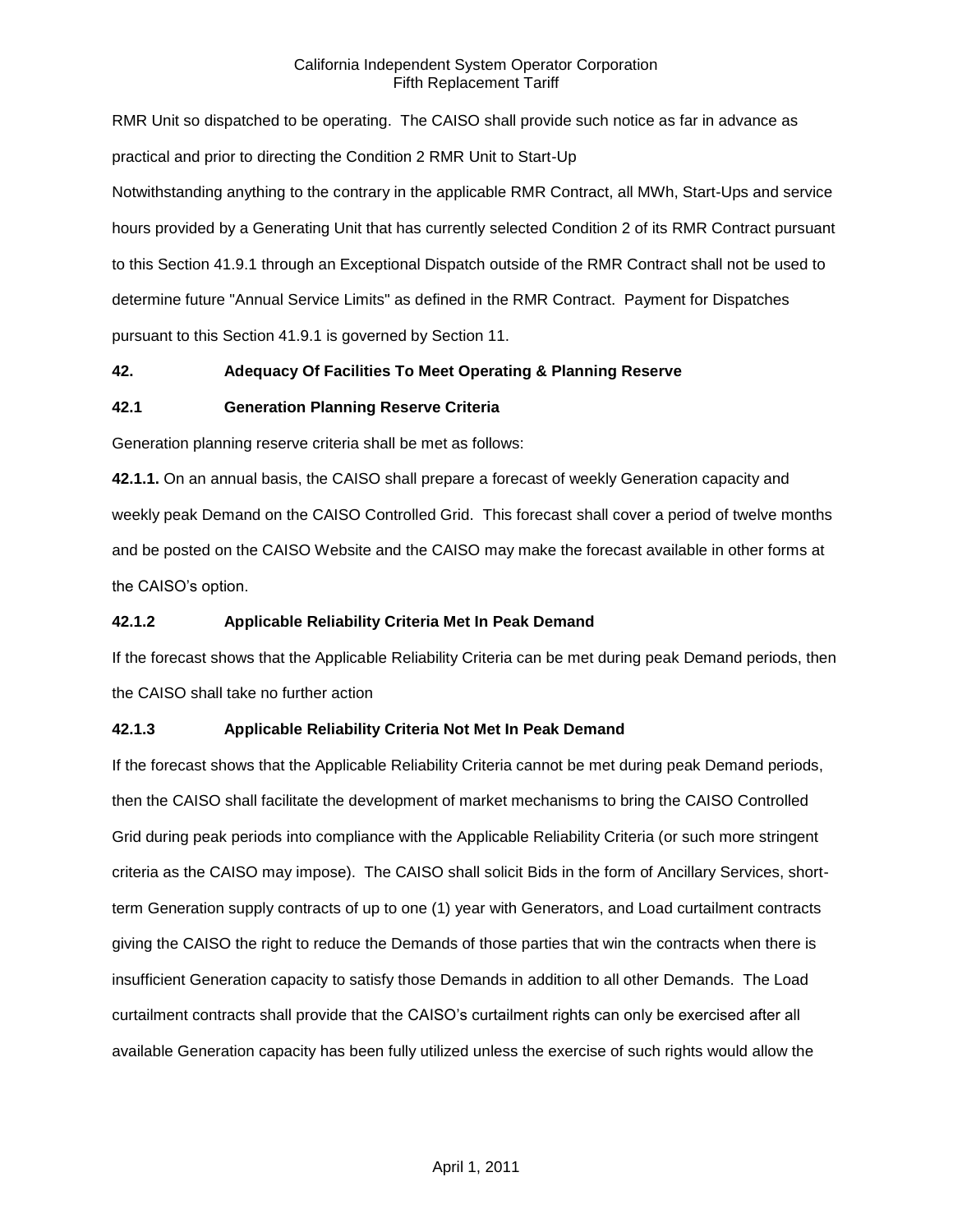CAISO to satisfy the Applicable Reliability Criteria at lower cost, and the curtailment rights shall not be exercised to stabilize or otherwise influence prices for power in the Energy markets.

# **42.1.4 Lowest Cost Bids Satisfying Applicable Reliability Criteria**

If Ancillary Services, short-term Generation supply contracts, or Load curtailment contracts are required to meet Applicable Reliability Criteria, the CAISO shall select the Bids that permit the satisfaction of those Applicable Reliability Criteria at the lowest cost.

# **42.1.5 CAISO To Take Necessary Steps To Ensure Criteria Compliance**

Notwithstanding the foregoing, if the CAISO concludes that it may be unable to comply with the Applicable Reliability Criteria, the CAISO shall, acting in accordance with Good Utility Practice, take such steps as it considers to be necessary to ensure compliance, including the negotiation of contracts through processes other than competitive solicitations. These steps can include the negotiation of contracts for Generation or Ancillary Services on a Real-Time basis.

# **42.1.6 Long Term Forecast For Information Purposes**

The CAISO may, in addition to the required annual forecast, publish a forecast of the peak Demands and Generation resources for two or more additional years. This forecast would be for information purposes to allow Market Participants to take appropriate steps to satisfy the Applicable Reliability Criteria, and would not be used by the CAISO to determine whether additional resources are necessary.

# **42.1.7 Reliance On Market Forces To Maximum Possible Extent**

In fulfilling its requirement to ensure that the applicable Generation planning reserve criteria are satisfied, the CAISO shall rely to the maximum extent possible on market forces.

# **42.1.8 Allocation Of Costs Incurred By CAISO In Trading Hour To SCs**

Except where and to the extent costs incurred by the CAISO for any contract entered into under Section 42.1.5 are recovered from Scheduling Coordinators pursuant to Sections 11.5.8, 11.10 or 42.1.9, all costs incurred by the CAISO in any Trading Hour shall be charged to each Scheduling Coordinator pro rata based upon the same proportion as the Scheduling Coordinator's Measured Demand bears to the total Measured Demand served in that hour.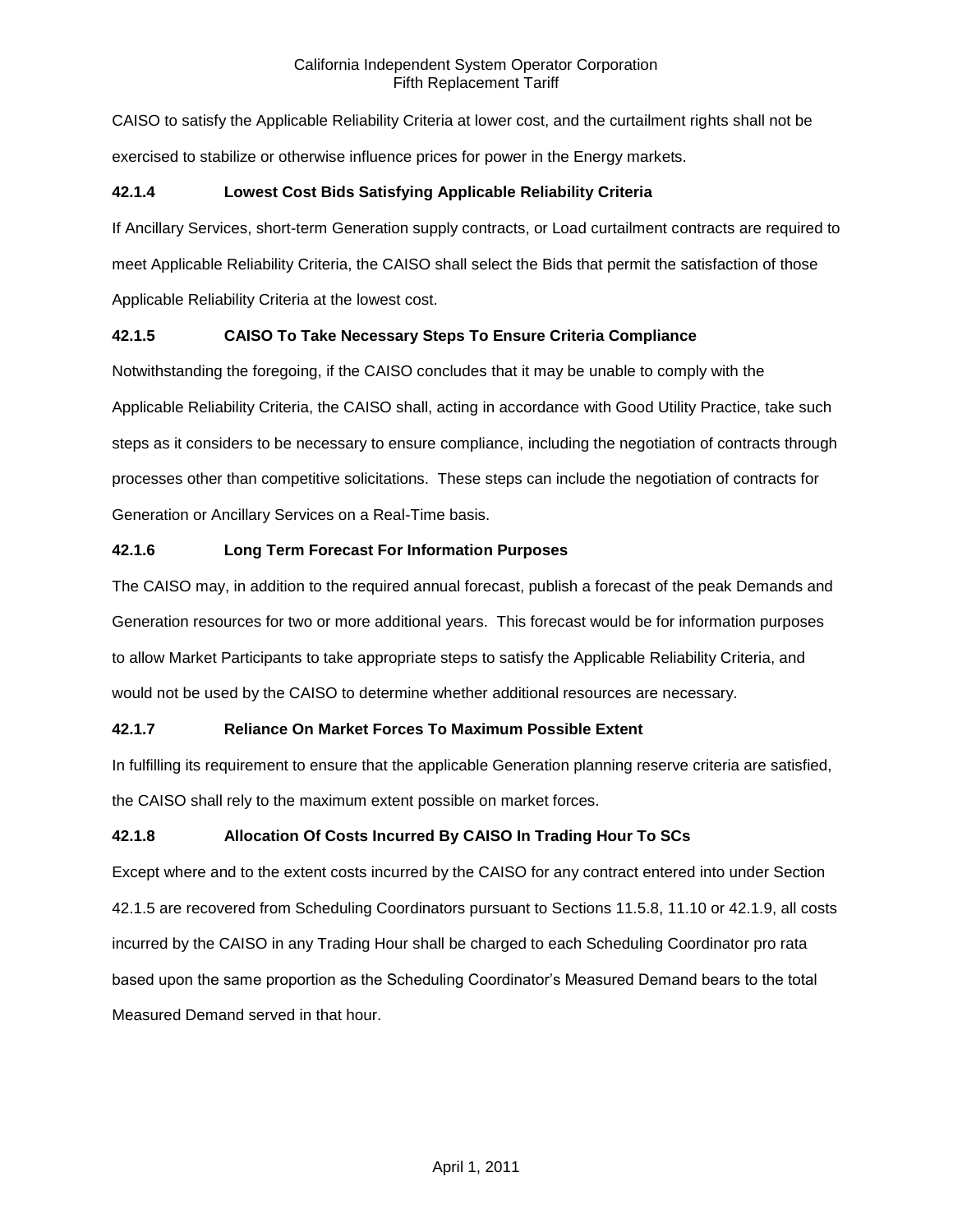# **42.1.9 Costs For Difference In Schedules And Real-Time Deviations**

Costs incurred by the CAISO pursuant to any contract entered into under this Section for resources to meet any portion of the anticipated difference between forward Schedules and the Real-Time deviations from those Schedules shall be charged to each Scheduling Coordinator pro rata based upon the same proportion as the Scheduling Coordinator's obligation for RUC Availability Payments.

# **43. Capacity Procurement Mechanism**

# **43.1 Interim Capacity Procurement Mechanism**

The ICPM as well as changes made to other Sections to implement the ICPM shall expire at midnight on the last day of the twenty-fourth month following the effective date of this Section and shall be replaced with the CPM. ICPM designations in existence on the date the CPM becomes effective shall, as of that date, be subject to the CPM, including the provisions concerning compensation, cost allocation and Settlement, until such time as the ICPM resources have been finally compensated for their services rendered under the ICPM prior to the termination of the ICPM, and the CAISO has finally allocated and recovered the costs associated with such ICPM compensation.

# **43.1.2 Capacity Procurement Mechanism Designation**

The CAISO shall have the authority to designate Eligible Capacity to provide CPM Capacity services under the CPM to address the following circumstances, as discussed in greater detail in Section 43:

- 1. Insufficient Local Capacity Area Resources in an annual or monthly Resource Adequacy Plan;
- 2. Collective deficiency in Local Capacity Area Resources;
- 3. Insufficient Resource Adequacy Resources in an LSE's annual or monthly Resource Adequacy Plan;
- 4. A CPM Significant Event;
- 5. A reliability or operational need for an Exceptional Dispatch CPM; and
- 6. Capacity at risk of retirement within the current RA Compliance Year that will be needed for reliability by the end of the calendar year following the current RA Compliance Year.

# **43.2.1 SC Failure To Show Sufficient Local Capacity Area Resources**

# **43.2.1.1 Annual Resource Adequacy Plan**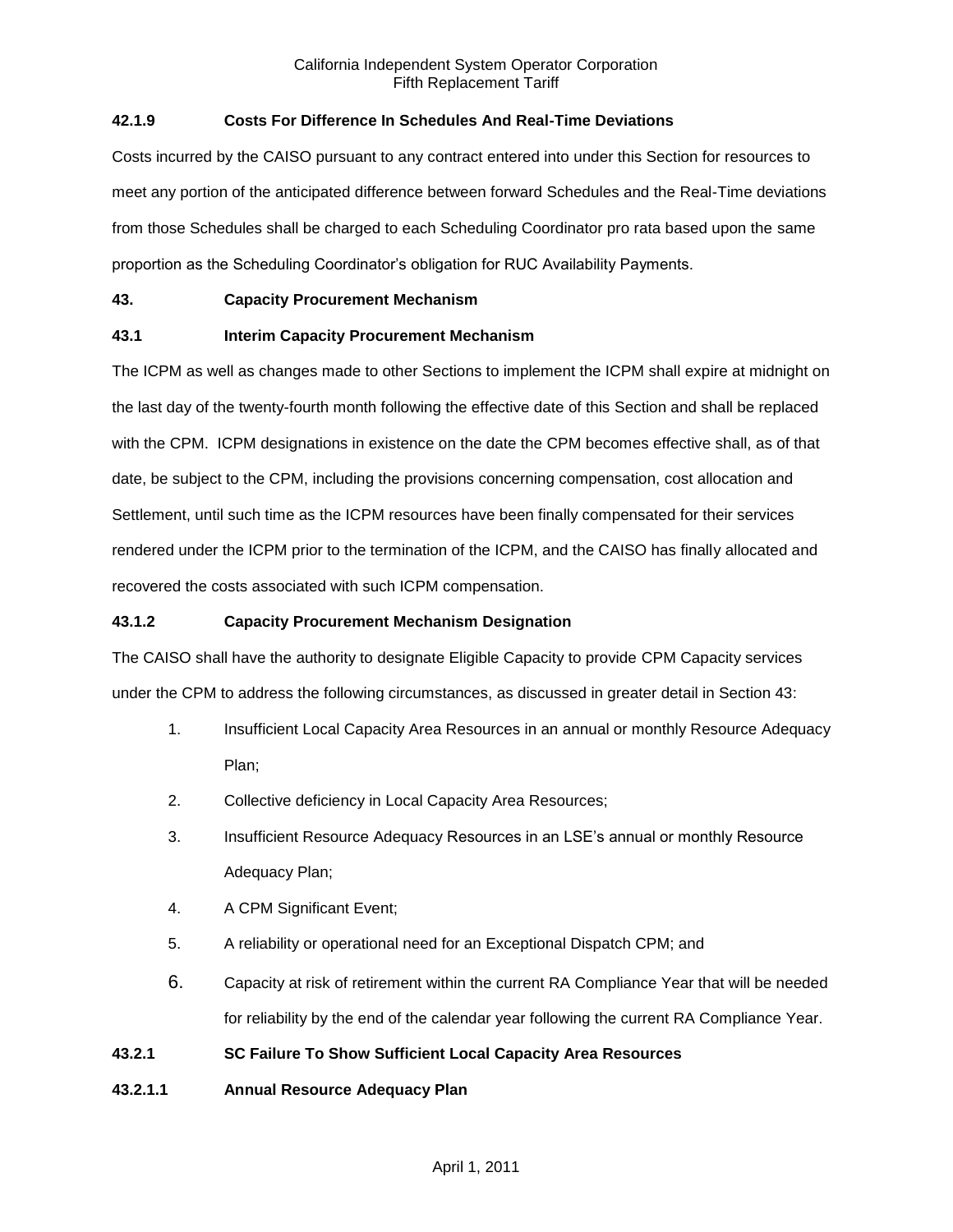Where a Scheduling Coordinator fails to demonstrate in an annual Resource Adequacy Plan, submitted separately for each represented LSE, procurement of each LSE's share of Local Capacity Area Resources, as determined in Section 40.3.2 for each month of the following Resource Adequacy Compliance Year, the CAISO shall have the authority to designate CPM Capacity; provided, however, that the CAISO shall not designate CPM Capacity under this Section 43.2.1.1 until after the Scheduling Coordinator has had the opportunity to cure the deficiency set forth in Section 40.7. The CAISO's authority to designate CPM Capacity under this Section 43.2.1.1 is to ensure that each Local Capacity Area in a TAC Area in which the LSE serves Load has Local Capacity Area Resources in the amounts and locations necessary to comply with the Local Capacity Technical Study criteria provided in Section 40.3.1.1, after assessing the effectiveness of Generating Units under RMR Contracts, if any, and all Resource Adequacy Resources reflected in all submitted annual Resource Adequacy Plans and any supplements thereto, as may be permitted by the CPUC, Local Regulatory Authority, or federal agency and provided to the CAISO in accordance with Section 40.7, whether or not such Generating Units under RMR Contracts and Resource Adequacy Resources are located in the applicable Local Capacity Area.

#### **43.2.1.2 Monthly Resource Adequacy Plan**

Where a Scheduling Coordinator fails to demonstrate in a monthly Resource Adequacy Plan, submitted separately for each represented LSE, procurement of each LSE's share of Local Capacity Area Resources, as determined in Section 40.3.2 for the reported month, the CAISO shall have the authority to designate CPM Capacity; provided, however, that the CAISO shall not designate CPM Capacity under this Section 43.2.1.2 until after the Scheduling Coordinator has had the opportunity to cure the deficiency as set forth in Section 40.7. The CAISO's authority to designate CPM Capacity under this Section 43.2.1.1 is to ensure that each Local Capacity Area in a TAC Area in which the LSE serves Load has Local Capacity Area Resources in the amounts and locations necessary to comply with the Local Capacity Technical Study criteria provided in Section 40.3.1.1, after assessing the effectiveness of Generating Units under RMR Contracts, if any, and all Resource Adequacy Resources reflected in all submitted annual and monthly Resource Adequacy Plans and any supplements thereto, as may be permitted by the CPUC, Local Regulatory Authority, or federal agency and provided to the CAISO in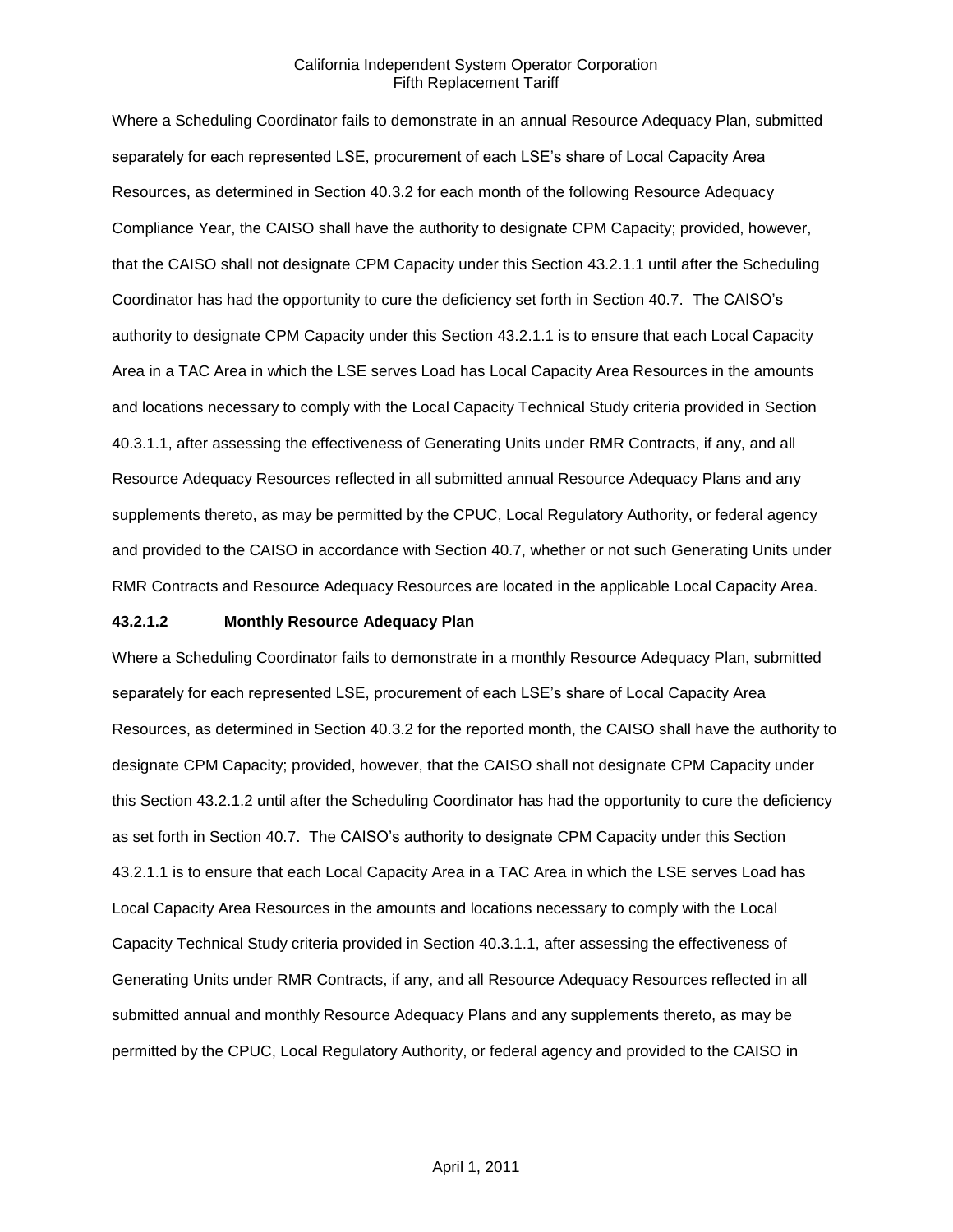accordance with Section 40.7, whether or not such Generating Units under RMR Contracts and Resource Adequacy Resources are located in the applicable Local Capacity Area.

#### **43.2.2 Collective Deficiency In Local Capacity Area Resources**

The CAISO shall have the authority to designate CPM Capacity where the Local Capacity Area Resources specified in the annual Resource Adequacy Plans of all applicable Scheduling Coordinators, after the opportunity to cure under Section 43.2.2.1 has been exhausted, fail to ensure compliance in one or more Local Capacity Areas with the Local Capacity Technical Study criteria provided in Section 40.3.1.1, regardless of whether such resources satisfy, for the deficient Local Capacity Area, the minimum amount of Local Capacity Area Resources identified in the Local Capacity Technical Study, and after assessing the effectiveness of Generating Units under RMR Contracts, if any, and all Resource Adequacy Resources reflected in all submitted annual Resource Adequacy Plans, whether or not such Generating Units under RMR Contracts and Resource Adequacy Resources are located in the applicable Local Capacity Area. The CAISO may, pursuant to this Section 43.2.2, designate CPM Capacity in an amount and location sufficient to ensure compliance with the Reliability Criteria applied in the Local Capacity Technical Study.

# **43.2.2.1 LSE Opportunity to Resolve Collective Deficiency in Local Capacity Area Resources**

Where the CAISO determines that a need for CPM Capacity exists under Section 43.2.2, but prior to any designation of CPM Capacity, the CAISO shall issue a Market Notice identifying the deficient Local Capacity Area and the quantity of capacity that would permit the deficient Local Capacity Area to comply with the Local Capacity Technical Study criteria provided in Section 40.3.1.1 and, where only specific resources are effective to resolve the Reliability Criteria deficiency, the CAISO shall provide the identity of such resources. Any Scheduling Coordinator may submit a revised annual Resource Adequacy Plan within thirty (30) days of the beginning of the Resource Adequacy Compliance Year demonstrating procurement of additional Local Capacity Area Resources consistent with the Market Notice issued under this Section.

Any Scheduling Coordinator that provides such additional Local Capacity Area Resources consistent with the Market Notice under this Section shall have its share of any CPM procurement costs under Section 43.7.3 reduced on a proportionate basis. If the full quantity of capacity is not reported to the CAISO under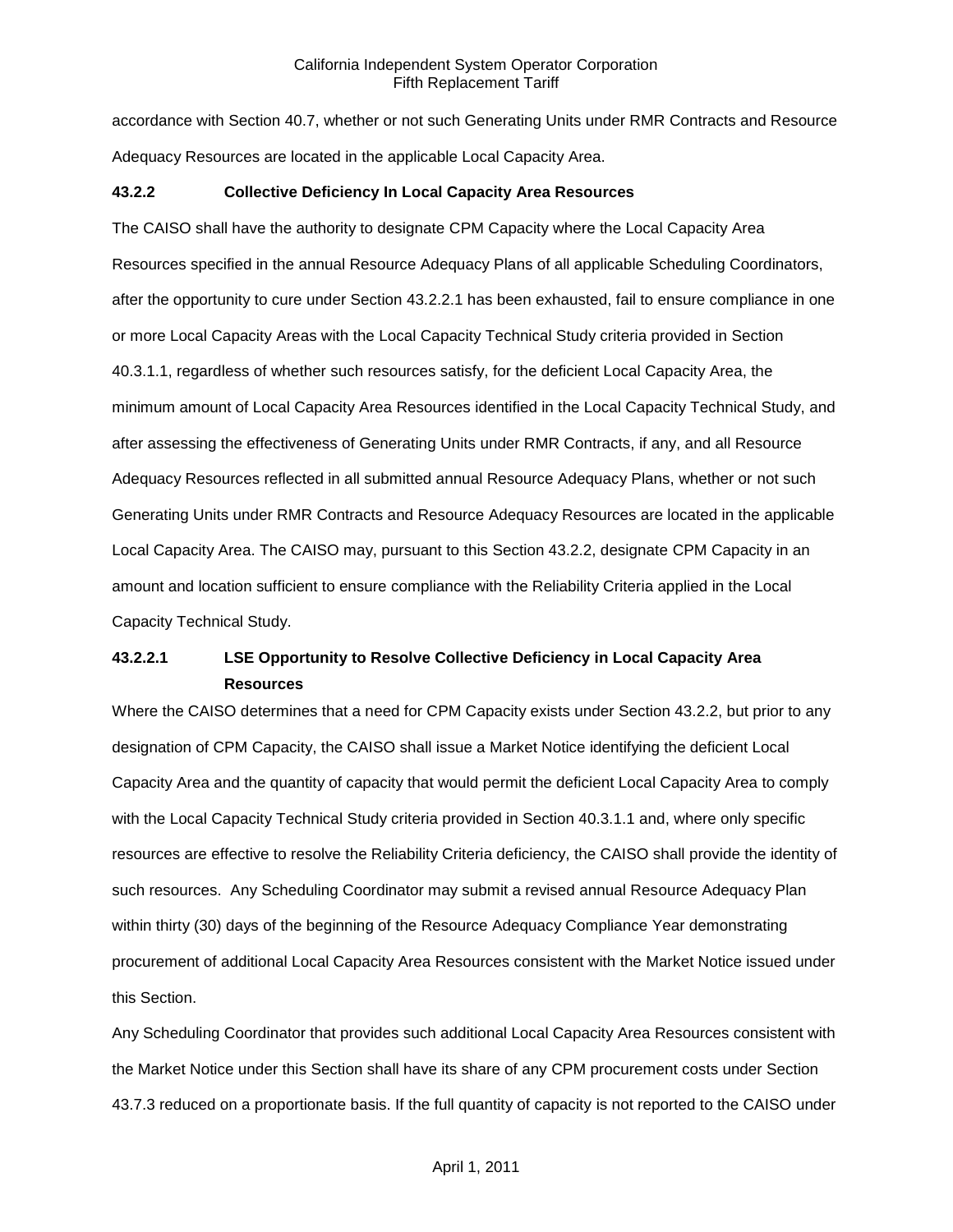revised annual Resource Adequacy Plans in accordance with this Section, the CAISO may designate CPM Capacity sufficient to alleviate the deficiency.

## **43.2.3 SC Failure To Show Sufficient Resource Adequacy Resources**

The CAISO shall have the authority to designate CPM Capacity where a Scheduling Coordinator fails to demonstrate in an annual or monthly Resource Adequacy Plan, submitted separately for each represented LSE, procurement of sufficient Resource Adequacy Resources to comply with each LSE's annual and monthly Demand and Reserve Margin requirements under Section 40; provided that the CAISO shall not designate CPM Capacity under this Section 43.2.3 until after the Scheduling Coordinator has had the opportunity to cure the deficiency as set forth in Section 40.7; provide further that the CAISO shall not designate CPM Capacity under this Section 42.2.3 unless there is an overall net deficiency in meeting the total annual or monthly Demand and Reserve Margin requirements, whichever is applicable, after taking into account all LSE demonstrations in their applicable or monthly Resource Adequacy Plans.

## **43.2.4 CPM Significant Events**

The CAISO may designate CPM Capacity to provide service on a prospective basis following an CPM Significant Event, to the extent necessary to maintain compliance with Reliability Criteria and taking into account the expected duration of the CPM Significant Event.

# **43.2.5 Exceptional Dispatch ICPM**

Except as provided in Section 43.1.5.1, the CAISO shall designate as CPM Capacity to provide service on a prospective basis the capacity of a resource that responds to an Exceptional Dispatch if the Exceptional Dispatch is issued pursuant to Section 34.9.1, subsections (6), (9) or (10) of Section 34.9.2, or Section 34.9.3, unless the Exceptional Dispatch directs the curtailment or shut down of the resource. **43.2.5.1** Limitation on Eligibility for Exceptional Dispatch CPM Designation

The following capacity is not eligible to receive an Exceptional Dispatch CPM designation under Section 43.1.5.1:

- (1) RA Capacity, RMR Capacity, and CPM Capacity; and
- (2) Capacity of a resource that is eligible to receive supplemental revenues under Section 39.10.3 during any month for which the resource has notified the CAISO under Section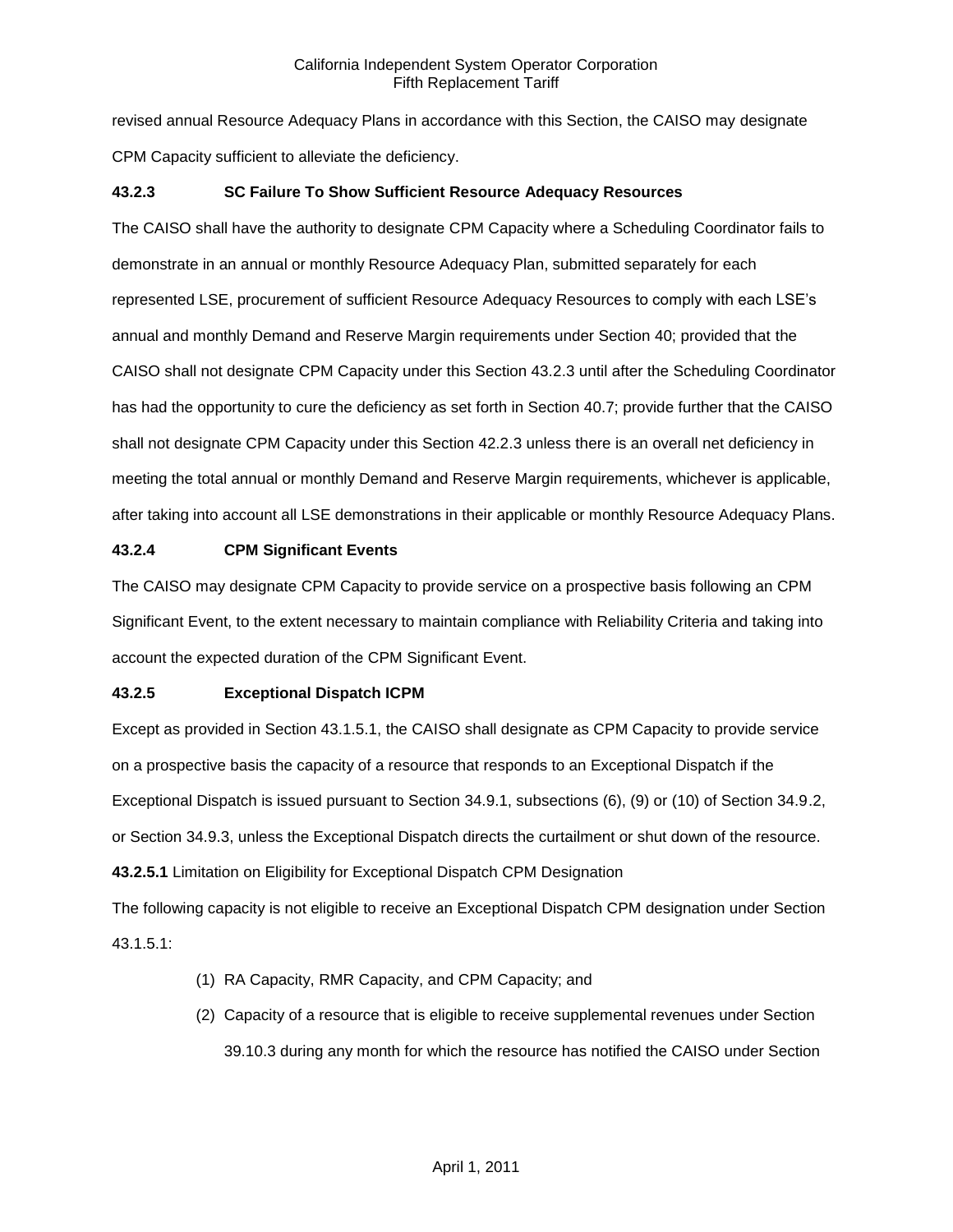39.10.3 that it chooses to receive supplemental revenues in lieu of an Exceptional Dispatch CPM designation

# **43.2.5.2 Quantity of Capacity included in an Exceptional Dispatch CPM Designation**

# **43.2.5.2.1 Exceptional Dispatch Commitments of Non RA, Non RMR and Non CPM Resources**

If a resource does not have any self-schedule, market-based commitment, or RA, RMR or CPM Capacity and receives an Exceptional Dispatch ICPM designation under Section 43.2.5 following an Exceptional Dispatch eligible for an ICPM designation, the CAISO shall designate as ICPM Capacity the greater of the resource's PMin or the amount of capacity specified by the Exceptional Dispatch.

# **43.2.5.2.2 Exceptional Dispatch of Partial RA, Partial CPM Unit, or Market Committed Resource**

If a resource is a Partial Resource Adequacy Resource, has an CPM designation of less than its entire capacity, has a Self Schedule or has a market based commitment, or has already received an Exceptional Dispatch ICPM designation under Section 43.2.5, the CAISO shall designate as ICPM Capacity the amount by which the Exceptional Dispatch exceeded the greater of –

- (1) the capacity that the resources must make available to the CAISO as the result of an RA Capacity or CPM Capacity obligation; if any; and
- (2) the sum of any Self-Schedule and any market-based commitment or dispatch of the resource.

# **43.2.5.2.3 Subsequent Exceptional Dispatch**

If the CAISO, during the term of a resource's Exceptional Dispatch CPM designation, issues an Exceptional Dispatch to the resource that requires Energy in excess of the sum of the resource's CPM Capacity and RA Capacity, the CAISO will increase the capacity designated as Exceptional Dispatch CPM Capacity by the amount equal to the difference between the Exceptional Dispatch and the sum of the resource's CPM Capacity or RA Capacity. The increase will be effective for the remainder of the term of the Exceptional Dispatch CPM Designation and retroactively to the beginning of the 30 day term or the first day of the month in which the increase occurs, whichever is later. Any incremental Exceptional Dispatch issued within any 30-day CPM term does not result in a new 30-day term.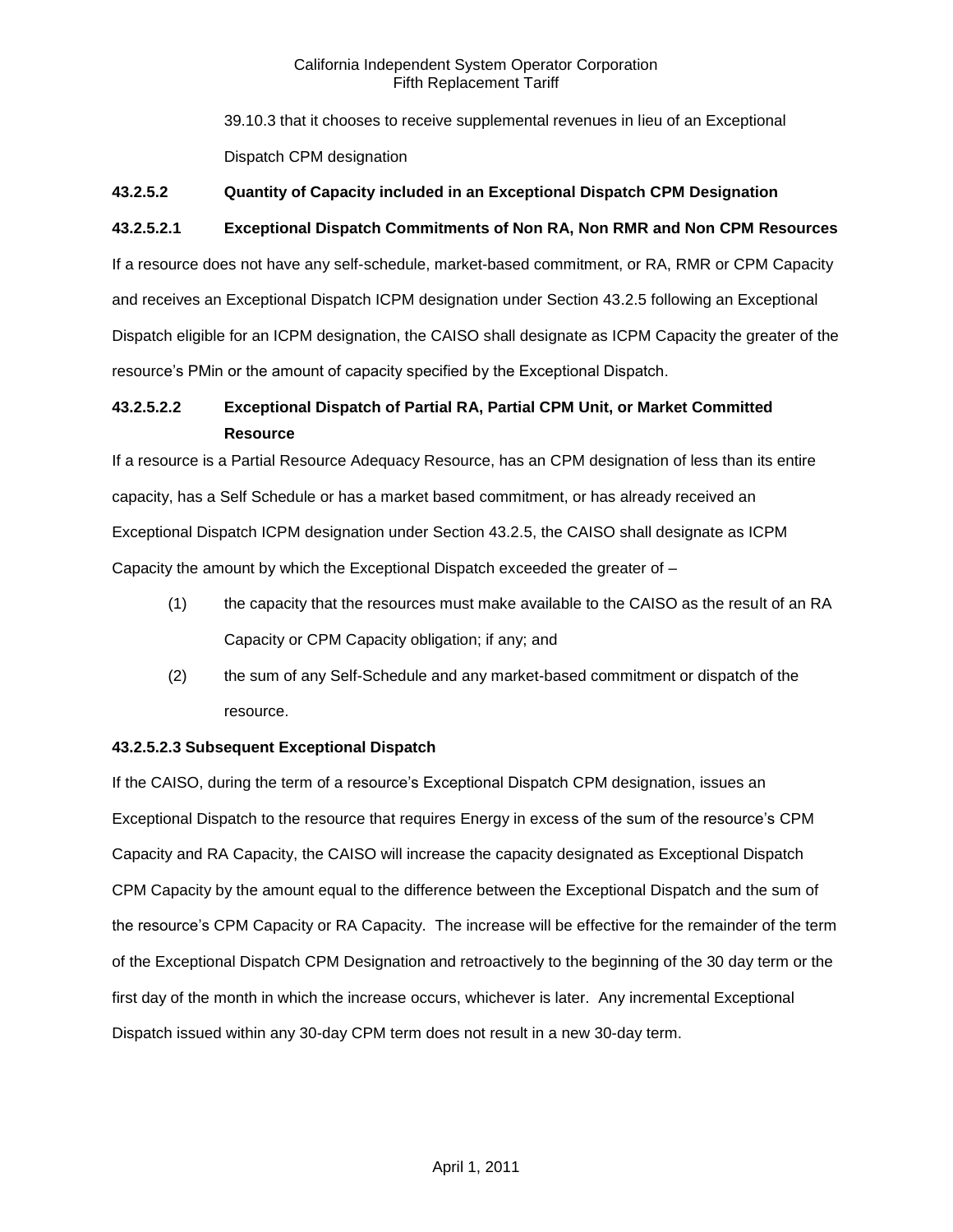## **43.2.5.2.4 Change in RA, RMR or CPM Status**

If a resource has an RA, RMR or CPM Capacity obligation that pre-existed the resource's Exceptional Dispatch CPM designation and, during the term of the resource's Exceptional Dispatch CPM designation, the amount of the resource's RA, RMR or CPM Capacity is reduced, the CAISO will increase the CPM designation by the amount, if any, necessary to ensure that the sum of Exceptional Dispatch CPM designation quantity and any remaining RA Capacity is not less than PMin. If capacity that receives an Exceptional Dispatch ICPM designation becomes RA Capacity or receives a monthly CPM designation or Significant Event designation or receives an RMR Contract as of a certain date, then the Exceptional Dispatch CPM designation shall be reduced by the amount of the new RA Capacity, CPM Significant Event designation, or RMR Contract from that date through the rest of the 30-day term.

## **43.2.6 Capacity At Risk Of Retirement Needed For Reliability**

The CAISO shall have the authority to designate CPM Capacity to keep a resource in operation that is at risk of retirement during the current RA Compliance Year and that will be needed for reliability by the end of the calendar year following the current RA Compliance Year. The CAISO may issue this risk of retirement CPM designation in the event that all of the following requirements apply:

- (1) the resource was not contracted as RA Capacity nor listed as RA Capacity in any LSE's annual Resource Adequacy Plan during the current RA Compliance Year;
- (2) the CAISO did not identify any deficiency, individual or collective, in an LSE's annual Resource Adequacy Plan for the current RA Compliance Year that resulted in a CPM designation for the resource in the current RA Compliance Year;
- (3) CAISO technical assessments project that the resource will be needed for reliability purposes, either for its locational or operational characteristics, by the end of the calendar year following the current RA Compliance Year;
- (4) no new generation is projected by the ISO to be in operation by the start of the subsequent RA Compliance Year that will meet the identified reliability need;
- (5) the resource owner submits to the CAISO and DMM, at least 180 days prior to terminating the resource's PGA or removing the resource from PGA Schedule 1, a request for a CPM designation under this Section 43.2.6 and the affidavit of an executive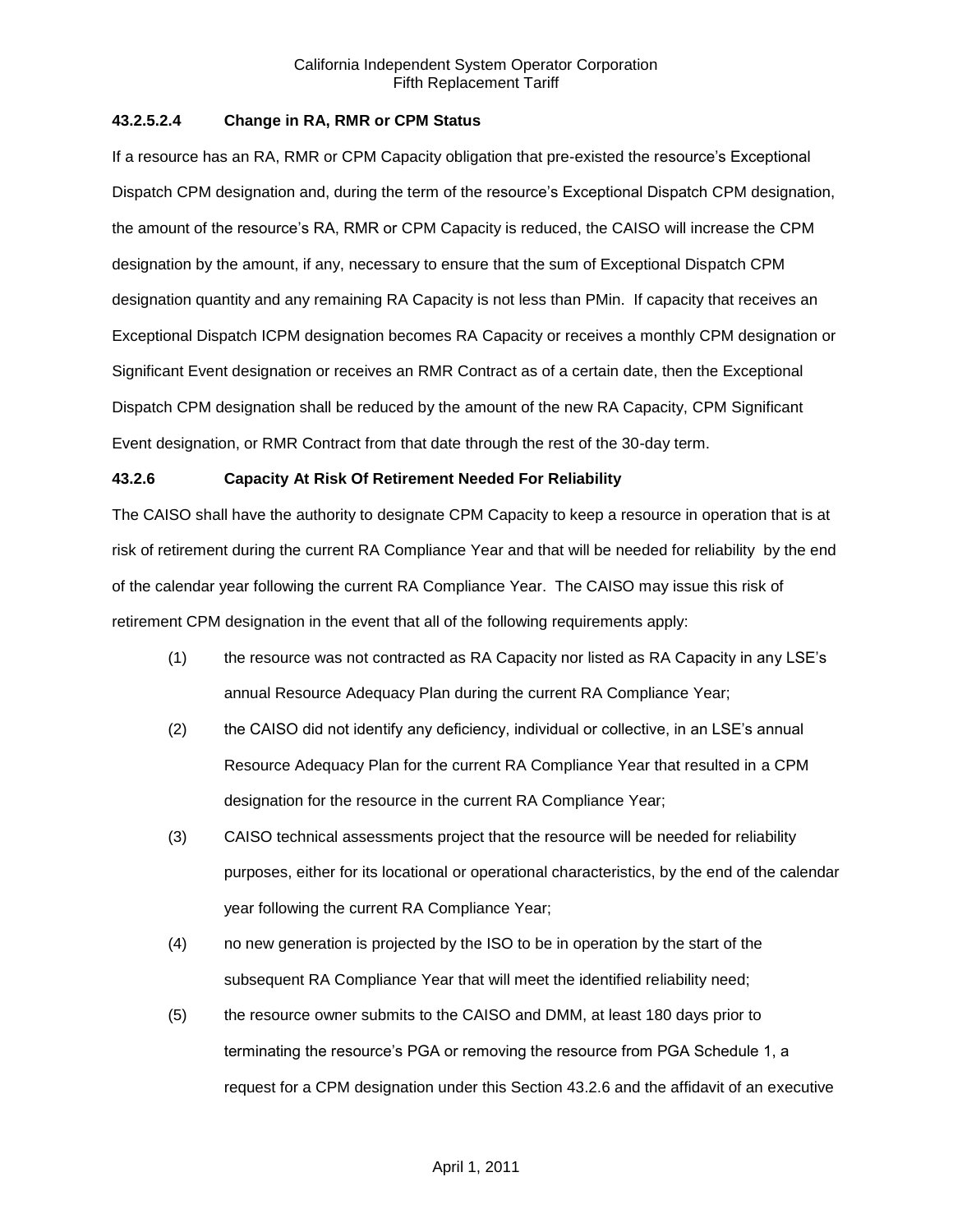officer of the company who has the legal authority to bind such entity, with the supporting financial information and documentation discussed in the BPM for Reliability Requirements, that attests that it will be uneconomic for the resource to remain in service in the current RA Compliance Year and that the decision to retire is definite unless CPM procurement occurs;

(6) the CAISO reviews the affidavit and supporting financial information and documentation submitted by the resource owner pursuant to Section 43.2.6(5) and determines that the expectation of losses and decision to retire the resource are reasonable and supported by fact.

Prior to issuing the CPM designation, the CAISO shall prepare a report that explains the basis and need for the CPM designation. The CAISO shall post the report on the CAISO's Website and allow an opportunity of no less than seven (7) days for stakeholders to review and submit comments on the report and no less than thirty (30) days for an LSE to procure Capacity from the resource.

# **43.2.6.1 Risk Of Retirement CPM Designation Pending Review**

The CAISO may issue a risk of retirement CPM designation pursuant to Section 43.2.6 prior to or during the pendency of any review by DMM of the affidavit and supporting financial information and documentation submitted by the resource owner or a referral of investigation to the Commission by DMM pursuant to Appendix P of the CAISO Tariff. Such CPM designation shall be subject to refund and shall remain in effect until it terminates under Section 43.3.7 or until otherwise ordered by the Commission.

# **43.3 Terms Of CPM Designation**

# **43.3.1 SC Annual Plan Failure To Show Local Capacity Area Resources**

CPM Capacity designated under Section 43.2.2.1 shall have a minimum commitment term of one (1) month and a maximum commitment term of one (1) year, based on the period(s) of overall shortage as reflected in the annual Resource Adequacy Plans that have been submitted. The term of the designation may not extend into a subsequent Resource Adequacy Compliance Year.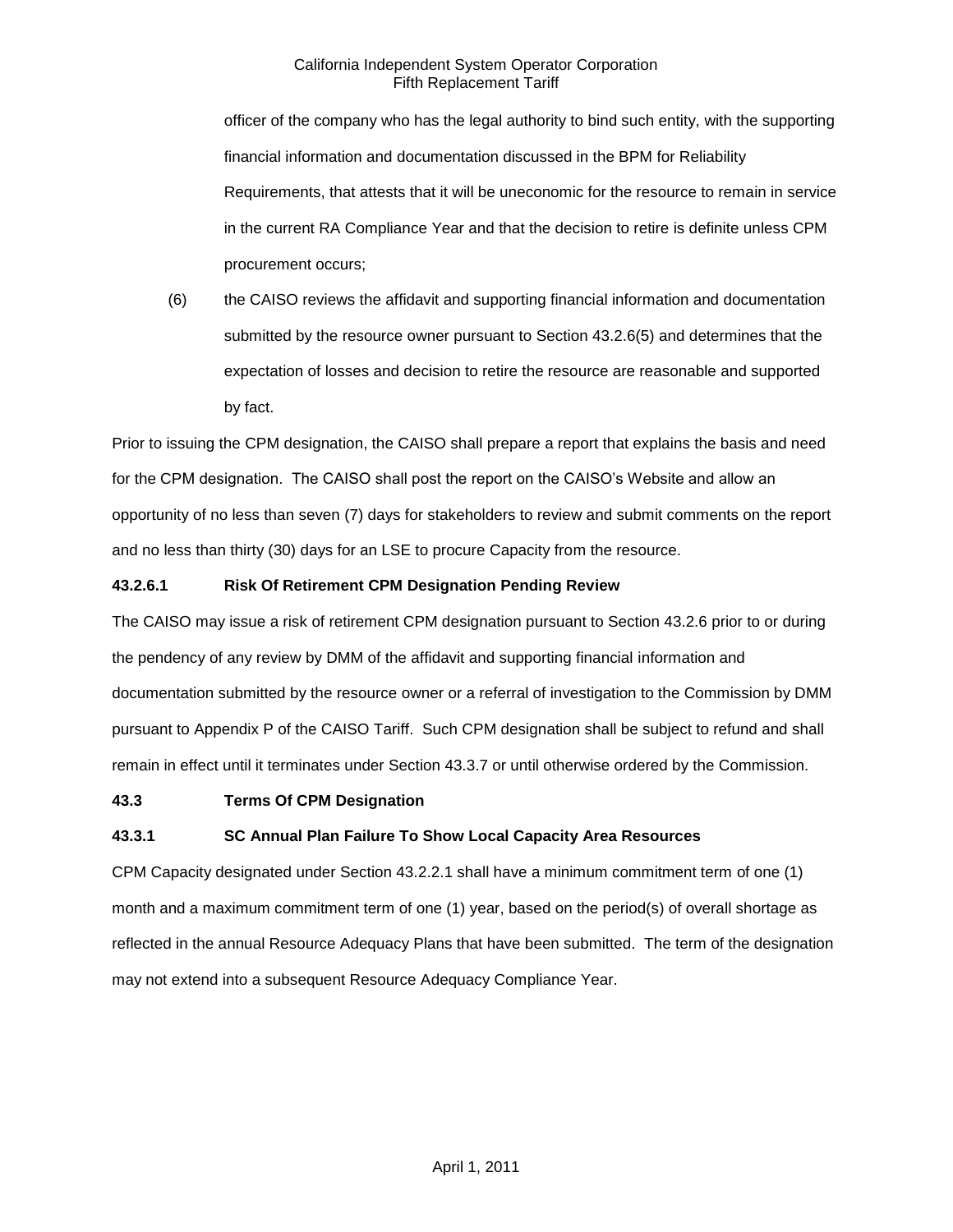## **43.3.2 SC Month Plan Failure To Show Local Capacity Area Resources**

CPM Capacity designated under Section 43.2.1.2 shall have a minimum commitment term of one (1) month. The term of the designation may not extend into a subsequent Resource Adequacy Compliance Year.

#### **43.3.3 Annual Plan Collective LCA Resouces Insufficient**

CPM Capacity designated under Section 43.2.2 shall have a minimum commitment term of one (1) month and a maximum commitment term of one year, based on the period(s) of overall shortage as reflected in the annual Resource Adequacy Plans that have been submitted. The term of the designation may not extend into a subsequent Resource Adequacy Compliance Year.

#### **43.3.4 SC Failure To Show Sufficient Resource Adequacy Resources**

CPM Capacity designated under Section 43.2.3 shall: (a) have a minimum commitment term of one (1) month and a maximum commitment term equal to the maximum annual procurement period established by the Local Reliability Authority based on the period of the deficiency reflected in the annual Resource Adequacy Plan or (b) have a commitment term of one (1) month if the deficiency is in the monthly Resource Adequacy Plan. The term of the designation may not extend into a subsequent Resource Adequacy Compliance Year.

#### **43.3.5 Term – CPM Significant Event**

CPM Capacity designated under Section 43.1.4 shall have an initial term of thirty (30) days. If the CAISO determines that the CPM Significant Event is likely to extend beyond the thirty (30) day period, the CAISO shall extend the designation for another sixty (60) days. During this additional sixty (60) day period, the CAISO will provide Market Participants with an opportunity to provide alternative solutions to meet the CAISO's operational and reliability needs in response to the CPM Significant Event, rather than rely on the CAISO's designation of capacity under the CPM. The CAISO shall consider and implement, if acceptable to the CAISO in accordance with Good Utility Practice, such alternative solutions provided by Market Participants in a timely manner. If Market Participants do not submit any alternatives to the designation of CPM capacity that are fully effective in addressing the deficiencies in Reliability Criteria resulting from CPM Significant Event, the CAISO shall extend the term of the designation under Section 43.1.4 for the expected duration of the CPM Significant Event.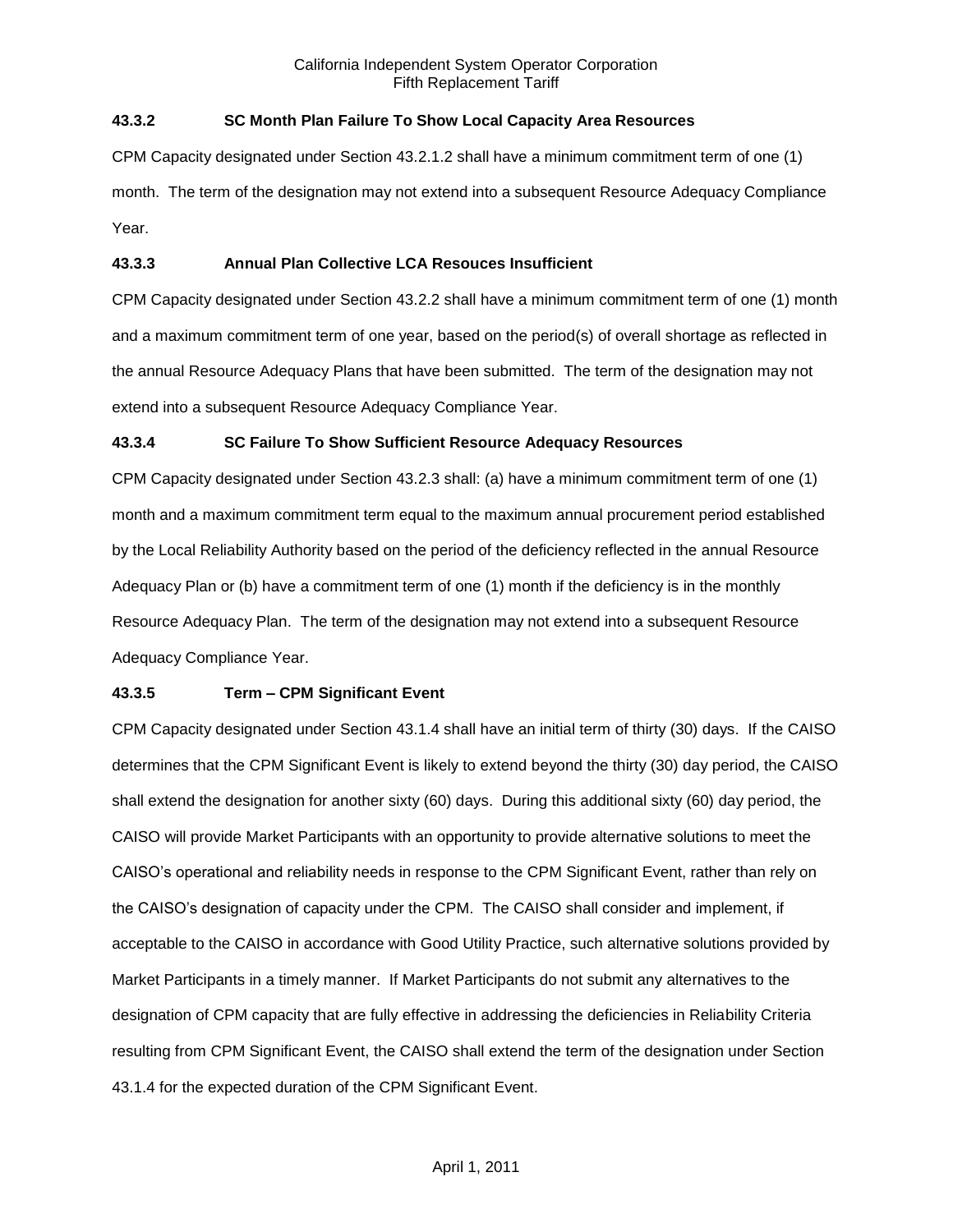If the solutions offered by Market Participants are only partially effective in addressing the CAISO's operational and reliability needs resulting from the CPM Significant Event, the CAISO shall extend the designation under Section 43.1.4 for the expected duration of the CPM Significant Event, but only as to the amount of CPM Capacity necessary to satisfy the CAISO's operational and reliability needs after taking into account the effective capacity provided by the alternative solution. If there is a reasonable alternative solution that fully resolves the CAISO's operational and reliability needs, the CAISO will not extend the designation under Section 43.2.4.

## **43.3.6 Term – Exceptional Dispatch CPM**

Exceptional Dispatch CPM Capacity designated under Section 43.2.5 shall have a term of thirty (30) days. If the CAISO determines that the circumstances that led to the Exceptional Dispatch are likely to extend beyond the initial thirty (30) day period, the CAISO shall issue an Exceptional Dispatch CPM or other CPM designation for an additional thirty (30) days.

## **43.3.7 Term - Capacity At Risk Of Retirement Needed For Reliability**

A CPM designation for Capacity at risk of retirement under Section 43.2.6 shall have a minimum commitment term of one (1) month and a maximum commitment term of one (1) year, based on the number of months for which the capacity is to be procured within the current RA Compliance Year, The term of the designation may not extend into a subsequent Resource Adequacy Compliance Year. The CAISO shall rescind the CPM designation for any month during which the resource is under contract with an LSE to provide RA Capacity.

# **43.4 Selection Of Eligible Capacity Under The ICPM**

In accordance with Good Utility Practice, the CAISO shall make designations of Eligible Capacity as CPM Capacity under Section 43.1 based on the following criteria:

- (1) the effectiveness of the Eligible Capacity at meeting the designation criteria specified in Section 43.2;
- (2) the capacity costs associated with the Eligible Capacity;
- (3) the quantity of a resource's available Eligible Capacity, based on a resource's PMin, relative to the remaining amount of capacity needed;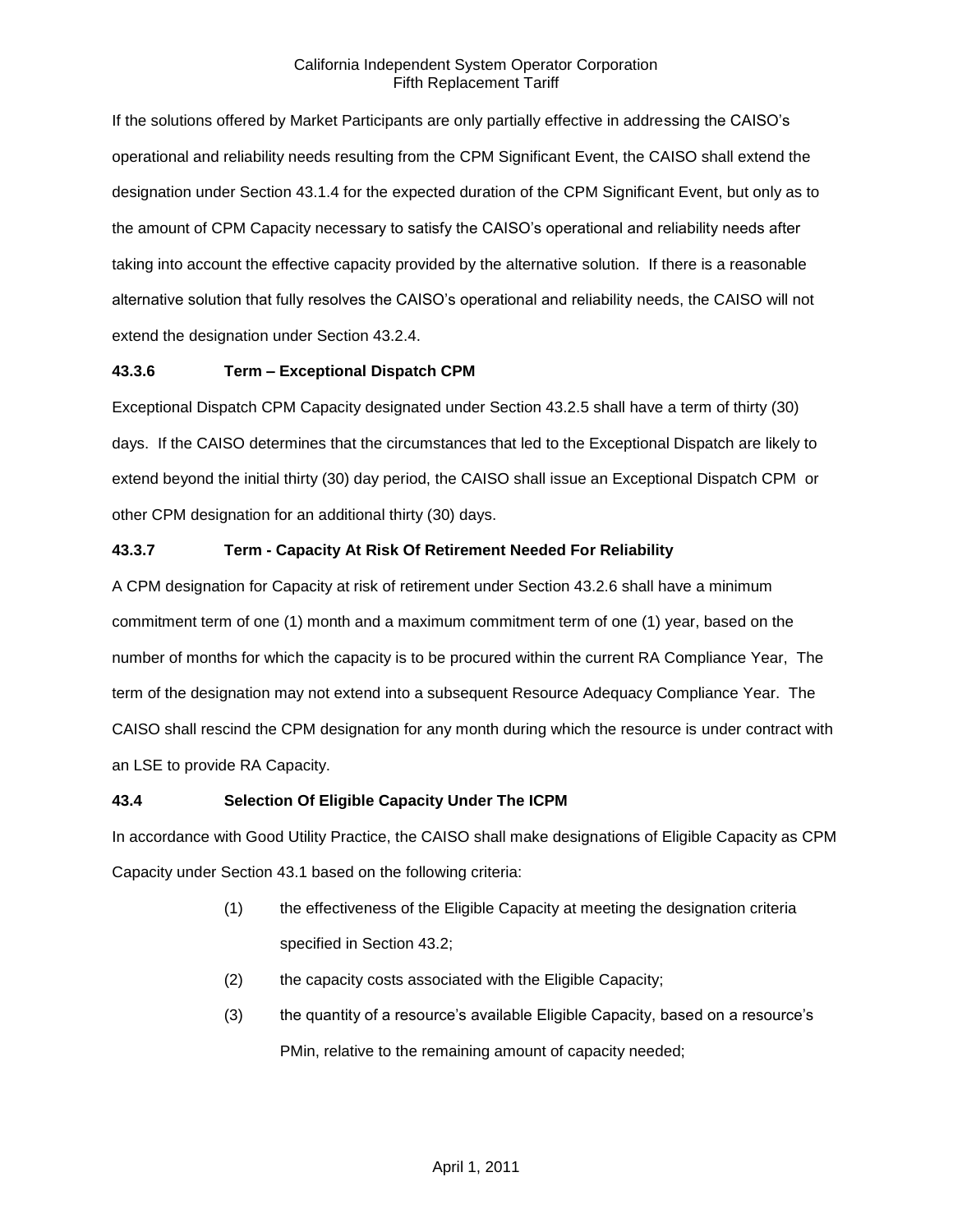- (4) the operating characteristics of the resource, such as dispatchability, Ramp Rate, and load-following capability;
- (5) whether the resource is subject to restrictions as a Use-Limited Resource; and
- (6) for designations under Section 43.2.3, the effectiveness of the Eligible Capacity in meeting local and/or zonal constraints or other CAISO system needs.

In making this determination, the CAISO will attempt to designate lower cost resources that have specified a capacity price before designating resources that have not specified a capacity price, taking into account factors (1), (3), (4), (5) and (6) of this Section concerning the relative effectiveness of the resource and the resource's PMin. If after applying these criteria, two or more resources that are eligible for designation equally satisfy these criteria, the CAISO shall utilize a random selection method to determine the designation between those resources.

While the CAISO does not have to designate the full capability of a resource, the CAISO may designate under the CPM an amount of CPM Capacity from a resource that exceeds the amount of capacity identified to ensure compliance with the Reliability Criteria set forth in Section 40.3 due to the PMin or other operational requirements/limits of a resource that has available capacity to provide CPM service. The CAISO shall not designate the capacity of a resource for an amount of capacity that is less than the resource's PMin.

#### **43.5 Obligations Of A Resource Designated Under The CPM**

#### **43.5.1 Availability Obligations**

Capacity from resources designated under the CPM shall be subject to all of the availability, dispatch, testing, reporting, verification and any other applicable requirements imposed under Section 40.6 on Resource Adequacy Resources identified in Resource Adequacy Plans. In accordance with those requirements, CPM Capacity designated under the CPM shall meet the Day-Ahead availability requirements specified in Section 40.6.1 and the Real-Time availability requirements of Section 40.6.2. Also in accordance with those requirements, Generating Units designated under the CPM that meet the definition of Short Start Units shall have the obligation to meet the additional availability requirements of Section 40.6.3, and Generating Units designated under the CPM that meet the definition of Long Start Units will have the rights and obligations specified in Section 40.6.7.1.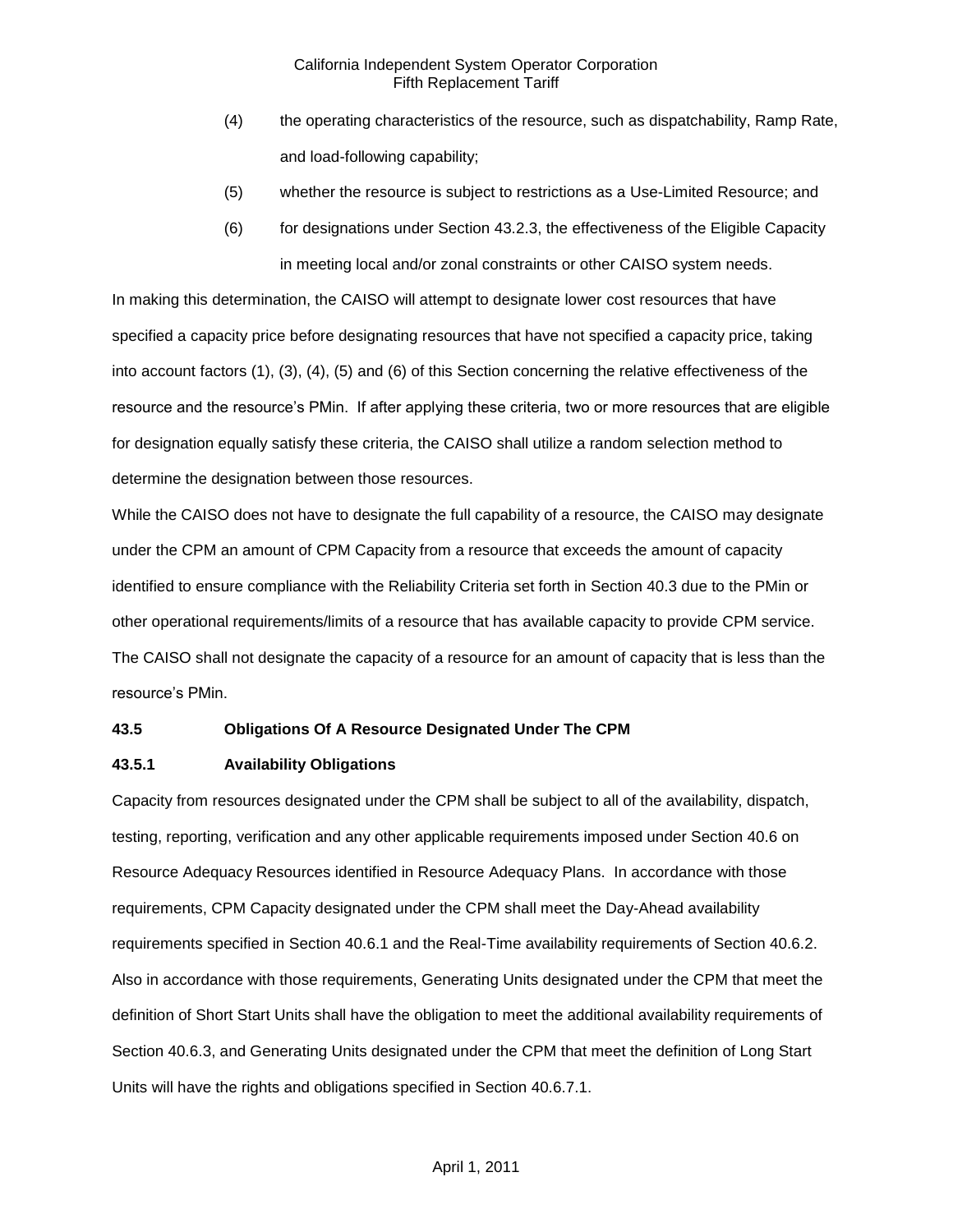If the CAISO has not received an Economic Bid or a Self-Schedule for CPM Capacity, the CAISO shall utilize a Generated Bid in accordance with the procedures specified in Section 40.6.8. In addition to Energy Bids, resources designated under the CPM shall submit Ancillary Service Bids for their CPM Capacity to the extent that the resource is certified to provide the Ancillary Service.

## **43.5.2 Obligation To Provide Capacity And Termination**

The decision to accept an CPM designation shall be voluntary for the Scheduling Coordinator for any resource. If the Scheduling Coordinator for a resource accepts an CPM designation, it shall be obligated to perform for the full quantity and full period of the designation with respect to the amount of CPM Capacity for which it has accepted an CPM designation. If a Participating Generator's or Participating Load's Eligible Capacity is designated under the CPM after the Participating Generator or Participating Load has filed notice to terminate its Participating Generator Agreement or Participating Load Agreement or withdraw the Eligible Capacity from its Participating Generator Agreement or Participating Load Agreement, and the Scheduling Coordinator for the resource agrees to provide service under the CPM, then the Scheduling Coordinator shall enter into a new Participating Generator Agreement or Participating Load Agreement, as applicable, with the CAISO.

#### **43.6 Reports**

The CAISO shall publish the following reports and notices.

# **43.6.1 ICPM Designation Market Notice**

The CAISO shall issue a Market Notice within two (2) Business Days of an CPM designation under Sections 43.2.1 through 43.2.6. CPM designations as a result of Exceptional Dispatches shall be subject to the reporting requirement set forth in Section 34.9.4. The Market Notice shall include a preliminary description of what caused the CPM designation, the name of the resource(s) procured, the preliminary expected duration of the CPM designation, the initial designation period, and an indication that a designation report is being prepared in accordance with Section 43.5.2.

# **43.6.2 Designation Of A Resource Under The ICPM**

The CAISO shall post a designation report to the CAISO Website and provide a Market Notice of the availability of the report within the earlier of thirty (30) days of procuring a resource under Sections 43.2.1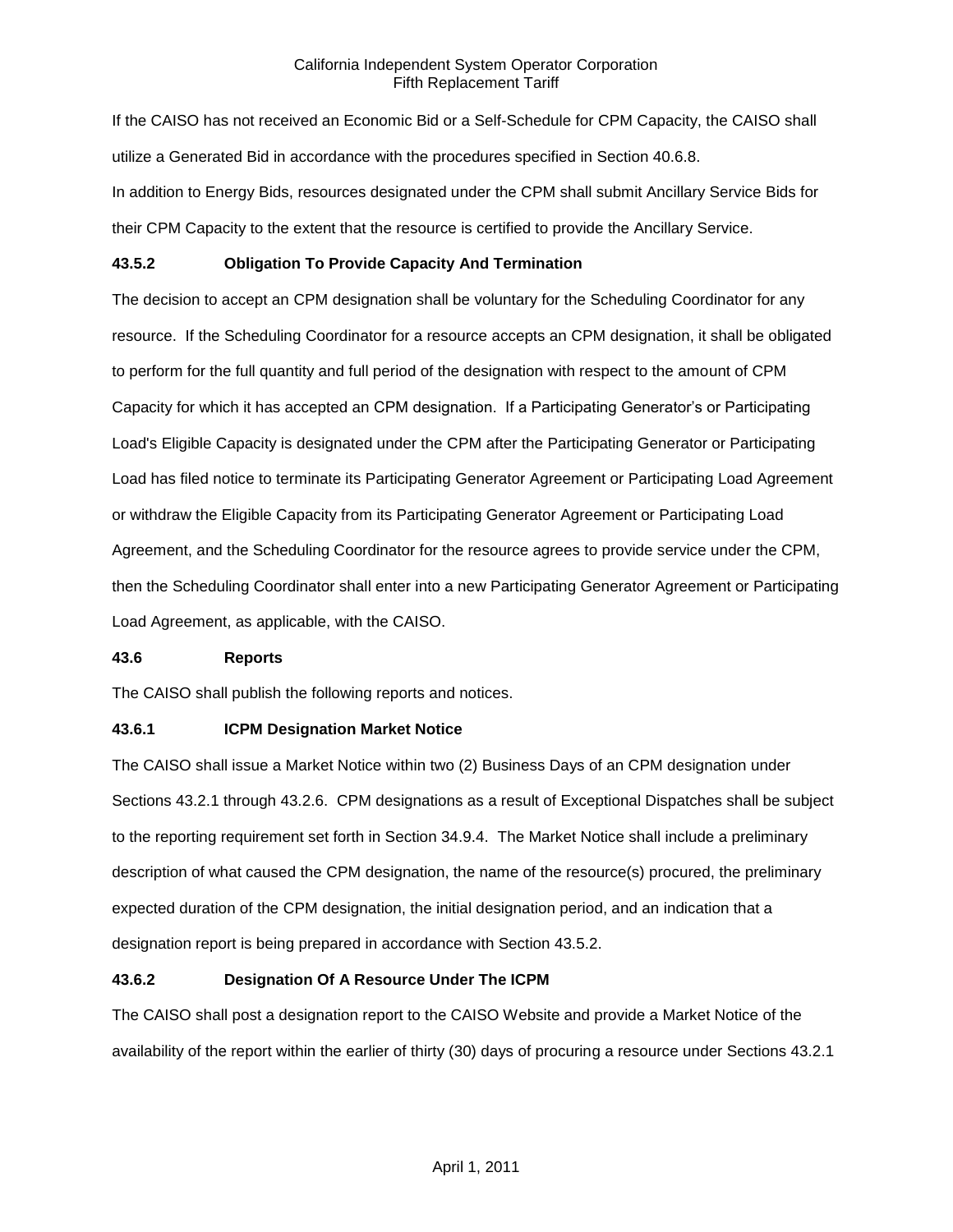through 43.2.6 or ten (10) days after the end of the month. The designation report shall include the following information:

- (1) A description of the reason for the designation (LSE procurement shortfall, Local Capacity Area Resource effectiveness deficiency, or CPM Significant Event), and an explanation of why it was necessary for the CAISO to utilize the CPM authority);
- (2) The following information would be reported for all backstop designations:
	- (a) the resource name;
	- (b) the amount of CPM Capacity designated (MW),
	- (c) an explanation of why that amount of CPM Capacity was designated,
	- (d) the date CPM Capacity was designated,
	- (e) the duration of the designation; and
	- (f) the price for the CPM procurement; and
- (3) If the reason for the designation is an CPM Significant Event, the CAISO will also include:
	- (a) a discussion of the event or events that have occurred, why the CAISO has procured CPM Capacity, and how much has been procured;
	- (b) an assessment of the expected duration of the CPM Significant Event;
	- (c) the duration of the initial designation (thirty (30) days); and
	- (d) a statement as to whether the initial designation has been extended (such that the backstop procurement is now for more than thirty (30) days), and, if it has been extended, the length of the extension.

# **43.6.3 Non-Market And Repeated Market Commitment Of Non-RA Capacity**

Within ten (10) calendar days after the end of each month, the CAISO shall post a report to the CAISO Website that identifies for the prior month:

- (1) Any non-market commitments of non-Resource Adequacy Capacity; and
- (2) All market commitments of non-Resource Adequacy Capacity.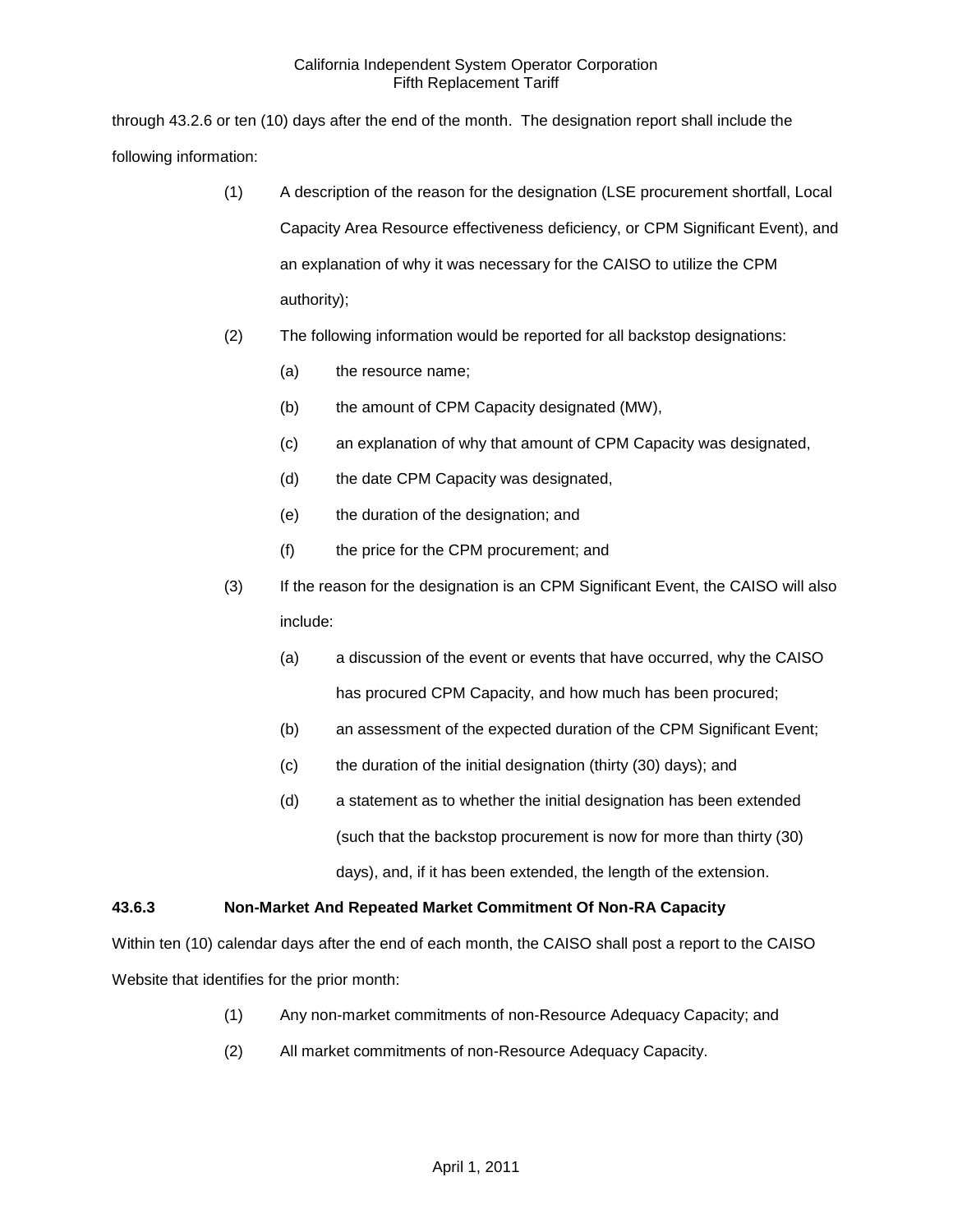The CAISO will provide a Market Notice of the availability of this report. The report will not include commitments of RMR Generation capacity, Resource Adequacy Capacity or designated CPM Capacity. The report shall include the following information:

- (a) the name of the resource;
- (b) the IOU Service Area and Local Capacity Area (if applicable);
- (c) the maximum capacity committed in response to the event (MW);
- (d) how capacity was procured (for example, by RUC or Exceptional Dispatch);
- (e) the reason capacity was committed; and
- (f) information as to whether or not all Resource Adequacy Resources and previously-designated CPM Capacity were used first and, if not, why they were not.

#### **43.6.4 Board Of Governors Report**

The CAISO will include in the operations report provided to the CAISO Governing Board at each board meeting a summary of CPM costs.

#### **43.7 Payments To Resources Designated Under The ICPM**

Scheduling Coordinators for Eligible Capacity may submit to the CAISO an intention to be paid a monthly CPM Capacity Payment under Section 43.7.1 or Section 43.7.2. Scheduling Coordinators for Eligible Capacity will be able to change their selections annually within thirty (30) days of a CAISO Market Notice seeking such payment preferences. To the extent a Scheduling Coordinator for Eligible Capacity does not submit a selection to be compensated in accordance with Section 43.7.1, the Scheduling Coordinator shall be deemed to have selected to be paid on a resource-specific basis pursuant to Section 43.7.2, for purposes of the CAISO's ICPM designation determinations.

#### **43.7.1 Monthly CPM Capacity Payment**

Scheduling Coordinators representing resources receiving payment under this Section 43.6.1 shall receive a monthly CPM Capacity Payment for each month of CPM designation equal to the product of the amount of their CPM Capacity, the relevant CPM Availability Factor for Forced Outages, as determined in accordance with Appendix F, Schedule 6, a monthly shaping factor as set forth in Appendix F, Schedule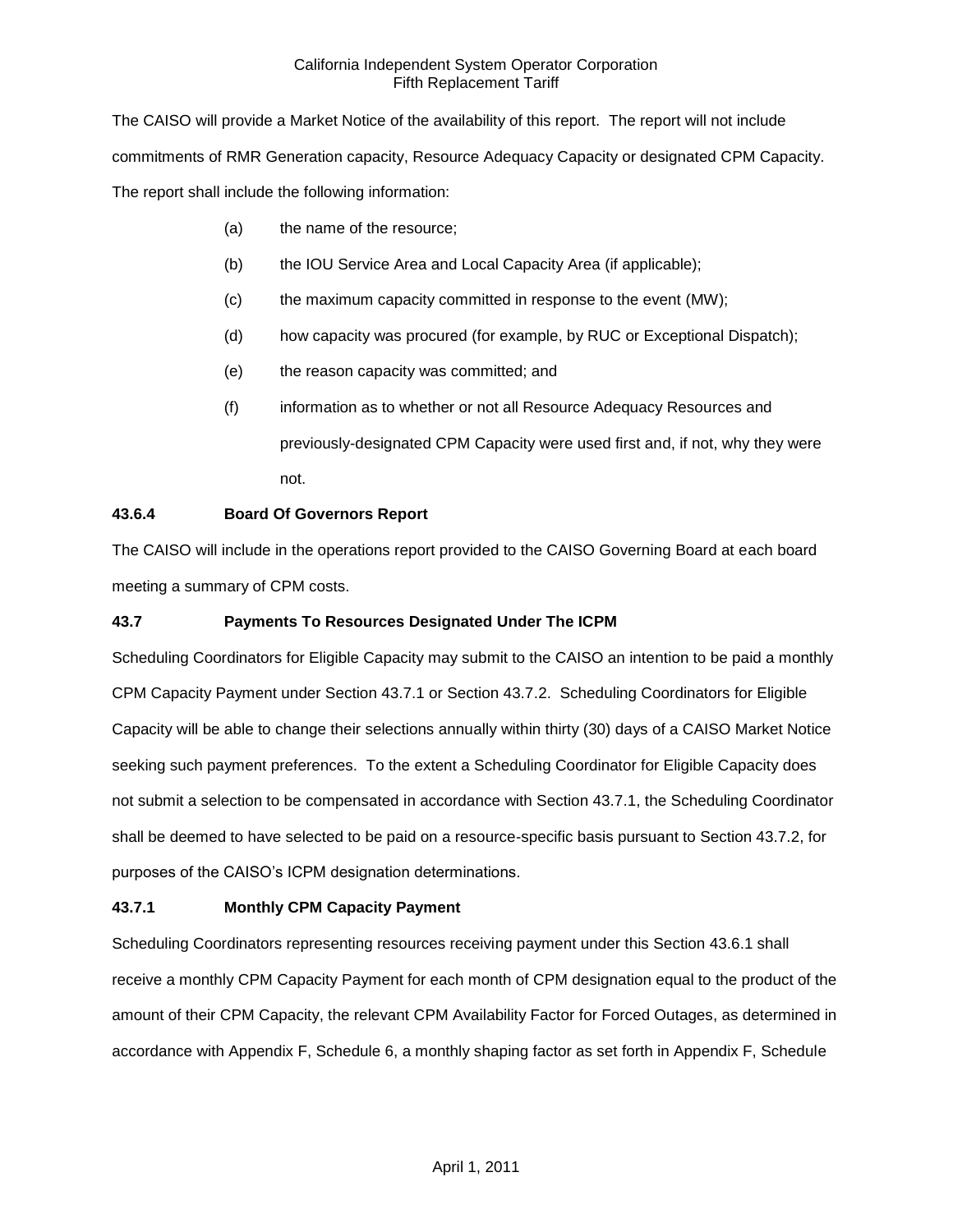6, a fixed CPM Capacity price of \$55/kW-year and the CPM Availability Percentage for Maintenance Outages, so that the formula for determining the monthly CPM Capacity Payment would be as follows:

(CPM Capacity MW) x (CPM Availability Factor for Forced Outages) x (1/12 monthly

shaping factor) x (\$55/kW-year) x CPM Availability Percentage for Maintenance Outages. The CPM Availability Percentage for Maintenance Outages is equal to the ratio of: (1) the sum of the CPM Capacity MW for each hour of the month across all hours of the month, where the actual capacity MW available to the CAISO, if less than the CPM Capacity MW, shall be substituted for CPM Capacity MW for each hour the resource is not available due to a Maintenance Outage or non-temperature-related ambient de-rates to (2) the product of CPM Capacity MW and the total hours in the month. The foregoing formula shall apply to all ICPM Capacity receiving monthly ICPM Capacity Payments under this Section 43.6.1 except for ICPM Capacity designated to respond to an ICPM Significant Event or an Exceptional Dispatch ICPM, in which case the monthly ICPM Capacity Payment shall be based proportionately on the actual number of days the resource was designated as ICPM Capacity during the month to the total number of days in the month.

The foregoing formula shall apply to all CPM Capacity receiving monthly CPM Capacity Payments under this Section 43.7.1 except for CPM Capacity designated to respond to an CPM Significant Event or an Exceptional Dispatch CPM, in which case the monthly CPM Capacity Payment shall be based proportionately on the actual number of days the resource was designated as CPM Capacity during the month to the total number of days in the month.

For purposes of CPM designations, except for designations for CPM Significant Events and Exceptional Dispatch CPM, the CPM Availability Factor for Forced Outages shall be calculated as the ratio of: (1) the sum of the CPM Capacity MW for each hour of the month across all hours of the month, where the actual capacity MW available to the CAISO, if less than the CPM Capacity MW, shall be substituted for CPM Capacity MW for each hour the resource is not available due to a Forced Outage or temperature-related ambient de-rate, to (2) the product of CPM Capacity MW and the total hours in the month. For purposes of CPM designations for CPM Significant Events and Exceptional Dispatch CPM, the CPM Availability Factor for Forced Outages shall be calculated as the ratio of: (1) the sum of the CPM Capacity MW for each hour across all hours of the month or part of the month for which a unit is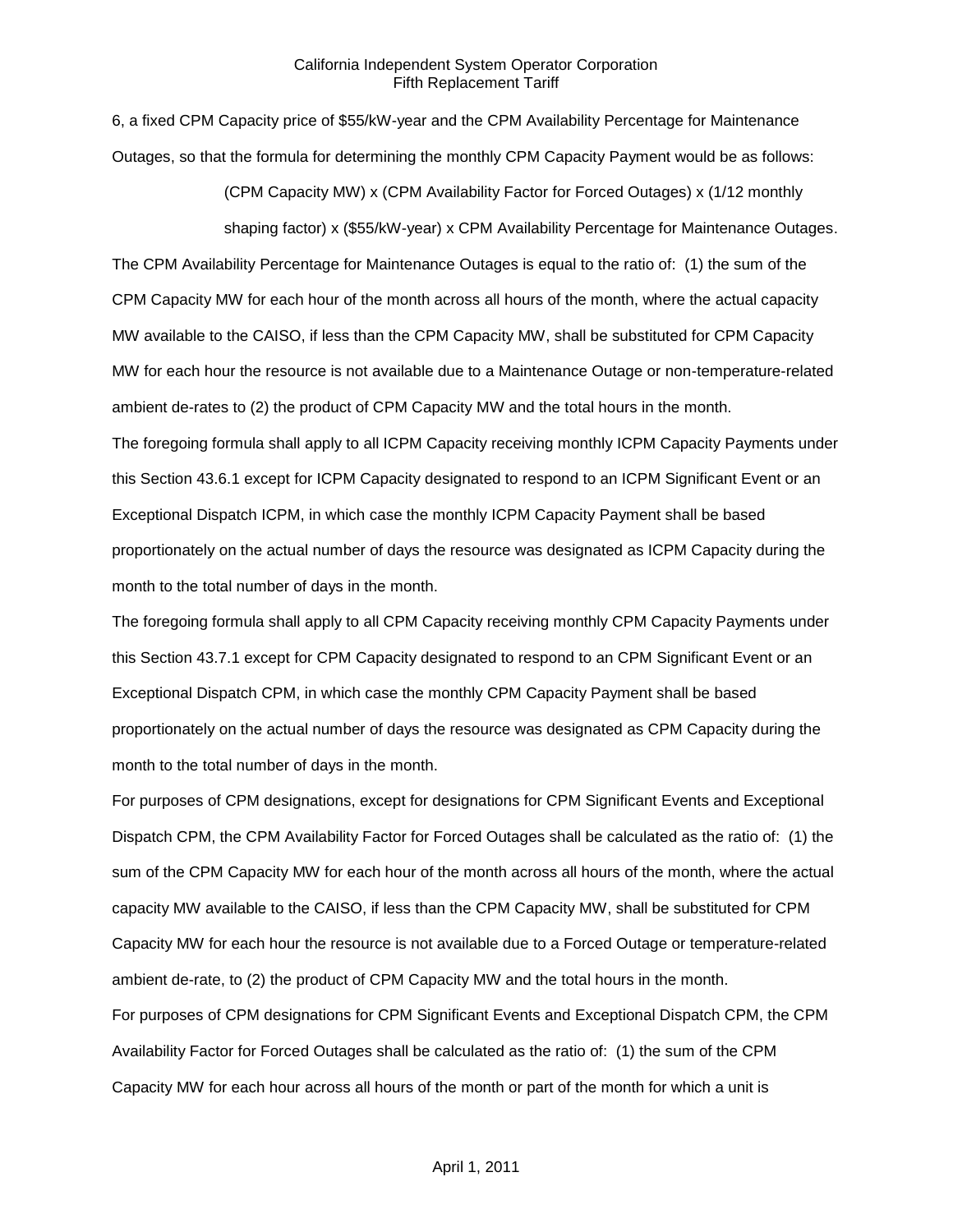designated, whichever is applicable, where the actual capacity MW available to the CAISO, if less than the CPM Capacity MW, shall be substituted for CPM Capacity MW for each hour the resource is not available due to a Forced Outage or temperature-related ambient de-rate, to (2) the product of CPM Capacity MW and the total hours in the month or part of the month for which a unit is designated, whichever is applicable.

# **43.7.2 Resource-Specific CPM Capacity Payment**

If a Scheduling Coordinator for Eligible Capacity believes that the \$55/kW-year CPM Capacity price under Section 43.7.1 will not compensate a resource for its going forward costs, as calculated in accordance with the formula provided in Section 43.7.2.2, the Scheduling Coordinator may annually in accordance with Section 43.7, inform the CAISO of what proposed higher CPM Capacity price would compensate the resource for its going forward costs and which the Scheduling Coordinator is willing to have the CAISO use for purposes of the CPM designation process ("going forward cost offer price").

## **43.7.2.1 Failure to Submit Going Forward Cost Offer Price**

A Scheduling Coordinator for a resource is not required to submit a specific going forward cost offer price for such resource under the process provided for in Section 43.6; however, except for an Exceptional Dispatch CPM designation, a Scheduling Coordinator that has not previously identified the going forward cost offer price for a resource must notify the CAISO of what that price is before any CAISO designation of that resource's capacity as CPM Capacity can become effective. In the case of an Exceptional Dispatch CPM designation on behalf of a resource that has not selected the supplemental revenues option, the CPM designation shall become effective notwithstanding the resource's failure to select compensation pursuant to Section 43.7.1 or to identify a going forward cost offer price pursuant to Section 43.7.2. In such a case, the CAISO shall use the compensation under Section 43.7.1 for both dispatch and compensation for the 30-day term. In the case of a Scheduling Coordinator that has not previously identified the going forward cost offer price for a resource, the cap on supplemental revenues under Section 39.10.4 will be calculated using the monthly capacity payment under Section 43.7.1.

# **43.7.2.1.1 Determination of Capacity Price**

If the CAISO designates a resource that has proposed an CPM Capacity price above \$55/kW-year, and the sales from the resource are under the jurisdiction of the FERC, the Scheduling Coordinator for the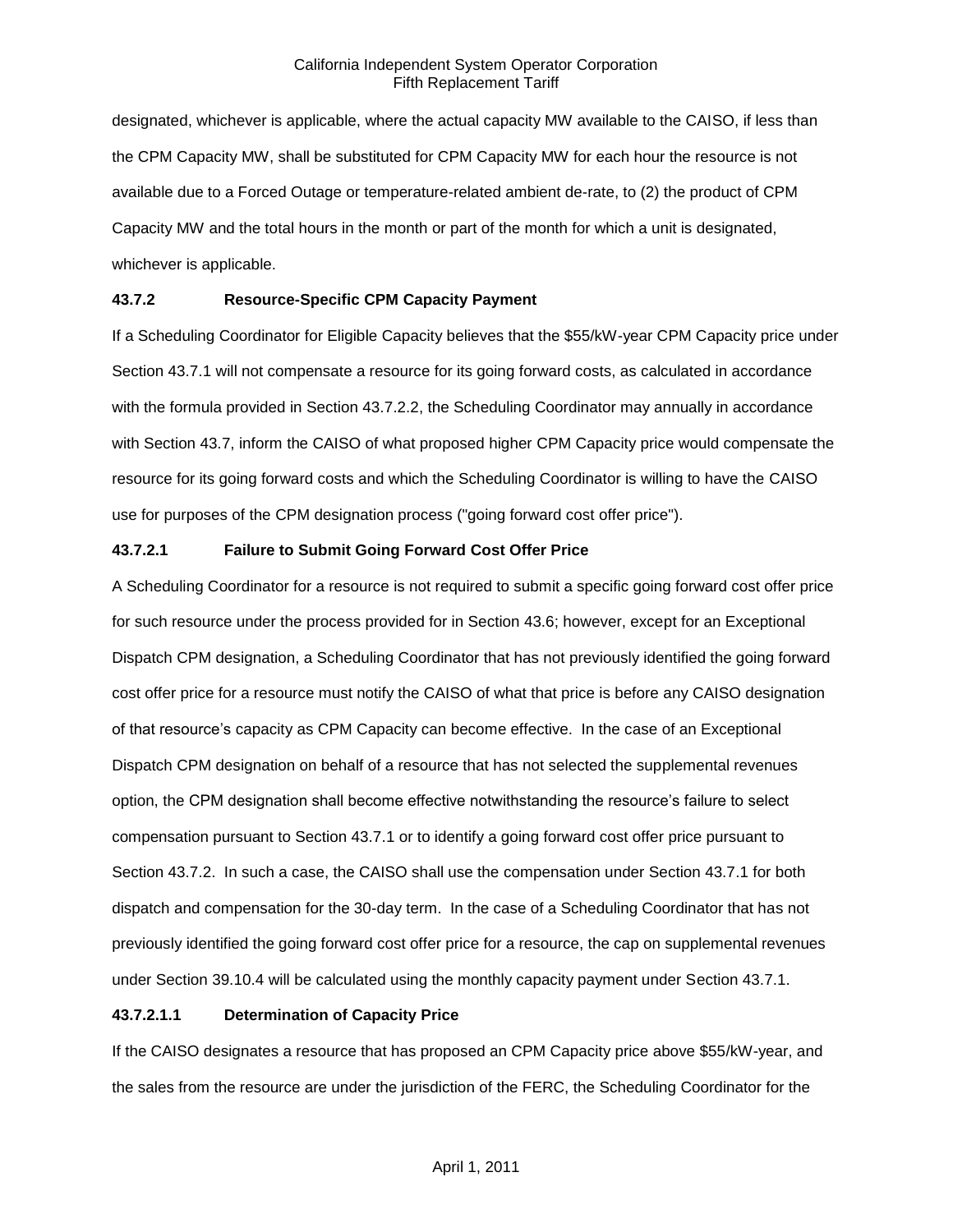resource shall make a limited resource-specific filing before the FERC to determine the just and reasonable capacity price for the going forward costs for the resource to be used in applying the CAISO's FERC jurisdictional monthly CPM Capacity Payment formula. If the sales from the resource are not under the jurisdiction of the FERC, the Scheduling Coordinator for the resource shall make a non-jurisdictional filing with the FERC to determine the just and reasonable capacity price for the going forward costs for the resource to be used in applying the CAISO's FERC-jurisdictional monthly CPM Capacity Payment formula.

## **43.7.2.2 Going Forward Cost**

In making the cost justification filing with FERC for an CPM Capacity price above \$55/kW-year, the Scheduling Coordinator for the resource may not propose -- and shall not get paid --an amount higher than the going forward cost offer price that it had previously proposed to the CAISO as its going forward cost offer price under Section 43.7 or this Section 43.7.2, either prior to or at the time of CPM designation. Going forward costs for any resource-specific filing under this Section shall be calculated based on the following formula:

(fixed operation & maintenance costs, plus ad valorem taxes, plus administrative & general costs, plus ten percent (10%) of the foregoing amounts),

provided such costs shall be converted to a fixed \$/kW-year amount.

#### **43.7.2.3 Resource-Specific Monthly CPM Capacity Payment**

Scheduling Coordinators representing resources receiving payment under Section 43.7.2 shall receive a monthly CPM Capacity Payment for each month of CPM designation equal to the product of the amount of their CPM Capacity, the relevant CPM Availability Factor for Forced Outages as determined in accordance with Appendix F, Schedule 6, a monthly shaping factor as set forth in Appendix F, Schedule 6, the resource-specific CPM Capacity price, as determined by FERC and the CPM Availability Percentage for Maintenance Outages, in accordance with the following formula:

> (CPM Capacity MW) x (CPM Availability Factor for Forced Outages) x (1/12 monthly shaping factor) x (the resource-specific CPM Capacity price as determined by FERC) x CPM Availability Percentage for Maintenance Outages.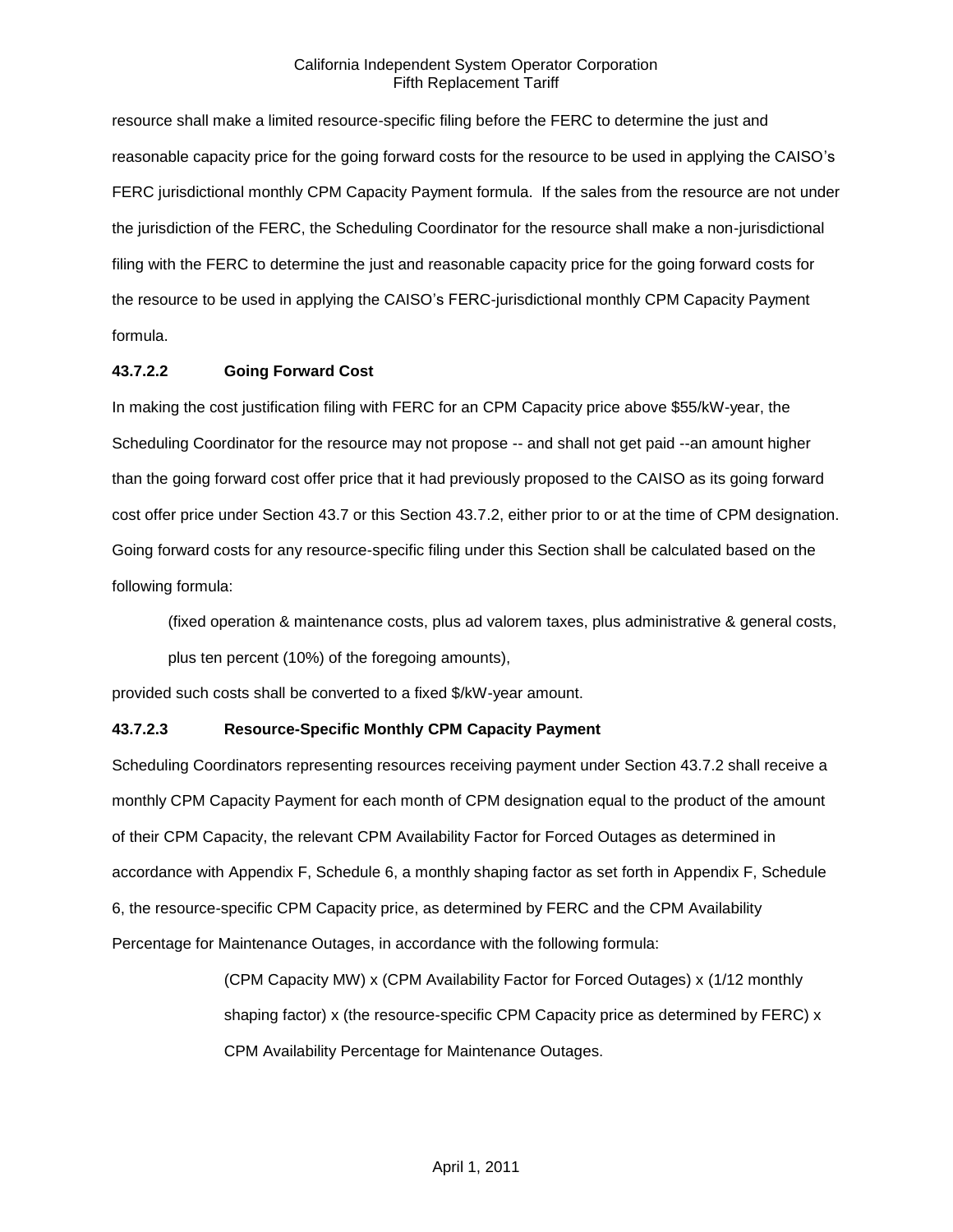The CPM Availability Percentage for Maintenance Outages is equal to the ratio of: (1) the sum of the CPM Capacity MW for each hour of the month across all hours of the month, where the actual capacity MW available to the CAISO, if less than the CPM Capacity MW, shall be substituted for CPM Capacity MW for each hour the resource is not available due to a Maintenance Outage or non-temperature-related ambient de-rate to (2) the product of CPM Capacity MW and the total hours in the month. The foregoing formula shall apply to all CPM Capacity receiving monthly CPM Capacity Payments under Section 43.7.2 except for CPM Capacity designated to respond to an CPM Significant Event or Exceptional Dispatch CPM, in which case the monthly CPM Capacity Payment shall be based proportionately on the actual number of days the resource was designated as CPM Capacity during the month and available to the CAISO to the total number of days in the month.

Prior to the determination by FERC of the resource-specific going forward costs for CPM Capacity designated and paid pursuant to Section 43.7.2, the CAISO shall proceed as follows. For the period between the CAISO's designation and the FERC's determination, the CAISO shall utilize the \$55/kW-year rate for purposes of the resource-specific monthly CPM Capacity Payment for financial Settlement. This amount shall be subject to surcharge based on the outcome of the FERC proceeding so that the resource will receive any higher actual resource-specific payment as determined by FERC for the full period of the CPM designation. Once approved by FERC, the CAISO shall apply the higher of \$55/kW-year or the resource-specific CPM Capacity price as determined by the FERC.

For purposes of CPM designations, except for designations for CPM Significant Events, the CPM Availability Factor for Forced Outages shall be calculated as the ratio of: (1) the sum of the CPM Capacity MW for each hour of the month across all hours of the month, where the actual capacity MW available to the CAISO, if less than the CPM Capacity MW, shall be substituted for CPM Capacity MW for each hour the resource is not available due to a Forced Outage or temperature-related ambient de-rates, to (2) the product of CPM Capacity MW and the total hours in the month.

For purposes of CPM designations for CPM Significant Events, the CPM Availability Factor for Forced Outages shall be calculated as the ratio of: (1) the sum of the CPM Capacity MW for each hour across all hours of the month or part of the month for which a unit is designated, whichever is applicable, where the actual capacity MW available to the CAISO, if less than the CPM Capacity MW, shall be substituted for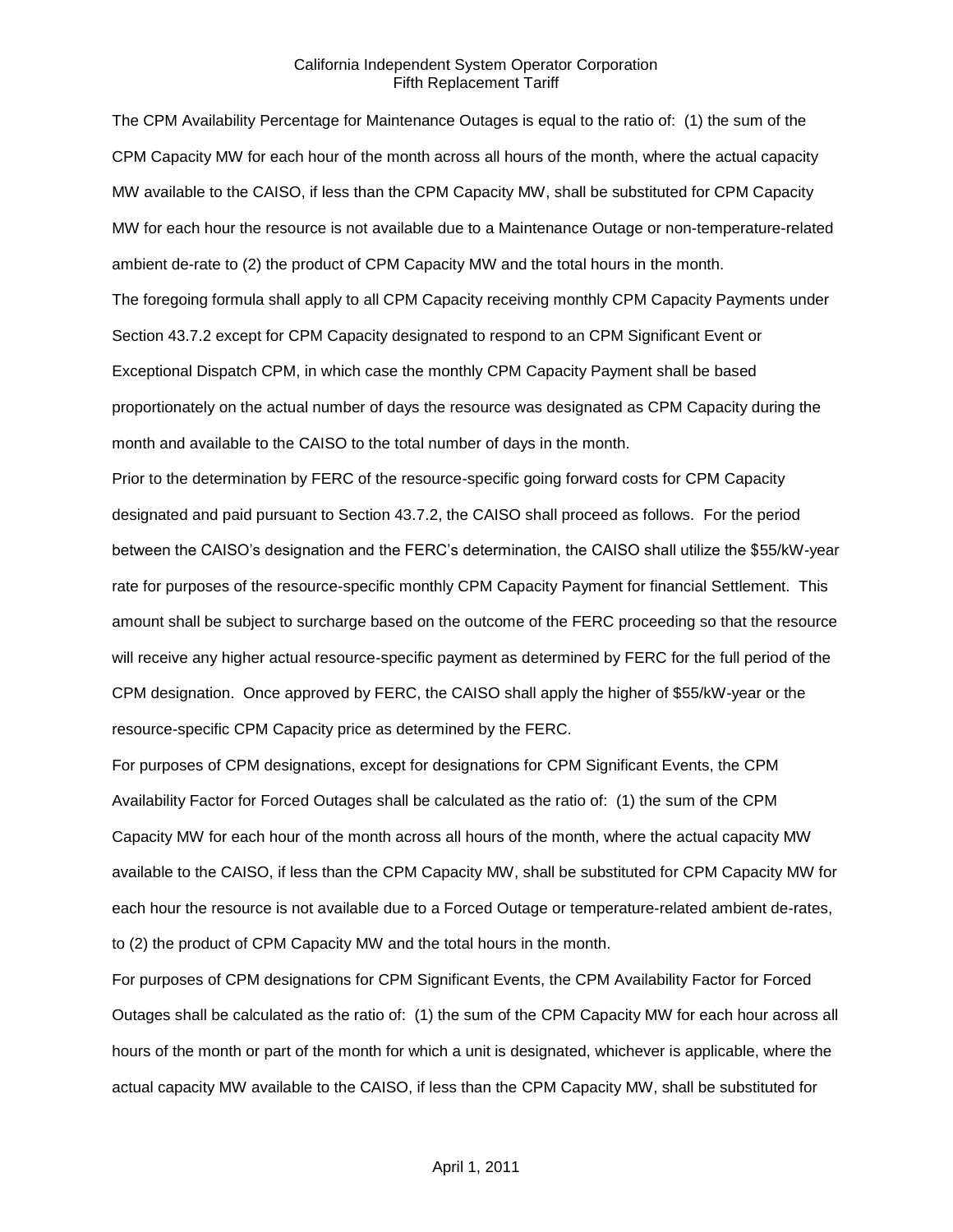CPM Capacity MW for each hour the resource is not available and is not on an authorized Outage, to (2) the product of CPM Capacity MW and the total hours in the month or part of the month for which a unit is designated, whichever is applicable.

For purposes of this Section 43.7.2, an authorized Outage shall be limited to a CAISO Approved Maintenance Outage.

## **43.7.3 Market Payments**

In addition to the CPM Capacity Payment identified in Section 43.7, CPM resources shall be entitled to retain any revenues received as a result of their selection in the CAISO Markets, provided, however, that CPM resources are required to participate in the RUC process will be optimized using a zero (\$0) dollar RUC Availability Bid and are not eligible to receive compensation through the RUC process.

# **43.8 Allocation Of ICPM Capacity Payment Costs**

For each month, the CAISO shall allocate the costs of CPM Capacity Payments made pursuant to Section 43.6 as follows:

# **43.8.1 LSE Shortage Of Local Capacity Area Resources In Annual Plan**

If the CAISO makes CPM designations under Section 43.2.1.1 to address a shortage resulting from the failure of a Scheduling Coordinator for an LSE to identify sufficient Local Capacity Area Resources to meet its applicable Local Capacity Area capacity requirements in its annual Resource Adequacy Plan, then the CAISO shall allocate the total costs of the CPM Capacity Payments for such CPM designations (for the full term of those CPM designations) pro rata to each Scheduling Coordinator for an LSE based on the ratio of its Local Capacity Area Resource Deficiency to the sum of the deficiency of Local Capacity Area Resources in the deficient Local Capacity Area(s) within a TAC Area. The Local Capacity Resource Area Deficiency under this Section shall be computed on a monthly basis and the CPM Capacity Payments allocated based on deficiencies during the month(s) covered by the CPM designation(s).

# **43.8.2 LSE Shortage Of Local Capacity Area Resources In Month Plan**

If the CAISO makes CPM designations under Section 43.2.1.2 to address a shortage resulting from the failure of a Scheduling Coordinator for an LSE to identify sufficient Local Capacity Area Resources to meet its applicable Local Capacity Area capacity requirements in its monthly Resource Adequacy Plan, then the CAISO shall allocate the total costs of the CPM Capacity Payments for such CPM designations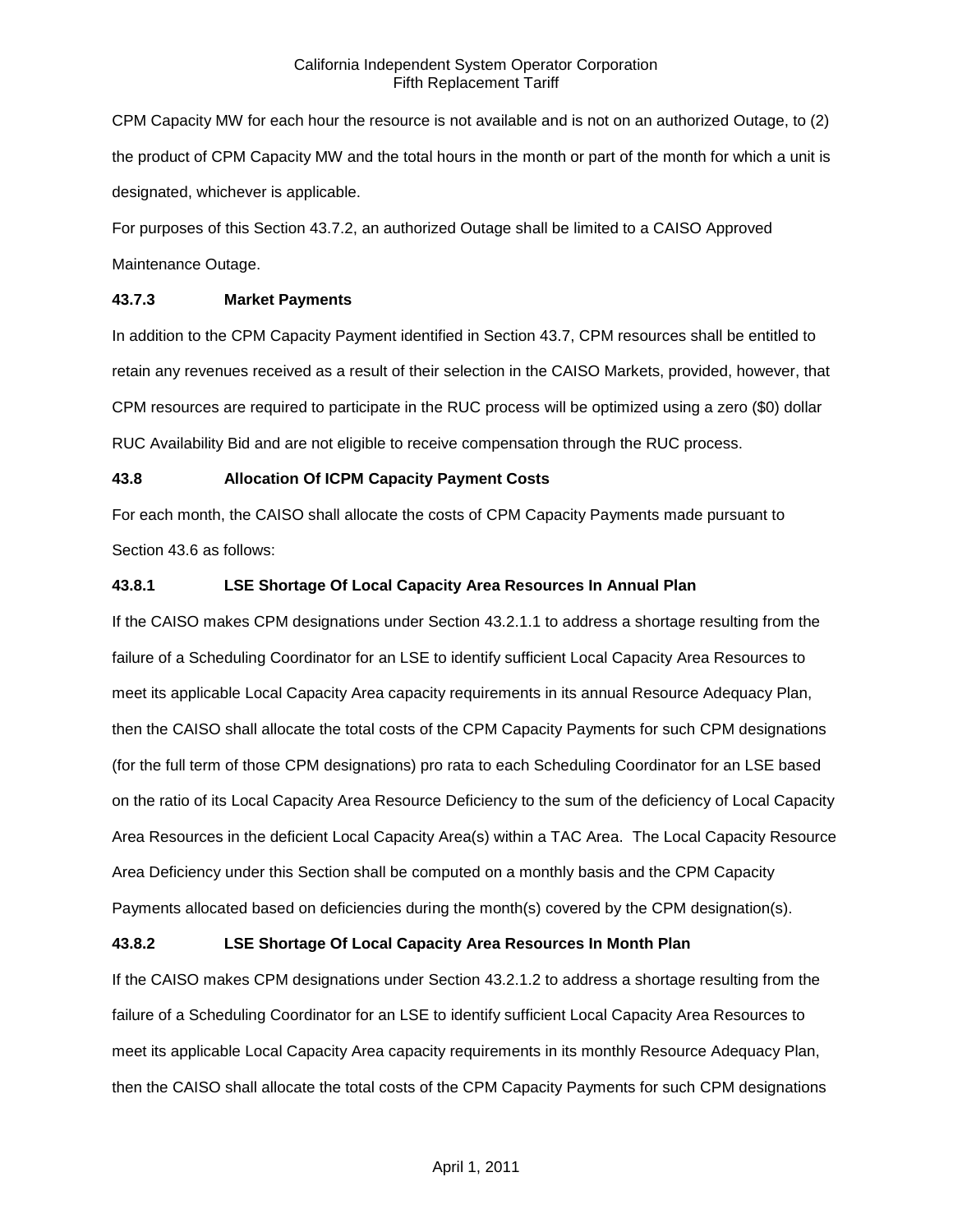(for the full term of those CPM designations) pro rata to each Scheduling Coordinator for an LSE based on the ratio of its Local Capacity Area Resource Deficiency to the sum of the deficiency of Local Capacity Area Resources in the deficient Local Capacity Area(s) within a TAC Area.

## **43.8.3 Collective Deficiency In Local Capacity Area Resources**

If the CAISO makes designations under Section 43.1.2 the CAISO shall allocate the costs of such designations to all Scheduling Coordinators for LSEs serving Load in the TAC Area(s) in which the deficient Local Capacity Area was located. The allocation will be based on the Scheduling Coordinators' proportionate share of Load in such TAC Area(s) as determined in accordance with Section 40.3.2, excluding Scheduling Coordinators for LSEs that procured additional capacity in accordance with Section 43.2.1.2 on a proportionate basis, to the extent of their additional procurement.

## **43.8.4 LSE Shortage Of Demand Or Reserve Margin Requirement In Plan**

If the CAISO makes CPM designations under Section 43.1.3, then the CAISO will allocate the total costs of the CPM Capacity Payments for such ICPM designations (for the full term of those CPM designations) pro rata to each LSE based on the proportion of its deficiency to the aggregate deficiency.

#### **43.8.5 Allocation Of CPM Significant Event Costs**

If the CAISO makes any CPM Significant Event designations under Section 43.2.4, the CAISO shall allocate the costs of such designations to all Scheduling Coordinators for LSEs that serve Load in the TAC Area(s) in which the CPM Significant Event caused or threatened to cause a failure to meet Reliability Criteria based on the percentage of actual Load of each LSE represented by the Scheduling Coordinator in the TAC Area(s) to total Load in the TAC Area(s) as recorded in the CAISO Settlement system for the actual days during any Settlement month period over which the designation has occurred.

#### **43.8.6 Allocation Of Exceptional Dispatch CPMs**

If the CAISO makes any Exceptional Dispatch ICPM designations under Section 43.2.5, the CAISO shall allocate the costs of such designations to all Scheduling Coordinators for LSEs that serve Load in the TAC Area(s) in which the need for the Exceptional Dispatch CPM arose based on the percentage of actual Load of each LSE represented by the Scheduling Coordinator in the TAC Area(s) to total Load in the TAC Area(s) as recorded in the CAISO Settlement system for the actual days during any Settlement month period over which the designation has occurred.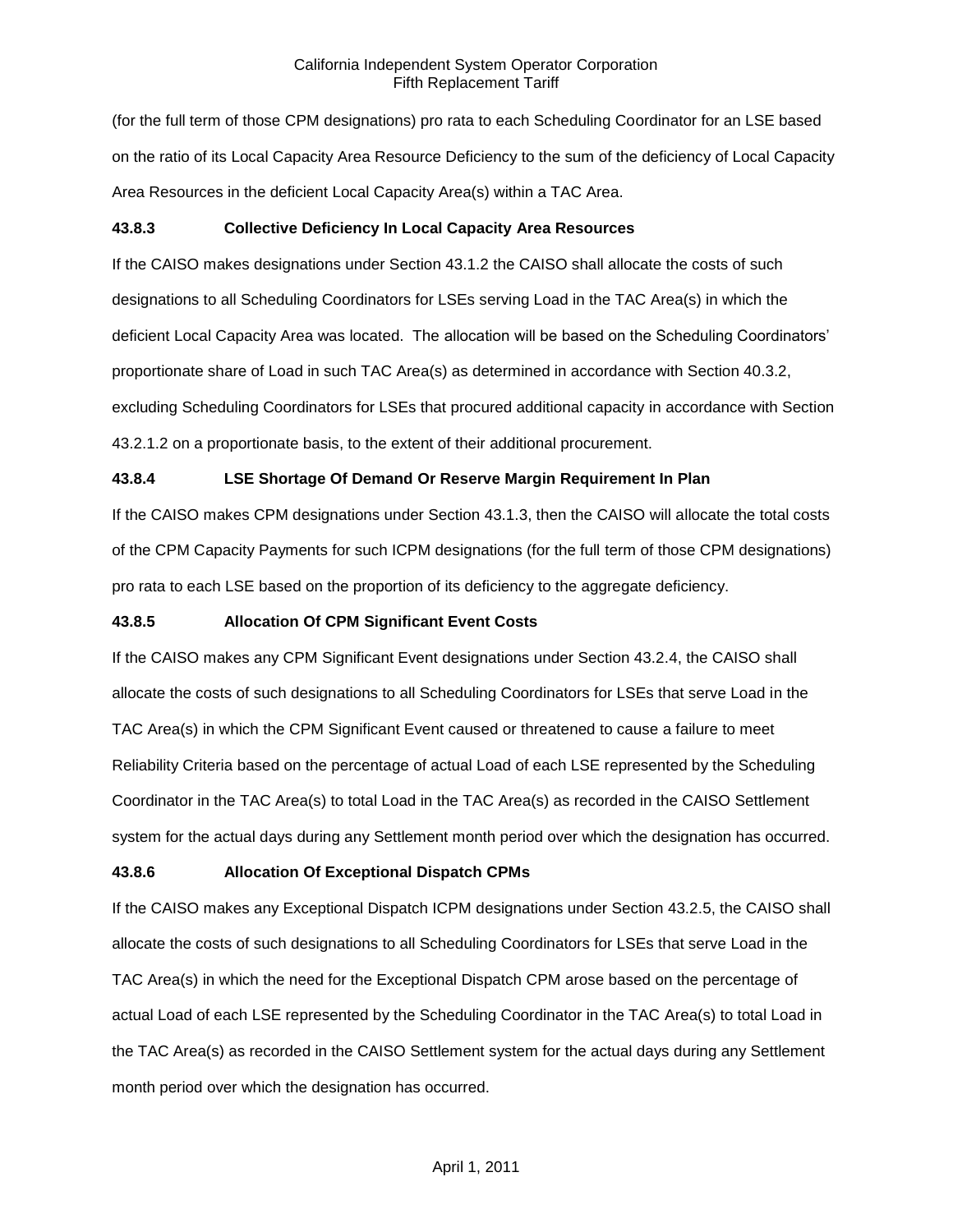## **43.8.7 Allocation of CPM Costs For Resources At Risk of Retirement**

If the CAISO makes any CPM designations under Section 43.2.6 for resources at risk of retirement needed for reliability, the CAISO shall allocate the costs of such designations to all Scheduling Coordinators for LSEs that serve Load in the TAC Area(s) in which the need for the CPM designation arose based on the percentage of actual Load of each LSE represented by the Scheduling Coordinator in the TAC Area(s) to total Load in the TAC Area(s) as recorded in the CAISO Settlement system for the actual days during any Settlement month period over which the designation has occurred.

## **43.9 Crediting Of CPM Capacity**

The CAISO shall credit CPM designations to the resource adequacy obligations of Scheduling Coordinators for Load Serving Entities as follows:

- (a) To the extent the cost of CPM designation under Section 43.2.1.1 is allocated to a Scheduling Coordinator on behalf of a LSE under Section 43.8.1, the CAISO shall provide the Scheduling Coordinator on behalf of the LSE, for the term of the designation, credit towards (1) the LSE's Local Capacity Area Resource obligation under Section 40.3.2 in an amount equal to the LSE's pro rata share of the CPM Capacity designated under Section 43.2.1.1 and (2) the LSE's Demand and Reserve Margin requirements determined under Section 40 in an amount equal to the LSE's pro rata share of the CPM Capacity designated under Section 43.2.1.1.
- (b) To the extent the cost of CAISO designation under Section 43.2.2 is allocated to a Scheduling Coordinator on behalf of a LSE under Section 43.8.3, the CAISO shall provide the Scheduling Coordinator on behalf of the LSE, for the term of the designation, credit towards the LSE's Demand and Reserve Margin requirements determined under Section 40 in an amount equal to the LSE's pro rata share of the CPM Capacity designated under Section 43.2.2.
- (c) To the extent the cost of CPM designation under Section 43.2.3 is allocated to a Scheduling Coordinator on behalf of a LSE under Section 43.8.4, and the designation is for greater than one month under Section 43.3.4, the CAISO shall